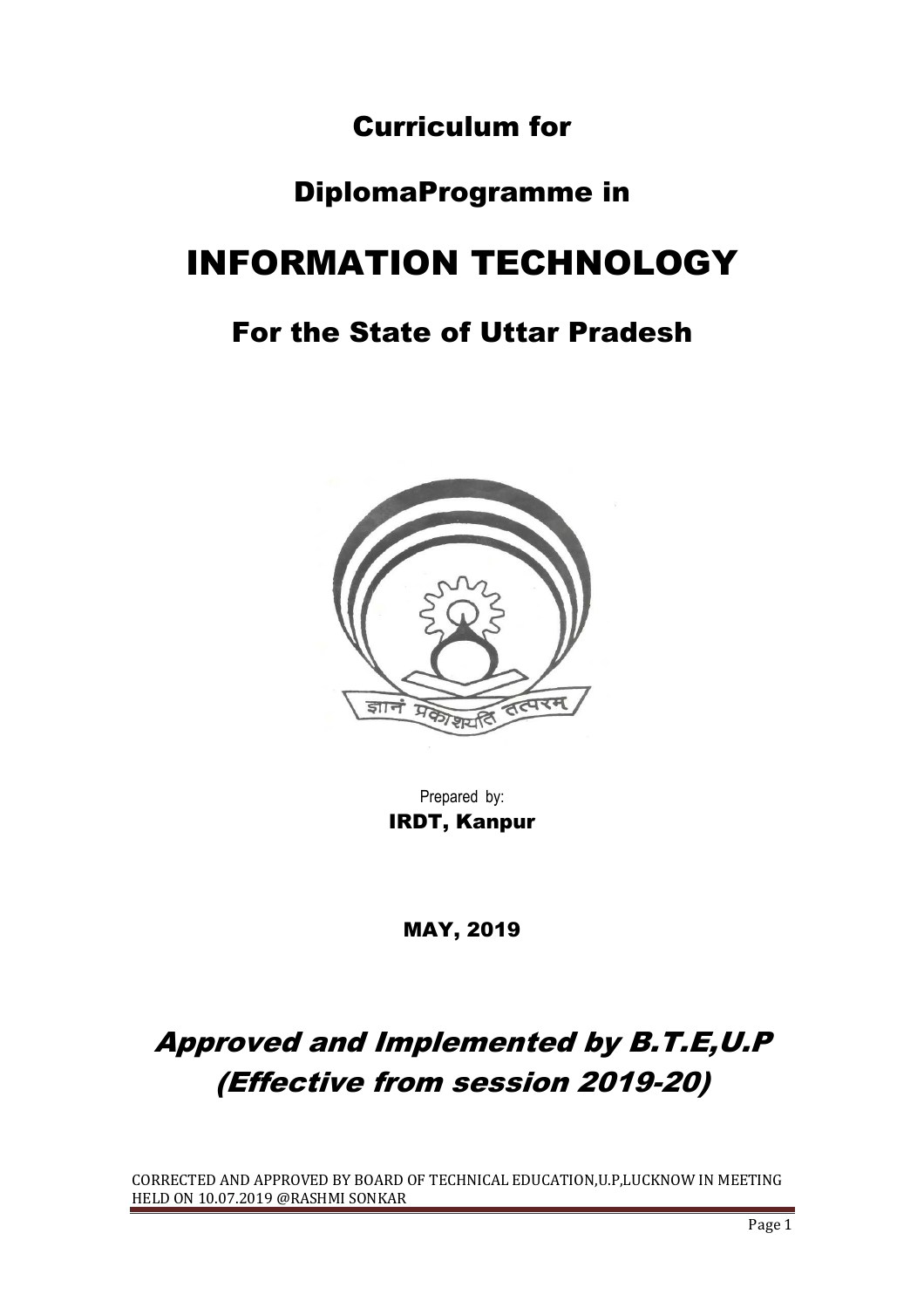#### **CONTENTS**

| Sr. No | Particulars                                                            | Page No. |
|--------|------------------------------------------------------------------------|----------|
|        | Salient Features of the Diploma Programme                              |          |
|        | <b>Employment Opportunities</b>                                        |          |
|        | Learning Outcomes of the Programme                                     | 5        |
|        | Deriving Curriculum Areas from Learning Outcomes of the Programme      |          |
|        | <b>Abstract of Curriculum Areas</b>                                    | 10       |
|        | Horizontal and Vertical Organization of the Subjects                   | 12       |
|        | <b>Study and Evaluation Scheme</b>                                     | 13       |
|        | Guidelines (for Assessment of Student Centered Activities and Internal | 19       |
|        | Assessment)                                                            |          |
|        | Detailed Contents of various Subjects                                  | 20-165   |

#### FIRST SEMESTER

|     | Communication Skill-I                               | 20 |
|-----|-----------------------------------------------------|----|
| 1.2 | Applied Mathematics-I                               | 23 |
| 1.3 | Applied Physics-I                                   | 26 |
| 1.4 | <b>Applied Chemistry</b>                            | 32 |
| 1.5 | Fundamentals of Computer and Information Technology | 36 |
| 1.6 | <b>Technical Drawing</b>                            | 40 |
| 1.7 | Workshop Practice                                   | 43 |

#### SECOND SEMESTER

| 2.1 | Applied Mathematics-II                           | -47 |
|-----|--------------------------------------------------|-----|
| 2.2 | Applied Physics-II                               | 49  |
| 2.3 | Basics of Electrical and Electronics Engineering | 54  |
| 2.4 | Multimedia & Animation                           |     |
| 2.5 | Concept of Programming Using C                   | 61  |
| 2.6 | <b>Office Automation Tools</b>                   | 65  |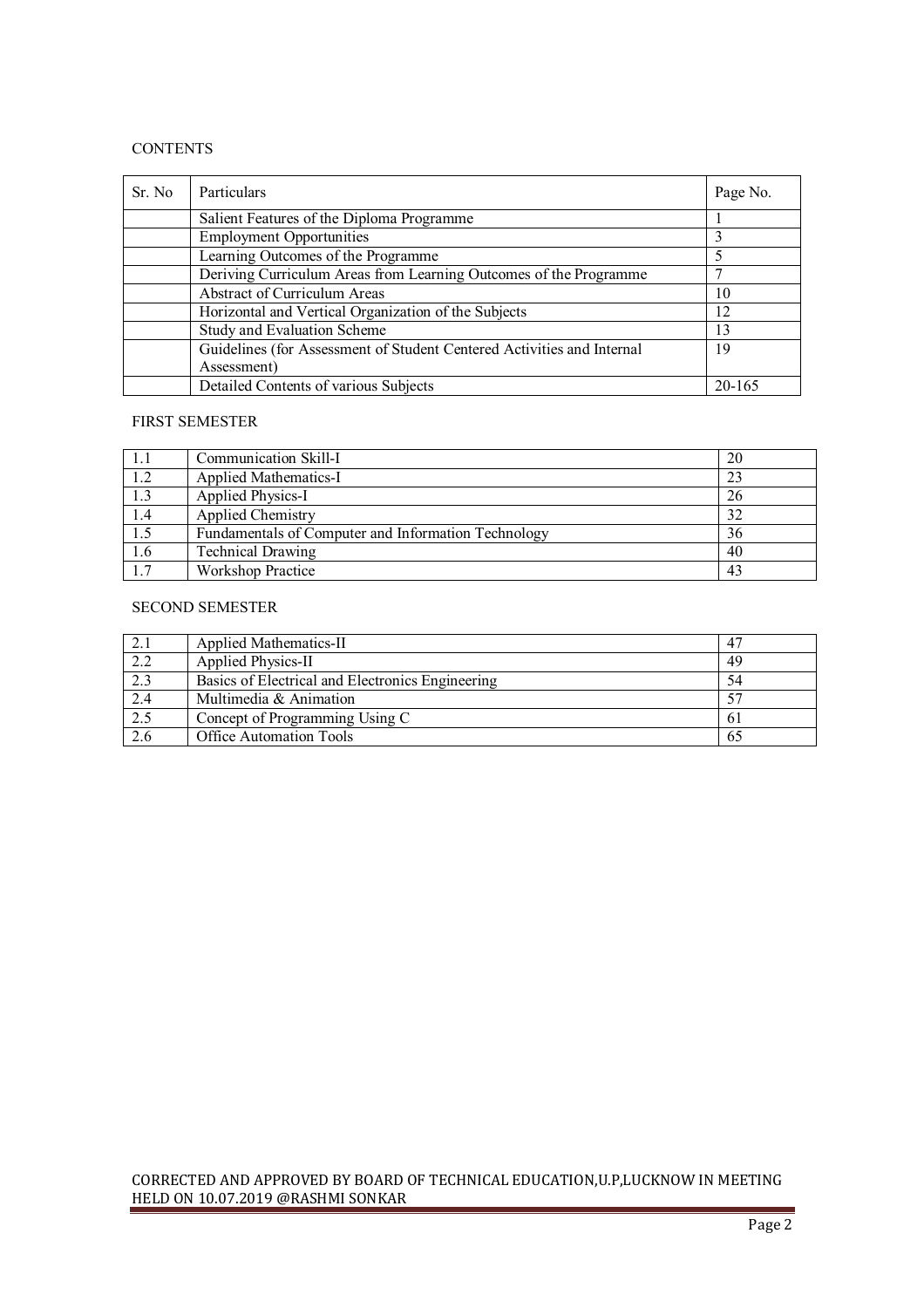#### THIRD SEMESTER

| 3.1              | Applied Mathematics-III                        | -69 |  |  |
|------------------|------------------------------------------------|-----|--|--|
| 3.2              | Internet and Web Technology                    |     |  |  |
| 3.3              | <b>Environmental Studies</b>                   | 76  |  |  |
| $\overline{3.4}$ | Data Communication and Computer Networks       | 79  |  |  |
| $\overline{3.5}$ | Data Structure Using C                         | 84  |  |  |
| 3.6              | Computer Architecture And Hardware Maintenance | 88  |  |  |

#### FOURTH SEMESTER

| 4.1 | Communication Skill-II                 | 92  |
|-----|----------------------------------------|-----|
| 4.2 | Database Management System             | 95  |
| 4.3 | Object Oriented Programming Using Java | 99  |
| 4.4 | <b>Operating Systems</b>               | 103 |
| 4.5 | E-Commerce and Digital Marketing       | 107 |
| 4.6 | <b>Energy Conservation</b>             | 110 |
| 4.7 | Universal Human Values                 | 115 |

#### FIFTH SEMESTER

|     | <b>Industrial Training</b>        | 119 |
|-----|-----------------------------------|-----|
| 5.1 | Software Engineering              | 120 |
| 5.2 | Web Development using PHP         | 124 |
| 5.3 | Computer Programming using Python | 128 |
| 5.4 | Information Security & ITLaws     | 134 |
| 5.5 | Internet of Things                | 138 |
| 5.6 | Minor Project Work                | 141 |

#### SIXTH SEMESTER

| 6.1 | Development of Android Applications                    | 142 |
|-----|--------------------------------------------------------|-----|
| 6.2 | Cloud Computing                                        | 146 |
| 6.3 | Industrial Management and Entrepreneurship Development | 149 |
| 6.4 | Elective                                               | 154 |
| 6.5 | Major Project Work                                     | 167 |

| 10. | Resource Requirement                                       | 170 |
|-----|------------------------------------------------------------|-----|
|     | <b>Evaluation Strategy</b>                                 | 182 |
|     | Recommendations for Effective Implementation of Curriculum | 185 |
|     | List of Participants                                       | 188 |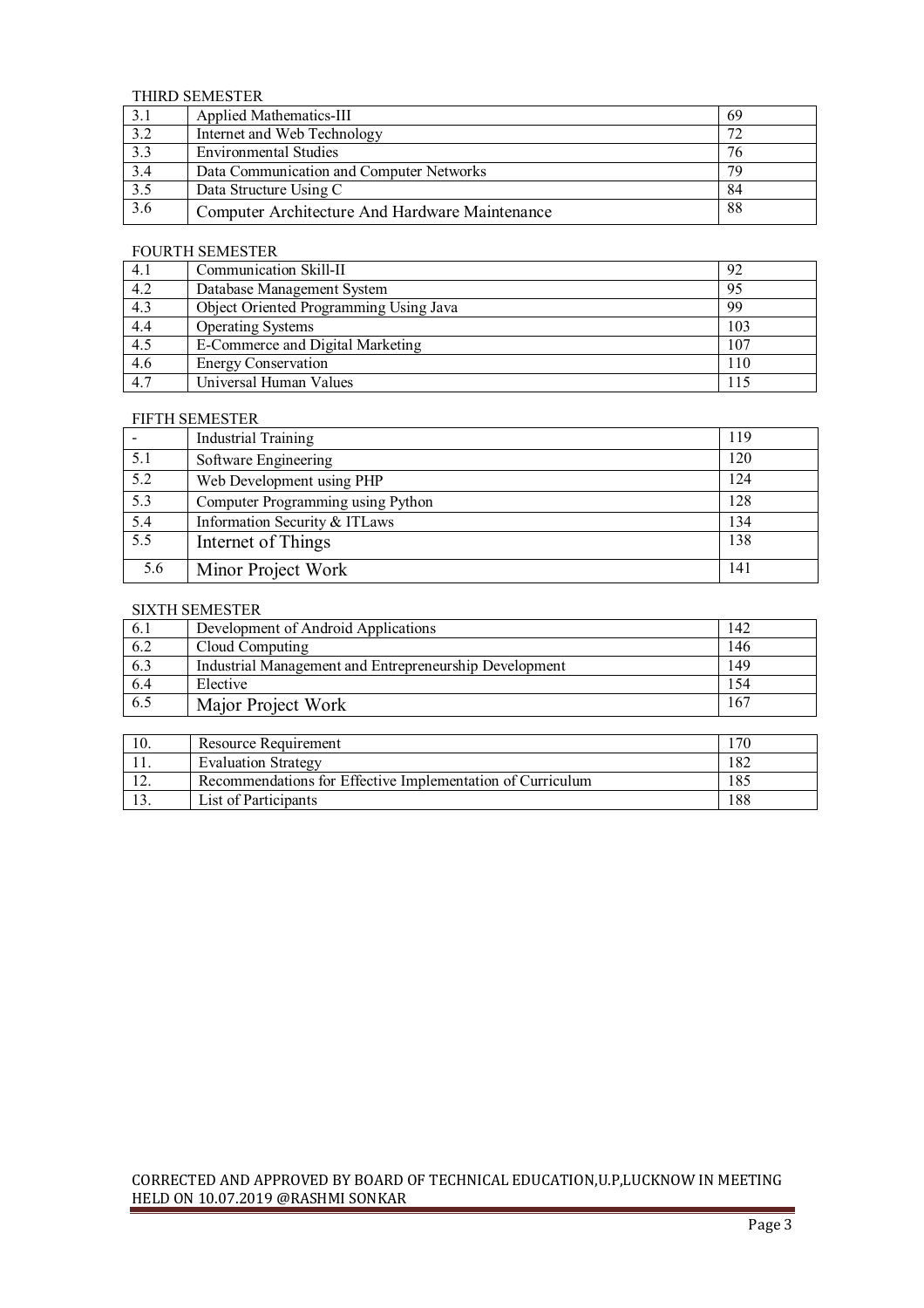### **PREFACE**

An important issue generally debated amongst the planners and educators world over is how technical education can contribute to sustainable development of the societies struggling hard to come in the same bracket as that of the developed nations. The rapid industrialization and globalization has created an environment for free flow of information and technology through fast and efficient means. This has led to shrinking of the world, bringing people from different culture and environment together and giving rise to the concept of world turning into a global village. In India, a shift has taken place from the forgettable years of closed economy to knowledge based and open economy in the last few decades. In order to cope with the challenges of handling new technologies, materials and methods, we have to develop human resources having appropriate professional knowledge, skills and attitude. Technical education system is one of the significant components of the human resource development and has grown phenomenally during all these years. Now it is time to consolidate and infuse quality aspect through developing human resources, in the delivery system. Polytechnics play an important role in meeting the requirements of trained technical manpower for industries and field organizations. The initiatives being taken by the Technical Education, UP to revise the existing curricula of 12 diploma programmes as per the needs of the industry and making them NSQF compliant, are laudable.

In order to meet the requirements of future technical manpower, we will have to revamp our existing technical education system and one of the most important requirements is to develop outcome-based curricula of diploma programmes. The curricula for diploma programmes have been revised by adopting time-tested and nationally acclaimed scientific method, laying emphasis on the identification of learning outcomes of diploma programme.

The real success of the diploma programme depends upon its effective implementation. However best the curriculum document is designed, if that is not implemented properly, the output will not be as expected. In addition to acquisition of appropriate physical resources, the availability of motivated, competent and qualified faculty is essential for effective implementation of the curricula.

It is expected of the polytechnics to carry out job market research on a continuous basis to identify the new skill requirements, reduce or remove outdated and redundant courses, develop innovative methods of course offering and thereby infuse the much needed dynamism in the system.

> Manoj Kumar **Director** Institute of Research Development &Training Kanpur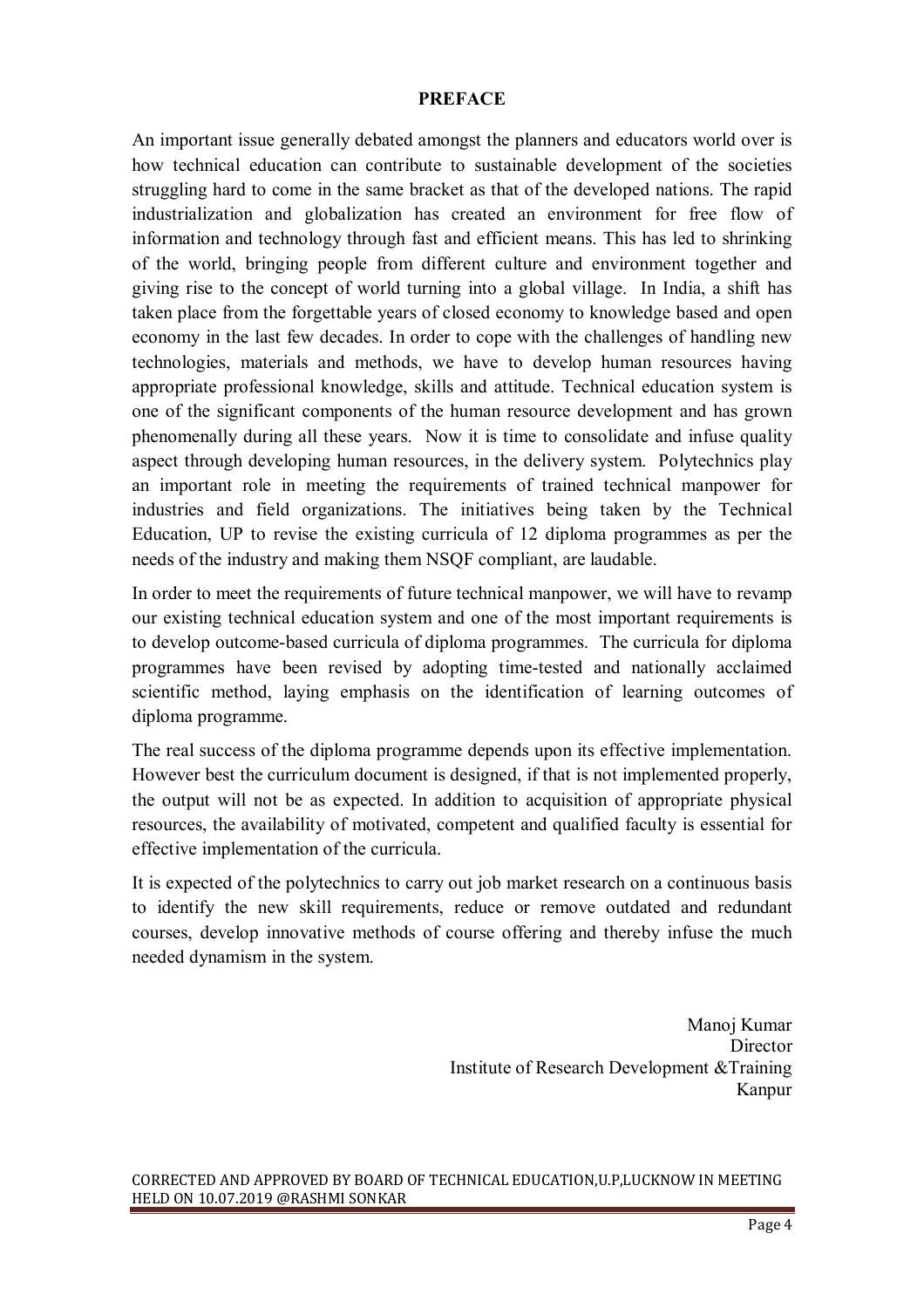# **ACKNOWLEDGEMENTS**

We gratefully acknowledge the guidance and contribution received from the following persons:

- i) Sh. Bhuvnesh Kumar , IAS, Secretary Govt. of UP, Technical Education Department, Secretariat Lucknow.
- ii) Sh.R.C. Rajput,Director, Technical Education, UP for taking keen interest in the review of this curriculum.
- iii) Sh.Manoj Kumar, Director, I.R.D.T., Kanpur for entrusting this project of Curriculum revision to IRDT, Kanpur
- iv) Secretary, Board of Technical Education, UP for keen interest for this project of review curriculum.
- v) All the participants from industry/field organizations, engineering colleges, polytechnics and other technical institutions for their professional inputs during curriculum workshops.
- vi) Sh. Ashok Kushwaha, TextBook Officer/ CDC Officer, IRDT,Kanpur
- vii) Faculty/SubjectExperts from U.P. Government polytechnics

Coordinator Curriculum Development Center IRDT, Kanpur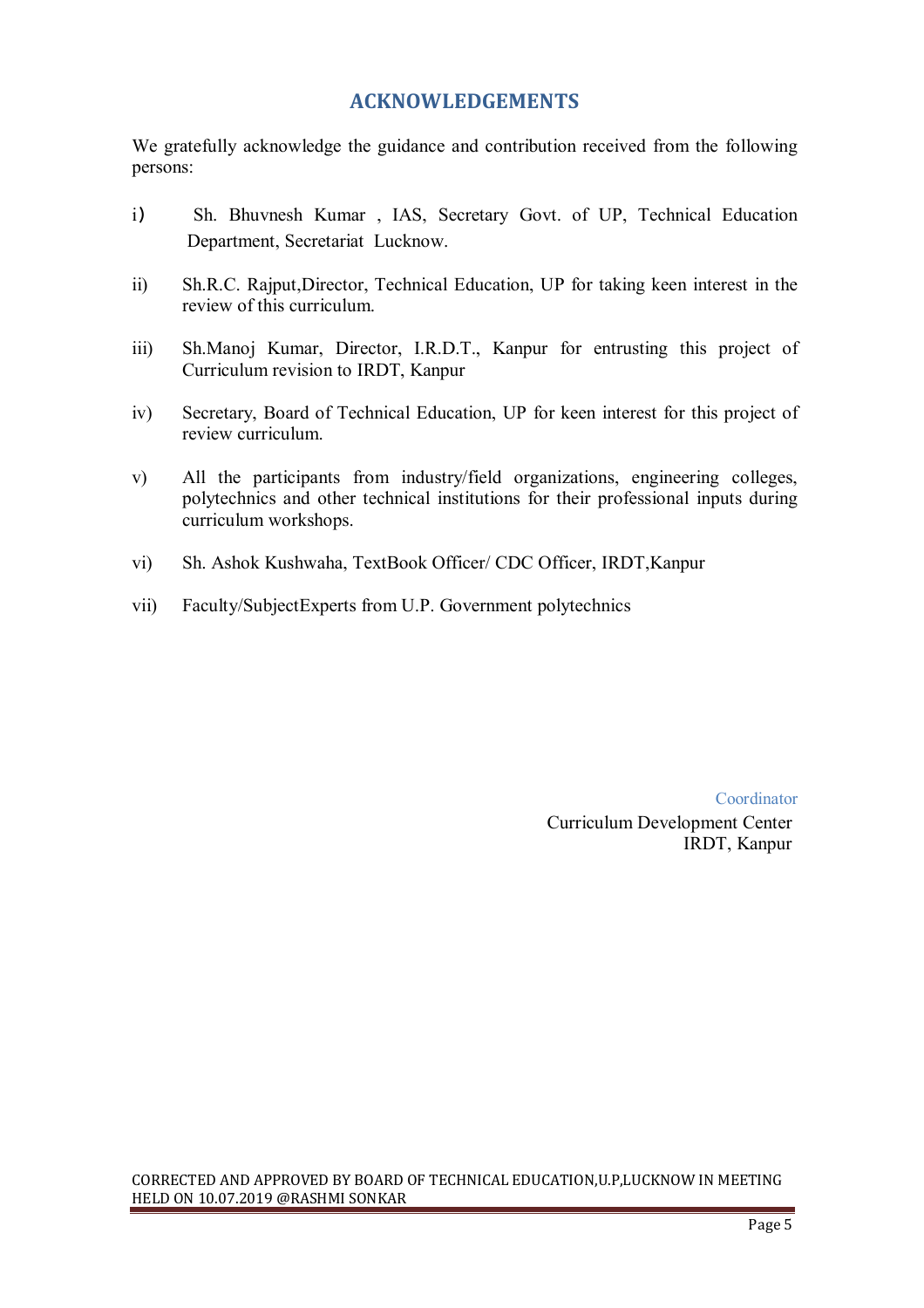#### 1. SALIENT FEATURES OF DIPLOMA PROGRAMME IN INFORMATION **TECHNOLOGY**

| 1)                                                   | Name of the Programme:      | Diploma Programme in Information |                                           |
|------------------------------------------------------|-----------------------------|----------------------------------|-------------------------------------------|
| Technology                                           |                             |                                  |                                           |
| 2)                                                   | Duration of the Programme : |                                  | Three years (Six Semesters)               |
| 3)                                                   | <b>Entry Qualification</b>  |                                  | Matriculation or equivalent NSQF Level as |
| Prescribed by State Board of Technical Education, UP |                             |                                  |                                           |
| 4)                                                   | Intake                      |                                  | 60 (or as prescribed by the Board)        |
| 5)                                                   | Pattern of the Programme    | $\sim$ 1.                        | <b>Semester Pattern</b>                   |
| <b>NSQF</b> Level                                    |                             | Level - 5                        |                                           |
|                                                      | Ratio between theory and    | $\sim 100$ km s $^{-1}$          | $45:55$ (Approx.)                         |
| Practice                                             |                             |                                  |                                           |

Industrial Training

Four weeks of industrial training is included after IV semester during summer vacation. Total marks allotted to industrial training will be 50.

Ecology and Environment :

As per Govt. of India directives, a subject on Environmental Studies has been incorporated in the curriculum.

Energy Conservation

A subject on Energy Conservation has been incorporated in the curriculum.

Entrepreneurship Development

A full subject on Industrial Management and Entrepreneurship Development has been incorporated in the curriculum.<br> $12$ ) Str

**Student Centred Activities** 

A provision of 3-6 hrs per week has been made for organizing Student Centred Activities for overall personality development of students. Such activities will comprise of co–curricular activities such as expert lectures, self study, games, hobby classes like photography, painting, singing etc. seminars, declamation contests, educational field visits, NCC, NSS and other cultural activities, disaster management and safety etc.

#### 13) Project work

A minor project work in the 5th semester and a major project work in the 6th semester have been included in the curriculum to enable the students to get familiar with the practices and procedures being followed in the industries and provide an opportunity to work on some live projects in the industry.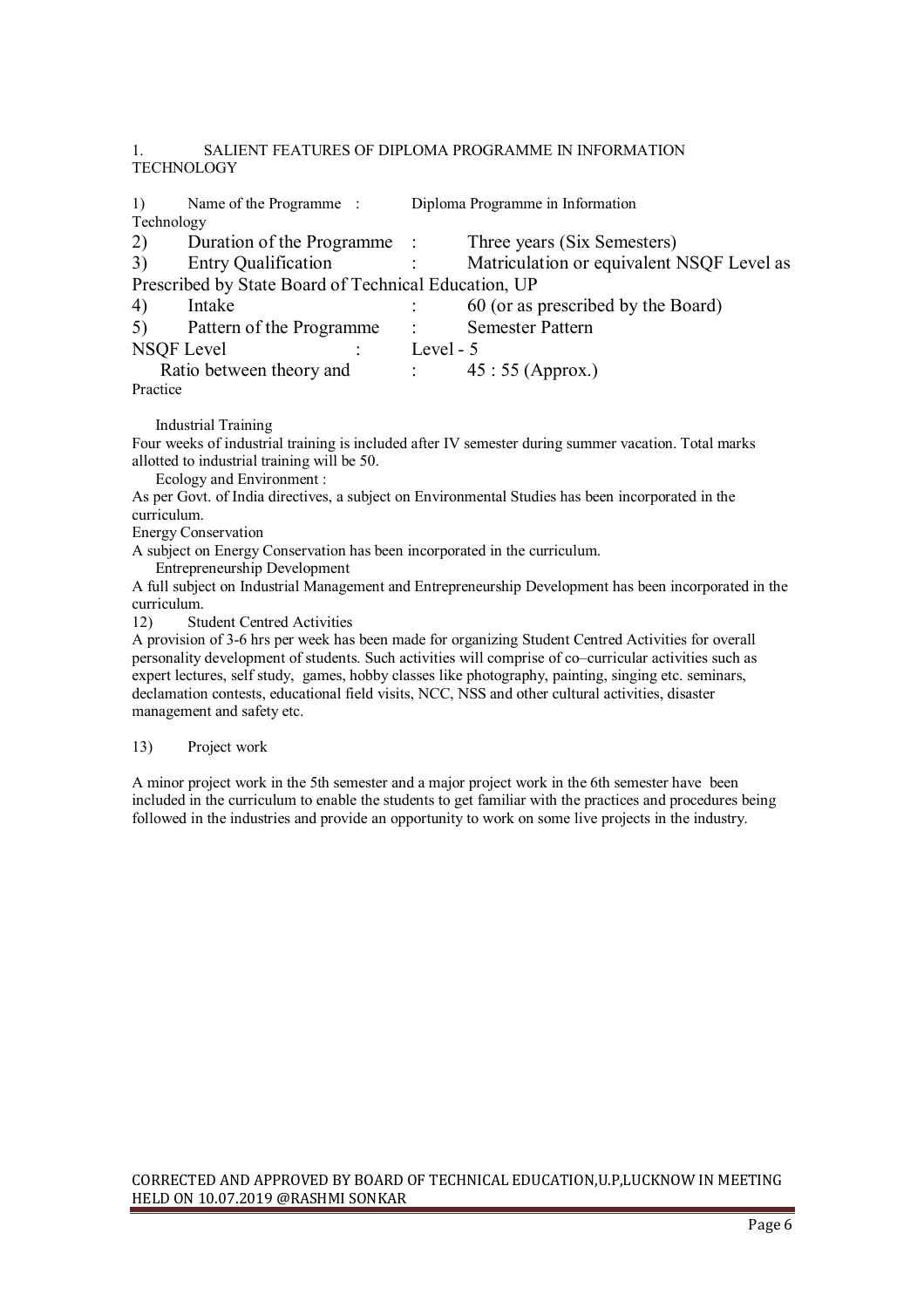#### 2. EMPLOYMENT OPPORTUNITIES FOR DIPLOMA HOLDERS IN INFORMATION TECHNOLOGY

Diploma holders in Information Technology can find employment in following divisions:

- Service Division (IT enabled services, maintenance service and installation of computer services)
- Assembly and Quality Control Division
- Software Development and Testing Industries
- Web Development Industries
- Mobile Applications Development
- Junior Level Data Analytics
- Industry Automation
- E-Commerce Support Engineer
- News and Newspaper/Agencies, Magazines
- Data Entry and MIS/ERP Operator
- Lab. Assistant/Technician
- Hospitals/Healthcare/Institutions/Schools
- Cloud Services Support Engineer
- Publishing Industry
- Animation Industry
- Data Processing Industry
- Marketing Division( Corporate Handling, SME, Institutional Segment, Government Tender Business)
- Telecommunication Sector
- Teaching Organizations (Polytechnics, Vocational Institutions etc)
- Networking (LAN, WAN etc)
- Defence Services/Police Services/Cyber Services/Forensic Services
- Call Centres, BPO etc.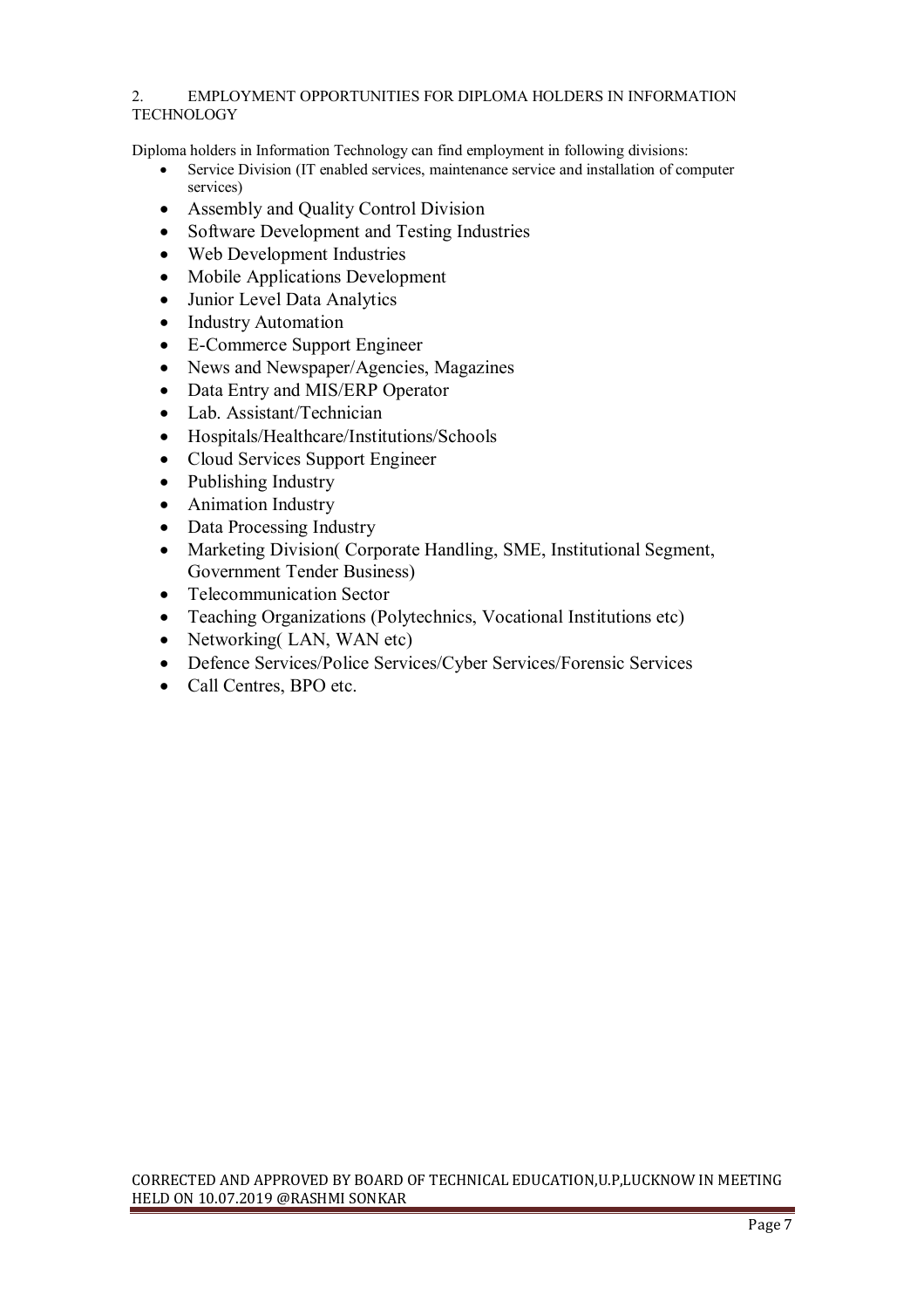While in employment, the following areas of activity in different organisations (industry and service sector) are visualized for diploma holders in Information Technology :

- Assembly and installation of computer systems, peripherals and software
- Programming customer based applications including web page designing
- Testing and maintenance of computer systems
- Marketing of software and hardware
- Teaching and training at educational institutions
- Self employment call centres, BPO, EPO etc.
- Network installation and maintenance
- Cyber Cafés
- Various Designations for Diploma Holders in Information Technology
- Service engineer/customer support engineer/maintenance engineer in installation, maintenance and service of computer systems and networking
- Assembly supervisor in manufacturing and production activity
- Data entry operator, computer operator, DTP operator, technician
- Technical Assistant/junior engineer in quality control and testing activities of computer systems manufacturing
- Junior marketing executive/junior sales executive/sales engineer in marketing activities
- Junior/senior technical assistant in R&D laboratories and educational institutions to help in maintaining computers and networks
- Test engineers in process industry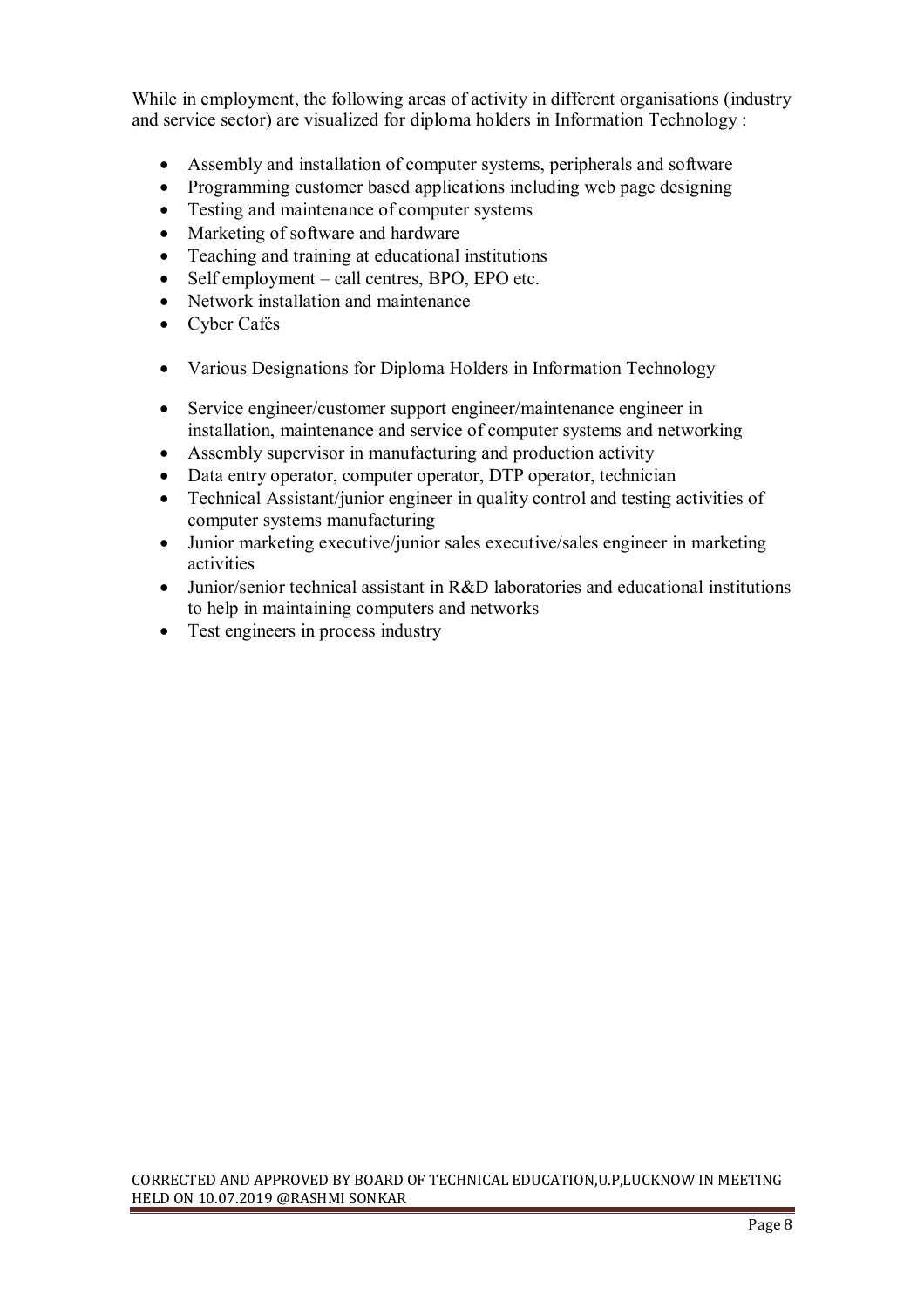# 3. LEARNING OUTCOMES OF DIPLOMA PROGRAMME IN INFORMATION TECHNOLOGY

After undergoing this programme, students will be able to:

| $\mathbf{1}$    | Communicate effectively in English with others                                                     |  |  |
|-----------------|----------------------------------------------------------------------------------------------------|--|--|
| $\overline{2}$  | Apply basic principles of mathematics and physics to solve engineering                             |  |  |
|                 | problems                                                                                           |  |  |
| $\overline{3}$  | Use cutting tools, equipment and tools for fabrication of jobs by following                        |  |  |
|                 | safe practices at the workplace                                                                    |  |  |
| $\overline{4}$  | Work on different software for word processing, powerpoint presentation,                           |  |  |
|                 | spreadsheets and communicate ideas electronically                                                  |  |  |
| 5               | Use electronic instruments to measure various engineering parameters                               |  |  |
| $\overline{6}$  | Assemble, troubleshoot and maintain computer and peripherals and install                           |  |  |
|                 | various software                                                                                   |  |  |
| $7\phantom{.0}$ | Use appropriate procedures for energy conservation and for preventing                              |  |  |
|                 | environmental pollution                                                                            |  |  |
| 8               | Design page layouts for digital and electronic publications by combining                           |  |  |
|                 | different media elements                                                                           |  |  |
| 9               | Write, compile and debug programmes using different programming                                    |  |  |
|                 | constructs                                                                                         |  |  |
| 10              | Identify the software process model for specific software application and                          |  |  |
|                 | interpret different phases of software development life cycle                                      |  |  |
| 11              | Create, manage and secure database                                                                 |  |  |
| 12              | Design multimedia graphics and create script of multimedia animations                              |  |  |
|                 | using authoring tools                                                                              |  |  |
| 13              | Design, develop and host websites using internet technologies                                      |  |  |
| 14              | Plan and execute given task and project as a team member or a leader                               |  |  |
| 15              | Manage resources NIS/ERP effectively at the workplace                                              |  |  |
| 16              | Implement OOPS concepts and data structure concepts.                                               |  |  |
| 17              | Use various functions and components of different operating systems                                |  |  |
| 18              | Set-up, diagnose problems, troubleshoot computer networks and maintain<br>security of the networks |  |  |
|                 |                                                                                                    |  |  |
| 19<br>20        | Write and debug simple as well as complex programmes in Python/PHP/R                               |  |  |
|                 | Use various mobile technologies and their use in different application                             |  |  |
| 21              | scenarios<br>Use and implement various services on cloud such as SAAS, PAAS, IAAS                  |  |  |
| 22              | Apply the acquired knowledge and skills in solving live problems in the                            |  |  |
|                 | Computer and I.T. industry                                                                         |  |  |
| 23              | Demonstrate appropriate values and attitude.                                                       |  |  |
| 24              | Apply statistical tools for data analysis and report generation                                    |  |  |
| 25              | Maintain hardware and software                                                                     |  |  |
| 26              | Perform data backups                                                                               |  |  |
| 27              | Develop mobile Applications                                                                        |  |  |
| 28              | Use open source tools and software                                                                 |  |  |
| 29              | Manage cloud application                                                                           |  |  |
| 30              | Set up and troubleshoot networks                                                                   |  |  |
| 31              | Handle malware and viruses                                                                         |  |  |
| 32              | Install and manage operating system and application softwares                                      |  |  |
|                 |                                                                                                    |  |  |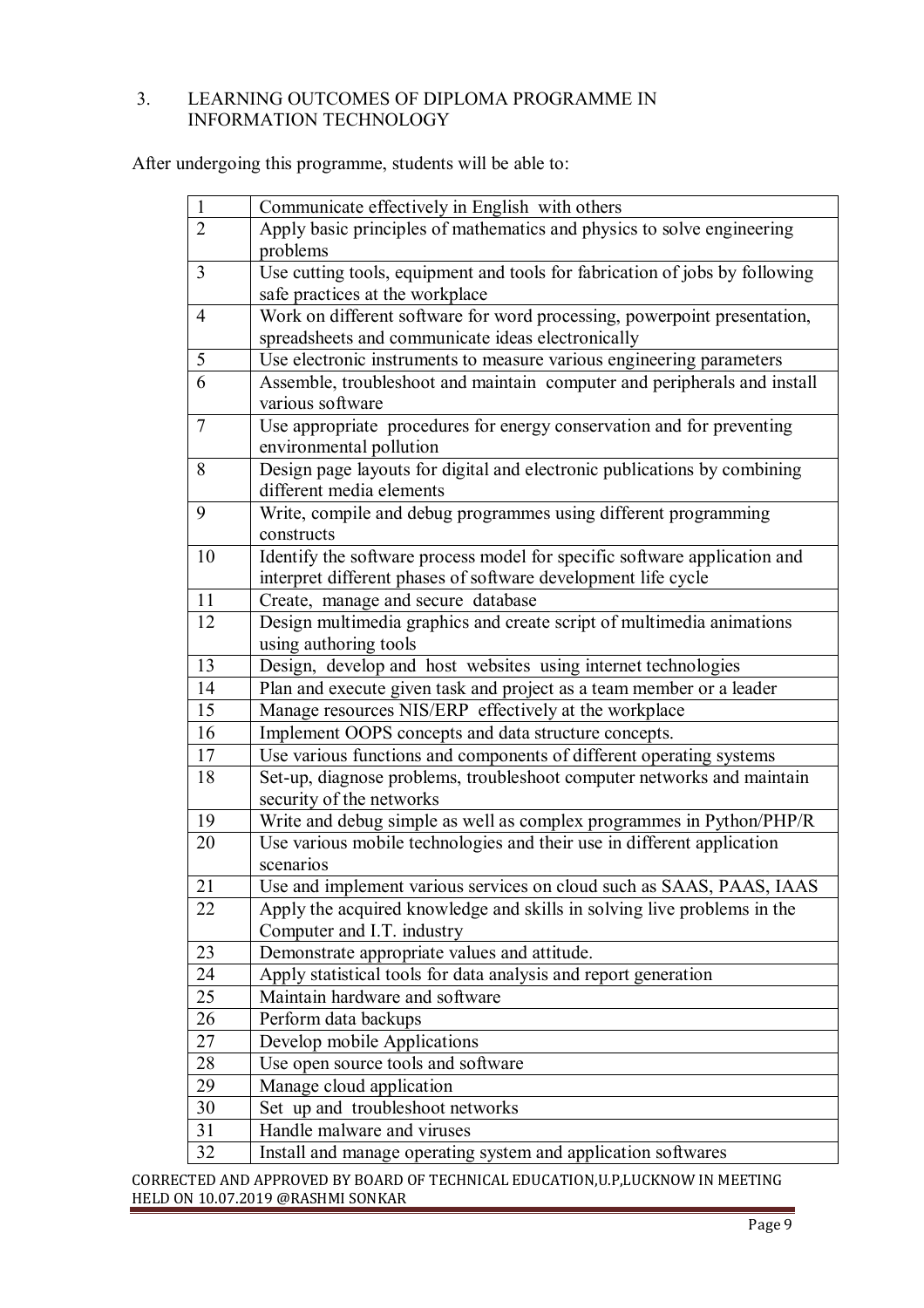| $\overline{33}$ | Perform network cable and fiber optic trouble shooting |
|-----------------|--------------------------------------------------------|
| 34              | Set up IOT devices and wireless networking             |
| $\overline{35}$ | Use digital Marketing tools                            |
| $\overline{36}$ | Implement Network & Computer security                  |
| $\overline{37}$ | Understand Cyber crime & IT Laws                       |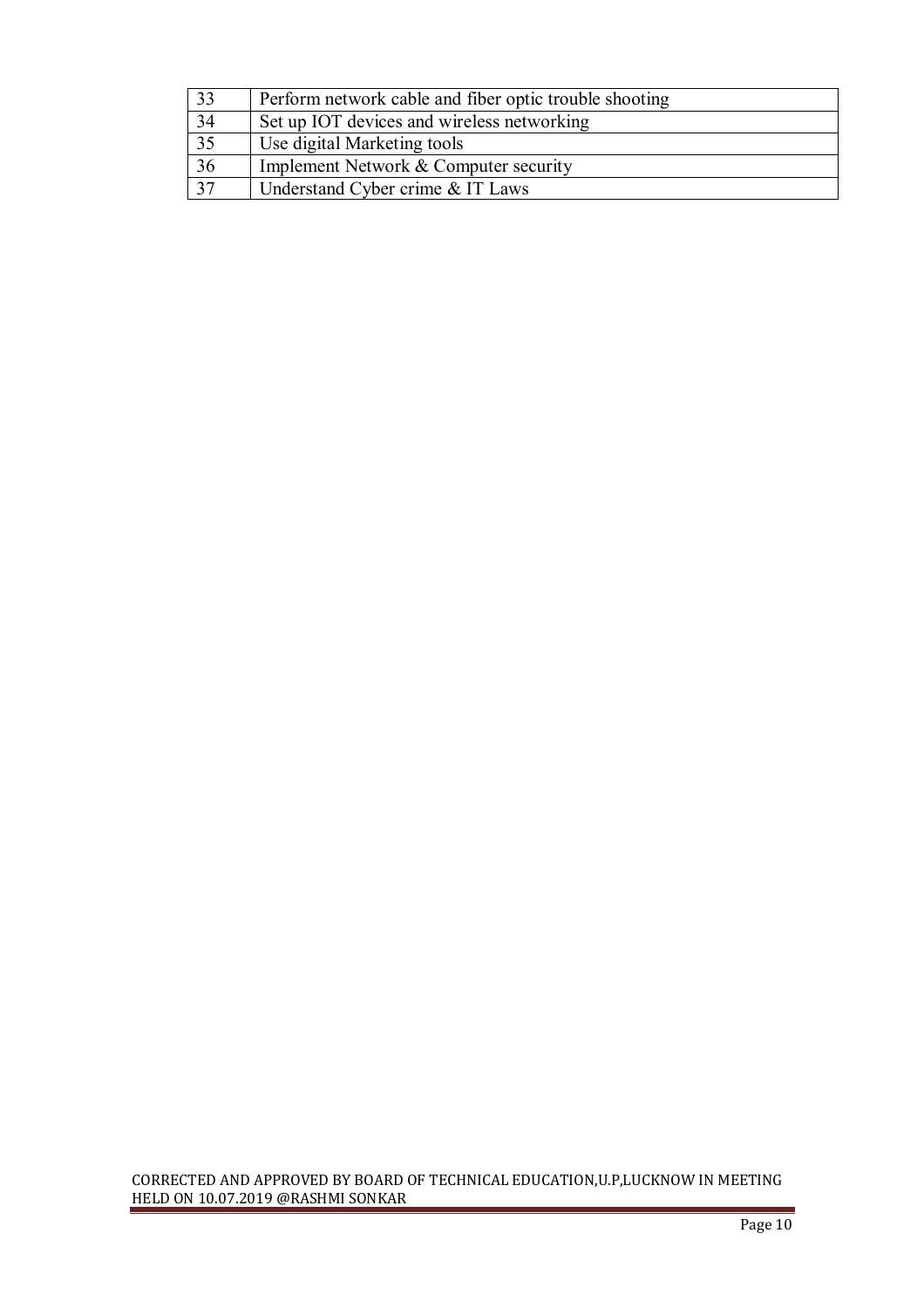### 4. DERIVING CURRICULUM AREAS FROM LEARNING OUTCOMES OF THE PROGRAMME

The following curriculum area subjects have been derived from learning outcomes:

| Sr.<br>No.     | Learning Outcomes                                                                        | Curriculum Areas/Subjects                            |
|----------------|------------------------------------------------------------------------------------------|------------------------------------------------------|
| $\mathbf{1}$   | Communicate effectively in English with                                                  | <b>Communication Skill</b>                           |
|                | others                                                                                   | <b>Student Centred Activities</b>                    |
| $\overline{2}$ | Apply basic principles of mathematics and                                                | <b>Applied Mathematics</b>                           |
|                | science to solve engineering problems                                                    | <b>Applied Physics</b>                               |
| $\overline{3}$ | Use cutting tools, equipment and tools for                                               | <b>Workshop Practice</b>                             |
|                | fabrication of jobs by following safe practices                                          |                                                      |
|                | at the workplace                                                                         |                                                      |
| $\overline{4}$ | Work on different software for word                                                      | Fundamentals of Computer and                         |
|                | processing, powerpoint presentation,                                                     | <b>Information Technology</b>                        |
|                | spreadsheets and communicate ideas                                                       |                                                      |
|                | electronically                                                                           |                                                      |
| 5              | Use electronic instruments to measure various                                            | Basics of Electrical and Electronics                 |
|                | engineering parameters                                                                   | Engineering                                          |
| 6              | Assemble, troubleshoot and maintain                                                      | Computer Architecture and Hardware                   |
|                | computer and peripherals and install various                                             | Maintenance                                          |
|                | software                                                                                 |                                                      |
| $\overline{7}$ | Use appropriate procedures for energy                                                    | <b>Environmental Studies</b>                         |
|                | conservation and for preventing                                                          |                                                      |
|                | environmental pollution                                                                  |                                                      |
| 8              | Design page layouts for digital and electronic                                           | Internet and Web Technology                          |
|                | publications by combining different media                                                |                                                      |
|                | elements                                                                                 |                                                      |
| 9              | Write, compile and debug programmes using                                                | Concept of Programming Using C                       |
|                | different programming constructs                                                         |                                                      |
| 10             | Identify the software process model for                                                  | Software Engineering                                 |
|                | specific software application and interpret                                              |                                                      |
|                | different phases of software development life                                            |                                                      |
| 11             | cycle                                                                                    |                                                      |
|                | Create, manage and secure database                                                       | Database Management System<br>Multimedia & Animation |
| 12             | Design multimedia graphics and create script<br>of multimedia animations using authoring |                                                      |
|                | tools                                                                                    |                                                      |
| 13             | Design, develop and host websites using                                                  | Internet and Web Technology                          |
|                | internet technologies                                                                    |                                                      |
|                |                                                                                          |                                                      |
| 14             | Plan and execute given task and project as a                                             | Minor and Major Project Work                         |
|                | team member or a leader                                                                  |                                                      |
| 15             | Manage resources MIS/ERP effectively at                                                  | <b>Industrial Management and</b>                     |
|                | the workplace                                                                            | <b>Entrepreneurship Development</b>                  |
| 16             | Implement OOPS concepts and data structure                                               | <b>Object Oriented Programming Using</b>             |
|                | concepts.                                                                                | Java                                                 |
| 17             | Use various functions and components of                                                  | <b>Operating Systems</b>                             |
|                | different operating systems                                                              |                                                      |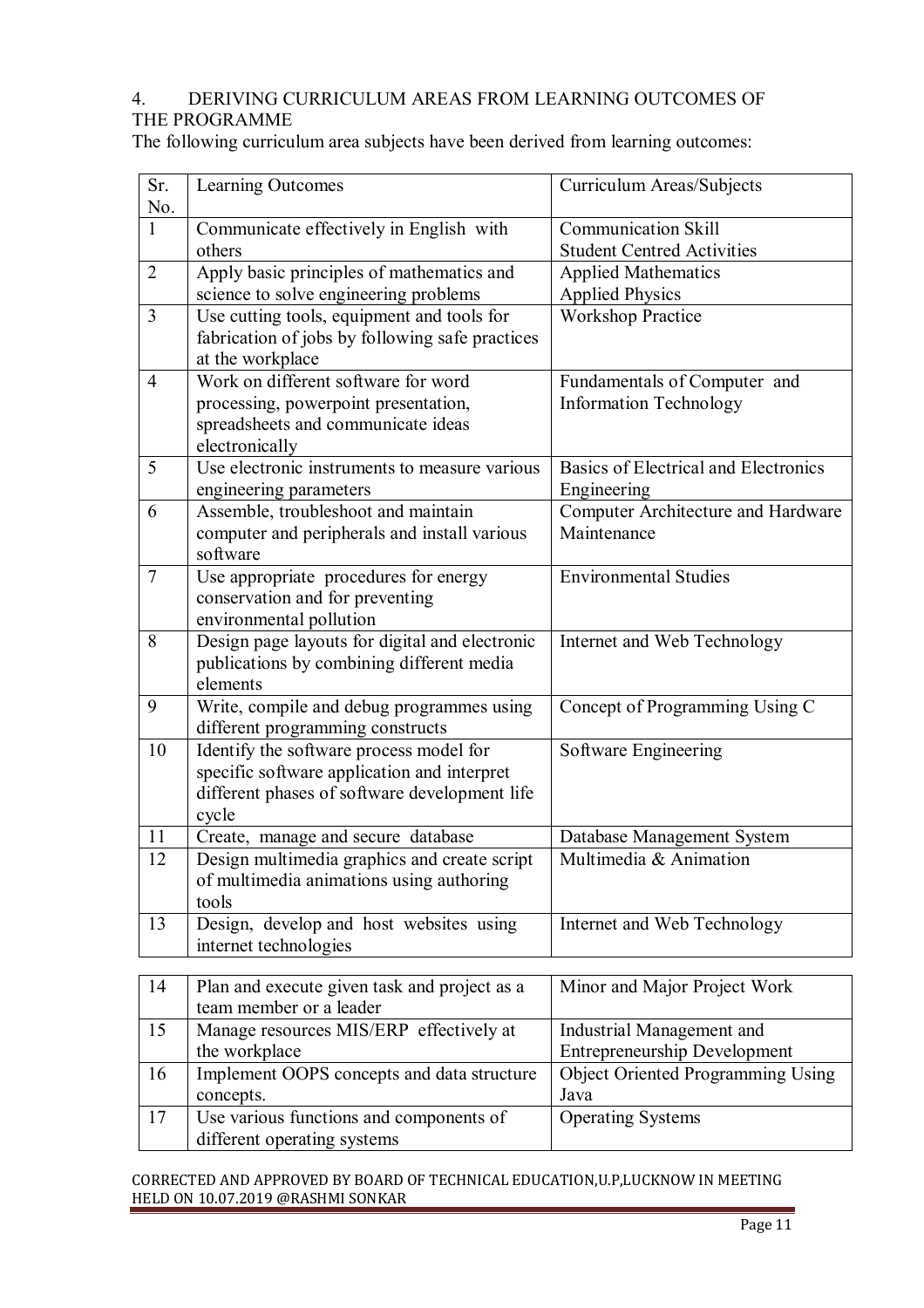| 18 | Set-up, diagnose problems, troubleshoot<br>computer networks and maintain security of<br>the networks    | Data Communication and Computer<br><b>Networks</b>                                                                                            |
|----|----------------------------------------------------------------------------------------------------------|-----------------------------------------------------------------------------------------------------------------------------------------------|
| 19 | Write and debug simple as well as complex<br>programmes in Python/PHP/R                                  | Web Development using PHP<br>Computer Programming using<br>Python                                                                             |
| 20 | Use various mobile technologies and their use<br>in different application scenarios                      | Development of Android<br>Applications                                                                                                        |
| 21 | Use and implement various services on cloud<br>such as SAAS, PAAS, IAAS                                  | Cloud Computing                                                                                                                               |
| 22 | Apply the acquired knowledge and skills in<br>solving live problems in the Computer and<br>I.T. industry | Minor Project Work<br>Major Project Work                                                                                                      |
| 23 | Demonstrate appropriate values and attitude.                                                             | <b>Student Centred Activities</b>                                                                                                             |
| 24 | Apply statistical tools for data analysis and<br>report generation                                       | Data Science and Machine Learning                                                                                                             |
| 25 | Perform data backups                                                                                     | Cloud Computing                                                                                                                               |
| 26 | Develop mobile Applications                                                                              | Development of Android<br>Applications                                                                                                        |
| 27 | Use open source tools and software                                                                       | <b>Office Automation Tools</b><br>Web Development using PHP<br>Computer Programming using<br>Python<br>Development of Android<br>Applications |
| 28 | Manage cloud application                                                                                 | Cloud Computing                                                                                                                               |
|    | Set up and troubleshoot networks                                                                         | Data Communication and Computer<br><b>Networks</b>                                                                                            |
| 29 | Manage computer & Information security                                                                   | <b>Information Security And IT Laws</b>                                                                                                       |

| 30 | Handle malware and viruses                    | Fundamentals of Computer and     |
|----|-----------------------------------------------|----------------------------------|
|    |                                               | <b>Information Technology</b>    |
| 31 | Install and manage operating system and       | Fundamentals of Computer and     |
|    | application softwares                         | <b>Information Technology</b>    |
| 32 | Perform network cable and fiber optic trouble | Data Communication and Computer  |
|    | shooting                                      | <b>Networks</b>                  |
| 33 | Set up IOT devices and wireless networking    | Internet of Things               |
| 34 | Use digital Marketing tools                   | E-Commerce and Digital Marketing |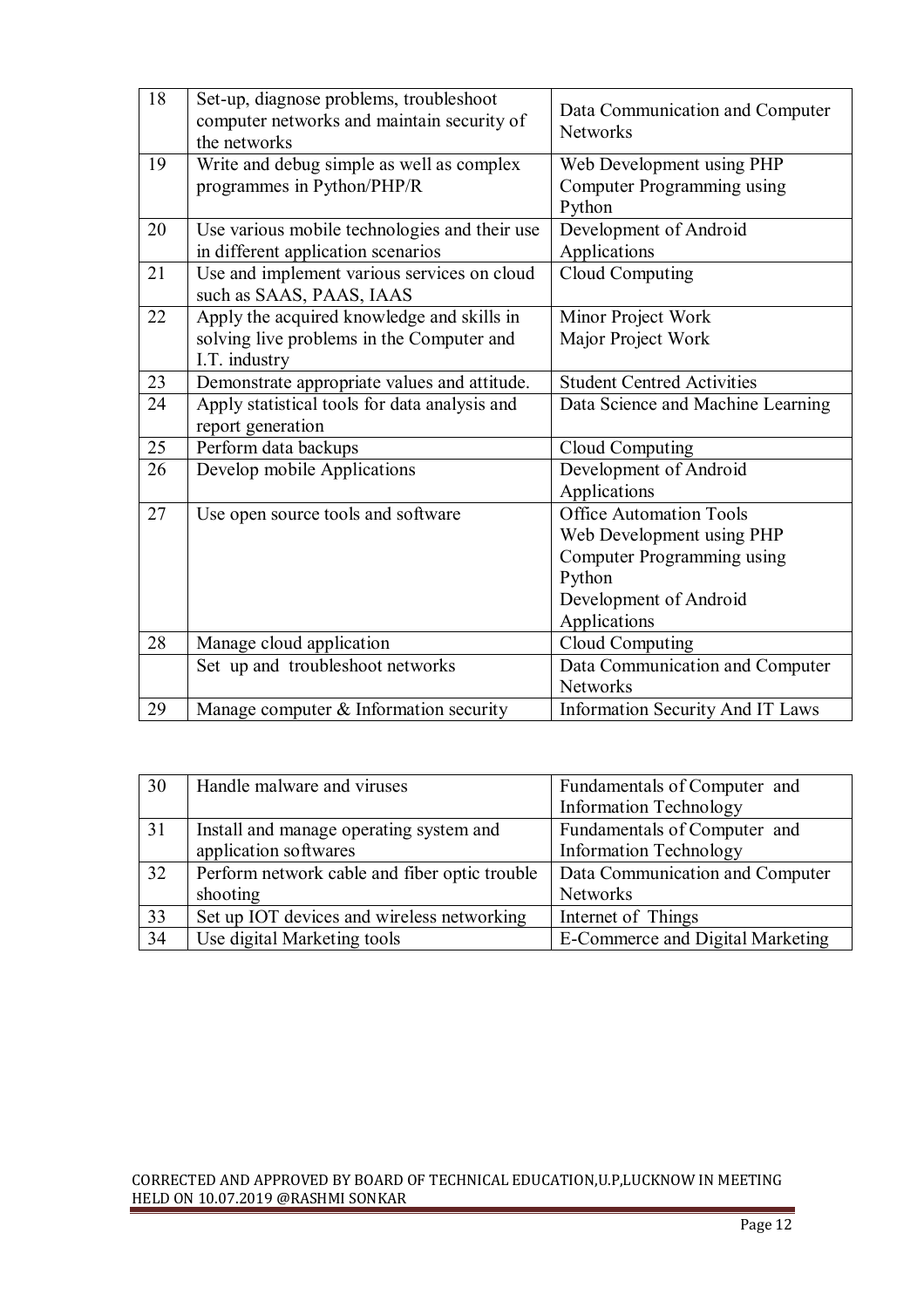# 5. ABSTRACT OF CURRICULUM AREAS

a) General Studies Communication Skill

Environmental Studies

Energy Conservation

Industrial Management and Entrepreneurship Development

b) Applied Sciences

Applied Mathematics

Applied Physics

Applied Chemistry

c) Basic Courses in Engineering/Technology

Fundamentals of Computer and Information Technology

Technical Drawing

Workshop Practice

Basics of Electrical and Electronics Engineering

d) Applied Courses in Engineering/Technology

Multimedia & Animation

Concept of Programming Using C

Office Automation Tools

Internet and Web Technology

Data Communication and Computer Networks

Data Structure Using C

Computer Architecture and Hardware Maintenance

Database Management System

Object Oriented Programming Using Java

Operating Systems

E-Commerce and Digital Marketing

Software Engineering

Web Development using PHP

 Computer Programming using Python Information Security & IT Laws Internet of Things Development of Android Applications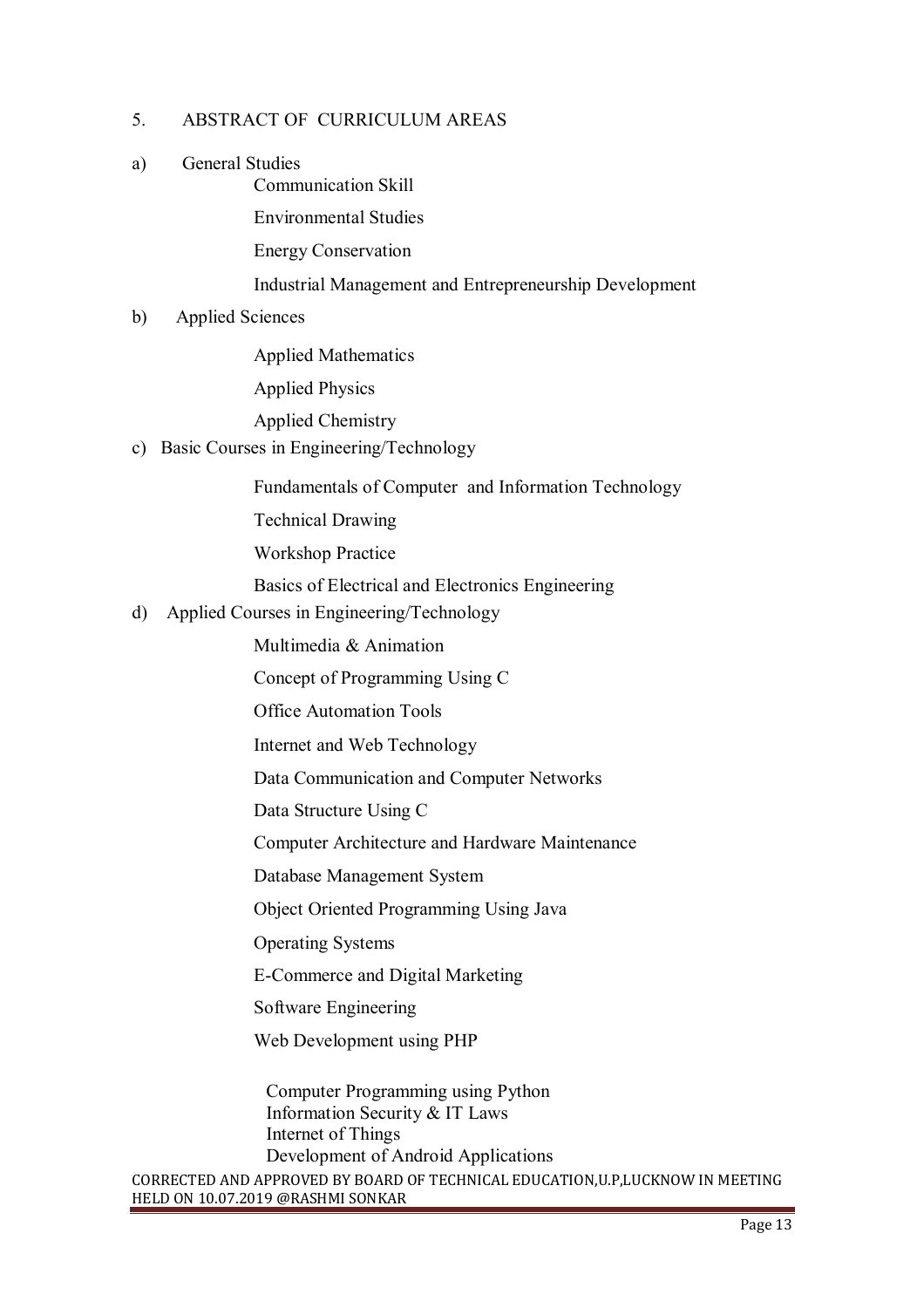# Cloud Computing

Industrial Training

| Minor Project Work<br>30. |  |
|---------------------------|--|
|---------------------------|--|

31. Major Project Work

Elective

- 32. Advance Java<br>33. Big Data
- 33. Big Data<br>34. Data Scie
- 34. Data Science and Machine Learning<br>35. Digital Image Processing
- 35. Digital Image Processing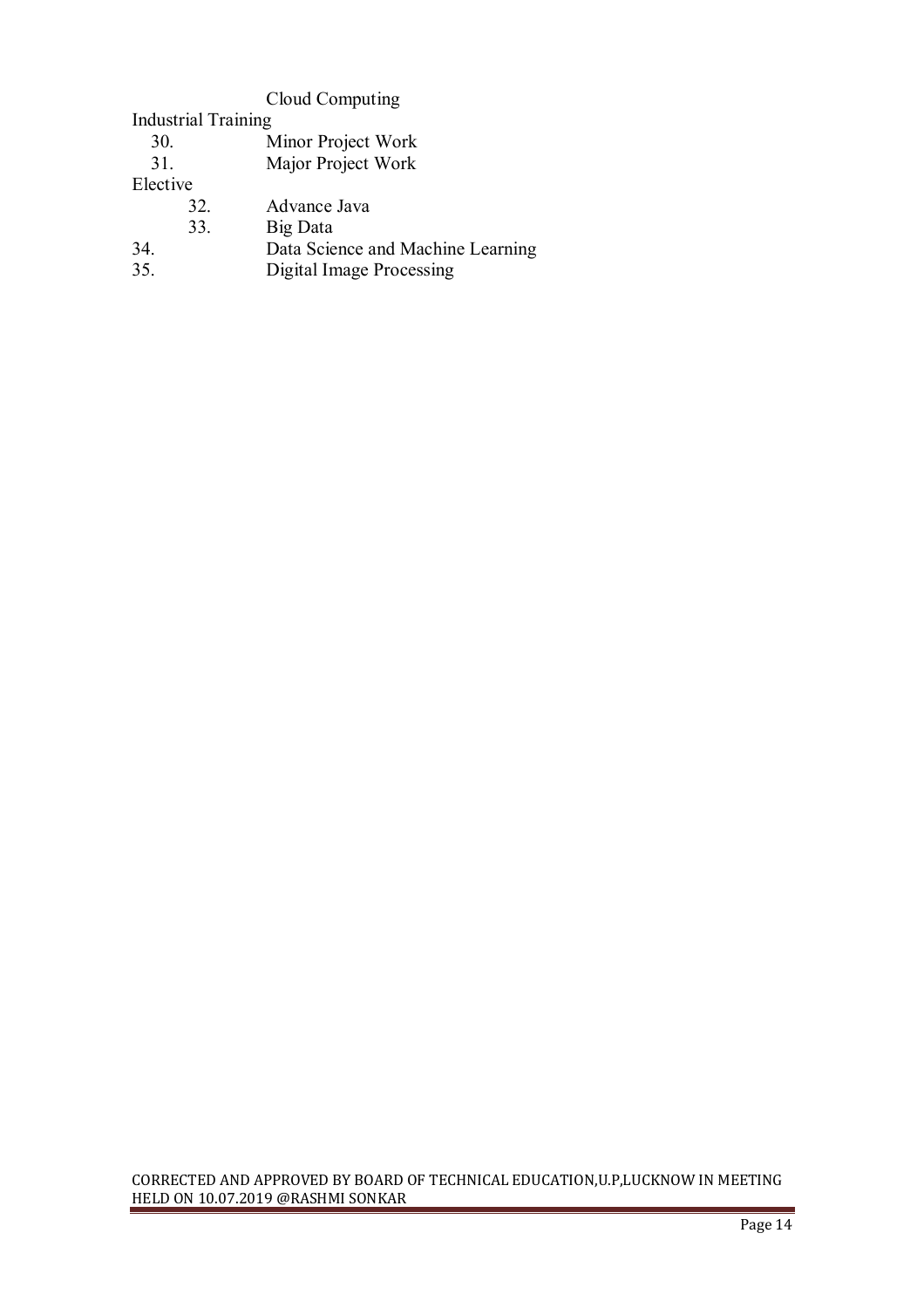| Sr.            | Subjects                                 | Distribution in Periods per week in |                              |                          |                              |                              |                              |  |  |  |
|----------------|------------------------------------------|-------------------------------------|------------------------------|--------------------------|------------------------------|------------------------------|------------------------------|--|--|--|
| No.            |                                          |                                     | <b>Various Semesters</b>     |                          |                              |                              |                              |  |  |  |
|                |                                          |                                     | $\mathbf{I}$                 | III                      | IV                           | V                            | VI                           |  |  |  |
| $\mathbf{1}$   | <b>Communication Skill</b>               | 6                                   |                              |                          | 6                            |                              |                              |  |  |  |
| $\overline{2}$ | <b>Applied Mathematics</b>               | $\overline{5}$                      | 5                            | 5                        | $\overline{\phantom{0}}$     | $\blacksquare$               |                              |  |  |  |
| 3              | <b>Applied Physics</b>                   | $\overline{7}$                      | $\overline{7}$               |                          | $\overline{a}$               | $\blacksquare$               |                              |  |  |  |
| $\overline{4}$ | <b>Applied Chemistry</b>                 | $\overline{7}$                      | $\overline{a}$               | $\overline{\phantom{a}}$ | $\overline{\phantom{a}}$     | $\overline{\phantom{a}}$     | $\qquad \qquad \blacksquare$ |  |  |  |
| $\overline{5}$ | Fundamentals of Computer and             | $\overline{7}$                      |                              |                          |                              |                              |                              |  |  |  |
|                | <b>Information Technology</b>            |                                     |                              |                          |                              |                              |                              |  |  |  |
| 6              | Technical Drawing                        | 6                                   | $\overline{\phantom{a}}$     | $\blacksquare$           | $\overline{a}$               | $\overline{a}$               | $\blacksquare$               |  |  |  |
| $\overline{7}$ | <b>Workshop Practice</b>                 | 8                                   | $\overline{\phantom{a}}$     | $\overline{\phantom{a}}$ | $\blacksquare$               | $\overline{a}$               | $\overline{\phantom{a}}$     |  |  |  |
| 8              | Basics of Electrical and Electronics     |                                     | 9                            |                          |                              |                              |                              |  |  |  |
|                | Engineering                              |                                     |                              |                          |                              |                              |                              |  |  |  |
| 9              | Multimedia & Animation                   | $\blacksquare$                      | 8                            | $\blacksquare$           | $\overline{\phantom{a}}$     | $\overline{\phantom{a}}$     | $\overline{\phantom{a}}$     |  |  |  |
| 10             | Concept of Programming Using C           |                                     | 11                           |                          |                              | $\blacksquare$               |                              |  |  |  |
| 11             | <b>Office Automation Tools</b>           | $\overline{\phantom{0}}$            | 6                            | $\blacksquare$           | $\overline{a}$               | $\overline{a}$               |                              |  |  |  |
| 12             | Internet and Web Technology              |                                     | $\overline{a}$               | 8                        | $\overline{a}$               | $\overline{a}$               |                              |  |  |  |
| 13             | <b>Environmental Studies</b>             | $\overline{\phantom{m}}$            | $\overline{\phantom{a}}$     | 5                        | $\overline{a}$               | $\blacksquare$               | $\overline{\phantom{a}}$     |  |  |  |
| 14             | Data Communication and Computer          | $\overline{\phantom{a}}$            | $\overline{\phantom{a}}$     | 9                        |                              | $\blacksquare$               | -                            |  |  |  |
|                | <b>Networks</b>                          |                                     |                              |                          |                              |                              |                              |  |  |  |
| 15             | Data Structure Using C                   | $\overline{\phantom{0}}$            |                              | 11                       | $\overline{\phantom{0}}$     |                              |                              |  |  |  |
| 16             | Computer Architecture and Hardware       | $\overline{\phantom{a}}$            | $\overline{\phantom{a}}$     | 8                        | $\overline{\phantom{a}}$     | $\qquad \qquad \blacksquare$ |                              |  |  |  |
|                | Maintenance                              |                                     |                              |                          |                              |                              |                              |  |  |  |
| 17             | Database Management System               | $\overline{\phantom{a}}$            | $\blacksquare$               | $\overline{\phantom{a}}$ | 9                            | $\overline{a}$               | $\overline{\phantom{0}}$     |  |  |  |
| 18             | <b>Object Oriented Programming Using</b> | -                                   |                              |                          | 10                           | $\qquad \qquad \blacksquare$ |                              |  |  |  |
|                | Java                                     |                                     |                              |                          |                              |                              |                              |  |  |  |
| 19             | <b>Operating Systems</b>                 | $\qquad \qquad \blacksquare$        | $\overline{\phantom{a}}$     | $\qquad \qquad -$        | 8                            | $\blacksquare$               |                              |  |  |  |
| 20             | <b>E-Commerce and Digital Marketing</b>  |                                     | $\overline{a}$               |                          | 6                            | $\blacksquare$               |                              |  |  |  |
| 21             | <b>Energy Conservation</b>               | $\overline{\phantom{0}}$            | $\overline{a}$               | $\overline{\phantom{a}}$ | 5                            | $\overline{a}$               |                              |  |  |  |
| 22             | Universal Human Values                   |                                     |                              |                          | $\overline{3}$               |                              |                              |  |  |  |
| 23             | Software Engineering                     | $\overline{\phantom{m}}$            | $\blacksquare$               | $\overline{a}$           | $\overline{a}$               | 6                            |                              |  |  |  |
| 24             | Web Development using PHP                | $\blacksquare$                      | $\overline{\phantom{0}}$     | $\overline{\phantom{0}}$ | $\blacksquare$               | $\overline{10}$              | $\blacksquare$               |  |  |  |
| 25             | Computer Programming using Python        | $\overline{\phantom{a}}$            | $\overline{\phantom{a}}$     | $\overline{\phantom{a}}$ | $\overline{a}$               | 8                            | $\overline{\phantom{0}}$     |  |  |  |
| 26             | Information Security & IT Laws           | $\overline{\phantom{m}}$            | $\overline{\phantom{m}}$     |                          |                              | 8                            | $\overline{\phantom{0}}$     |  |  |  |
| 27             | <b>Internet of Things</b>                | $\qquad \qquad \blacksquare$        | $\qquad \qquad \blacksquare$ | $\blacksquare$           | $\qquad \qquad \blacksquare$ | 8                            | $\qquad \qquad \blacksquare$ |  |  |  |
| 28             | Minor Project Work                       | $\overline{\phantom{m}}$            |                              |                          |                              | 6                            |                              |  |  |  |
| 29             | Development of Android Applications      | $\overline{\phantom{m}}$            |                              |                          |                              |                              | 12                           |  |  |  |
| 30             | Cloud Computing                          | $\overline{\phantom{a}}$            | $\qquad \qquad -$            | $\blacksquare$           | $\blacksquare$               | $\blacksquare$               | 8                            |  |  |  |
| 31             | Industrial Management and                | $\overline{a}$                      | $\overline{a}$               |                          |                              | $\overline{a}$               | 5                            |  |  |  |
|                | <b>Entrepreneurship Development</b>      |                                     |                              |                          |                              |                              |                              |  |  |  |
| 32             | Elective                                 | $\overline{\phantom{a}}$            | $\blacksquare$               | $\overline{\phantom{a}}$ | ÷,                           | $\blacksquare$               | 12                           |  |  |  |
| 33             | Major Project Work                       | $\blacksquare$                      | $\overline{a}$               |                          |                              | $\overline{a}$               | 8                            |  |  |  |
| 34             | <b>Student Centred Activities</b>        | $\overline{2}$                      | $\overline{2}$               | $\overline{2}$           | 1                            | $\overline{2}$               | 3                            |  |  |  |
| Total          |                                          | 48                                  | 48                           | 48                       | 48                           | 48                           | 48                           |  |  |  |

# 6. HORIZONTAL AND VERTICAL ORGANISATION OF THE SUBJECTS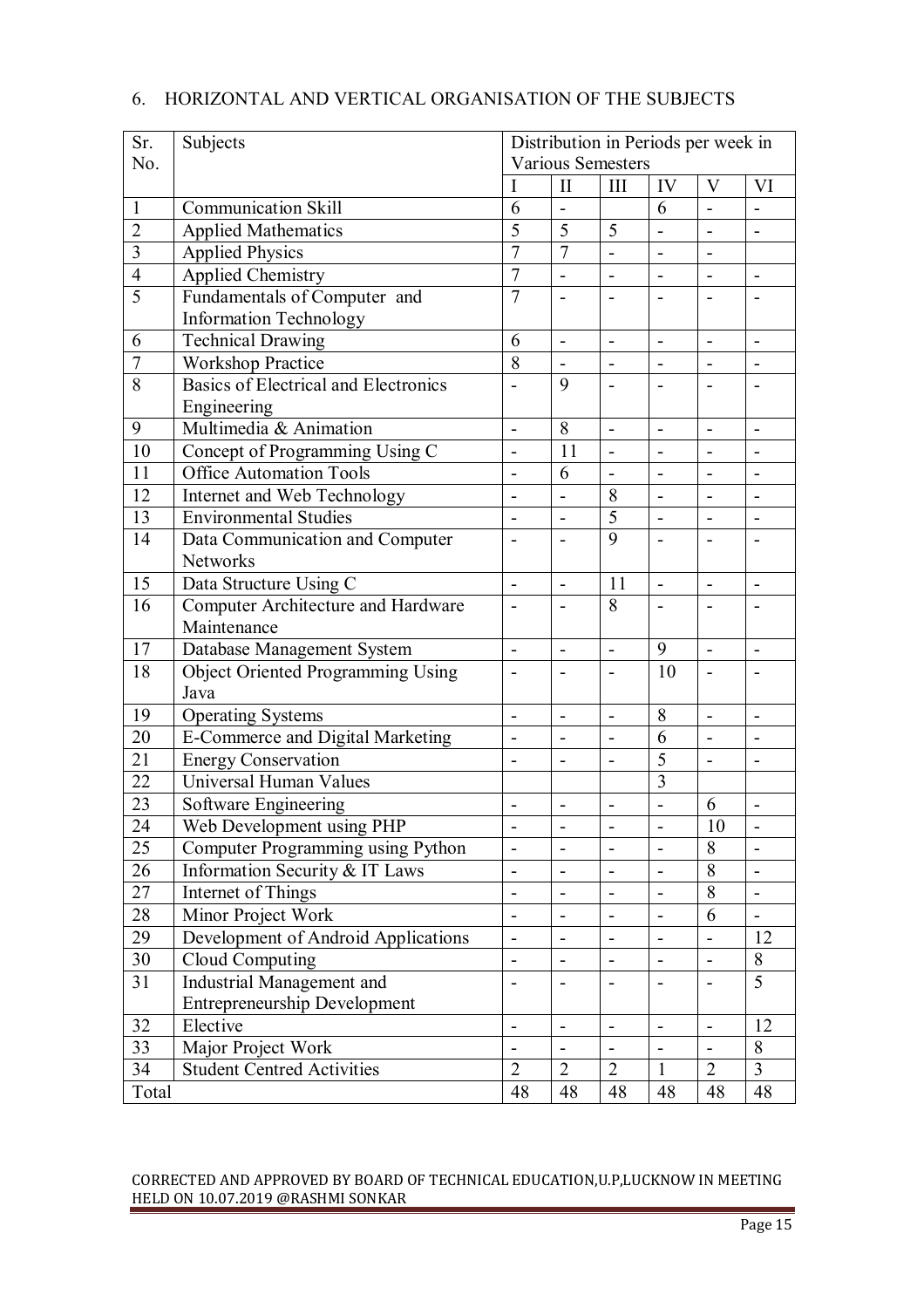# 7. STUDY AND EVALUATION SCHEME FOR DIPLOMA PROGRAMMEIN INFORMATION TECHNOLOGY

# FIRST SEMESTER

|            |                                                               | <b>STUDY</b><br><b>SCHEME</b> |                          |                          | Credits        |     |                                      | MARKS IN EVALUATION SCHEME |                                      |                          |                          |                          |                          | Total                                 |
|------------|---------------------------------------------------------------|-------------------------------|--------------------------|--------------------------|----------------|-----|--------------------------------------|----------------------------|--------------------------------------|--------------------------|--------------------------|--------------------------|--------------------------|---------------------------------------|
| Sr.<br>No. | <b>SUBJECTS</b>                                               |                               | Periods/Week             |                          |                |     | <b>INTERNAL</b><br><b>ASSESSMENT</b> |                            | <b>EXTERNAL</b><br><b>ASSESSMENT</b> |                          |                          |                          |                          | Marks of<br>Internal $\&$<br>External |
|            |                                                               |                               |                          | $\mathbf{P}$             |                | Th  | Pr                                   | Tot                        | Th                                   | <b>Hrs</b>               | Pr                       | <b>Hrs</b>               | Tot                      |                                       |
| 1.1        | *Communication Skill-I                                        | 4                             | $\overline{\phantom{0}}$ | $\overline{2}$           | $\overline{4}$ | 20  | 10                                   | 30                         | 50                                   | $2\frac{1}{2}$           | 20                       | 3                        | 70                       | 100                                   |
| 1.2        | *Applied Mathematics-I                                        |                               | $\overline{\phantom{a}}$ | $\overline{\phantom{a}}$ | $\overline{4}$ | 20  | $\overline{\phantom{a}}$             | 20                         | 50                                   | $2\frac{1}{2}$           |                          | $\overline{\phantom{0}}$ | 50                       | 70                                    |
| 1.3        | *Applied Physics-I                                            | 5                             |                          | $\overline{2}$           | 5              | 20  | 10                                   | 30                         | 50                                   | $2\frac{1}{2}$           | 20                       | 3                        | 70                       | 100                                   |
| 1.4        | *Applied Chemistry                                            |                               |                          | $\overline{2}$           | 5              | 20  | 10                                   | 30                         | 50                                   | $2\frac{1}{2}$           | 20                       | 3                        | 70                       | 100                                   |
| 1.5        | Fundamentals of Computer and<br><b>Information Technology</b> | ◠                             |                          | $\overline{4}$           | $\overline{4}$ | 20  | 10                                   | 30                         | 50                                   | $2\frac{1}{2}$           | 20                       | 3                        | 70                       | 100                                   |
| 1.6        | <b>Technical Drawing</b>                                      |                               |                          | 6                        | $\overline{2}$ |     | 40                                   | 40                         | 60                                   | $\overline{\phantom{a}}$ |                          | $\overline{\phantom{0}}$ | 60                       | 100                                   |
| 1.7        | <b>Workshop Practice</b>                                      |                               | $\overline{\phantom{a}}$ | 8                        | $\overline{2}$ |     | 40                                   | 40                         | $\overline{\phantom{0}}$             | $\overline{\phantom{a}}$ | 60                       | 4                        | 60                       | 100                                   |
|            | #Student Centred Activities                                   | $\overline{\phantom{0}}$      | $\overline{\phantom{a}}$ | $\overline{2}$           |                |     | 30                                   | 30                         |                                      | $\overline{\phantom{a}}$ | $\overline{\phantom{a}}$ | $\overline{\phantom{a}}$ | $\overline{\phantom{a}}$ | 30                                    |
| Total      |                                                               | 22                            |                          | 26                       | 27             | 100 | 150                                  | 250                        | 310                                  |                          | 140                      |                          | 450                      | 700                                   |

\* Common course with other diploma programmes.

# Student Centred Activities will comprise of co-curricular activities like extension lectures, games, hobby clubs e.g. photography etc., seminars, declamation contests, educational field visits, N.C.C., NSS, Cultural Activities, self study etc.

SECOND SEMESTER (INFORMATION TECHNOLOGY)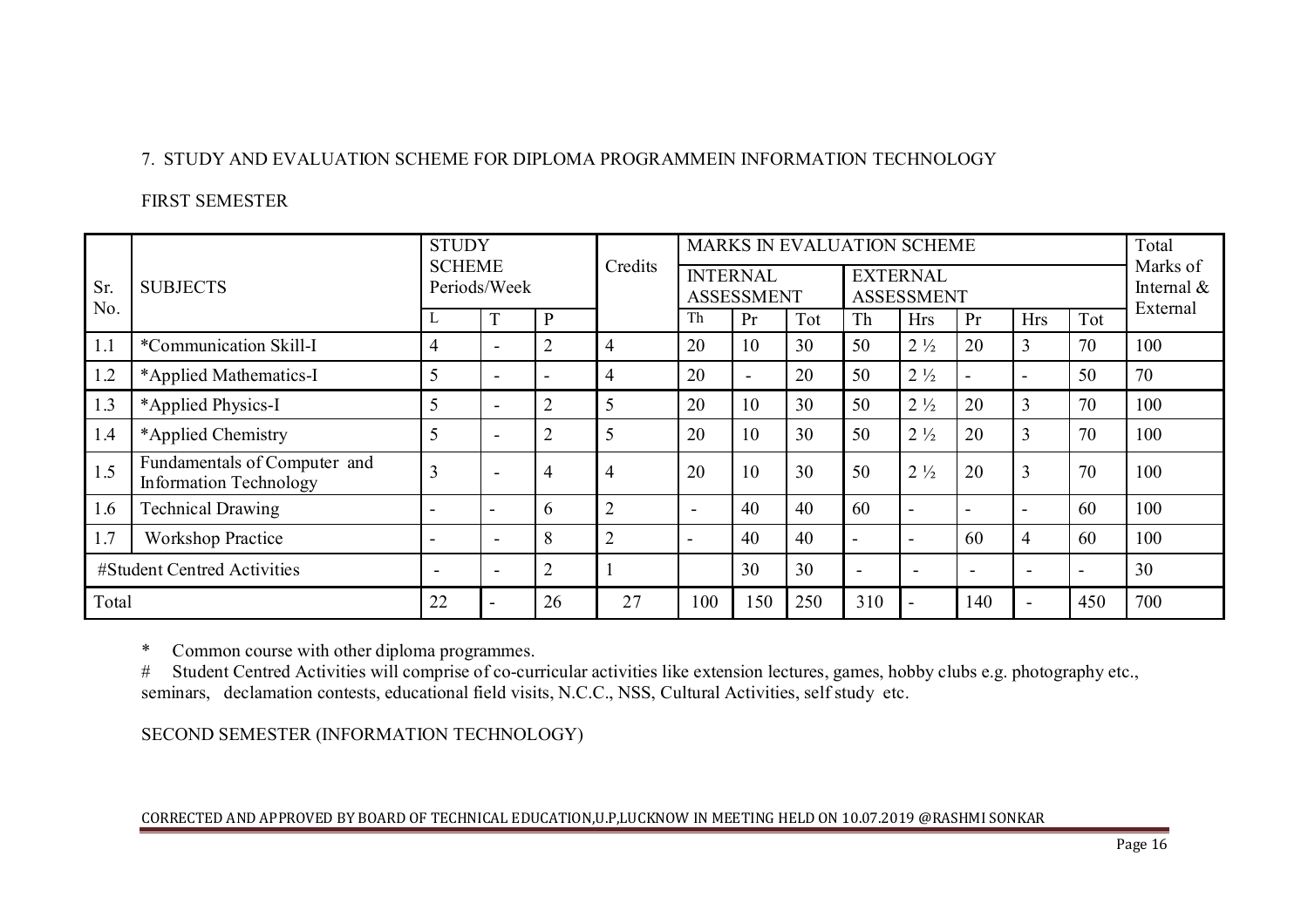|             |                                                     |              | <b>STUDY</b><br><b>SCHEME</b> |                          |                | MARKS IN EVALUATION SCHEME           |                | Total |                                      |                          |                          |                          |                          |                                       |
|-------------|-----------------------------------------------------|--------------|-------------------------------|--------------------------|----------------|--------------------------------------|----------------|-------|--------------------------------------|--------------------------|--------------------------|--------------------------|--------------------------|---------------------------------------|
| Sr.<br>No.  | <b>SUBJECTS</b>                                     | Periods/Week |                               |                          | Credits        | <b>INTERNAL</b><br><b>ASSESSMENT</b> |                |       | <b>EXTERNAL</b><br><b>ASSESSMENT</b> |                          |                          |                          |                          | Marks of<br>Internal $\&$<br>External |
|             |                                                     |              |                               | P                        |                | Th                                   | Pr             | Tot   | Th                                   | <b>Hrs</b>               | Pr                       | <b>Hrs</b>               | Tot                      |                                       |
| 2.1         | *Applied Mathematics-II                             |              |                               | $\overline{\phantom{0}}$ | 4              | 20                                   | $\blacksquare$ | 20    | 50                                   | $2\frac{1}{2}$           | $\overline{\phantom{a}}$ | 3                        | 50                       | 70                                    |
| 2.2         | *Applied Physics-II                                 |              |                               | $\overline{2}$           |                | 20                                   | 10             | 30    | 50                                   | $2\frac{1}{2}$           | 20                       | 3                        | 70                       | 100                                   |
| 2.3         | Basics of Electrical and Electronics<br>Engineering |              | $\,$                          | 4                        | 5              | 20                                   | 30             | 50    | 50                                   | $2\frac{1}{2}$           | 50                       | 3                        | 100                      | 150                                   |
| 2.4         | Multimedia & Animation                              | 4            | $\overline{\phantom{0}}$      | 4                        | 5              | 20                                   | 30             | 50    | 50                                   | $2\frac{1}{2}$           | 50                       | 3                        | 100                      | 150                                   |
| 2.5         | Concept of Programming Using C                      |              | $\overline{\phantom{0}}$      | 6                        | 6              | 20                                   | 30             | 50    | 50                                   | $2\frac{1}{2}$           | 50                       | 3                        | 100                      | 150                                   |
| 2.6         | <b>Office Automation Tools</b>                      |              | $\overline{\phantom{a}}$      | 6                        | $\overline{2}$ |                                      | 30             | 30    |                                      | $\overline{\phantom{a}}$ | 50                       | 3                        | 50                       | 80                                    |
|             | #Student Centred Activities                         |              | $\overline{\phantom{a}}$      | $\overline{2}$           |                |                                      | 30             | 30    |                                      | $\overline{\phantom{a}}$ | $\overline{\phantom{0}}$ | $\overline{\phantom{0}}$ | $\overline{\phantom{a}}$ | 30                                    |
| Total<br>24 |                                                     |              | 24                            | 28                       | 100            | 160                                  | 260            | 250   | $\overline{\phantom{0}}$             | 220                      |                          | 470                      | 730                      |                                       |

\*Common course with other diploma programmes<br># Student Centred Activities will comprise of co

.

# Student Centred Activities will comprise of co-curricular activities like extension lectures, games, hobby clubs e.g. photography etc., seminars, declamation contests, educational field visits, N.C.C., NSS, Cultural Activities and self study etc.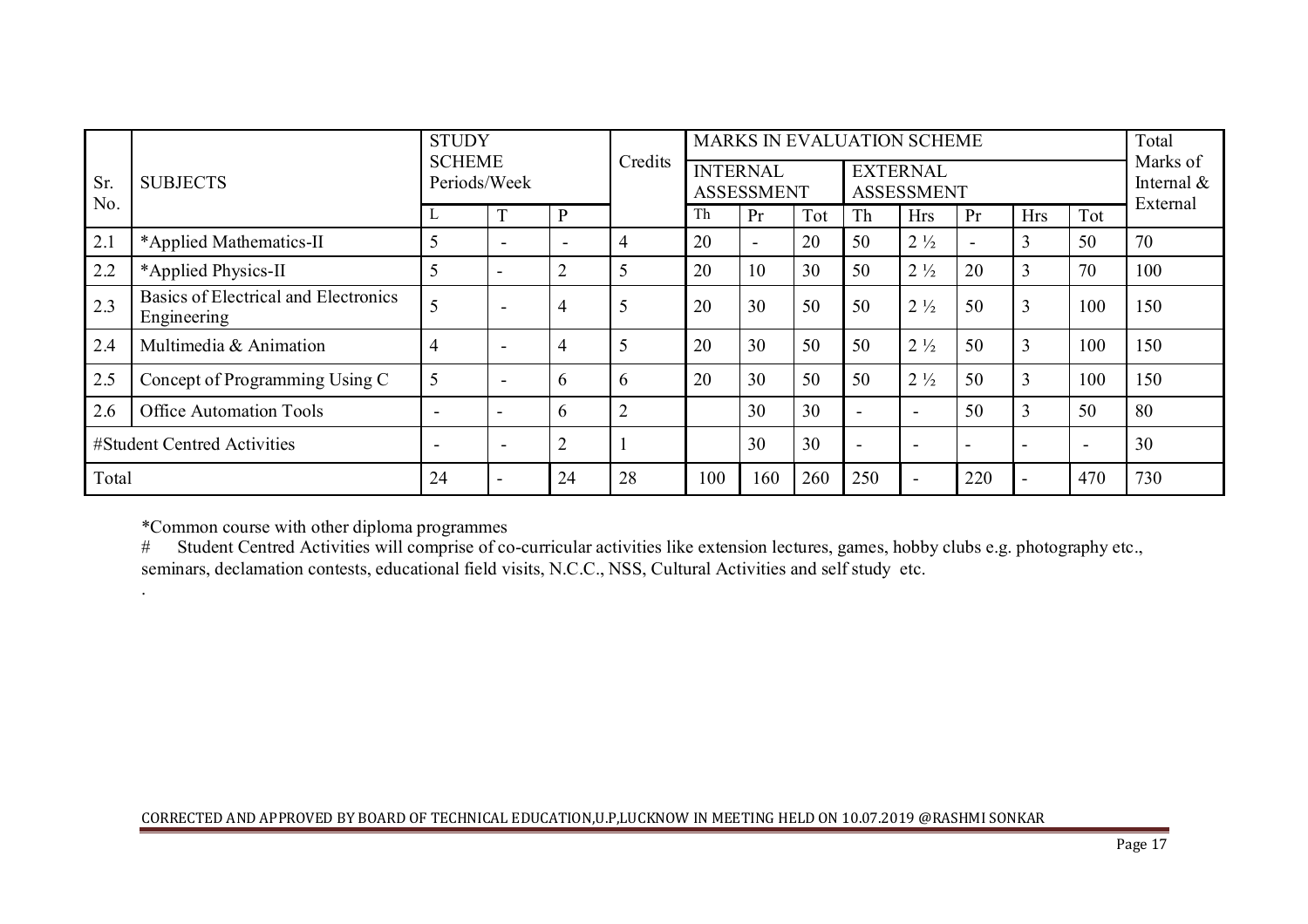# THIRD SEMESTER (INFORMATION TECHNOLOGY)

|            |                                                    |                | <b>STUDY</b><br><b>SCHEME</b><br>Credits |                          |                | <b>MARKS IN EVALUATION SCHEME</b>    |                | Total |                                      |                          |                           |                          |                          |          |
|------------|----------------------------------------------------|----------------|------------------------------------------|--------------------------|----------------|--------------------------------------|----------------|-------|--------------------------------------|--------------------------|---------------------------|--------------------------|--------------------------|----------|
| Sr.<br>No. | <b>SUBJECTS</b>                                    |                | Periods/Week                             |                          |                | <b>INTERNAL</b><br><b>ASSESSMENT</b> |                |       | <b>EXTERNAL</b><br><b>ASSESSMENT</b> |                          | Marks of<br>Internal $\&$ |                          |                          |          |
|            |                                                    | ►              |                                          | $\mathbf{P}$             |                | Th                                   | Pr             | Tot   | Th                                   | <b>Hrs</b>               | Pr                        | <b>Hrs</b>               | Tot                      | External |
| 3.1        | *Applied Mathematics-III                           | 5              |                                          | $\overline{\phantom{0}}$ | 4              | 20                                   | $\blacksquare$ | 20    | 50                                   | $2\frac{1}{2}$           |                           | $\overline{\phantom{0}}$ | 50                       | 70       |
| 3.2        | Internet and Web Technology                        | $\overline{4}$ | $\overline{\phantom{0}}$                 | 4                        | 5              | 20                                   | 30             | 50    | 50                                   | $2\frac{1}{2}$           | 50                        | 3                        | 100                      | 150      |
| 3.3        | *Environmental Studies                             | 3              | $\overline{\phantom{a}}$                 | $\overline{2}$           | $\overline{3}$ | 20                                   | 10             | 30    | 50                                   | $2\frac{1}{2}$           | 20                        | 3                        | 70                       | 100      |
| 3.4        | Data Communication and Computer<br><b>Networks</b> |                |                                          | $\overline{4}$           | 6              | 20                                   | 30             | 50    | 50                                   | $2\frac{1}{2}$           | 50                        | 3                        | 100                      | 150      |
| 3.5        | Data Structure Using C                             | 5              | $\overline{\phantom{0}}$                 | 6                        | 6              | 20                                   | 30             | 50    | 50                                   | $2\frac{1}{2}$           | 50                        | 3                        | 100                      | 150      |
| 3.6        | Computer Architecture and<br>Hardware Maintenance  | 4              | $\overline{\phantom{a}}$                 | $\overline{4}$           | 5              | 20                                   | 30             | 50    | 50                                   | $2\frac{1}{2}$           | 50                        | 3                        | 100                      | 150      |
|            | #Student Centred Activities                        |                | $\overline{\phantom{0}}$                 | $\overline{2}$           |                |                                      | 30             | 30    | $\overline{\phantom{0}}$             | $\overline{\phantom{a}}$ | $\overline{\phantom{a}}$  | $\overline{\phantom{0}}$ | $\overline{\phantom{a}}$ | 30       |
| Total      |                                                    | 26             | $\overline{\phantom{0}}$                 | 22                       | 30             | 120                                  | 160            | 280   | 300                                  | $\overline{\phantom{a}}$ | 220                       | $\overline{\phantom{a}}$ | 520                      | 800      |

.

\* Common course with other diploma programmes # Student Centred Activities will comprise of co-curricular activities like extension lectures, games, hobby clubs e.g. photography etc., seminars, declamation contests, educational field visits, N.C.C., NSS, Cultural Activities and self study etc.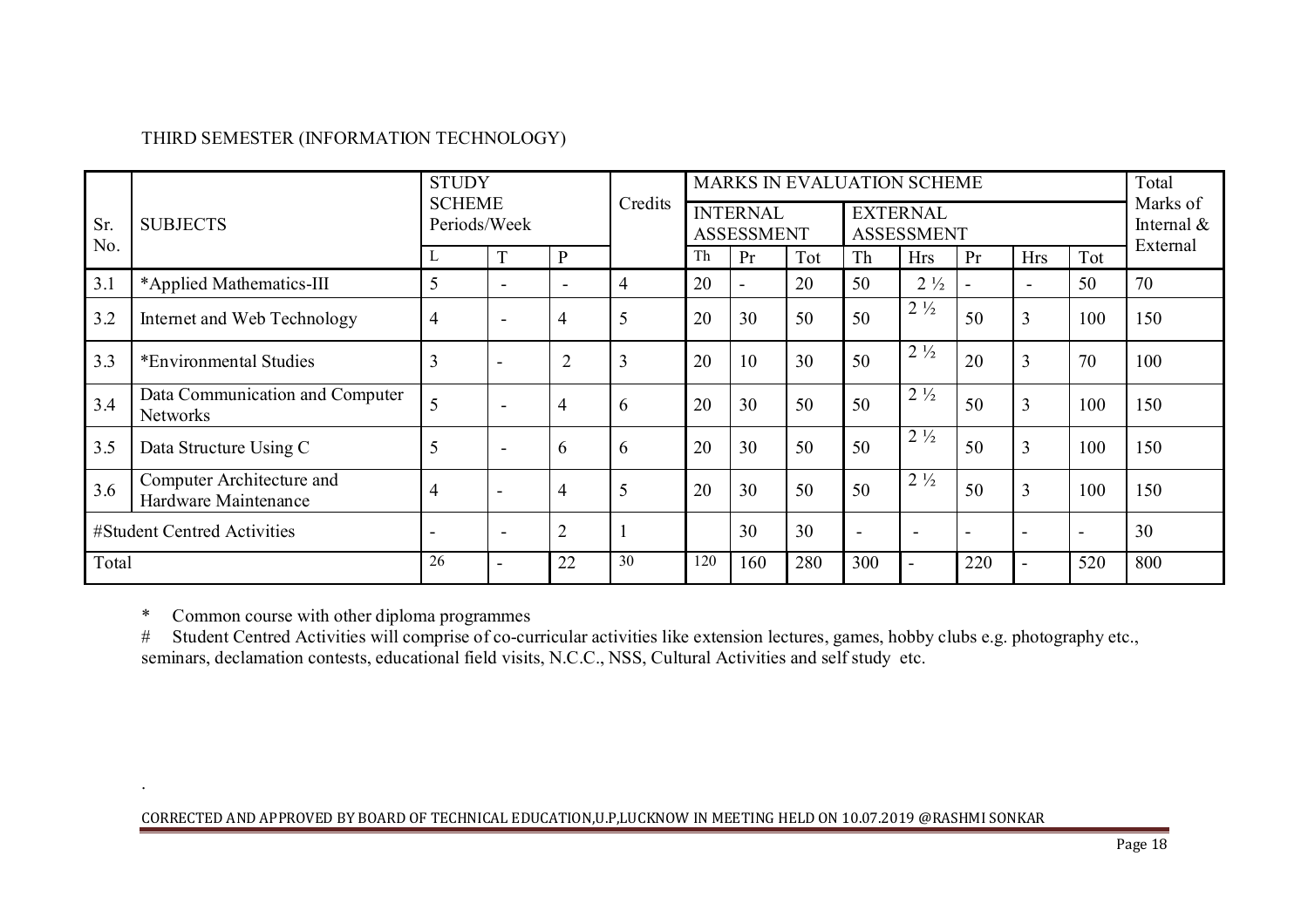# FOURTH SEMESTER ( INFORMATION TECHNOLOGY )

|            |                                           |                |                          |                |                |                          |                                      |     |     |                                      |                          |                          |                          |          |  |  | <b>STUDY</b> |  |  |  | <b>SCHEME</b><br>Credits |  |  | MARKS IN EVALUATION SCHEME |  |  |  |  |  |  |  | Total<br>Marks of |  |
|------------|-------------------------------------------|----------------|--------------------------|----------------|----------------|--------------------------|--------------------------------------|-----|-----|--------------------------------------|--------------------------|--------------------------|--------------------------|----------|--|--|--------------|--|--|--|--------------------------|--|--|----------------------------|--|--|--|--|--|--|--|-------------------|--|
| Sr.<br>No. | <b>SUBJECTS</b>                           | Periods/Week   |                          |                |                |                          | <b>INTERNAL</b><br><b>ASSESSMENT</b> |     |     | <b>EXTERNAL</b><br><b>ASSESSMENT</b> |                          |                          |                          |          |  |  |              |  |  |  |                          |  |  |                            |  |  |  |  |  |  |  |                   |  |
|            |                                           |                |                          | P              |                | Th                       | Pr                                   | Tot | Th  | <b>Hrs</b>                           | Pr                       | <b>Hrs</b>               | Tot                      | External |  |  |              |  |  |  |                          |  |  |                            |  |  |  |  |  |  |  |                   |  |
| 4.1        | *Communication Skill-II                   | 4              |                          | $\overline{2}$ | 4              | 20                       | 10                                   | 30  | 50  | $2\frac{1}{2}$                       | 20                       | 3                        | 70                       | 100      |  |  |              |  |  |  |                          |  |  |                            |  |  |  |  |  |  |  |                   |  |
| 4.2        | Database Management System                | 5              |                          | 4              | 6              | 20                       | 30                                   | 50  | 50  | $2\frac{1}{2}$                       | 50                       | 3                        | 100                      | 150      |  |  |              |  |  |  |                          |  |  |                            |  |  |  |  |  |  |  |                   |  |
| 4.3        | Object Oriented Programming Using<br>Java | 4              |                          | 6              | 6              | 20                       | 30                                   | 50  | 50  | $2\frac{1}{2}$                       | 50                       | 3                        | 100                      | 150      |  |  |              |  |  |  |                          |  |  |                            |  |  |  |  |  |  |  |                   |  |
| 4.4        | <b>Operating Systems</b>                  | 4              | $\overline{\phantom{a}}$ | 4              | 5              | 20                       | 30                                   | 50  | 50  | $2\frac{1}{2}$                       | 50                       | 3                        | 100                      | 150      |  |  |              |  |  |  |                          |  |  |                            |  |  |  |  |  |  |  |                   |  |
| 4.5        | <b>E-Commerce and Digital Marketing</b>   | $\overline{2}$ | $\overline{\phantom{a}}$ | 4              | $\overline{3}$ | 20                       | 30                                   | 50  | 50  | $2\frac{1}{2}$                       | 50                       | 3                        | 100                      | 150      |  |  |              |  |  |  |                          |  |  |                            |  |  |  |  |  |  |  |                   |  |
| 4.6        | *Energy Conservation                      | 3              |                          | $\overline{2}$ | $\overline{3}$ | 20                       | 10                                   | 30  | 50  | $2\frac{1}{2}$                       | 20                       | 3                        | 70                       | 100      |  |  |              |  |  |  |                          |  |  |                            |  |  |  |  |  |  |  |                   |  |
| 4.7        | Universal Human Values                    |                |                          |                |                |                          | 20                                   | 20  |     | $\overline{\phantom{a}}$             | 30                       | 3                        | 30                       | 50       |  |  |              |  |  |  |                          |  |  |                            |  |  |  |  |  |  |  |                   |  |
|            | # Student Centred Activities              |                | $\,$                     |                |                | $\overline{\phantom{0}}$ | 30                                   | 30  |     | $\overline{\phantom{a}}$             | $\overline{\phantom{a}}$ | $\overline{\phantom{a}}$ | $\overline{\phantom{a}}$ | 30       |  |  |              |  |  |  |                          |  |  |                            |  |  |  |  |  |  |  |                   |  |
| Total      |                                           | 24             |                          | 24             | 29             | 120                      | 190                                  | 310 | 300 |                                      | 270                      |                          | 570                      | 880      |  |  |              |  |  |  |                          |  |  |                            |  |  |  |  |  |  |  |                   |  |

.

\* Common course with other diploma Programmes<br>- 4 weeks industrial training will be organised after 4<sup>th</sup> semester

# Student Centred Activities will comprise of co-curricular activities like extension lectures, games, hobby clubs e.g. photography etc., seminars, declamation contests, educational field visits, N.C.C., NSS, Cultural Activities and self study etc.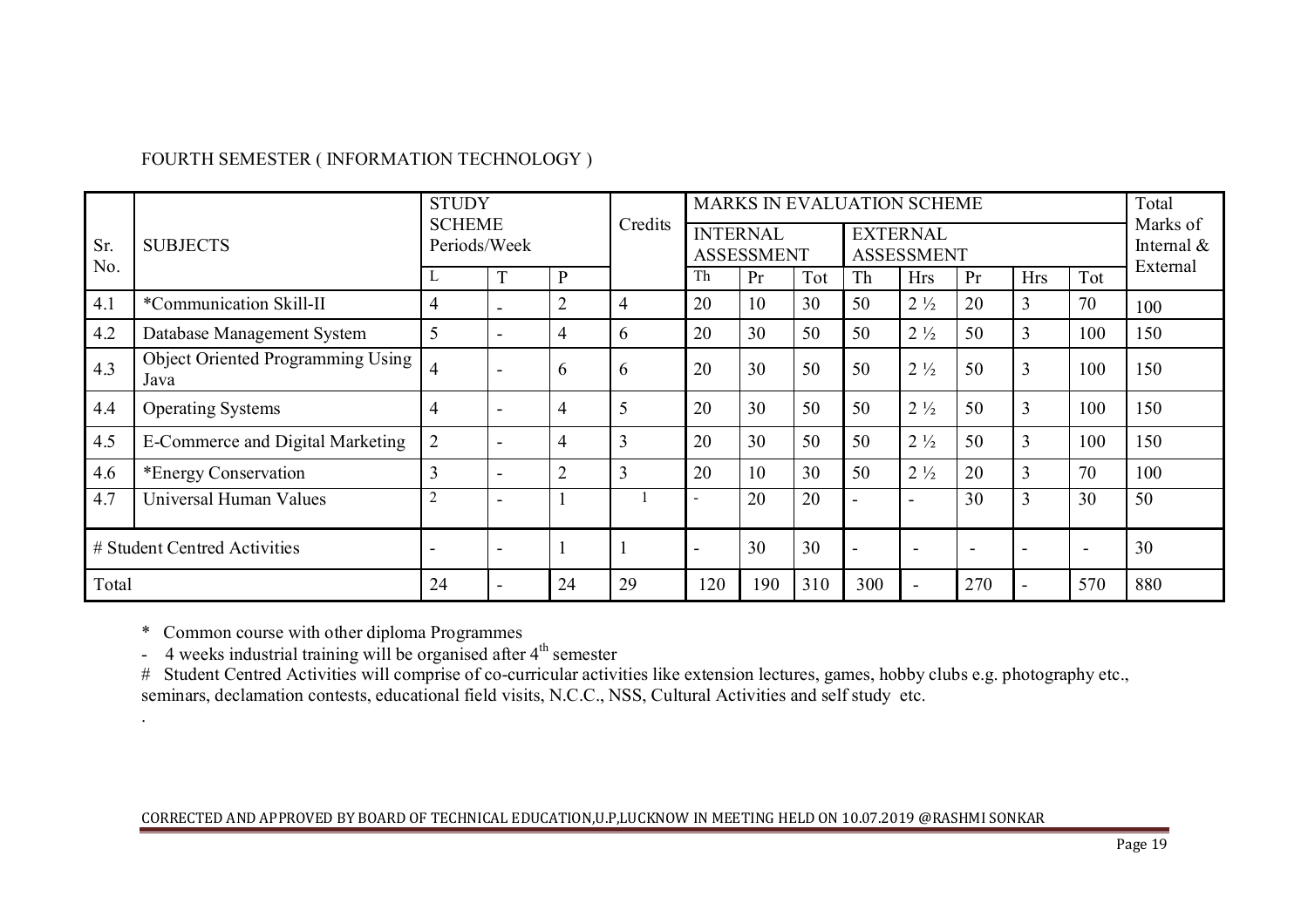# FIFTH SEMESTER (INFORMATION TECHNOLOGY)

|                |                                      |                          | <b>STUDY</b><br><b>SCHEME</b><br>Periods/Week |                          |                |     |                                      |     |                                      |                          |                           |                          |     |          | Credits |  |  | MARKS IN EVALUATION SCHEME |  | Total |
|----------------|--------------------------------------|--------------------------|-----------------------------------------------|--------------------------|----------------|-----|--------------------------------------|-----|--------------------------------------|--------------------------|---------------------------|--------------------------|-----|----------|---------|--|--|----------------------------|--|-------|
| Sr.<br>No.     | <b>SUBJECTS</b>                      |                          |                                               |                          |                |     | <b>INTERNAL</b><br><b>ASSESSMENT</b> |     | <b>EXTERNAL</b><br><b>ASSESSMENT</b> |                          | Marks of<br>Internal $\&$ |                          |     |          |         |  |  |                            |  |       |
|                |                                      |                          |                                               | $\mathbf{P}$             |                | Th  | Pr                                   | Tot | Th                                   | <b>Hrs</b>               | Pr                        | <b>Hrs</b>               | Tot | External |         |  |  |                            |  |       |
| $\blacksquare$ | <b>Industrial Training</b>           |                          | $\overline{\phantom{0}}$                      | $\overline{\phantom{a}}$ | $\overline{2}$ |     |                                      |     |                                      | $\overline{\phantom{a}}$ | 50                        | 3                        | 50  | 50       |         |  |  |                            |  |       |
| 5.1            | Software Engineering                 | 4                        | $\overline{\phantom{0}}$                      | $\overline{2}$           | 4              | 20  | 30                                   | 50  | 50                                   | $2\frac{1}{2}$           | 50                        | $\overline{3}$           | 100 | 150      |         |  |  |                            |  |       |
| 5.2            | Web Development using PHP            | 4                        | $\overline{\phantom{0}}$                      | 6                        | $\mathbf{a}$   | 20  | 30                                   | 50  | 50                                   | $2\frac{1}{2}$           | 50                        | $\overline{3}$           | 100 | 150      |         |  |  |                            |  |       |
| 5.3            | Computer Programming using<br>Python | 4                        | $\overline{\phantom{0}}$                      | 4                        |                | 20  | 30                                   | 50  | 50                                   | $2\frac{1}{2}$           | 50                        | $\overline{3}$           | 100 | 150      |         |  |  |                            |  |       |
| 5.4            | Information Security & IT Laws       | 4                        | $\overline{\phantom{0}}$                      | 4                        |                | 20  | 30                                   | 50  | 50                                   | $2\frac{1}{2}$           | 50                        | 3                        | 100 | 150      |         |  |  |                            |  |       |
| 5.5            | Internet of Things                   | 4                        |                                               | $\overline{4}$           | 5              | 20  | 30                                   | 50  | 50                                   | $2\frac{1}{2}$           | 50                        | 3                        | 100 | 150      |         |  |  |                            |  |       |
| 5.6            | Minor Project Work                   | $\overline{\phantom{a}}$ | $\overline{\phantom{0}}$                      | 6                        | 3              |     | 60                                   | 60  |                                      | $\overline{\phantom{a}}$ | 60                        | $\overline{\phantom{a}}$ | 60  | 120      |         |  |  |                            |  |       |
|                | #Student Centred Activities          |                          | $\overline{\phantom{0}}$                      | $\overline{2}$           |                |     | 30                                   | 30  |                                      | $\overline{\phantom{0}}$ | $\overline{\phantom{a}}$  | $\overline{\phantom{a}}$ |     | 30       |         |  |  |                            |  |       |
| Total          |                                      | 20                       |                                               | 28                       | 31             | 100 | 240                                  | 340 | 250                                  |                          | 360                       |                          | 610 | 950      |         |  |  |                            |  |       |

# Student Centred Activities will comprise of co-curricular activities like extension lectures, games, hobby clubs e.g. photography etc.,<br>seminars, declamation contests, educational field visits, N.C.C., NSS, Cultural Acti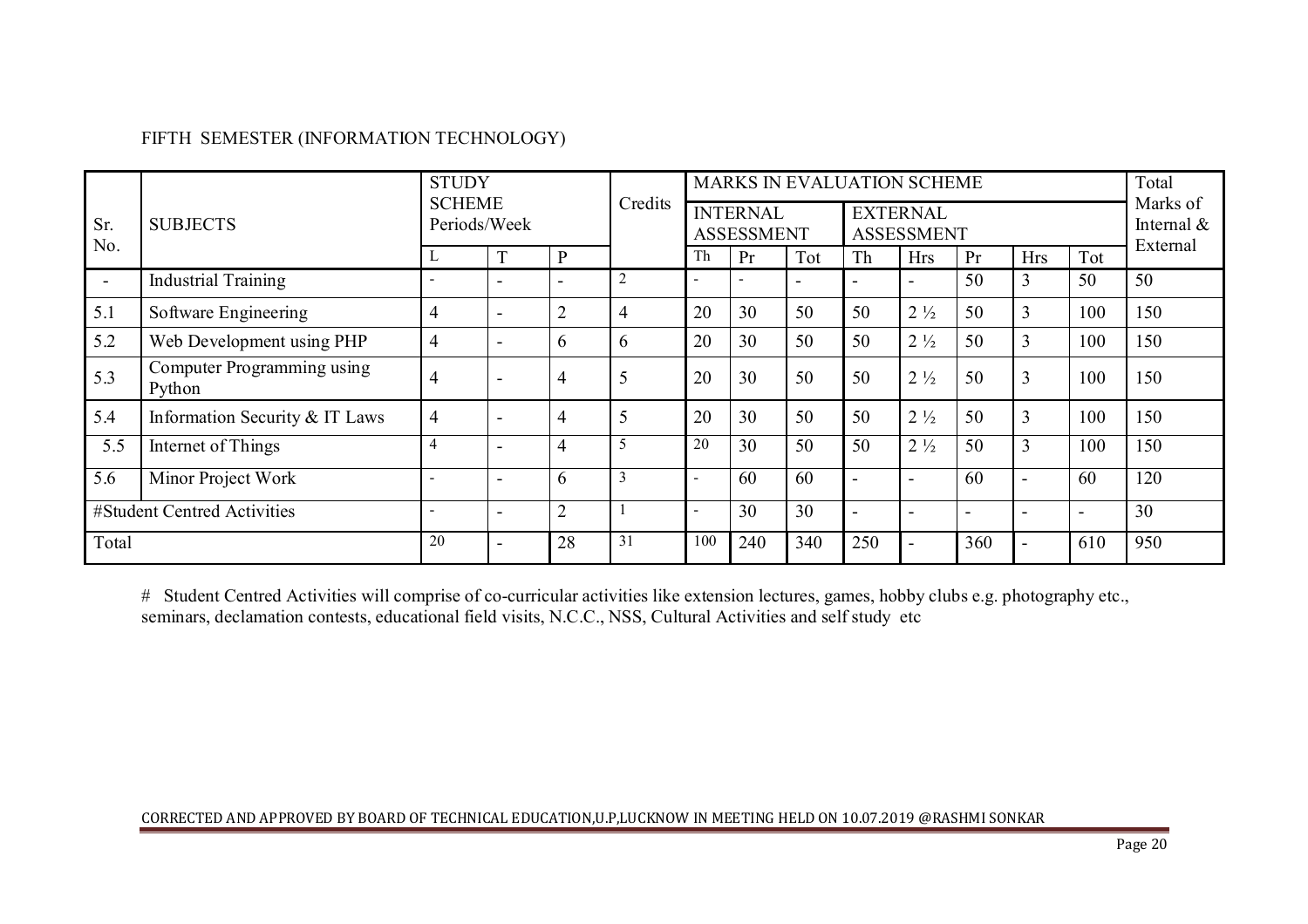# SIXTH SEMESTER (INFORMATION TECHNOLOGY )

|            |                                                                   | <b>STUDY</b> |                          | <b>SCHEME</b>            |                |    |                                      |     |                                      |                                       |                          |                          |     |     |  | MARKS IN EVALUATION SCHEME |  |  |  | Total |
|------------|-------------------------------------------------------------------|--------------|--------------------------|--------------------------|----------------|----|--------------------------------------|-----|--------------------------------------|---------------------------------------|--------------------------|--------------------------|-----|-----|--|----------------------------|--|--|--|-------|
| Sr.<br>No. | <b>SUBJECTS</b>                                                   | Periods/Week |                          |                          | Credits        |    | <b>INTERNAL</b><br><b>ASSESSMENT</b> |     | <b>EXTERNAL</b><br><b>ASSESSMENT</b> | Marks of<br>Internal $\&$<br>External |                          |                          |     |     |  |                            |  |  |  |       |
|            |                                                                   |              |                          | $\mathbf{P}$             |                | Th | Pr                                   | Tot | Th                                   | <b>Hrs</b>                            | Pr                       | <b>Hrs</b>               | Tot |     |  |                            |  |  |  |       |
| 6.1        | Development of Android<br>Applications                            | 4            | $\overline{\phantom{0}}$ | 8                        |                | 20 | 30                                   | 50  | 50                                   | $2\frac{1}{2}$                        | 50                       | $\overline{\phantom{a}}$ | 100 | 150 |  |                            |  |  |  |       |
| 6.2        | Cloud Computing                                                   | 4            | $\overline{\phantom{0}}$ | $\overline{4}$           |                | 20 | 30                                   | 50  | 50                                   | $2\frac{1}{2}$                        | 50                       | $\overline{\phantom{a}}$ | 100 | 150 |  |                            |  |  |  |       |
| 6.3        | *Industrial Management and<br><b>Entrepreneurship Development</b> |              | $\overline{\phantom{0}}$ | $\overline{\phantom{0}}$ | $\overline{a}$ | 20 | $\overline{\phantom{a}}$             | 20  | 50                                   | $2\frac{1}{2}$                        | $\overline{\phantom{0}}$ |                          | 50  | 70  |  |                            |  |  |  |       |
| 6.4        | **Elective:                                                       | b            | $\overline{\phantom{0}}$ | 6                        |                | 20 | 30                                   | 50  | 50                                   | $2\frac{1}{2}$                        | 50                       | $\overline{\phantom{a}}$ | 100 | 150 |  |                            |  |  |  |       |
| 6.5        | Project                                                           |              | $\overline{\phantom{0}}$ | 8                        |                |    | 50                                   | 50  |                                      | $\overline{\phantom{0}}$              | 100                      | $\overline{4}$           | 100 | 150 |  |                            |  |  |  |       |
|            | #Student Centred Activities                                       |              |                          | 3                        |                |    | 30                                   | 30  |                                      | $\overline{\phantom{0}}$              | $\overline{\phantom{0}}$ |                          |     | 30  |  |                            |  |  |  |       |
| Total      |                                                                   | 19           |                          | 29                       | 27             | 80 | 170                                  | 250 | 200                                  |                                       | 250                      |                          | 450 | 700 |  |                            |  |  |  |       |

\* Common Course with other diploma programmes

\*\* Elective :- Any one of the following:

Advanced Java

Big Data

Data Science and Machine Learning

Digital Image Processing

# Student Centred Activities will comprise of co-curricular activities like extension lectures, games, hobby clubs e.g. photography etc., seminars, declamation contests, educational field visits, N.C.C., NSS, Cultural Activities and self study etc.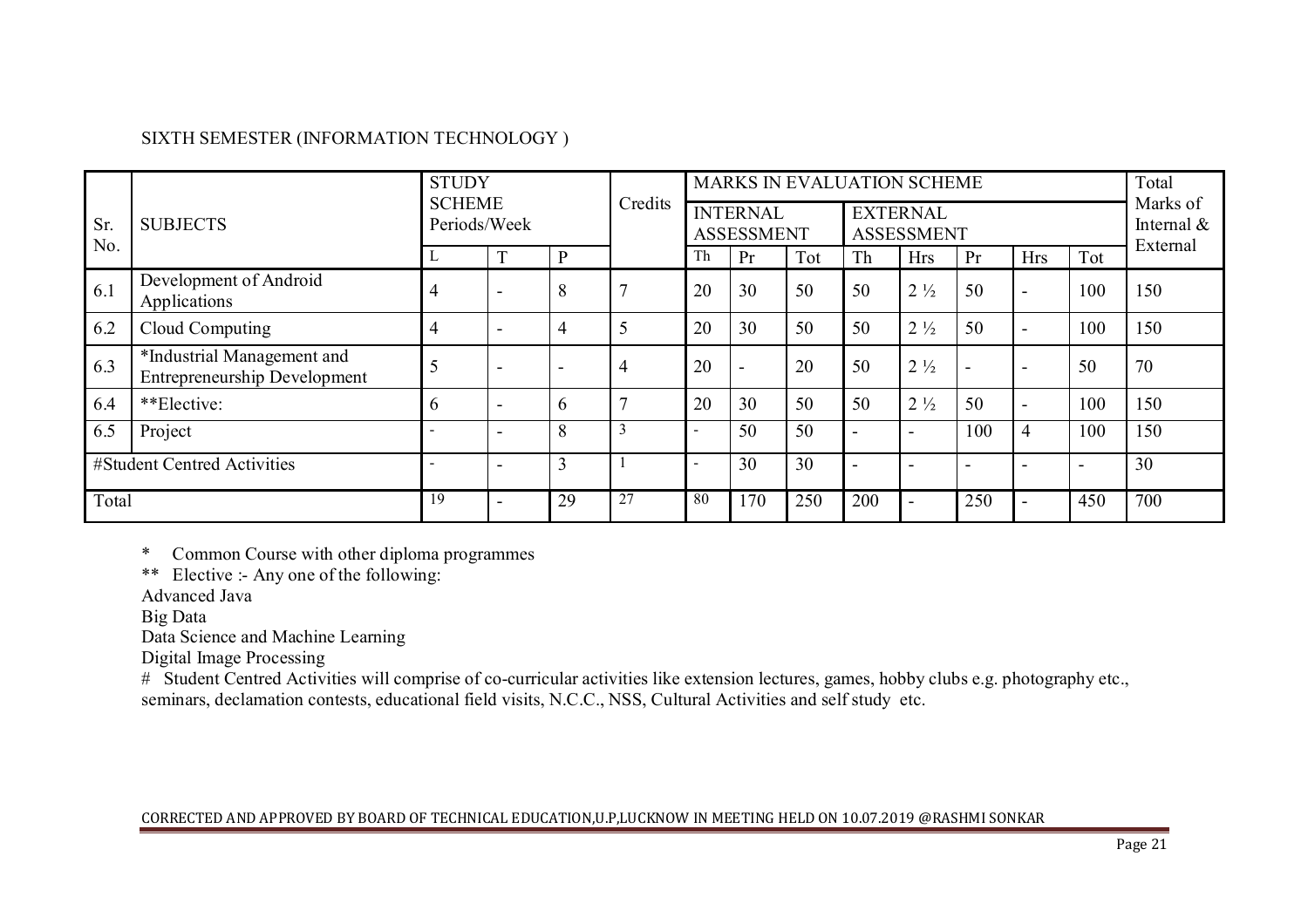### 8. GUIDELINES FOR ASSESSMENT OF STUDENT CENTRED ACTIVITIES (SCA)

 It was discussed and decided that the maximum marks for SCA should be 30 as it involves a lot of subjectivity in the evaluation. The marks may be distributed as follows:

 i. 10 Marks for general behavior and discipline (by HODs in consultation with all the teachers of the department)

ii. 5 Marks for attendance as per following: (by HODs in consultation with all the teachers of the department)

| a)            | $75 - 80\%$ | 2 Marks |
|---------------|-------------|---------|
| b)            | $80 - 85\%$ | 4 Marks |
| $\mathbf{c})$ | Above $85%$ | 5 Marks |

iii. 15 Marks maximum for Sports/NCC/Cultural/Co-curricular/ NSS activities as per following:

(by In-charge Sports/NCC/Cultural/Co-curricular/NSS)

| a)           | $\overline{5}$ | $\sim$ | State/National Level participation       |
|--------------|----------------|--------|------------------------------------------|
| b)           | 10             | $\sim$ | Participation in two of above activities |
| $\mathbf{c}$ |                |        | Inter-Polytechnic level participation    |

Note: There should be no marks for attendance in the internal sessional of different subjects.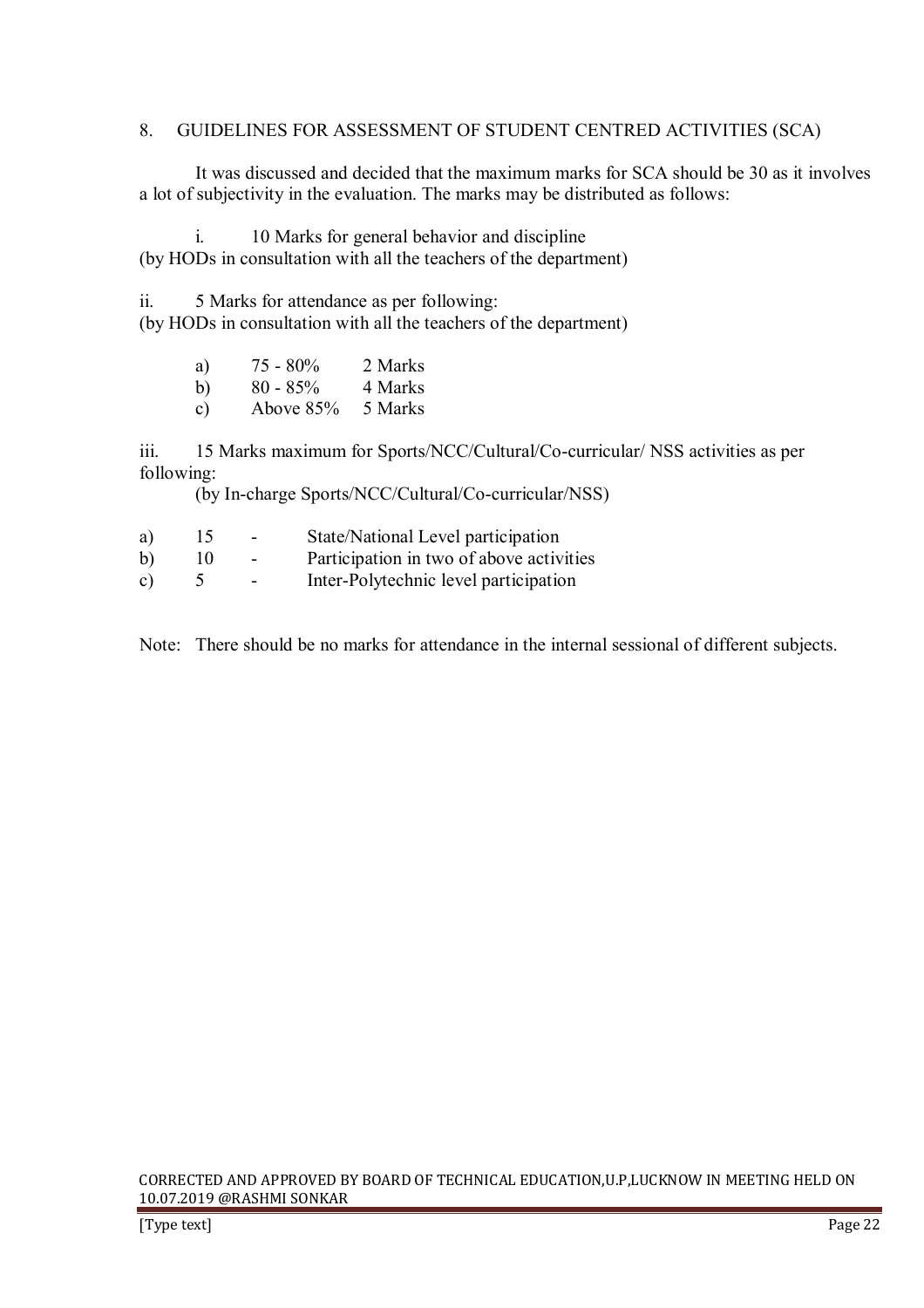# 1.1 COMMUNICATION SKILLS – I

 $L$  T P<br> $4$  - 2  $4 - 2$ 

# RATIONALE

Knowledge of English Language plays an important role in career development. This subject aims at introducing basic concepts of communication besides laying emphasis on developing listening, speaking, reading and writing skills as parts of Communication Skill.

# LEARNING OUTCOMES

After undergoing the subject, the students will be able to:

. Understand the importance of effective communication Describe the process of communication Communicate effectively in different contexts Identify parts of speech Write correct sentences using appropriate vocabulary Reproduce and match words and sentences in a paragraph Write various types of paragraphs, notices for different purposes and composition on picture with appropriate format Read unseen texts with comprehension

#### . DETAILED CONTENTS

- 1 Basics of Communication (13 periods)
- 1.1 Definition and process of communication
- 1.2 Types of communication formal and informal, oral and written, verbal and non-verbal
- 1.3 Communications barriers and how to overcome them
- 1.4 Barriers to Communication, Tools of Communication
- 2 Application of Grammar (18 periods)
	- 2.1 Parts of Speech (Noun, verb, adjective, adverb) and modals
	- 2.2 Sentences and its types
- 2.3 Tenses
- 2.4 Active and Passive Voice
- 2.5 Punctuation
- 2.6 Direct and Indirect Speech
- 3 Reading Skill (10 periods)

Unseen passage for comprehension (one word substitution, prefixes, suffixes, antonyms, synonyms etc. based upon the passage to be covered under this topic)

#### 4 Writing Skill (15 periods)

4.1 Picture composition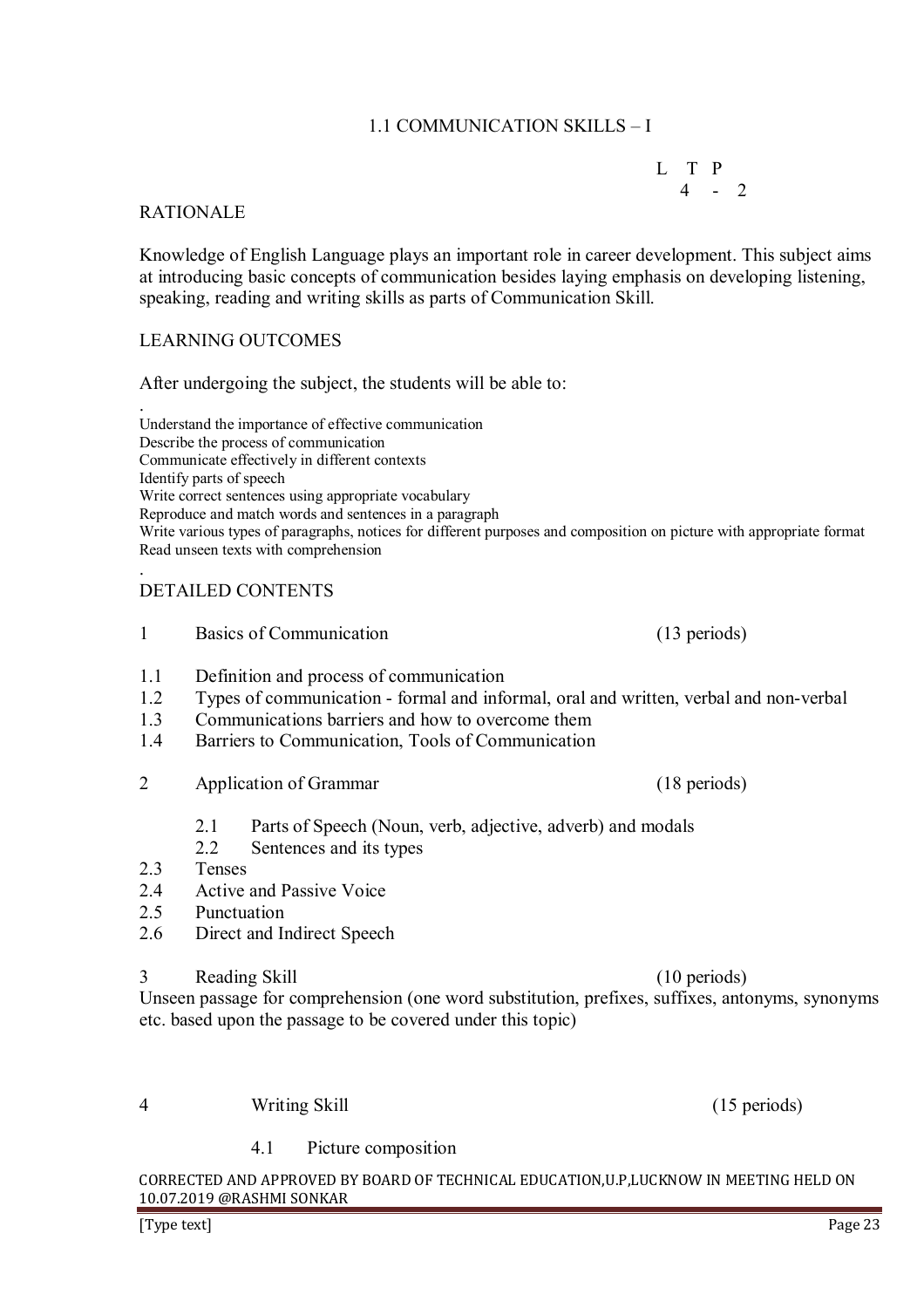# 4.2 Writing paragraph

4.3 Notice writing

# LIST OF PRACTICALS

Note: Teaching Learning Process should be focused on the use of the language in writing reports and making presentations.

 Topics such as Effective listening, effective note taking, group discussions and regular presentations by the students need to be taught in a project oriented manner where the learning happens as a byproduct.

Listening and Speaking Exercises

Self and peer introduction Newspaper reading Just a minute session-Extempore Greeting and starting a conversation Leave taking Thanking Wishing well Talking about likes and dislikes Group Discussion Listening Exercises.

### INSTRUCTIONAL STRATEGY

Student should be encouraged to participate in role play and other student centred activities in class room and actively participate in listening exercises

### MEANS OF ASSESSMENT

Assignments and quiz/class tests, mid-semester and end-semester written tests Actual practical work, exercises and viva-voce Presentation and viva-voce

# RECOMMENDED BOOKS

1. Communicating Effectively in English, Book-I by RevathiSrinivas; Abhishek Publications, Chandigarh.

Communication Techniques and Skills by R. K. Chadha; DhanpatRai Publications, New Delhi. High School English Grammar and Composition by Wren & Martin; S. Chand & Company Ltd., Delhi.

Excellent General English-R.B.Varshnay, R.K. Bansal, Mittal Book Depot, Malhotra

The Functional aspects of Communication Skills – Dr. P. Prsad, S.K. Katria& Sons, New Delhi Q. Skills for success – Level & Margaret Books, Oxford University Press. e-books/e-tools/relevant software to be used as recommended by AICTE/ NITTTR, Chandigarh.

### Websites for Reference: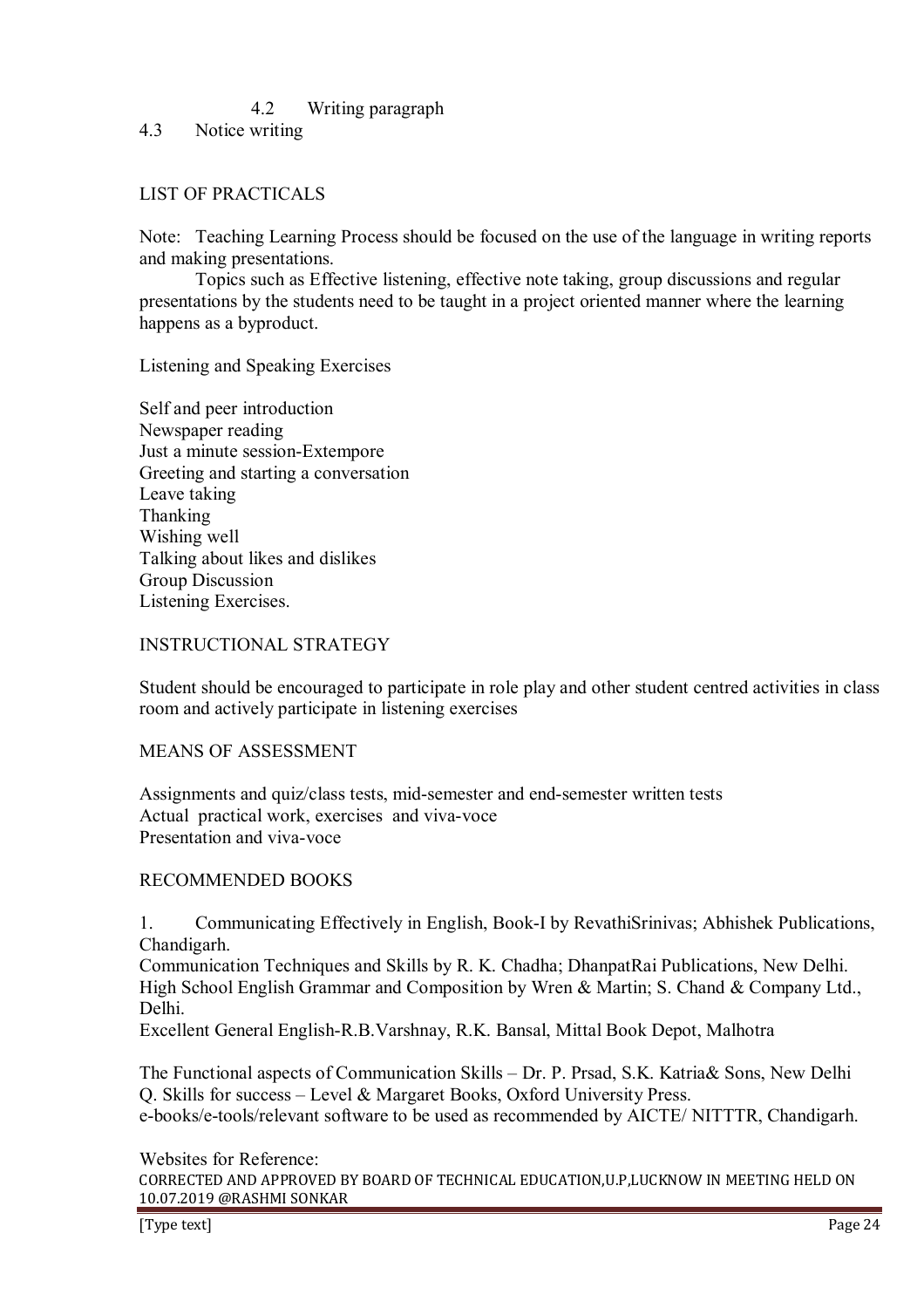http://www.mindtools.com/ page 8.html – 99k http://www.letstalk.com.in http://www.englishlearning.com http://learnenglish.britishcouncil.org/en/ http://swayam.gov.in

# SUGGESTED DISTRIBUTION OF MARKS

| Topic No. | Time Allotted | Marks Allotted   |
|-----------|---------------|------------------|
|           | (Periods)     | $\mathcal{O}'_0$ |
|           | 13            | 24               |
| ി         | 18            | 32               |
| ◠         | 10            | 16               |
|           | 15            | 28               |
| Total     | 56            | 100              |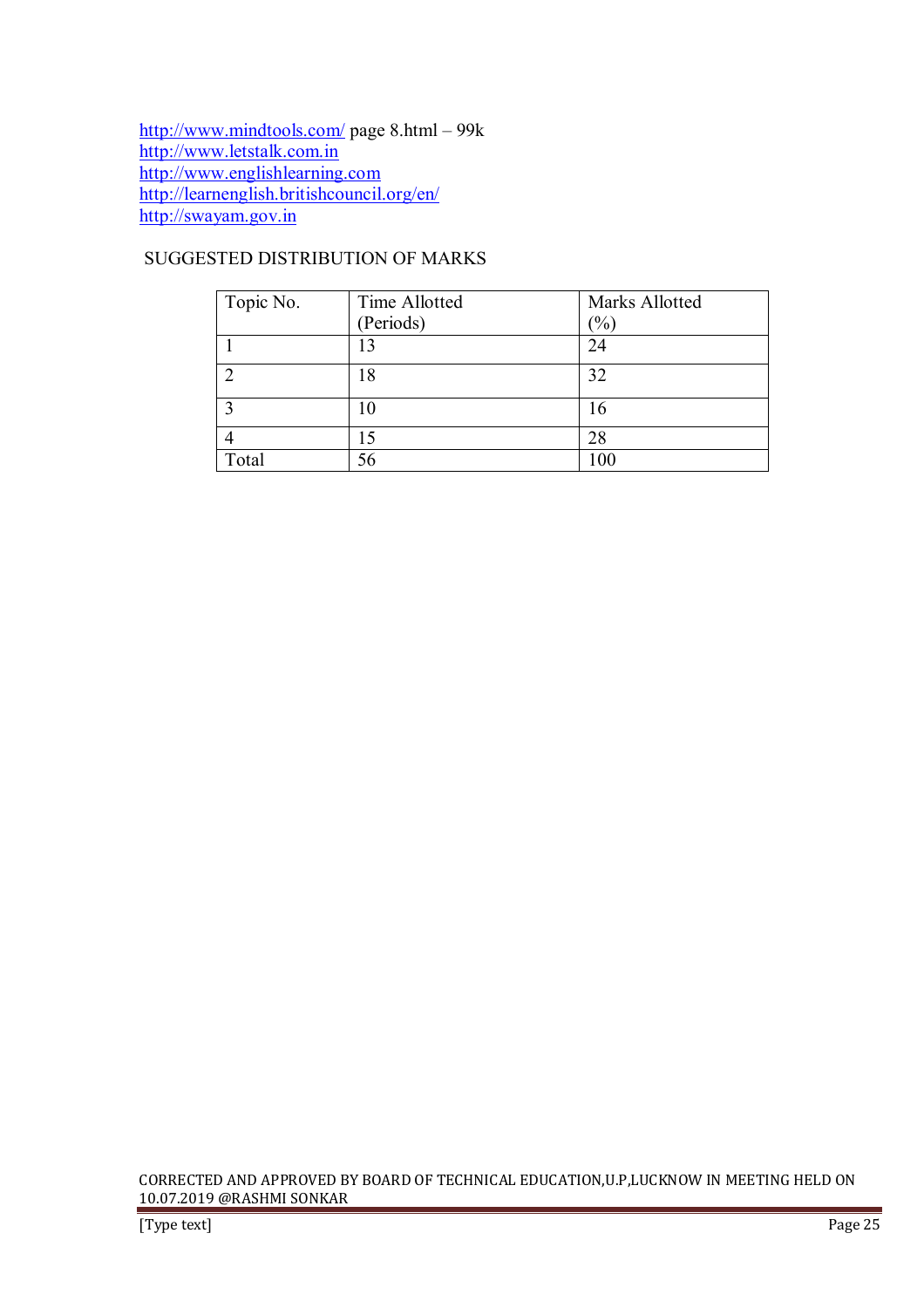# 1.2 APPLIED MATHEMATICS - I

# L T P  $5 - -$

### RATIONALE

Contents of this course provide fundamental base for understanding elementary mathematics and their uses in solving engineering problems. Contents of this course will enable students to use basic mathematical function like logarithms, partial fractions, matrices and basic 2D, curves in solving various engineering problems of all fields.

## LEARNING OUTCOMES

After undergoing this course, the students will be able to:

apply Binomial theorem to solve engineering problems apply determinants properties and Crammer's rule to solve engineering problems apply dot & cross product of vectors to find the solution of engineering problems use complex numbers in various engineering problems apply differential calculus and higher order to solve engineering problems find velocity, acceleration, errors and approximation in engineering problems with application of derivatives.

# DETAILED CONTENTS

1. Algebra -I (08 Periods)

1.1 Series : AP and GP; Sum, nth term, Mean

1.2 Binomial theorem for positive, negative and fractional index (without proof). Application of Binomial theorem.

1.3 Determinants : Elementary properties of determinant of order 2 and 3, Multiplication system of algebraic equation, Consistency of equation, Crammer's rule

2. Algebra- II (08 Periods)

2.1 Vector algebra : Dot and Cross product, Scaler and vector triple product.

2.2 Complex number.

Complex numbers, Representation, Modulus and amplitude Demoivre theorem, its application in solving algebraic equations, Mod. function and its properties..

3. Trigonometry (06 Periods)

3.1 Relation between sides and angles of a triangle : Statement of various formulae showing relation ship between sides and angle of a triangle.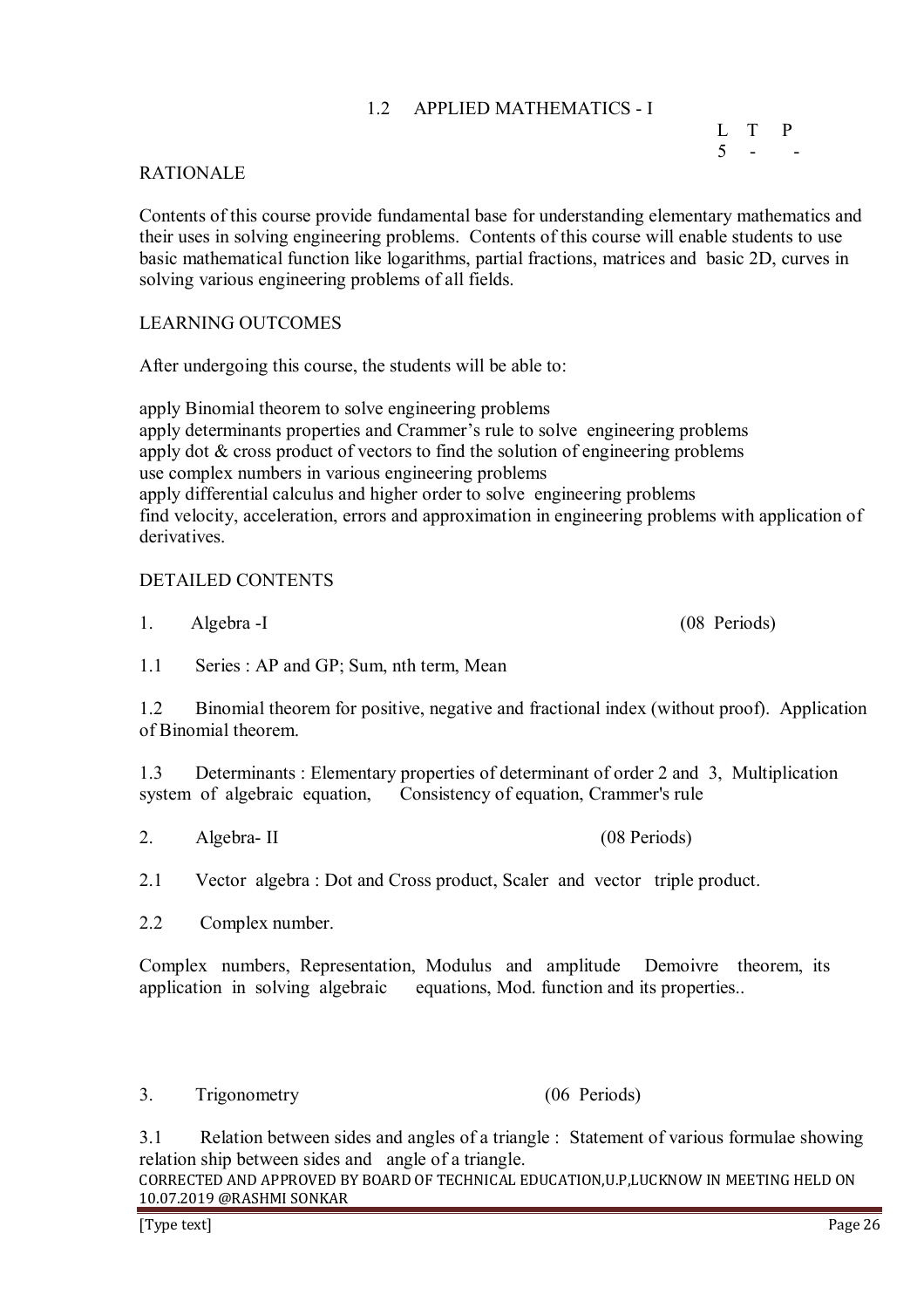3.2 Inverse circular functions : Simple case only

4. Differential Calculus - I (10 Periods)

4.1 Functions, limits, continuity, - functions and their graphs, range and domain, elementary methods of finding limits (right and left), elementary test for continuity and differentiability.

4.2 Methods of finding derivative, Trigonometric functions, exponential function, Function of a function, Logaritimic differentiation, Differentiation of Inverse trigonometric function, Differentiation of implicit functions.

5. Differential Calculus - II (10 Periods)

5.1 Higher order derivatives, Leibnitz theorem (without proof). Simple applications.

5.2 Application - Finding Tangents, Normal, Points of Maxima/Minima, Increasing/Decreasing functions, Rate, Measure, velocity, Acceleration, Errors and approximation.

# INSTRUCTONAL STRATEGY

The basic instructional strategy to teach basic mathematics, Binomial theorem, trigonometry, differential equations etc. should be conceptual with real world applications of relevant branch. More numerical and theory examples can be used for clear understanding of the content.

# MEANS OF ASSESSMENT

Assignments and Quiz/Class Tests Mid-term and End-term Written Tests Model/Prototype Making

### RECOMMENDED BOOKS

Elementary Engineering Mathematics by BS Grewal, Khanna Publishers, New Delhi Engineering Mathematics, Vol I & II by SS Sastry, Prentice Hall of India Pvt. Ltd.,

- 3 Applied Mathematics-I by Chauhan and Chauhan, Krishna Publications, Meerut.
- 4. Applied Mathematics-I (A) by Kailash Sinha and Varun Kumar; Aarti Publication, Meerut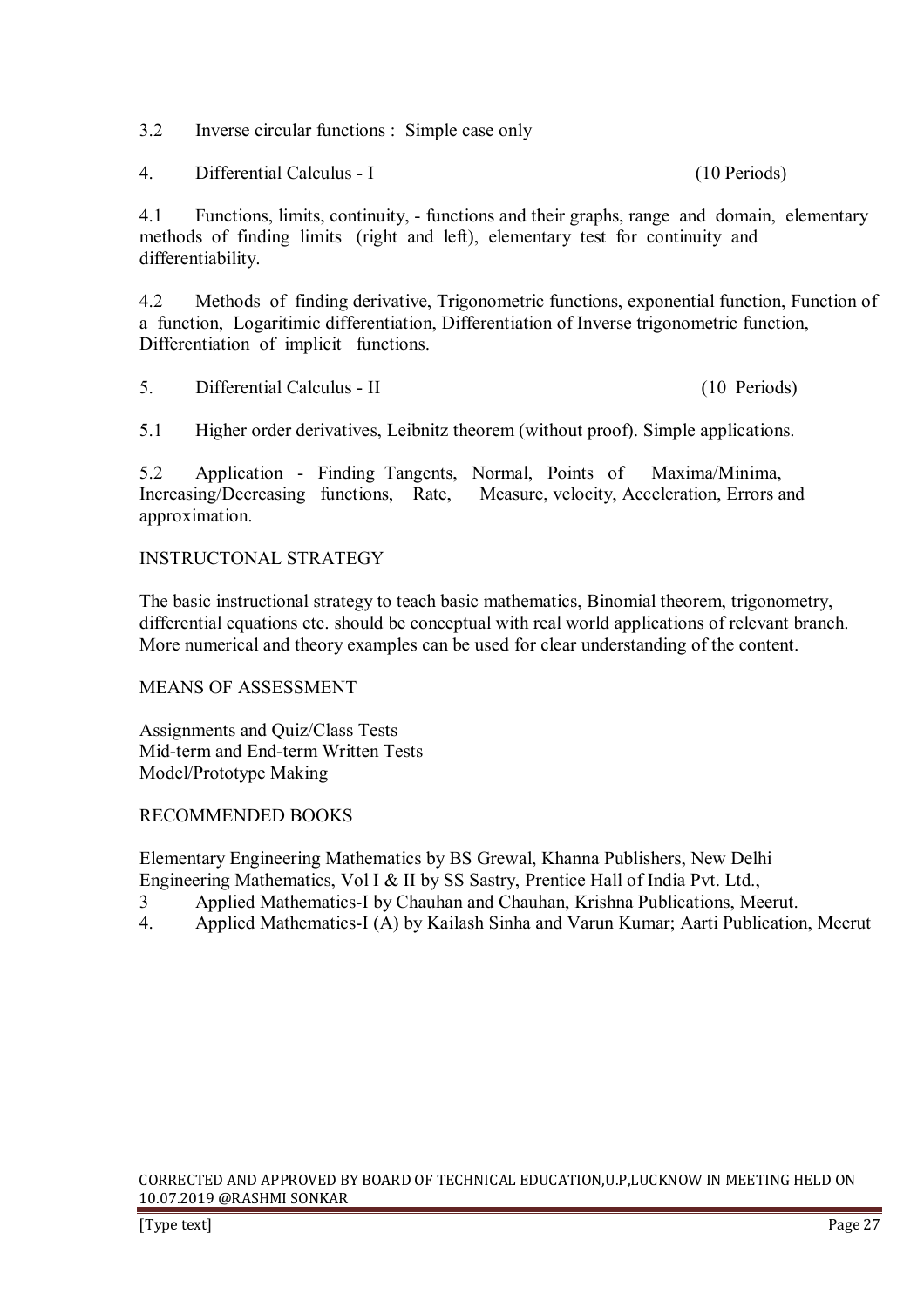# SUGGESTED DISTRIBUTION OF MARKS

| Topic | Time Allotted | Marks Allotted |
|-------|---------------|----------------|
|       | (Periods)     | $(\%)$         |
|       |               |                |
|       | 08            | 20             |
| 2.    | 08            | 20             |
| 3.    | 06            | 12             |
| 4     | 10            | 24             |
|       |               | 24             |
| Total |               | 100            |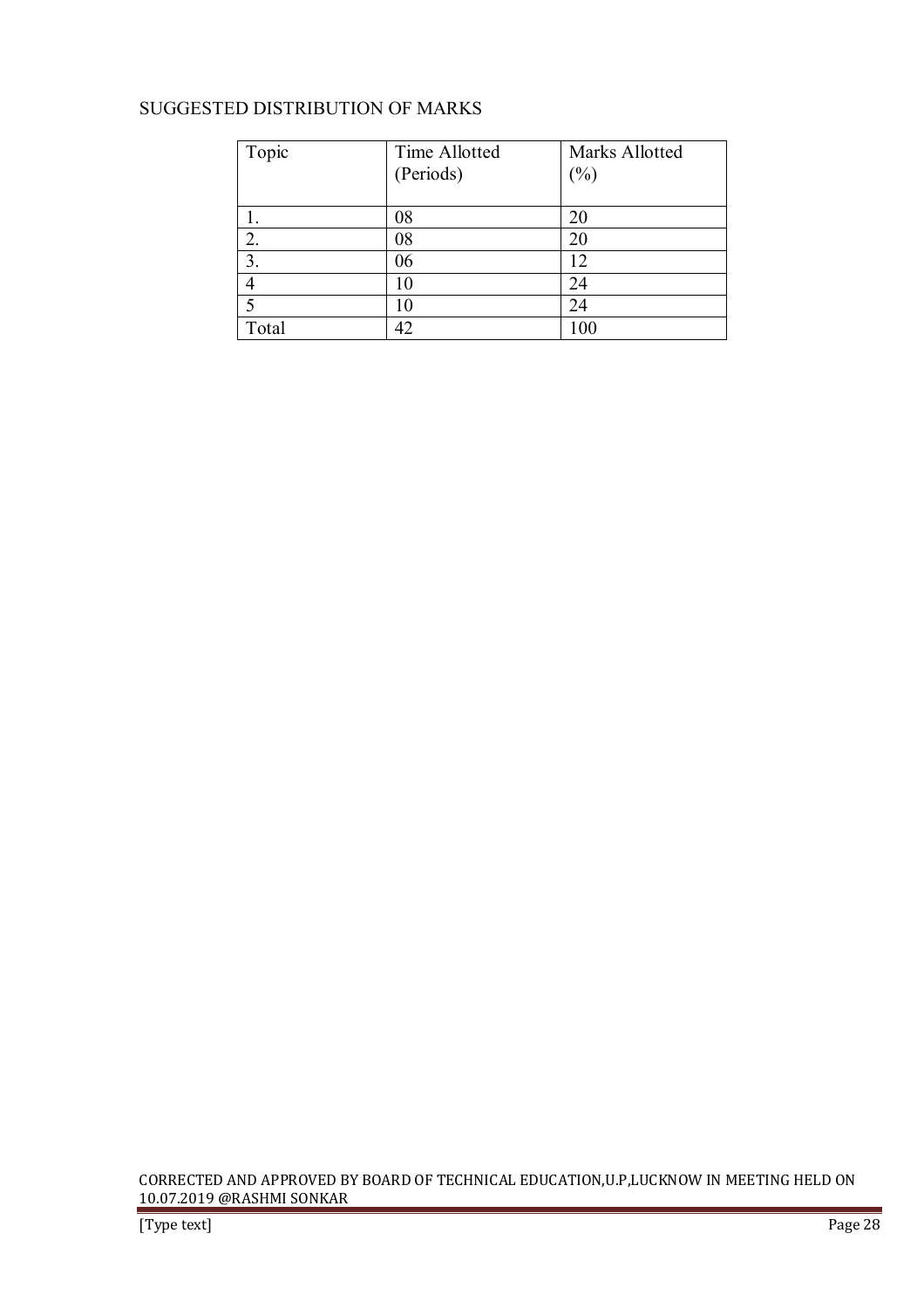# 1.3 APPLIED PHYSICS – I L T P  $5 - 2$ RATIONALE

Applied physics includes the study of a diversified topics related to the world around us. It aims to give an understanding of this world both by observation and by prediction of the way in which objects behave. Concrete knowledge of physical laws, analysis and applications in various fields of engineering and technology are given prominence in this course content.

Note: Teachers should give examples of engineering/technology applications of various concepts and principles in each topic so that students are able to learn and appreciate these concepts and principles. In all contents, SI units should be followed.

LEARNING OUTCOMES

After undergoing this course, the students must be able to:

Identify the use of S.I. system of measurement with accuracy and how it is used in engineering Represent physical quantities as scalars and vectors, applying the physical laws and concepts of linear and circular motion in everyday life.

Solve difficult problems (walking of man, horse and cart problem, flying of bird/ aircraft, etc.) Analyse and design banking of roads/railway tracks and apply conservation of momentum principle to Explain rocket propulsion, recoil of gun etc.

Derive work, power and energy relationship and solve problems about work and power.

Define work, energy and power and their units.

Describe conservation of energy and its applications

Understand the concept of rotational motion of a rigid body and its applications

Apply the physical laws and concepts of gravity, its variation with longitude and latitude and its uses in space satellite etc. .

Understand the concept of elasticity, surface tension, pressure and the laws governing movement of fluids.

Express physical work in term of heat and temperature; Measure temperature in various processes on different scales (Celsius, Kelvin, Fahrenheit etc.)

Distinguish between conduction, convection and radiation, identify the different methods for reducing heat losses

Understand the laws of thermodynamics, Carnot cycle and their applications.

DETAILED CONTENTS

Units and Dimensions (10 Periods)

Need of Measurement in engineering and science, unit of a physical quantities - fundamental and derived units, systems of units (FPS, CGS and SI units)

Dimensions and dimensional formulae of physical quantities.

Principle of homogeneity of dimensions

Dimensional equations and their applications, conversion of numerical values of physical quantities from one system of units into another, checking the correctness of physical equations and deriving relations among various physical quantities

Limitations of dimensional analysis

Error in measurement, accuracy and precision of instruments, random and systematic errors, absolute error, relative error, and percentage error, Estimation of probable errors in the results of measurement (combination of errors in addition, subtraction, multiplication, division and powers), rules for representing significant figures in calculation.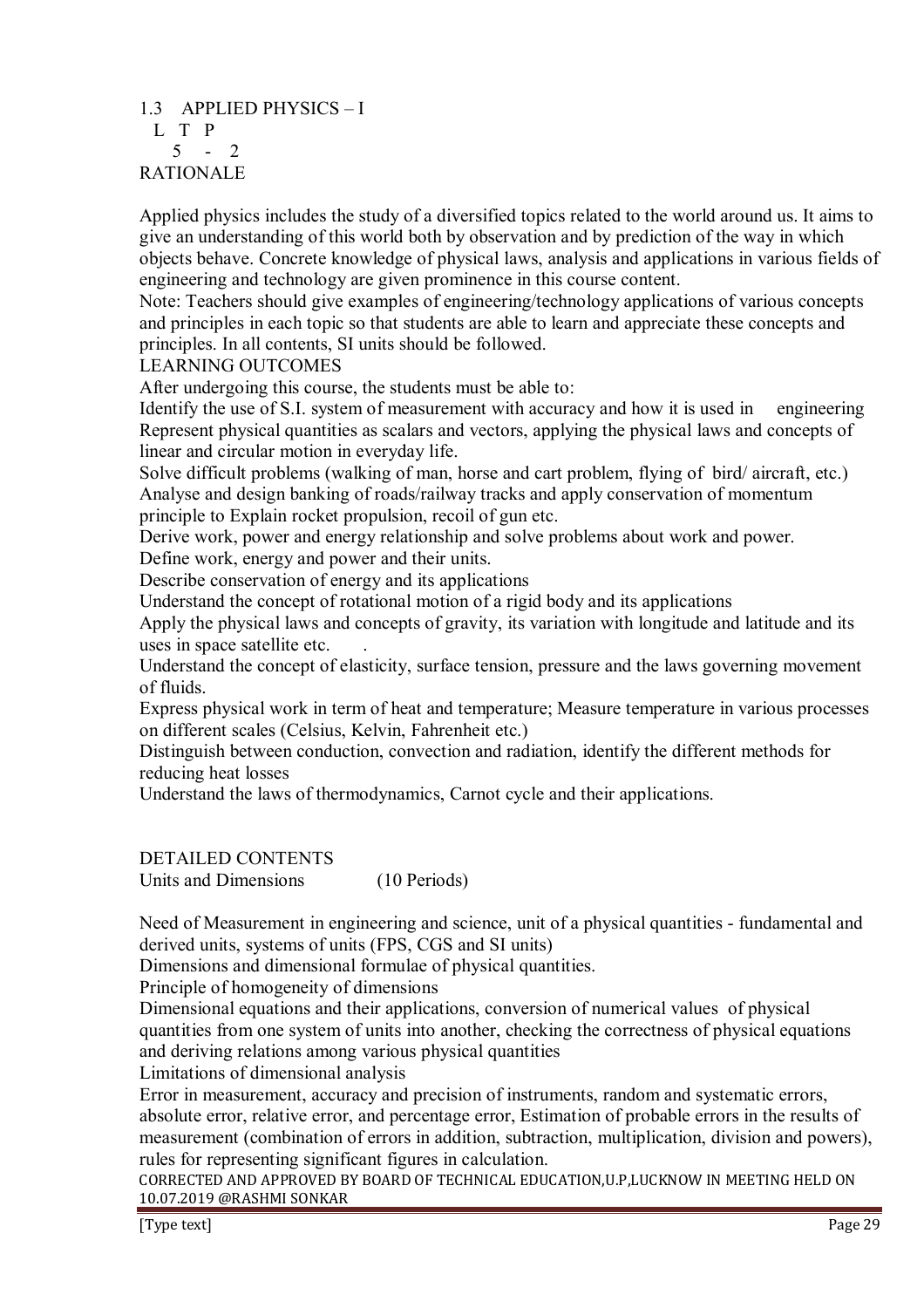Vector Product. Resolution of Vectors and its application to lawn roller.

Addition and Subtraction of Vectors, Triangle and Parallelogram law (Statement only), Scalar and

Force, Momentum, Statement and Derivation of Conservation of linear momentum, its applications such as recoil of gun.

Scalar and vector quantities – examples, representation of vector, types of vectors

Application of units and dimensions in measuring length, diameter, circumference, volume, surface area etc. of metallic and non metallic blocks, wires, pipes etc (at least two each).

Impulse and its Applications

2. Force and Motion (10 periods)

Circular motion (Uniform and Non-uniform), definition of angular displacement, angular velocity, angular acceleration, frequency, time period.

Relation between linear and angular velocity, linear acceleration and angular acceleration (related numerical)

Central force, Expression and Applications of Centripetal and centrifugal forces with examples such as banking of roads and bending of cyclist, Principle of centrifuge.

2.9 Application of various forces in lifts, cranes, large steam engines and turbines

3. Work, Power and Energy (10 periods)

3.1 Work: and its units, examples of zero work, positive work and negative work, conservative and non-conservative force,

3.2 Friction: modern concept, types, laws of limiting friction, Coefficient of friction and its Engineering Applications.

3.3 Work done in moving an object on horizontal and inclined plane for rough and plane surfaces with its applications

3.4 Energy and its units: Kinetic energy and potential energy with examples and their derivation, work energy theorem.

3.5 Principle of conservation of mechanical energy for freely falling bodies, examples of transformation of energy.

3.6 Power and its units, calculation of power in numerical problems

3.7 Application of Friction in brake system of moving vehicles, bicycle, scooter, car trains etc.

4 Rotational Motion (10 periods)

4.1 Concept of translatory and rotatory motions with examples

4.2 Definition of torque with examples

4.3 Angular momentum, Conservation of angular momentum (quantitative) and its examples

4.4 Moment of inertia and its physical significance, radius of gyration for rigid body,

Theorems of parallel and perpendicular axes (statements only), Moment of inertia of rod, disc, ring and sphere (hollow and solid) (Formulae only). Concept of Fly wheel.

- 4.5 Rotational kinetic energy, Rolling of sphere on the slant plane,
- 4.6 Comparison of linear motion and rotational motion.
- 4.7 Application of rotational motions in transport vehicles, and machines
- 5 Motion of planets and satellites (08 periods)
- 5.1 Gravitational force, Kepler's law of planetary motion,
- 5.2 Acceleration due gravity and its variation,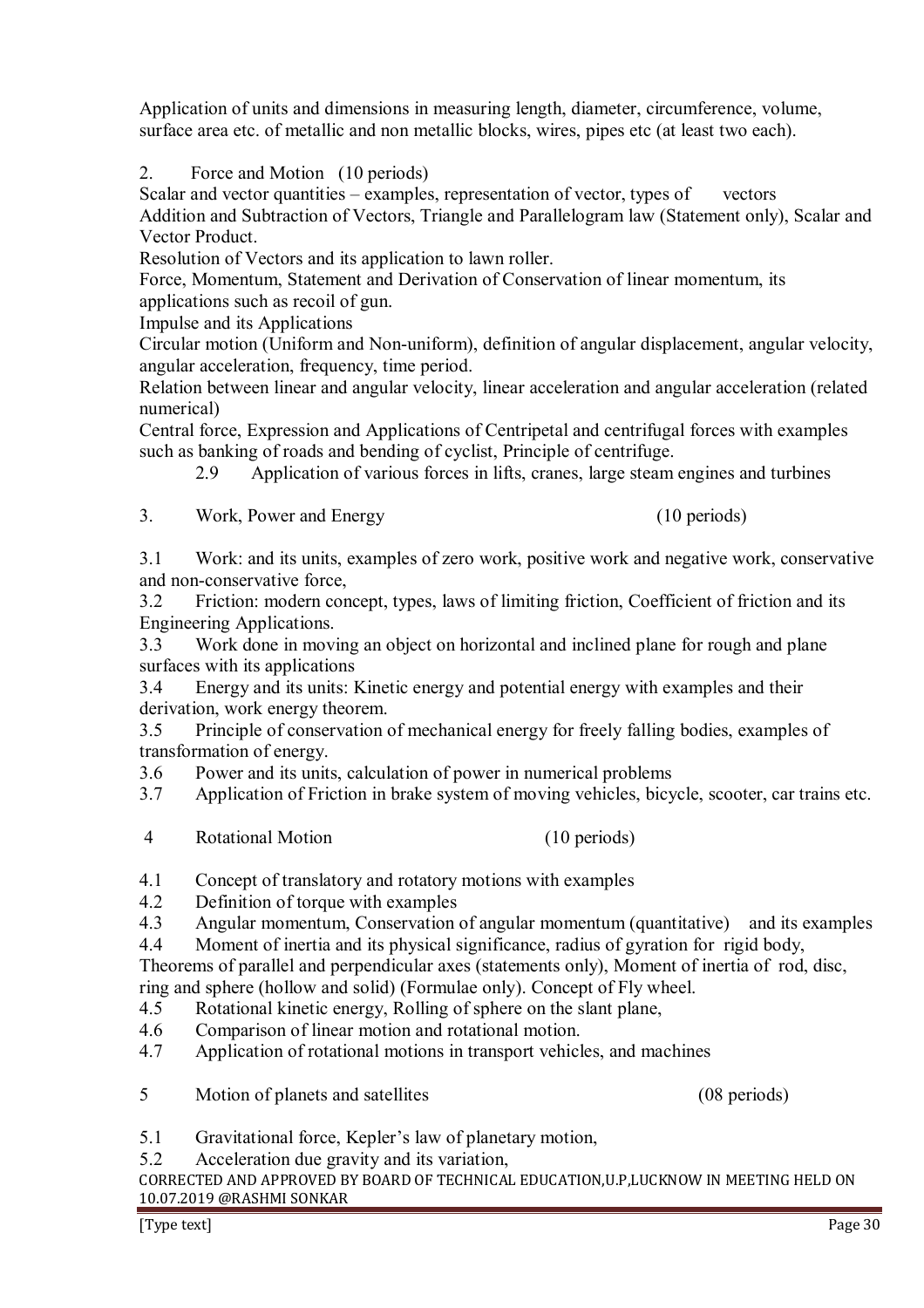5.3 Gravitational Potential and Gravitational potential energy,

5.4 Motion of satellite, orbital velocity and time period of satellite, Total energy and Binding energy of a satellite, Escape energy and escape velocity,

 5.5 Types of satellites, Geo-stationary satellite, semi-synchronous, polar satellite (concept only) and their uses in science and technology,

5.6 Concept of Black Holes,

6. Properties of Matter (12 periods)

6.1 Elasticity: definition of stress and strain, different types of modulii of elasticity, Hooke's law, significance of stress strain curve

6.2 Pressure: definition, its units, atmospheric pressure, gauge pressure, absolute pressure, Fortin's Barometer and its applications

6.3 Surface tension: concept, its units, angle of contact, Capillary action and determination of surface tension from capillary rise method, applications of surface tension, effect of temperature and impurity on surface tension

6.4 Viscosity and coefficient of viscosity: Terminal velocity, Stoke's law and effect of temperature on viscosity, application in hydraulic systems.

6.5 Concept of fluid motion, stream line and turbulent flow, Reynold's number Equation of continuity, Bernoulli's Theorem and their applications.

7. Heat and Thermodynamics (10 periods)

7.1 Difference between heat and temperature

7.2 Modes of transfer of heat (Conduction, convection and radiation with examples)

7.3 Different scales of temperature and their relationship

7.4 Expansion of solids, liquids and gases, coefficient of linear, surface and cubical expansions and relation amongst them

7.5 Heat conduction in a metal rod, Temperature gradient, Concept of Co-efficient of thermal conductivity, Uses and effects of Heat conduction in Daily life.

7.6 Isothermal and Adibatic process

7.7 Zeroth, First and second law of thermodynamics, Heat engine (concept Only), Carnot cycle.

7.8 Application of various systems of thermometry in refrigeration and air-conditioning etc.

LIST OF PRACTICALS (to perform minimum six experiments)

To find radius of wire and its volume and the maximum permissible error in these quantities by using both verniercalipers and screw gauge.

To find the value of acceleration due to gravity on the surface of earth by using a simple pendulum.

To determine the Radius of curvature of (i) convex mirror, (ii) concave mirror by spherometer To verify parallelogram law of forces

To study conservation of energy of a ball or cylinder rolling down an inclined plane.

To find the Moment of Inertia of a flywheel about its axis of rotation

To determine the atmospheric pressure at a place using Fortin's Barometer

To determine the viscosity of glycerin by Stoke's method

To determine the coefficient of linear expansion of a metal rod

10 To determine force constant of spring using Hooks law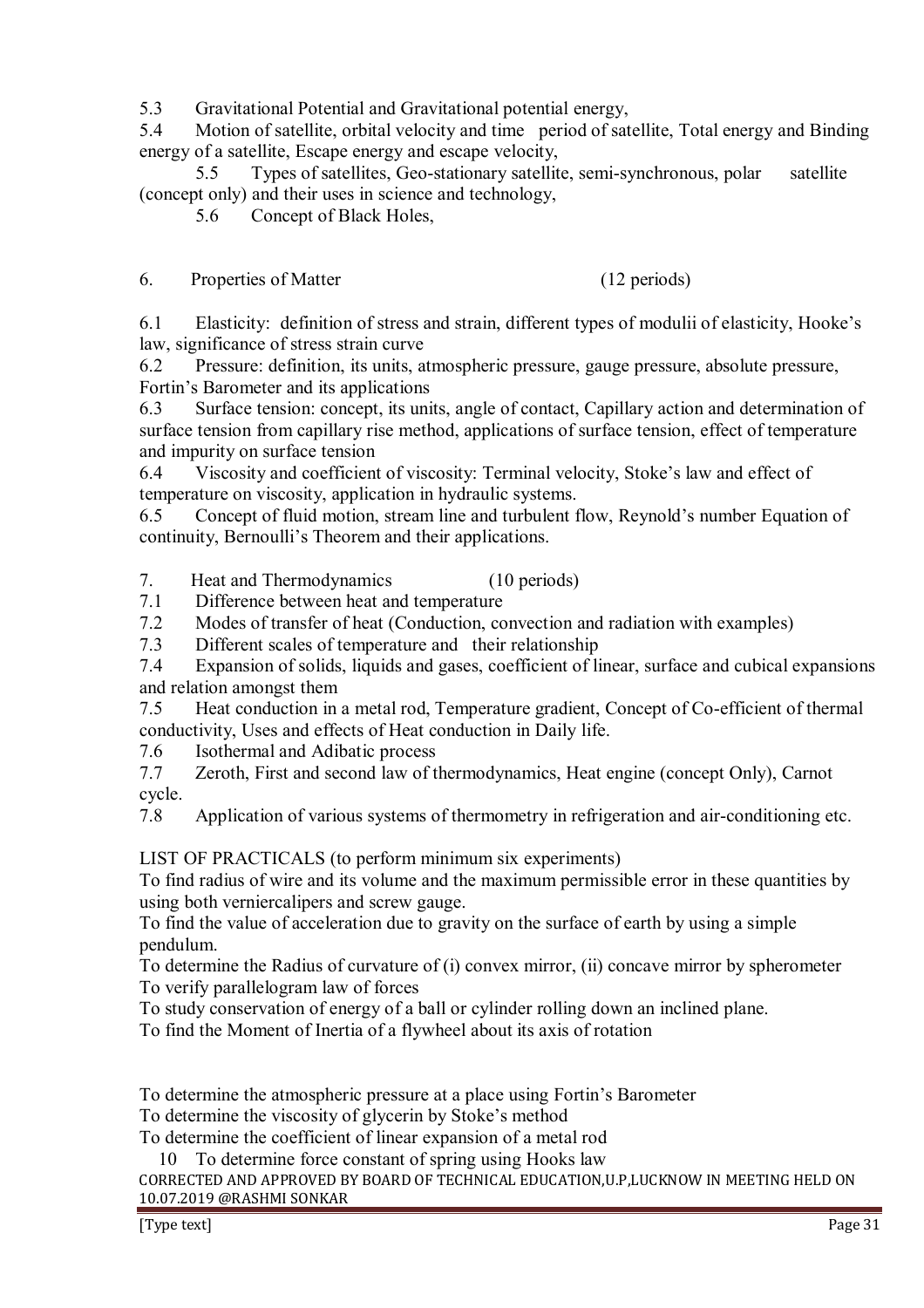### INSTRUCTIONAL STATREGY

Teacher may use various teaching aids like live models, charts, graphs and experimental kits etc. for imparting effective instructions in the subject. The teacher should explain about field applications before teaching the basics to develop proper understanding of the physical phenomenon. Use of demonstration and animations can make the subject interesting and may develop scientific temper in the students. Teacher must plan a tour of Science Park/planetarium available in nearby areas in order to enhance the interest in this course.

MEANS OF ASSEMENTS Assignment & Quiz, Mid-Term and End-Term written test, Model Making, Actual Lab & Practical Work, VivaVoice

### RECOMMENDED BOOKS

 Text Book of Physics for Class XI (Part-I, Part-II); N.C.E.R.T., Delhi Concepts in Physics by HC Verma, Vol. I & II, Bharti Bhawan Ltd. New Delhi Comprehensive Practical Physics, Vol, I & II, JN Jaiswal, Laxmi Publications (P) Ltd., New Delhi B.Sc.Practical Physics by C L Arora, S. Chand Publication..

 Engineering Physics by PV Naik, Pearson Education Pvt. Ltd, New Delhi Engineering Physics by DK Bhhatacharya& Poonam Tandan; Oxford University Press, New Delhi Modern Engineering Physics by SL Gupta, Sanjeev Gupta, Dhanpat Rai Publications V. Rajendran,physics-I, Tata McGraw-Hill raw Hill publication, New Delhi

Arthur Beiser, Applied Physics, Tata McGraw-Hill raw Hill publication, New Delhi

Physics Volume  $\overline{1}$ ,  $5^{\text{th}}$  edition, Haliday Resnick and Krane, Wiley publication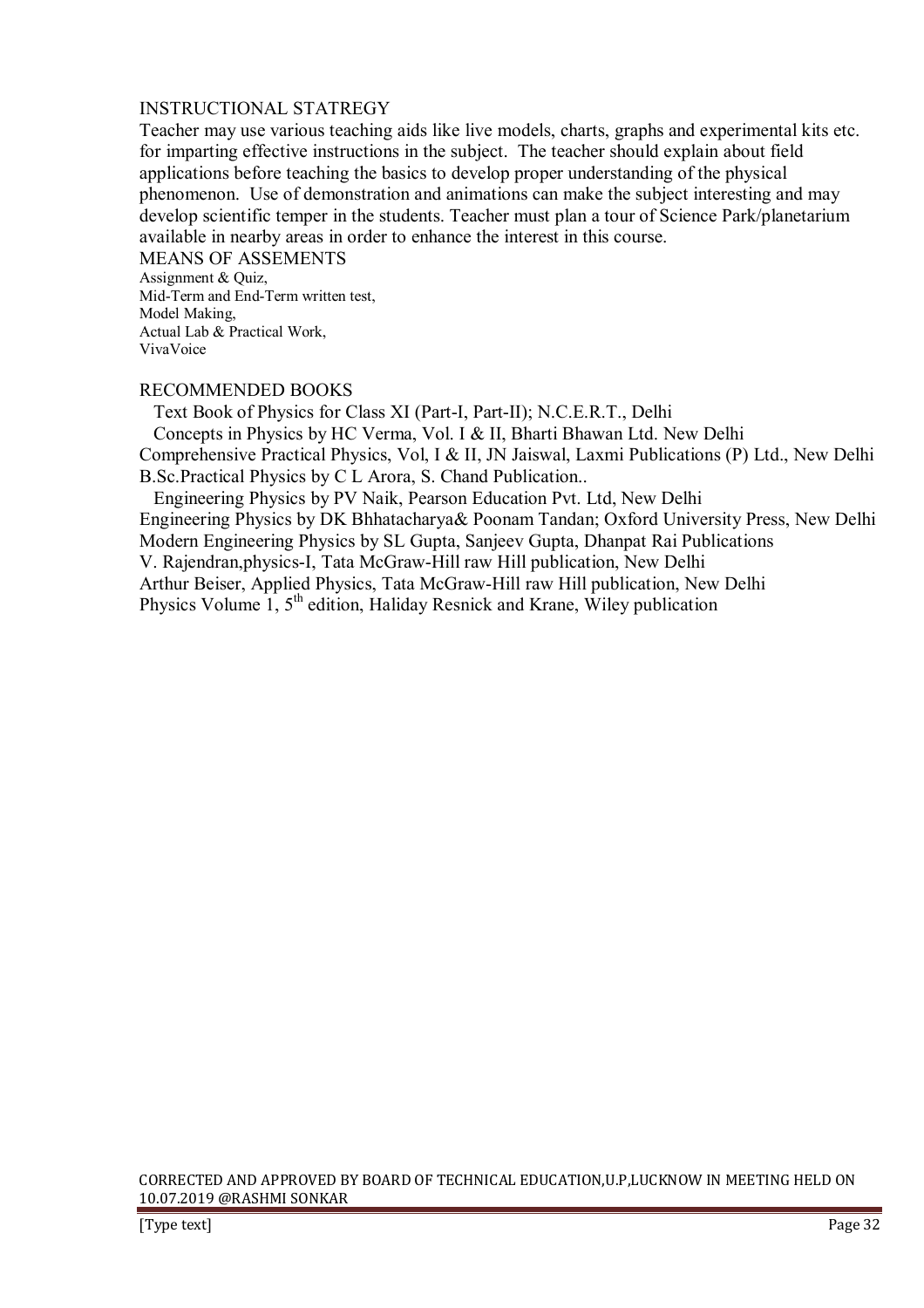# SUGGESTED DISTRIBUTION OF MARKS

| Topic No.      | Time Allotted | Marks Allotted             |
|----------------|---------------|----------------------------|
|                | (Periods)     | $\left(\frac{0}{0}\right)$ |
|                | 10            | 15                         |
| $\overline{2}$ | 10            | 15                         |
| 3              | 10            | 15                         |
| 4              | 10            | 15                         |
| 5              | 08            | 10                         |
| 6              | 12            | 16                         |
|                | 10            | 14                         |
| Total          | 70            | 100                        |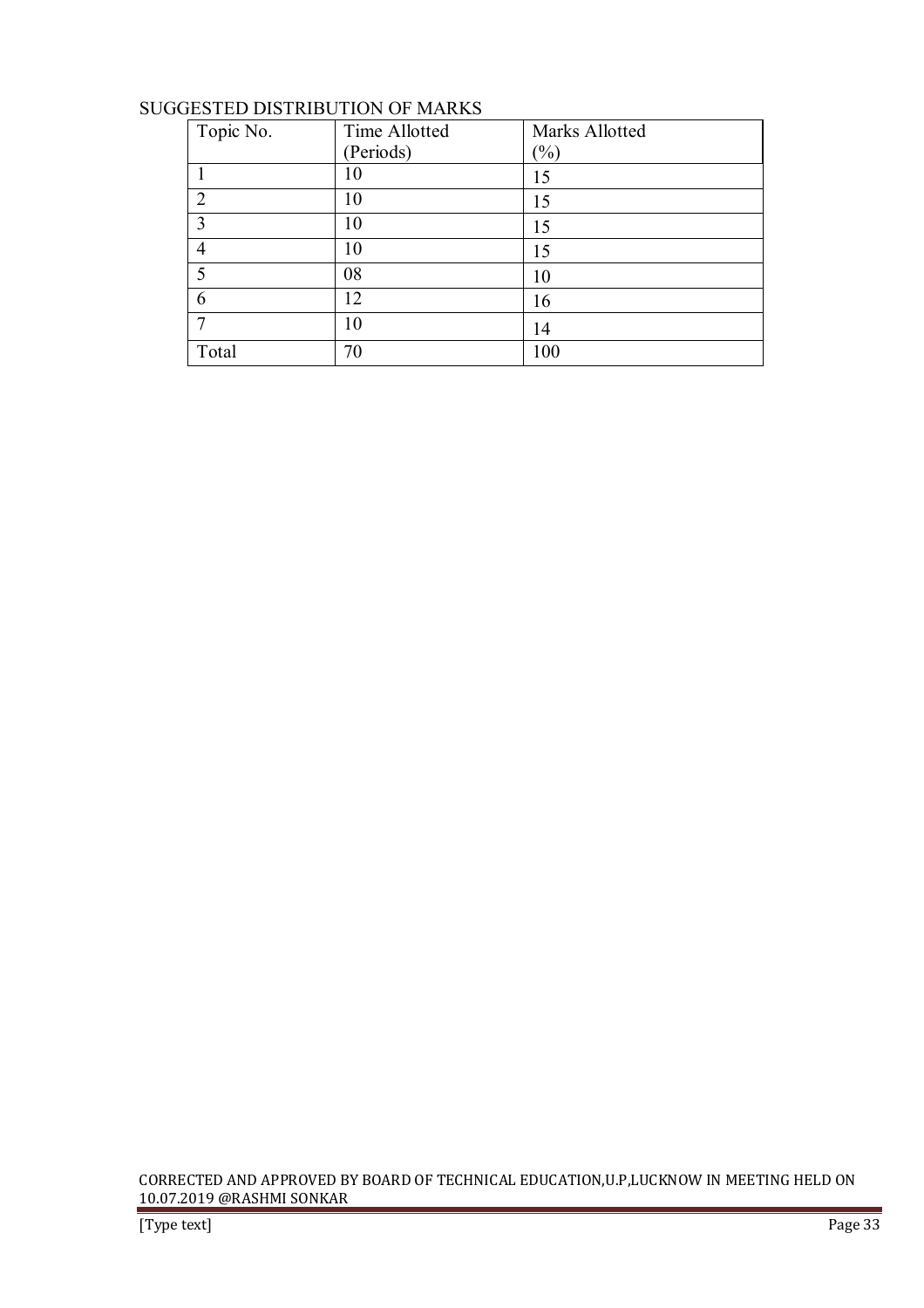# 1.4 APPLIED CHEMISTRY L T P  $5 - 2$ RATIONALE

The use of various chemicals and chemical products in diverse technical and engineering fields have repeatedly proved the importance of Applied Chemistry, which enhances its role to a new peak. On the other hand, ever increasing use of such materials will compel engineers, technocrats to acquire essential applied chemistry knowledge in order to select engineering materials, which not only suit them but also provide more environmental compatibility. This situation demands principles of Applied Chemistry in diploma-engineering courses. Principles of Applied Chemistry will enable budding engineers and technocrats to develop scientific temper and appreciate physical, chemical and engineering properties of materials. Hence the subject of Applied Chemistry.

# LEARNING OUTCOMES

After undergoing this subject, the student will be able to:

Classify various substances based on state of aggregation Substantiate the laws and principles on which structure of atom is established. Explain and predict properties of substances. Explain sources of water and various characteristics of water (quantitatively). Explain cause and factors which can adversely affecting natural water quality and remedial measures available for water purification Think critically, develop and adapt water conservation techniques. Explain corrosion of metal and their preventive measures. explain chemical nature and causes of corrosion apply correct and efficient methods of corrosion prevention. explain chemistry of fuels and their relative advantages. select most efficient fuel for the engine and engineering applications. suggest how to subside air pollution caused by the use of fossil fuels explain the chemistry of various polymers and plastics verify suitability and select polymer/rubber/plastic materials for engineering applications.

# DETAILED CONTENTS

1. Atomic Structure, Periodic Table and Chemical Bonding (14 periods)

1.1 Fundamental particles- mass and charges of electrons, protons and neutrons with names of the scientists who discovered these fundamental particles.

1.2 Bohr's model of atom and successes and limitations of atomic theory (qualitative treatment only).

1.3 Atomic number, atomic mass number isotopes and isobars.

1.4 Definition of orbit and orbitals, shapes of s and p orbitals only, quantum numbers and their significance,

1.5 Aufbau's principle, Pauli's exclusion principle and Hund's rule electronic configuration of elements with atomic number  $(Z) = 30$  only. (Electronic configurations of elements with atomic number greater than 30 are excluded).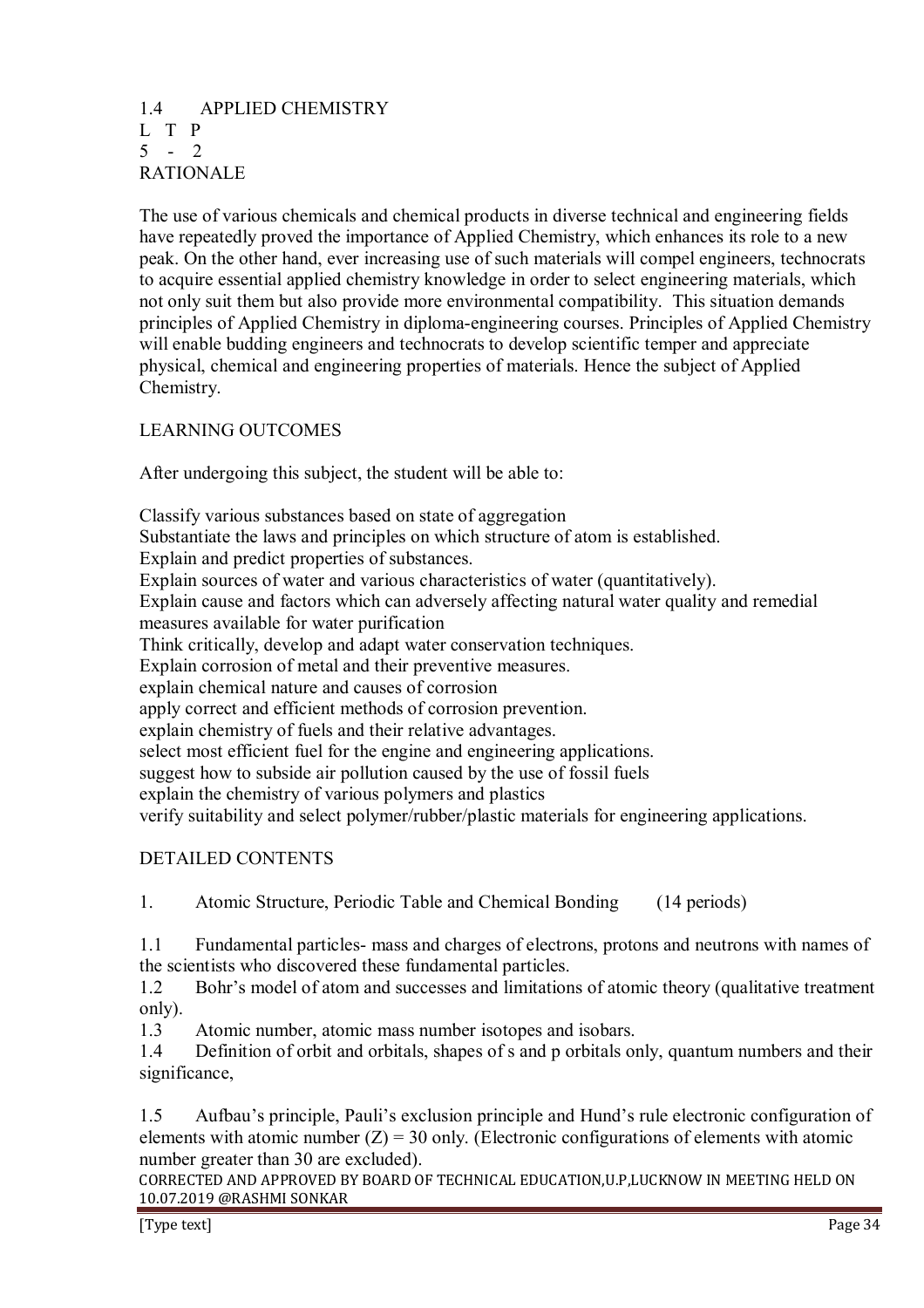1.6 Modern periodic law and periodic table, groups and periods, classification of elements into s, p, d and f blocks (periodicity in properties - excluded)

1.7 Chemical bonding and cause of bonding and types such as ionic bond in NaCl sigma  $(σ)$ and pi  $(\pi)$  covalent bonds in H<sub>2</sub>, HCl, Cl<sub>2</sub>, elementary idea of hybridization in BeCl<sub>2</sub>, BF<sub>3</sub>, CH<sub>4</sub>,  $NH<sub>3</sub>$  and  $H<sub>2</sub>O$ , VSEPR, Molecular orbital Theory

1.8 States of Matter: Solid, Liquid & Gas, Metallic bonding- explanation with the help of electron gas (sea) model.

2. Fuelsand Lubricants (18 periods)

2.1 Definition of fuel, classification of fuels, characteristics of good fuel, relative merits of gaseous, liquid and solid fuels

2.2 Calorific value-higher calorific value, lower calorific value, determination of calorific value of solid or liquid fuel using Bomb calorimeter and numerical examples.

2.3 Coal - types of coal and proximate analysis of coal

2.4 Fuel rating – Octane number and Cetane number, fuel-structural influence on Octane and Cetane numbers

2.5 Gaseous fuels – chemical composition, calorific value and applications of natural gas (CNG), LPG, producer gas, water gas and biogas.

2.6 Elementary ideal on – hydrogen as future fuels, nuclear fuels.

2.7 Lubricants: Definition and properties, mechanism, industrial application and its function in bearings.

2.8 Synthetic lubricants and cutting fluids.

3. Water (14 periods)

3.1 Demonstration of water resources on Earth using pie chart.

3.2 Classification of water – soft water and hard water, action of soap on hard water, types of hardness, causes of hardness, units of hardness – mg per liter  $(mgL^{-1})$  and part per million (ppm) and simple numerical, pH and buffer solutions and their applications.

3.3 Disadvantages caused by the use of hard water in domestic and boiler feed water.

Primming and foaming and caustic embrittlement in boilers.

3.4 Removal of hardness -Permutit process and Ion-exchange process.

3.5 Physico-Chemical methods for Water Quality Testing

a) Determination of pH using pH meter, total dissolved solids (TDS)

b) Testing and Estimation of- alkalinity, indicator their types and application total hardness by

EDTA method and O'Hener's Method. (chemical reaction of EDTA method are excluded).

c) Understanding of Indian Water Quality standards as per WHO

3.6 Natural water sterilization by chlorine and UV radiation and reverse osmosis.

3.7 Municipality waste water treatment. Definition of B.O.D and C.O.D.

4. Electrochemistry (4 periods)

 Redox Reaction, Electrode Potential, Nernst equation, Electrochemical cell (Galvanic and Electrobytes); Nernst equation.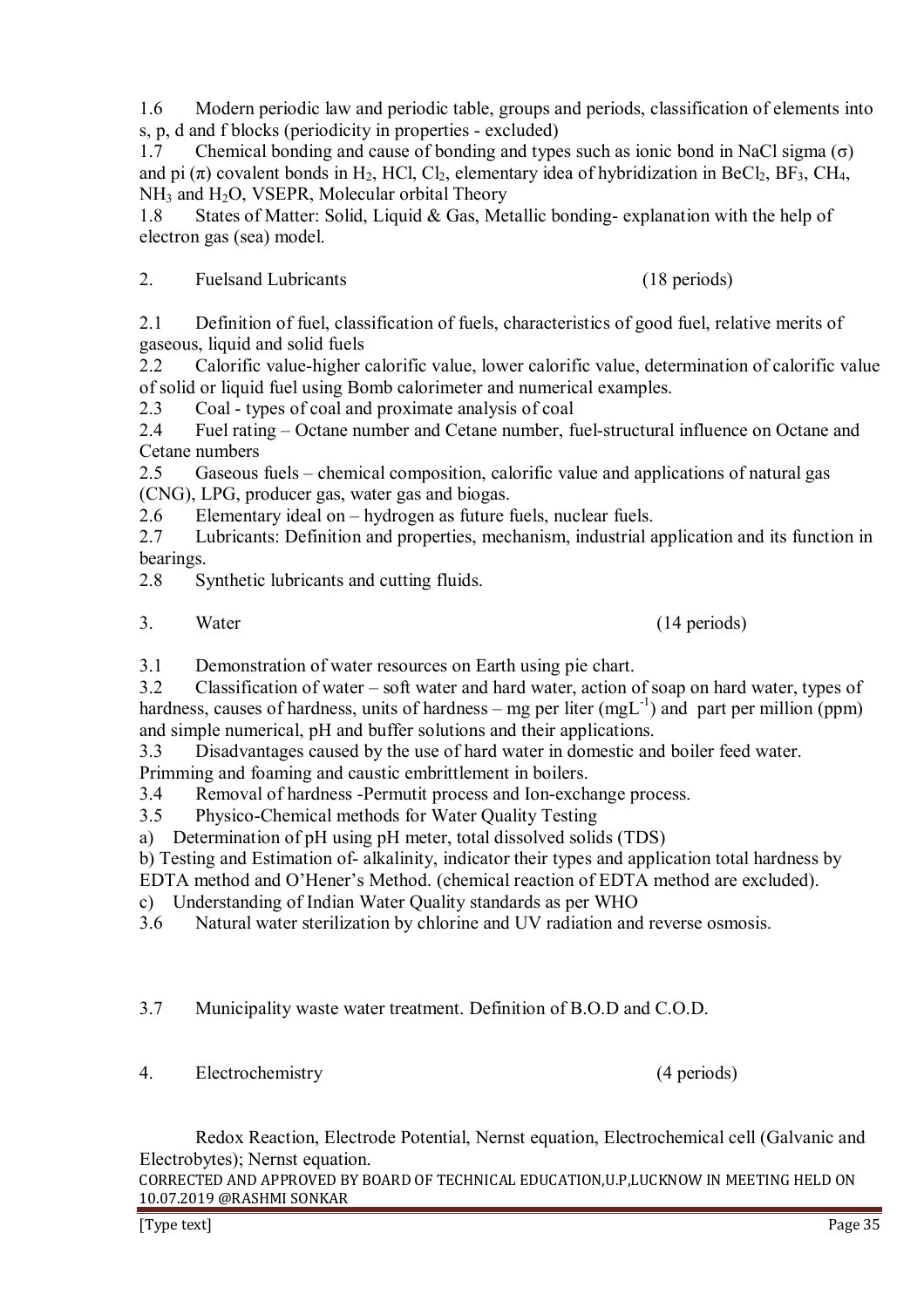5. Corrosion and its Control (10 periods)

- 5.1 Definition of corrosion and factors affecting corrosion rate.
- 5.2 Theories of
	- a) Dry (chemical) corrosion- Pilling Bedworth rule
	- b) Wet corrosion in acidic atmosphere by hydrogen evolution mechanism
		- 5.3 Definition of passivity and galvanic series
	- 5.4 Corrosion control:

Metal coatings – Cathodic protection, Cementation on Base Metal Steel –Application of Metal Zn (Sheradizing),Cr (Chromozing) and Al (Calorizing), Sacrificial protection and impressed current voltage

Inorganic coatings – Anodizing and phosphating,

Organic coatings - use of paints varnishes and enamels

Internal corrosion preventive measures- alloying (with reference to passivating, neutralizing and inhibition) and heat treatment (quenching, annealing)

6. Organic compounds, Polymers and Plastics (10 periods)

- 6.1 Classification of organic compounds and IUPAC Nomenclature
- 6.2 Definition of polymer, monomer and degree of polymerization

6.3 Brief introduction to addition and condensation polymers with suitable examples (PE, PS, PVC, Teflon, Nylon -66 and Bakelite)

6.4 Definition of plastics, thermo plastics and thermo setting plastics with suitable examples, distinctions between thermo and thermo setting plastics

6.5 Applications of polymers in industry and daily life

# LIST OF PRACTICALS

Estimation of total hardness of water using standard EDTA solution

Estimation of total alkalinity of given water sample by titrating it against standard sulfuric acid solution

- 3. Proximate analysis of solid fuel)
- 4. Estimation of temporary hardness of water sample by O' Hener's Method.

5. Determination of flash and fire point of given lubricating oil using Able's flash point apparatus

# INSTRUCTIONAL STRATEGY

Teachers may take help of various models and charts while imparting instructions to make the concept clear. More emphasis should be laid on discussing and explaining practical applications of various chemical process and reactions. In addition, students should be encouraged or motivated to study those processes in more details, which may find practical application in their future professional career.

MEANS OF ASSEMENTS Assignment & Quiz, Mid-Term and End-Term written test, Model Making,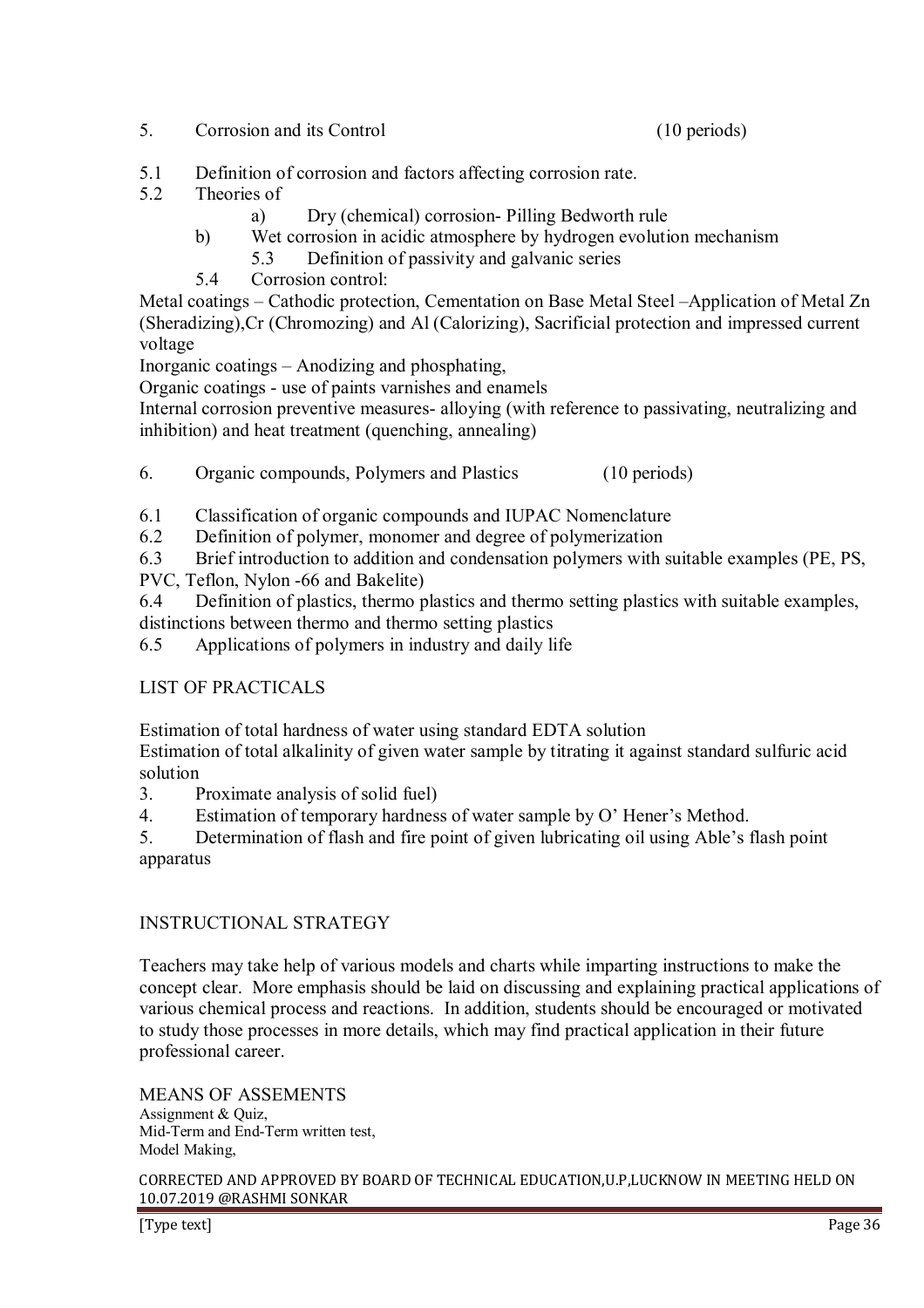Actual Lab & Practical Work, Viva Voice

# RECOMMENDED BOOKS

Chemistry in Engineering by J.C. Kuricose& J. Rajaram, Tata McGraw Hill, Publishing Company Limited, New Delhi.

Engineering Chemistry by P.C. Jain & Monika Jain, Dhanapat Rai Publishing Company, New Delhi.

Eagle's Applied Chemistry - I by S. C. Ahuja & G. H. Hugar, Eagle Prakashan, Jalandhar. Engineering Chemistry – A Text Book by H. K. Chopra & A. Parmar, Narosa Publishing House, New Delhi.

Applied Chemistry - I by Dr. P. K Vij& Shiksha Vij, Lords Publications, Jalandhar. Engineering Chemistry by Dr. Himanshu Pandey, Goel Publishing House, Meerut, India e-books/e-tools/relevant software to be used as recommended by AICTE/ NITTTR, Chandigarh.

# SUGGESTED DISTRIBUTION OF MARKS

| Topics | Time Allotted | Marks Allotted |
|--------|---------------|----------------|
|        | (hrs          | $\frac{1}{2}$  |
|        | 14            | 20             |
|        | 18            | 24             |
|        | 14            | 20             |
|        |               | 6              |
|        |               | 15             |
|        |               | 15             |
| Total  |               | 100            |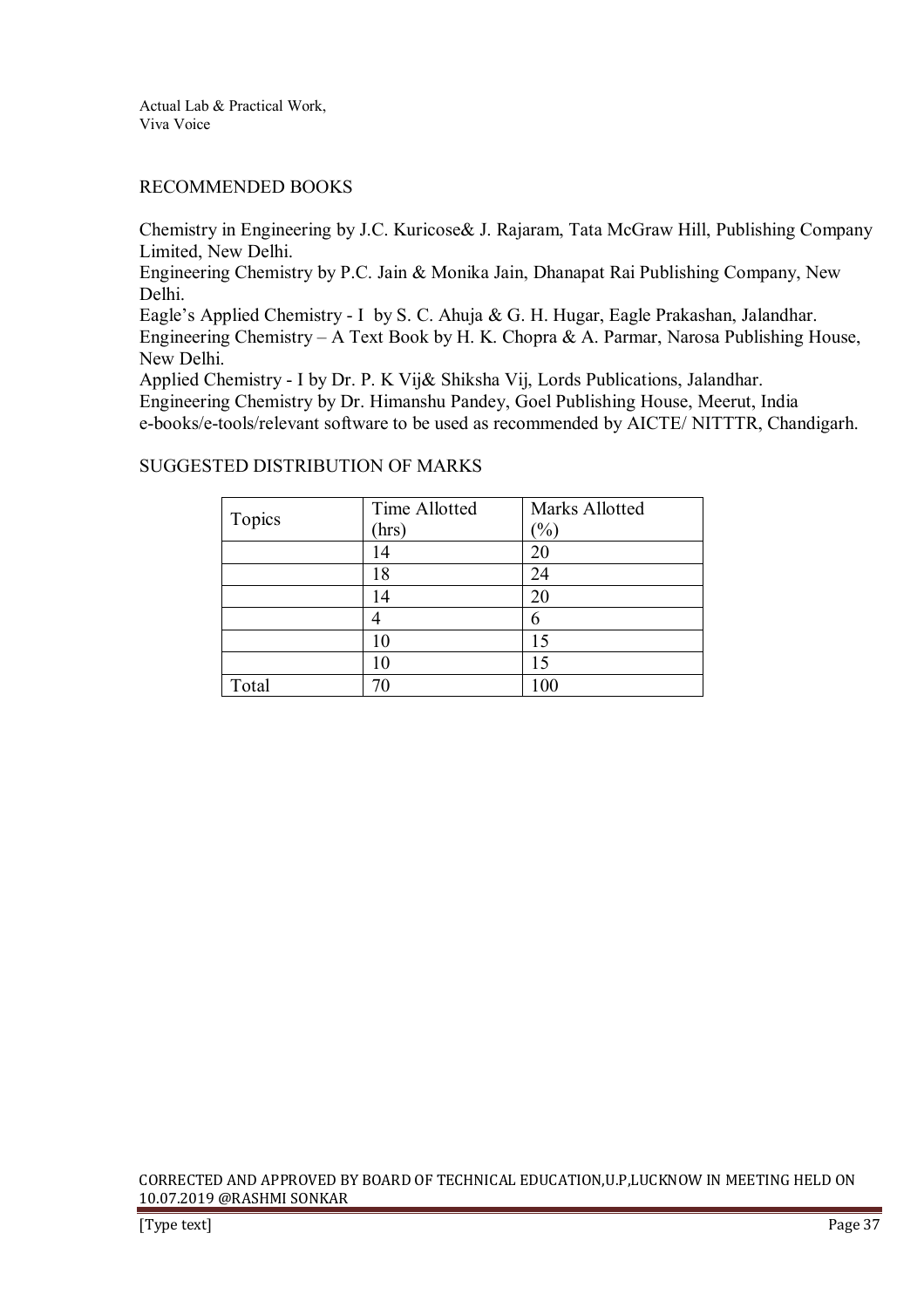# 1.5 FUNDAMENTALS OF COMPUTER AND INFORMATION TECHNOLOGY

L T P  $3 - 4$ RATIONALE

The diploma holders in Computer Engineering needs to understand computer fundamentalsand information technology. They should be able to operate basic software related to computer. Hence this subject is introduced in the curriculum.

# LEARNING OUTCOMES

After undergoing the subject, the students will be able to:

Understand a computer system that has hardware and software components, which controls and makes them useful. Understand the operating system as the interface to the computer system. Outline various application of IT Differentiate between assembly and high level language Identify various web browser Use the Internet to send mail and surf the World Wide Web

# DETAILED CONTENTS

# Fundamentals of Computer (12 Periods) (12 Periods)

Historical evolution of computers, Generations of computers, Classification of computers - based on size, processor, Usefulness of Computers. Applications of computers, Block Diagram along its components and characteristics, Interaction between the CPU, Memory Input/output devices, function of CPU and major functional parts of CPU. State the relevance of speed and word length for CPU Performance, Recognize the current family of CPUs used in Computers, Types of Memory- RAM ROM, Monitor, Mouse, Keyboard, Disk, joysticks, Storage Devices, floppy disk, CD, DVD, Pen drive, trackballs, Printers Types of printers, Scanner, Modem, Video, Sound cards, Speakers

Data Representation (08 Periods)

 Definition Of Information, difference between data and information ,importance of Binary Number System, various number systems, Conversion from Decimal to Binary, Conversion from Binary to Decimal, binary number into hexadecimal number, hexadecimal number into binary number System, Memory Addressing and its Importance, ASCII and EBCDIC coding System

DOS & Windows Operating Systems (10 Periods)

 Hardware and Software, Types of Softwares, Introduction and need of operating system, Types of operating system, dos operating system, Types of dos Commands, operating system as a resource manager; BIOS; System utilities - Editor, Loader, Linker, File Manager. Concept of GUI and CUI standards. Directories and files , wild cards, autoexec.bat, config.says, features of Window desktop, components of Window, function of each component of Window, method of starting a program using start button, Understand maximize, minimize, restore down and close button, uses of file and folder, method of viewing the contents of hard disk drive using explore option, control panel,disk defragmentation installation and un installation of the application software.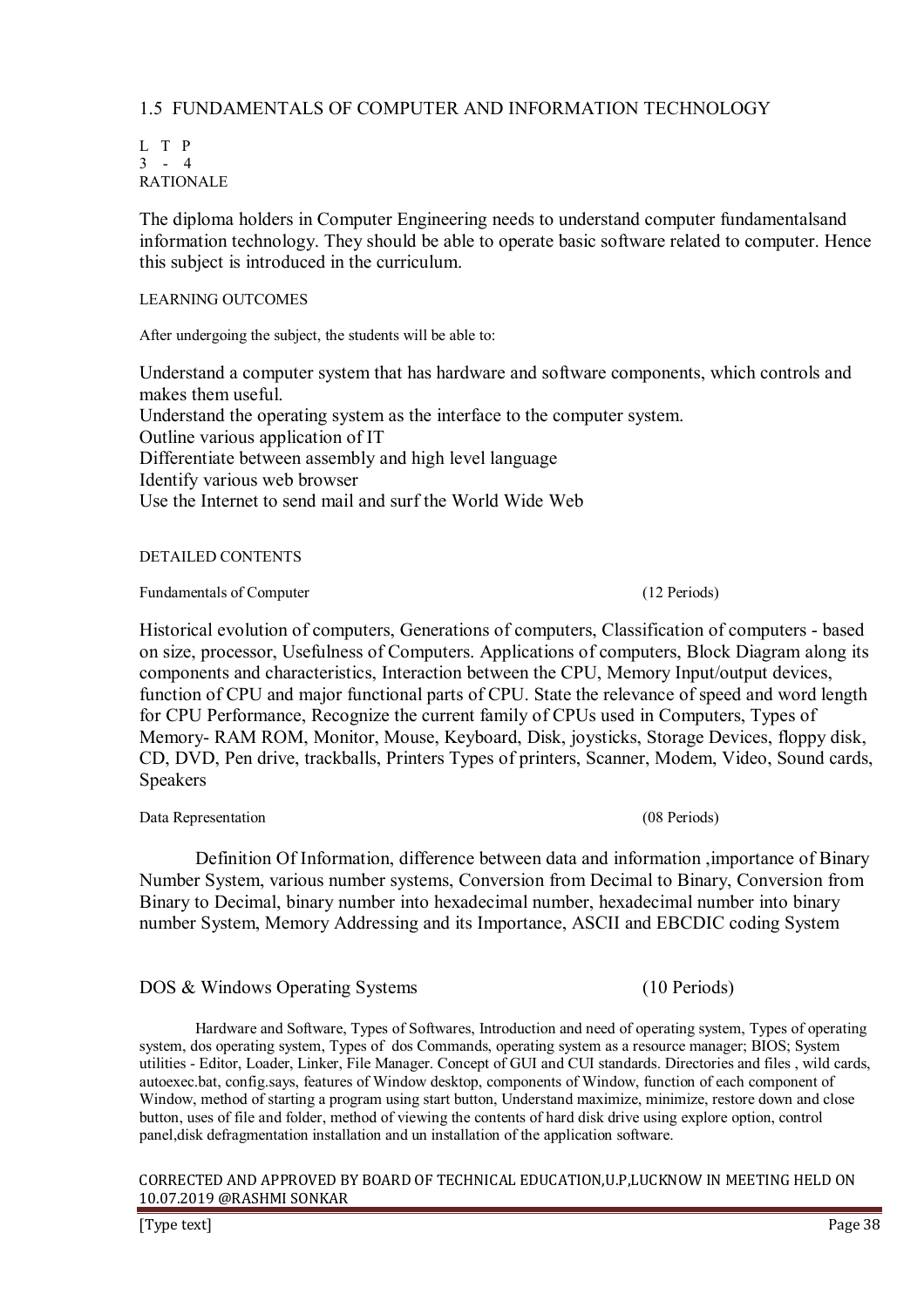Fundamentals of Internet (12 Periods)

 Concepts of computer Network, Client Server Model, Peer to Peer Model, Networking Devices: Switch, Router, Hub, Bridge, Gateway, LAN, MAN, WAN, Topology, Internet, Intranet, Extranet, internet service provider and its relevance, role of the modem in accessing the internet, installation procedure of a modem using control panel, purpose of web browser software, URL,URI, URN, WWW, FTP,HTTP,RDC(Remote Desktop Connection), Telnet, Email, process of sending and receiving e-mail, transmission modes, IP address and its format, MAC Address, DNS, search engines, social network sites, internet security, Firewall, Cloud Computing and its services

# LIST OF PRACTICALS

Familiarization with Computer System and its peripheral devices Familiarization with Operating System Practice of internal and external commands of DOS Working practice on windows operating system : creating file, folder. Copying, moving, deleting file, folder Installing and uninstalling of new software using control panel. Installation and uninstallation of new hardware drivers using control panel. Disk defragmentation using system tool Procedure of disk partition and its operation (Shrinking, Extending, Delete, Format). Installation of Operating Systems Changing resolution, colour, appearances, and screensaver option of the display Changing System Date and Time. User Account creation and its feature on Windows Operating System Email Account creation, reading, writing and sending emails with attachments. Internet browsing using browsers. Using of Search Engine to get information from internet

# INSTRUCTIONAL STRATEGY

Since this subject is practice oriented, the teacher should demonstrate the capabilities of computers to students while doing practical exercises. The students should be made familiar with computer parts, peripherals, connectors etc. and proficient in making use of operating system functionalities in addition to working on internet. The student should be made capable of working on computers independently

# MEANS OF ASSESSMENT

Assignments and quiz/class tests, mid-term and end-term written tests Actual laboratory and practical work, exercises and viva-voce Software installation, operation, development and viva-voce

# RECOMMENDED BOOKS

Fundamentals of Computer by E Balagurusamy,Tata McGraw Hill EducationPvt. Ltd, New Delhi

Fundamentals of Computer by V Rajaraman; Prentice Hall of India Pvt. Ltd., New Delhi

Computer Fundamentals by RS Salaria; Khanna Book Publishing Co. (P) Ltd., New Delhi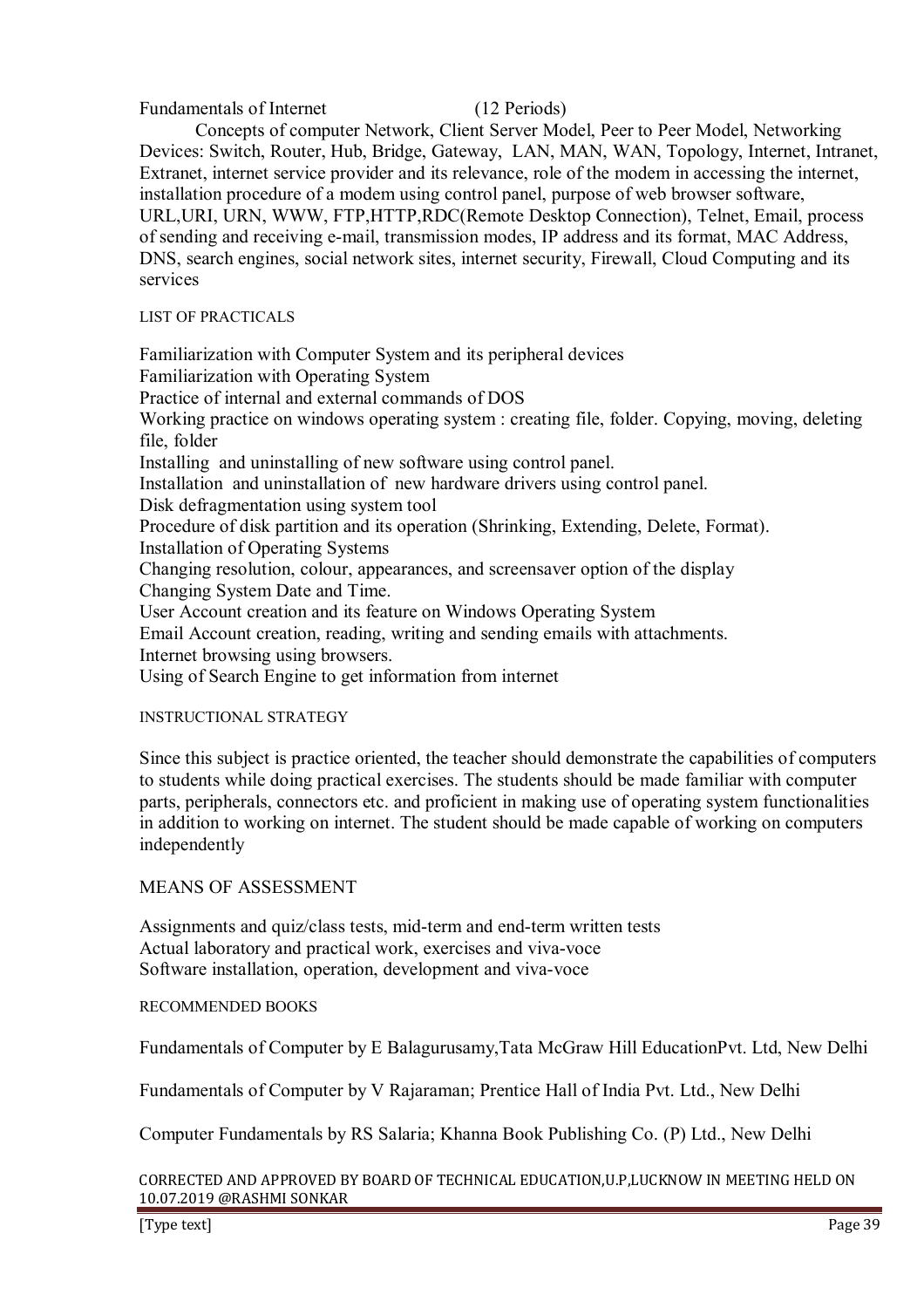Computers Today by SK Basandara, Galgotia publication Pvtltd. Daryaganj, New Delhi. Computer Fundamentals and Programming in C by ReemaThareja; Oxford University Press, New Delhi

Computer Fundamentals by PK Sinha; BPB Publication, New Delhi

e-books/e-tools/relevant software to be used as recommended by AICTE/UPBTE/NITTTR.

Websites for Reference:

http://swayam.gov.in http://spoken-tutorial.orgs

# SUGGESTED DISTRIBUTION OF MARKS

| Topic No. | Time Allotted (Periods) | Marks Allotted $(\% )$ |
|-----------|-------------------------|------------------------|
|           |                         | 30                     |
|           | 08                      |                        |
|           |                         |                        |
|           |                         |                        |
| Total     |                         |                        |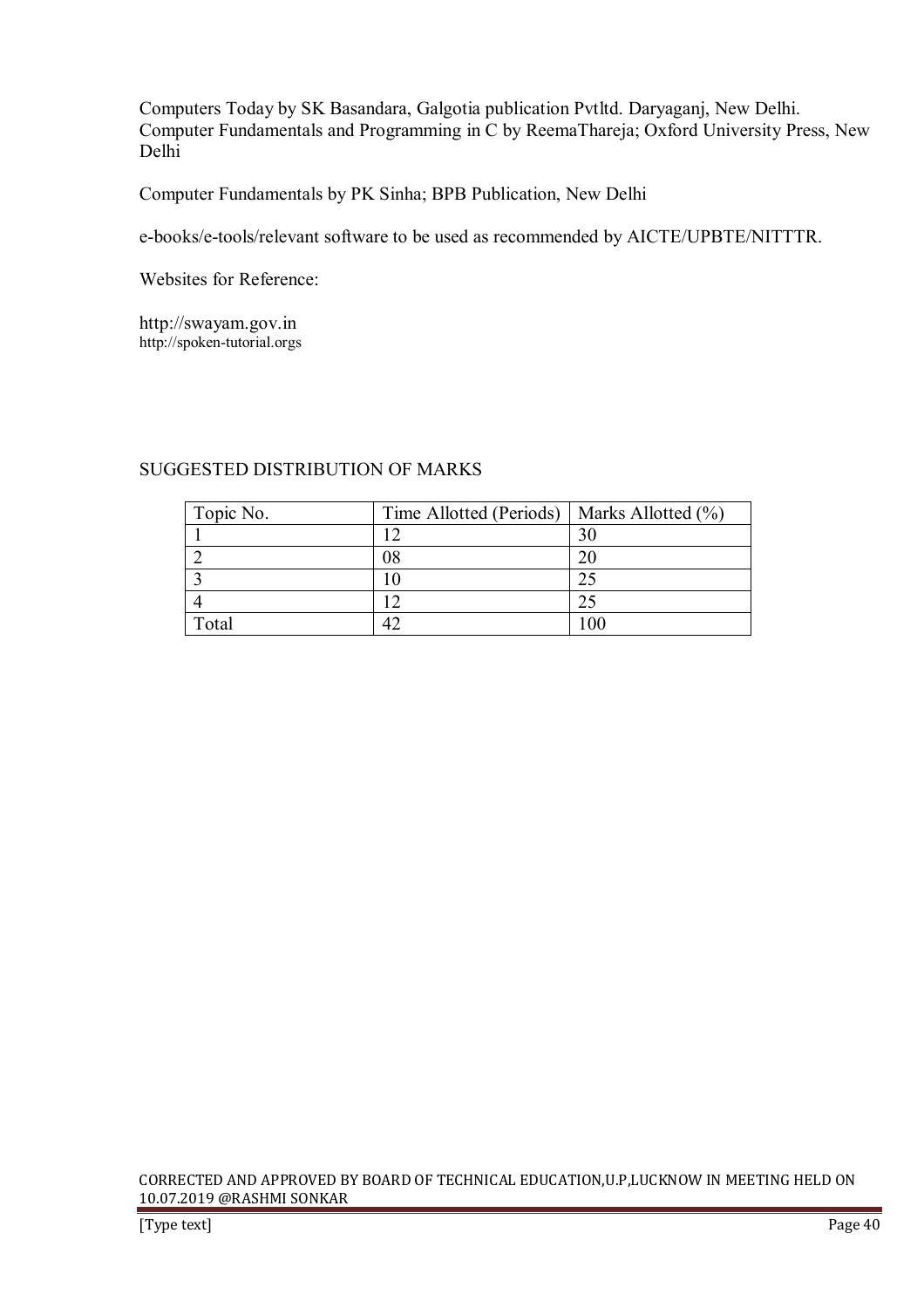# 1.6 TECHNICAL DRAWING

L T P - - 6 RATIONALE

The course is aimed at developing basic graphic skills so as to enable them to use these skills in preparation of engineering drawings, their reading and interpretation. Understand the fundamentals of Engineering Drawing. Read and interpret object drawings.

## LEARNING OUTCOMES

After undergoing the subject, the students will be able to:

Draw orthographic projections of different objects. Visualize three dimensional objects and draw Isometric Projections. Use the techniques and able to interpret the drawing in Engineering field. Draw exploded views of components & assemblies in preparation of service drawing. Draw free hand sketches of the schematic diagrams of electronic circuits, using standard symbols. Prepare drawing from the rough sketches provide and/or enlarge/reduce the given drawing to the desired scale.

#### DETAILED CONTENTS

Drawing Instruments and their uses

Letters and numbers (single stroke vertical), Convention of lines and their applications. Scale (reduced, enlarged & full size) plain scale and diagonal scale. Sheet layout. Geometrical constructions.

#### Active Devices

Semiconductor : Rectifier diode, Zener diode, Varacter diode, Tunnel diode, Photo, Light emitting diode (LED), Bipolar transsitor, junction field effect transistor (JFET), Mosfet, Photo transistor, Uni junction transistor (UTJ), Silicon control rectifier (SCR), Diac, Triacs outlines ( with their types numbers e.g TO3, TO5, TO18, TO39, TO65 etc) of the different types of semiconductor diodes, Transistors Scrs, Diacs, Triacs and ICs (along with indicators for pin identification etc.)

#### Orthographic projections

Introduction to Orthographic projections. Conversion of pictorial view into Orthographic, Views (First Angle Projection Method Only), Dimensioning technique as per SP-46

#### Isometric projection

Isometric scale, Conversion of orthographic views into isometric View/projection(Simple objects) Projection of Straight Lines and Planes. (First Angle Projection Method only)

Logic gates(With the help of rough sketch/clues given)

Draw standard symbols of NOT, AND, NAND, OR, NOR XOR, Expandable & Tristate gates, Op, Amp, Ic, Flip-flops (Combination of 2,3,4 input gates should be drawn).

#### Graphical Representation of data

General concept, selection of variables & curve fitting, curve indentification zero-point location. Use of various graph paper and preparation of diagram from given data. Bar charts, pie graph, pictorial graph.

Circuit Diagram(With the help of rough sketch/clues given)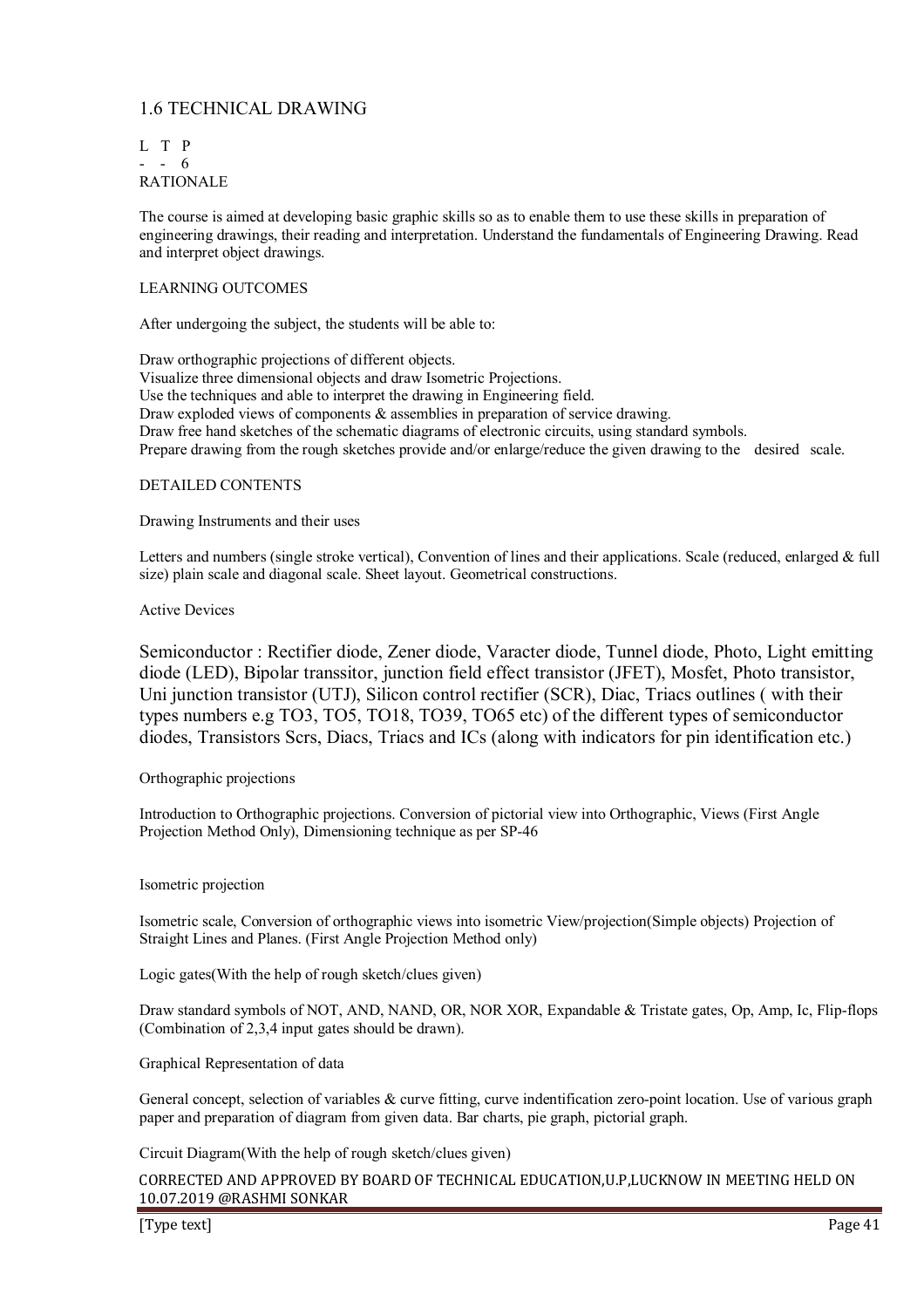Circuit of UPS, Block diagram of an Electronic multimeter, Circuit of Modem, Circuit diagram of Voltage stabilizers, Connection wiring diagrams, Point to point pictorial, P.C.B layout of a single electronic circuit on a graph sheet. Keeping in view the actual size of the components.

# INSTRUCTIONAL STRATEGY

Teacher should show model of realia of the component/part whose drawing is to be made.Emphasis should be given on cleanliness, dimensioning and layout of sheet. Focus should be on proper selection of drawing instruments and their proper use. Students must use H grade pencils for the first few (10 sheets), till they are familiar with the proper thickness of all type of lines. Relevant IT tools to be used to state that 3D solid modelling, which is to be taught at the starting point. Also how 2D views can be obtained from 3D solid modelling to 2D views rather than the conventional method of making the students visualize the 3D view of an object by mentally constructing it from the 2D views

MEANS OF ASSESSMENT

Drawing Assignments and quiz/class tests Mid-term and end-term written tests

RECOMMENDED BOOKS

1. A Text Book of Engineering Drawing by Surjit Singh; DhanpatRai& Co., Delhi

2. Engineering Drawing by PS Gill; SK Kataria& Sons, New Delhi

3. Elementary Engineering Drawing in First Angle Projection by ND Bhatt; Charotar Publishing House Pvt. Ltd., Anand

4. Engineering Drawing I & II by JS Layall; Eagle Parkashan, Jalandhar

5. Engineering Drawing I by DK Goel, GBD Publication.

6. e-books/e-tools/relevant software to be used as recommended by AICTE/UPBTE/NITTTR.

Websites for Reference:

 http://swayam.gov.in http://spoken-tutorial.org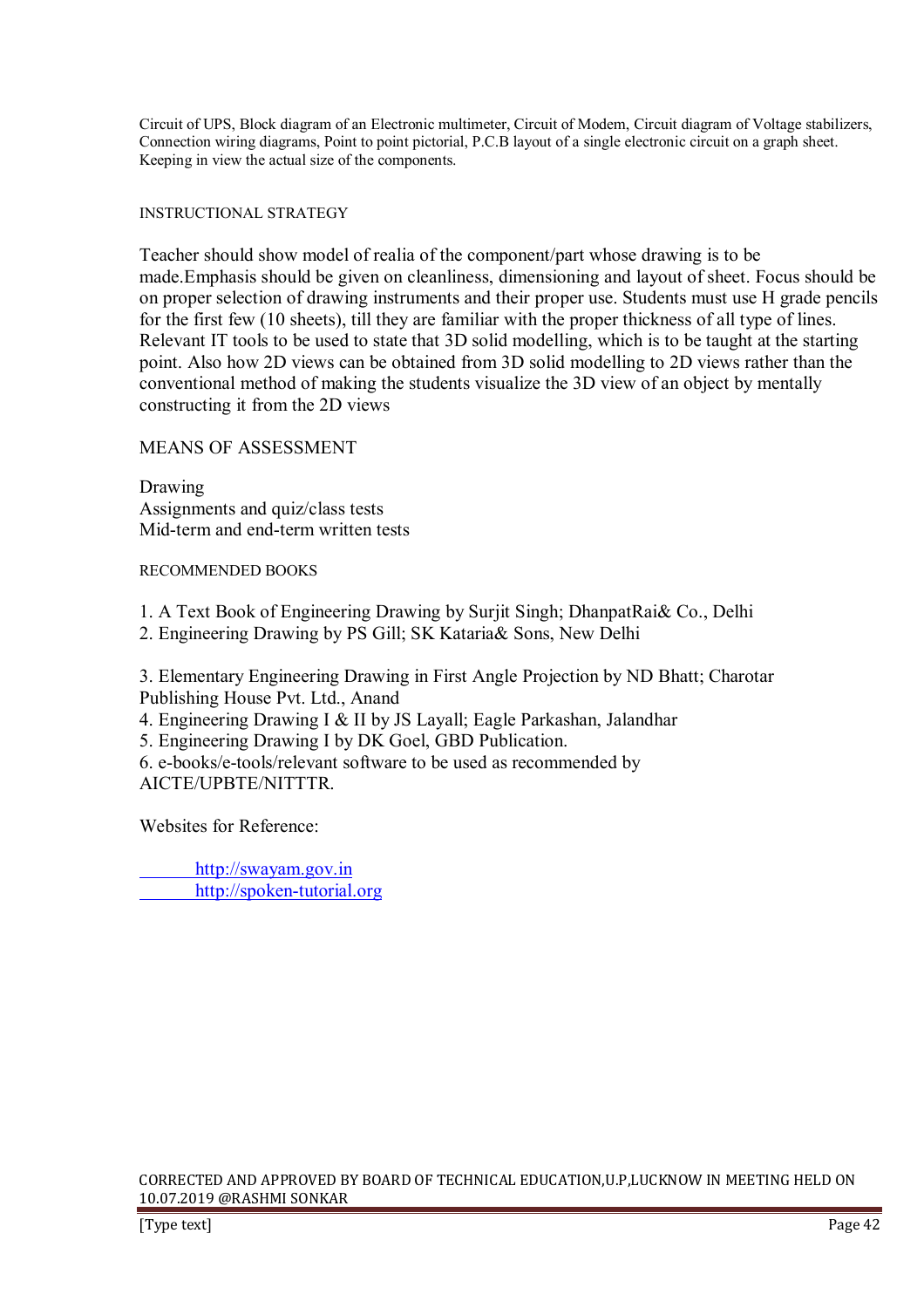# 1.7 WORKSHOP PRACTICE

(Common for Computer Science and Engineering and Information Technology )

L T P  $- - 8$ 

RATIONALE

In order to have a balanced overall development of diploma engineers, it is necessary to integrate theory with practice. General workshop practices are included in the curriculum in order to provide hands-on experience about use of different tools and basic manufacturing practices. This subject aims at developing general manual and machining skills in the students. In addition, the development of dignity of labour, safety at work place, team working and development of right attitude are the other objectives.

LEARNING OUTCOMES

After completing the course, the students will be able to:

Identify tools and equipment used and their respective functions. Identify different types of materials and their basic properties. Use and take measurements with the help of basic measuring tools/equipment. Select proper tools for a particular operation. Select materials, tools, and sequence of operations to make a job as per given specification/drawing. Prepare simple jobs independently and inspect the same. Follow safety procedures and precautionary measures. Use safety equipment and Personal Protection Equipment.

# DETAILED CONTENTS (PRACTICAL EXERCISES)

 Note: The students are supposed to come in proper workshop dress prescribed by the institute. Wearing shoes in the workshop(s) is compulsory. Importance of safety and cleanliness, safety measures and upkeep of tools, equipment and environment in each of the following shops should be explained and practiced. The students should prepare sketches of various tools/jobs in their practical Notebook.

The following shops are included in the syllabus:

 Fitting Shop Sheet Metal Shop Carpentry Shop Painting and Polishing Shop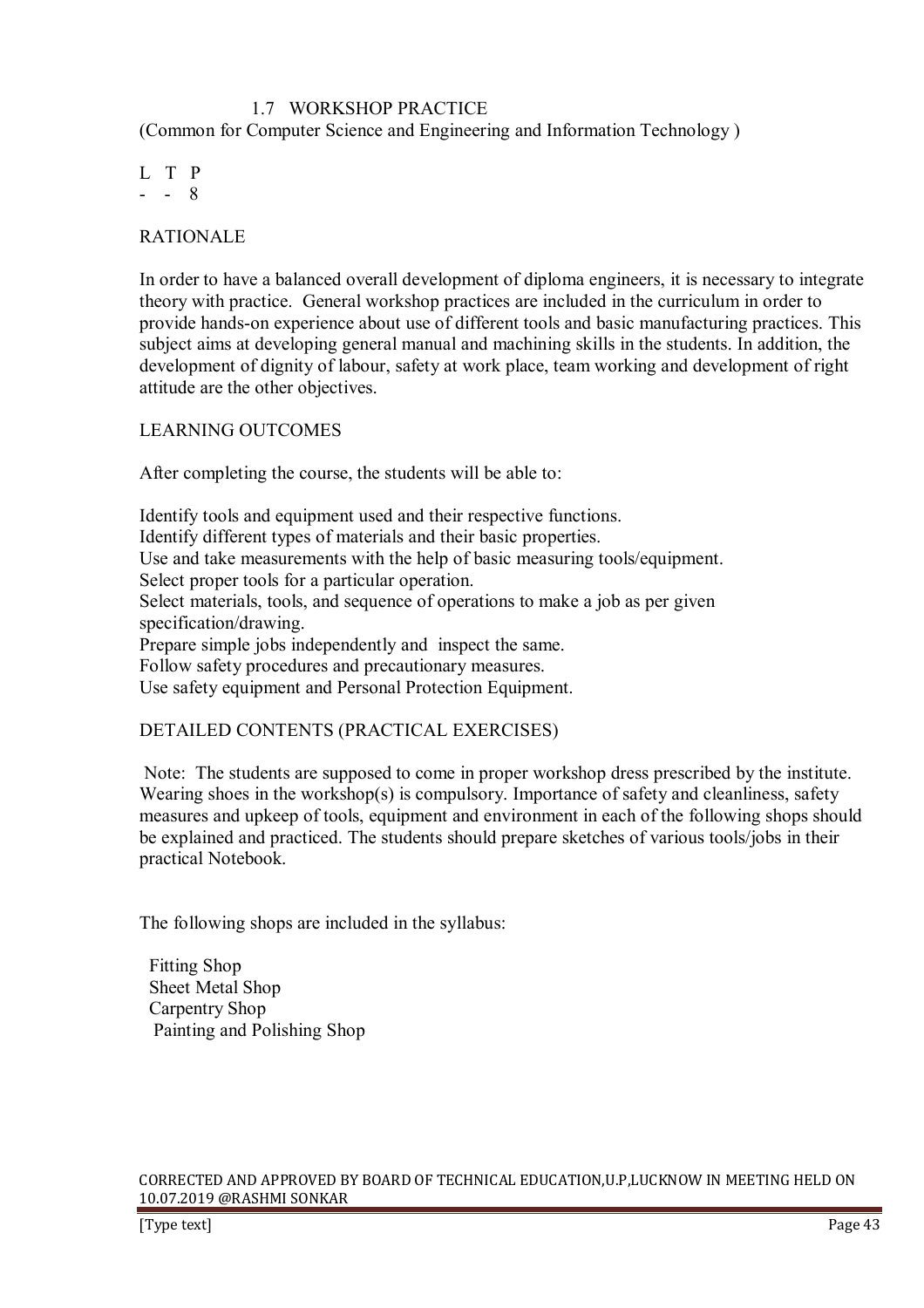# FITTING SHOP

- 1.1 Use of personal protective equipment and safety precautions while working.
- 1.2 Basic deburring processes.
- 1.3 Introduction to fitting shop tools, marking and measuring devices/equipment.
- 1.4 Identification of materials. (Iron, Copper, Stainless Steel, Aluminium etc.)
- 1.5 Identification of various steel sections (flat, angle, channel, bar etc.).

1.6 Introduction to various fitting shop operations/processes (Hacksawing, Drilling, Chipping and Filing).

# 1.7 Job Practice

. Job I Marking of job, use of marking tools, filing and use of measuring instruments. (Vernier caliper, Micrometer and Vernier height gauge).

Job II Filing a rectangular/square piece to maintain dimensions within an accuracy of  $\pm$ .25 mm.

- Job III Making a cut-out from a square piece of MS flat using hand hacksaw
	- and chipping
- Job IV Drilling and tapping practice on MS Flat.

# SHEET METAL SHOP

2.1. Introduction to sheet metal shop, use of hand tools and accessories e.g. different types of hammers, hard and soft mallet, sheet and wire gauge, necessary allowance required during job fabrication, selection of material.

2.2 Introduction and demonstration of hand tools used in sheet metal shop.

 2.3 Introduction and demonstration of various machines and equipment used in sheet metal shop e.g. Shearing Machine, Bar Folder, Burring Machine,

Introduction and demonstration of various raw materials used in sheet metal shop e.g. black-plain sheet, galvanizediron plain sheet, galvanised corrugated sheet, aluminium sheet etc.

Study of various types of nuts, bolts, rivets, screws etc.

# Job Practice

Job I: Shearing practice on a sheet using hand shears.

Job II: Practice on making Single riveted lap joint/Double riveted lap Joint.

Job III:Practice on making Single cover plate chain type, zig-zag type and single rivetted Butt Joint.

# CARPENTRY SHOP

3.1 General Shop Talk

3.1.1 Name and use of raw materials used in carpentry shop : wood & alternative materials

3.1.2 Names, uses, care and maintenance of hand tools such as different types of Saws, C-Clamp, Chisels, Mallets, Carpenter's vices, Marking gauges, Try-squares, Rulers and other commonly used tools and materials used in carpentry shop by segregating as cutting tools, supporting tools, holding tools , measuring tools etc.

3.1.3 Specification of tools used in carpentry shop.

3.1.4 Different types of Timbers, their properties, uses & defects.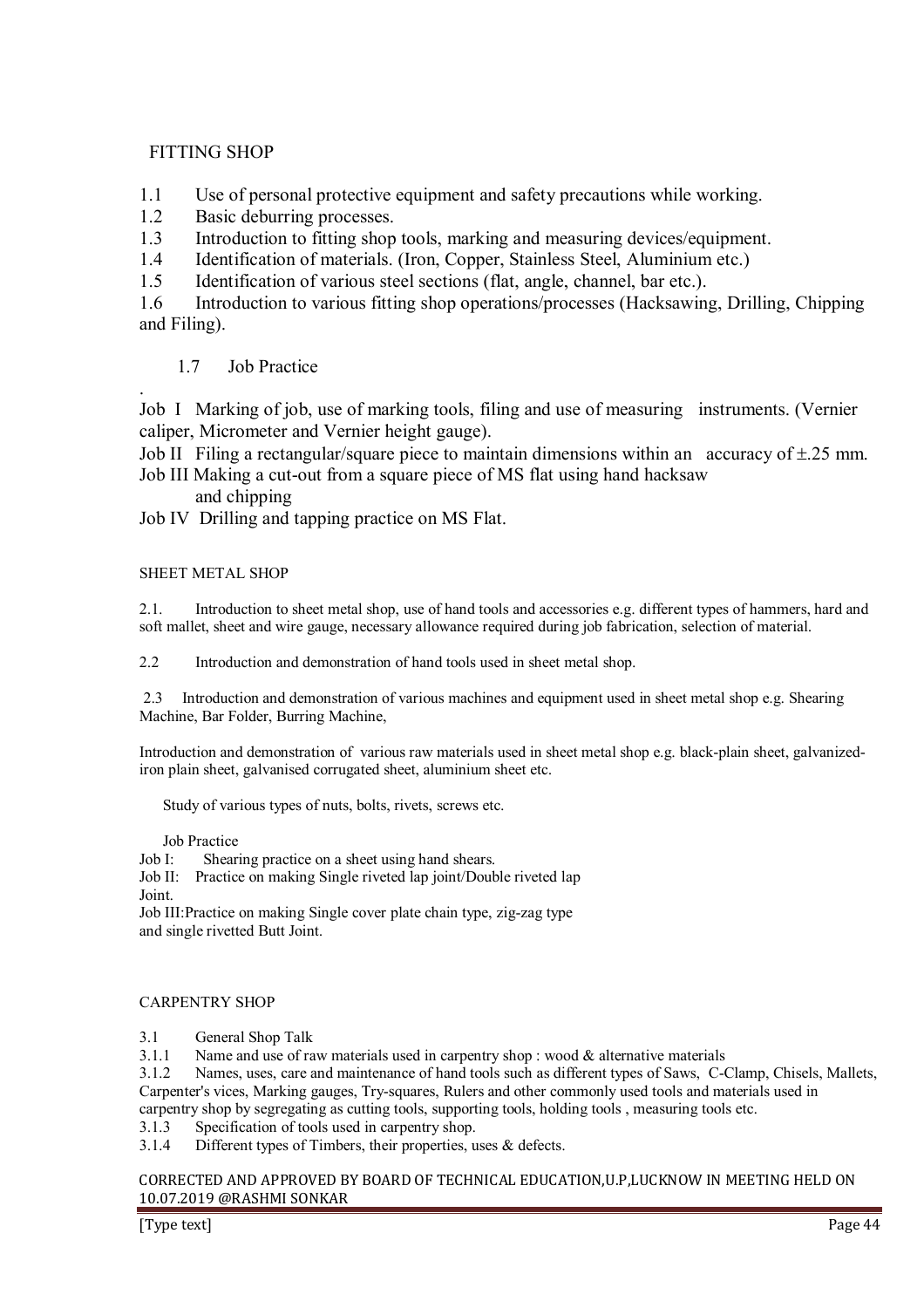# 3.1.5 Seasoning of wood.

3.2. Practice

- 3.2.1 Practices for Basic Carpentry Work
- 3.2.2 Sawing practice using different types of saws
- 3.2.3 Assembling jack plane Planning practice including sharpening of jack plane cutter
- 3.2.4 Chiselling practice using different types of chisels including sharpening of chisel<br>3.2.5 Making of different types of wooden pin and fixing methods. Marking measuring
- 3.2.5 Making of different types of wooden pin and fixing methods. Marking measuring and inspection of jobs.
- 3.3 Job Practice<br>Job 1 Marking say
- Marking, sawing, planning and chiselling and their practice
	- Job II Half Lap Joint (cross, L or  $T$  any one)
	- Job III Mortise and Tenon joint (T-Joint)
	- Job IV Dove tail Joint (Lap or Bridle Joint)

3.4. Demonstration of job showing use of Rip Saw, Bow saw and Tenon saw, method of sharpening various saws.

# PAINTING AND POLISHING SHOP

4.1. Introduction of paints, varnishes, Reason for surface preparation, Advantages of Painting, other method of surface coating ie. Electroplating etc.

4.2. Job Practice

Job 1: To prepare a wooden surface for painting apply primer on one side and to paint the same side. To prepare french polish for wooden surface and polish the other side.

Job II: To prepare metal surface for painting, apply primer and paint the same.

Job III: To prepare a metal surface for spray painting, first spray primer and paint the same by spray painting gun and compressor system.

The sequence of polishing will be as follows:

Abrasive cutting by leather wheel Polishing with hard cotton wheel and with polishing material Buffing with cotton wheel or buff wheel.

#### MEANS OF ASSESSMENT

 Workshop jobs Report writing presentation Viva voce RECOMMENDED BOOKS Workshop Technology I,II,III, by SK Hajra, Choudhary and AK Choudhary; Media Promoters and Publishers Pvt. Ltd. Mumbai. Workshop Technology Vol. I, II, III by Manchanda; India Publishing House, Jalandhar. Workshop Training Manual Vol. I, II by S.S. Ubhi; Katson Publishers, Ludhiana. Manual on Workshop Practice by K Venkata Reddy; MacMillan India Ltd., New Delhi Basic Workshop Practice Manual by T Jeyapoovan; Vikas Publishing House (P) Ltd., New Delhi Workshop Technology by B.S. Raghuwanshi; Dhanpat Rai and Co., New Delhi Workshop Technology by HS Bawa; Tata McGraw Hill Publishers, New Delhi.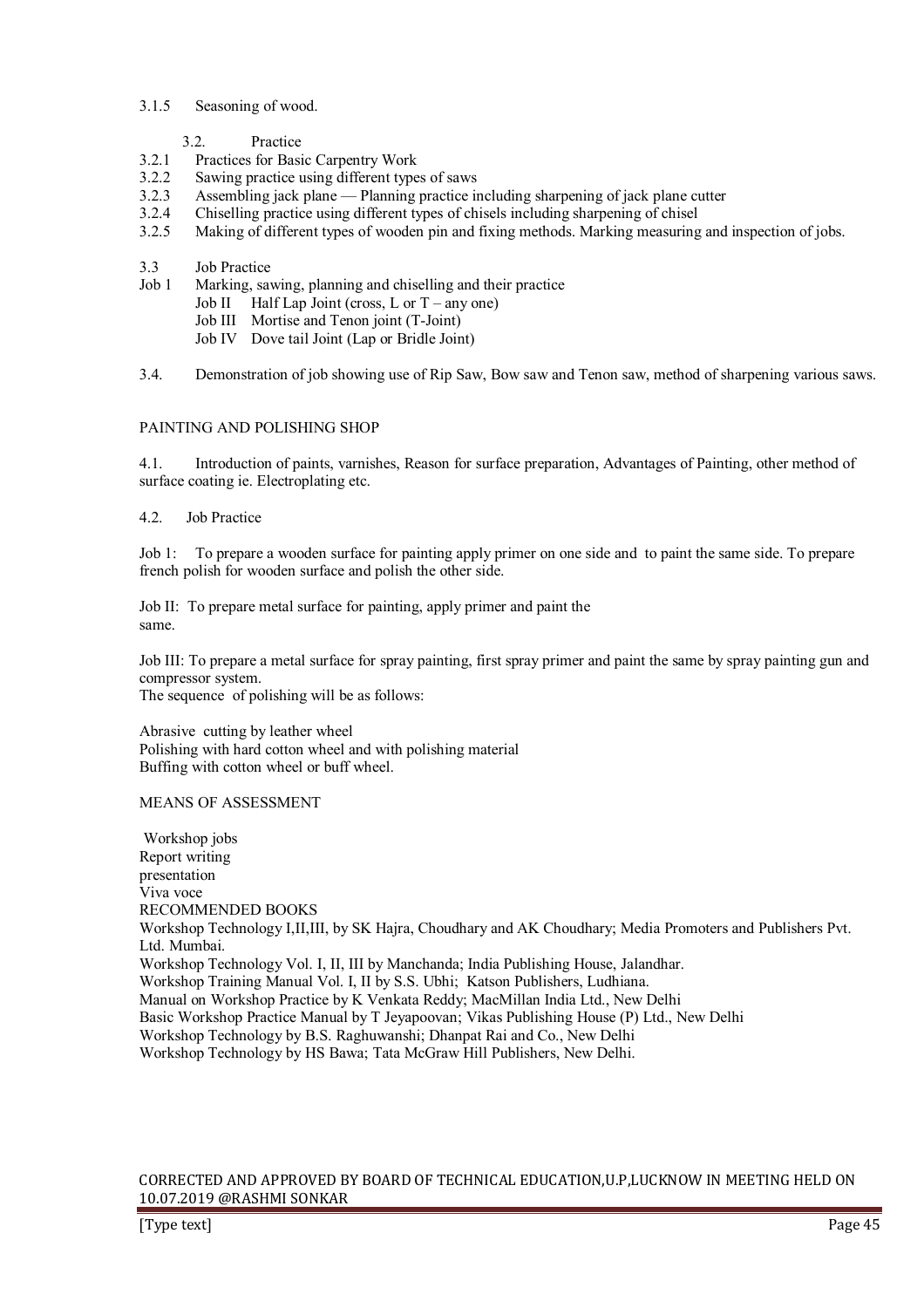# 2.1 APPLIED MATHEMATICS - II

# RATIONALE

Basic elements of integral calculus, differential calculus, numerical methods, differential equations included in this course will play a vital role in understanding engineering problem mathematically. This will also develop analytical as well as conceptual abilities among students.

## LEARNING OUTCOMES

After undergoing this course, the students will be able to: Calculate simple integration by methods of integration Evaluate the area under curves, surface by using definite integrals. Calculate the area and volume under a curve along areas Solve the engineering problems with numerical methods. Understand the geometric shapes used in engineering problems by co-ordinate geometry. DETAILED CONTENTS

1. Integral Calculus - I (12 Periods)

Methods of Indefinite Integration:-

- 
- 1.1 Integration by substitution.<br>1.2 Integration by rational func Integration by rational function.
- 1.3 Integration by partial fraction.
- 1.4 Integration by parts.
- 1.5 Integration of special function

2. Integral Calculus – II (12 Periods)

2.1 Meaning and properties of definite integrals, Evaluation of definite integrals...<br>2.2 Application: Length of simple curves Finding areas bounded by simple curv

2.2 Application : Length of simple curves, Finding areas bounded by simple curves Volume of solids of revolution, centre of mean of plane areas.

2.3 Simposns 1/3rd and Simposns3/8th rule and Trapezoidal Rule : their application in simple cases. Numerical solutions of algebraic equations; Bisections method, Regula-Falsi method, Newton-Raphson's method(without proof), Numerical solutions of simultaneous equations; Gauss elimination method(without proof)

3. Co-ordinate Geometry (2 Dimension) (10 Periods)

3.1 Circle

Equation of circle in standard form. Centre - Radius form, Diameter form, Two intercept form.

4. Co-ordinate Geometry (3 Dimension) (08 Periods)

4.1 Straight lines and planes in space

Distance between two points in space, direction cosine and direction ratios, Finding equation of a straight line (without proof)

#### INSTRUCTONAL STRATEGY

Basic elements of Differential Calculus, Integral Calculus and differential equations can be taught conceptually along with real engineering applications in which particular algorithm and theory can be applied. Numerical examples will be helpful in understanding the content of the subject.

## MEANS OF ASSESSMENT

CORRECTED AND APPROVED BY BOARD OF TECHNICAL EDUCATION,U.P,LUCKNOW IN MEETING HELD ON 10.07.2019 @RASHMI SONKAR Assignments and Quiz/Class Tests Mid-term and End-term Written Tests

 L T P  $5 - -$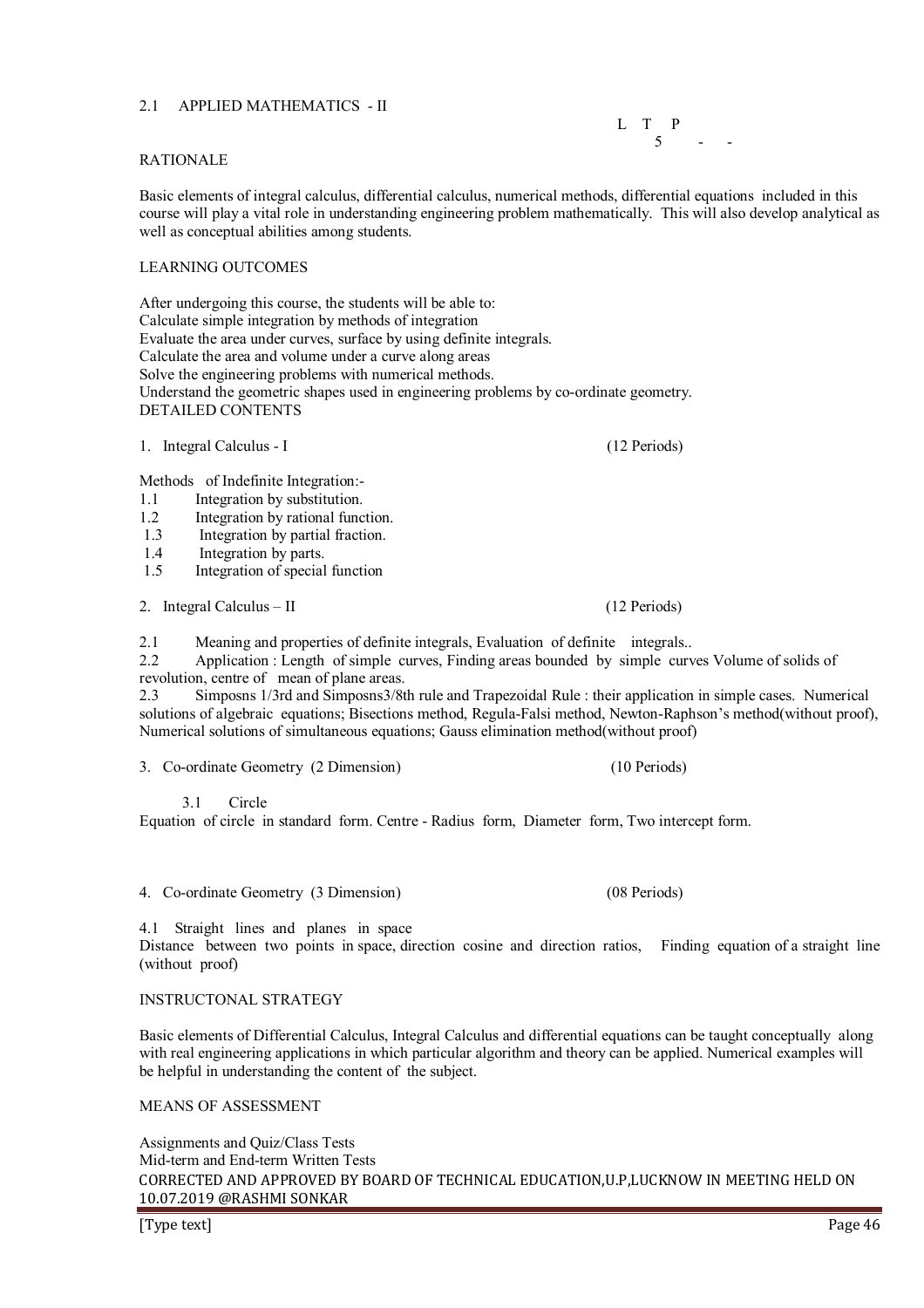## Model/Prototype Making

# RECOMMENDED BOOKS

- 1. Elementary Engineering Mathematics by BS Grewal, Khanna Publishers, New Delhi<br>2. Engineering Mathematics, Vol I & II by SS Sastry, Prentice Hall of India Pvt. Ltd.,
- 2. Engineering Mathematics, Vol I & II by SS Sastry, Prentice Hall of India Pvt. Ltd.,<br>Applied Mathematics-II by Chauhan and Chauhan, Krishna Publications, Meerut.
- 3 Applied Mathematics-II by Chauhan and Chauhan, Krishna Publications, Meerut.<br>4. Applied Mathematics-I (B) by Kailash Sinha and Varun Kumar: Aarti Publication.

4. Applied Mathematics-I (B) by Kailash Sinha and Varun Kumar; Aarti Publication, Meerut e-books/e-tools/relevant software to be used as recommended by AICTE/ NITTTR, Chandigarh.

# SUGGESTED DISTRIBUTION OF MARKS

| Topic | Time Allotted<br>(Periods) | Marks Allotted<br>$(\%)$ |
|-------|----------------------------|--------------------------|
|       | 12                         | 28                       |
| ۷,    | $\overline{2}$             | 28                       |
|       | l O                        | 24                       |
|       | 08                         | 20                       |
| Total | 12                         | 100                      |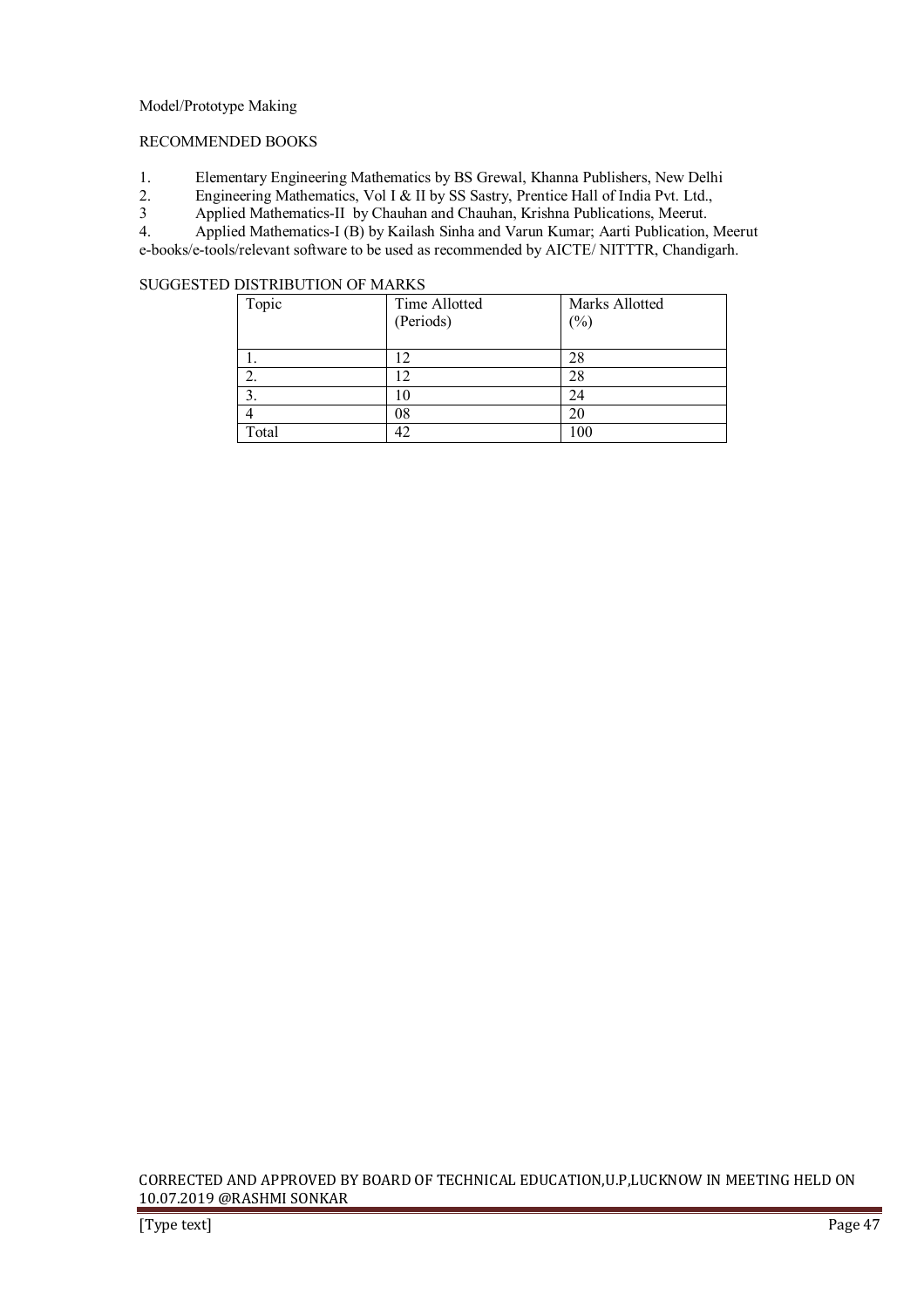2.2 APPLIED PHYSICS – II

L T P

5 - 2

RATIONALE

Applied physics includes the study of a diversified topics related to the world around us. It aims to give an understanding of this world both by observation and by prediction of the way in which objects behave. Concrete knowledge of physical laws, analysis and applications in various fields of engineering and technology are given prominence in this course content.

Note: Teachers should give examples of engineering/technology applications of various concepts and principles in each topic so that students are able to learn and appreciate these concepts and principles. In all contents, SI units should be followed.

LEARNING OUTCOMES

After undergoing this subject, the student will be able to;

Define wave motion its types (Transverse and Longitudinal), Periodic and Simple Harmonic Motion, solve simple problems.

Define the terms: frequency, amplitude, wavelength, velocity of a wave.

Explain various Engineering, Medical and Industrial applications of Ultrasonics.

Apply acoustics principles to various types of buildings to get best sound effect

Explain diffraction, interference, polarization.

Define capacitance and its unit. They will be able to explain the function of capacitors in simple circuits, solve simple problems using C=Q/V

Explain the role of free electrons in insulators, conductors and semiconductors, qualitatively the terms: potential, potential difference, electromotive force.

Explain the concept of electric current, resistance and itsmeasurement.

List the effects of an electric current and their common applications, State and apply Ohm's law, calculate the equivalent resistance of a variety of resistor combinations, determine the energy consumed by an appliance, distinguish between AC and DC electricity

Explain Biot-Savart Law, Ampere's law, Lorenz Force.

State the laws of electromagnetic induction, describe the effect on a current-carrying conductor when placed in a magnetic field

Explain operation of moving coil galvanometer, simple DC motor

Apply the knowledge of diodes in rectifiers, adapters IC's and various electronic circuits. Apply the concept of light amplification in designing of various LASER based instruments and optical sources.

Explain total internal reflection and apply this concept for optical fibre and its uses in Medical field and Communication.

DETAILED CONTENTS

1. Wave motion and its applications (12 periods)

1.1 Wave motion, transverse and longitudinal wave motion with examples, sound and light waves, relationship among wave velocity, frequency and wave length and its application

1.2 Wave equation  $y = r \sin wt$ , phase, phase difference, principle of superposition of waves<br>1.3 Simple Harmonic Motion (SHM): definition and characteristic, expression for displacem

Simple Harmonic Motion (SHM): definition and characteristic, expression for displacement, velocity,

acceleration, time period, frequency in S.H.M., Energy of a body executing S. H. M., simple pendulum, concept of simple harmonic progressive wave,

1.4 Free, Damped and forced oscillations, Resonance with examples, Q-factor

1.5 Definition of pitch, loudness, quality and intensity of sound waves, intensity level, Echo and reverberation, Sabine formula for reverberation time(without derivation), coefficient of absorption of sound, methods to control reverberation time and their applications, Accoustics of building defects and remedy.

1.6 Ultrasonics –production, detection, properties and applications in engineering and medical applications.

2. Wave Optics (6 periods)

 2.1 Dual nature of light, wave theory of light, laws of reflection and refraction, Snell's law, Power of lens, magnification.

2.2 ,Two-Source Interference, Double-Slitinterference, Interference dueto thin films, Fresnel's biprism.

2.3 use of interference making highly efficient solar panel.

2.4 diffraction, Single Slit diffraction, Intensity calculation etc

2.5 Polarization of electromagnetic waves,polarizing sheets, polarizing by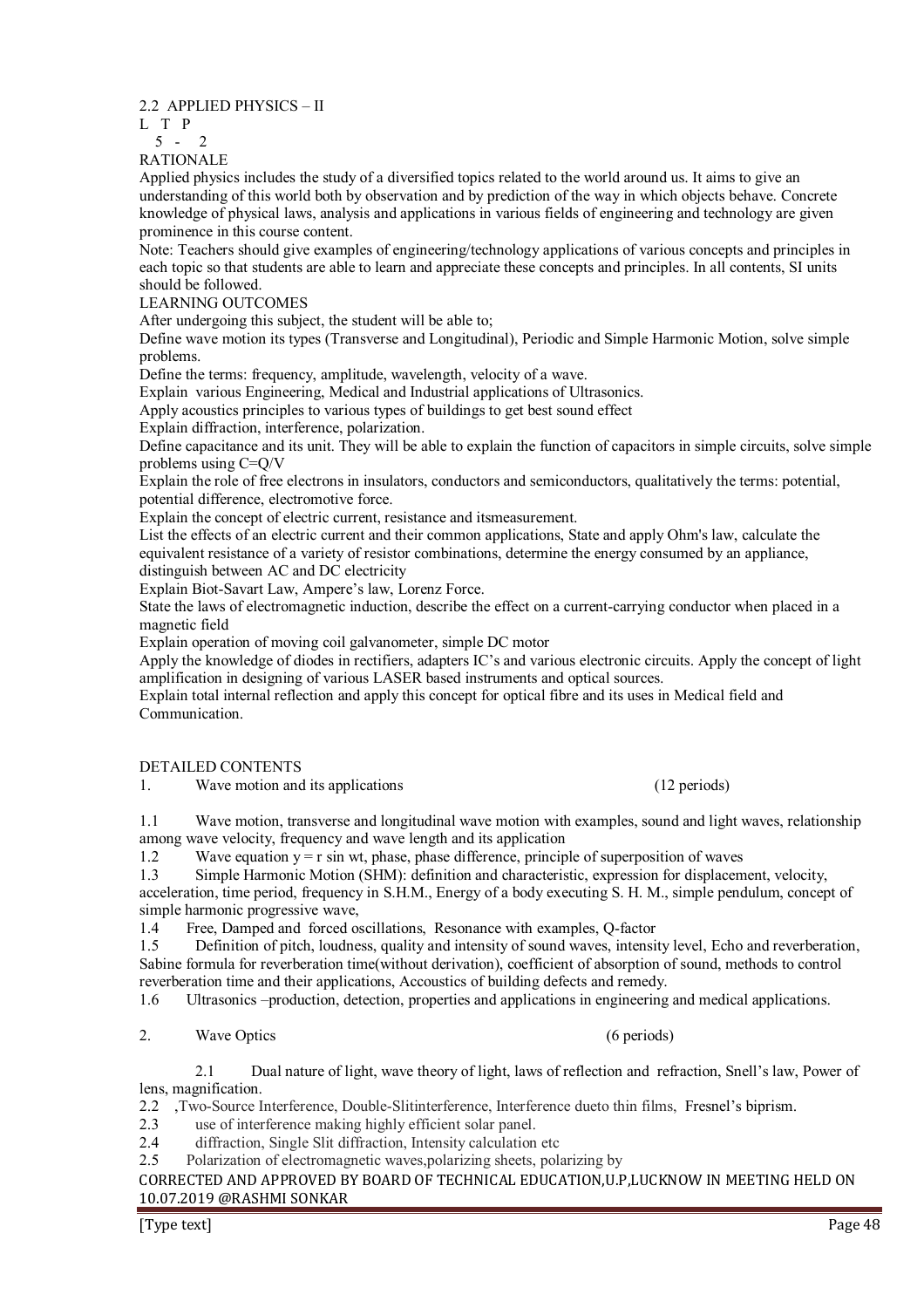Reflection (Brewser's law), Malus law, use of polariods.

3. Electrostatics (12 periods)

3.1 Concept of charge, Coulombs law, Electric field of point charges, Electric lines of force and their properties, Electric flux, Electric potential and potential difference.

3.2 Gauss law of electrostatics: Application of Gauss law to find electric field intensity of straight charged conductor, plane charged sheet and charged sphere.

3.3 Capacitor and its working principle, Capacitance and its units. Capacitance of parallel plate capacitor. Series and parallel combination of capacitors (numericals), charging and discharging of a capacitor.

3.4 Dielectric and its effect on capacitance, dielectric break down.<br>3.5 Application of electrostatics in electrostatic precipitation of microbes are

Application of electrostatics in electrostatic precipitation of microbes and moisture separation from air and gases in industry for pollution control (Brief explanation only)

4. Current Electricity (12 periods)

4.1 Electric Current, Resistance, Specific Resistance, Conductance, Specific Conductance, Series and Parallel combination of Resistances. Factors affecting Resistance, Colour coding of carbon Resistances, Ohm's law. Superconductivity.

4.2 Kirchhoff's laws, Wheatstone bridge and its applications (meter bridge and slide wire bridge)<br>4.3 Concent of terminal potential difference and Electro motive force (EMF) potentiometer

Concept of terminal potential difference and Electro motive force (EMF), potentiometer.

4.4 Heating effect of current, Electric power, Electric energy and its units (related numerical problems),

Advantages of Electric Energy over other forms of energy

4.5 Examples of application of DC circuits in various electrical and electronics equipment such as C.R.O, T.V., Audio-Video System, Computers etc.

5. Magneto Statics and Electromagnetism (12 periods)

5.1 Magnetic poles, force on a moving charge, circulating charges, force on a current carrying wire, Hall effect, torque on a current loop.

5.2 Magnetic field due to moving charge(Biot-Savart Law), due to current (Biot-Savart Law), parallel currents, field of a solenoid, Ampere's law.<br>5.3 Faraday's law Lenz'

Faraday's law, Lenz' law, motional emf, induced electric fields.

5.4 Magnetic dipole and force on a magnetic dipole in a non-uniform field, Magnetization, Gauss' law for magnetism.

5.5 Types of magnetic materials. Dia, para and ferromagnetic materials with their properties,

5.6 Application of electromagnetism in ac/dc motors and generators.

6. Semiconductor physics (8 periods)

6.1 Types of materials (insulator, semi conductor, conductor), intrinsic and extrinsic semiconductors, p-n junction diode and its V-I characteristics

 $\overline{6.2}$  Diode as rectifier – half wave and full wave rectifier (centre taped),

6.3 Semiconductor transistor, pnp and npn (concepts only)

6.4 Application of semiconductor diodes (Zener, LED) and that of transistor as amplifier and oscillator.

7. Modern Physics (8 Periods)

7.1 Lasers: concept of energy levels, ionizations and excitation potentials; spontaneous and stimulated emission; laser and its characteristics, population inversion, Types of lasers; Ruby and He-Ne lasers, engineering and medical applications of lasers.<br>7.2 Fibre ontics:

Fibre optics: Total internal reflection and its applications, Critical angle and conditions for total internal reflection, introduction to optical fibers, light propagation, types, acceptance angle and numerical aperture, types and applications of optical fibre in communication.<br>7.3 Introduction to nanotechnology nanor

Introduction to nanotechnology, nanoparticles and nano materials,

LIST OF PRACTICALS (To perform minimum six experiments)

To determine the velocity of sound with the help of resonance tube.

To find the focal length of convex lens by displacement method.

To find the refractive index of the material of given prism using spectrometer.

To find the wavelength of sodium light using Fresnel's biprism.

To verify laws of resistances in series and parallel combination

To verify ohm's laws by drawing a graph between voltage and current.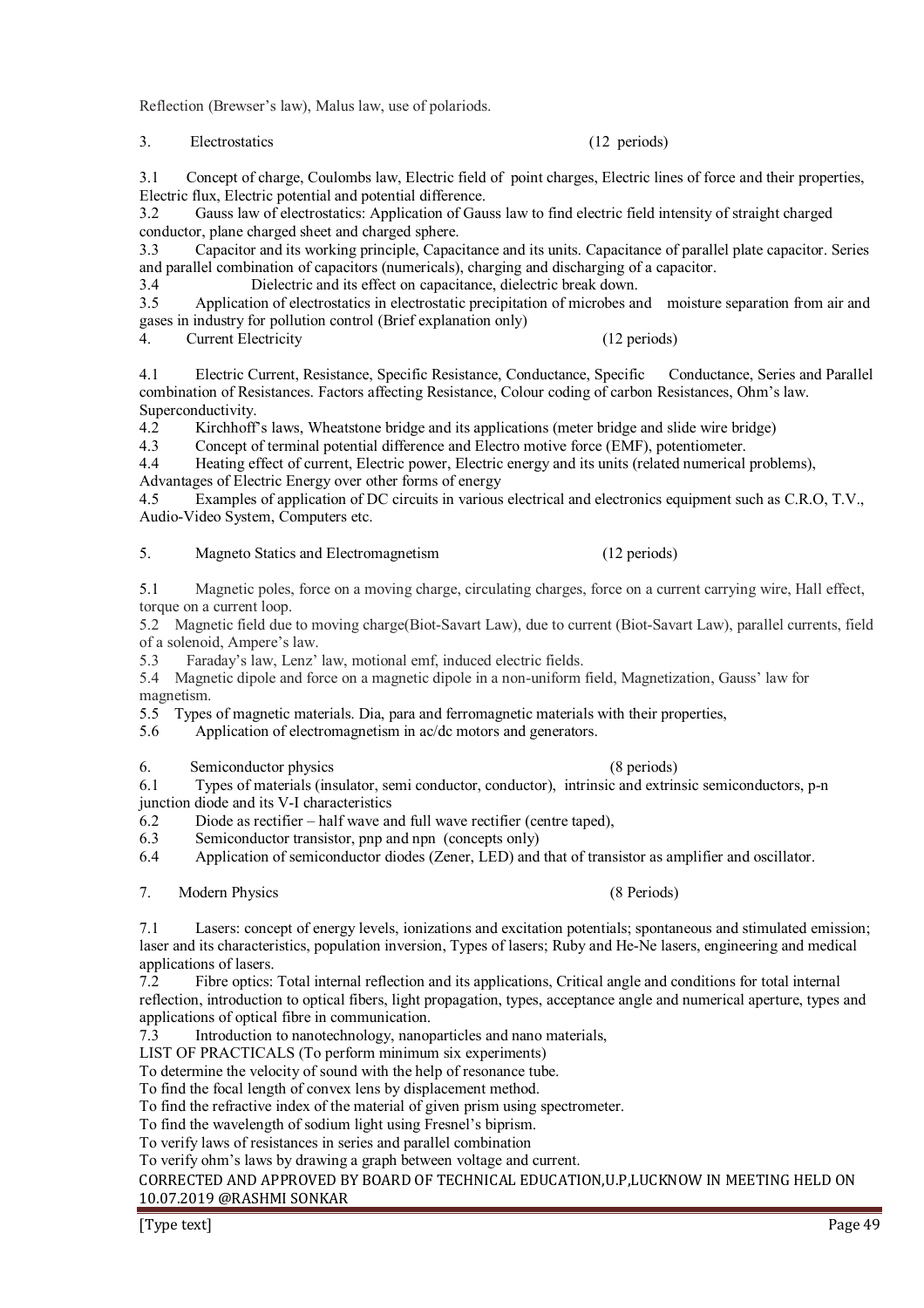To measure very low resistance and very high resistances using Slide Wire bridge Conversion of Galvanometer into an Ammeter and Voltmeter of given range. To draw hysteresis curve of a ferromagnetic material.

To draw characteristics of a pn junction diode and determine knee and break down voltages.

To find wave length of the laser beam.

To find numerical aperture of an optical fiber.

#### INSTRUCTIONAL STATREGY

Teacher may use various teaching aids like live models, charts, graphs and experimental kits etc. for imparting effective instructions in the subject. The teacher should explain about field applications before teaching the basics to develop proper understanding of the physical phenomenon. Use of demonstration and animations can make the subject interesting and may develop scientific temper in the students. Teacher must plan a tour of Science Park/planetarium available in nearby areas in order to enhance the interest in this course. MEANS OF ASSESSMENT

Assignment & Quiz,

Mid-Term and End-Term written test, Model Making, Actual Lab & Practical Work,

Viva-Voice

RECOMMENDED BOOKS

Text Book of Physics (Part-I, Part-II); N.C.E.R.T., Delhi Concepts in Physics by HC Verma, Vol. I & II, Bharti Bhawan Ltd. New Delhi A Text Book of Optics, Subramanian and Brij Lal, S Chand & Co., New Delhi Practical Physics, by C. L. Arora, S Chand publications Engineering Physics by PV Naik, Pearson Education Pvt. Ltd, New Delhi Modern Engineering Physics by SL Gupta, Sanjeev Gupta, Dhanpat Rai Publications. Physics Volume 2,  $5<sup>th</sup>$  edition, Haliday Resnick and Krane, Wiley publication Fundamentals of Physics by Haliday, Resnick & Walker  $7<sup>th</sup>$  edition, Wiley publication e-books/e-tools/relevant software to be used as recommended by AICTE/ NITTTR, Chandigarh.

## SUGGESTED DISTRIBUTION OF MARKS

| Topic No.      | Time Allotted | Marks Allotted |
|----------------|---------------|----------------|
|                | (Periods)     | $(\%)$         |
|                |               |                |
|                | 12            | 18             |
| $\overline{2}$ | 6             | 8              |
| $\overline{3}$ | 12            | 18             |
| $\overline{4}$ | 12            | 16             |
| 5              | 12            | 16             |
| 6              | 8             | 12             |
| $\overline{7}$ | 8             | 12             |
| Total          | 70            | 100            |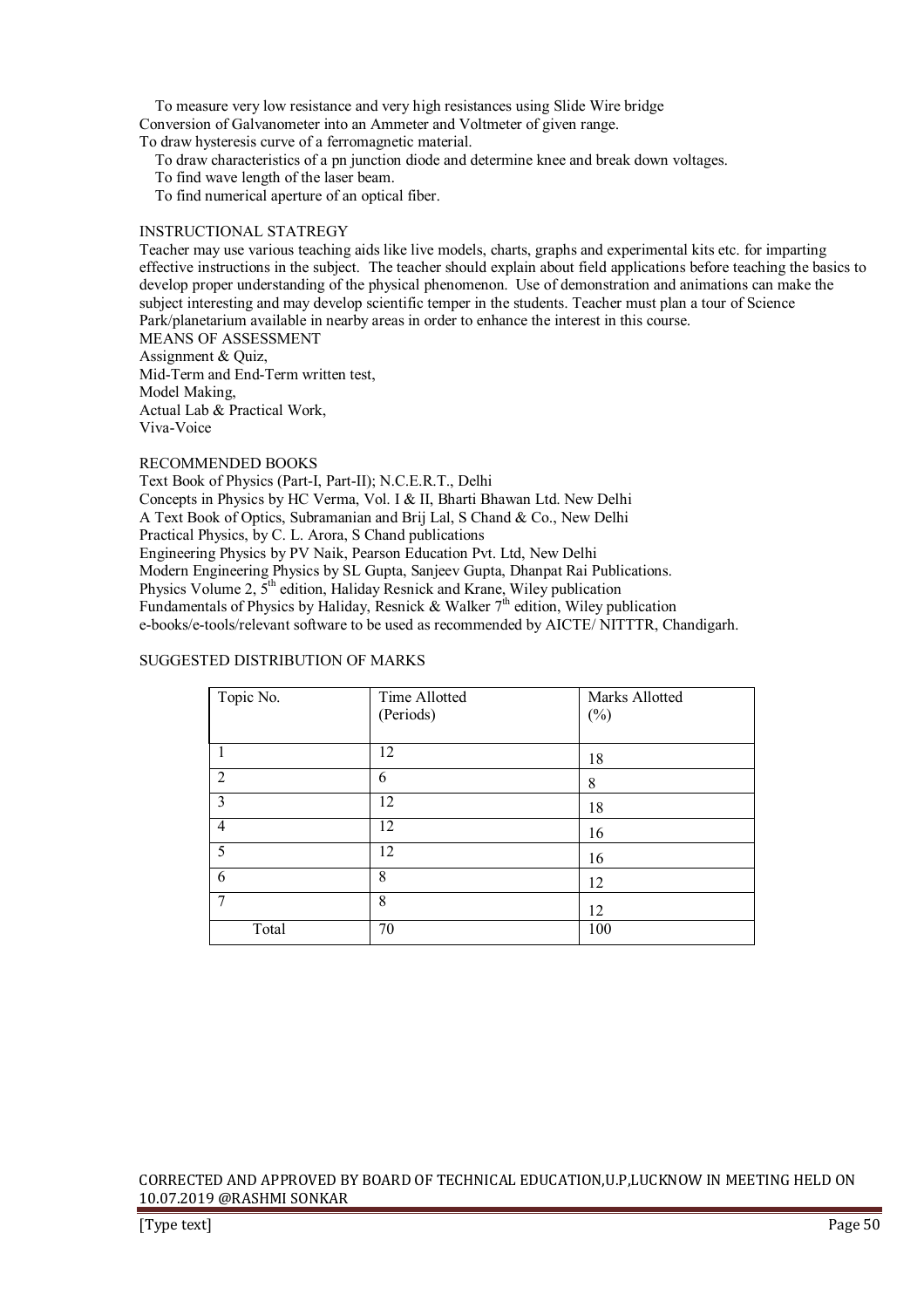# BASICS OF ELECTRICAL AND ELECTRONICS ENGINEERING

L T P

 $5 - 4$ 

# RATIONALE

The objective of the course is to impart basic knowledge and skills regarding basic electrical engineering, which diploma holders will come across in their professional life. This course will provide the students to understand the basic concepts and principles of d.c. and a.c. fundamentals, electromagnetic induction, batteries, transformers, motors distribution system, domestic installation, electrical safety etc. The students will also learn basic electronics including diodes and transistors and their applications.

# LEARNING OUTCOME

After Undergoing the subject, the students will be able to

Understand the meaning of basic electrical quantities such as voltage, current, power etc. Use working principle of transformer. Use basic Network Theorem and Kirchoff's laws. Understand the concept of Junction Diode, transistor and field effect transistor.

# DETAILED CONTENTS

1. Application and Advantages of Electricity (03 periods)

Difference between ac and dc, various applications of electricity, advantages of electrical energy over other types of energy

Definition of voltage, current, power and energy with their units, name of instruments used for measuring above

# 3. AC Fundamentals (08 periods)

Electromagnetic induction-Faraday's Laws, Lenz's Law; Fleming's rules, Principles of a.c. Circuits; Alternating emf, Definition of cycle, frequency, amplitude and time period. Instantaneous, average, r.m.s and maximum value of sinusoidal wave; form factor and Peak Factor. Concept of phase and phase difference. Concept of resistance, inductance and capacitance in simple a.c. circuit. Power factor and improvement of power factor by use of capacitors. Concept of three phase system; star and delta connections; voltage and current relationship (no derivation)

# 4. Transformers (06 periods)

Working, principle and construction of single phase transformer, transformer ratio, emf equation, losses and efficiency, cooling of transformers, isolation transformer, CVT, auto transformer (brief idea), applications.

# 5. D.C. Circuits (10 periods)

Ohm/s law, resistivity, effect of temperature on resistance, heating effect of electric current, conversion of mechanical units into electrical units.

Kirchoff's laws, application of Kirchoff's laws to solve, simple d.c. circuits Thevenin's theorem, maximum power transfer theorem, Norton's theorem and superposition theorem, simple numerical problems.

# 6. Basic Electronics (22 periods)

6.1 Basic idea of semiconductors – P and N type; diodes, zener diodes and their applications,

6.2 Introduction to BJT : NPN and PnP transistors, other symbols and mechansim of current flow, explanation of fundamental current relations. Comparison of CB, CE and CC configuration transistor as amplifier in CE configuration.

CORRECTED AND APPROVED BY BOARD OF TECHNICAL EDUCATION,U.P,LUCKNOW IN MEETING HELD ON 10.07.2019 @RASHMI SONKAR

[Type text] Page 51

2. Basic Electrical Quantities (06 periods) 2.

quantities, connection of these instruments in an electric circuit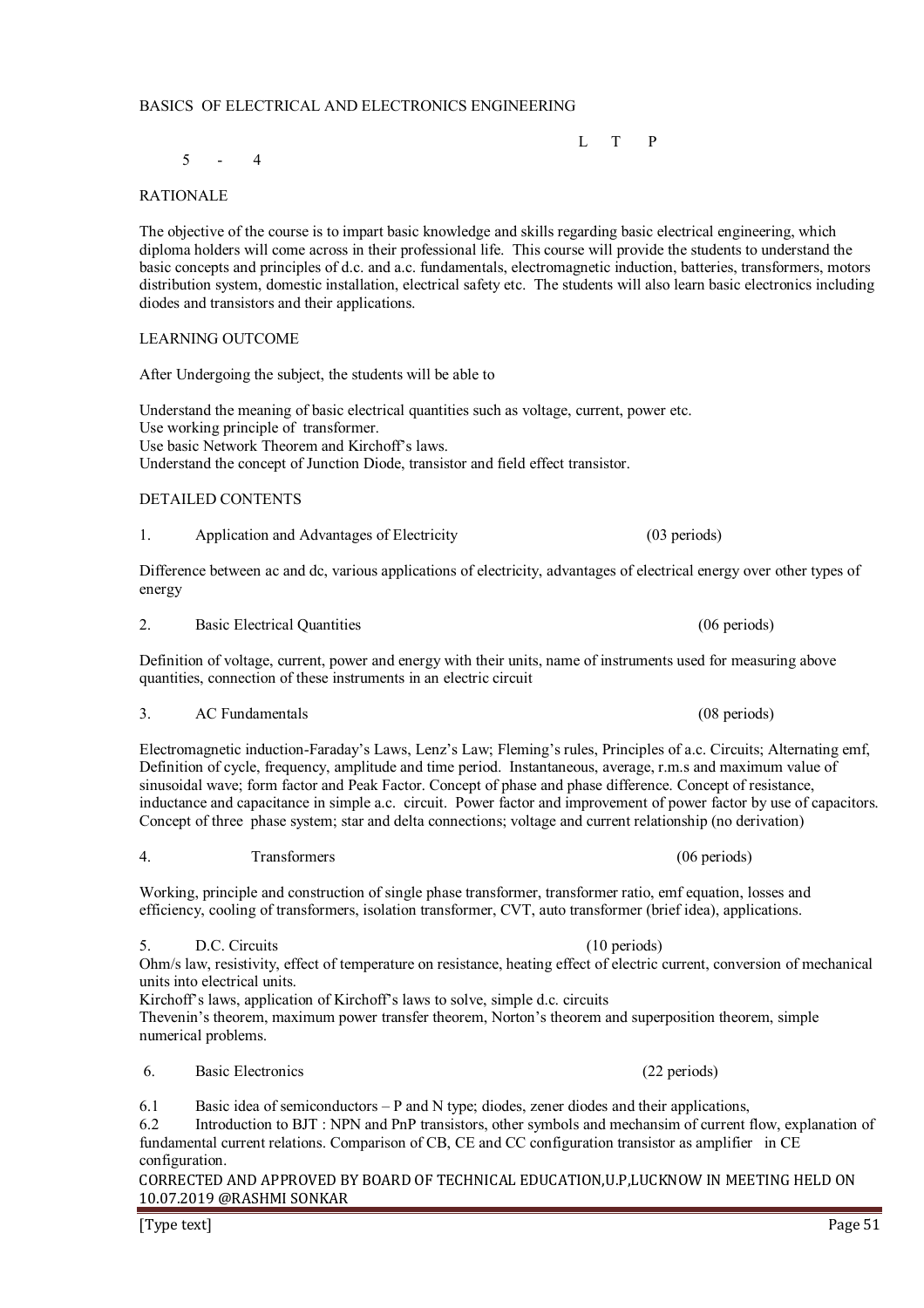6.3 Field Effect Transistor (FET) : Construction, Operation and Characteristics of Junction FET, Comparison of SFET, MOSFET & CMOS.

## LIST OF PRACTICALS

Identification of Resistor, Capacitor, Inductor, Transformer, LBD etc Familiarization with multimeters/CPO etc. Measurement of wave shapes of half wave rectifier and full wave rectifier. Plot the P&T characteristics and determination of its parameter from this characteristics. Connection and reading of an electric energy meter Use of ammeter, voltmeter, wattmeter, and multi-meter Study of different types of fuses, MCBs and ELCBs Study of zener as a constant voltage source and to draw its V-I characteristics To draw V-I characteristics of PN junction diode Verify Theoenin and Neston theorem

#### INSTRUCTIONAL STRATEGY

The teacher should give emphasis on understanding of concept and various terms used in the subject. Practical exercises will reinforce various concepts.

#### MEANS OF ASSESSMENT

Class Test Home Assignment Attendance Sessional Test

#### RECOMMENDED BOOKS

Basic Electrical Engineering by PS Dhongal; Tata McGraw Hill Publishers, New Delhi A Text Book of Electrical Technology, Vol. I and II by BL Thareja; S Chand and Co., New Delhi Basic Electricity by BR Sharma; Satya Prakashan, New Delhi Basic Electrical Engineering by JB Gupta, S Kataria and Sons, Delhi Experiments in Basic Electrical Engineering by SK Bhattacharya and KM Rastogi, New Age International Publishers Ltd., New Delhi Basic Electronics by VK Mehta; S Chand and Co., New Delhi Electrical Machines by SK Bhattacharya; Tata McGraw Hill, New Delhi Basic electronics and Linear circuits by NN Bhargava and Kulshreshta, Tata Mc Graw Hill New Delhi. Electronic principles by SK Sachdev, Dhanpat Rai and Sons, New Delhi. Electronic Devices and circuits by Rama RaddyNarora Publishing House Pvt. Ltd. New Delhi. Principles of electrical and electronics Engineering by VK Mehta; S Chand and Co. New Delhi Digital Electronics by Malvino SUGGESTED DISTRIBUTION OF MARKS

| Topic No. | Time Allotted (Hrs) | Marks Allotted (%) |
|-----------|---------------------|--------------------|
|           | 03                  |                    |
|           | 06                  |                    |
|           | 09                  |                    |
|           | 06                  |                    |
|           |                     | 18                 |
|           | 22                  | 42                 |
| Total     | 56                  | 100                |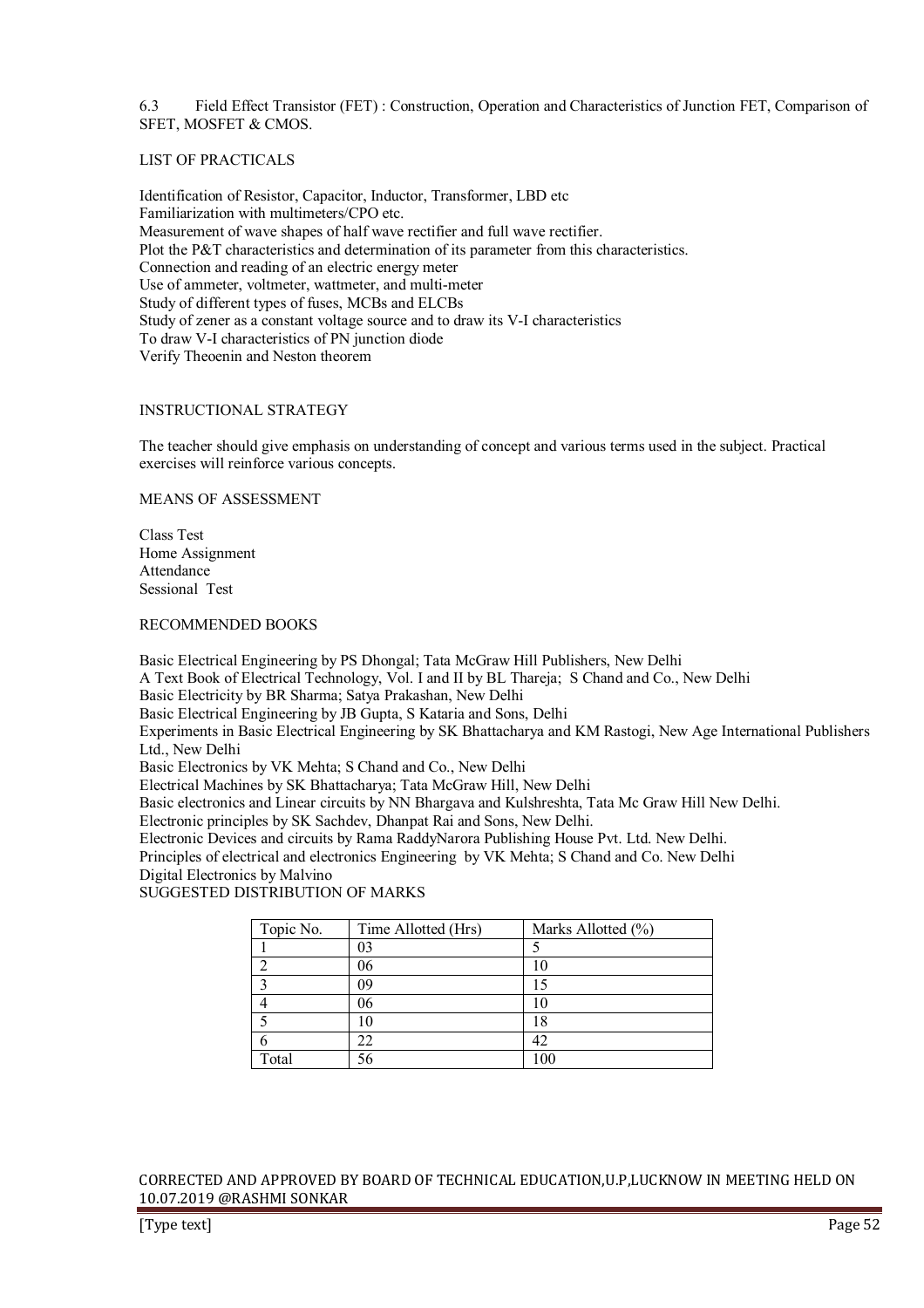# 2.4 MULTIMEDIA AND ANIMATION

L T P 4 - 4 RATIONALE

This subject aims to develop a clear understanding of What is multimedia?, and how it can be used for enhancing teaching instruction met hodologies, business and personal communications. It will help the students in understanding technical aspects of multimedia content creation, the processes and tools used for designing multimedia systems. This will make the students proficient in designing and developing an multimedia application.

# LEARNING OUTCOMES

After undergoing the subject, the students will be able to:

Define and describe multimedia functions. Identify and explain the devices, hardware and software system. Operate and design in graphics. Use photo-shop/GIMP software for drawing and editing photos. Identify the tools to create animations, Reduce the size of various file formats i.e. audio, video and text.

#### DETAILED CONTENTS

Introduction to Multimedia Systems (08Periods)

What is Multimedia, Evaluation of Multimedia, Multimedia hardware and software Quality criteria and specifications of different capturing devices, Communication devices, Storage devices, Display devices, Applications of multimedia – benefits and problems

Architecture & Issues For Distributed Multimedia System (10Periods)

Multimedia System Architecture, Distributed Multimedia, Synchronization, Orchestration & QOS Architecture, Framework for Multimedia System

Compression/Decompression & File Formats (10 Periods)

Need, Types, Evaluating &Visibility,Video Compression Technique, Introduction to Standardization of Algorithm, File Formats, History of RIF, TIFF, Introduction to RIFF, AVI, JPEG-objectives, Architecture, JPEG-DCT encoding, Quantization, JPEG-stastical coding, predictive lossless coding, JPEG- performance ,MPEG-objectives, Architecture, BIT stream syntax performance, MPEG2 & MPEG4

Multimedia Authoring and User Interface (10 Periods)

Multi Media Authoring System and its type, Hypermedia Application Design consideration, User Interface Design, Information Access, Object Display / Playback Issues

#### Multimedia Tool (10 Periods)

 Introduction to Multimedia tool – Flash, Creating & Modifying elements, Line tool, fill/attributes, different shapes, text tools & pen tool, Selecting lines fill with arrow tool, selecting shapes, using lasso tool ,performing basic editing tools, selecting & deselecting elements, modifying created objects.

## Animation Technology (12 Periods)

Definition, History of Animation, Types of Animation – 2D and 3D , Basic principles of animation. Introduction to Multimedia tool – Flash, Creating & Modifying elements, Line tool, fill/attributes, different shapes, text tools & pen tool, Selecting lines fill with arrow tool, selecting shapes, using lasso tool, performing basic editing tools, selecting & deselecting elements, modifyingcreated objects.

#### CORRECTED AND APPROVED BY BOARD OF TECHNICAL EDUCATION,U.P,LUCKNOW IN MEETING HELD ON 10.07.2019 @RASHMI SONKAR

[Type text] Page 53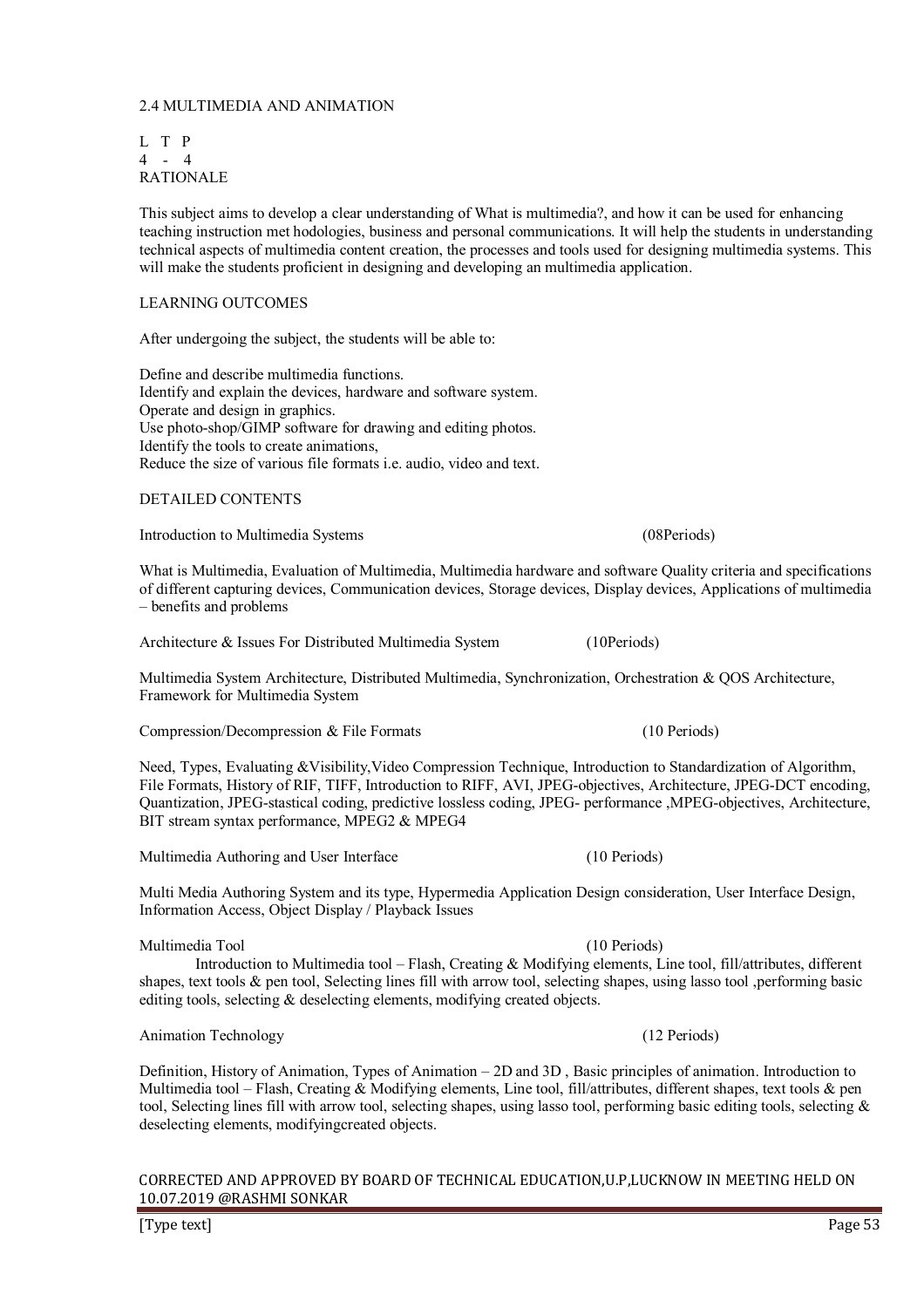# LIST OF PRACTICALS

- 1. Installation of various multimedia software like Photoshop/GIMP, Blender, Flash, Director or any open source software
- 2. Installing and use of various multimedia devices

Scanner Digital camera, web camera Mike and speakers Touch screen Plotter and printers DVD Audio CD and Video CD

- 3. Reading and writing of different format on CD/DVD<br>4. Transporting audio and video files
- 4. Transporting audio and video files<br>5. Using various features of Flash
- Using various features of Flash
- 6. Using various features of Photo-shop/GIMP
- 7. Using various features of Blender

8. Making multimedia presentations combining, Flash, Photo-shop/GIMP, such as department profile, lesson presentation, games and project presentations.

INSTRUCTIONAL STRATEGY

As the subject is practice oriented, more stress should be given to students to do the work practically. The features of software packages Photo-shop/GIMP, Flash are to be demonstrated in class using LCD projector.

## MEANS OF ASSESSMENT

Assignments and quiz/class tests, mid-term and end-term written tests Actual laboratory and practical work, exercises and viva-voce Software installation, operation, development and viva-voce

#### RECOMMENDED BOOKS

Principles of Multimedia by Parikh, Tata McGraw Hill Education Pvt Ltd , New Delhi Multimedia Technologies by Banerji,Tata McGraw Hill Education Pvt Ltd , New Delhi Multimedia An Introduction by Villam Casanova and Molina; Prentice Hall of India, New Delhi Multimedia Bible by Win Rosch Multimedia Making it work by Vaughan, Tay Photo-shop for Windows Bible by Deke Maclelland IDG Books India Pvt. Ltd., New Delhi Multimedia Technology and Application by Hillman, Galgotia Publications, New Delhi Flash 5 Bible by Rein Hardit, IDG Books India Pvt. Ltd. Flash 5 in easy steps by Vandome IDG Books India Pvt. Ltd. Fundamentals of Multimedia by Li and Drew, Pearson Publications. e-books/e-tools/relevant software to be used as recommended by AICTE/UPBTE/NITTTR.

Websites for Reference:

 http://swayam.gov.in http://spoken-tutorial.org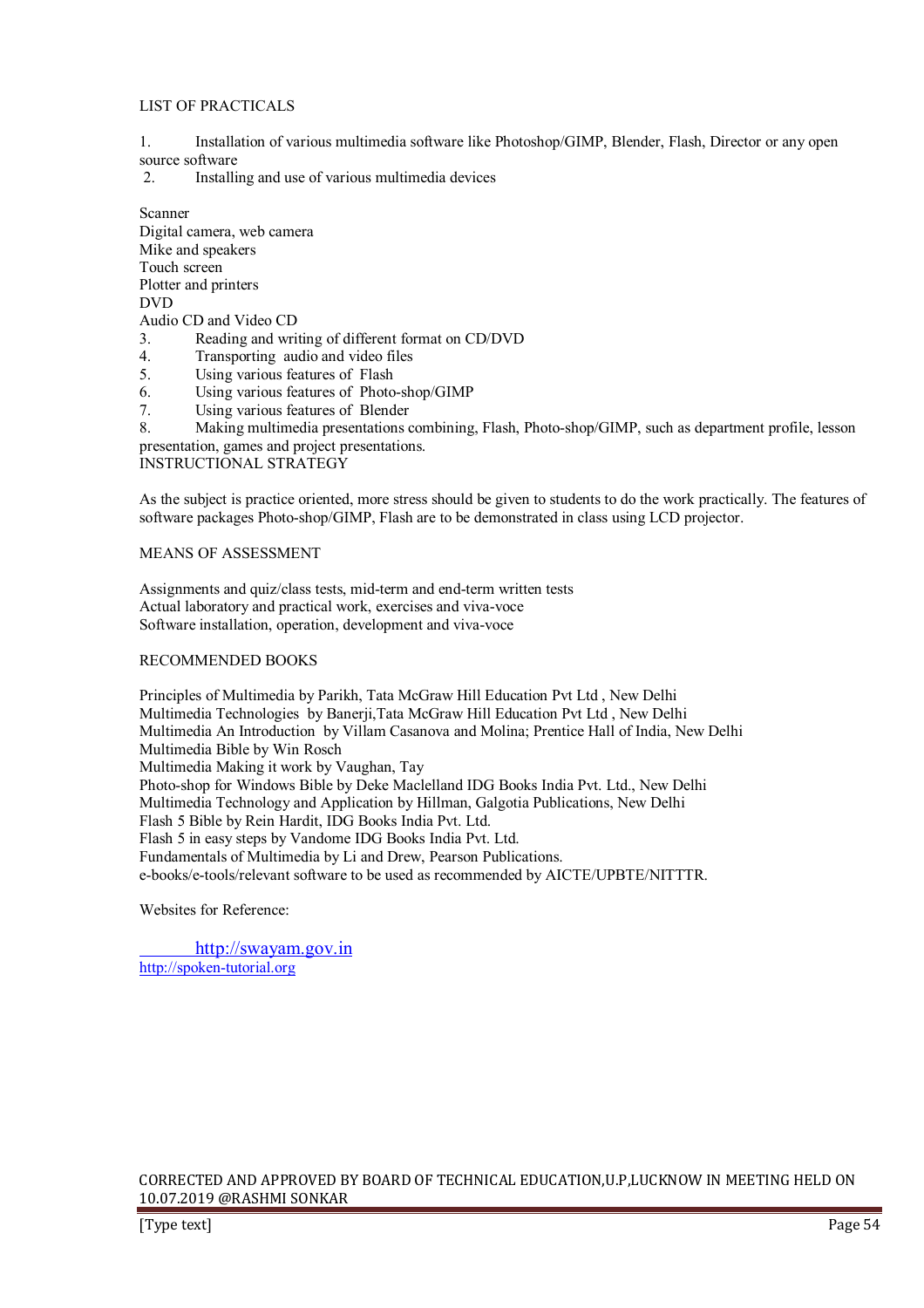# SUGGESTED DISTRIBUTION OF MARKS

| Topic No. | Time Allotted (Periods) | Marks Allotted  |
|-----------|-------------------------|-----------------|
|           |                         | $\frac{(0)}{0}$ |
|           | 08                      |                 |
|           | 10                      | 14              |
|           | 08                      | 14              |
|           |                         | 16              |
|           |                         |                 |
|           |                         | 18              |
| Total     | 56                      | 100             |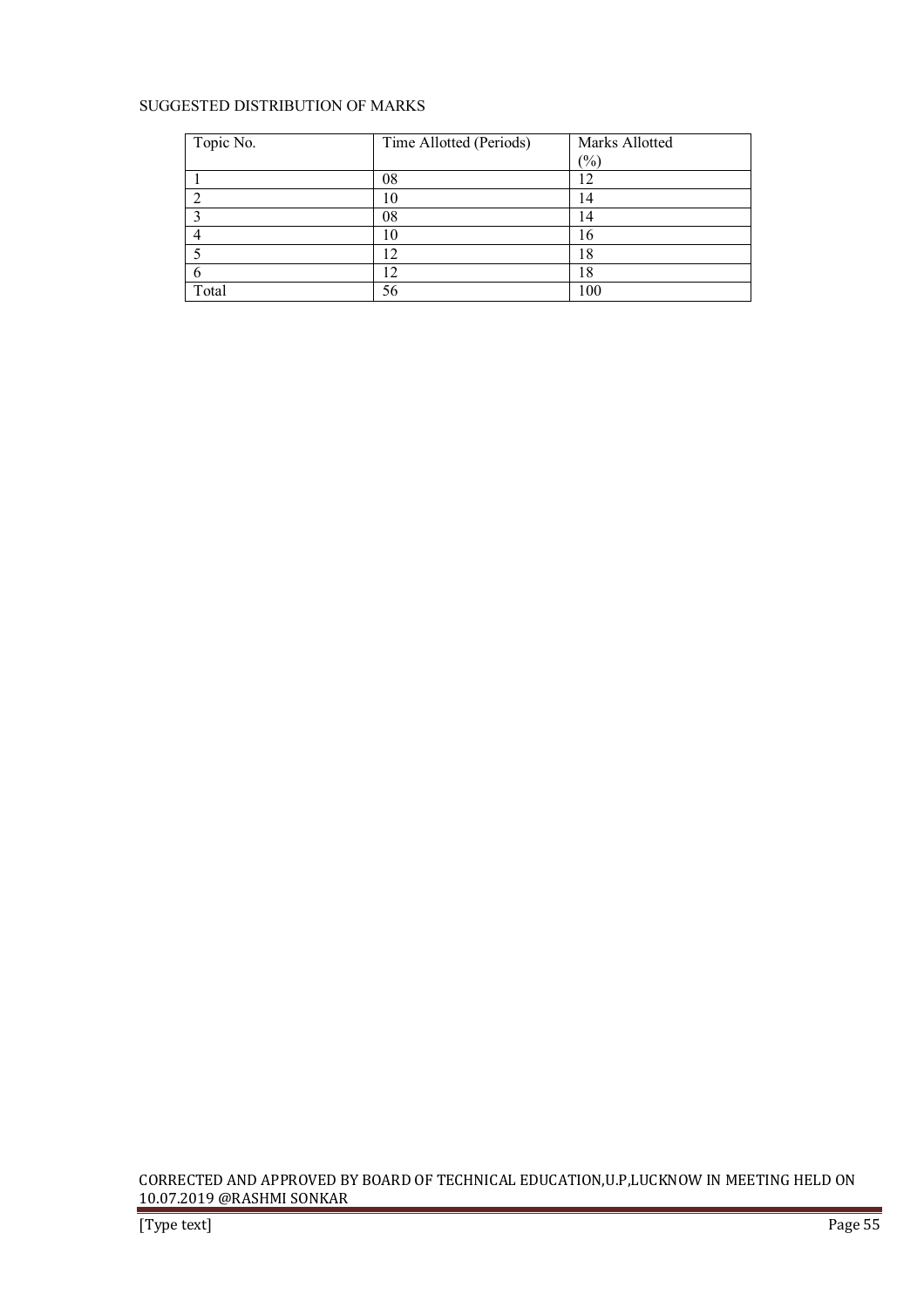#### 2.5 CONCEPT OF PROGRAMMING USING C

L T P 5 - 6 RATIONALE

Computers play a vital role in present day life, more so, in the professional life of technician engineers. People, who are working in the field of computer industry, use computers in solving problems more easily and effectively. In order to enable the students use the computers effectively in problem solving, this course offers the modern programming language C along with exposition to various applications of computers. The knowledge of C language will be reinforced by the practical exercises.

#### LEARNING OUTCOMES

After undergoing the subject, the students will be able to:

Identify the problem and formulate an algorithm for it. Identify various control structures and implement them. Identify various types of variables. Use pointer in an array and structure. Use structures and union for handling data. Explain the concepts of C programming language Explain and implement the language constructs concepts Install C software on the system and debug the programme Explain and execute member functions of C in the programme Describe and implement array concept in C programme Describe and execute pointers Expose File System using File Handling.

#### DETAILED CONTENTS

Algorithm and Programming Development (08 Periods)

Steps in development of a program, algorithm development, concept of flowcharts, programming and use of programming, various techniques of programming, Structured Programming, Preprocessors, Debugging, Compiling

| ◠<br>۷. | Program Structure |
|---------|-------------------|
|         |                   |

Structure of C program, Writing and executing the first C program, Translator: Assembler, Interpreter, Compiler, I/O statement, assign statement, Keywords, constants, variables and data types, storage classes, operators and expressions, Unformatted and Formatted IOS, Data Type Casting 3. Control Structures (10 Periods)

Introduction, decision making with IF – statement, IF – Else and Nested IF, Ladder if-else, Loop: While, do-while, for, Break, Continue, goto and switch statements

4. Functions (10 Periods)

Introduction to functions, Global and Local Variables, Function Declaration, Function Call and Return, Types of Functions, Standard functions, Parameters and Parameter Passing, Call - by value/reference, recursive function, function with array, function with string

5. Arrays and Strings (10 Periods)

Introduction to Arrays, Array Declaration, Length of array, Manipulating arrayelements, Single and Multidimensional Array, Arrays of characters, Passing an array to function, Introduction of Strings, String declaration and definition, String Related function i.e. strlen, strcpy, strcmp

CORRECTED AND APPROVED BY BOARD OF TECHNICAL EDUCATION,U.P,LUCKNOW IN MEETING HELD ON 10.07.2019 @RASHMI SONKAR 6. Pointers (08 Periods)

[Type text] Page 56

(08 Periods)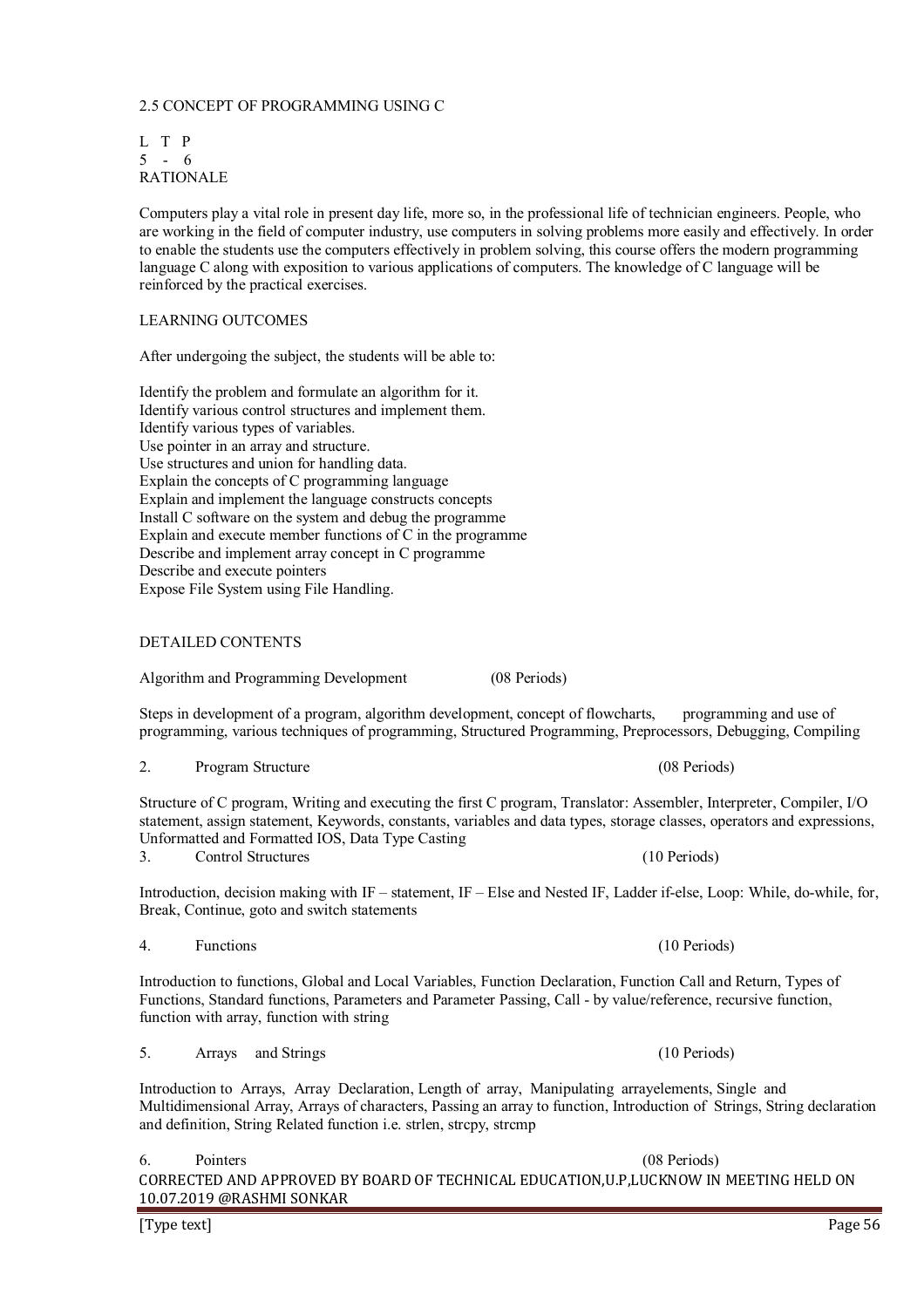Introduction to pointers, Static and dynamic memory allocation, Address operator and pointers, Declaring and initializing pointers, Single pointer, Pointers to an array

7. Structures and Unions (08 Periods)

Declaration of structures, Accessing structure members, Structure Initialization, array of structure variable, Pointer to a structures, Union, Declaration of Union

8. File Handling (08 Periods)

Basics of File Handling, opening and closing of File, reading and writing character from a file

# LIST OF PRACTICALS

- 1. Programming exercises on executing and editing a C program.<br>2. Programming exercises on defining variables and assigning values
- 2. Programming exercises on defining variables and assigning values to variables.
- 3. Programming exercises on arithmetic, logical and relational operators.
- 4. Programming exercises on arithmetic expressions and their evaluation.<br>5 Programming exercises on formatting input/output using printf and scale
- 5. Programming exercises on formatting input/output using printf and scanf and their return type values.
- 6. Programming exercises using if statement.
- 7. Programming exercises using if Else.
- 8. Programming exercises on switch statement.<br>9 Programming exercises on while and  $d\rho w$
- 9. Programming exercises on while and  $do$  while statement.<br>10. Programming exercises on for statement.
- Programming exercises on for statement.
- 11. Simple programs using functions and recursive function.
- 12. Programs on one-dimensional array.
- 13. Programs on two-dimensional array.<br>14 (i) Programs for concatenation two s
- 14. (i) Programs for concatenation two strings together.

(ii) Programs for comparing two strings.

- 15. Simple programs using pointers.<br>16. Simple programs using structures
- 16. Simple programs using structures.<br>17. Simple programs using union
- Simple programs using union.
- 18. Simple programs for File Handling

#### INSTRUCTIONAL STRATEGY

The subject is totally practical based. Students should be given clear idea about the basic concepts of programming. In practical session student should be asked to draw flow chart, write algorithm and then write program for the algorithm and run on computer. It is required that students should maintain records (files with printouts).

#### MEANS OF ASSESSMENT

Assignments and quiz/class tests, mid-term and end-term written tests Actual laboratory and practical work, exercises and viva-voce Software installation, operation, development and viva-voce

#### RECOMMENDED BOOKS

Let us C by Yashwant Kanetkar Programming in ANSI C by E Balaguruswami, , Tata McGraw Hill Education Pvt Ltd , New Delhi Programming in C by Reema Thareja; Oxford University Press, New Delhi Programming in C by Gottfried, Schaum Series, , Tata McGraw Hill Education Pvt Ltd , New Delhi Exploring C by Yashwant Kanetkar; BPB Publications, New Delhi Programmming in C : A Practical Approach by Ajay Mittal, Pearson Publication e-books/e-tools/relevant software to be used as recommended by AICTE/UPBTE/NITTTR.

Websites for Reference: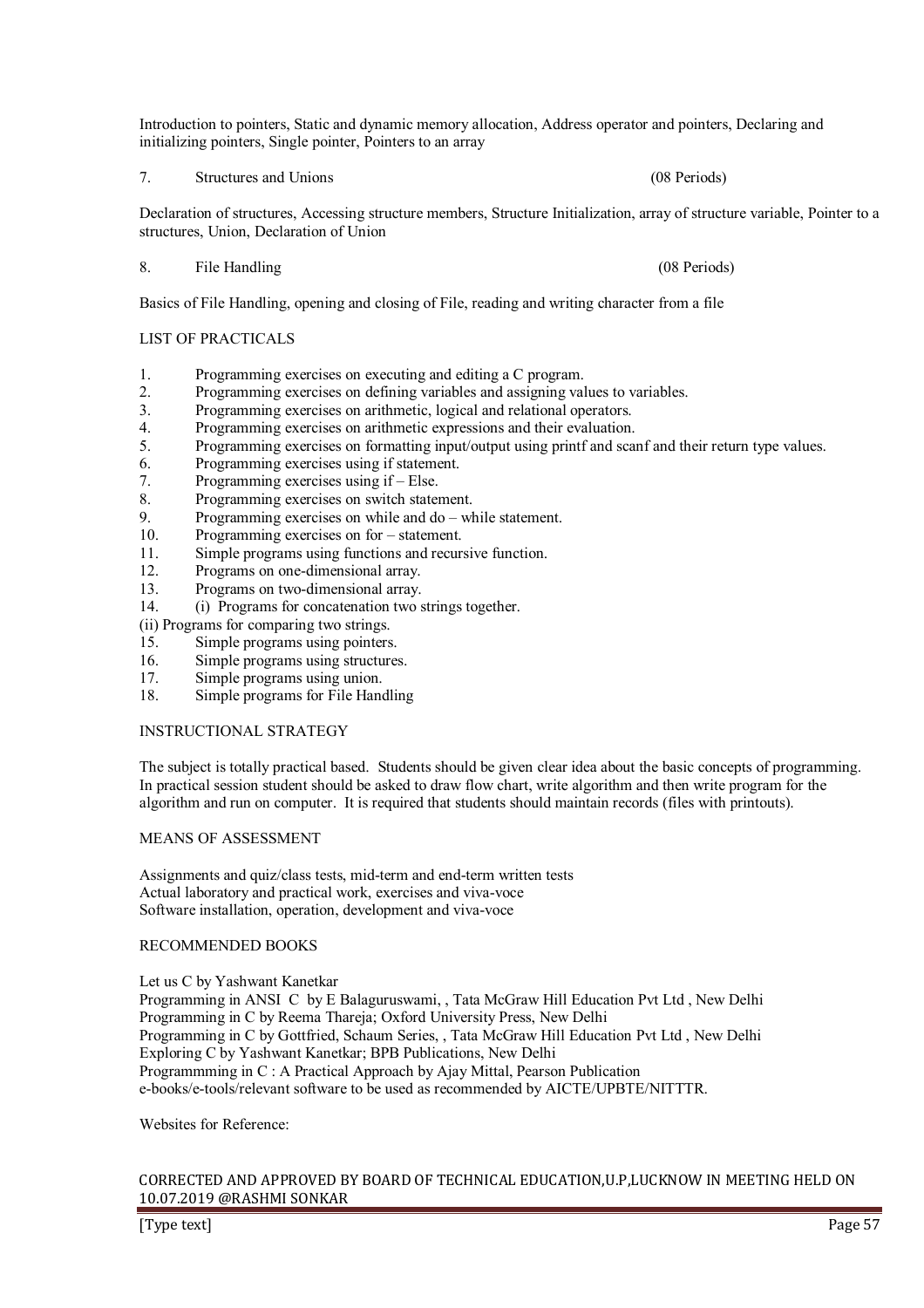# http://swayam.gov.in http://spoken-tutorial.org SUGGESTED DISTRIBUTION OF MARKS

| Topic No. | Time Allotted (Periods) | Marks Allotted (%) |
|-----------|-------------------------|--------------------|
|           | 08                      | 12                 |
|           | 08                      | 14                 |
|           | 10                      | 16                 |
|           | 10                      | 16                 |
|           | 10                      | 16                 |
|           | 08                      | 12                 |
|           | 08                      | 08                 |
|           | 08                      | 06                 |
| Total     | 70                      | 100                |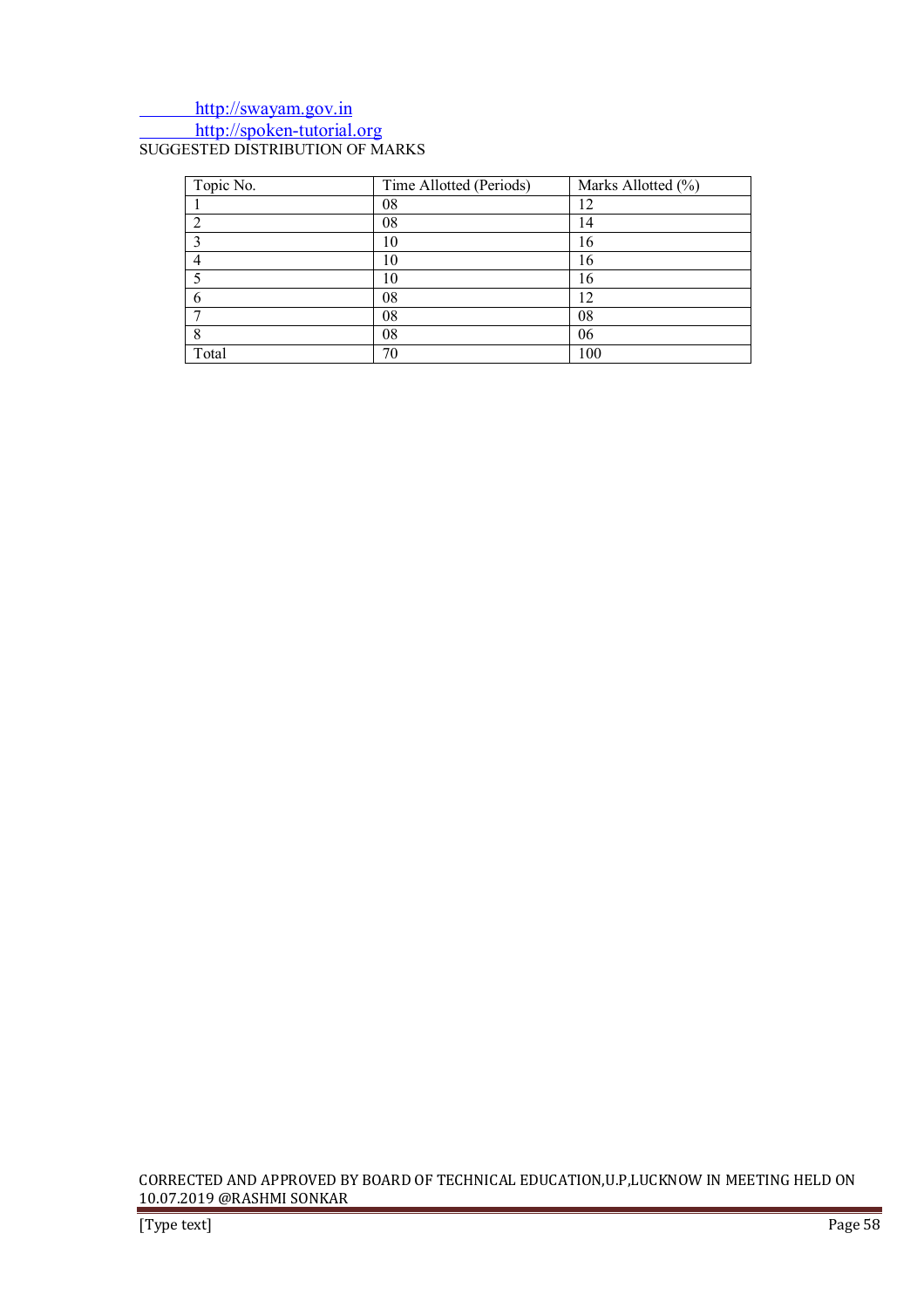# 2.6 OFFICE AUTOMATION TOOLS

# L T P - - 6 RATIONALE

This subject aims to cover the handling of whole field of word processing. It also involves various clerical tasks, such as organizing customer data or creating reports. It enables people with lower skill levels to perform higher-level tasks. In Today's commercial world, automation helps the users with a sophisticated set of commands to format, edit, and print text documents. It is used as valuable and important tools in the creation of application such as newsletters, brochures, charts, presentation, documents, drawings and other graphic images.This will make the students proficient in office automation applications.

#### LEAR NING OUTCOMES

After undergoing the subject, the students will be able to: Use file mangers, word processors, spreadsheets, presentation software's Describe the features and functions of the categories of application software. Present conclusions effectively, orally and in writing. Understand the dynamics of an office environment. Demonstrate the ability to apply application software in an office environment. Use Google Suite for office data management tasks.

#### DETAILED CONTENTS

#### 1. Word Processing

MS Word concepts : Creating, saving, closing, Opening an existing document, Using Featured Word Templates, Exploring Template and Formation of Documents, Selecting text, Editing text, Finding and replacing text, Character and Paragraph Formatting, Automatic Formatting And Styles, Inserting and removing page breaks, Header and footers, Page No, Border & Shading, Change Case, Checking Spelling, Working With Tables, Insert Table, Delete Cells, Merge Cell, Graphics And Frames , Page Design and Layout, Creating and Printing Merged Documents, Encrypting document with a password, Printing documents

#### 2. SpreadSheet

MS Excel Concept: Creating, Saving, closing, Editing a Workbook, Inserting, Deleting Work Sheets, entering data in a cell, Copying and Moving from selected cells, entering formula, handling operators in Formula, Functions: Mathematical, Logical, statistical, text, financial, Date and Time functions, Using Function Wizard. Formatting a Worksheet: Formatting Cells – changing data alignment, changing date, number, character or currency format, changing font, adding borders and colors, Printing worksheets, Charts and Graphs – Creating, Previewing, Modifying Charts, LOOKUP/VLOOKUP

#### 3. Presentation

MS Power Point Concept : Creating, Opening and Saving Presentations, Working in Different Views, Working with Slides, Adding and Formatting Text, Formatting Paragraphs, Checking Spelling and Correcting Typing Mistakes, Making Notes Pages and Handouts, Drawing and Working with Objects, Adding Clip Art and other pictures, Designing Slide Shows using templates, Rehearse timing, Narration, Multimedia effects- Apply Transitions between Slides, Animate Slide Content, Set Timing for Transitions and Animations, Insert and Format Media, Encrypting presentations with a password, Running and Controlling a Slide Show, Printing Presentations

#### 4. Database

MS Access Concepts: Database, Relational Database, Integrity. Operations: Creating, dropping, manipulating table structure. Manipulation of Data: Query, Data Entry Form, Reports

#### 5. Google Office Tools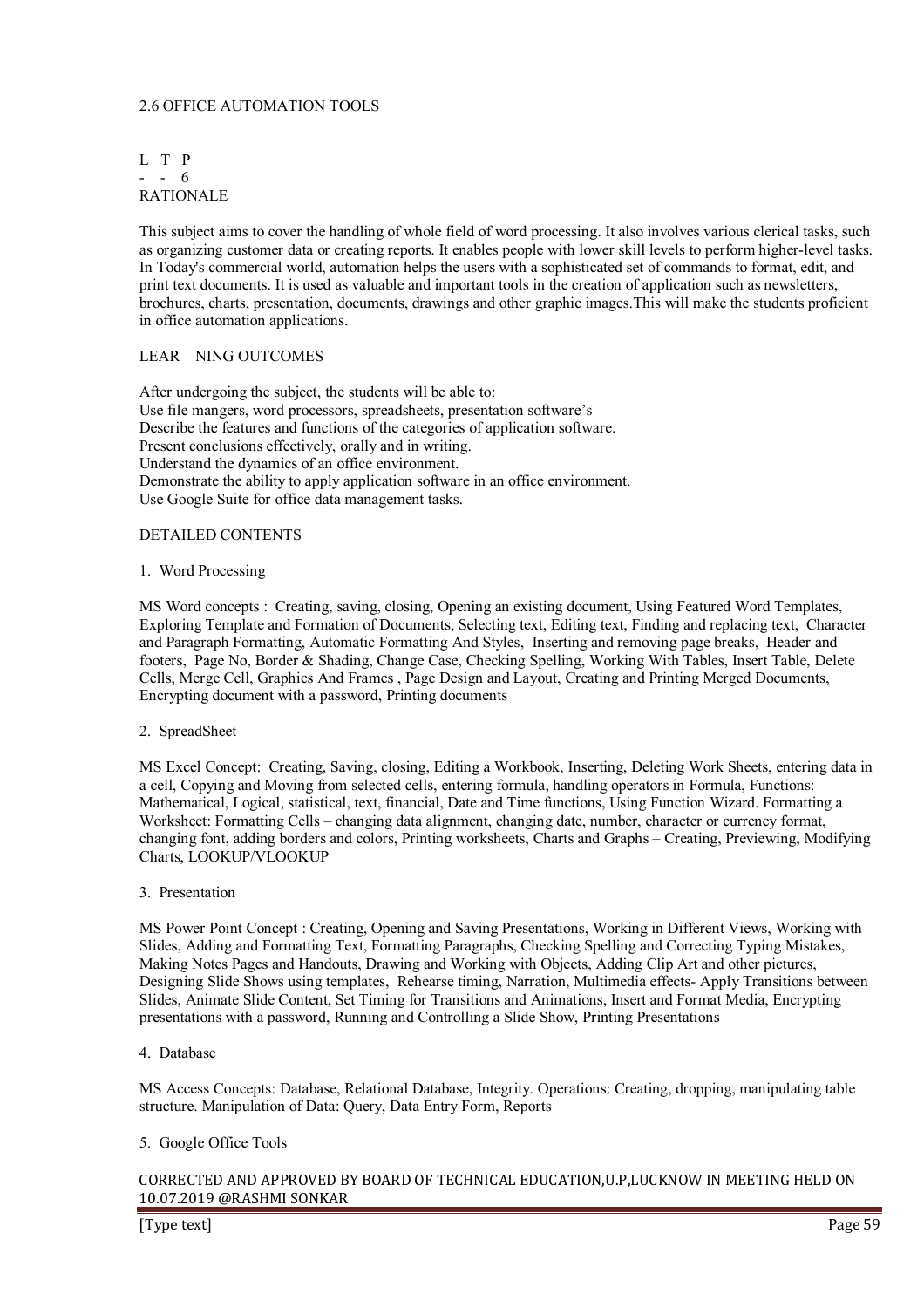Creating , saving , downloading , sharing files/folders from Google drive , creating and sharing Google docs, import and export docs, creating and sharing Google sheet, import and export Google sheet, Google forms and form responses ,creating Google slides to present your ideas

## LIST OF PRACTICALS

Tools to be used: Microsoft office/ Libre Office / Open Office / G Suite

Creating a document using different font, changing font size and color, changing the appearance through bold/italic/underline. Creating a document using subscript and superscript, justification of the document. Create a document using Bullets and Numbering. Create a document using page number, header and footer. Create a document using inserting page breaks and column break, line spacing. How to use mail merge and macro in MS Word. Creating table, formatting cells, use of different border styles, shading in tables, merging of cells, and partition of cells, inserting and deleting a row in a table in MS word document. Apply spelling checker, grammar mistakes, thesaurus in a document. Create a Boucher using templates, page setup and print preview, and then print that document. Working on spreadsheet like adding, deleting, merging cells, layout and style. Create a table and perform operation using predefined function on it. In MS Excel procedure to switching between different spreadsheets and workbook. Create a spreadsheet and print selected as well as full workbook. Create a spreadsheet with LOOKUP/VLOOKUP features. Create different charts in excel and implement formulas(automatic and use defined). Create a Power Point presentation using slide template. Create a Power Point presentation using animation. Create a Power Point presentation using transition Create a Power Point Presentation with Adding movie and sound. Create a Power Point Presentation with Adding tables and chart etc. Changing slide color scheme in presentation. Viewing the presentation using slide navigator. Create, Save, Run and Print the Power Point Presentation. Create a database table using predefined template. Create a database form using form wizard. Create and share files/folders in Google drive Create and share Google docs. Create and share Google sheets. Create and share Google Forms. Create and share Google slides.

#### INSTRUCTIONAL STRATEGY

As the subject is practice oriented, more stress should be given to students to do the work practically. The features of software packages MS Office/ Libre Office to be demonstrated in class using LCD projector.

#### MEANS OF ASSESSMENT

Assignments and quiz/class tests, mid-term and end-term written tests Actual laboratory and practical work, exercises and viva-voce Software installation, operation, development and viva-voce

# RECOMMENDED BOOKS

CORRECTED AND APPROVED BY BOARD OF TECHNICAL EDUCATION,U.P,LUCKNOW IN MEETING HELD ON 10.07.2019 @RASHMI SONKAR Microsoft Office 2010 For Dummies By Wallace Wang 2007 Microsoft Office System Plain & Simple by Jerry Joyce Microsoft Press Office XP : The Complete Reference- Stephen L. Selson - Tata McGraw Hill Education. Working in Microsoft Office - Richard Mansfield - Tata McGraw Hill Education.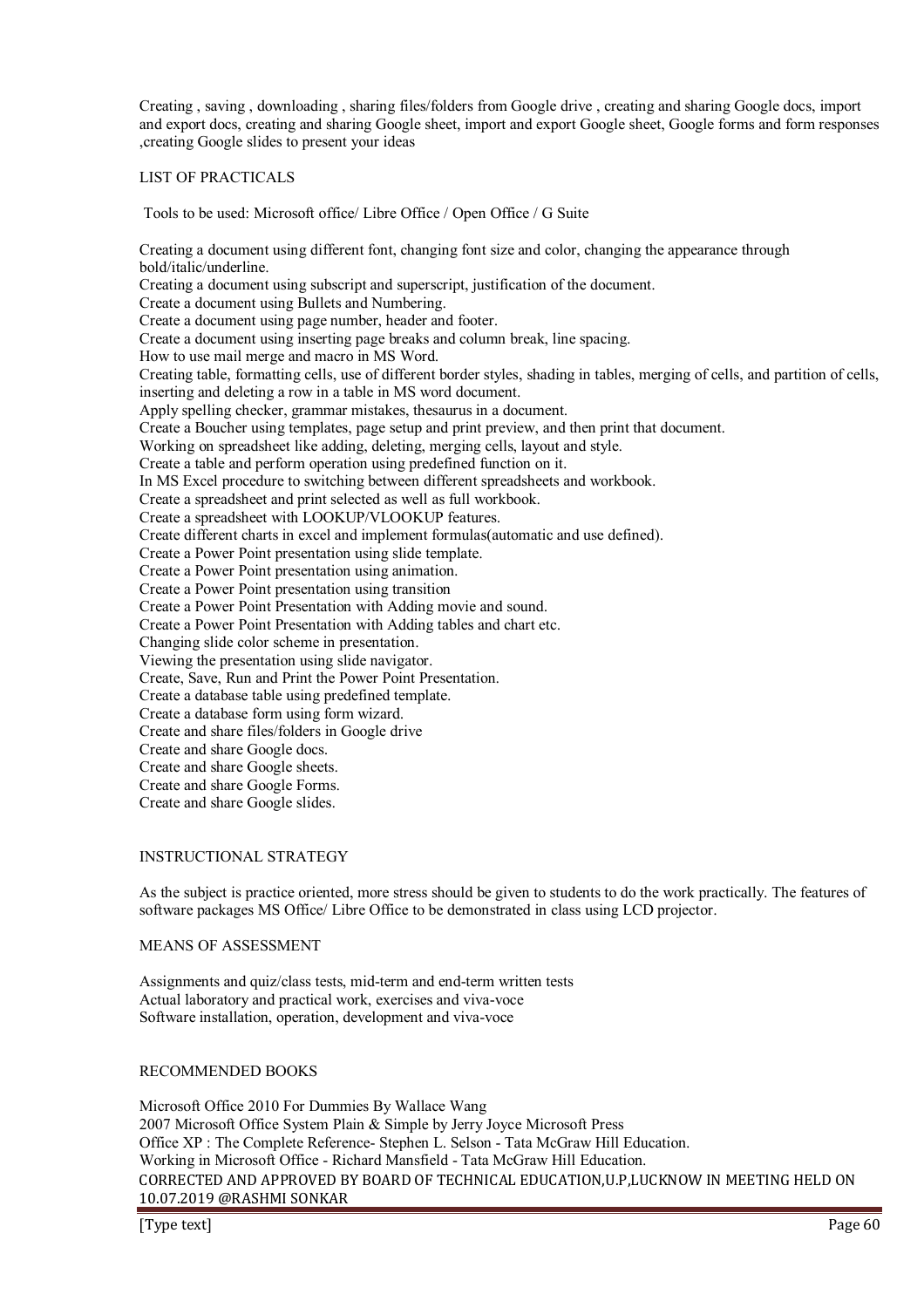# Websites for Reference

• http://office.microsoft.com/en-us/training/CR010047968.aspx https://gsuite.google.com/learning-center http://spoken-tutorial.org

# 3.1 APPLIED MATHEMATICS –III

L T P

#### $5 - -$ RATIONALE

Contents of this course provide understanding of some elementary and advanced mathematics algorithms and their applications of solving engineering problems. Content of this course will enable students to use some advanced techniques like Beta-Gamma function, Fourier series, Laplace transform and probability distributions in solving complex engineering problems.

# LEARNING OUTCOMES

After undergoing this course, the students will be able to:

Understand matrix operations and uses of matrix in different problems. Apply elementary row and column operations in finding inverse of a matrix. Find Eigen values, Eigen vectors of a matrix and their different properties. Understand degree/order of differential equations and their solution techniques. Use differential equations in engineering problems of different areas. Find Fourier series expansion of a function Apply Laplace transform and their applications in solving engineering problems. Understand concept of probability distribution and their applications.

## DETAILED CONTENTS

1. Matrices (16 Periods)

1.1 Algebra of Matrices, Inverse

Addition, Multiplication of matrices, Null matrix and a unit matrix, Square matrix, Symmetric, Skew symmetric, Hermitian, Skew hermition, Orthagonal, Unitary, diagonal and Triangular matrix, Determinant of a matrix. Definition and Computation of inverse of a matrix.

- 1.2 Elementry Row/Column Transformation Meaning and use in computing inverse and rank of a matrix.
- 1.3 Linear Dependence, Rank of a Matrix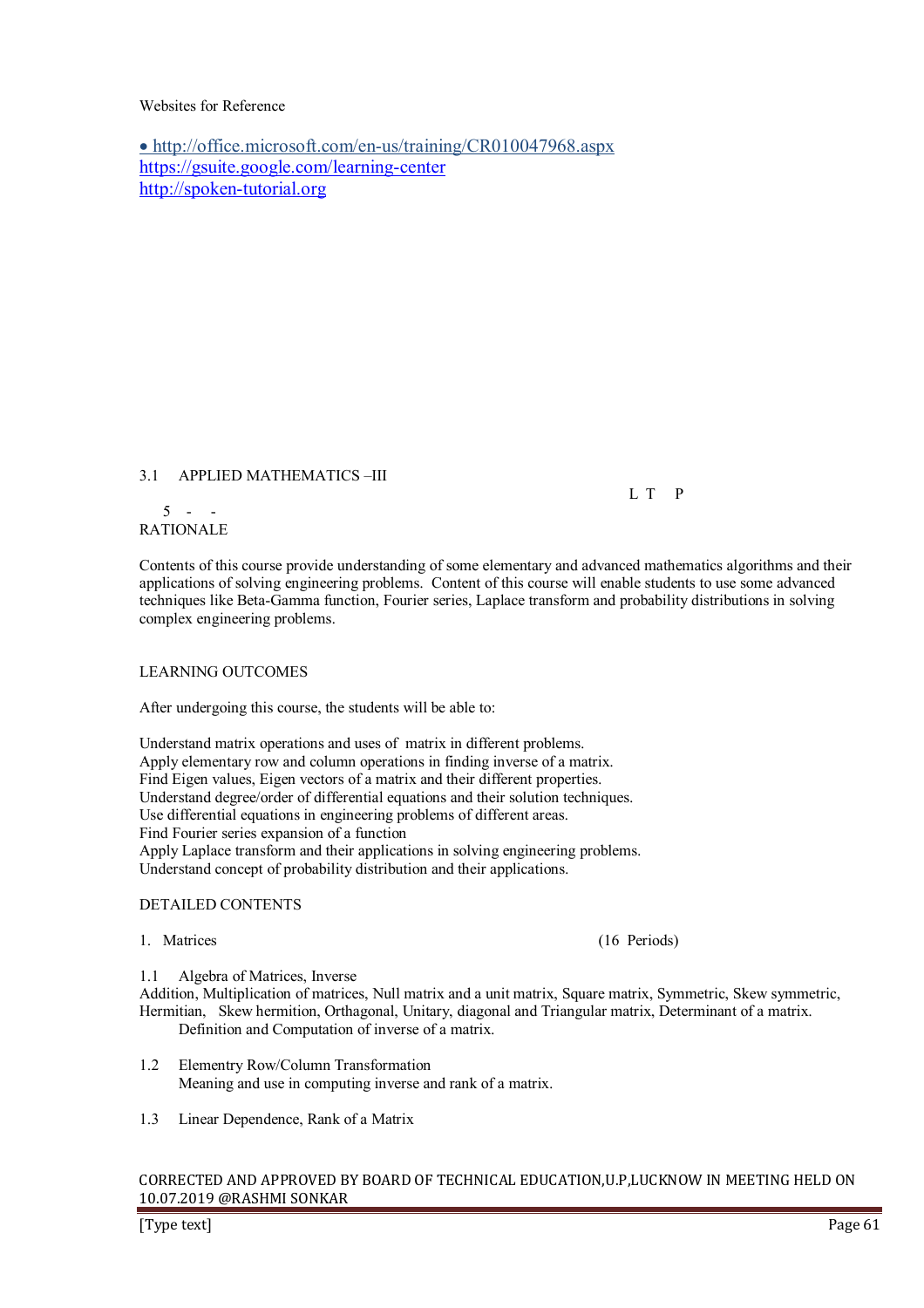Linear dependence/independence of vectors, Definition and computation of rank of matrix. Computing rank through determinants, Elementary row transformation and through the concept of a set of independent vectors, Consistency of equations.

1.4 Eigen Pairs, Cayley-Hamilton Theorem

Definition and evaluation of eign values and eign vectors of a matrix of order two and three, Cayley-Hamilton theorem (without Proof)and its verification, Use in finding inverse and powers of a matrix.<br>2. Differential Calculus

2. Differential Calculus (15 Periods)

2.1 Function of two variables, identification of surfaces in space, conicoids

2.2 Partial Differentiation

Directional derivative, Gradient, Use of gradient f, Partial derivatives, Chain rule, Higher order derivatives, Euler's theorem for homogeneous functions, Jacobians.

2.3 Vector Calculus

Vector function, Introduction todouble and triple integral,differentiation and integration of vector functions, gradient, divergence and curl, differential derivatives.

#### 3. Differential Equation (15 Periods)

3.1 Formation, Order, Degree, Types, Solution

Formation of differential equations through physical, geometrical, mechanical and electrical considerations, Order, Degree of a differential equation, Linear, nonlinear equation.

3.2 First Order Equations

Variable seperable, equations reducible to seperable forms, Homogeneous equtions, equations reducible to homogeneous forms, Linear and Bernoulli form exact equation and their solutions.

3.3 Higher Order Linear Equation :

Property of solution, Linear differential equation with constant coefficients

(PI for  $X = e^{ax}$ , Sinax, Cosax,  $X^n$ ,  $e^{ax}V$ , XV

3.4 Simple Applications

LCR circuit, Motion under gravity, Newton's law of cooling, radioactive decay, Population growth, Force vibration of a mass point attached to spring with and without damping effect. Equivalence of electrical and mechanical system

#### 4. Integral Calculus-II (12 Periods)

4.1 Beta and Gamma Functions

Definition, Use, Relation between the two, their use in evaluating integrals.

4.2 Fourier Series

Fourier series of  $f(x)$ ,-n $\le x \le n$ , Odd and even function, Half range series.

4.3 Laplace Transform

Definition, Basic theorem and properties, Unit step and Periodic functions, inverse laplace transform, Solution of ordinary differential equations

5. Probability and Statistics (12 Periods)

5.1 Probability

Introduction, Addition and Multiplication theorem and simple problem.

5.2 Distribution

Discrete and continuous distribution, Bionimal Distribution, Poisson distribution, Normal Distribution.

# INSTRUCTONAL STRATEGY

The content of this course is to be taught on conceptual basis with plenty of real world examples. The basic elements of Laplace transform, Differential equations and Applications of differential equations can be taught with engineering applications of relevant branch.

# MEANS OF ASSESSMENT

Assignments and Quiz/Class Tests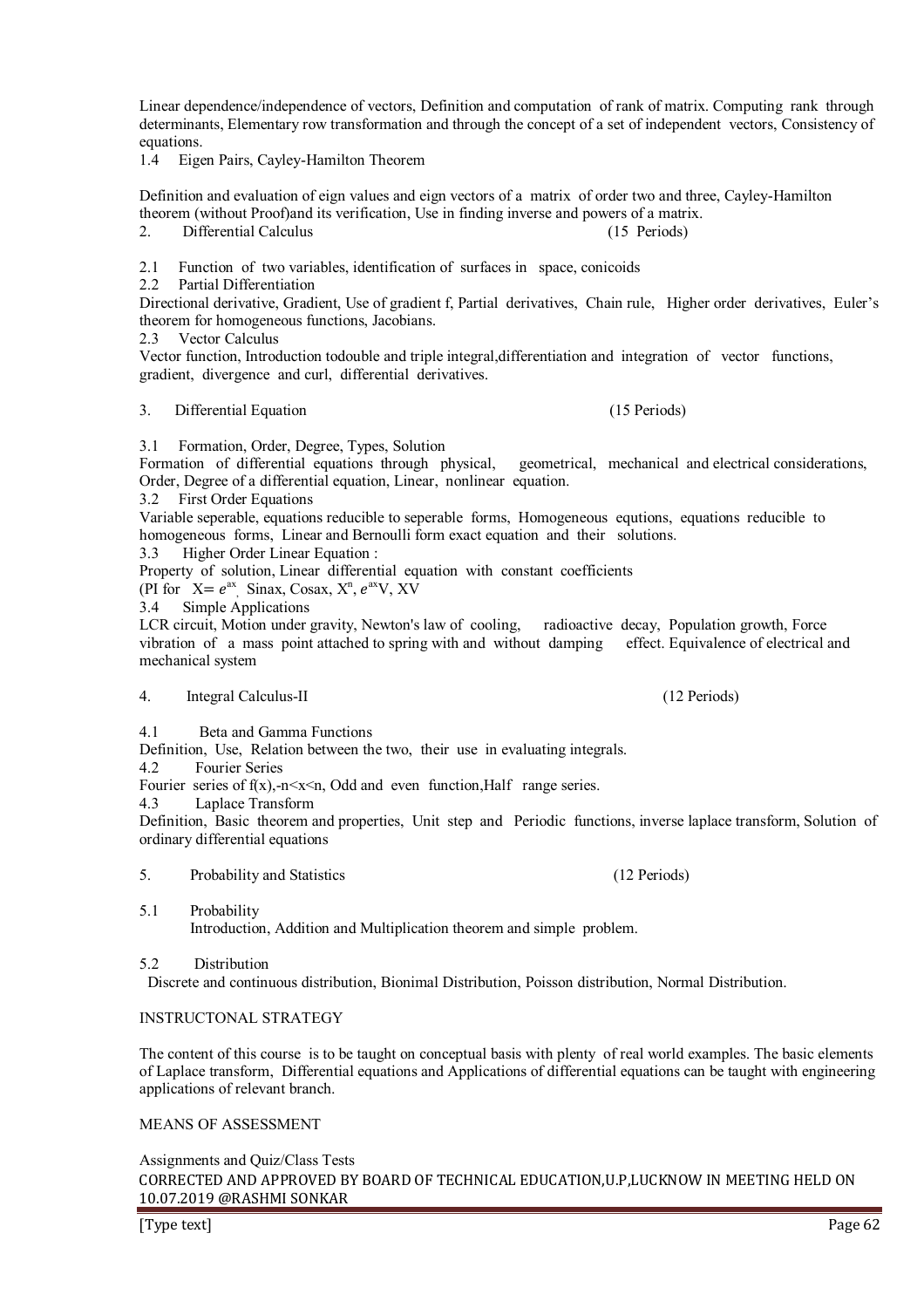Mid-term and End-term Written Tests Model/Prototype Making

#### RECOMMENDED BOOKS

- 1. Elementary Engineering Mathematics by BS Grewal, Khanna Publishers, New Delhi<br>2. Engineering Mathematics, Vol I & II by SS Sastry, Prentice Hall of India Pvt. Ltd.
- 2. Engineering Mathematics, Vol I & II by SS Sastry, Prentice Hall of India Pvt. Ltd.,<br>3. Applied Mathematics-III by Chauhan and Chauhan. Krishna Publications. Meerut.
- 3 Applied Mathematics-III by Chauhan and Chauhan, Krishna Publications, Meerut.<br>4. Applied Mathematics-II by Kailash Sinha and Varun Kumar; Aarti Publication, Me
- 4. Applied Mathematics-II by Kailash Sinha and Varun Kumar; Aarti Publication, Meerut.<br>5. E-books/e-tools/relevant software to be used as recommended by AICTE/ NITTTR. Cha
- 5. E-books/e-tools/relevant software to be used as recommended by AICTE/ NITTTR, Chandigarh.

# SUGGESTED DISTRIBUTION OF MARKS

| Topic       | Time Allotted<br>(Periods) | Marks Allotted<br>$(\%)$ |
|-------------|----------------------------|--------------------------|
|             | 16                         | 24                       |
| 2.          | 15                         | 20                       |
| 3.          | 15                         | 20                       |
| 4           | 12                         | 18                       |
| $\varsigma$ | 12                         | 18                       |
|             |                            |                          |
| Total       | 70                         | 100                      |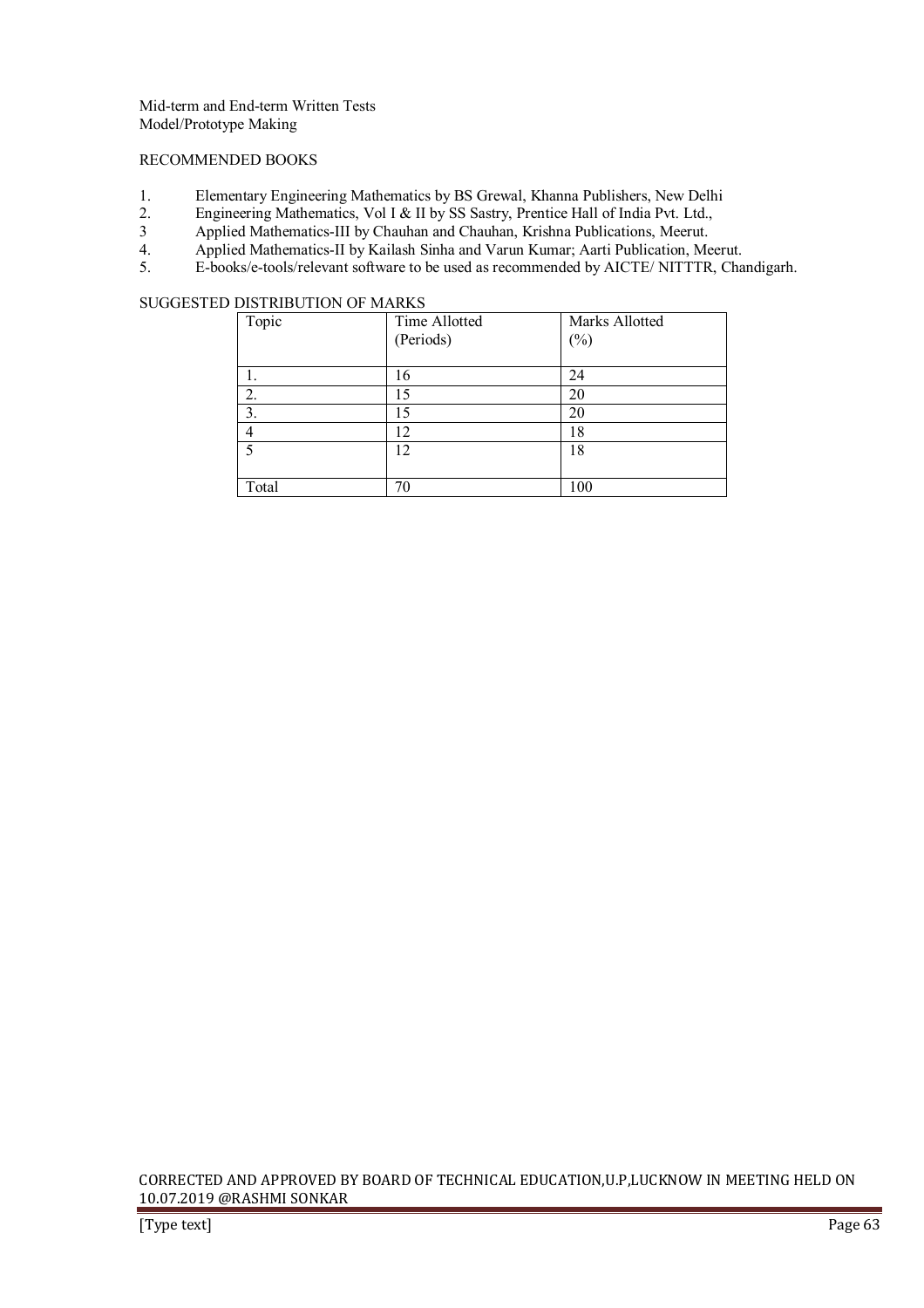# 3.2 INTERNET AND WEB TECHNOLOGY

| L T P |      |                  |
|-------|------|------------------|
| 4     | $-4$ |                  |
|       |      | <b>RATIONALE</b> |

The diploma holders in Computer Science and Engineering needs to understand about Internet, Web Space and how to develop static website. They should be able to develop basic static websites by using different front-end Technologies hich can run on mobile browsers as wellw. Hence this subject.

## LEARNING OUTCOMES

After undergoing the subject, the students will be able to:

understand working of Internet/ Websites, Client Server Model and Internet Tools. understand and develop HTML Web pages. provide logics on the web pages by using JavaScript use Bootstrapto develop responsive website control the Look and feel of web pages by using CSS use JQuery for developing the Web Pages develop Static webpage/web portal DETAILED CONTENTS

Web Development Introduction (06 Periods) (06 Periods)

Internet, WWW, Browser, Search engine Client Server Model, URL, Web Pages, Website and Web Services, Types of Websites (Static, Dynamic and Responsive), Developer options of Browser (View page source, Developer Tools, Inspect Element etc) ,Need of cyber security & IT Laws HTML (10 Periods)

Basics:

HTML Document, Basic Structure of HTML, Syntax, HTML Tags and Attributes, Types of HTML Tags, Rules of nesting, Basic Tags (HTML Tag. Head Tag, Title Tag, Body Tags).

Page Formatting:

Adding a new Paragraph, Adding a line break, Inserting a blank space , changing page background , Divand Span tags Text Formatting:

Html Headings, Formatting elements (<b> Bold text, <strong> Important text, <i> Italic text, <em> Emphasized text , <mark> Marked text, <small> Small text, <del> Deleted text, <ins> Inserted text, <sub> Subscript text,

sup> Superscript text), Comments, Horizontal Lines

Creating Lists:Ordered List, Unordered Lists, Definition Lists Others:

Images, Text Links, Image Links, opening a page in New Window or Tab, Linking to an area of same page, Introduction to Table Tags, Advantages and limitations of tables, Frames &IFrame, HTML Forms , XHTML Cascading Style Sheets (08 Periods) (08 Periods) Introduction, Benefits of CSS, CSS Syntax, CSS Implementation (inline, internal and external), CSS Selectors (ID Selectors, Class Selectors, Grouping Selectors, Universal Selectors, CSS Pseudo-classes), CSS properties

(background-color, background-image, border-style, height, width, color, text-align, font-family, font-style, font-size, font-weight), Box Model in CSS(margin, border, padding)

Java Scripts (08Periods)

Java Script Introduction , variables , data types , operators, control flow (if-else, for loop , while loop , do-while loop) , Declaring Functions , Calling functions with parameters, Adding JavaScript to Web Documents, JavaScript Objects , Document Object Models, HTML Events and calling Java Script functions on Events. JQUERY (09 Periods) JQuery Concept, Adding JQuery to Web Page, JQuery Selectors, JQuery Event Methods, JQuery Effects (Hide/Show,

Fade, Slide), Insertion of header /footer in HTML Pages using JQuery Bootstrap (09 Periods) (09 Periods)

CORRECTED AND APPROVED BY BOARD OF TECHNICAL EDUCATION,U.P,LUCKNOW IN MEETING HELD ON 10.07.2019 @RASHMI SONKAR

[Type text] Page 64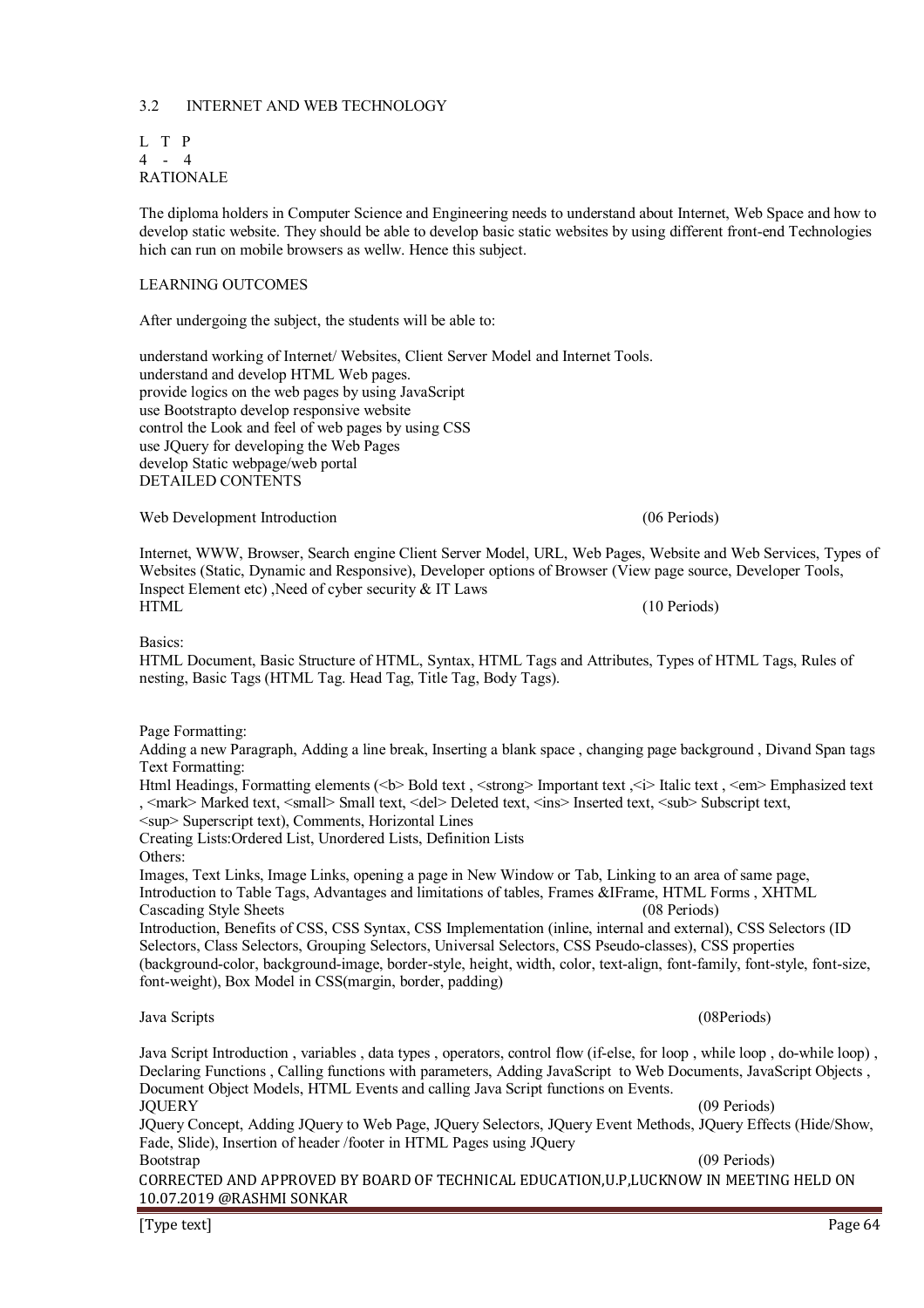Color Management, Buttons, Table, drop-down, navigation -bar, images, pagination, jumbotron, alerts, forms, progress bar, grid, utilities & filters

XML & JSON (06 Periods)

Introduction and use of XML, Difference between XML and HTML, XML Elements, Attribute, Name space, Syntax Rules, XML DTD and XML Schema, RSS FEED, JSON Introduction and uses, JSON v/s XML, JSON Syntax. LIST OF PRACTICALS

Install, configure and start using developer tools /Code Editor/Browser Creating Web Pages using different HTML tags Control the look and feel of Web Page Styling by using CSS. Write JavaScript functions and control the different companonets of Web page by predeifned javascript objects Validation of Form fields using Java Script Use jQuery library to apply different features on web pages. Use Bootstrap library and icons to develop a responsive websites

# INSTRUCTIONAL STRATEGY

Since this subject is practice oriented, the teacher should demonstrate the capabilities of websites/WebPages to students while doing practical exercises. The students should be made familiar with developing web pages by code editor/browsers, working on internet. The student should be made capable of developing static websites by using HTML, JavaScript, CSS and jQuery and Bootstrap MEANS OF ASSESSMENT Assignments and quiz/class tests, mid-term and end-term written tests Actual laboratory and practical work, exercises and viva-voce Software installation, operation, development and viva-voce

# RECOMMENDED BOOKS

Head First HTML and CSS: A Learner's Guide to Creating Standards-Based Web Pages , O Reilly Publications by Elisabeth Robson Eric Freeman Head First JavaScriptProgramming, O Reilly Publications by Eric FREEMAN Head First jQuery, O Reilly by Ryan Benedetti, Ronan Cranley Web Technologies, Black Book ,Kogent Learning Solutions Inc Developing Web Applications, 2ed ,WileyPublications, M.T.Savaliya Mastering Bootstrap 4 ,by Benjamin Jakobus and Jason Marah, Packt Publishing e-books/e-tools/relevant software to be used as recommended by AICTE/UPBTE/NITTTR, Chandigarh.

Websites for Reference: http://swayam.gov.in

http://spoken-tutorial.org

# SUGGESTED DISTRIBUTION OF MARKS

| Topic No. | Time Allotted (Periods) | Marks Allotted |
|-----------|-------------------------|----------------|
|           |                         | $(\%)$         |
|           | 06                      | 10             |
|           | 10                      | 18             |
|           | 08                      | 15             |
|           | 08                      | 15             |
|           | 09                      | 16             |
|           | 09                      | 16             |
|           | 06                      | 10             |
| Total     | 56                      | 100            |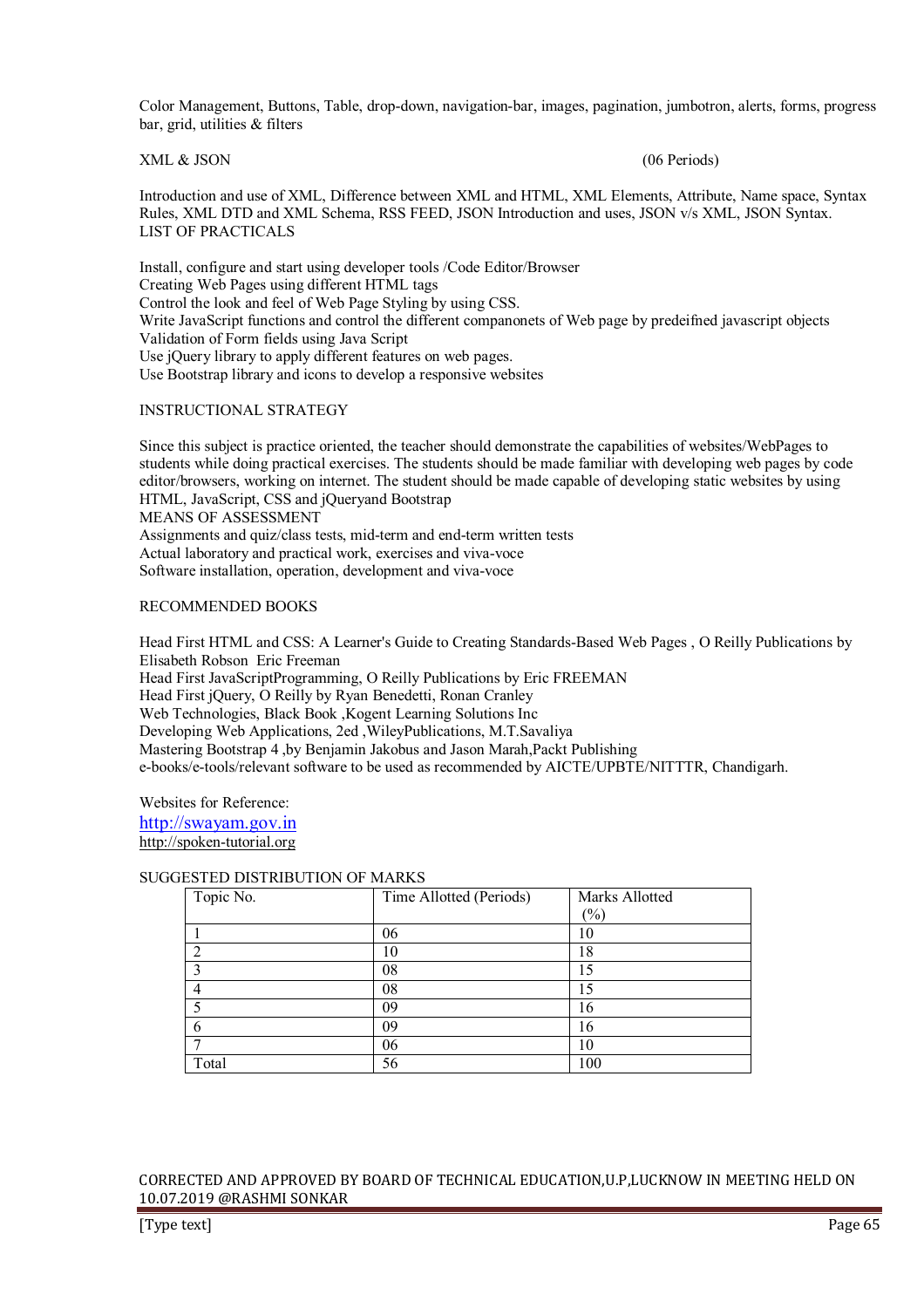3.3 ENVIRONMENTAL STUDIES

- L T P
- $3 2$

# RATIONALE

A diploma holder must have knowledge of different types of pollution caused due to industries and constructional activities so that he may help in balancing the ecosystem and controlling pollution by various control measures. He should also be aware of environmental laws related to the control of pollution. He should know how to manage the waste. Energy conservation is the need of hour. He should know the concept of energy management and its conservation.

## LEARNING OUTCOMES

After undergoing the subject, the student will be able to:

Comprehend the importance of ecosystem and sustainable

Demonstrate interdisciplinary nature of environmental issues

Identify different types of environmental pollution and control measures.

Take corrective measures for the abatement of pollution.

Explain environmental legislation acts.

Define energy management, energy conservation and energy efficiency

Demonstrate positive attitude towards judicious use of energy and environmental protection

Practice energy efficient techniques in day-to-day life and industrial processes.

Adopt cleaner productive technologies

Identify the role of non-conventional energy resources in environmental protection.

Analyze the impact of human activities on the environment

# DETAILED CONTENTS

Introduction (04 Periods) Basics of ecology, eco system- concept, and sustainable development, Resources renewable and non renewable.<br>
2 Air Pollution (04 Periods) 2 Air Pollution Source of air pollution. Effect of air pollution on human health, economy, plant, animals. Air pollution control methods.

3. Water Pollution (08 Periods)

Impurities in water, Cause of water pollution, Source of water pollution. Effect of water pollution on human health, Concept of dissolved O<sub>2</sub>, BOD, COD. Prevention of water pollution-Water treatment processes, Sewage treatment. Water quality standard. 4. Soil Pollution (06 Periods)

Sources of soil pollution

Types of Solid waste- House hold, Hospital, From Agriculture, Biomedical, Animal and human, excreta, sediments and E-waste

Effect of Solid waste

Disposal of Solid Waste- Solid Waste Management

5. Noise pollution (06 Periods) Source of noise pollution, Unit of noise, Effect of noise pollution, Acceptable noise level, Different method of minimize noise pollution.

6. Environmental Legislation (08 Periods) Introduction to Water (Prevention and Control of Pollution) Act 1974, Introduction to Air (Prevention and Control of Pollution) Act 1981 and Environmental Protection Act 1986, Role and Function of State Pollution Control Board and National Green Tribunal (NGT), Environmental Impact Assessment (EIA).

7. Impact of Energy Usage on Environment (06 Periods) Global Warming, Green House Effect, Depletion of Ozone Layer, Acid Rain. Eco-friendly Material, Recycling of Material, Concept of Green Buildings.

# LIST OF PRACTICALS

CORRECTED AND APPROVED BY BOARD OF TECHNICAL EDUCATION,U.P,LUCKNOW IN MEETING HELD ON 10.07.2019 @RASHMI SONKAR Determination of pH of drinking water Determination of TDS in drinking water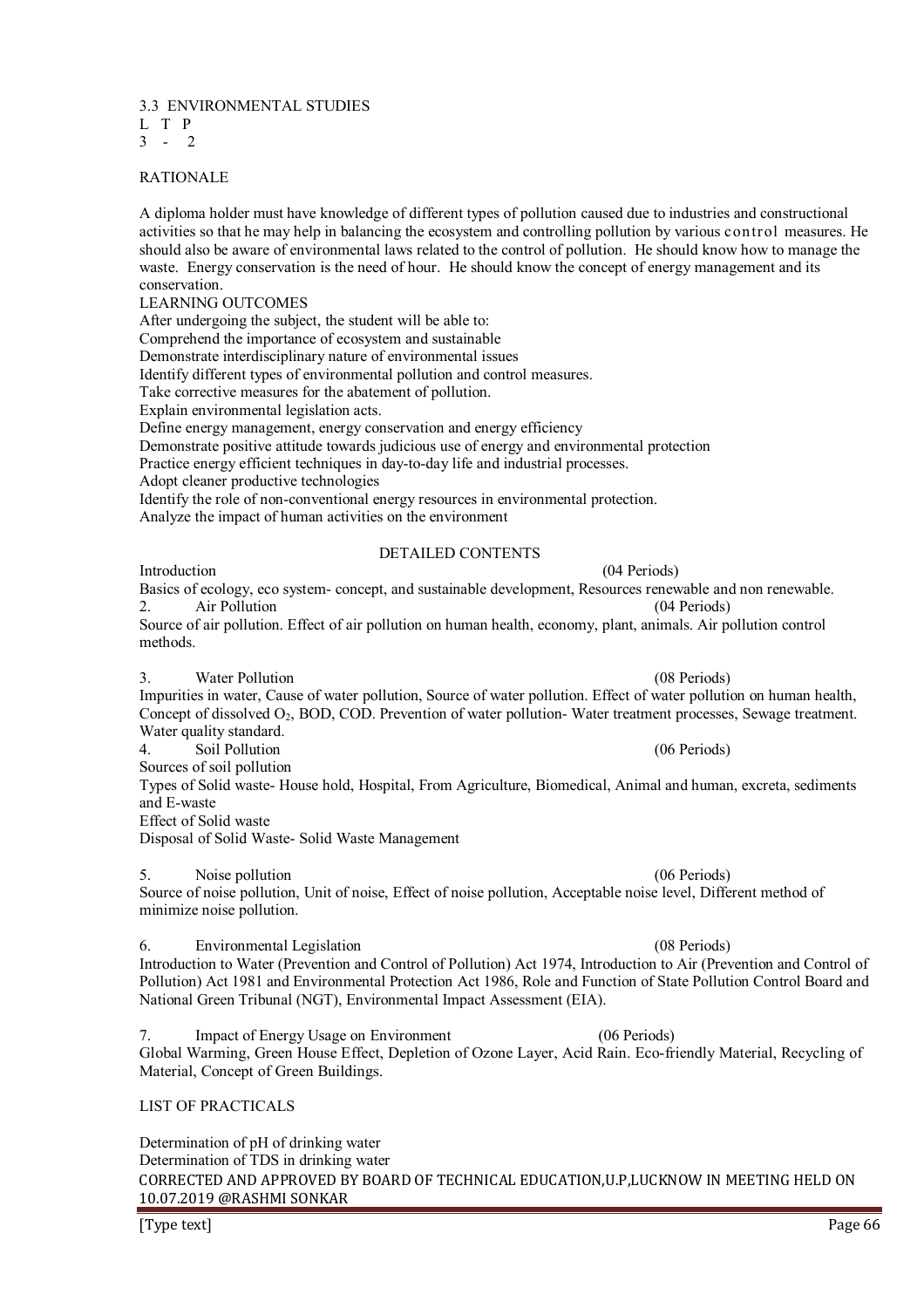Determination of TSS in drinking water Determination of hardness in drinking water Determination of oil & grease in drinking water Determination of alkalinity in drinking water Determination of acidity in drinking water Determination of organic/inorganic solid in drinking water Determination of pH of soil Determination of N&P (Nitrogen & Phosphorus) of soil To measure the noise level in classroom and industry. To segregate the various types of solid waste in a locality. To study the waste management plan of different solid waste To study the effect of melting of floating ice in water due to global warming

# INSTRUCTIONAL STRATEGY

In addition to theoretical instructions, different activities pertaining to Environmental Studies like expert lectures, seminars, visits to green house,effluent treatment plant of any industry,rain water harvesting plant etc. may also be organized.

MEANS OF ASSESSMENT

Assignments and quiz/class tests,

Mid-term and end-term written tests

RECOMMENDED BOOKS

Environmental and Pollution Awareness by Sharma BR; Satya Prakashan, New Delhi.

Environmental Protection Law and Policy in India by Thakur Kailash; Deep and Deep Publications, New Delhi. Environmental Pollution by Dr. RK Khitoliya; S Chand Publishing, New Delhi

Environmental Science by Deswal and Deswal; Dhanpat Rai and Co. (P) Ltd. Delhi.

Engineering Chemistry by Jain and Jain; Dhanpat Rai and Co. (P) Ltd. Delhi.

Environmental Studies by ErachBharucha; University Press (India) Private Ltd., Hyderabad.

Environmental Engineering and Management by Suresh K Dhamija; S K Katariaand Sons, New Delhi.

E-books/e-tools/relevant software to be used as recommended by AICTE/ NITTTR, Chandigarh. Websites for Reference:

# http://swayam.gov.in

*SUGGESTED DISTRIBUTION OF MARKS* 

| Topic No. | Time Allotted (Periods) | Marks Allotted (%) |
|-----------|-------------------------|--------------------|
|           | 04                      | 10                 |
|           | 04                      | 10                 |
|           | 08                      | 20                 |
|           | 06                      | 14                 |
|           | 06                      | 14                 |
| h         | 08                      | 20                 |
|           | 06                      |                    |
| Total     | 42                      | 100                |

# 3.4 DATA COMMUNICATION AND COMPUTER NETWORKS

L T P 5 - 4 RATIONALE

The future of computer technology is in Data Communication and Computer Networks. Global connectivity can be achieved through computer networks. A diploma holder in Computer Science and Engineering should therefore understand the function of networks and get exposure to different existing and upcoming communication technologies. Knowledge about hardware and software requirements of networks is essential.

#### LEARNING OUTCOMES

After undergoing the subject, the students will be able to: know about signal types, transmission media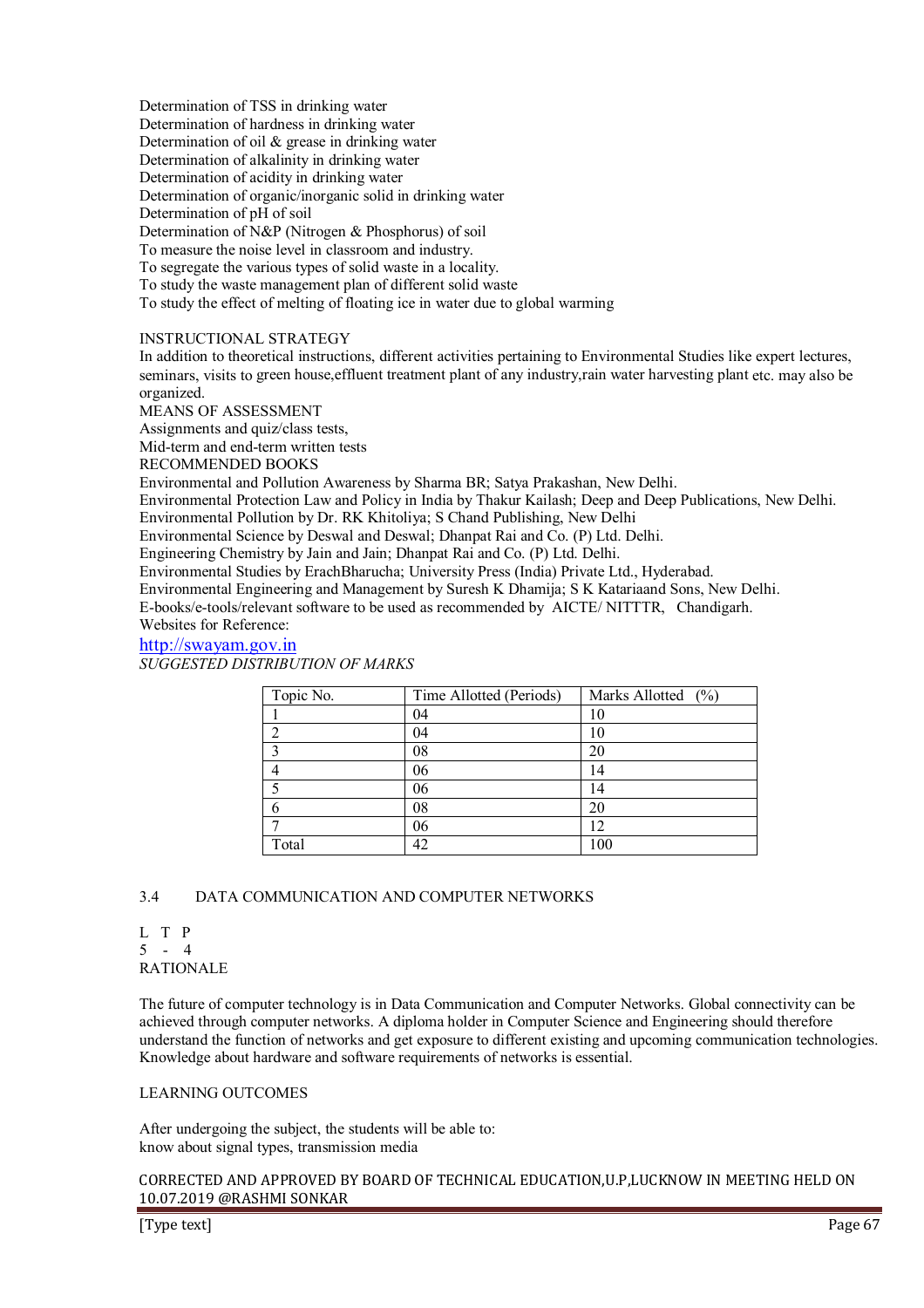know about different communication methodologies setup computer networks setup basic wireless network diagnose & solve network problems diagnose & solve network problems remotely provide security to networks manage & handle wan prevent external network attacks identify network troubleshooting methods.

# DETAILED CONTENTS

## 1. Introduction to Data Communication (07 Periods)

Basics of the Communications

Direction of the Data flow(simplex, half-duplex, full-duplex) Network Topologies, signals and transmission (analog and digital) Transmission media (guided and unguided) Concept of digital signals, Bit rate, Bit length, Transmission impairment (attenuation, distortion, noise, Signal to Noise Ratio)

2. Communication Methodologies (10 Periods)

Need for modulation in communication system Concepts AM, FM, PM, FSK, TSK, PCM (No Mathematical model)

Concept of bandwidth and channel capacity of different communication systems such as radio, microwave etc. Multiplexing techniques (TDM, FDM, WDM, CDMA)

#### 3. Networks Basics (14 Periods)

Concept of network Models of network computing Networking models Peer-to –peer Network Client-Server Network LAN, MAN and WAN Network Services Switching Techniques

#### 4. Networking Models (05 Periods)

OSI model: Definition, Layered Architecture Functions of various layers TCP/IP Model: Definition, Functions of various layers Comparison between OSI and TCP/IP model

#### 5. TCP/IP Addressing (10 Periods)

CORRECTED AND APPROVED BY BOARD OF TECHNICAL EDUCATION,U.P,LUCKNOW IN MEETING HELD ON 10.07.2019 @RASHMI SONKAR Concept of physical and logical addressing IPV4 addresses – Address space, Notations Classful Addressing- Different IP address classes, Classes & Blocks, Net-id & Host-Id, Masks, Address depletion Classless Addressing – Address blocks, Masks Special IP Addresses Subnetting and Supernetting Loop back concept Network Address Translation IPV4 Header IPV6 Header Comparison between IPV4 and IPV6

[Type text] Page 68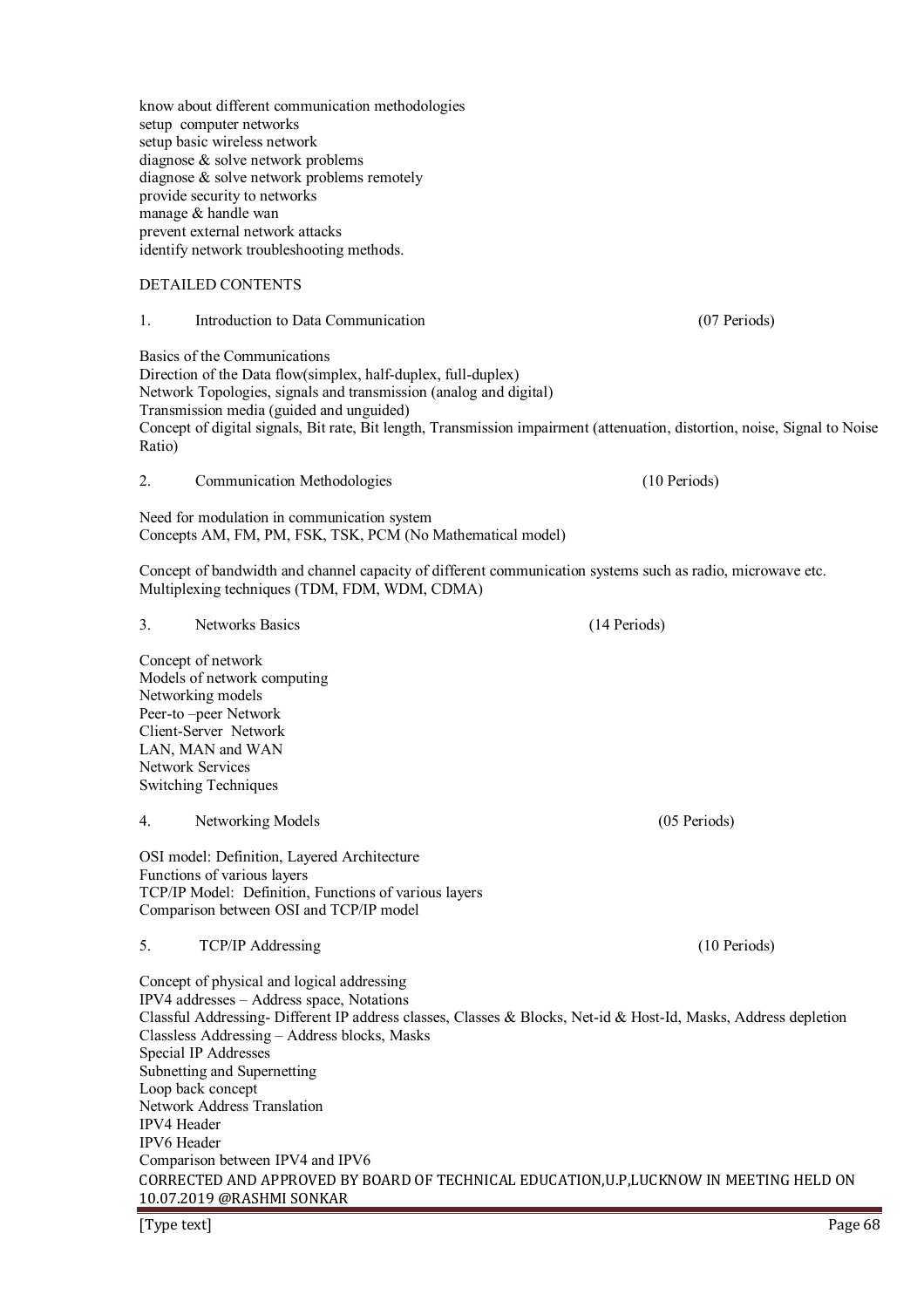### 6. Network Architecture (04 Periods)

 Ethernet specification and standardization: 10 Mbps (Traditional Ethernet), 10 Mbps (Fast Ethernet) and 1000 Mbps (Gigabit Ethernet)

7. Network Connectivity (05 Periods) Network connectivity Devices NICs Hubs, Switches, Routers, Repeaters, Modem, Gateway Configuration of Routers & Switches 8. Network Administration (10 Periods) Network Security Principles, Cryptography, using secure protocols Trouble Shooting Tools: PING,IPCONFIG, IFCONFIG, NETSTAT, TRACEROOT, Wireshark, Nmap, TCPDUMP, **ROUTEPRINT** 

DHCP Server Workgroup/Domain Networking

9. Introduction to Wireless Networks. (05 Periods)

Introduction to wireless LAN IEEE 802.11, WiMax and Li-Fi Wireless Security Introduction to bluetooth - architecture, application Comparison between bluetooth and Wifi

#### LIST OF PRACTICALS

Recognize the physical topology and cabling (coaxial, OFC, UTP, STP) of a network. Recognition and use of various types of connectors RJ-45, RJ-11,BNC and SCST Making of cross cable and straight cable Install and configure a network interface card in a workstation. Identify the IP address of a workstation and the class of the address and configure the IP Address on a workstation Managing user accounts in windows and LINUX Sharing of Hardware resources in the network. Use of Netstat and its options. Connectivity troubleshooting using PING, IPCONFIG, IFCONFIG Installation of Network Operating System(NOS) Visit to nearby industry for latest networking techniques Create a network of at least 6 computers.

Required Software Windows Server/Linux Server

Required Tools and Supplies Crimping tool, Cable tester, RJ 45 connectors, RJ-11, BNC, SCST Coaxial Cable, UTP, STP, OFC cable Screw Driver Kit Switch/Hub Manageable Switch

INSTRUCTIONAL STRATEGY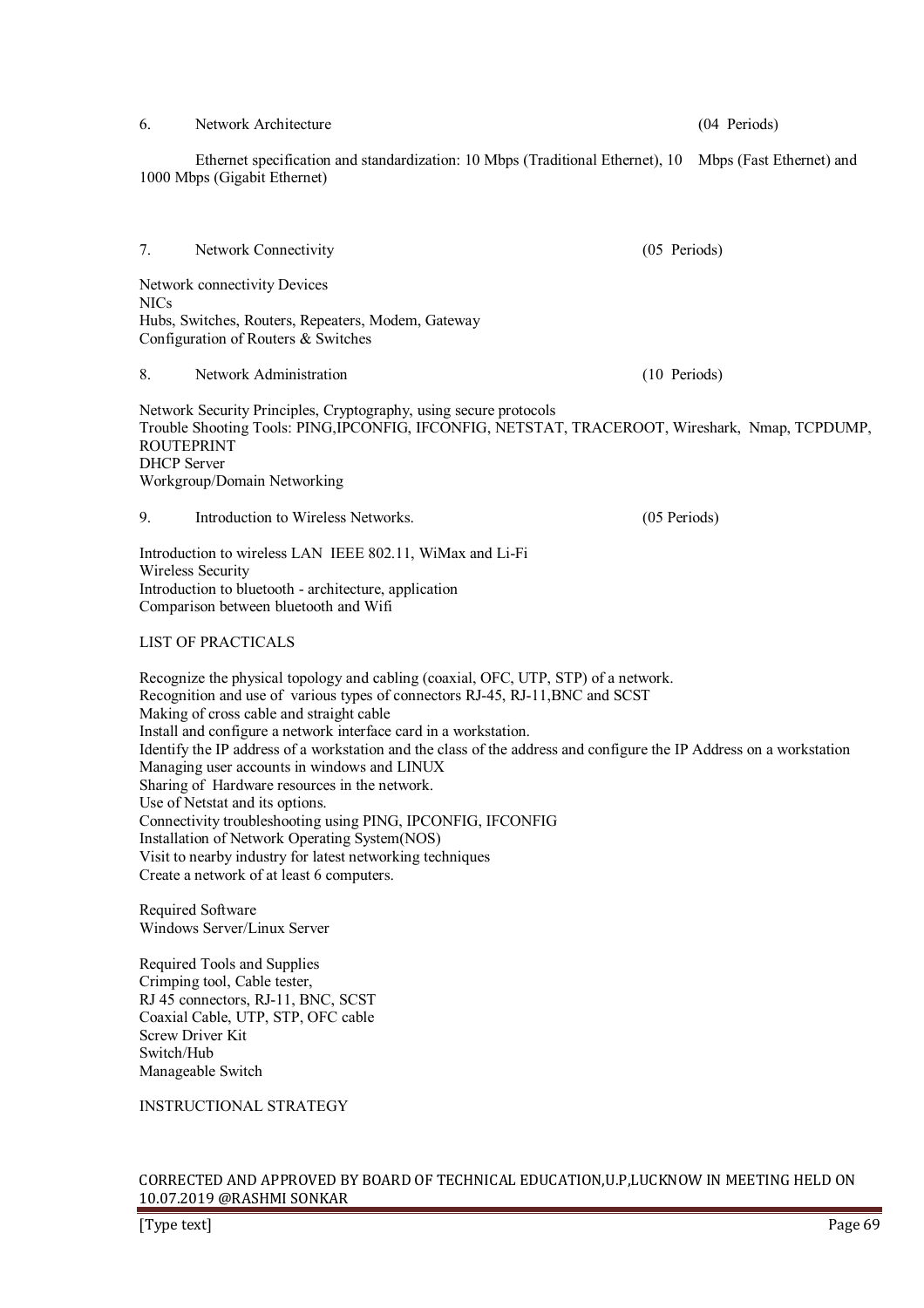Since the facilities are not available in the polytechnic, students need exposure to various security systems and software available in some organisations, universities and engineering colleges. For this, visits may be organized for students. The teachers should also be exposed in this area. Some practicals can be conducted in the laboratory.

#### MEANS OF ASSESSMENT

Assignments and quiz/class tests, mid-term and end-term written tests Actual laboratory and practical work exercises and viva-voce Software installation, operation, development and viva-voce

#### RECOMMENDED BOOKS

Computer Networks by Tanenbaum, Prentice Hall of India, New Delhi Data Communications and Networking by Forouzan, (Edition 2<sup>nd</sup> and 4<sup>th</sup>), Tata McGraw Hill Education Pvt Ltd, New Delhi Data and Computer Communication by William Stallings, Pearson Education, New Delhi Local Area Networks by Peter Hudson Network+ Lab manual,- BPB Publications -by Tami Evanson Networking Essentials – BPB Publications New Delhi Computer Network and Communications By V.K. Jain and Narija Bajaj, Cyber Tech Publications, New Delhi. Cloud Computing Bible by BerrieSarinby E-books/e-tools/relevant software to be used as recommended by AICTE/NITTTR, Chandigarh.

Websites for Reference:

http://swayam.gov.in

| Topic No.        | Time Allotted | Marks Allotted             |  |
|------------------|---------------|----------------------------|--|
|                  | (Periods)     | $\left(\frac{0}{0}\right)$ |  |
| 1.               | 07            | 10                         |  |
| $\overline{2}$ . | 10            | 15                         |  |
| $\overline{3}$ . | 14            | 20                         |  |
| 4.               | 05            | 07                         |  |
| $\overline{5}$ . | 10            | 15                         |  |
| 6.               | 04            | 05                         |  |
| $\overline{7}$   | 05            | 06                         |  |
| 8.               | 10            | 15                         |  |
| $\overline{9}$ . | 05            | 07                         |  |
| Total            | 70            | 100                        |  |
|                  |               |                            |  |

# SUGGESTED DISTRIBUTION OF MARKS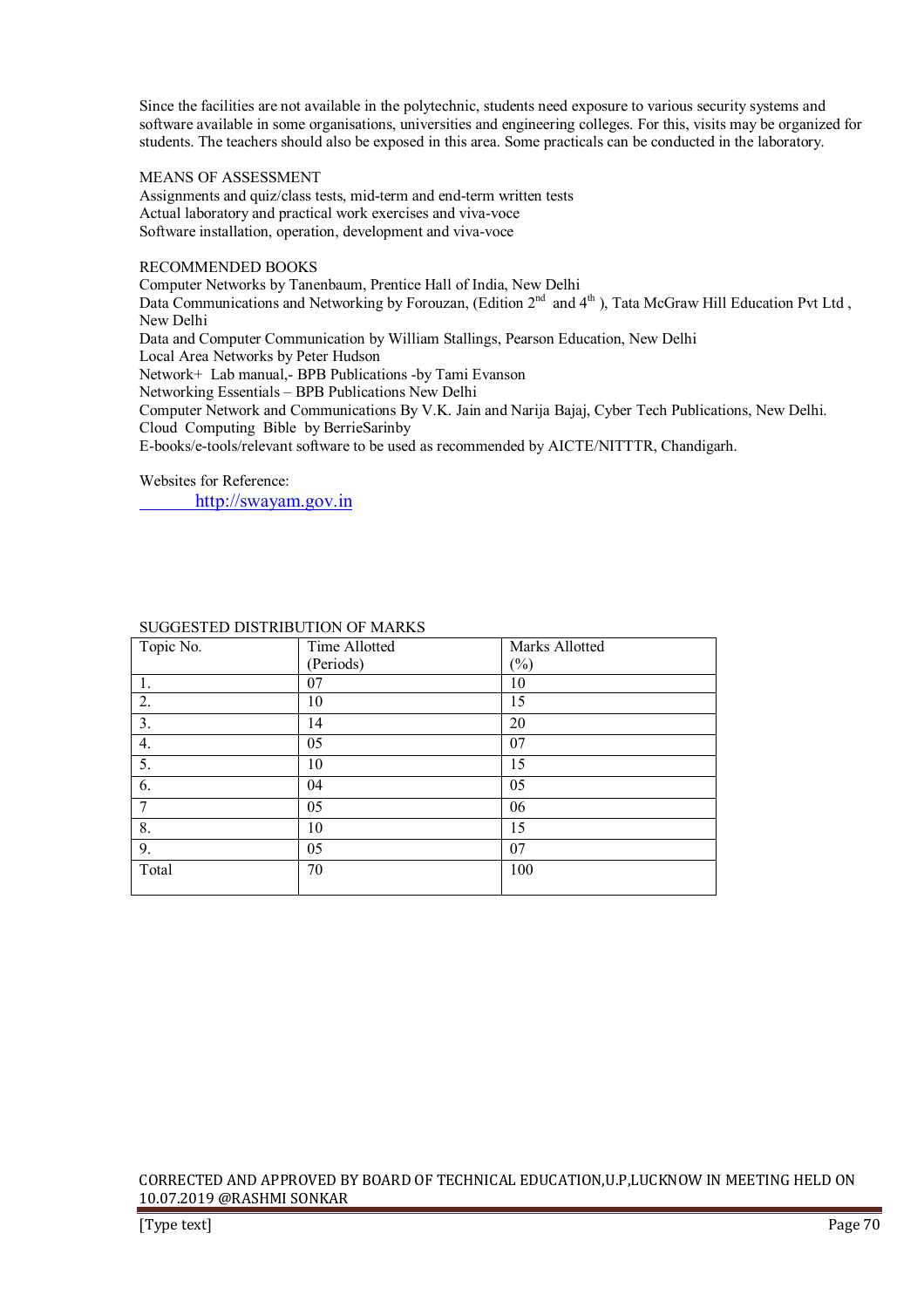# 3.5 DATA STRUCTURES USING C

# L T P

#### $5 - 6$ RATIONALE

Data structures are the techniques of designing the basic algorithms for real-life projects. Understanding of data structures is essential and this facilitates the understanding of the language. The practice and assimilation of data structure techniques is essential for programming. The knowledge of 'C' language and data structures will be reinforced by practical exercises during the course of study. The course will help students to develop the capability of selecting a particular data structure.

# LEARNING OUTCOMES

After undergoing the subject, the students will be able to:

Identify the problem and formulate an algorithm for it. Identify the best data structures to solve the problem Store data, process data using appropriate data structures Sort the data in ascending or descending order. Implement trees and various traversing techniques. Implement various searching and sorting algorithms and to compare them for checking efficiency.

# DETAILED CONTENTS

| 1. | <b>Fundamental Notations</b>                                                  | (08 Periods) |
|----|-------------------------------------------------------------------------------|--------------|
|    | Problem solving concept top down and bottom up design, structured programming |              |
|    | Concept of data types, variables and constants                                |              |
|    | Concept of pointer variables and constants                                    |              |
|    | Cotagonica of Dota structural                                                 |              |

Categories of Data structure

- 2. Arrays (08 Periods)
- 2.1 Concept of Arrays
- 2.2 Storage representation of multi-dimensional arrays.<br>2.3 Operations on arrays with Algorithms (searching tr
- 2.3 Operations on arrays with Algorithms (searching, traversing, inserting, deleting)
- 3. Linked Lists (12 Periods)

Introduction to linked list Representation of linked lists in Memory Operations on linked list (Insertion, deletion and traversals) Application of linked lists Doubly linked lists Operations on doubly linked lists (Insertion, deletion and traversals)

4. Stacks, Queues and Recursion (12 Periods)

Introduction to stacks Representation of stacks Implementation of stacks Applications of stacks Introduction to queues Implementation of queues Circular Queues De-queues Application of Queues Recursion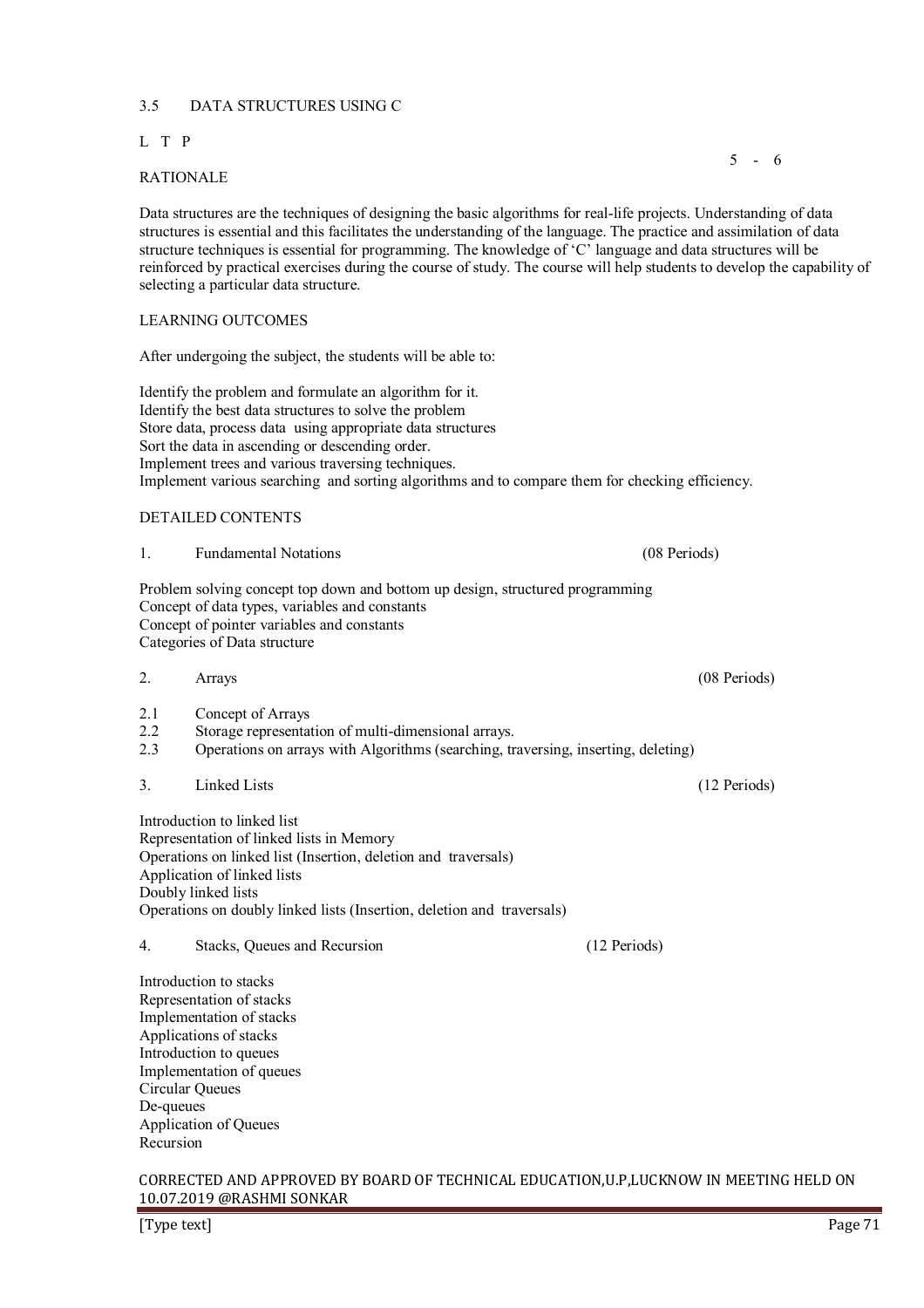5. Trees (12 Periods)

Concept of Trees Representation of Binary tree in memory Traversing Binary Trees (Pre order, Post order and In order) Searching, inserting and deleting binary search trees Introduction to Heap Application of Trees

# 6. Sorting and Searching (12 Periods)

Introduction to sorting and searching

Search algorithm (Linear and Binary)

Sorting algorithms (Bubble Sort, Insertion Sort, Quick Sort, Selection Sort, Merge Sort, Heap Sort Franchise Graph (06 Periods) (06 Periods)

- 7.1 Introduction to Graph<br>7.2 Basic Operations
- **Basic Operations**
- 7.3 Depth First Search
- 7.4 Breadth First Search

# LIST OF PRACTICALS

Write programmes in C to implement

Addition of two matrices using functions Multiplication of two matrices Push and pop operation in stack Inserting and deleting elements in queue Inserting and deleting elements in circular queue Insertion and deletion of elements in linked list Insertion and deletion of elements in doubly linked list Factorial of a given number with recursion and without recursion Fibonacii series with recursion and without recursion Program for pre-order, post order and in order traversal of binary tree. The selection sort technique The bubble sort technique The quick sort technique The merge sort technique The binary search procedures to search an element in a given list The linear search procedures to search an element in a given list

# INSTRUCTIONAL STRATEGY

This subject clears all fundamentals of programming techniques. Teachers should stress on explaining all the techniques and algorithms in detail in theory sessions. The students should be asked to convert their ideas about a problem into an algorithm in theory class and implement it in practical class. This willhelp the students to have clear concepts of programming.

#### MEANS OF ASSESSMENT

Assignments and quiz/class tests, mid-term and end-term written tests Actual laboratory and practical work, exercises and viva-voce Software installation, operation, development and viva-voce *RECOMMENDED BOOKS* 

CORRECTED AND APPROVED BY BOARD OF TECHNICAL EDUCATION,U.P,LUCKNOW IN MEETING HELD ON 10.07.2019 @RASHMI SONKAR Data Structure using C by Robert Kruse; Prentice Hall of India Data Structure through C by Yashwant Kanekar; BPB Publications Data structures – Schaum's Outline Series by Lipschutz; McGraw Hill Education Pvt Ltd , New Delhi Data Structure using C by ISRD Group ; Tata McGraw Hills Education Pvt Ltd , New Delhi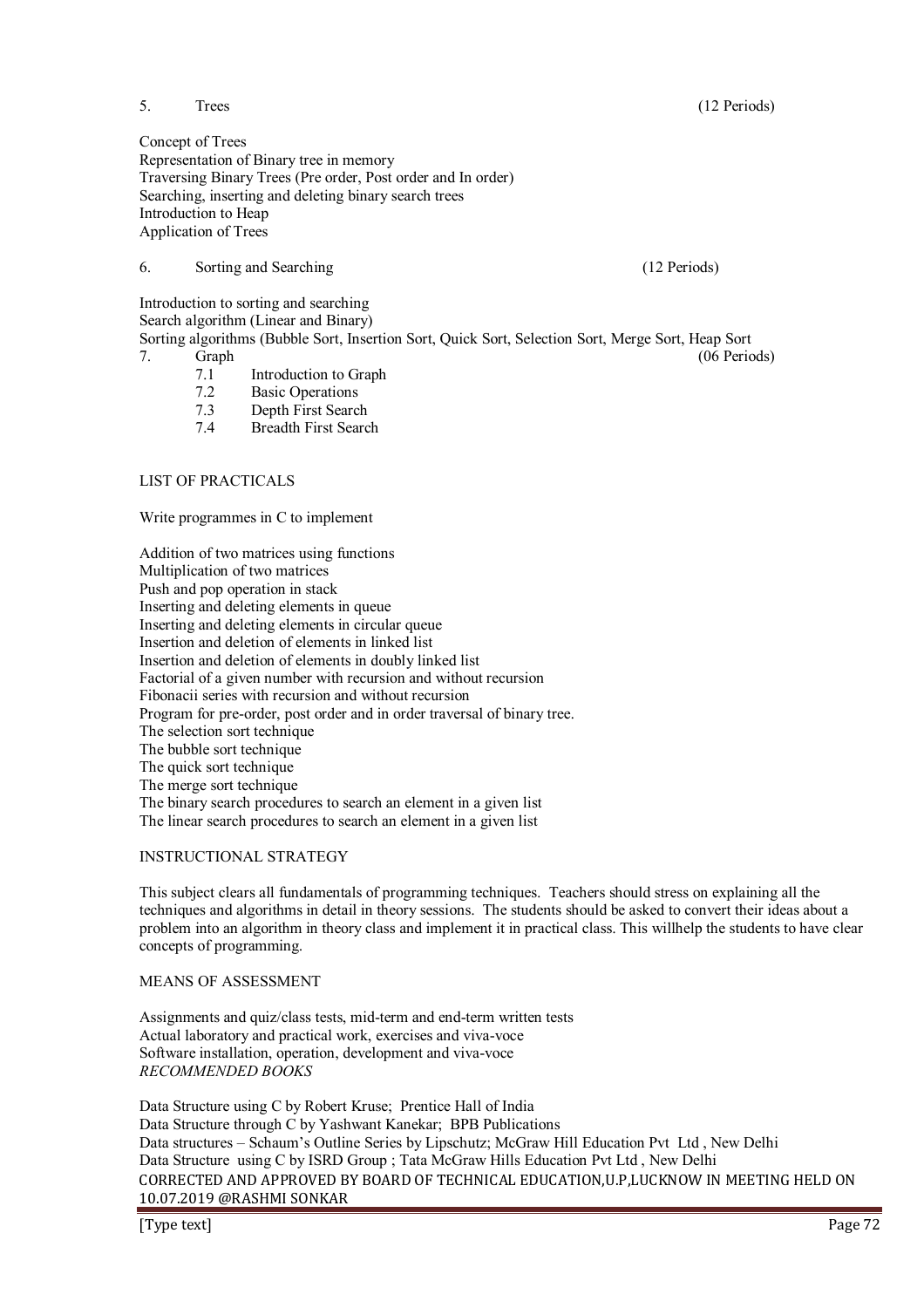Expert Data Structures with C by R.B. Patel ; Khanna Publishers, New Delhi. Data Structures and Algorithm Using C by RS Salaria; Khanna Book Publishing Co. (P) Ltd. New Delhi Data Structure through C in depth by SK Srivastava, Deepali Srivastava; BPB Publications Data Structure through "C" Language by Sameeran Chattopadhyay, MatanginiChottopadhyay; BPB Publications Data Structure through "C" Language by DOEACC; BPB Publications Data Structure using "C" Lab Workbook by Shukla; BPB Publications E-books/e-tools/relevant software to be used as recommended by AICTE/NITTTR, Chandigarh.

Websites for Reference:

http://swayam.gov.in

# SUGGESTED DISTRIBUTION OF MARKS

| Topic No. | Time Allotted (Periods) | Marks Allotted |
|-----------|-------------------------|----------------|
|           |                         | (%)            |
|           | 08                      |                |
|           | 08                      | 15             |
|           | $12^{-}$                | 15             |
|           | 12                      | 15             |
|           | $12^{\circ}$            | 15             |
|           | 12                      | 15             |
|           | 06                      | 15             |
| Total     | 70                      | 100            |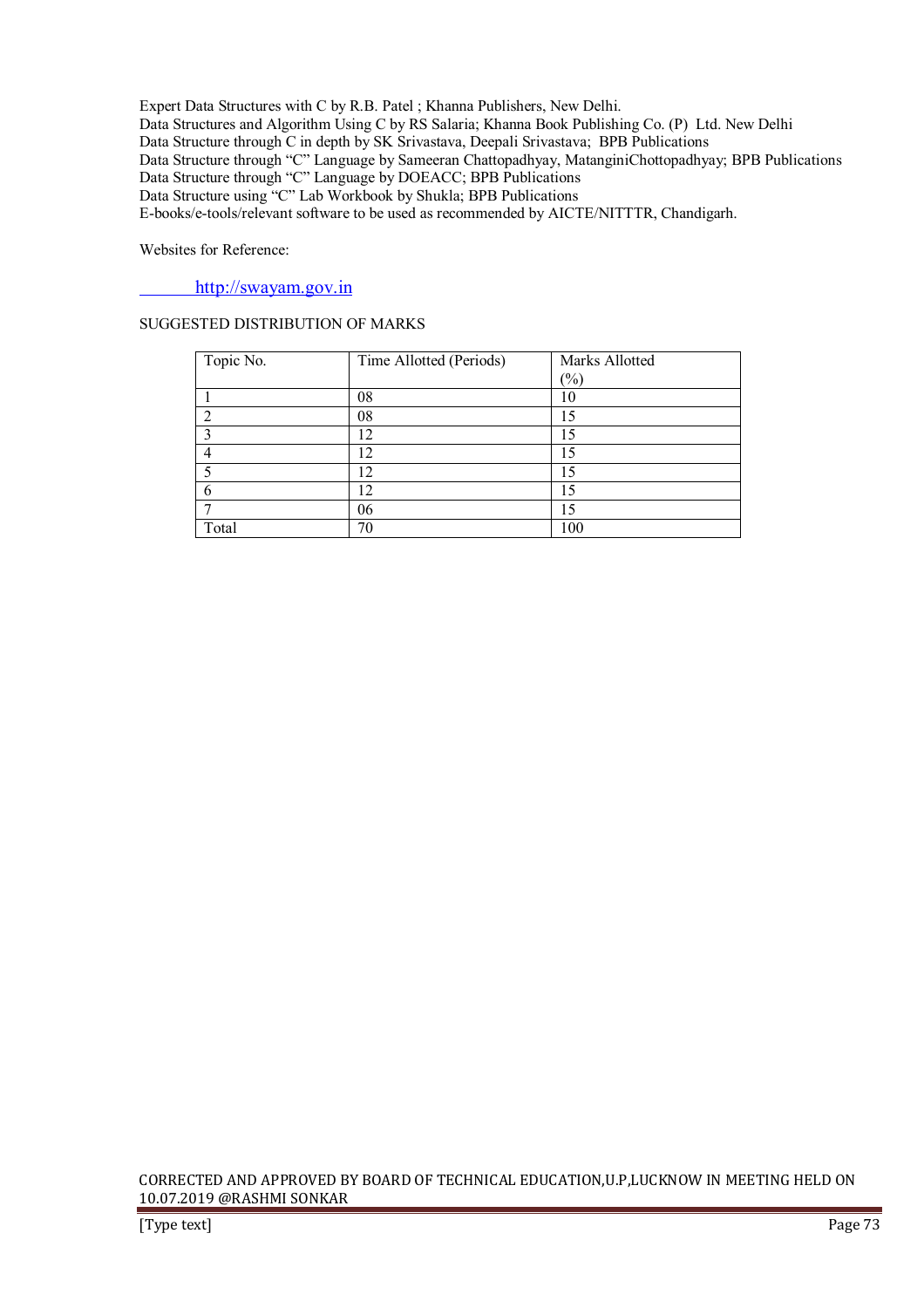3.6 COMPUTER ARCHITECTURE AND HARDWARE MAINTENANCE L T P 4 - 4 RATIONALE The subject provides the students with the knowledge of detailed organization of currently available personal computers in order to understand their functioning .The students will also get familiar with Architecture of multi processor systems. LEARNING OUTCOMES

After undergoing the subject, students will be able to:

Use cpu, register and stack. Compare micro programmed and hardwired control. Compare risc and cisc architecture. Understand memory hierarchy and memory types. Explain the function of bios. Illustrate multi processor systems. Set-up, diagnose problems troubleshoot & maintained the computer components.

# DETAILED CONTENTS

Hardware Organization of computer system (10 periods) CPU organization: general register organization, stack organization, instruction formats (three address, two address, one address, zero address and RISC instruction). Addressing modes: Immediate, register, direct, in direct, relative, indexed. CPU Design: Microprogrammed vs hard wired control.

Reduced instruction set computers: CISC characteristics, RISC characteristics, and their comparison.

Memory organization (10 periods)

Memory Hierarchy RAM and ROM chips, Memory address map, Memory connections to CPU. Auxiliary memory: Magnetic disks and magnetic tapes. Associative memory Cache memory Virtual memory Memory management hardware Read and Write operation

Arithmetic Operations (08 periods) (08 periods)

Introduction, Addition, Subtraction, Multiplication and Division algorithm.

| I/O Organization |  |
|------------------|--|
|------------------|--|

Basis Input output system(BIOS) Function of BIOS Testing and initialization Configuring the system Modes of Data Transfer Programmed I/O : Synchronous, asynchronous and interrupt initiated. DMA data transfer 8085 Microprocessor: Introduction, Architecture, Pin diagram, Comparison with 8086. (6 periods)

Architecture of multi processor systems (12 periods)

CORRECTED AND APPROVED BY BOARD OF TECHNICAL EDUCATION,U.P,LUCKNOW IN MEETING HELD ON 10.07.2019 @RASHMI SONKAR Forms of parallel processing

[Type text] Page 74

 $(10$  periods)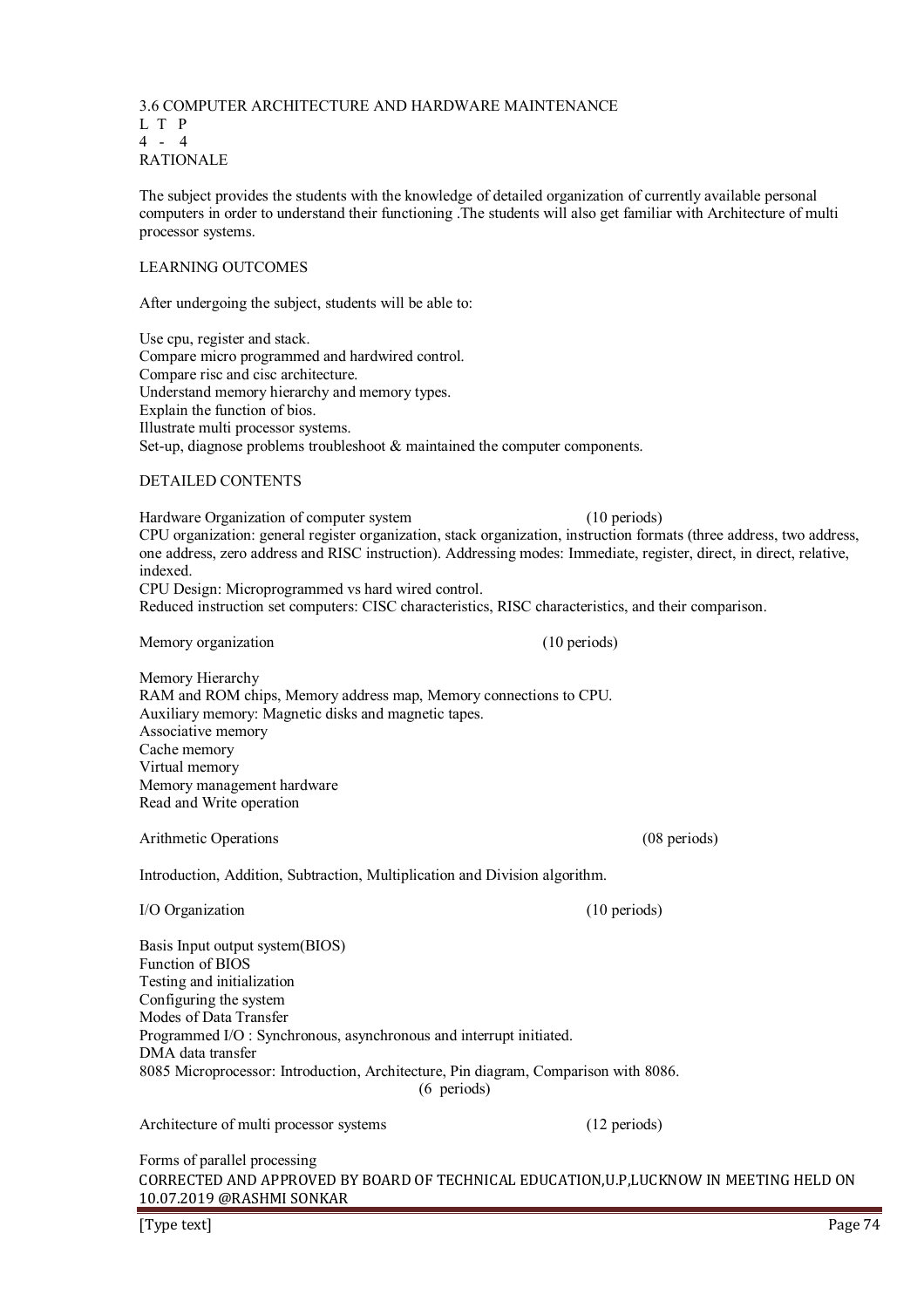Parallel processing and pipelines, basic characteristics of multiprocessor General purpose multiprocessors Interconnection networks: time shared common bus, multi port memory, cross bar switch, multi stage switching networks and hyper cube structures.

#### LIST OF PRACTICALS

Demonstration of following: motherboard Key board & Keyboard decoder Video Adapter & display controllers Floppy Drive, CD Drive and Hard Disk. Multifunction Input/ Output controllers Assembly of PC

- 2 Troubleshooting & repair of following equipment:
- (i) Dot Matrix Printer, Laser, Inkjet Printer.
- (ii) Digital Plotter (iii) C. P. U.
- (iv) Disk Drive

3. Trouble Shooting of

 (i) Network (ii) Power Supplies.

# INSTRUCTIONAL STRATEGY

Since the subject is theoretical one, the practical aspects should be taught along with the theory instruction. The students should be given quiz tests and asked to give seminars on small topics. There is sufficient time in the subject and the students can be taken to laboratory for demonstration.

# MEANS OF ASSESSMENT

Assignments and quiz/class tests, mid-term and end-term written tests Viva-voce

# LIST OF RECOMENEDED BOOKS

Computer Architecture and Organisation by Moris Mano Computer Architecture by J.P.Hayes Structured Computer Organisation by Tanenbaum Andrew S, PHI e-books/e-tools/relevant software to be used as recommended by AICTE/NITTTR, Chandigarh.

Websites for Reference: http://swayam.gov.in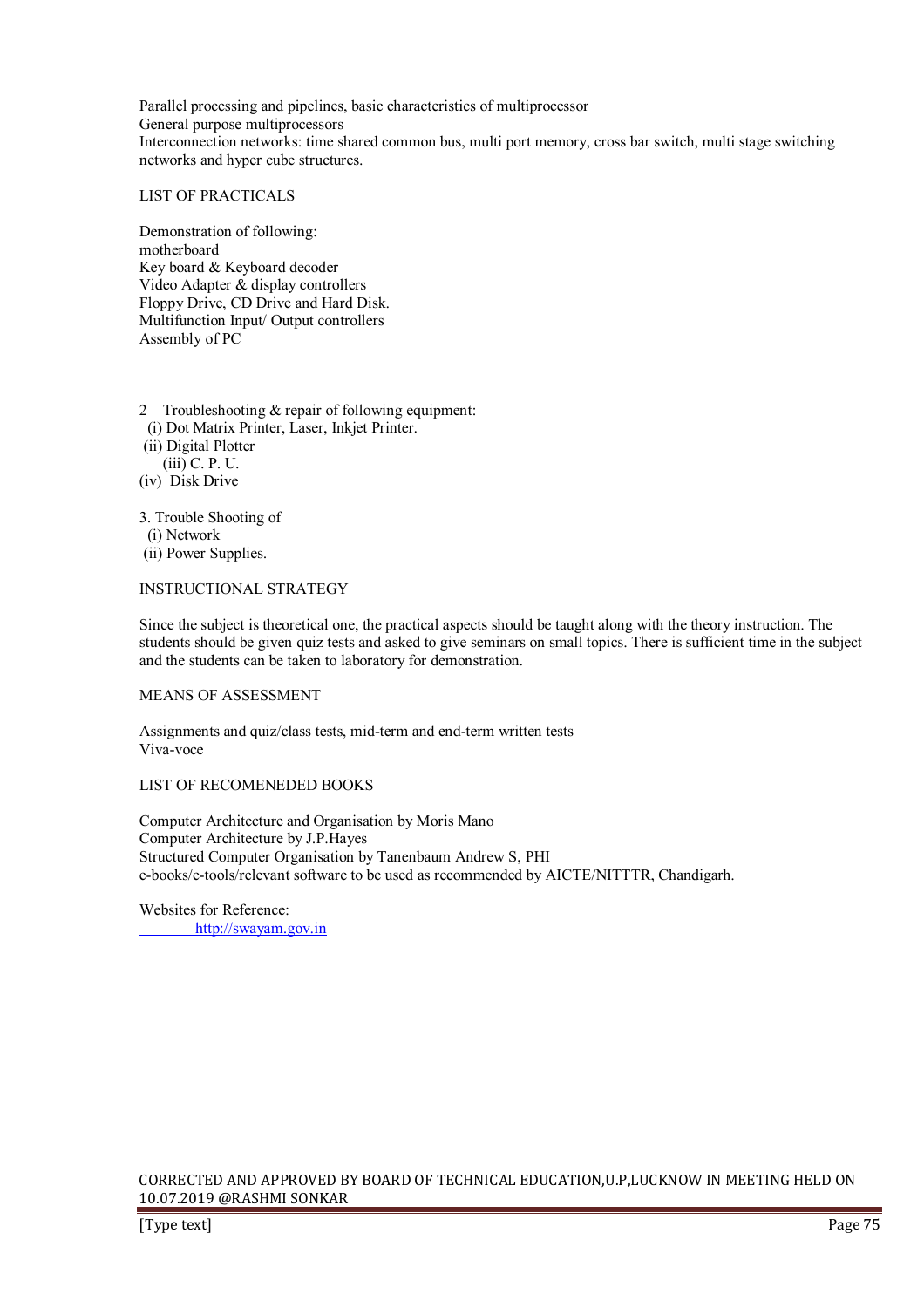# SUGGESTED DISTRIBUTION OF MARKS

| Topic No. | Time Allotted | Marks Allotted |
|-----------|---------------|----------------|
|           | (in periods)  | $\%$           |
|           | 10            | 20             |
| 2.        | 10            | 20             |
| 3.        | 08            | 10             |
| 4.        | 10            | 20             |
|           | 06            | 10             |
|           | 12            | 20             |
| Total     | 56            | 100            |

CORRECTED AND APPROVED BY BOARD OF TECHNICAL EDUCATION,U.P,LUCKNOW IN MEETING HELD ON

COMMUNICATION SKILLS – II

10.07.2019 @RASHMI SONKAR

4 - 2

L T P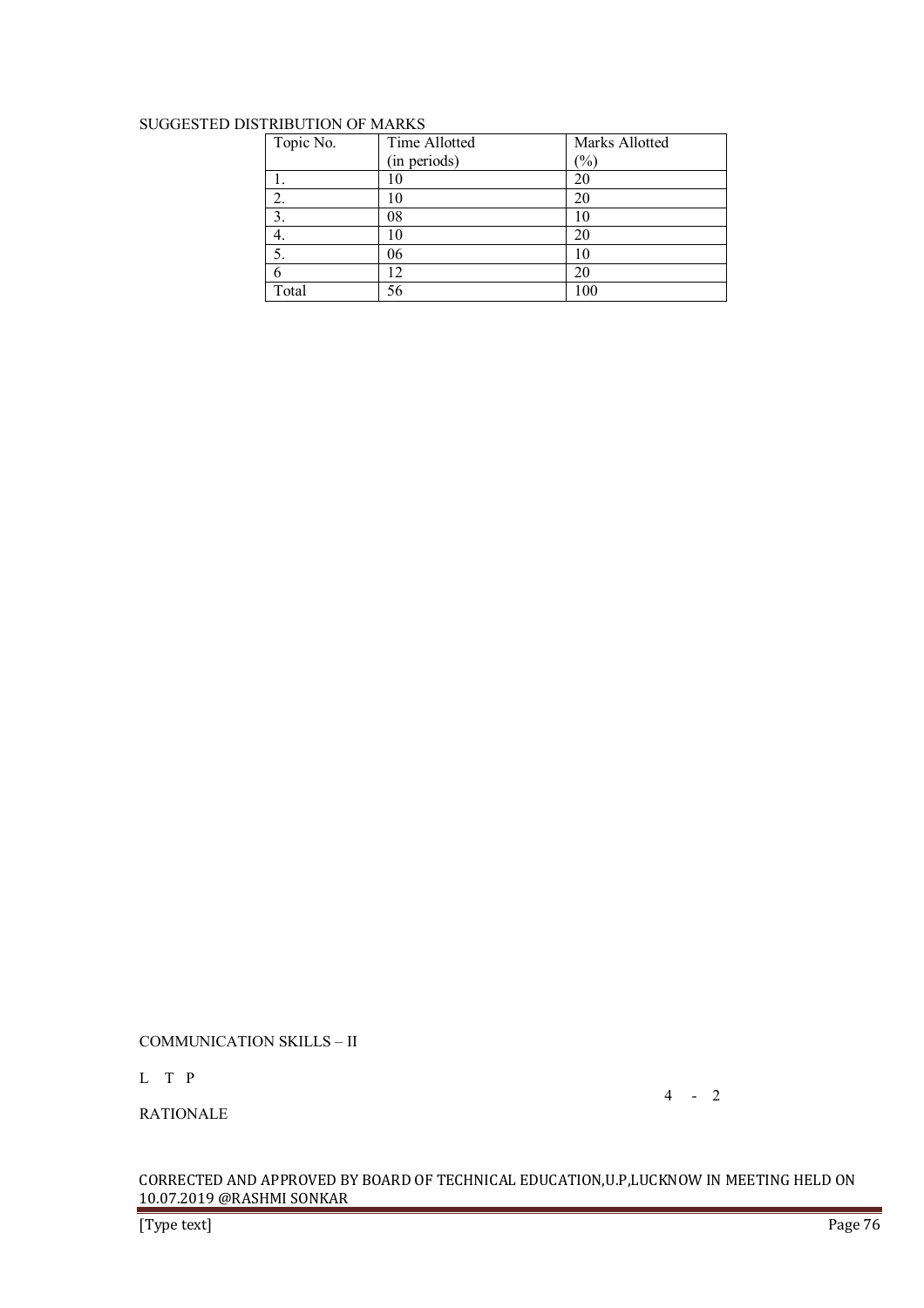Knowledge of English Language plays an important role in career development. This subject aims at introducing basic concepts of communication besides laying emphasis on developing listening, speaking, reading and writing skills as parts of Communication Skill.

#### LEARNING OUTCOMES

After undergoing the subject, the students will be able to:

Frame correct sentences with illustrations Comprehend the language correctly Interpret the language correctly Use given material in new situations.

Correspond effectively using various types of writings like letters, memos etc.

Communicate effectively in English with appropriate body language making use of correct and appropriate vocabulary and grammar in an organised set up and social context.

#### DETAILED CONTENTS

1. Functional Grammar (16 periods)

- 1.1 Prepositions
- 1.2 Framing Questions
- 1.3 Conjunctions
- 1.4 Tenses

2 Reading (16 periods) (16 periods) 2.1 Unseen Passage for Comprehension ( Vocabulary enhancement - Prefixes, Suffixes, one word substitution, Synonym and Antonym) based upon the passage should be covered under this topic.

#### 3 Writing Skill (24 periods)

3.1. Correspondence

Letters.

a) Business Letters- Floating Quotations, Placing Orders, Complaint

b) Official Letters- Letters to Government and other Offices

- 3.2. Memos, Circular, Office Orders
- 3.3. Agenda & Minutes of Meeting
- 3.4. Report Writing

#### LIST OF PRACTICALS

Note: Teaching Learning Process should be focused on the use of the language in writing reports and making presentations.

Topics such as Effective listening, effective note taking, group discussions and regular presentations by the students need to be taught in a project oriented manner where the learning happens as a byproduct.

Speaking and Listening Skills Debate Telephonic Conversation: general etiquette for making and receiving calls Offering- Responding to offers. Requesting – Responding to requests Congratulating Exploring sympathy and condolences Asking Questions- Polite Responses Apologizing, forgiving Complaining Warning Asking and giving information Getting and giving permission Asking for and giving opinions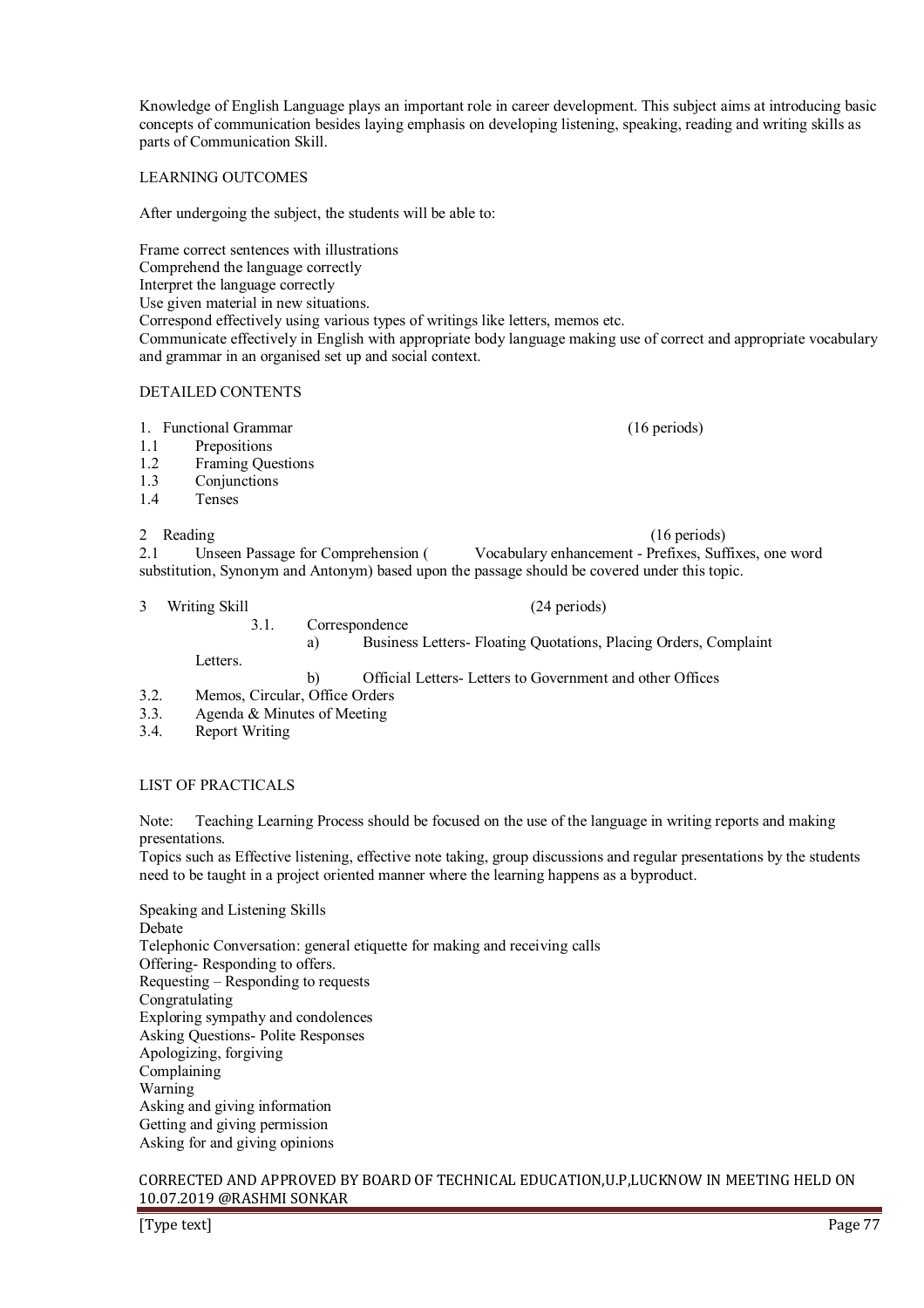# INSTRUCTIONAL STRATEGY

Students should be encouraged to participate in role play and other student-centered activities in class rooms and actively participate in listening exercises

# MEANS OF ASSESSMENT

Assignments and quiz/class tests, mid-semester and end-semester written tests Actual practical work, exercises and viva-voce Presentation and viva-voce

# RECOMMENDED BOOKS

- 1. Communicating Effectively in English, Book-I by RevathiSrinivas; Abhishek Publications, Chandigarh.<br>2. Communication Techniques and Skills by R. K. Chadha: Dhannat Rai Publications, New Delhi
- 2 Communication Techniques and Skills by R. K. Chadha; Dhanpat Rai Publications, New Delhi.

3 High School English Grammar and Composition by Wren & Martin; S. Chand & Company Ltd., Delhi.<br>4. e-books/e-tools/relevant software to be used as recommended by AICTE/NITTR, Chandigarh.

4. e-books/e-tools/relevant software to be used as recommended by Websites for Reference:

http://www.mindtools.com/ page 8.html – 99k

http://www.letstalk.com.in

http://www.englishlearning.com

http://learnenglish.britishcouncil.org/en/

http://swayam.gov.in

SUGGESTED DISTRIBUTION OF MARKS

| Topic No. | Time Allotted<br>(Periods) | Marks Allotted<br>$(\%)$ |
|-----------|----------------------------|--------------------------|
|           | 16                         | 28                       |
| っ         | 16                         | 28                       |
| 3         | 24                         | 44                       |
| Total     | 56                         | 100                      |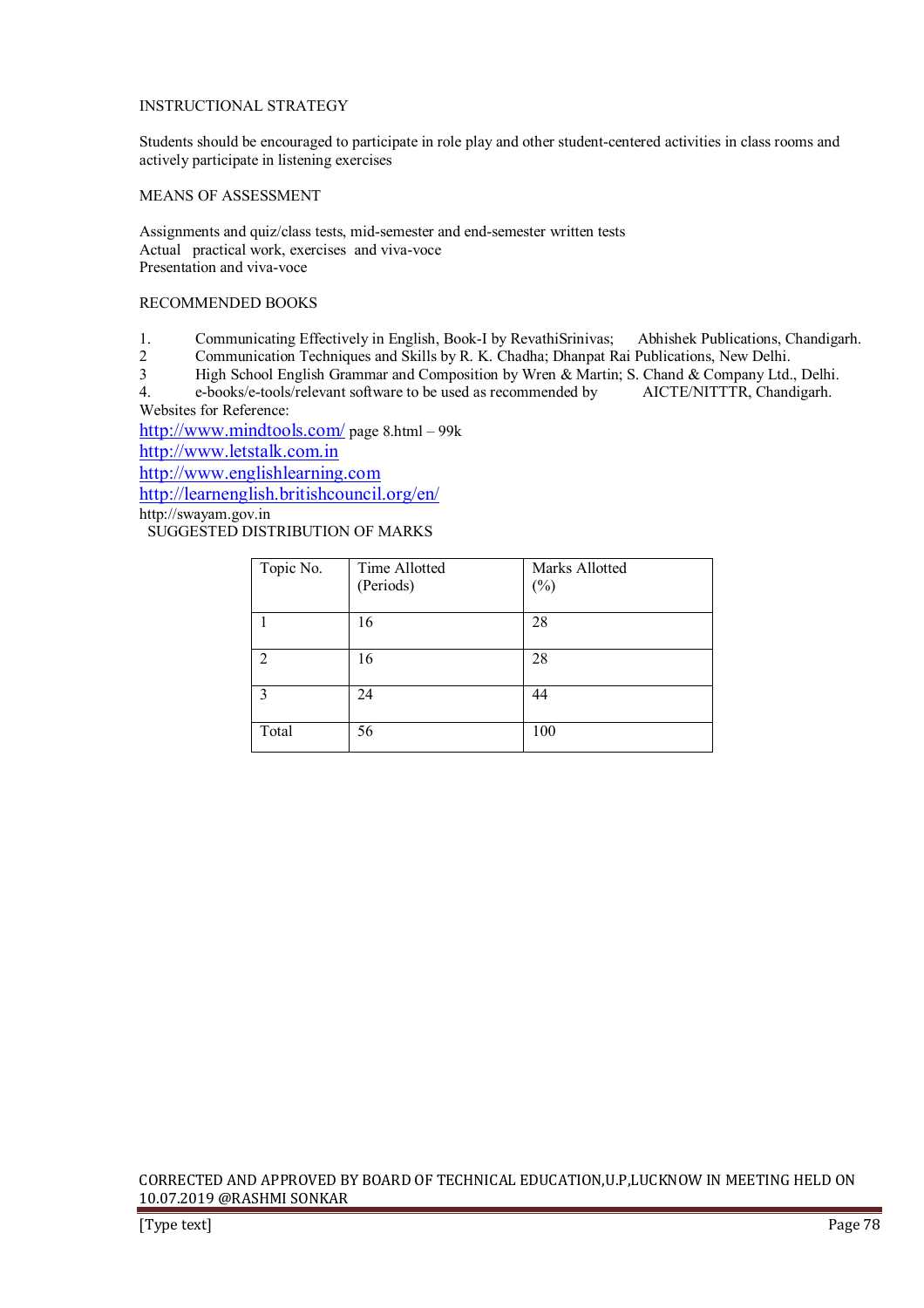# 4.2 DATABASE MANAGEMENT SYSTEM

#### L T P 5 - 4

#### RATIONALE

The diploma holders in Computer Science and Engineering need to understand about Relational Data base to manage the data at backend for different applications. They should be able to develop basic table and write query to fetch the required data. Hence this subject.

# LEARNING OUTCOMES

- After undergoing the subject, the students will be able to:
- understand the concept of Database system and Client Server Architecture
- understand and develop the concepts of Data Modeling, Security and Integrity.
- convert and compare the designs and differentiate between the keys
- understand and execute different SQL queries and PL / SQL programs
- convert database in the form of table
- normalize the database using normal forms.
- understand the concept of query processing and Transaction processing

# DETAILED CONTENTS

1.Database System Concept & Data Modeling (10 Periods)

Basic concepts, Advantages of a DBMS over file processing system, Data Abstraction, Database Languages, Data Independence. , Components of a DBMS and overall structure of a DBMS. ,Three views of Data (External View, Conceptual View, Internal View), Three level architecture of DBMS, Data Independence, , Client Server Architecture

2.Data Model (10 Periods)

Define data model, Data Models : Network Model Hierarchical Model, E-R Model, Advantage & Disadvantages of each Data Model

# *ER Model :*

Entity sets and relationship sets- Attributes - Keys in entity and relationship sets : (a) Super Key (b) Candidate Key (c) Primary Key (e) Unique Key - Mapping constraints, Participation Constraint, E-R diagram, Notations. Strong Entity Set and Weak Entity Set

Advantages, Disadvantages, Codd's 12 rules , Definition of Relations, Schema, Sub schema. Relational Model Constraints (Domain, Tuple Uniqueness, Key Constraints, Integrity Constraints, Entity constraints). Relations algebra (Basic operation: Union intersection difference and Cartesian product), Additional Relational Algebraic Operations (Projection, Selection rows, Division, rename and join ) , Converting ER Model to Relational Model.

#### 4.Relational Database Design (11 Periods)

Purpose of Normalization, Data redundancy and updating anomalies, Functional Dependencies and Decomposition, Process of Normalization using 1NF, 2NF, 3NF, multivalued dependencies and BCNF , Forth Normal Form, Fifth Normal Form,

Data definition language, Data manipulation language, SQL, Object naming conventions, Object naming guidelines, Data types, Tables (Creating , Inserting,Updating and deleting tables and using constraints), Views, Indexes,

CORRECTED AND APPROVED BY BOARD OF TECHNICAL EDUCATION,U.P,LUCKNOW IN MEETING HELD ON 10.07.2019 @RASHMI SONKAR

[Type text] Page 79

3.Relation Model (10 Periods)

5.MYSQL/SQL (11 Periods)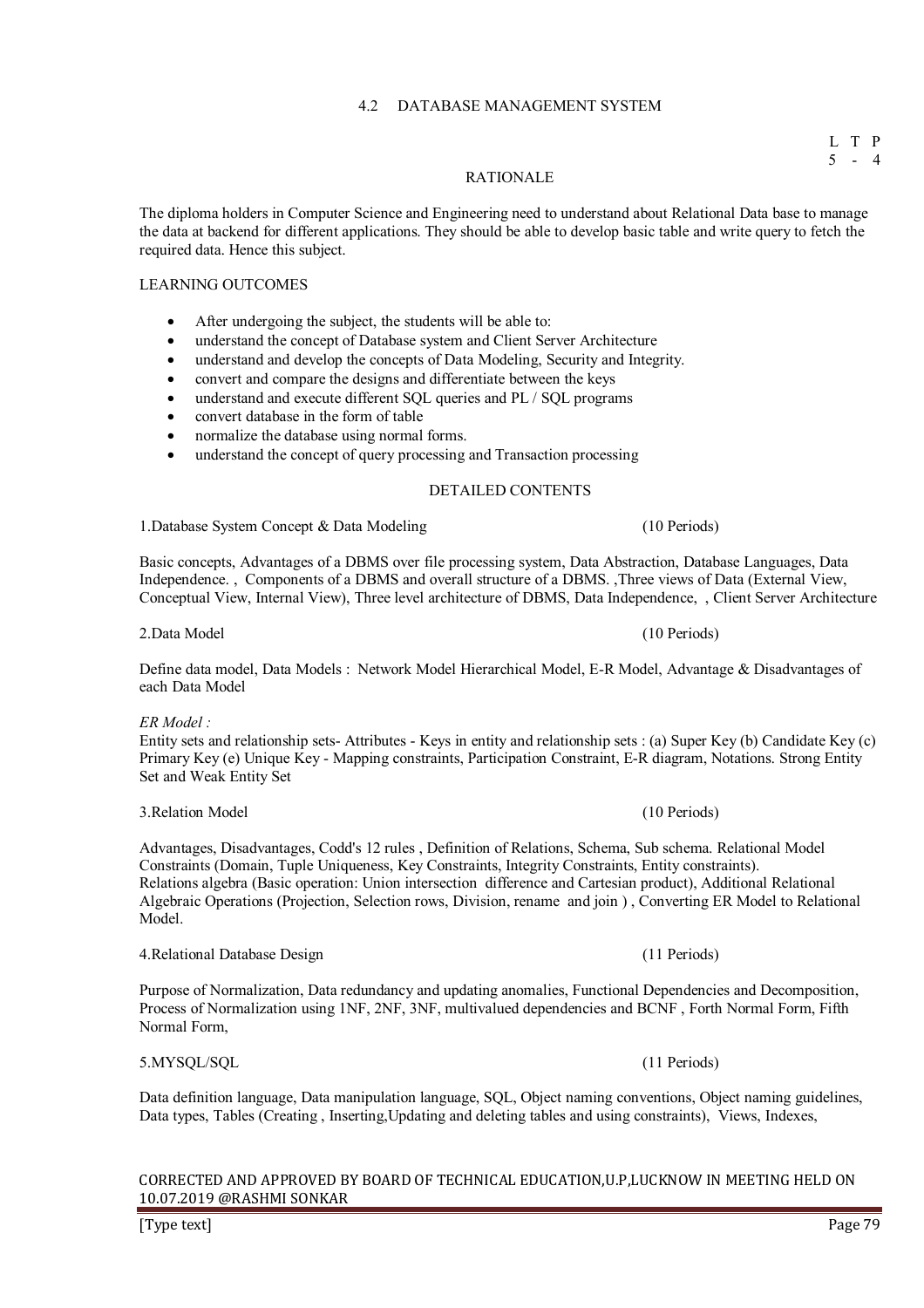SQL Command :- DESCRIBE, SELECT, WHERE CLAUSE, DISTINCT CLAUSE, ORDER BY,HAVING, LOGICAL OPERATIONS, SQL OPERATORS, JOIN

Aggregate functions, String functions and date time functions, Null values

6.PL-SQL (10 Periods)

User defined function, Control of flow statement of PL/SQL, Procedures/Stored procedures, transaction, triggers, cursors, granting and revoking.

| 7. NO-SQL: Inroducton, Usages, And Application. | (03 Periods) |
|-------------------------------------------------|--------------|
|                                                 |              |

8.SECURITY (05 Periods)

Authorization and View- Security constraints - Integrity Constraints- Encryption

# **LIST OF PRACTICALS**

1.Installation of MYSQL

STRUCTURED QUERY LANGUAGE 2. Creating Database Creating a database Creating a table Specifying relational data types Specifying constraints Creating indexes

3. Table and Record Handling INSERT statement Using SELECT and INSERT together DELETE, UPDATE, TRUNCATE Statement. DROP, ALTER statement

4. Retrieving Data From a Database The SELECT statement Using the WHERE clause Using Logical Operators in the WHERE clause Using In, BETWEEN, LIKE, ORDER BY, GROUP BY & HAVING clause Using Aggregate Functions Combining Tables Using JOINS

5. Design of database for any application. INSTRUCTIONAL STRATEGY

Explanation of concepts using real time examples, diagrams etc. For practical sessions books along with CDs or learning materials with specified activities are required. Various exercises and small applications should be given along with theoretical explanation of concepts.

# MEANS OF ASSESSMENT

Assignments and quiz/class tests, mid-term and end-term written tests Actual laboratory and practical work, exercises and viva-voce Software installation, operation, development and viva-voce

RECOMMENDED BOOKS

CORRECTED AND APPROVED BY BOARD OF TECHNICAL EDUCATION,U.P,LUCKNOW IN MEETING HELD ON 10.07.2019 @RASHMI SONKAR An Introduction to Database System - C. J. Date Database System Concepts - A. Silberschatz, S. Sudarshan& H. F. Korth Database Concepts and Systems - LvanBayroos/SPD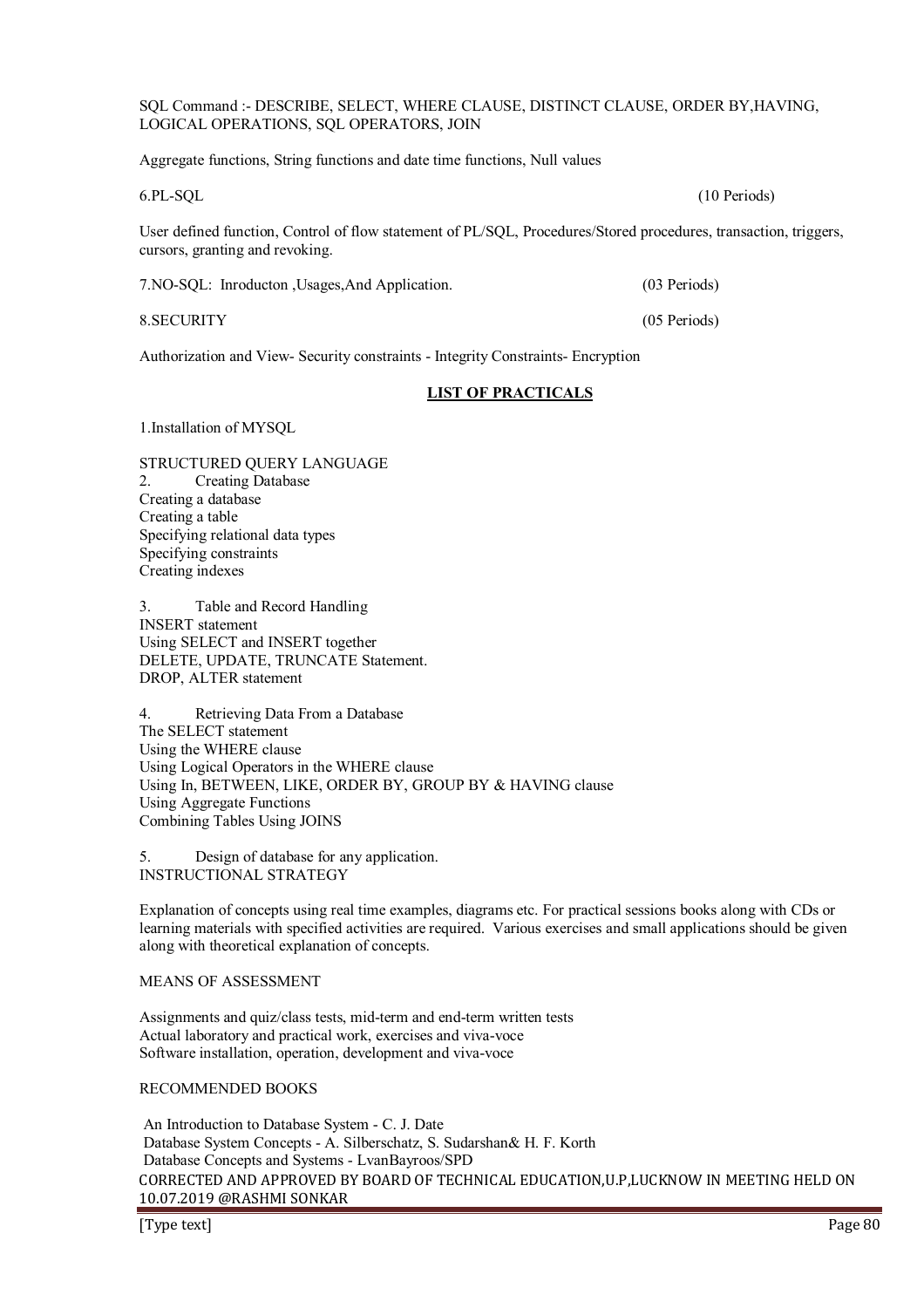Fundamental of Database System - R. Elmashri& S. B. Navathee-books/e-tools/relevant software to be used as recommended by AICTE/UPBTE/NITTTR. Websites for Reference:

http://swayam.gov.in

http://spoken-tutorial.orgs

SUGGESTED DISTRIBUTION OF MARKS

| Topic No.      | Time Allotted (Periods) | Marks Allotted |
|----------------|-------------------------|----------------|
|                |                         | $(\%)$         |
|                | 10                      | 15             |
| $\overline{2}$ | 10                      | 15             |
| 3              | 10                      | 15             |
| 4              | 11                      | 17             |
| 5              | 11                      | 17             |
| 6              | 10                      | 10             |
|                | 03                      | 04             |
| 8              | 05                      | 07             |
| Total          | 70                      | 100            |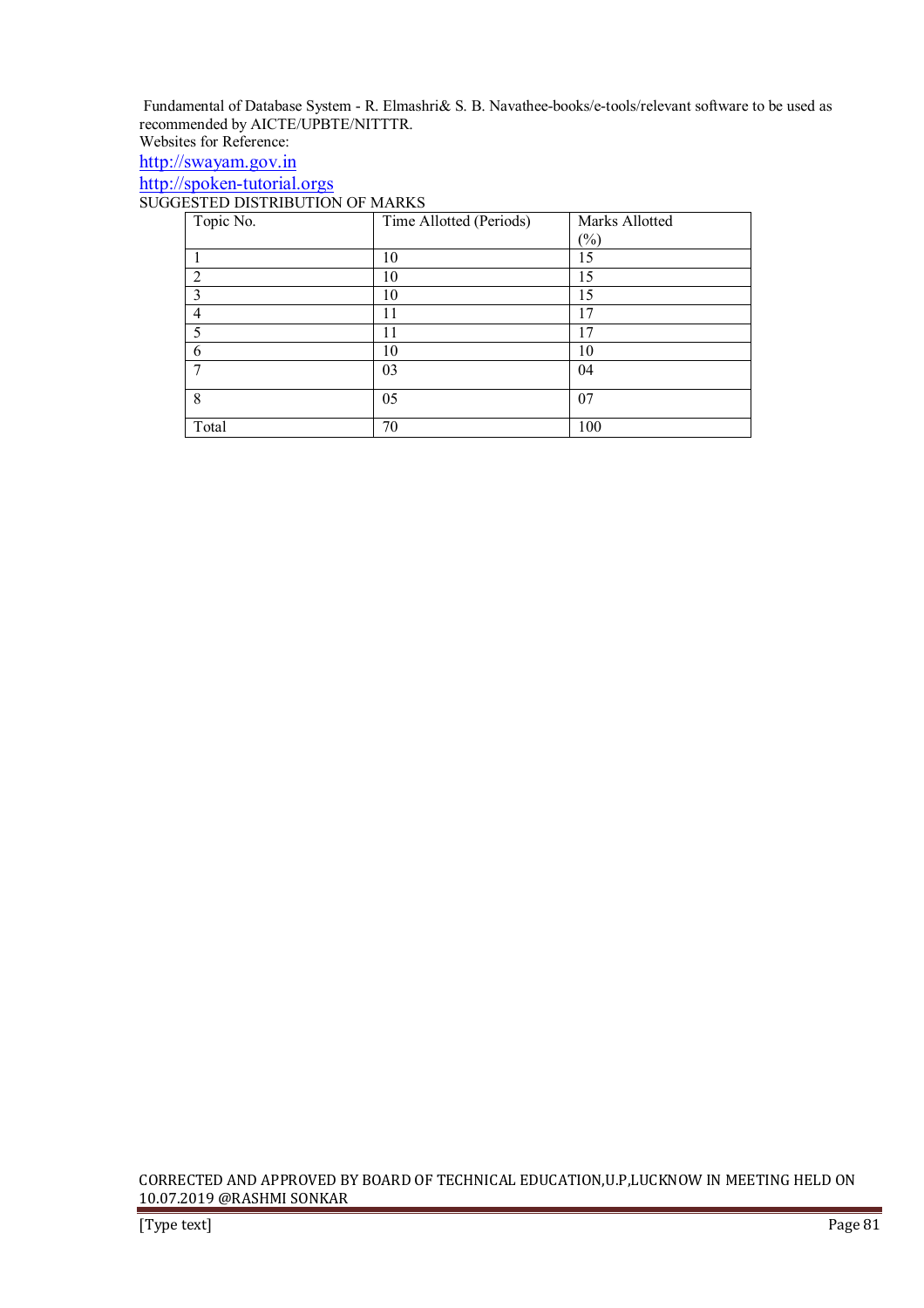# 4.3 OBJECT ORIENTED PROGRAMMING USING JAVA L T P

4 - 6

# RATIONALE

Object orientation is a new approach to understand the complexities of the real world. In contrast to the earlier approaches like procedural etc, object orientation helps to formulate the problems in a better way giving high reliability, adaptability and extensibility to the applications. The students are already familiar with this concept of programming in C which is the basic for JAVA. This course offers the modern programming language JAVA that will help the students to implement the various concept of object orientation practically. The students will be able to program in the object oriented technology with the usage of JAVA.

# LEARNING OUTCOMES

After undergoing the subject, students will be able to:

- install Java IDE, Compiler, Java virtual machines
- debug and compile the program written in Java.
- explain and implement class programs.
- explain and execute the language construct concepts.
- explain and execute member functions.
- explain the concepts of OOPS
- describe and implement inheritance concepts.
- explain and implement Polymorphism using Java program.
- explain and implement the abstract class and interface.
- implement the exception handling in projects
- develop and understand multithreaded programs

# DETAILED CONTENTS

1. Introduction and Features (05 Periods)

Fundamentals of object oriented programming – procedure oriented programming Vs. object oriented programming (OOP), Object oriented programming concepts – Classes, object, object reference, abstraction, encapsulation, inheritance, polymorphism, Introduction of eclipse (IDE) for developing programs in Java

variables, types and type declarations, data types : Integer, floating point type, character, boolean, all Operators, iteration and jump statement, if then else clause; conditional expressions, input using scanner class and output statement, loops, switch case, arrays, methods.

3. Classes and Objects (08 Periods)

Class fundamentals, constructors, declaring objects (Object & Object Reference), creating and accessing variables and methods, static and non static variables/methods defining packages, Creating and accessing a package, Importing packages, Understanding CLASSPATH, auto boxing , String , String Buffer

Definition of inheritance, protected data, private data, public data, constructor chaining, order of invocation, types of inheritance, single inheritance, multilevel inheritance, hierarchical inheritance, hybrid inheritance , access control (Private Vs PublicVs Protected Vs Default)

CORRECTED AND APPROVED BY BOARD OF TECHNICAL EDUCATION,U.P,LUCKNOW IN MEETING HELD ON 10.07.2019 @RASHMI SONKAR

4. Inheritance (06 Periods)

5. Abstract Class and Interface (08 Periods)

# 2. Language Constructs (07 Periods)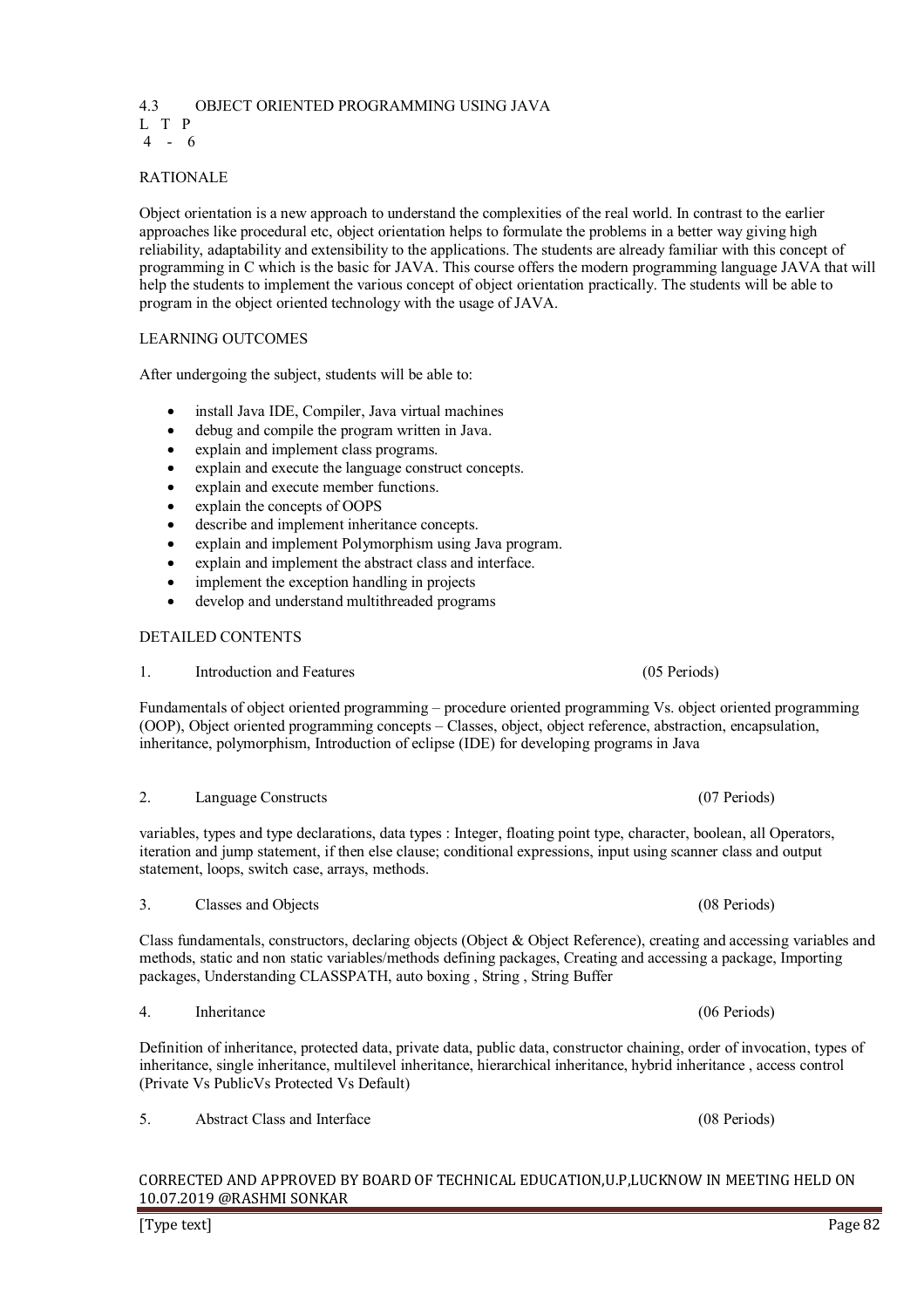Defining an interface, difference between classes and interface, Key points of Abstract class & interface, difference between an abstract class & interface, implementation of multiple inheritance through interface.

Method and constructor overloading, method overriding, up-casting and down-casting.

7. Exception Handling (07 Periods)

Definition of exception handling, implementation of keywords like try, catches, finally, throw& throws, built in exceptions, creating own exception sub classes importance of exception handling in practical implementation of live projects

#### 8. Multithreading (09 Periods)

Difference between multi threading and multi tasking, thread life cycle, creating threads, thread priorities, synchronizing threads.

#### LIST OF PRACTICALS

- WAP to create a simple class to find out the area and perimeter of rectangle and box using super and this keyword.
- WAP to design a class account using the inheritance and static that show all function of bank (withdrawal, deposit).
- WAP to design a class using abstract methods and classes.
- WAP to design a string class that perform string method (equal, reverse the string, change case).
- Consider we have a Class of Cars under which Santro Xing, Alto and Wagon R represents individual Objects. In this context each Car Object will have its own, Model, Year of Manufacture, Colour, Top Speed, etc. which form Properties of the Car class and the associated actions i.e., object functions like Create(), Sold(), display() form the Methods of Car Class.
- In a software company Software Engineers, Sr. Software Engineers, Module Lead, Technical Lead, Project Lead, Project Manager, Program Manager, Directors all are the employees of the company but their work, perks, roles, responsibilities differs. Create the Employee base class would provide the common behaviors of all types of employee and also some behaviors properties that all employee must have for that company.
- Using the concept of multiple inheritance create classes: Shape, Circle, Square, Cube, Sphere, Cylinder. Your classes may only have the class variable specified in the table below and the methods Area and/or Volume to output their area and/or volume.

| Class    | Class Variable | Constructor                            | Base class |
|----------|----------------|----------------------------------------|------------|
| Shape    | String name    | Shape()                                |            |
| Circle   | double radius  | Circle(double r, String n)             | Shape      |
| Square   | double side    | Square(double s, String n)             | Shape      |
| Cylinder | double height  | Cylinder(double h, double r, String n) | Circle     |
| Sphere   | None           | Sphere(double r, String n)             | Circle     |
| Cube     | None           | Cube(double s, String n)               | Square     |

- WAP to handle the exception using try and multiple catch block.
- WAP that implement the Nested try statements.
- WAP to create a package that access the member of external class as well as same package.
- WAP that show the partial implementation of interface.
- WAP to create a thread that implement the Runnable interface.

#### **INSTRUCTIONAL STRATEGY**

The subject is totally practical based. Students should be given clear idea about the basic concepts of programming. In practical session student should be asked to draw flow chart write algorithm and then write program for algorithm and run on computer. It is required that students should maintain records (files with printouts).

#### **MEANS OF ASSESSMENT**

Assignments and quiz/class tests, mid-term and end-term written tests

CORRECTED AND APPROVED BY BOARD OF TECHNICAL EDUCATION,U.P,LUCKNOW IN MEETING HELD ON 10.07.2019 @RASHMI SONKAR

6. Polymorphism (06 Periods)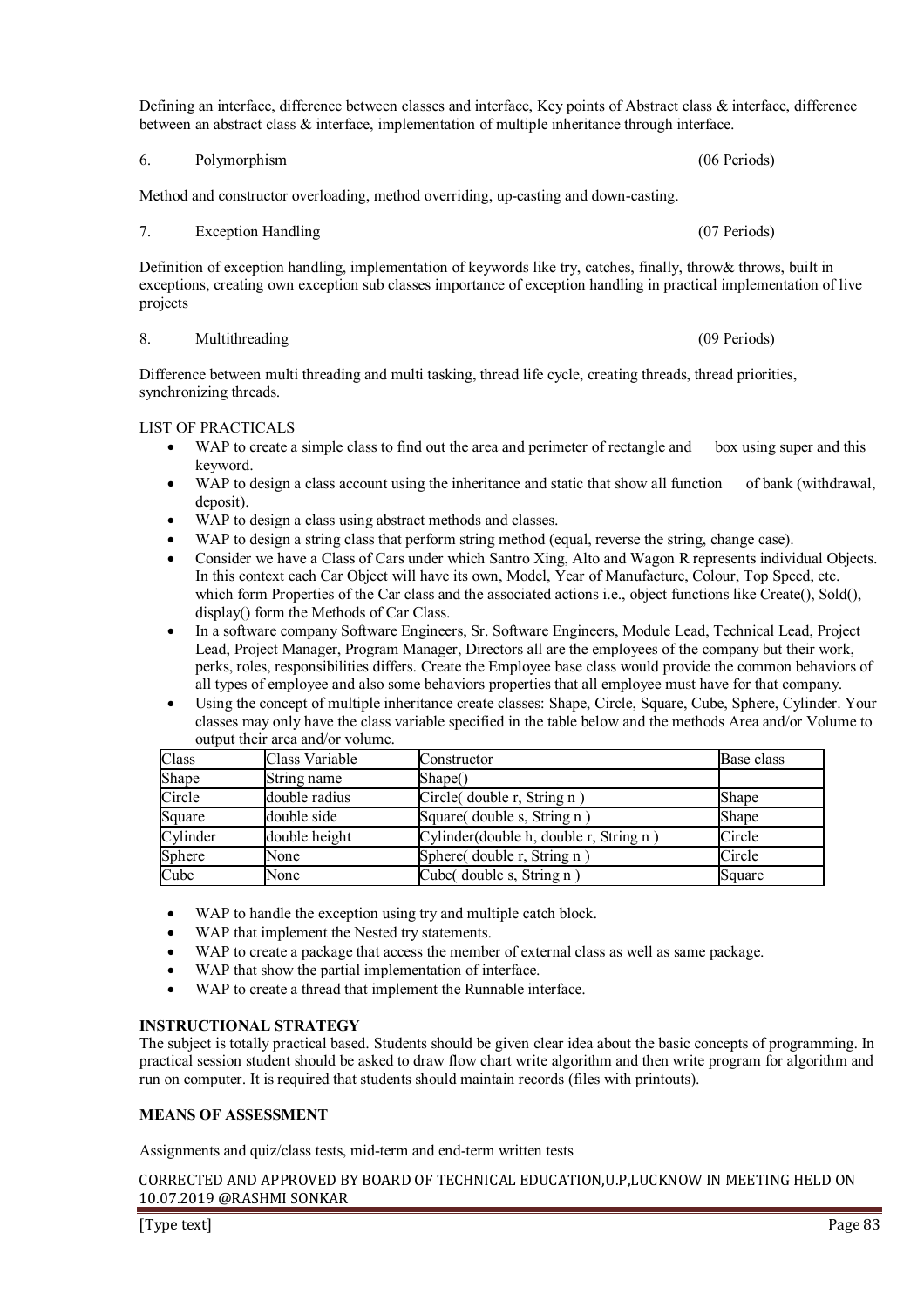Actual laboratory and practical work, exercises and viva-voce Software installation, operation, development and viva-voce

# **RECOMMENDED BOOKS**

Programming with Java: A Primer; E. Balagurusamy Head First Java, O-REILLY, Kathy Sierra & Bert Bates. OCA Java SE Programmer I Certification Guide , Wiley Publisher , Mala Gupta PROGRAMMER'S GUIDE TO JAVA SE 8 , Pearson , Khalid E Mughal e-books/e-tools/relevant software to be used as recommended by AICTE/UPBTE/NITTTR.

Websites for Reference:

http://www.spoken-tutorial.org http://swayam.gov.in

## SUGGESTED DISTRIBUTION OF MARKS

| Topic No. | Time Allotted | Marks Allotted |
|-----------|---------------|----------------|
|           | (Periods)     | $(\%)$         |
|           | 5             | 14             |
| 2.        | π             | 12             |
| 3.        | 8             | 13             |
| 4.        | 6             | 13             |
| 5.        | 8             | 13             |
| 6.        | 6             | 12             |
| 7.        | ┑             | 12             |
| 8.        | 9             | 11             |
| Total     | 56            | 100            |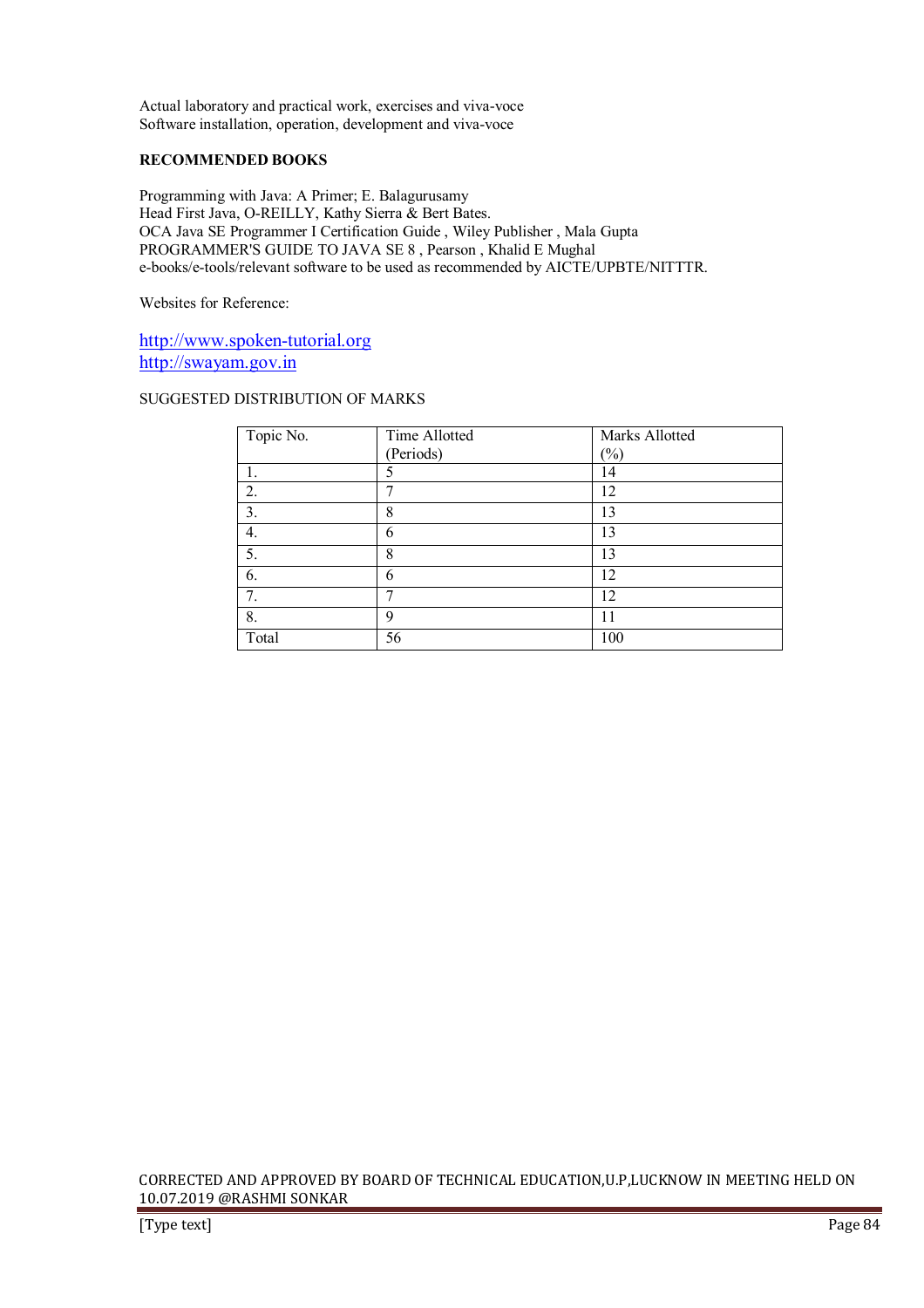#### 4.4 OPERATING SYSTEMS

#### RATIONALE

The course provides the students with an understanding of human computer interface existing in computer system and the basic concepts of operating system and its working. The students will also get hands-on experience and good working knowledge to work in windows and Linux environments. The aim is to gain proficiency in using various operating systems after undergoing this course. While imparting instructions, the teachers are expected to lay more emphasis on concepts and principles of operating systems, its features and practical utility.

# **LEARNING OUTCOMES**

After undergoing the subject, the students will be able to:

- describe various types and services of operating system
- identify the concept of process, various states in the process and their scheduling.
- classify different types of schedulers and scheduling algorithms.
- identify the significance of inter-process communication and synchronization.
- describe deadlock and the various ways to recover from deadlock
- identify memory management techniques
- describe virtual memory and its underlying concepts.
- describe the features and brief history of Linux
- use General purpose commands and filters of Linux
- use of shell scripts in Linux

#### DETAILED CONTENTS

1.Overview of Operating Systems (10 Periods)

Definition of Operating Systems, Types of Operating Systems, Operating System Services, User operating system interface, System Calls, Types of System Calls, System Programs, Operating System Structure, Virtual Machine, Benefits of Virtual Machine

2. Process Management (Principles and Brief Concept) (10 Periods)

Process concept, Process State, Process Control Block, Scheduling Queues, Scheduler, Job Scheduler, Process Scheduler, Context Switch, Operations on Processes, Interprocess Communication, Shared Memory Systems, Message-Passing Systems, CPU Scheduler, Scheduling Criteria, Scheduling Algorithms, Preemptive and Non Preemptive, First come first serve (FCFS), Shortest Job first

(SJF), Round Robin (RR), Multiprocessor scheduling, Process Synchronization.

3. Deadlocks (Principles and Brief Concept) (06 periods)

Deadlock, Conditions for Dead lock, Methods for handling deadlocks, Dead Prevention, Deadlock Avoidance, Deadlock detection, Recovery from deadlock.

4. Memory Management Function (Principles and Brief Concept) (10 periods)

Definition – Logical and Physical address Space, Swapping, Memory allocation, Contiguous Memory allocation, Fixed and variable partition, Internal and External fragmentation and Compaction, Paging – Principle of operation, Page allocation, Hardware support for paging, Protection and sharing, Disadvantages of paging, Segmentation, Virtual Memory.

5. I/O Management Functions (Principles and Brief Concept) (04 periods)

Dedicated Devices, Shared Devices, I/O Devices, Storage Devices, Buffering, Spooling.

6. File Management (Principles and Brief Concept) (06 periods)

Types of File System; Simple file system, Basic file system, Logical file system, Physical file system, Various Methods of Allocating Disk Space

7. Linux Operating System (10 Periods)

 History of Linux and Unix, Linux Overview, Structure of Linux, Linux releases, Open Linux, Linux System Requirements, Linux Commands and Filters: mkdir, cd,rmdir,pwd, ls, who, whoami, date, cat,chmod, cp, mv, rm,pg,more, pr, tail, head, cut, paste, nl, grep, wc, sort, kill, write, talk,mseg,wall, merge,mail, news Shell: concepts of

#### CORRECTED AND APPROVED BY BOARD OF TECHNICAL EDUCATION,U.P,LUCKNOW IN MEETING HELD ON 10.07.2019 @RASHMI SONKAR

[Type text] Page 85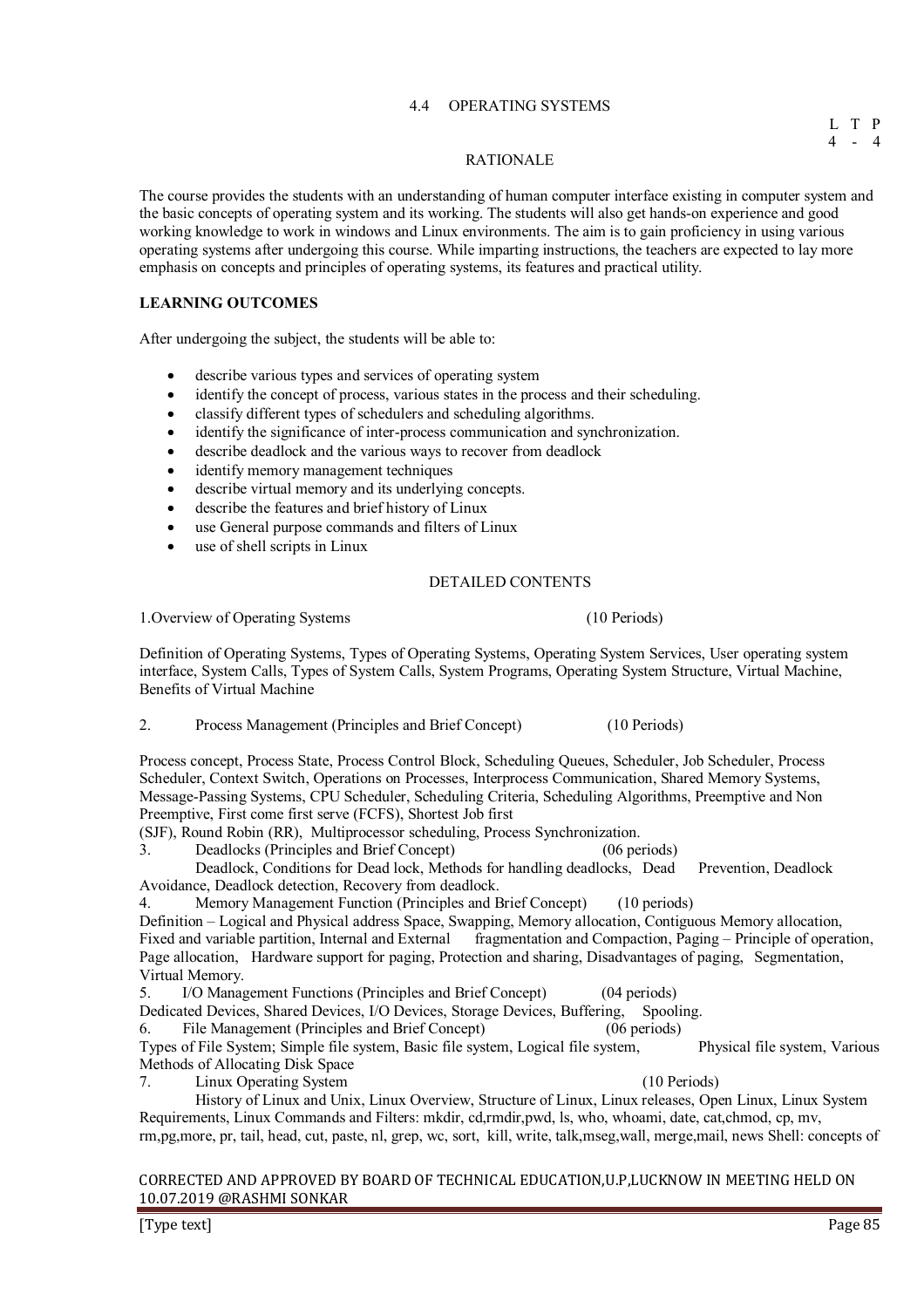command options, input, output,redirection,pipes, redirecting and piping with standard errors, Shell scripts, vi editing commands

# **LIST OF PRACTICALS**

- Demonstration of all the controls provided in windows control panel.
- Exercise on Basics of windows.
- Installation of Linux Operating System
- Usage of directory management commands of Linux: ls, cd, pwd, mkdir, rmdir
- Usage of File Management commands of Linux: cat, chmod,cp, mv, rm, pg, more, find
- Use the general purpose commands of Linux: wc, od, lp, cal, date, who, whoami
- Using the simple filters: pr, head, tail, cut, paste, nl, sort
- Communication Commands: news, write, talk, mseg, mail, wall
- Write a shell program that finds the factorial of a number.
- Write a shell program that finds whether a given number is prime or not.
- Write a shell program to find the average of three numbers.
- Write a shell program that will convert all the text of the file from lowercase to uppercase.

#### INSTRUCTIONAL STRATEGY

This subject is both theory and practical oriental. Therefore, stress must be given on particulars along with theory. Laboratory must have windows as well as Linux operating system. Concepts of O.S. must be taught practically.

#### MEANS OF ASSESSMENT

Assignments and quiz/class tests, mid-term and end-term written tests Actual laboratory and practical work exercises and viva-voce Software installation, operation, development and viva-voce

# RECOMMENDED BOOKS

Operating System Concepts by Silberschatz, Galvin; Wiley Publication Operating Systems by Stallings; Tata McGraw Hill. Operating Systems- A Concept Based Approach by DhamDhare; Tata McGraw Hill Education Pvt Ltd , New Delhi Operating Systems by Achyut S Godbole and AtulKahate; Tata McGraw Hill Education Pvt Ltd , New Delhi Unleashed Linux by Tech Media Publishers, New Delhi e-books/e-tools/relevant software to be used as recommended by AICTE/NITTTR, Chandigarh.

Websites for Reference: http://swayam.gov.in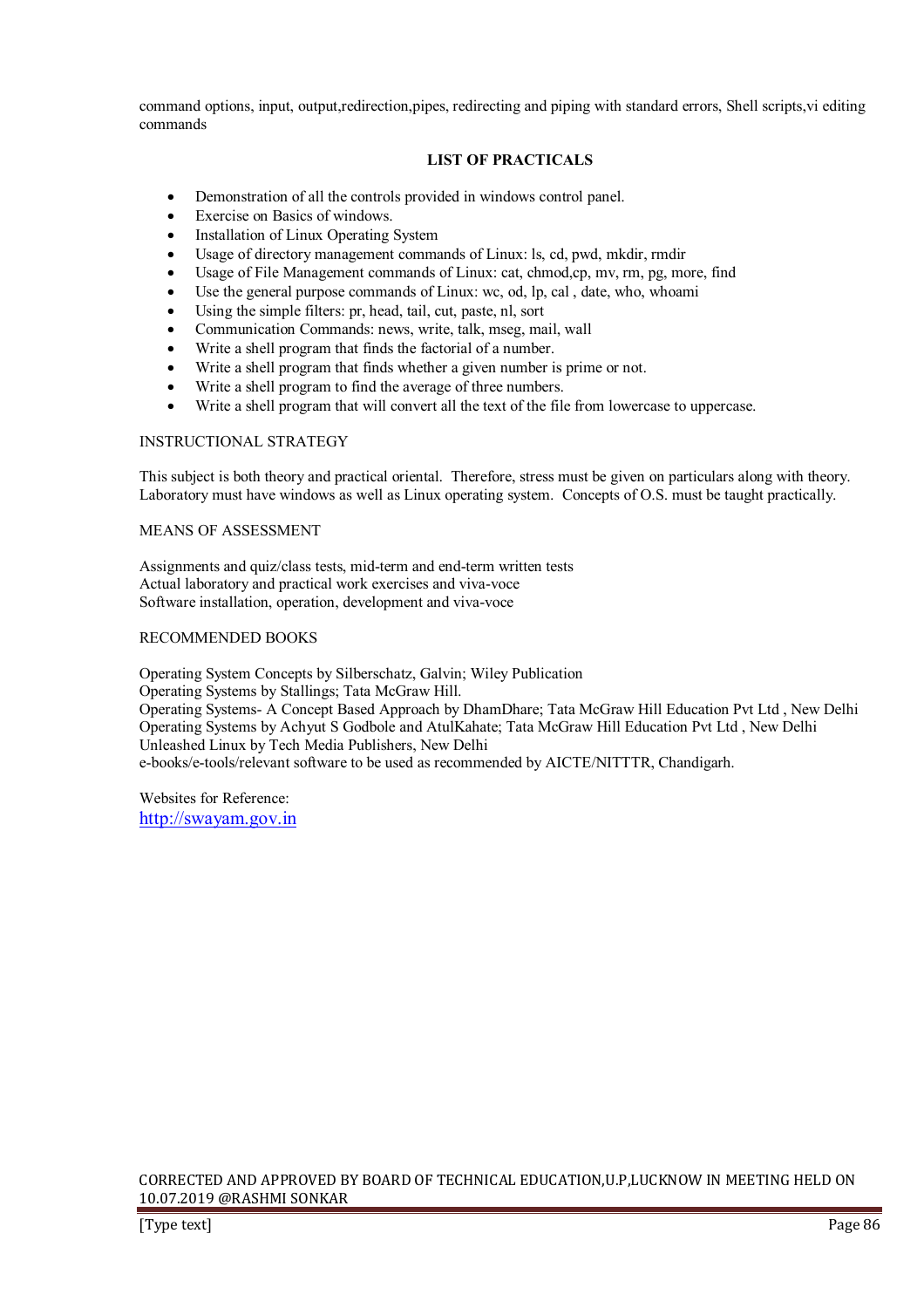# SUGGESTED DISTRIBUTION OF MARKS

| Topic No. | Time Allotted | Marks Allotted |
|-----------|---------------|----------------|
|           | (Periods)     | $(\%)$         |
|           | 10            | 18             |
| 2.        | 10            | 18             |
| 3.        | 06            | 10             |
| 4         | 10            | 18             |
| 5         | 04            | 8              |
| 6         | 06            | 10             |
|           | 10            | 18             |
| Total     | 56            | 100            |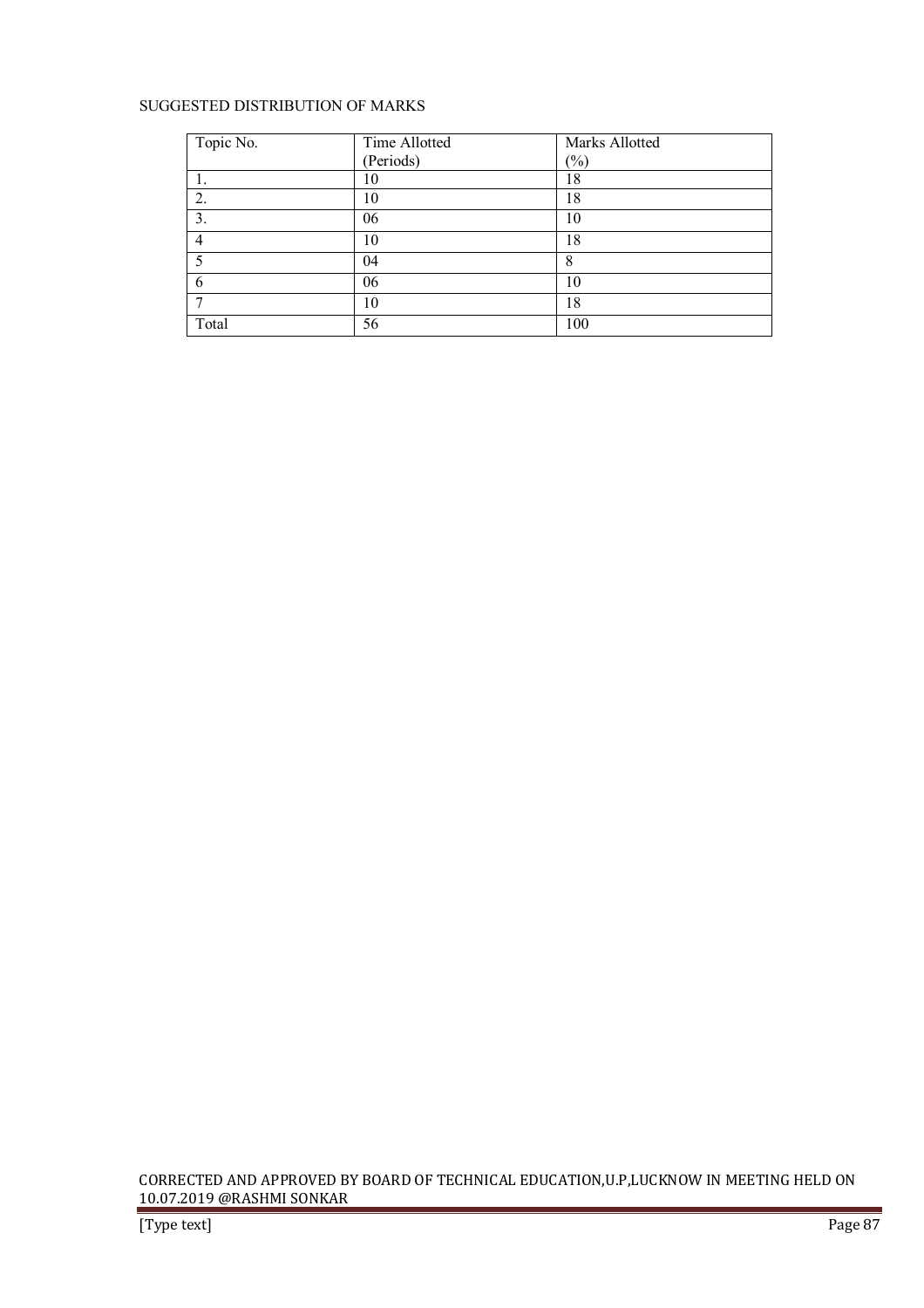# 4.5 E-COMMERCE AND DIGITAL MARKETING

#### RATIONALE

The course is designed to help you master the essential disciplines in digital marketing, including search engine optimization (SEO), social media, conversion optimization, web analytics, content marketing, email and mobile marketing. Digital marketing is one of the world's fastest growing disciplines.

#### LEARNING OUTCOMES

After undergoing the subject, the students will be able to:

- understand concepts of E-Commerce.
- identify core concepts of digital marketing and the role of digital marketing in business.
- develop marketing strategies based on product, price, place and promotion objectives.
- understand how they can use digital marketing to increase sales and grow their business
- formulate marketing strategies that incorporate psychological and sociological factors which influence consumers.
- hands on experience in using Analytics Tools eg: Google Analytics for report extraction and campaign measurement.
- analyze marketing problems and provide solutions based on a critical examination of marketing information.
- understand the opportunities for deploying emerging digital marketing media and techniques.
- implement online campaigns for your business and marketing problems within the organization by learning AdWords Campaign Management

#### DETAILED CONTENTS

1. Electronics Commerce, advantages and disadvantages. E-Commerce Business model B2B, B2C, C2C, E-Governance. Four C's (Convergence, collaborative, computer content management and call center), Supply Chain Management. (10 Periods) (10 Periods) (10 Periods) (10 Periods) (10 Periods) (10 Periods) (10 Periods) (10 Periods) (10 Periods) (10 Periods) (10 Periods) (10 Periods) (10 Periods) (10 Periods) (10 Periods) (10 Periods) (1

2. E-Commerce Payment:

Payment Gateway, Modes of Electronic Payment, Threats & protections for e-commerce payment system

#### 3. Principles of Digital Marketing (06 Periods)

Defining Digital Marketing , Setting Digital Marketing Objectives, Set of activities of digital marketing: Search Engine Optimization, SEO, Search Engine Marketing – Google AdWords, Social Media Marketing: Facebook, LinkedIn, YouTube, Display Advertising – Contextual, Behavioral, Targeted, Content Marketing & Blogging, Lead Generation : Marketing Offer – Attractive / Relevant Offer, Landing Page – Offer's details with form, Conversion Page – Thank you page, Email Marketing, Video Marketing, Responsive Design, Google Analytics Search Engine Optimization

What is SEO?, Why SEO?, How Search Engine works?, Essential SEO guidelines for website owner, designer, blogger and content writer : Keyword Research - Creating Content Hierarchy, Brainstorming – Think and discuss them, Google Suggest, Related Searches, Google Keyword Planner, Keyword Tools, Google Trends – Finding Search Trends, Most Search Terms, How to translate keywords?, Organizing the keywords, Writing Headlines (Page Titles) with examples, Writing Summary (META Descriptions) with examples, SEO for Images, Structuring the Content-SEO-friendly Domain Name, SEO-friendly URL Structure, Plan your Site's Hierarchy, Internal Linking – Site Navigation, How Google reads our pages?, Localized SEO, Website Speed Testing, HTML Improvements using Google Search Console, Links from YouTube Videos, Users' Engagement , Links to Related Stories , Enable Social Sharing , Embedding videos , Enabling site search feature

5. Google AdWords (06 Periods)

Setting up Google AdWords Campaigns – that avails high ranking at low cost, Content Structuring, Understanding Quality Score, Finding and selecting the right Keywords, Keywords Matching Options, Campaign Setup procedure, Ads and Ad Groups, Organizing Ad Groups, Creating Effective Ads, Optimizing Landing Pages, Bid Management, Negative Keywords, Analytics – Measure and fine-tune, Remarketing Campaigns – How to configure, Setup and Monitor them?, YouTube Video Ad Campaigns

6. Google Analytics (08 Periods)

Getting Started with Google Analytics, Understanding Dashboard – Audience | Advertising | Traffic Source | Content | Conversions, Taking decisions based on Analytics Reporting, Defining Business Goals and Objectives, Tracking Social Media Traffic, Tracking SEO Traffic, Integrating your Google AdWords campaigns into Google Analytics,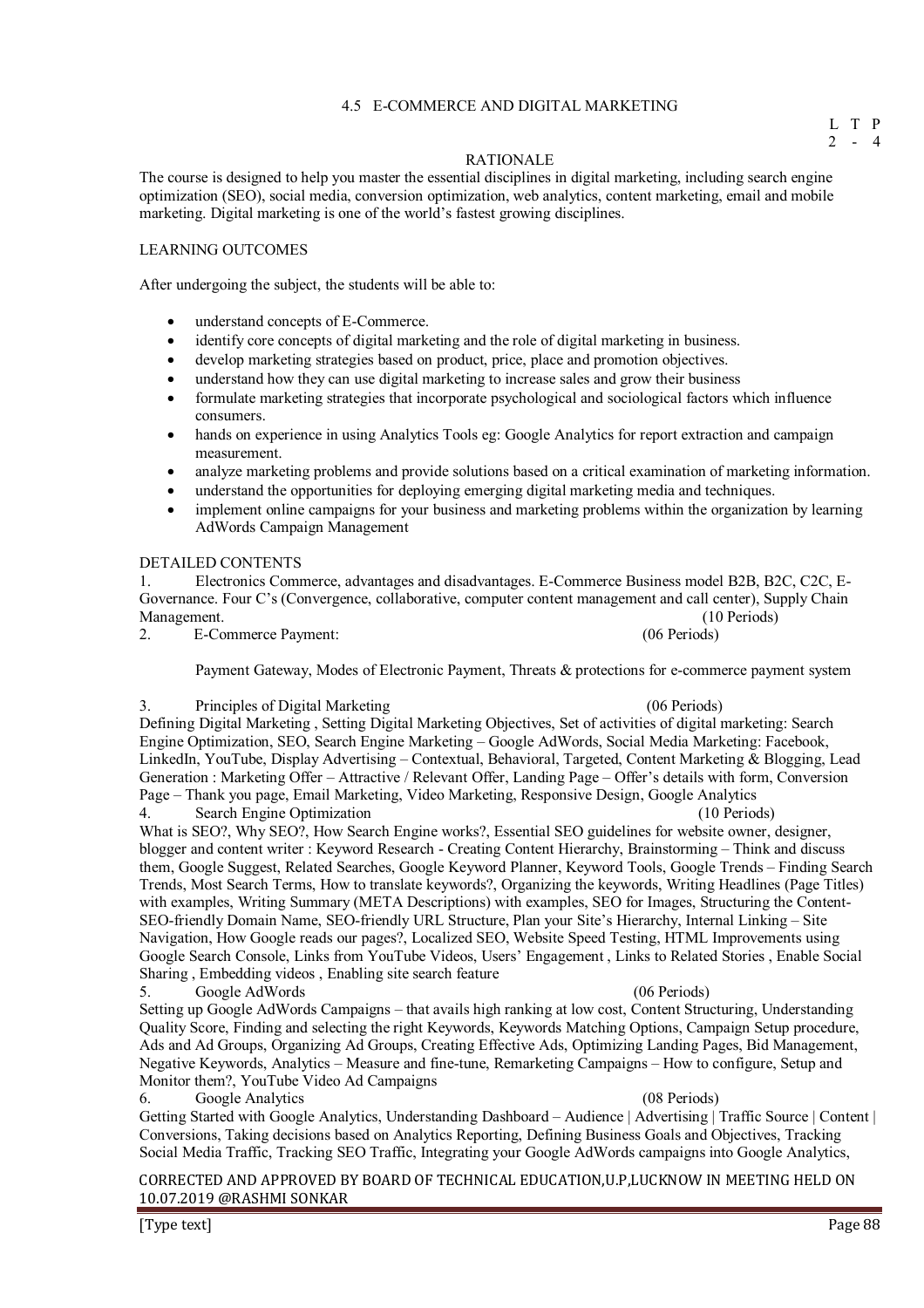Measuring Tools and Methods, Measuring your Site's ROI, Introduction to Goal Conversion – Tracking the Conversions, Configuring UTMs (Custom URLs), Google Tag Manager – a brief overview.

7. Social Media Marketing (10 Periods)

Social Media Marketing Strategy : Setting up Goals- Finding out where your targeted people connect, Popular Social Media Networks, KnowEm – Check Social Media Username Availability, Knowing your Audience - Google Alerts – Monitoring your brands, competitions, and industry trends using, TweetDeck – a monitoring tool similar to Google Alerts for Twitter, Hashtags – Best Practices & Tools, Facebook / Instagram / LinkedIn- Setting up a Facebook Business Page, Facebook Graph Search – SEO for Facebook, Facebook Fans vs Talking about this, Promoting your Page, Boost Post, Facebook/Instagram Advertising using Facebook Ads Manager, Remarketing/Retargeting using Facebook Custom Audiences, LinkedIn Advertising: Text Ads | Sponsored Content, Measuring Success- Fans, Likes, Comments & Share, Track performance using Google Analytics, UTMs – URL Builder, Bounce Rate, Time Spent on Site and Conversions!, Tracking Offline Conversions, Tracking your emails, Viral Videos Examples, Instagram, Facebook and Pinterest – Best Practices, Tips and Tools

INSTRUCTIONAL STRATEGY

Since the entire course content is web based, students can practice it online. The teachers should have practice on this framework. Entire course is hands-on based so practicals should be conducted in the laboratory.

#### MEANS OF ASSESSMENT

- **Assignments**
- Viva-voce
- Written examination
- Practical Tasks

# **LIST OF PRACTICALS**

- Create SEO Friendly Web Pages
- Submit Website in various search Engines
- Content Writing
- Build a Network of Partner Websites to Get Influence on the SERP and Jump up to 30+ Positions
- Develop a Facebook Customized Page Tab
- Create and Write a blog.
- Write an email newsletter
- Make a video and Youtube Channel
- Create infographics
- Create Google Adword Account and make use of Keyword Planner
- Create and Use Google Analytics Account
- Create "refer-a-friend" or "bookmark this page" links on your site
- Create Google Map on Places for Business
- Understanding Plagiarism Checker tools
- Understanding various SEO Tools like woorank, seositecheckup, seoquake, similarweb, siteliner, etc.
- Creating XML Sitemap and robot.txt files

# RECOMMENDED BOOKS

Digital Marketing by Vandana Ahuja, published by Oxford Publication

Fundamentals of Digital Marketing by Puneet Bhatia, published by Pearson.

E-books/e-tools/relevant software to be used as recommended by AICTE/NITTTR, Chandigarh.

# SUGGESTED DISTRIBUTION OF MARKS

| Topic No. | <b>Times Allocated</b> | Marks Allocated |  |
|-----------|------------------------|-----------------|--|
|           | (Hrs.)                 | $(\%)$          |  |
|           | 10                     | 15              |  |
| 2.        | 06                     | 10              |  |
| 3.        | 06                     | 08              |  |
| 4.        | 10                     | 15              |  |
| 5.        | 06                     | 15              |  |
| 6.        | 08                     | 15              |  |
| 7         | 10                     | 22              |  |
| Total     | 56                     | 100             |  |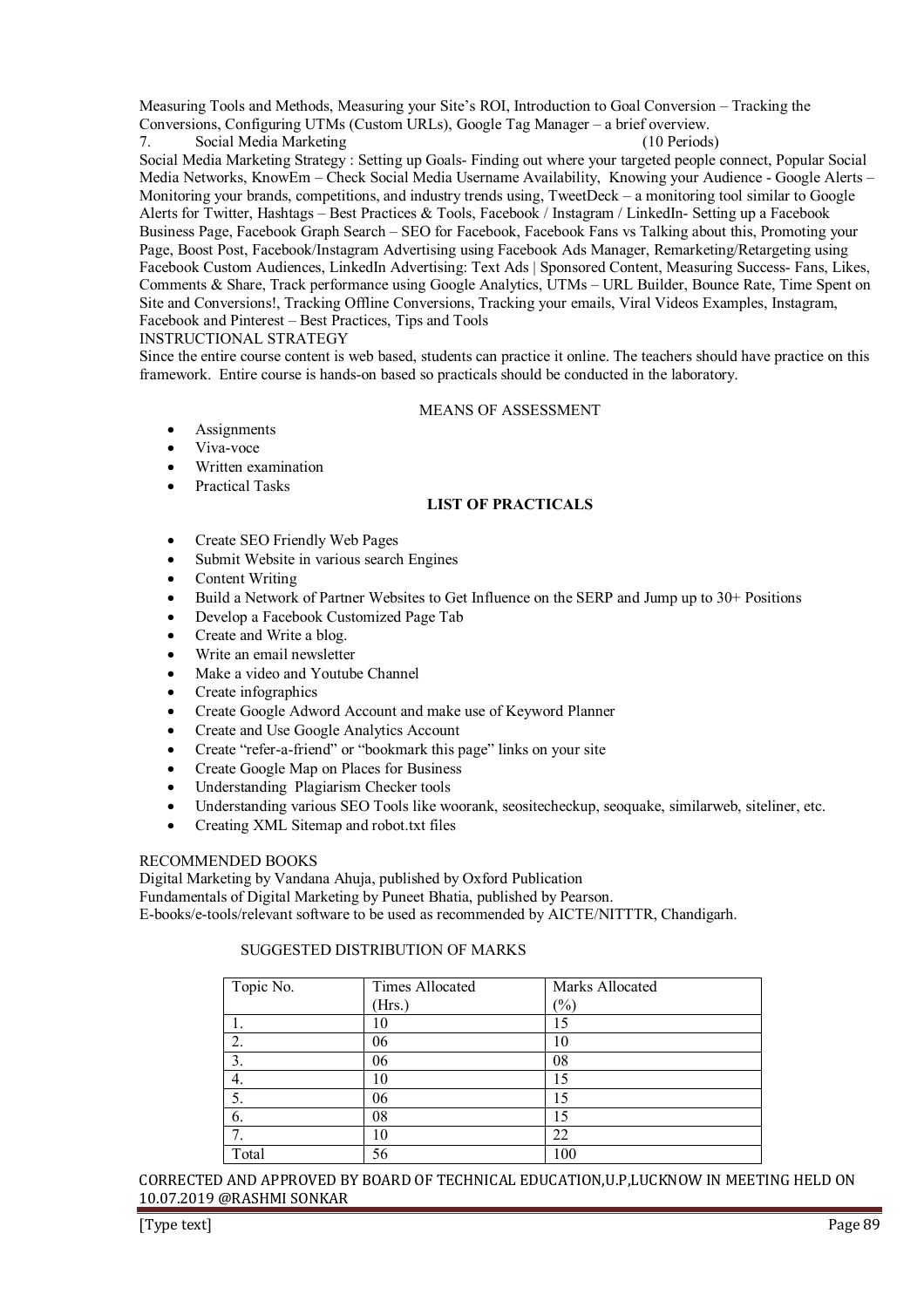#### 4.6 ENERGY CONSERVATION

L T P

3 - 2

RATIONALE

The requirement of energy has increased manifolds in last two decades due to rapid urbanization and growth in industrial/service sector. It has become challenging task to meet ever increasing energy demands with limited conventional fuels and natural resources. Due to fast depletion of fossil fuels and a tremendous gap between supply and demand of energy, it is essential to adopt energy conservation techniques in almost every field like industries, commercial and residential sectors etc. Energy conservation has attained priority as it is regarded as additional energy resource. Energy saved is energy produced. This course covers the concepts of energy management and its conservation. It gives the insight to energy conservation opportunities in general industry and details out energy audit methodology and energy audit instruments.

### LEARNING OUTCOMES

After undergoing this subject, the students will be able to:

define principles and objectives of energy management and energy audit.

understand Energy Conservation Act 2001 and its features.

understand various forms & elements of energy.

identify electrical and thermal utilities. Understand their basic principle of operation and assess performance of various equipments.

identify areas of energy conservation and adopt conservation methods in various systems.

evaluate the techno economic feasibility of the energy conservation technique adopted.

#### DETAILED CONTENTS

Basics of Energy

Classification of energy- primary and secondary energy, commercial and non-commercial energy, non-renewable and renewable energy with special reference to solar energy, Capacity factor of solar and wind power generators. Global fuel reserve

Energy scenario in India and state of U.P. Sector-wise energy consumption (domestic, industrial, agricultural and other sectors)

Impact of energy usage on climate

#### Energy Conservation and EC Act 2001

Introduction to energy management, energy conservation, energy efficiency and its need Salient features of Energy Conservation Act 2001 & The Energy Conservation (Amendment) Act, 2010 and its importance. Prominent organizations at centre and state level responsible for its implementation. Standards and Labeling: Concept of star rating and its importance, Types of product available for star rating

Electrical Supply System and Motors

Types of electrical supply system

Single line diagram

Losses in electrical power distribution system

Understanding Electricity Bill: Transformers Tariff structure, Components of power (kW, kVA and kVAR) and power factor, improvement of power factor, Concept of sanctioned load, maximum demand, contract demand and monthly minimum charges (MMC)

3.5 Transformers: Introduction, Losses in transformer, transformer Loading, Tips for energy savings in transformers

Electric Motors

Types of motors, Losses in induction motors Features and characteristics of energy efficient motors, Estimation of motor loading, Variation in efficiency and power factor with loading, Tips for energy savings in motors 4. Energy Efficiency in Electrical Utilities

CORRECTED AND APPROVED BY BOARD OF TECHNICAL EDUCATION,U.P,LUCKNOW IN MEETING HELD ON 10.07.2019 @RASHMI SONKAR

[Type text] Page 90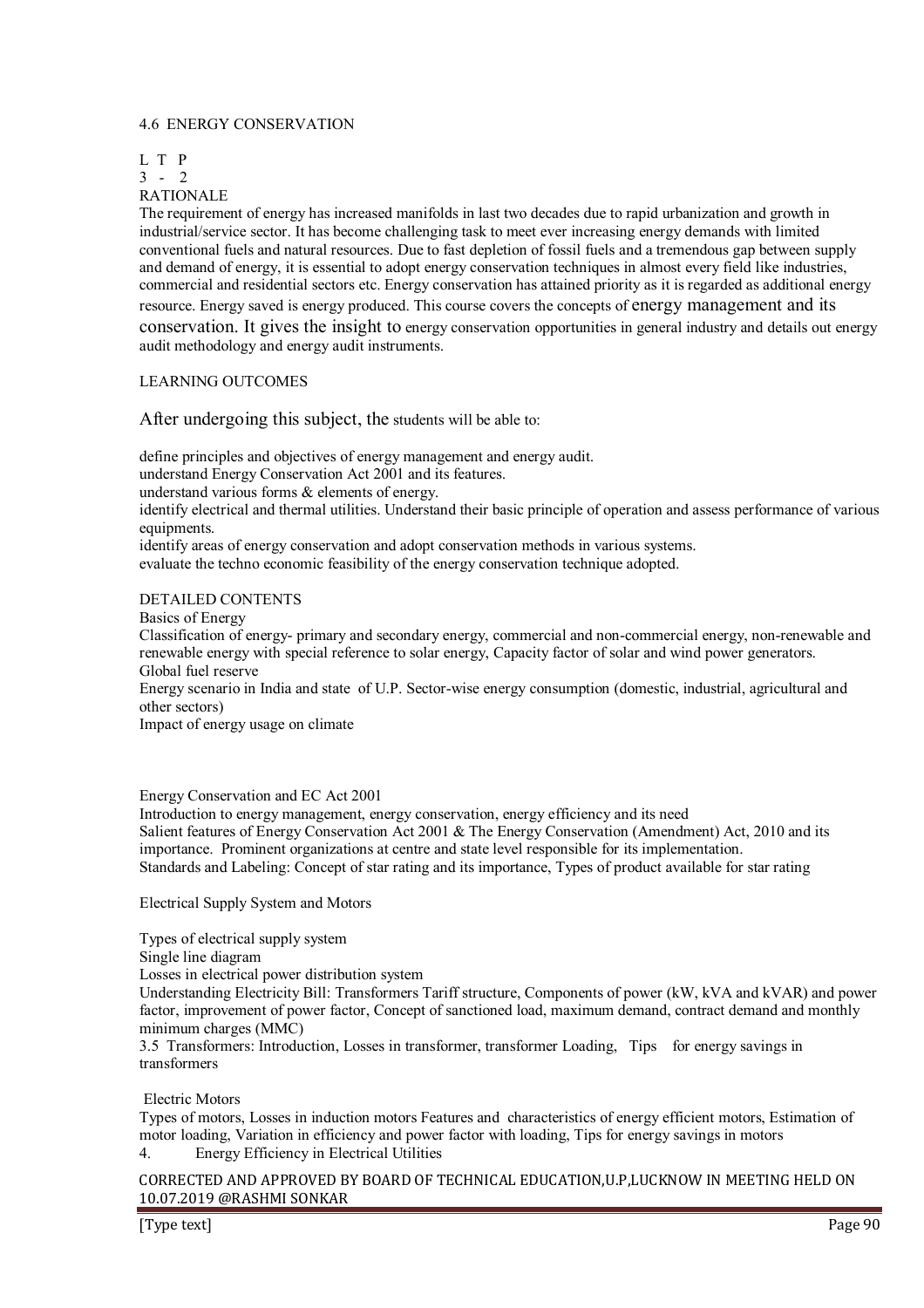Pumps: Introduction to pump and its applications, Efficient pumping system operation, Energy efficiency in agriculture pumps, Tips for energy saving in pumps

Compressed Air System: Types of air compressor and its applications, Leakage test, Energy saving opportunities in compressors.

Energy Conservation in HVAC and Refrigeration System: Introduction, Concept of Energy Efficiency Ratio (EER), Energy saving opportunities in Heating, Ventilation and Air Conditioning (HVAC) and Refrigeration Systems.

Lighting and DG Systems

Lighting Systems: Basic definitions- Lux, lumen and efficacy, Types of different lamps and their features, Energy efficient practices in lighting

DG Systems: Introduction, Energy efficiency opportunities in DG systems, Loading estimation Energy Efficiency in Thermal Utilities

Thermal Basics: Thermal energy, Energy content in fuels, Energy Units and its conversions in terms of Metric Tonne of Oil Equivalent (MTOE)

Energy Conservation in boilers and furnaces : Introduction and types of boilers, Energy performance assessment of boilers, Concept of stoichiometric air and excess air for combustion, Energy conservation in boilers and furnaces, Do's and Don'ts for efficient use of boilers and furnaces

Cooling Towers: Basic concept of cooling towers, Tips for energy savings in cooling towers

6.4 Efficient Steam Utilization

Energy Conservation Building Code (ECBC)

ECBC and its salient features Tips for energy savings in buildings: New Buildings, Existing Buildings

Waste Heat Recovery and Co-Generation

 8.1 Concept, classification and benefits of waste heat recovery Concept and types of co-generation system

General Energy Saving Tips Energy saving tips in:

- 9.1 Lighting
- 9.2 Room Air Conditioner
- 9.3 Refrigerator
- 9.4 Water Heater
- 9.5 Computer
- 9.6 Fan, Heater, Blower and Washing Machine
- 9.7 Colour Television
- 9.8 Water Pump
- 9.9 Cooking
- Transport

Energy Audit

- 10.1 Types and methodology
- 10.2 Energy audit instruments
- 10.3 Energy auditing reporting format

#### PRACTICAL EXERCISES

To conduct load survey and power consumption calculations of small building.

To check efficacy of different lamps by measuring power consumption and lumens using lux meter.

To measure energy efficiency ratio (EER) of an air conditioner.

To measure effect of valve throttling and variable frequency drive (VFD ) on energy consumption by centrifugal pump.

To measure and calculate energy saving by arresting air leakages in compressor.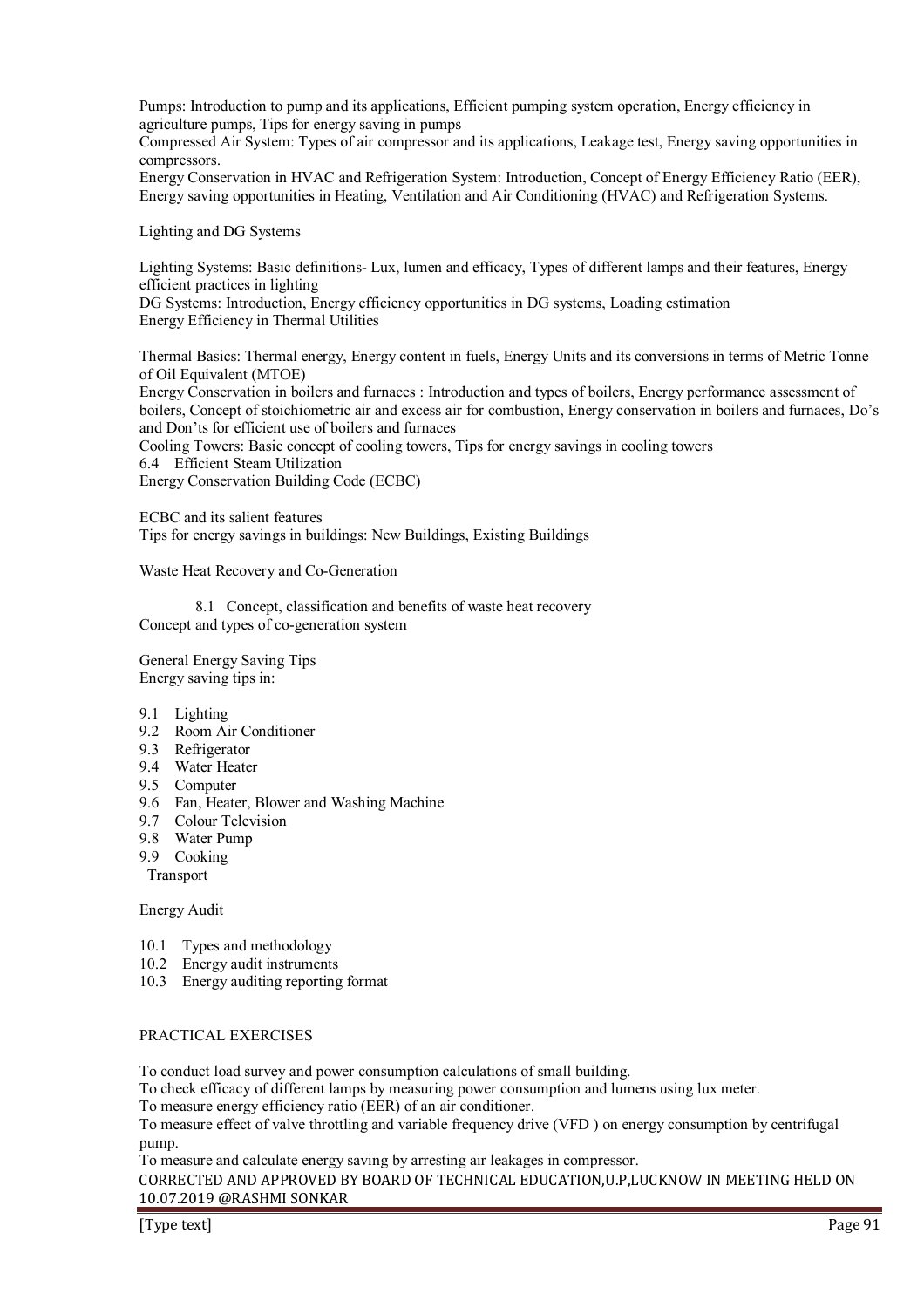To measure the effect of blower speed on energy consumed by it.

# STUDENT ACTIVITIES ON ENERGY CONSERVATION/ENERGY EFFICIENCY

Presentations of Case Studies Debate competitions Poster competitions Industrial visits Visual Aids

### INSTRUCTIONAL STRATEGY

Teachers are expected to lay considerable stress on understanding the basic concepts in energy conservation, principles and their applications. For this purpose, teachers are expected to give simple problems in the class room so as to develop necessary knowledge for comprehending the basic concepts and principles. As far as possible, the teaching of the subject must be supplemented by demonstrations and practical work in the laboratory. Visits to industries must be carried out. Expert from industry must be invited to deliver talks on energy conservation to students and faculty.

# RECOMMENDED BOOKS

Guide book on General Aspects of Energy Management and Energy Audit by Bureau of Energy Efficiency, Government of India. Edition 2015

Guide book on Energy Efficiency in Electrical Utilities, by Bureau of Energy Efficiency, Government of India. Edition 2015

Guide book on Energy Efficiency in Thermal Utilities, by Bureau of Energy Efficiency, Government of India. Edition 2015

Handbook on Energy Audit & Environmental Management by Y P Abbi & Shashank Jain published by TERI. Latest **Edition** 

#### Important Links:

Bureau of Energy Efficiency (BEE), Ministry of Power, Government of India. www.beeindia.gov.in. Ministry of New and Renewable Energy (MNRE), Government of India. www.mnre.gov.in.

Uttar Pradesh New and Renewable Energy Agency (UPNEDA), Government of Uttar Pradesh. www.upneda.org.in.

**Central Pollution Control Board (CPCB)**, Ministry of Environment, Forest and Climate Change, Government of India. www.cpcb.nic.in.

Energy Efficiency Sevices Limited (EESL). www.eeslindia.org.

Electrical India, Magazine on power and electrical products industry. www.electricalindia.in.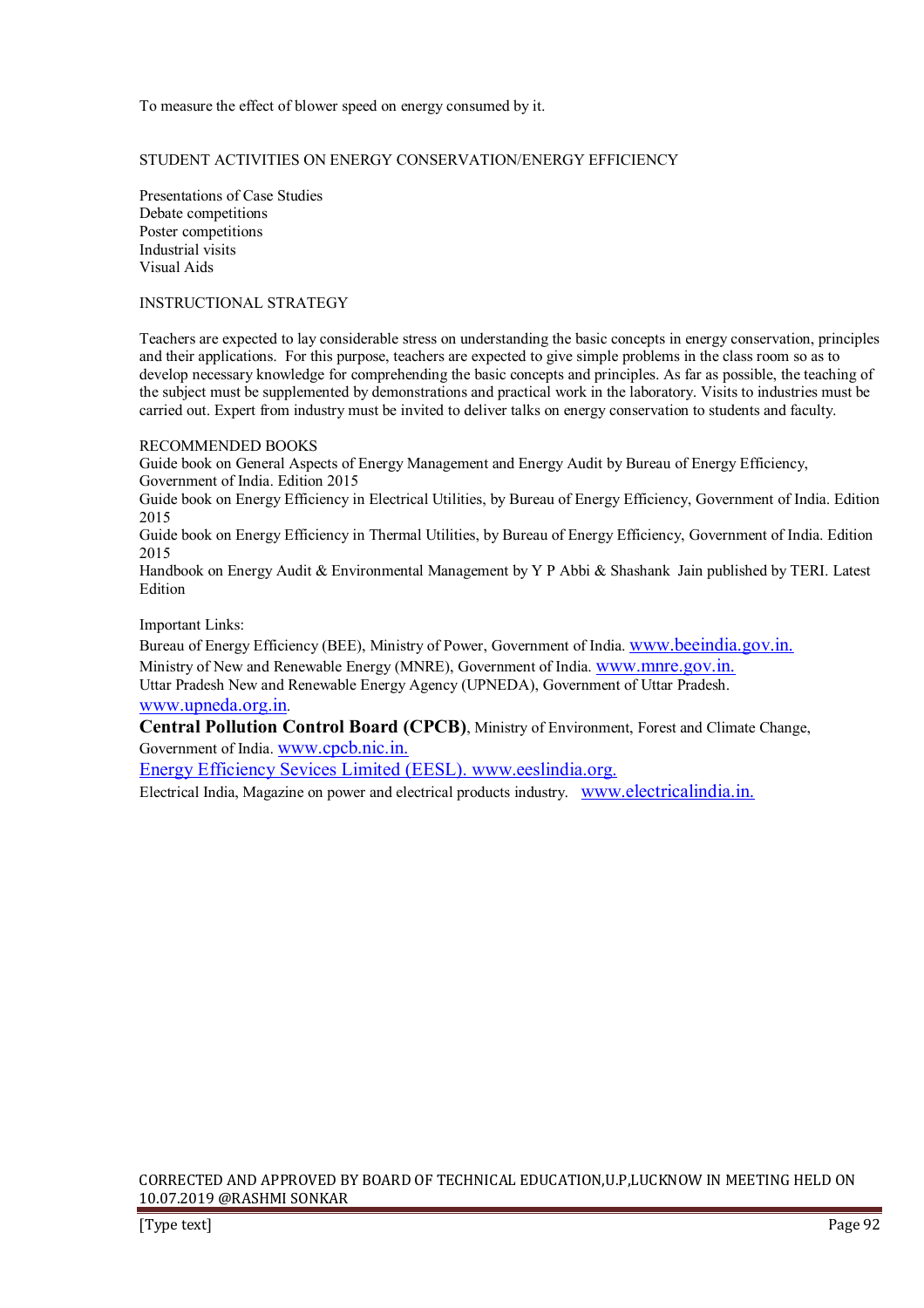#### 4.7 Universal Human Values L-T-P  $2-0-1$ Course Objectives

- This introductory course input is intended
- To help the students appreciate the essential complementarily between 'VALUES' and 'SKILLS' to ensure sustained happiness and prosperity, which are the core aspirations of all human beings
- To facilitate the development of a Holistic perspective among students towards life and profession as well as towards happiness and prosperity based on a correct understanding of the Human reality and the rest of Existence. Such a holistic perspective forms the basis of Universal Human Values and movement towards value-based living in a natural way
- To highlight plausible implications of such a Holistic understanding in terms of ethical human conduct, trustful and mutually fulfilling human behavior and mutually enriching interaction with Nature

 Thus, this course is intended to provide a much needed orientational input in value education to the young enquiring minds.

Course Methodology

- The methodology of this course is explorational and thus universally adaptable. It involves a systematic and rational study of the human being vis-à-vis the rest of existence.
- It is free from any dogma or value prescriptions.
- It is a process of self-investigation and self-exploration, and not of giving sermons. Whatever is found as truth or reality is stated as a proposal and the students are facilitated to verify it in their own right, based on their Natural Acceptance and subsequent Experiential Validation.
- This process of self-exploration takes the form of a dialogue between the teacher and the students to begin with, and then to continue within the student leading to continuous self-evolution.
- This self-exploration also enables them to critically evaluate their pre-conditionings and present beliefs.

The syllabus for the lectures is given below: After every two lectures of one hour each, there is one hour practice session. The assessment for this subject is as follows: Sessions Marks (Internal): 20 Practical Marks (External): 30 Total Marks: 50

UNIT 1: Course Introduction - Need, Basic Guidelines, Content and Process for Value Education

Understanding the need, basic guidelines, content and process for Value Education

Self-Exploration–what is it? - its content and process; 'Natural Acceptance' and

Experiential Validation- as the mechanism for self-exploration

Continuous Happiness and Prosperity- A look at basic Human Aspirations

Right understanding, Relationship and Physical Facilities- the basic requirements for fulfillment of aspirations of every human being with their correct priority

Understanding Happiness and Prosperity correctly- A critical appraisal of the current scenario

Method to fulfill the above human aspirations: understanding and living in harmony at various levels

UNIT 2: Understanding Harmony in the Human Being - Harmony in Myself!

Understanding human being as a co-existence of the sentient 'I' and the material the Body'

Understanding the needs of Self ('I') and 'Body' - *Sukh* and *Suvidha* 

Understanding the Body as an instrument of 'I' (I being the doer, seer and enjoyer)

Understanding the characteristics and activities of 'I' and harmony in 'I'

Understanding the harmony of I with the Body: *Sanyam* and *Swasthya*; correct appraisal of Physical needs, meaning of Prosperity in detail

Programs to ensure*Sanyam* and *Swasthya*

-Practice Exercises and Case Studies will be taken up in Practice Sessions.

UNIT 3: Understanding Harmony in the Family and Society- Harmony in Human-Human Relationship

*Understanding Harmony in the family – the basic unit of human interaction* 

CORRECTED AND APPROVED BY BOARD OF TECHNICAL EDUCATION,U.P,LUCKNOW IN MEETING HELD ON 10.07.2019 @RASHMI SONKAR

[Type text] Page 93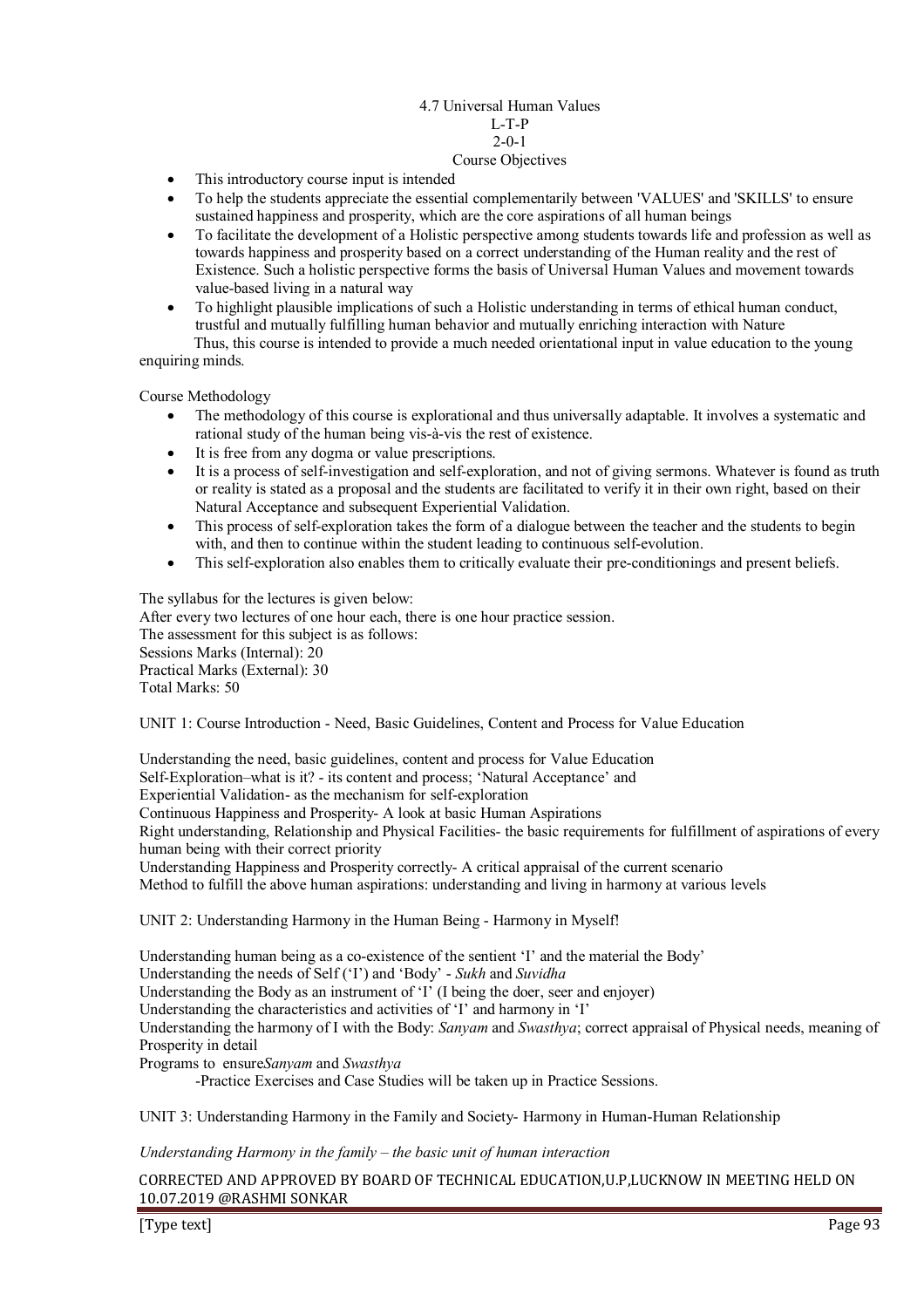Understanding values in human-human relationship; meaning of *Nyaya* and program for its fulfillment to ensure *Ubhay-tripti*;

Trust (*Vishwas)* and Respect (*Samman)* as the foundational values of relationship

Understanding the meaning of *Vishwas*; Difference between intention and competence

Understanding the meaning of *Samman*, Difference between respect and differentiation; the other salient values in relationship

Understanding the harmony in the society (society being an extension of family): *Samadhan, Samridhi, Abhay, Sahastitva*as comprehensive Human Goals

Visualizing a universal harmonious order in society- Undivided Society (*AkhandSamaj),* Universal Order (*SarvabhaumVyawastha )*- from family to world family!

-Practice Exercises and Case Studies will be taken up in Practice Sessions.

UNIT 4: Understanding Harmony in the Nature and Existence - Whole existence as Co-existence Understanding the harmony in the Nature

Interconnectedness and mutual fulfillment among the four orders of nature-recyclability and self-regulation in nature Understanding Existence as Co-existence (*Sah-astitva*) of mutually interacting units in all-pervasive space Holistic perception of harmony at all levels of existence

-Practice Exercises and Case Studies will be taken up in Practice Sessions.

UNIT 5: Implications of the above Holistic Understanding of Harmony on Professional Ethics

Natural acceptance of human values

Definitiveness of Ethical Human Conduct

Basis for Humanistic Education, Humanistic Constitution and Humanistic Universal Order

Competence in professional ethics:

Ability to utilize the professional competence for augmenting universal human order

Ability to identify the scope and characteristics of people-friendly and eco-friendly production systems,

Ability to identify and develop appropriate technologies and management patterns for above production systems.

Case studies of typical holistic technologies, management models and production

systems

Strategy for transition from the present state to Universal Human Order:

At the level of individual: as socially and ecologically responsible engineers, technologists and managers

At the level of society: as mutually enriching institutions and organizations

To inculcate Human Values among Students:The Role of self ,Parents and Teachers

-Practice Exercises and Case Studies will be taken up in Practice Sessions.

Practical Session also Includes Different Yogic Exercises and Meditation Session

INSTRUCTONAL STRATEGY

The content of this course is to be taught on conceptual basis with plenty of real world examples.

MEANS OF ASSESSMENT Assignments and quiz/class tests, Mid-term and end-term written tests Practical assessment Reference Material The primary resource material for teaching this course consists of a. The text book (Latest Edition) Gaur, R Asthana, G P Bagaria, A foundation course in Human Values and professional Ethics, Excel books, New Delhi. The teacher's manual (Latest Edition)

Gaur, R Asthana, G P Bagaria, A foundation course in Human Values and professional Ethics – Teachers Manual, Excel books, New Delhi.

In addition, the following reference books may be found useful for supplementary reading in connection with different parts of the course:

B L Bajpai, 2004, *Indian Ethos and Modern Management*, New Royal Book Co., Lucknow. Reprinted 2008. PL Dhar, RR Gaur, 1990, *Science and Humanism*, Commonwealth Purblishers. Sussan George, 1976, *How the Other Half Dies,* Penguin Press. Reprinted 1986, 1991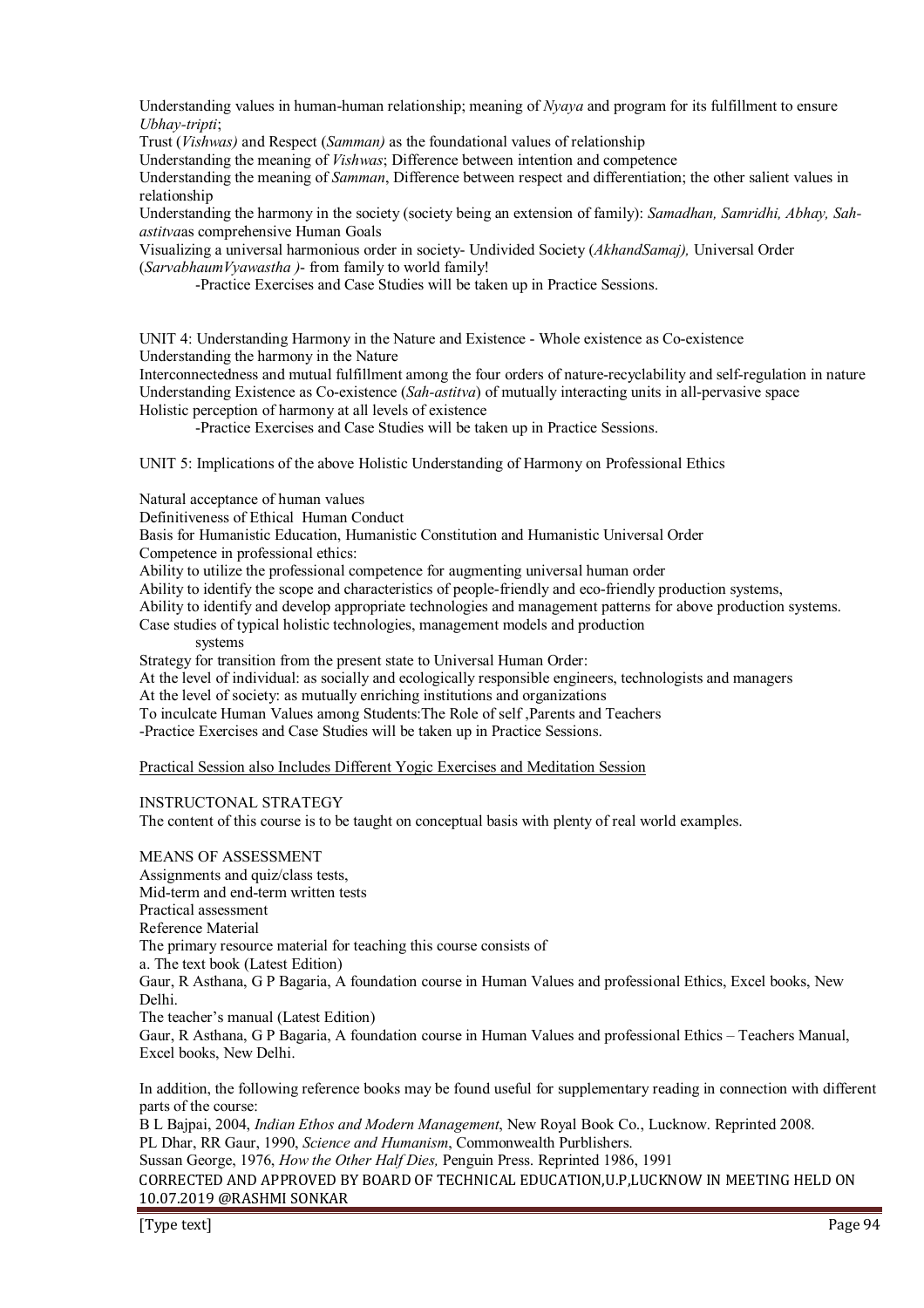Ivan Illich, 1974, *Energy & Equity,* The Trinity Press, Worcester, and HarperCollins, USA

Donella H. Meadows, Dennis L. Meadows, Jorgen Randers, William W. Behrens III,

1972, limits to Growth, Club of Rome's Report, Universe Books.

Subhas Palekar, 2000, *How to practice Natural Farming,*Pracheen(Vaidik) Krishi Tantra Shodh, Amravati.

A Nagraj, 1998, *Jeevan Vidya ekParichay,*Divya Path Sansthan, Amarkantak.

E.F. Schumacher, 1973, *Small is Beautiful: a study of economics as if peoplemattered*, Blond & Briggs, Britain. A.N. Tripathy, 2003, *Human Values*, New Age International Publishers.

Relevant websites, movies and documentaries

Value Education websites, http://uhv.ac.in, *http://www.aktu.ac.in* Story of Stuff, *http://www.storyofstuff.com* Al Gore, *An Inconvenient Truth*, Paramount Classics, USA Charlie Chaplin, *Modern Times*, United Artists, USA IIT Delhi, *Modern Technology–the Untold Story* Case study Hevade Bazar Movie RC Shekhar , Ethical Contradiction ,Trident New Delhi *Gandhi A., Right Here Right Now, Cyclewala Production* SUGGESTED DISTRIBUTION OF MARKS

| Unit  | Time Allotted (Periods) | Marks Allotted $(%$ |
|-------|-------------------------|---------------------|
|       | 08                      | 20                  |
|       | 08                      | 20                  |
|       | 08                      | 20                  |
|       | 08                      | 20                  |
|       |                         | 20                  |
| Total |                         |                     |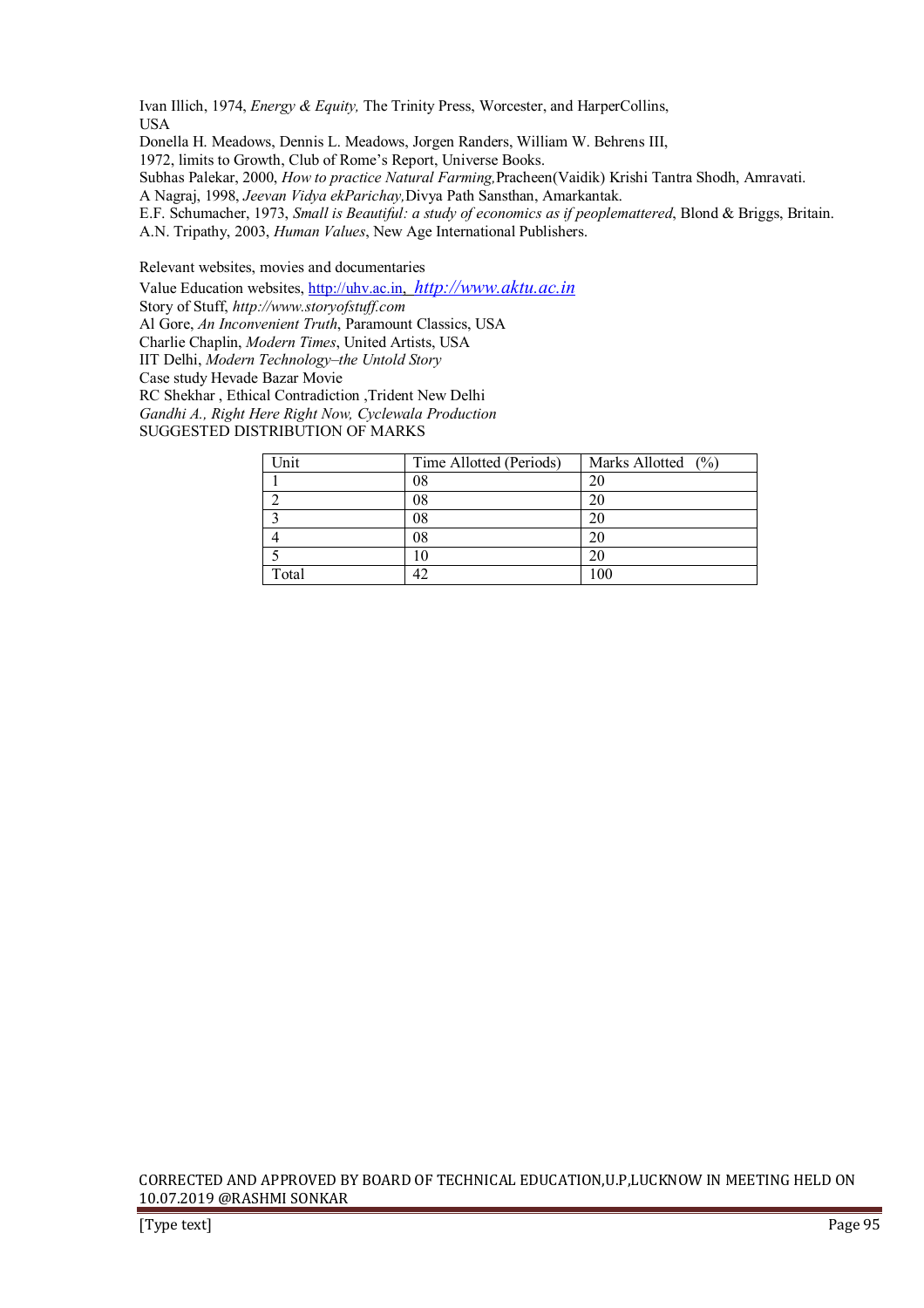#### INDUSTRIAL TRAINING OF STUDENTS

It is needless to emphasize further the importance of Industrial Training of students during their 3 years of studies at Polytechnics. It is industrial training, which provides an opportunity to students to experience the environment and culture of industrial production units and commercial activities undertaken in field organizations. It prepares student for their future role as diploma engineers in the world of work and enables them to integrate theory with practice. Polytechnics have been arranging industrial training of students of various durations to meet the above objectives.

This document includes guided and supervised industrial training of 4 weeks duration to be organised during the semester break starting after second year i.e. after 4<sup>th</sup> semester examinations. The concerned HODs along with other teachers will guide and help students in arranging appropriate training places relevant to their specific branch. It is suggested that a training schedule may be drawn for each student before starting of the training in consultation with the training providers. Students should also be briefed in advance about the organizational setup, product range, manufacturing process, important machines and materials used in the training organization.

Equally important with the guidance is supervision of students training in the industry/organization by the teachers. Students should be encouraged to write daily report in their diary to enable them to write final report and its presentation later on.

An external assessment of 50 marks has been provided in the study and evaluation scheme of  $5<sup>th</sup>$  Semester. Evaluation of professional industrial training report through viva-voce/presentation aims at assessing students understanding of materials, industrial process, practices in industry/field organization and their ability to engage in activities related to problem solving in industrial setup as well as understanding of application of knowledge and skills learnt in real life situations.

Teachers and students are requested to see the footnote below the study and evaluation scheme of 4<sup>th</sup> semester for further details.

 The teacher along with field supervisors will conduct performance assessment of students. The components of evaluation will include the following:

| Punctuality and regularity        | 15% |
|-----------------------------------|-----|
| Initiative in learning new things | 15% |
| Presentation and VIVA             | 15% |
| Industrial training report        | 55% |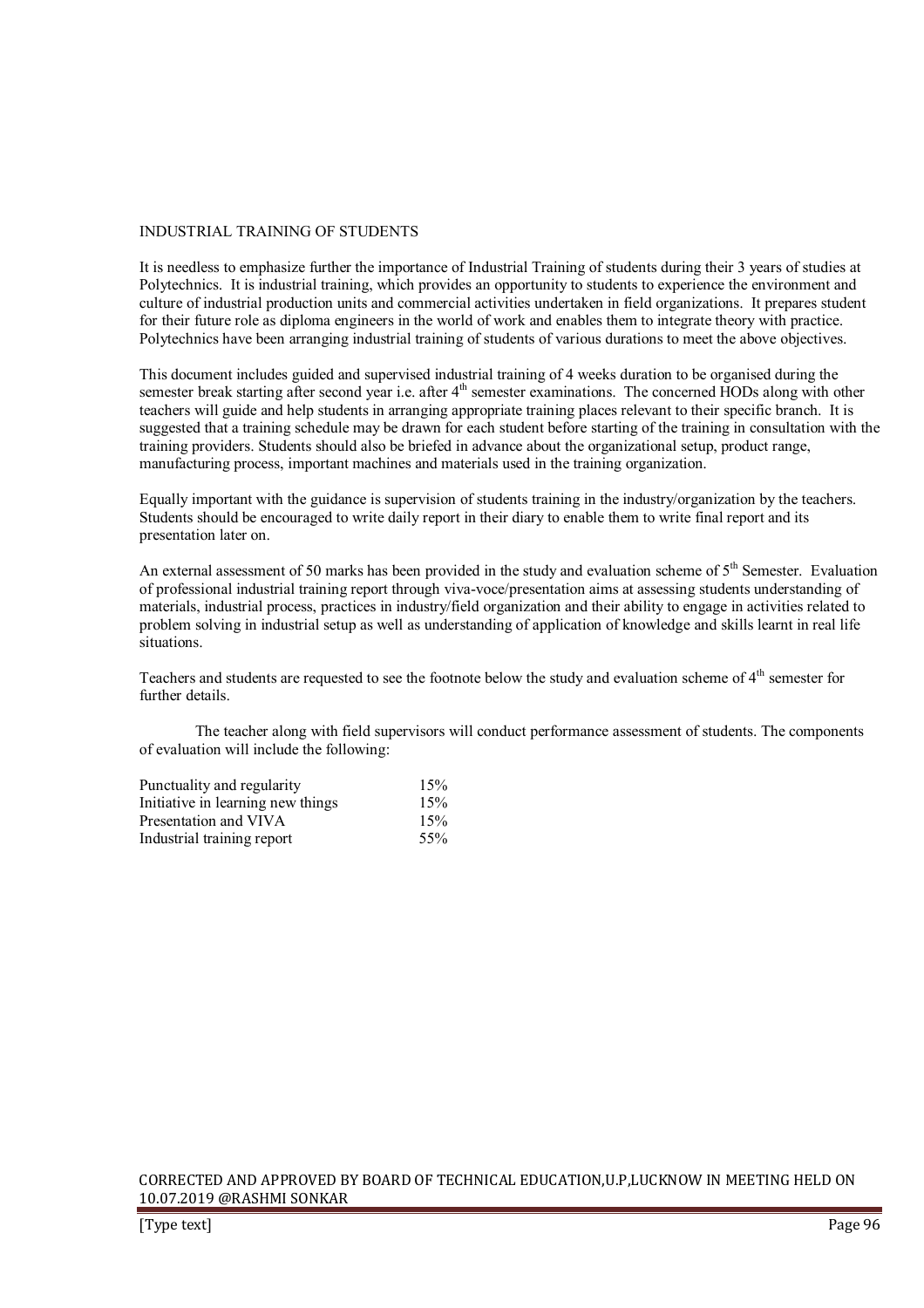#### 5.1 SOFTWARE ENGINEERING L T P

RATIONALE

The system analysis and design is the backbone of Application software development. After studying the subject the students will be able to develop and design the system according to given requirements. It involves various steps in analysis and design of the system. It includes the knowledge of preparing project systematically. It is important to know about various aspects of the system analysis and design so that the students will be able to understand the responsibilities while designing and implementing the project.

LEARNING OUTCOMES

After undergoing this subject, the students will be able to:

understanding the problem and corresponding requirement for development of software. describe the various phases of the system development life cycle. identify the expected benefits and scope of the projects. prepare and develop data flow diagrams and decision tables. perform a feasibility study of the system. write detailed design specifications for programmes and database. select methods for evaluating the effectiveness and efficiency of a system. apply different testing techniques on simple programme.

 $4 - 2$ 

#### DETAILED CONTENTS

1. Introduction to Software Engineering (10 periods)

System Concepts: Types of systems : (open, closed, static and dynamic systems). Introduction, Programmes v/s Software Products Emergence of Software Engineering- Early Computer Programming, High-level Language Programming, Control flow based Design, Data Structure Oriented Design,Object Oriented Design

2. Software Life Cycle Models (12 periods)

Requirement of Life Cycle Model, Classic Waterfall Model, Prototyping Model, Evolutionary Model, Spiral Model, introduction to agile methodology. Comparison of different Life Cycle Models

#### 3. Software Planning (10 periods)

Responsibilities of Software Project Manager

- Metrics for Project Size Estimation- LOC(Lines of Code), Function Point Metric

4. Requirement Analysis and Specification (06 periods)

- Project estimation Techniques- Using COCOMO Model.

Requirement gathering and Analysis, Software Requirement Specifications(SRS), Characteristics of good SRS

5. Software Design and Implementation (10 periods)

CORRECTED AND APPROVED BY BOARD OF TECHNICAL EDUCATION,U.P,LUCKNOW IN MEETING HELD ON 10.07.2019 @RASHMI SONKAR

[Type text] Page 97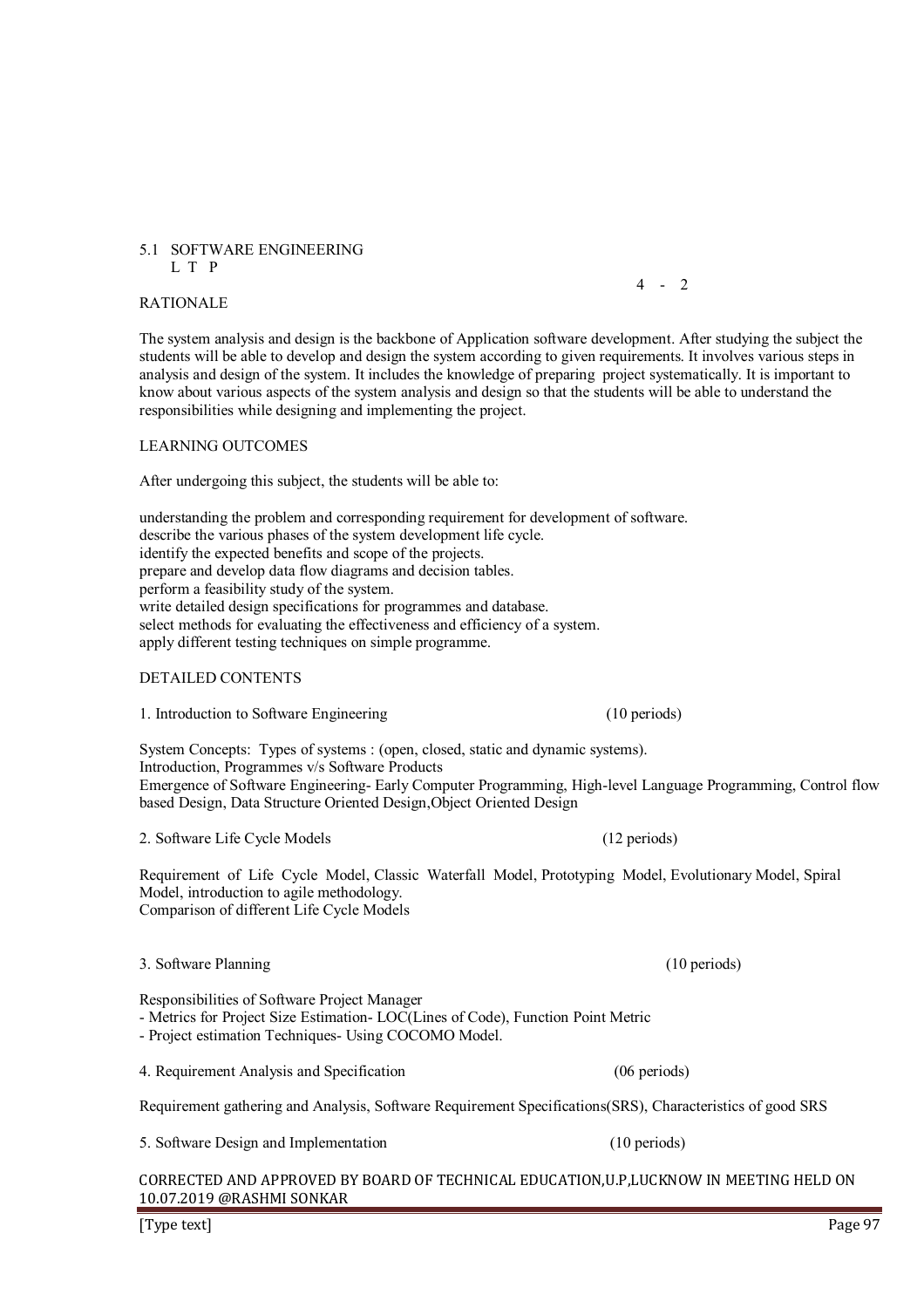Characteristics and features of good Software Design Cohesion and Cupling, Software design Approaches- Function Oriented Design (Data flow diagrams, Data dictionary, Decision Trees and tables), Object Oriented Design, Structured Coding Techniques, Coding Styles, and documentation

#### 6. Software Testing (08 periods)

Concept of Testing, Testing type cycle (V-Model), Verification v/s Validations, Unit Testing, Black Box Testing, White Box Testing, Integration testing, System testing, Configuration management, Overview of test cases.

#### MEANS OF ASSESSMENT

Assignments and quiz/class tests, mid-term and end-term written tests Software installation, operation, development and viva-voce

#### LIST OF PRACTICALS

Develop a SRS on a given topic/project/problem. Develop DFD Model (level 0 and level 1 DFD) of the problem. Develop sequence diagram Develop class diagrams Use testing tools such as J-meter, Canoo Web Test Use a project management tool such as Microsoft project or Gantt project etc (Team week, Target process, Gantt project) Write test cases for any known application

Take any system and study its system specification and report the various bugs.

#### RECOMMENDED BOOKS

1. Software Engineering by Rajib Mall, PHI Publishers, New Delhi

2. An Integrated Approach to Software Engineering by Pankaj Jalote, Narosa Publishing House Pvt Ltd, Darya Ganj, New Delhi 110002

- 3. Software Engineering, Sangeeta Sabharwal, New Age International, Delhi
- 4. Software Engineering by KK Aggarwal and Yogesh Singh
- 5. Software Engineering A Practitioner's Approach by RS Pressman, Tata McGraw Hill Publishers, New Delhi
- 6. e-books/e-tools/relevant software to be used as recommended by AICTE/NITTTR, Chandigarh.

Websites for Reference:

 http://swayam.gov.in www.emetechnologies.com/UP-SE-Sheets.zip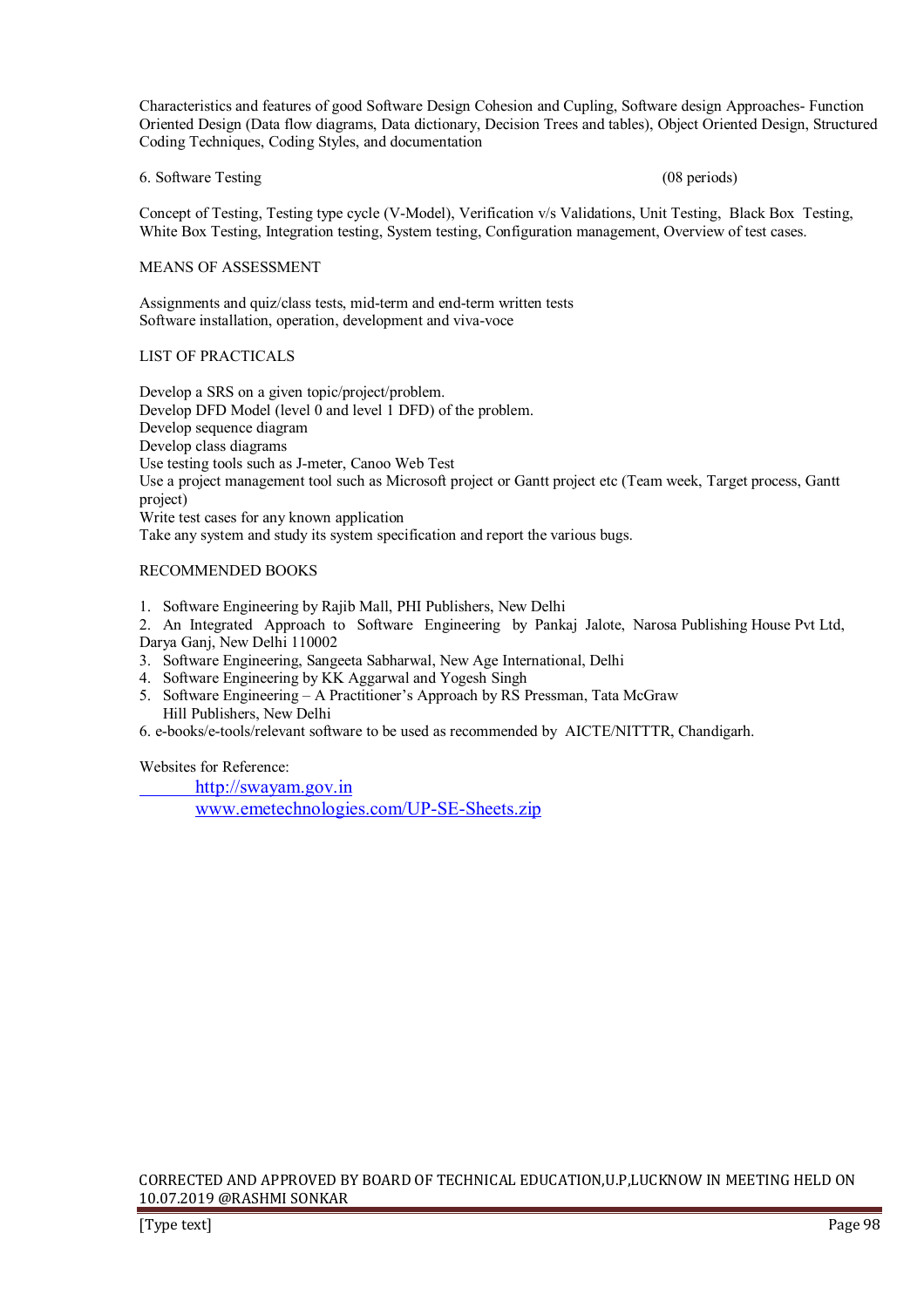# SUGGESTED DISTRIBUTION OF MARKS

| Topic No.               | Time Allotted<br>(Periods) | <b>Marks Allotted</b><br>$(\%)$ |
|-------------------------|----------------------------|---------------------------------|
| $\mathbf{1}$            | $\overline{10}$            | 18                              |
| $\overline{2}$          | $\overline{12}$            | $\overline{24}$                 |
| $\overline{\mathbf{3}}$ | 10                         | 18                              |
| $\overline{4}$          | $\overline{06}$            | 10                              |
| 5                       | $\overline{10}$            | $\overline{18}$                 |
| 6                       | $\overline{08}$            | $\overline{12}$                 |
| Total                   | 56                         | 100                             |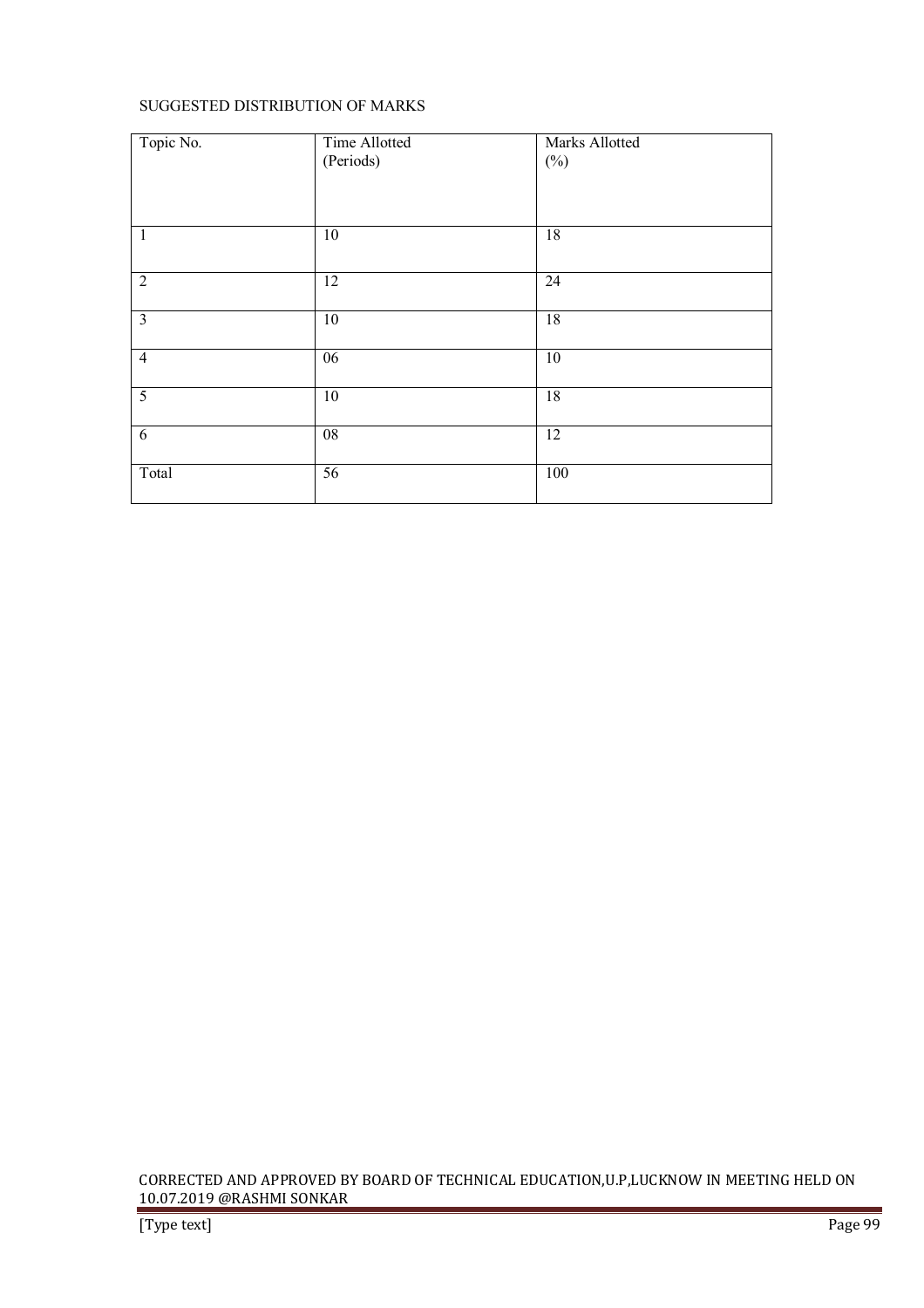# 5.2 WEB DEVELOPMENT USING PHP

L T P 4 - 6 RATIONALE

This course will enable the students to understand and develop competency amongst the students to design professional database backed dynamic and feature based web sites. The course covers the use of programming with PHP and the concepts of database with MySQLStudents will be introduced to popular web application frameworks for building scalable web applications. The main objective for this course is to motivate student's interest in learning Webapp development by giving them an insight into its possibilities through practical applications. In addition, the course also provides a sufficiently broad but practical introduction to Server-side web technologies.

# LEARNING OUTCOMES

After undergoing the subject, the students will be able to:

perform various logical operations in PHP create simple programmes to validate forms in PHP perform database connectivity using PHP apply the basic concepts, principles and practices of Web-site development using server-side technologies (PHP &MySQL) install Word Press create and manage Blogs,Websites using WordPress

#### DETAILED CONTENTS

PHP Introduction (20 Periods) (20 Periods)

Introduction to PHP: How PHP Works , The php.ini File, Basic PHP Syntax, PHP variables, statements, operators, decision making, loops, arrays, strings, PHP OOPs concept, PHP forms ( form handling , validation ) , get and post methods, functions.

Introduction to cookies, storage of cookies at client side, Using information of cookies. Creating single or multiple server side sessions. Timeout in sessions.

PHP and MySQL (10 Periods) (10 Periods)

Introduction to MySQL, connecting to MySQL, database, creation, insertion, deletion and retrieval of MySQL data using PHP.

AJAX Introduction, XMLHttp, Request object, server response, AJAX events, Validation, Interaction with API

Ajax (08 Periods )

WordPress (CMS) (18 Periods)

#### *WordPress Basics:*

Introduction to content management systems based on PHP, Introduction to WordPress, How WordPress Works ,Installation of WordPress

#### *Posts&Pages:*

Introduction to Blogging, Creating Blogs, Using Images, Wrapping Text Around Images, Comments, Post Formats, Linking to Posts, Pages, and Categories, Using Smilies, Links Manager, WordPress Feeds, Using Password Protection,

#### *Customizing Site Appearance and Themes:*

Developing a Color Scheme, Designing Headers, CSS Horizontal Menus, Dynamic Menu Highlighting, Navigation Links, Next and Previous Links, Styling for Print, Designing Your Post Meta Data Section, Separating Categories in your Post Meta Data Section, Customizing the Read More, Formatting Date and Time, Finding CSS Styles, Creating

#### CORRECTED AND APPROVED BY BOARD OF TECHNICAL EDUCATION,U.P,LUCKNOW IN MEETING HELD ON 10.07.2019 @RASHMI SONKAR

[Type text] Page 100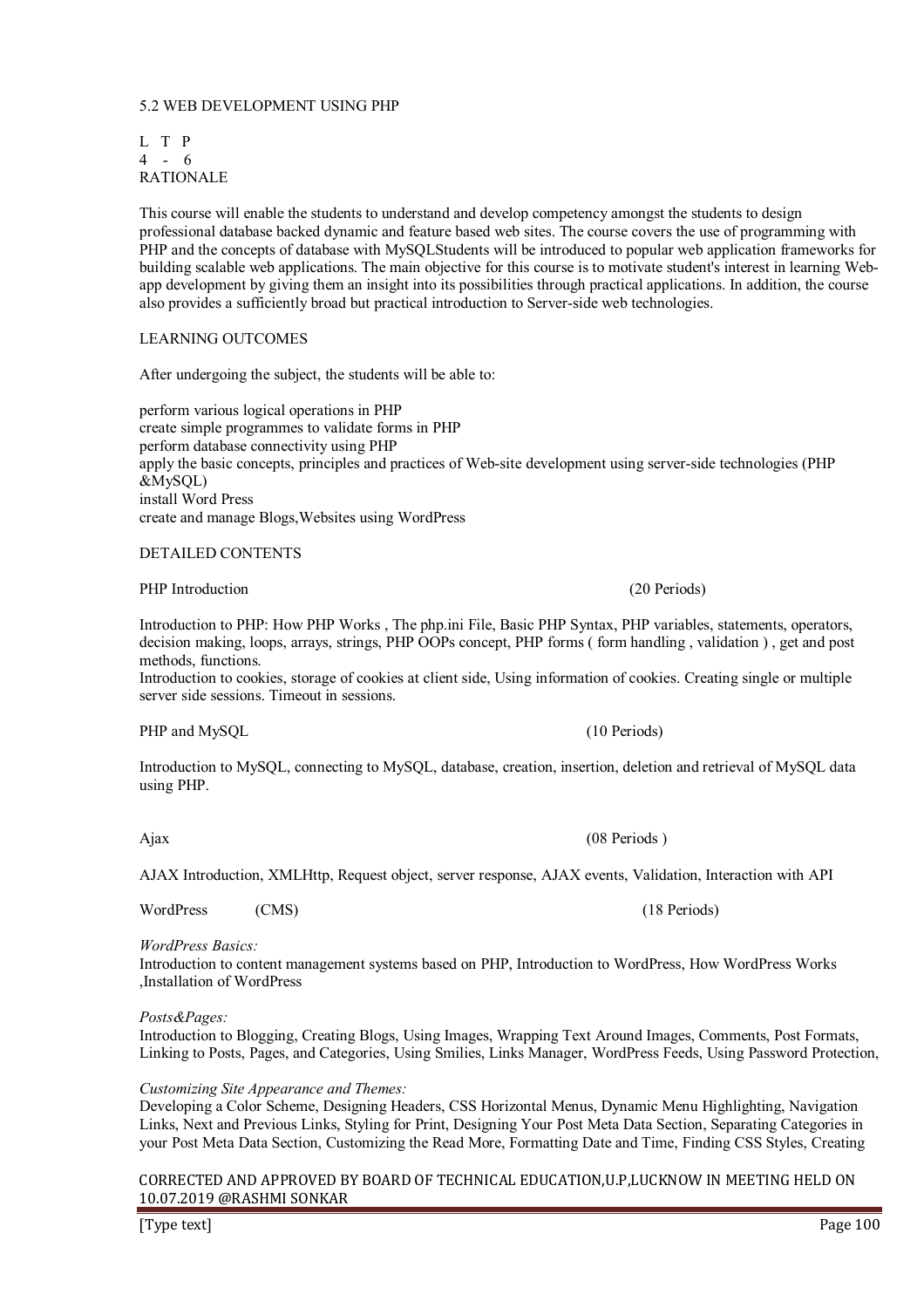Individual Pages, Uploading Files using WordPress Themes, Templates, Template Tags, Template Hierarchy, Validating a Website, Know Your Sources, WordPress Site Maintenance

#### LIST OF PRACTICALS

- 1. Design PHP based web pages using correct PHP, CSS, and XHTML syntax, structure.
- 2. Create Web forms and pages that properly use HTTP GET and POST protocol as appropriate.<br>
Design SOL language within MySOL and PHP to access and manipulate databases
- 3 Design SQL language within MySQL and PHP to access and manipulate databases.<br>4. Install and configure both PHP and MySOL.
- Install and configure both PHP and MySQL.
- 5 Create PHP code that utilizes the commonly used API library functions built in to PHP.<br>6. Design and create a complete web site that demonstrates good PHP/MvSOL client/serve
- 6. Design and create a complete web site that demonstrates good PHP/MySQL client/serverdesign using ajax
- 7. To store a cookie using PHP on client side.
- 8. To save the user session on server side.
- 9. Design website using WordPress<br>10 Creation of basic Blogging website
- Creation of basic Blogging website

#### INSTRUCTIONAL STRATEGY

Since this subject is practice oriented, the teacher should demonstrate the capabilities of websites/WebPages to students while doing practical exercises. Since the entire course content is web based, students can practice it online. The teachers should have practice on this framework. Entire course is hands-on based so practicals should be conducted in the laboratory.

#### MEANS OF ASSESSMENT

Assignments and quiz/class tests, mid-term and end-term written tests Actual laboratory and practical work, exercises and viva-voce Software installation, operation, development and viva-voce

#### RECOMMENDED BOOKS

Head First PHP &MySQL , O'Reilly Media, Inc , Michael Morrison, Lynn Beighley Sams Teach Yourself PHP, MySQL, and Apache All in One" by Julie C. Meloni, Publisher: SAMS ,ISBN 0-672- 32976-X Web enabled development application by Ivan Byross: Commercial; TMH PHP: The Complete Reference , by Steven HolznerMcgraw Higher Ed PHP and MySQL Web Development , by Luke Welling , Pearson Education india WordPress 3.5 Complete , Packt Publishing , by karolkrol , Aaron hodge Silver WordPress Web Application Development , Packt Publishing Professional WordPress: Design and Development, by Brad Williams, David Damstra, and Hal Stern, Wrox Publication Building Web Apps with WordPress: WordPress as an Application Framework , by Brian Messenlehner and Jason Coleman , O'Reilly Media e-books/e-tools/relevant software to be used as recommended by AICTE/UPBTE/NITTTR.

Websites for Reference:

 http://swayam.gov.in http://spoken-tutorial.org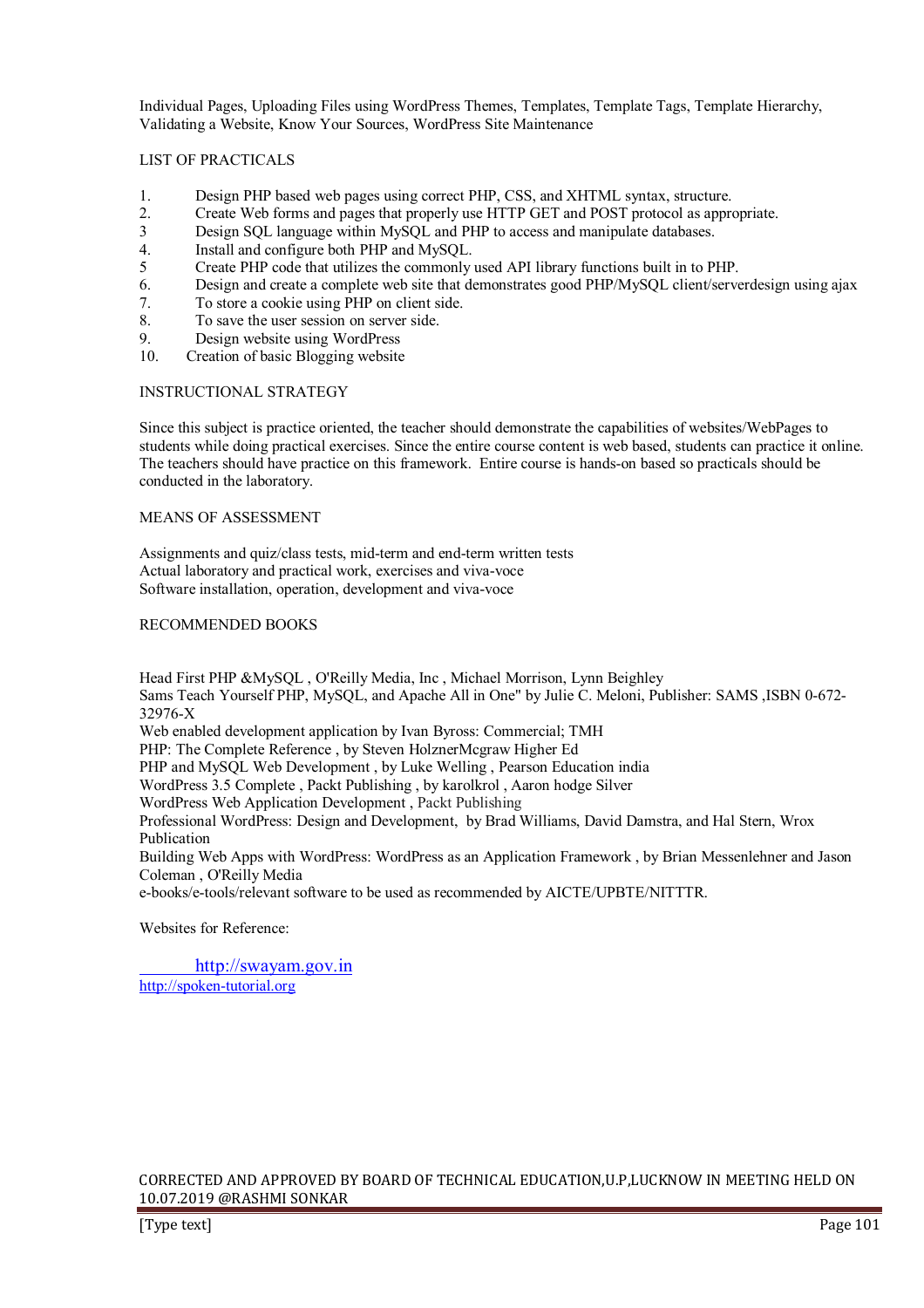# SUGGESTED DISTRIBUTION OF MARKS

| Topic No. | Time Allotted (Periods) | Marks Allotted (%) |
|-----------|-------------------------|--------------------|
|           |                         | 36                 |
|           |                         |                    |
|           | 08                      |                    |
|           |                         | ົ                  |
| Total     |                         | 100                |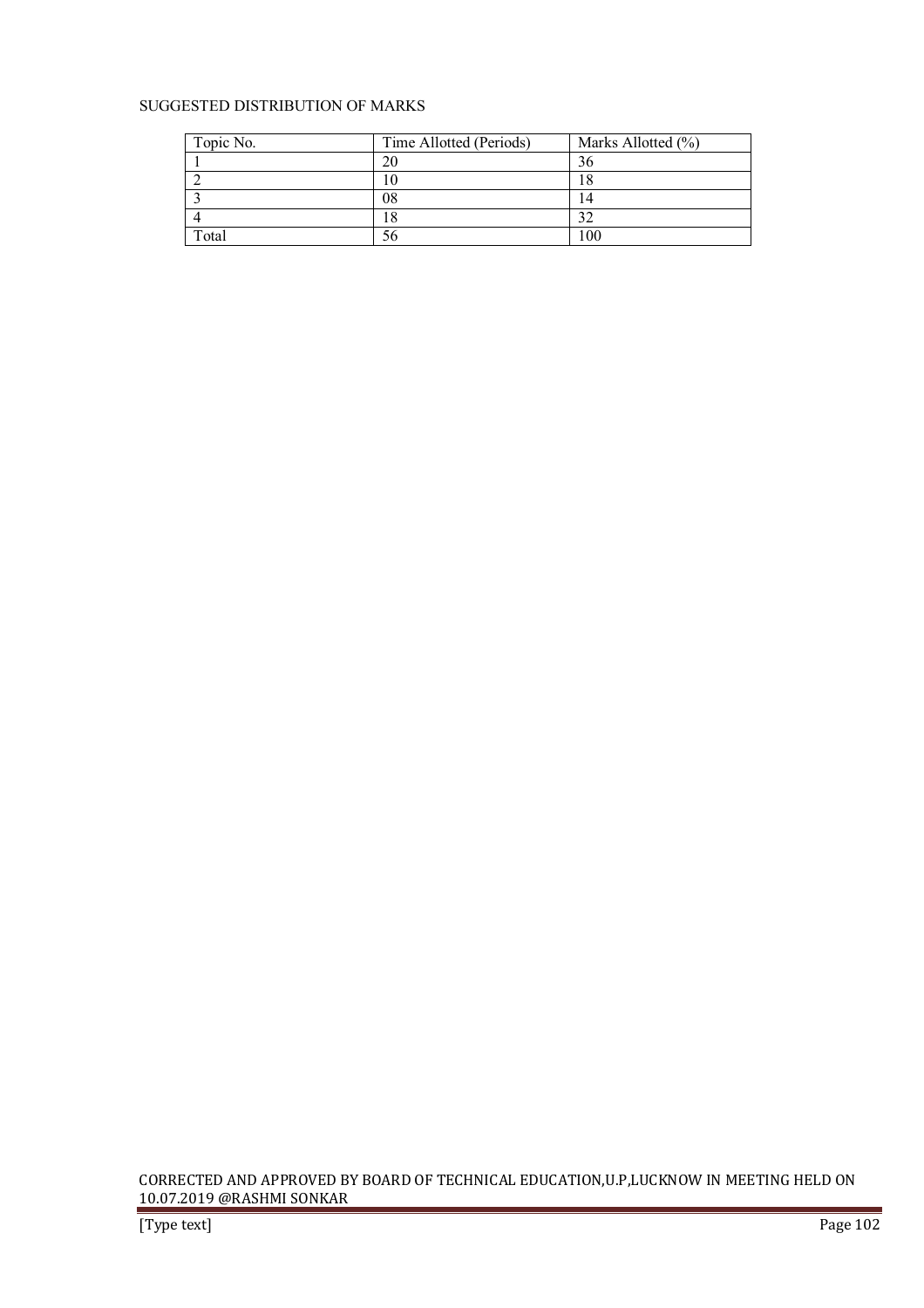# 5.3 COMPUTER PROGRAMMING USING PYTHON

|                  | L T P |  |
|------------------|-------|--|
|                  | 4 - 4 |  |
| <b>RATIONALE</b> |       |  |

This course introduces to the students the Python language. Upon completion of this course, the student will be able to write non trivial Python programs dealing with a wide variety of subject matter domains. Topics include language components, the IDLE/IDE environment, control flow constructs, strings, I/O, collections, classes, modules, and regular expressions.

# LEARNING OUTCOMES

After undergoing the course, the students will be able to:

execute Python code in a variety of environments use correct Python syntax in Python programs use the correct Python control flow construct write Python programs using various collection data types write home grown Python functions use standard Python modules such as os, sys, math, and time trap various errors via the Python Exception Handling model use the IO model in Python to read and write disk files create their own classes and use existing Python classes. understand and use the Object Oriented paradigm in Python programs use the Python Regular Expression capabilities for data verification

#### DETAILED CONTENTS

| 1.          | Introduction                           | (04 Periods)   |
|-------------|----------------------------------------|----------------|
|             | Brief History of Python                |                |
|             | <b>Python Versions</b>                 |                |
|             | <b>Installing Python</b>               |                |
|             | <b>Environment Variables</b>           |                |
|             | Executing Python from the Command Line |                |
| <b>IDLE</b> |                                        |                |
|             | <b>Editing Python Files</b>            |                |
|             | Python Documentation                   |                |
|             | Getting Help                           |                |
|             | Dynamic Types                          |                |
|             | Python Reserved Words                  |                |
|             | Naming Conventions                     |                |
| 2.          | Basic Python Syntax                    | $(04$ Periods) |
|             | Basic Syntax                           |                |
|             | Comments                               |                |
|             | <b>String Values</b>                   |                |
|             | <b>String Methods</b>                  |                |
|             | The format Method                      |                |
|             | <b>String Operators</b>                |                |

CORRECTED AND APPROVED BY BOARD OF TECHNICAL EDUCATION,U.P,LUCKNOW IN MEETING HELD ON 10.07.2019 @RASHMI SONKAR 3. Language Components (06 Periods)

Numeric Data Types Conversion Functions Simple Output Simple Input The % Method The print Function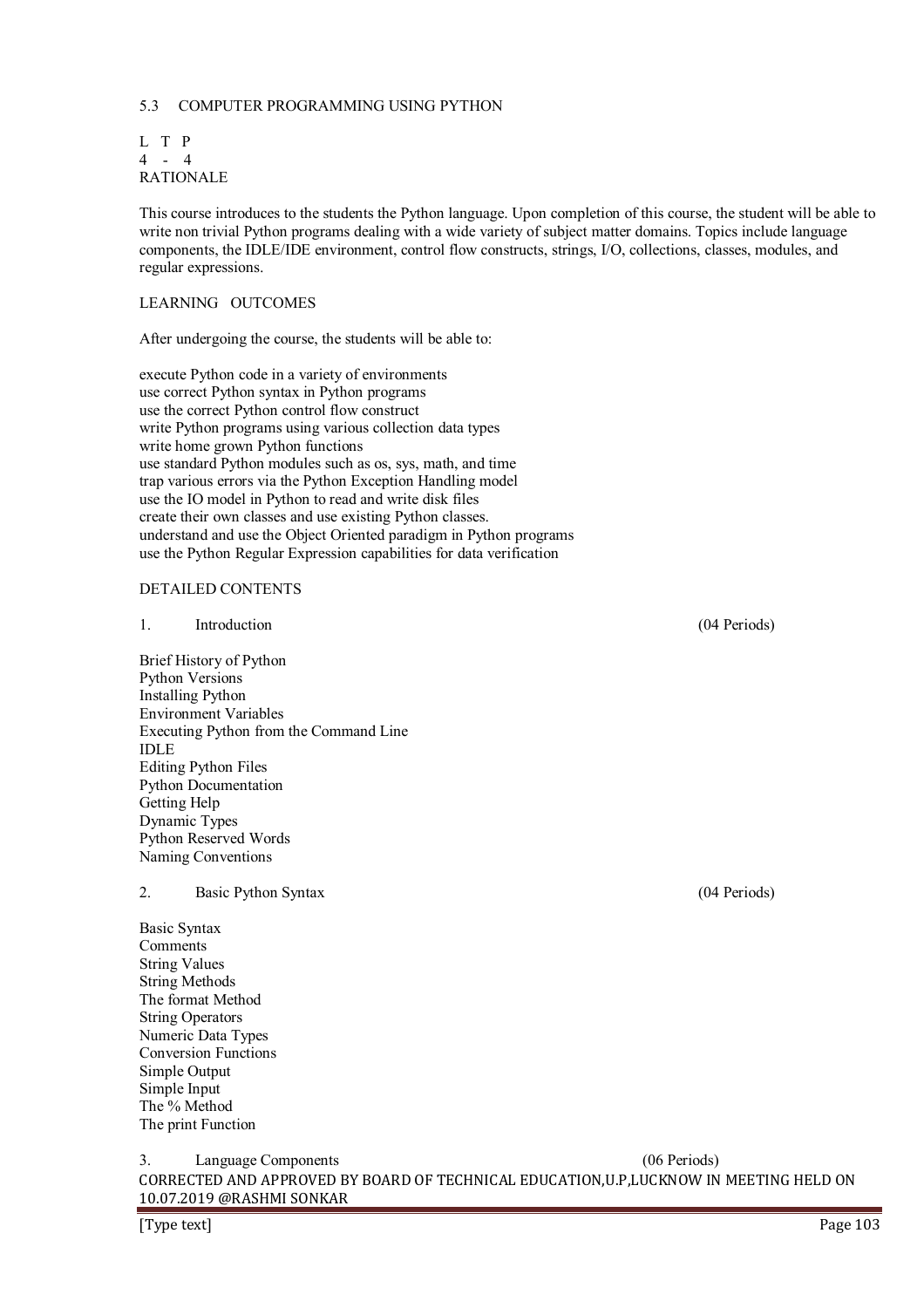Indenting Requirements The if Statement Relational and Logical Operators Bit Wise Operators The while Loop break and continue The for Loop

### 4. Collections (10 Periods)

Introduction Lists Tuples Sets Dictionaries Sorting Dictionaries Copying Collections Summary

#### 5. Functions (08 Periods)

Introduction Defining Your Own Functions Parameters Function Documentation Keyword and Optional Parameters Passing Collections to a Function Variable Number of Arguments Scope Functions - "First Class Citizens" Passing Functions to a Function map filter Mapping Functions in a Dictionary Lambda Inner Functions Closures

#### 6. Modules (04 Periods)

Modules Standard Modules - sys Standard Modules - math Standard Modules - time The dir Function

# 7. Exceptions (04 Periods)

Errors Runtime Errors The Exception Model Exception Hierarchy Handling Multiple Exceptions Raise assert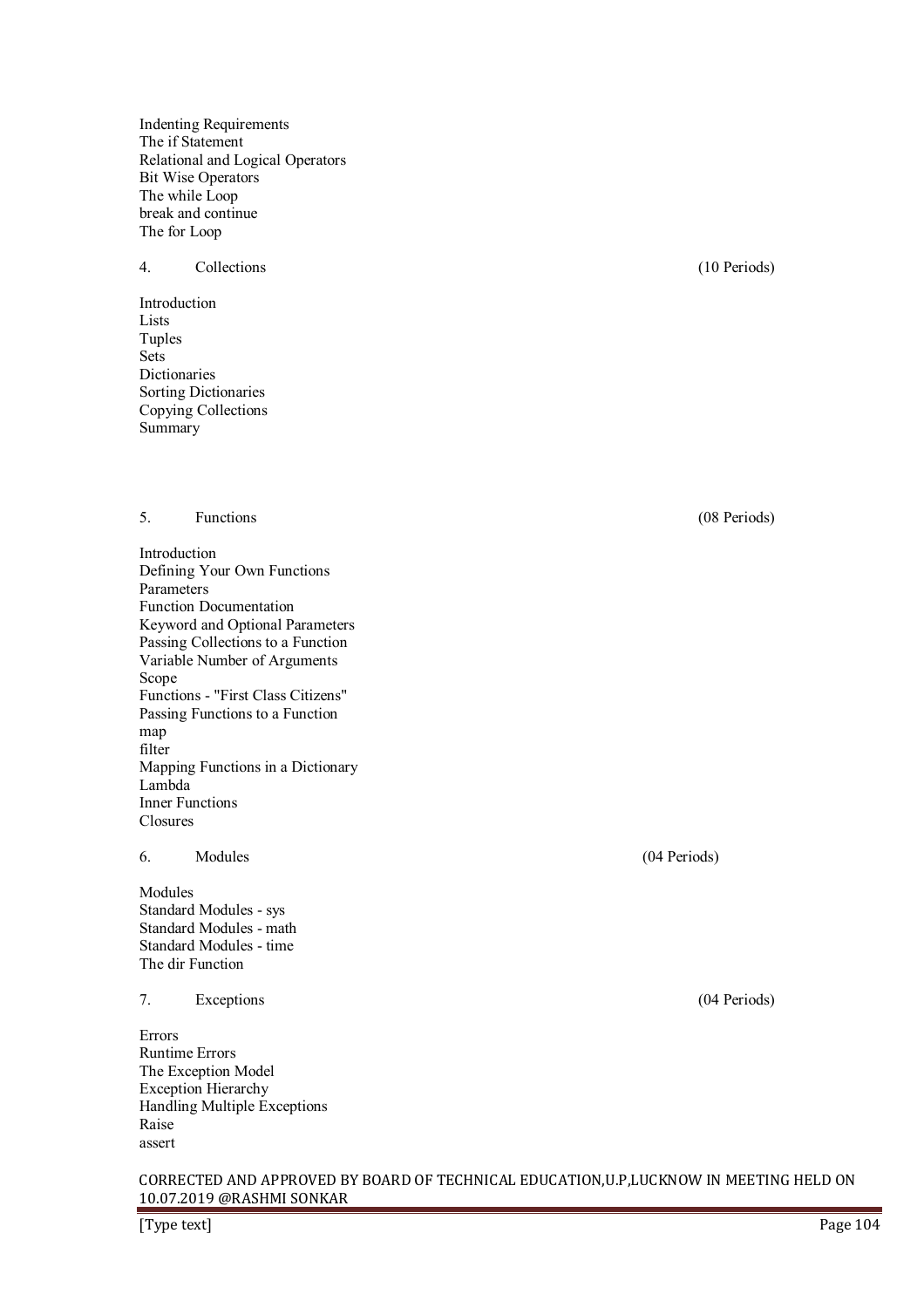8. Input and Output (04 Periods) Introduction Data Streams Creating Your Own Data Streams Access Modes Writing Data to a File Reading Data From a File Additional File Methods Using Pipes as Data Streams Handling IO Exceptions 9. Classes in Python (06 Periods) Classes in Python Principles of Object Orientation Creating Classes Instance Methods File Organization Special Methods Class Variables Inheritance Polymorphism 10. Regular Expressions (06 Periods) Introduction Simple Character Matches Special Characters Character Classes **Quantifiers** The Dot Character Greedy Matches Grouping Matching at Beginning or End Match Objects Substituting Splitting a String Compiling Regular Expressions LIST OF PRACTICALS 1. Getting started with Python and IDLE in interactive and batch modes<br>2 What do the following string methods do? What do the following string methods do? 3. Write instructions to perform each of the steps below (a) Create a string containing at least five words and store it in a variable. (b) Print out the string. (c) Convert the string to a list of words using the string split method. (d) Sort the list into reverse alphabetical order using some of the list methods (you might need to use dir(list) or help(list) to find appropriate methods). (e) Print out the sorted, reversed list of words. 4. Write a program that determines whether the number is prime.

- What is your favorite number? 24
	- 24 is not prime

What is your favorite number? 31

31 is prime

CORRECTED AND APPROVED BY BOARD OF TECHNICAL EDUCATION,U.P,LUCKNOW IN MEETING HELD ON 10.07.2019 @RASHMI SONKAR

Flags

lower count replace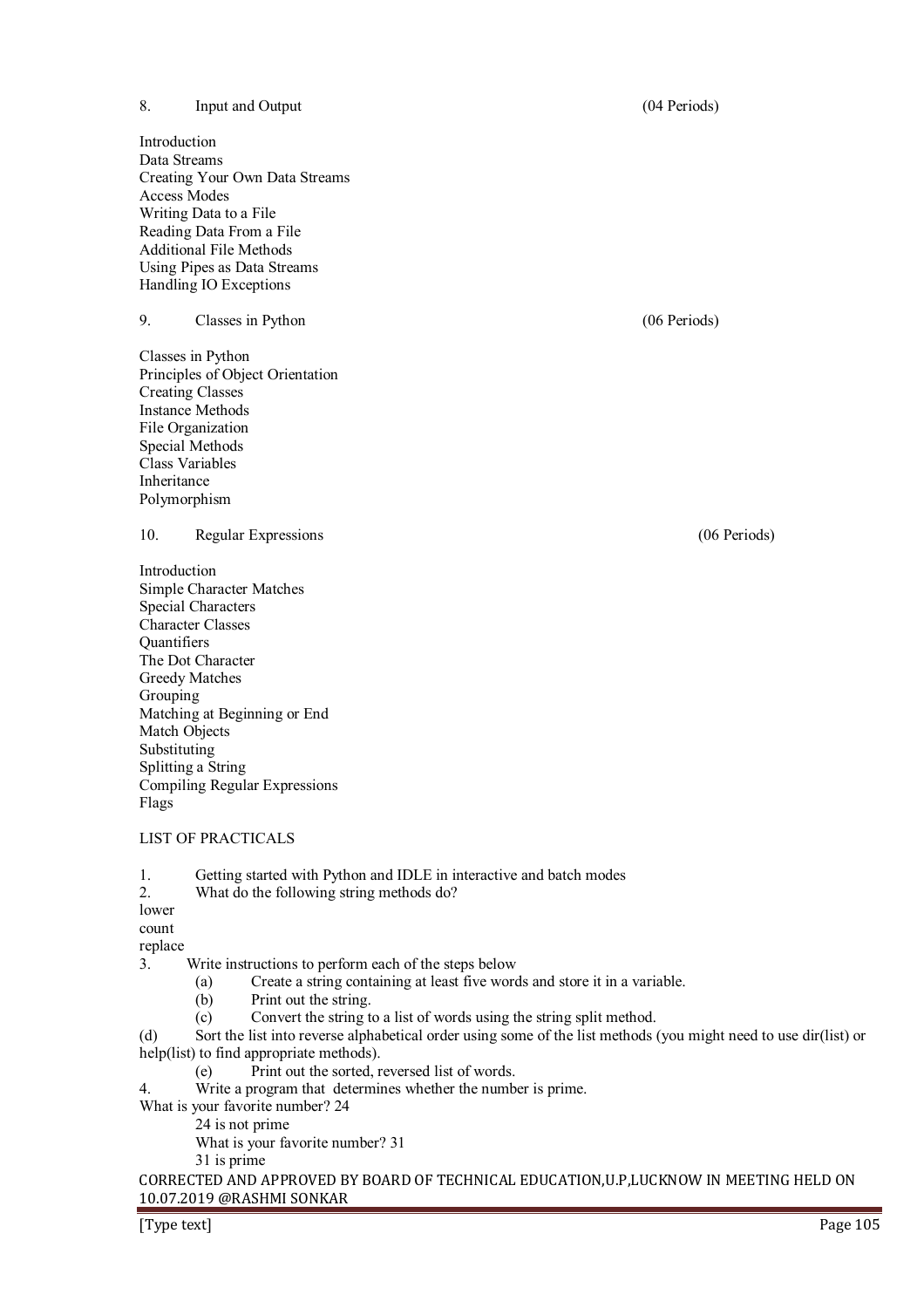5. Find all numbers which are multiple of 17, but not the multiple of 5, between 2000 and 2500?

6. Swap two integer numbers using a temporary variable. Repeat the exercise using the code format:  $a, b = b, a$ . Verify your results in both the cases.

7. Find the largest of n numbers, using a user defined function largest().

8. Write a function myReverse() which receives a string as an input and returns the reverse of the string. Check if a given string is palindrome or not.

WAP to convert Celsius to Fahrenheit

Find the ASCII value of charades

WAP for simple calculator

# INSTRUCTIONAL STRATEGY

Teachers should lay emphasis on practicals and experts from industries may be invited to deliver lectures and share experiences with the students.

#### MEANS OF ASSESSMENT

Assignments and quiz/class tests, mid-term and end-term written tests Software installation, operation, development Actual laboratory and practical work exercises Viva-voce

#### RECOMMENDED BOOKS

1. Learning Python by Mark Lutz; Pratham Books, Bangalore

2.Foundations of Python Network Programming by John Goerzen and BrandeuRhodes; Apress-eBook distributed by Springer Science and Business Media, New York

3. Dive Into Python by Mark Pilgrim; Pratham Books, Bangalore

4. Think Python by Allen B. Downey; O'Reily Media

5. Python Programming For Beginners: A Must Read Introduction to Python Programming by Robert Richards; Pratham Books, Bangalore

6. e-books/e-tools/relevant software to be used as recommended by AICTE/NITTTR, Chandigarh.

Websites for Reference:

http://swayam.gov.in

#### SUGGESTED DISTRIBUTION OF MARKS

| Topic No.        | Time Allotted | Marks Allotted |
|------------------|---------------|----------------|
|                  | (Periods)     | $(\%)$         |
| 1.               | 04            | 06             |
| 2.               | 04            | 06             |
| $\overline{3}$ . | 06            | 10             |
| 4.               | 10            | 20             |
| $\overline{5}$ . | 08            | 14             |
| 6.               | 04            | 06             |
| 7.               | 04            | 06             |
| 8.               | 04            | 08             |
| 9.               | 06            | 12             |
| 10.              | 06            | 12             |
| Total            | 56            | 100            |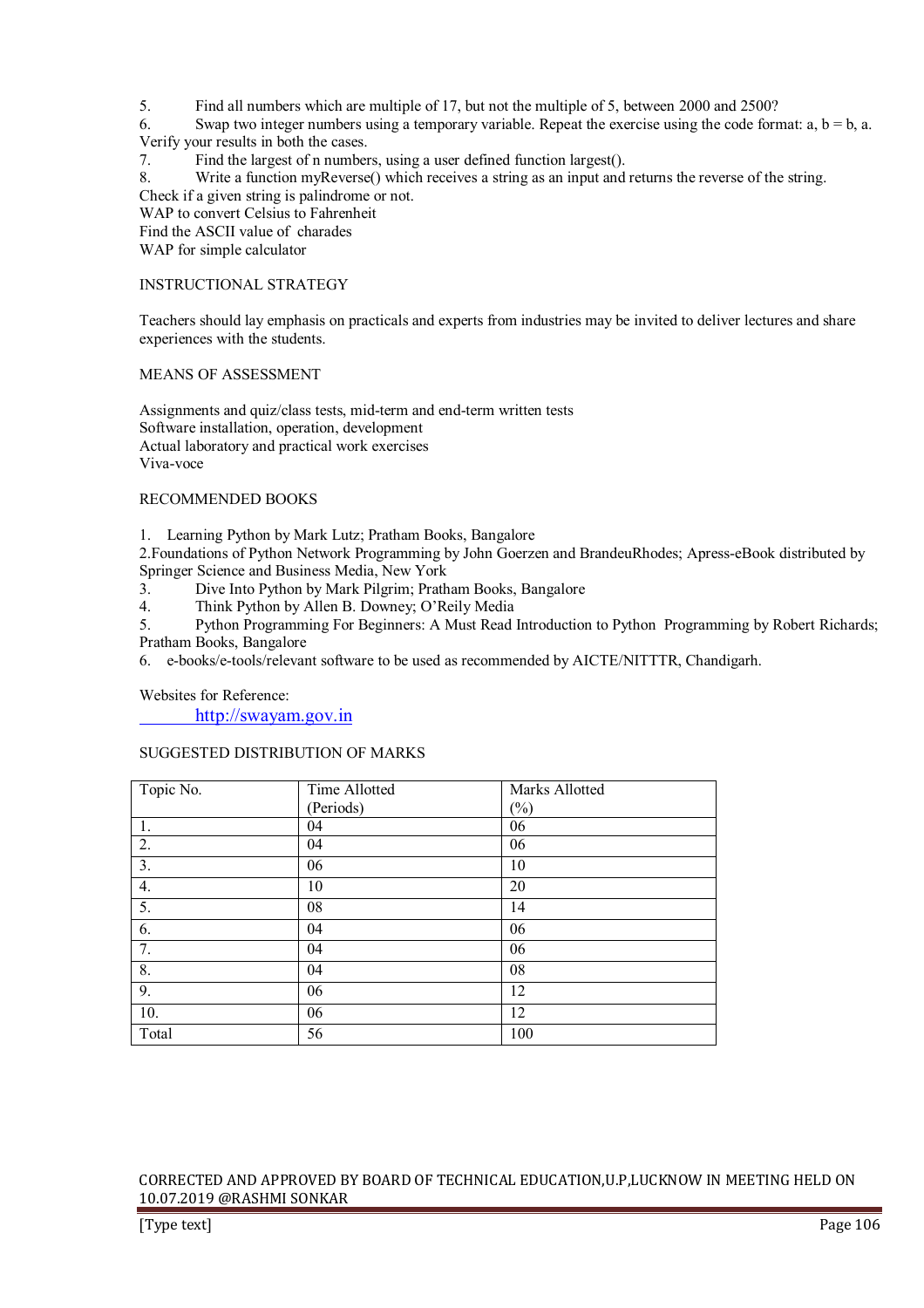# 5.4 INFORMATION SECURITY AND IT LAWS

 L T P  $4 - 4$ 

#### RATIONALE

Contents of this course provide understanding of Information Security & theirs measures. Content of this course will enable students to use techniques like Cryptography, VPNs, IDS etc. and IT Laws in the field of Information Technology.

#### LEARNING OUTCOMES

After undergoing this course, the students will be able to:

Understand the need for security, Security principles related to Information Management. Understand the various computer related attacks. Apply different types of cryptography techniques to encrypt/decrypt data or information. Understand the network security measures and the concept of VPNs. Understand concept of IDS, Operating system security and web security Understand the IT Laws and latest amendments applicable in India as well as Intellectual property laws

#### DETAILED CONTENTS

1. INTRODUCTION AND SECURITY TRENDS : (06 Periods)

Need for security, Security principles, Authentication, Accesscontrol.

1.2 Threats to security : Viruses and Worms, Intruders, Insiders, Criminalorganization, Terrorist, Information Warfare (IW), Avenues of attack, Steps in Attack.

1.3 Types of attack : Active and Passive attacks, Denial of service, backdoors and trapdoors, sniffing, spoofing, man in the middle, replay, TCP/IP Hacking, Encryption attacks, Malware : Viruses, Logic bombs.

2. ORGANIZATIONAL/ OPERATIONAL SECURITY : (07 Periods)

2.1 Role of people in security : Password selection, Piggybacking, Shoulder surfing, Dumpster diving, Installing unauthorized software/hardware, Access by non-employees,Security awareness, Individual users responsibilities.

2.2 Physical security : Access controls Biometrics : Fingerprints, hand prints, retina, patterns, voice patterns, signature and writing patterns, keystrokes and physical barriers.

2.3 Network security basics, model for network security.

#### 3. CRYPTOGRAPHY AND PUBLIC KEY INFRASTRUCTURE :(13 Periods)

3.1 Introduction: Cryptography, Cryptanalysis, Cryptology, Substitution techniques; Caesar's cipher, monoalphabetic and polyalphabetic transposition techniques- Rail fencetechnique, simple columnar, steganography.

3.2 Hashing - Concept

3.3 Symmetric and asymmetric cryptography : Introduction Symmetric encryption: DES (Data Encryption Standard) algorithm, Diffle-Hellman algorithm, Problem of key distribution, Asymmetric key cryptography : Digital signature, key escrow.

CORRECTED AND APPROVED BY BOARD OF TECHNICAL EDUCATION,U.P,LUCKNOW IN MEETING HELD ON 10.07.2019 @RASHMI SONKAR 3.4 Public key encryption : Basics, digital certificates, certificate authorities, registration authorities, steps for obtaining a digital certificate, steps for verifying authenticity and integrity of a certificate.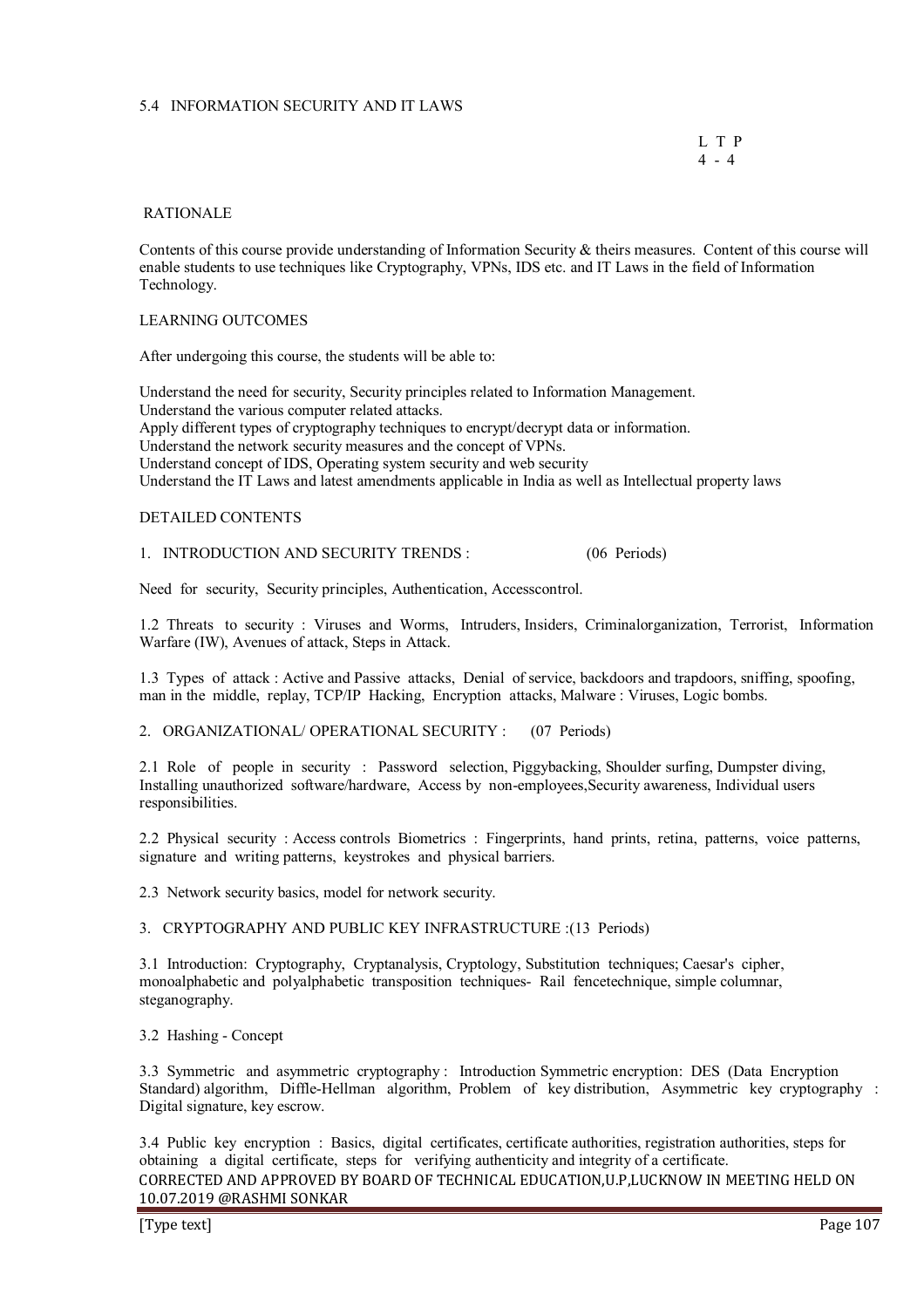4. NETWORK SECURITY : (08 Periods)

4.1 Firewalls : Concept, design, principles, limitations, trusted system, Kerberos- concept.

4.2 Security topologies - Security zones, DMZ, Internet, Intranet, VLAN, Security implication, Tunnelling.

4.3 IP security : Overview, architecture, IPSec, IPSec configuration, IPSec security.

4.4 Virtual Private Network.

4.5 Email security : Email security standards : Working principles of SMTP, PEM, PGP, S/MINE, spam.

5. SYSTEM SECURITY : (08 Periods)

5.1 Intruders, Intrusion detection system (IDS), Host Based IDS, Network based IDS.

5.2 Password Management, Vulnerability of password, Password selection strategies, Components of good password.

5.3 Operating system security : Operating system hardening, General steps for securing windows operating system, Hardening UNIX/LINUX based operating system, Updates : Hot Fix, Patch, Service pack.

6. APPLICATION AND WEB SECURITY : (06 Periods)

6.1 Application hardening, application patches, Web servers, Active director.

6.2 Web security threats, Web traffic security approaches, Secure socket layer and transport layer security, secure electronic transaction software development : secure codetechniques, buffer overflow, code injection, least privilege, good practices, Testing.

7. IT LAWS : (08 Periods)

7.1 Information Security Standards - ISO, IT Act, Copyright Act, Patent Law, IPR, Cyber Laws in India. IT Act 2000 Provisions and latest amendments.

7.2 Intellectual property law : Copy Right Law, Software License, Semiconductor Law and Patent Law.

LIST OF PRACTICAL

Knowledge the security provided with windows operating system.

Recovery the password of window machines using password recover utility (John the ripper ) or any other utility.

Tracing of email origin using email trace pro utility.

Use of Keylogger and anti-keylogger to secure yours system.

Encrypt and decrypt the message using simple transposition - Permutation (Cryptool)

Encrypt and decrypt the message using Caesar Cipher With variable key (Cryptool)

Encrypt and decrypt the message using 3 X 3 Hill Ciper (Cryptool)

Create Digital Signature document using (Cryptool)

Send and receive secret message using stenography techniques using steghide.

# CORRECTED AND APPROVED BY BOARD OF TECHNICAL EDUCATION,U.P,LUCKNOW IN MEETING HELD ON 10.07.2019 @RASHMI SONKAR

[Type text] Page 108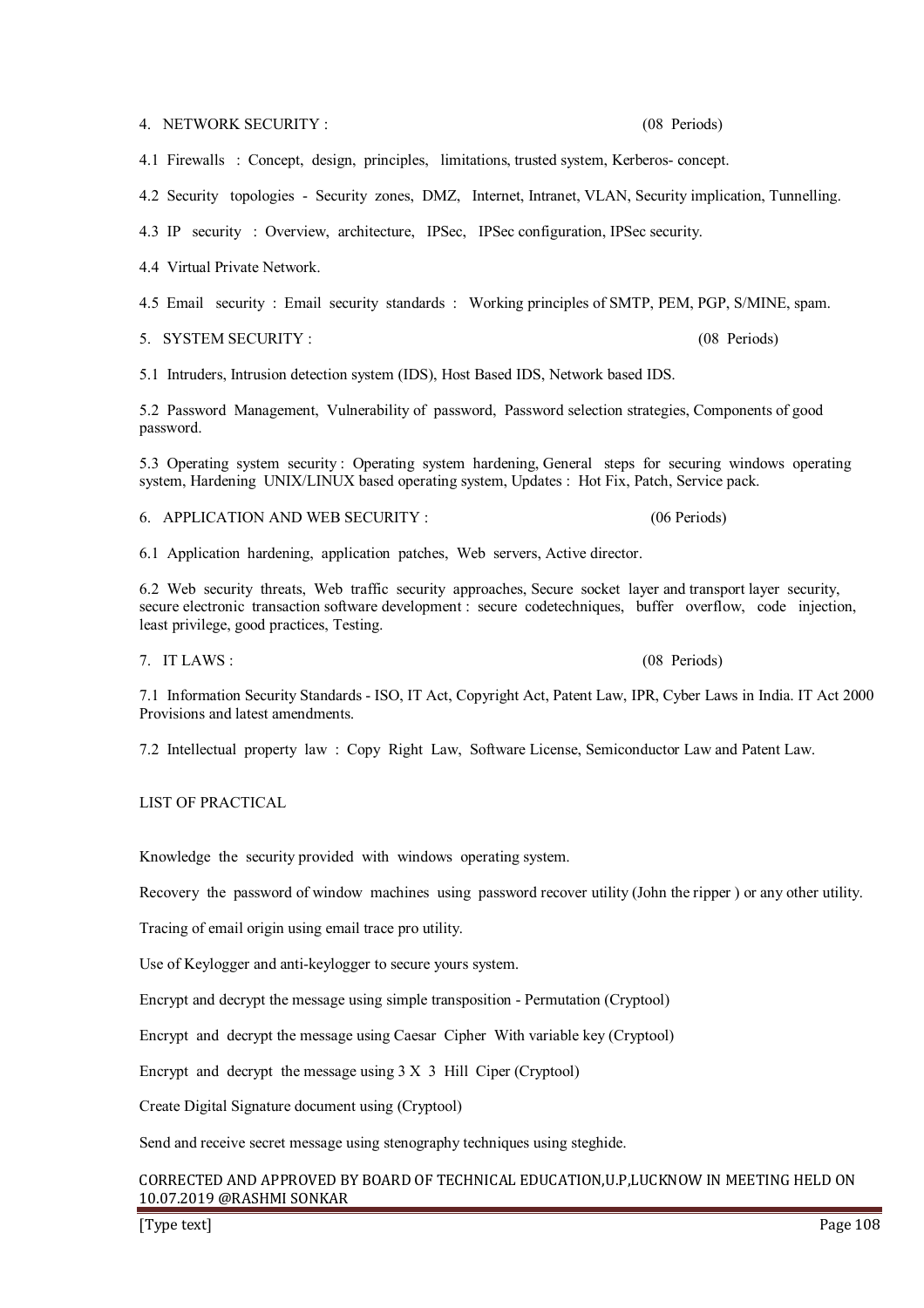Recover the data from formatted Pen Drive and Hard Disk using Power DataRecovery Utility or any other utility.

## INSTRUCTONAL STRATEGY

The content of this course is to be taught on conceptual basis with real world examples. Since this subject is practice oriented, the teacher should demonstrate the capabilities of websites/Webpages to students while doing practical exercises for information security. The students should be made familiar with preventive measures for information and computer security.

#### MEANS OF ASSESSMENT

Assignments and quiz/class tests, mid-term and end-term written tests Actual laboratory and practical work, exercises and viva-voce Software installation, operation, development and viva-voce

## RECOMMENDED BOOKS

Information Security Handbook by Darren Death ,Packt Publishing

Principles of Information Security by Whitman , Cengage Publisher

Cyber Security by Nina Godbole, Wiley Publisher

Introduction to Information Security And Cyber Laws by Dr. Surya Prakash Tripathi

Information Systems Security: Security Management, Metrics, Frameworks and Best Practices by Nina Godbole, Wiley Publisher

Cryptography and Network Security - Principles and Practice by Stallings William, Pearson Education Publisher. Cyber Law & Cyber Crimes Simplified ,by Cyber Infomedia Publisher

Information Technology Act, 2000 Along with Rules & Regulations by Universal Law Publishing

e-books/e-tools/relevant software to be used as recommended by AICTE/UPBTE/NITTTR, Chandigarh. Websites for Reference:

http://swayam.gov.in

http://spoken-tutorial.org

## SUGGESTED DISTRIBUTION OF MARKS

| Topic No.      | Time Allotted (Periods) | Marks Allotted |
|----------------|-------------------------|----------------|
|                |                         | $(\%)$         |
| $\overline{1}$ | 06                      | 10             |
|                |                         |                |
| $\overline{2}$ | 07                      | 15             |
|                |                         |                |
| $\overline{3}$ | 13                      | 15             |
|                |                         |                |
| $\overline{4}$ | 08                      | 15             |
|                |                         |                |
| $\overline{5}$ | 08                      | 15             |
|                |                         |                |
| 6              | 06                      | 15             |
|                |                         |                |
| 7              | 08                      | 15             |
|                |                         |                |
| Total          |                         | 100            |
|                |                         |                |

5.5 INTERNET OF THINGS

RATIONALE

Internet of Things (IoT) is presently a hot technology worldwide. Government, academia, and industry are involved in different aspects of research, implementation, and business with IoT. IoT cuts across different application domain like agriculture, space, healthcare, manufacturing, construction, water, and mining. IoT-based applications such as innovative shopping system, infrastructure management in both urban and rural areas, remote health monitoring and emergency notification systems, and transportation systems, are gradually relying on IoT based systems. Therefore, it is very important to learn the fundamentals of this emerging technology. This introductory syllabus will enable learners to leverage their business and/or technical knowledge across IoT-related functions in the workplace.

L T P

<sup>4 - 4</sup>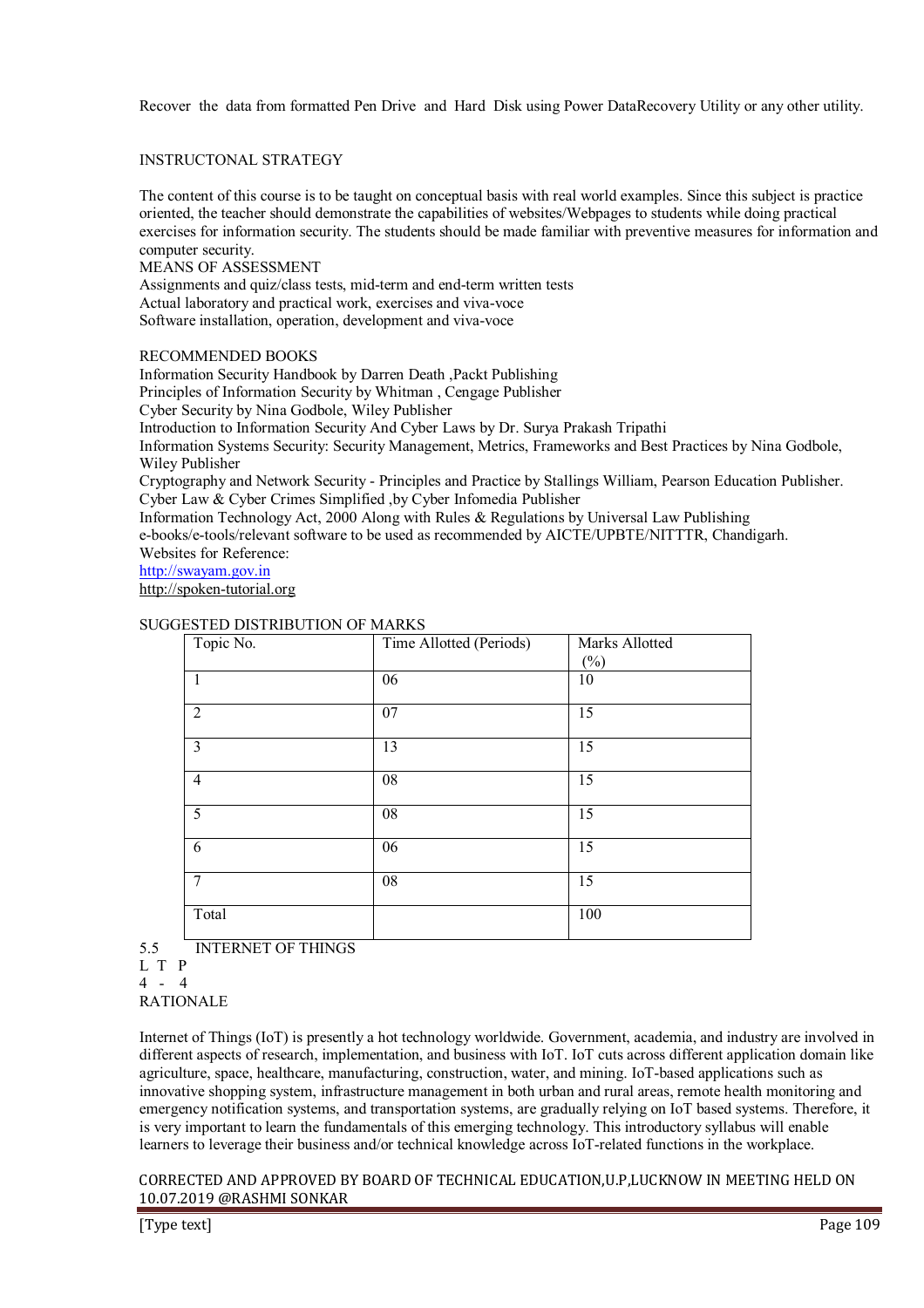## LEARNING OUTCOMES

After undergoing the subject, students will be able to:

understand the concepts of Internet of Things. understand what constitutes an IoT design solution identify the sensors and other devices needed for different IoT solutions understand the component parts of an IoT network and its connections build small IoT applications.

# DETAILED CONTENTS

1. Introductionto Internet Of Things (IoT) (10 Periods(

Introduction to IoT, Defining IoT, Things in IoT, Characteristics of IoT, Physical design of IoT, Logical design of IoT, Functional blocks of IoT,IoTProtocols,IoT communication Models, IoT communication API's,IoT enabling Technologies.

2. IoT Devices (12 Periods(

How electronic devices fit with the Internet of Things, and why they are important

: Components ElectronicBreadboard and its internal connections Seven segment display on bread board, LED and its connections ,Tri-color LED ,Resistor

Introduction to the many 'end devices', sensors and actuators, differentiate between different sensor types

3. IoT Networks (12 Periods(

Introduction to the components of basic IoT networks, the types of network connections and how data travels through them, and the role of Internet Protocols.Basicunderstanding of microcontrollers/Arduino and communication protocols

4. Arduino (12 Periods(

, feature of arduino device ,Ardunino device introductionComponents of Arduino boardUnderstanding of basic of , function ,control statement ,loops ,datatype ,variables : (C Language)Arduino Programming Language ,Arduino IDE

5 . IoT and M2M (10 Periods(

Introduction, M2M, Difference between IoT and M2M, SDN and NFV for IoT- Software defined networking, network function virtualization, IoT and WoT.

## LIST OF PRACTICALS

 : Interfacing Sensors-Practical using Arduino Installation of Arduino IDE Interfacing Light Emitting Diode (LED)- Blinking LED Interfacing Button and LED – LED blinking when button is pressed. Interfacing Light Dependent Resistor (LDR) and LED, displaying automatic night lamp Interfacing Temperature Sensor (LM35) and/or humidity sensor (e.g. DHT11) Interfacing Liquid Crystal Display (LCD) – display data generated by sensor on LCD Interfacing Air Quality Sensor-pollution (e.g. MQ135) - display data on LCD, switch on LED when data sensed is higher than specified value. Interfacing Bluetooth module (e.g. HC05)- receiving data from mobile phone on Arduino and display on LCD Interfacing Relay module to demonstrate Bluetooth based home automation application. (using Bluetooth and relay).

## INSTRUCTIONAL STRATEGY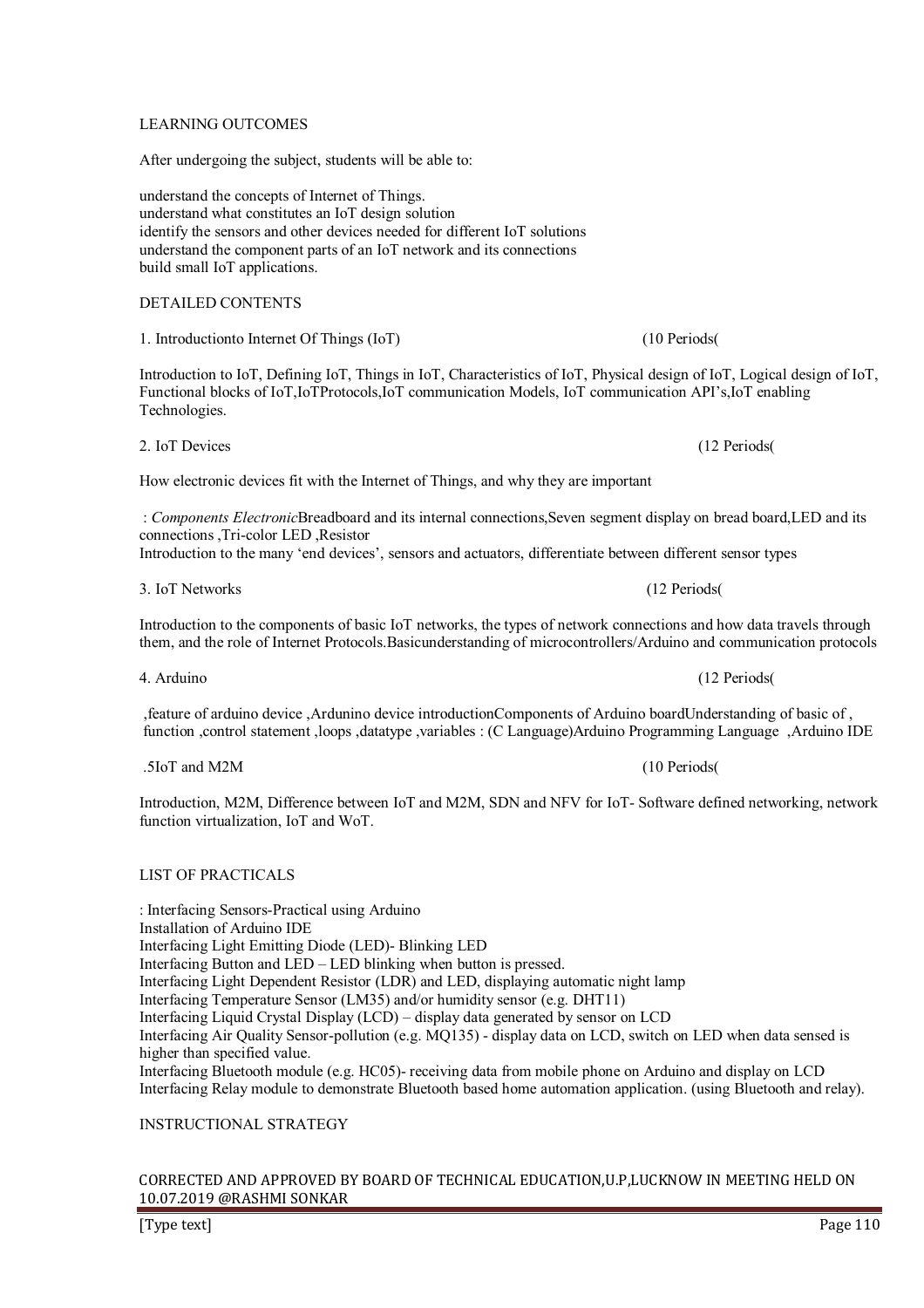Some of the topics may be taught using question/answer, assignment, seminar or case study method. The teacher will discuss case studies with students to feel the importance of the subject, since this subject is practical oriented, the teacher should demonstrate functioning of various sensors and demonstrate building of IoT applications. Solution to various regression and classification problems should also be built MEANS OF ASSESSMENT

Assignments and quiz/class tests, mid-term and end-term written tests viva-voce Actual laboratory and practical work exercises Software installation, operation, development

## RECOMMENDED BOOKS

The Internet of Things: Connecting Objects to the Web,Wiley PublisherHakimaChaouchi Internet of Things: A Hands On Approach, University Press,VijayMadisetti, ArshdeepBahga. 21 Internet Of Things (IOT) Experiments,BPB Publications YashavantKanetkar Arduino Projects For Engineers ,BPB Publications ,Neerparaj Rai Internet of Things – A Hands on Approach, By ArshdeepBahga and Vijay Madisetti Universities Press, ISBN: 9788173719547 The Internet of Things , Pearson, By Michael Miller ISBN: 9789332552456 e-books/e-tools/relevant software to be used as recommended by AICTE/UPBTE/NITTTR, Chandigarh.

Websites for Reference: http://www.spoken-tutorial.org http://swayam.gov.in

### LIST OF COMPONENTS

1. One kit for 3-4 students : Arduino Uno, sensors(Bluetooth module(HC05), MQ135, DHT11, breadboard, LCD, 2-relay module etc) 2. Consumables : LED, button, connecting wires, LDR, LM35, battery, etc

## SUGGESTED DISTRIBUTION OF MARKS

| Topic No. | Time Allotted | Marks Allotted |
|-----------|---------------|----------------|
|           | (Periods)     | $\frac{1}{2}$  |
|           | 10            | '6             |
| ۷.        | 12            | 22             |
| ٥.        | 12            | 22             |
| 4.        | 12            | 22             |
|           | 10            | 18             |
| Total     | 56            | 100            |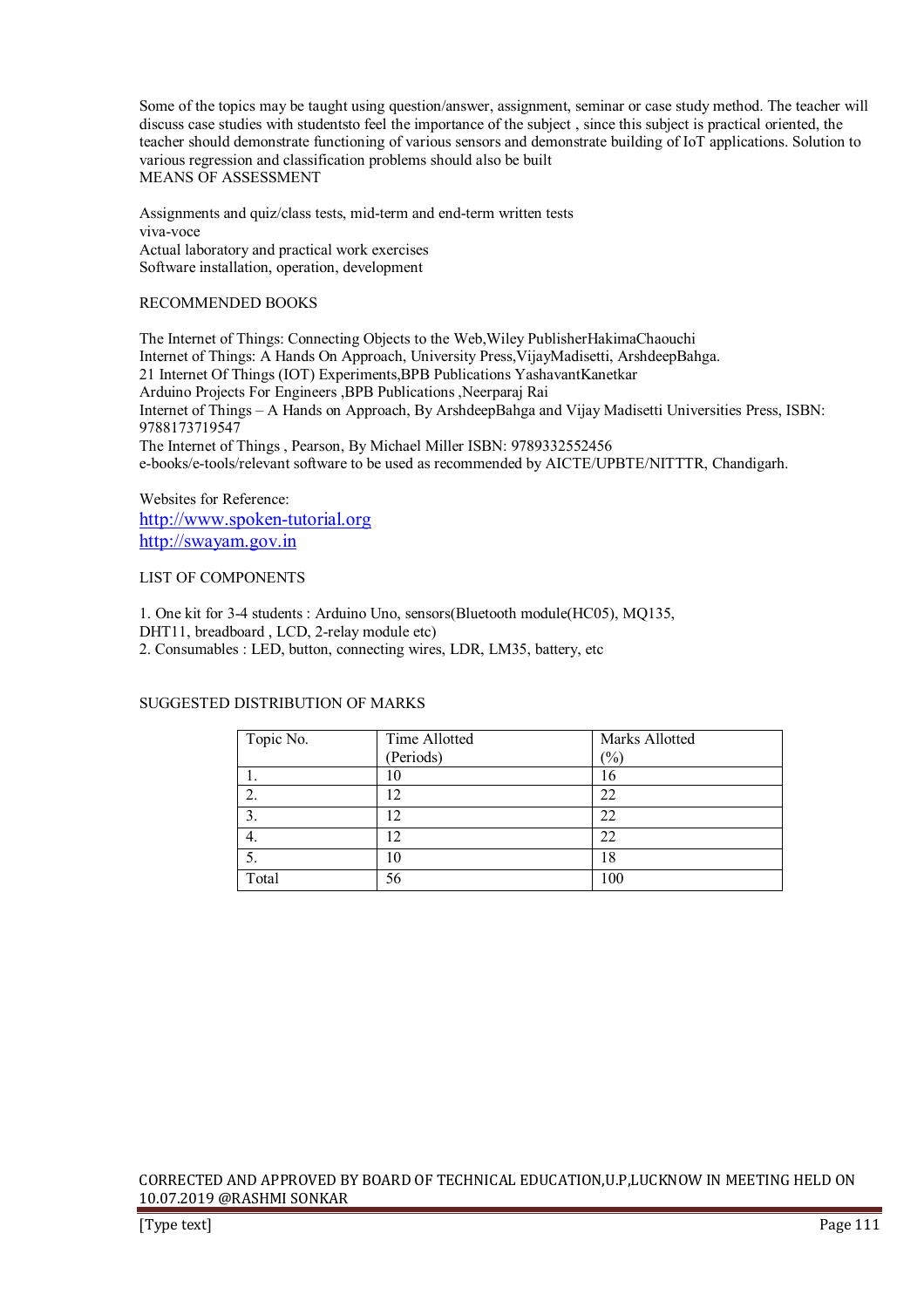#### LEARNING OUTCOMES

After undergoing this subject, the student will be able to:

Use effectively oral, written and visual communication

Demonstrate skill and knowledge of current information and technological tools and techniques specific to the professional field of study.

Identify, analyze and solve problems creatively through sustained critical investigation.

Develop leadership abilities.

Apply fundamental and disciplinary concepts and methods in ways appropriate to their areas of study.

Minor project work aims at exposing the students to various industries dealing with computers. It is expected from them to get acquainted with computer environment. For this purpose, student during middle of the course are required to be sent for a period of two to four weeks at a stretch in different establishments. Depending upon the interest of students they are sent for exposure to:

Industrial practices in installation and maintenance of computers and computer networks

Fabrication of computers

Fault diagnosis and testing of computers

Industrial practices in respect of documentation and fabrication

A variety of computers and peripherals in assembly organizations

Software package development organizations

Maintenance of database

Write procedure or functions which can be attached as the library objects to the main projects

Write a procedure function to convert number of words.

Write a procedure function to convert all data function (create your own) Database connectivity, (SQL server, Oracle, Access), Library classes in C++ (same application).,

design web applications using PHP

Note: The teachers may guide /help students to identify their minor project work and check out their plan of action well in advance.

As a minor project activity each student is supposed to study the operations at site and prepare a detail project report of the observations/processes/activities by him/her. The students should be guided by the respective subject teachers. Each teacher may guide a group of 4 to 5 students.

The teachers along with field supervisors/engineers will conduct performance assessment of students. Criteria for assessment will be as follows:

|                            | Criteria                                              | Weightage |
|----------------------------|-------------------------------------------------------|-----------|
| (a)                        | Attendance and Punctuality                            | 15%       |
| (b)                        | Initiative in performing tasks/creating<br>new things | 30%       |
| $\left( \mathbf{c}\right)$ | Relation with people                                  | 15%       |
| (d)                        | <b>Report Writing</b>                                 | 40%       |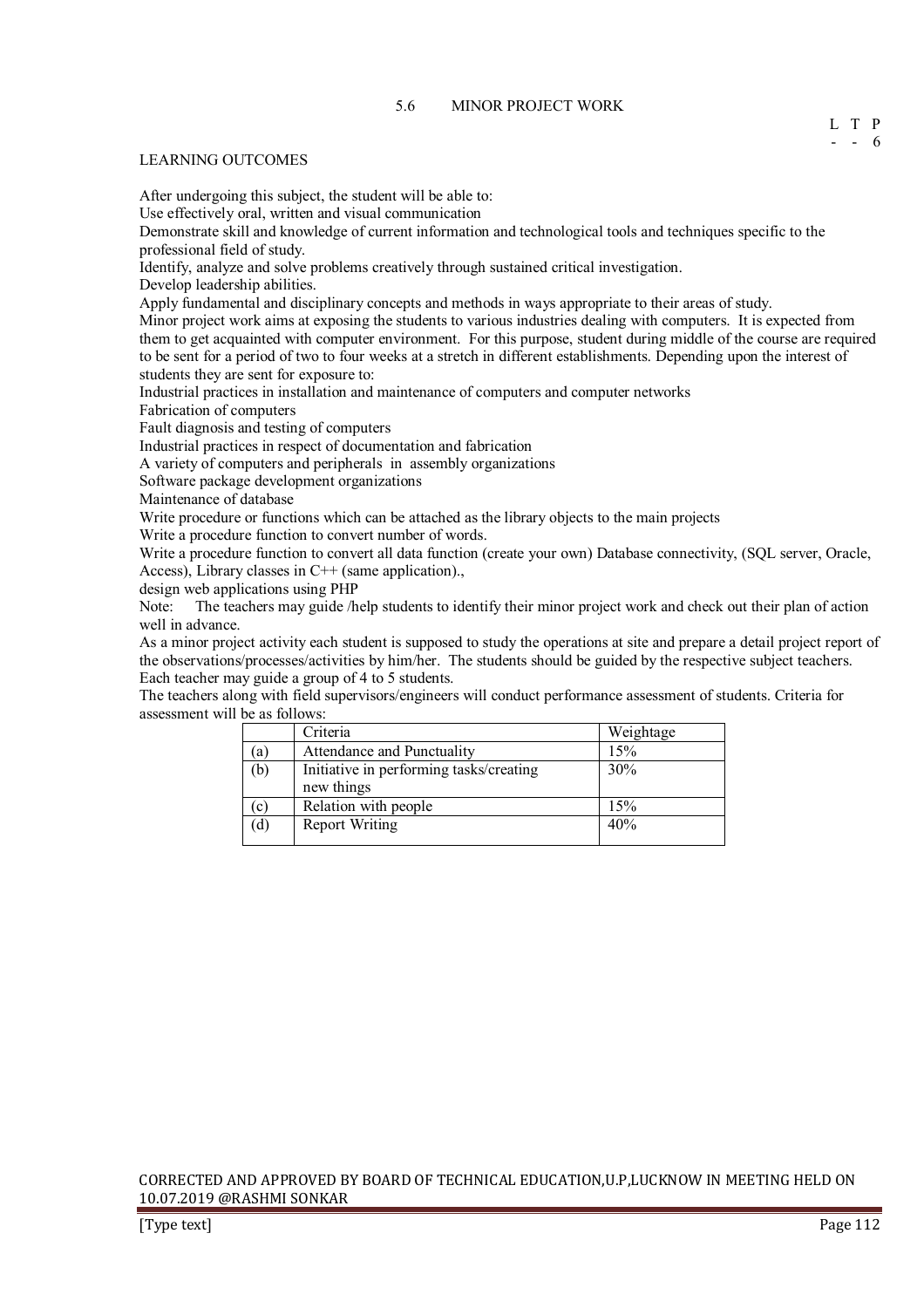## 6.1 DEVELOPMENT OF ANDROID APPLICATIONS

## RATIONALE

Knowing the details of Mobile and their working principle are need of the every common man. Mobile Application development is the very hot business domain. Majority of the corporate have a separate division for the development of mobile applications. It is essential that diploma students must know the way to apply advanced data communicating methods and networking protocols for wireless and mobile devices. Hence this subject.

## LEARNING OUTCOMES

After undergoing this subject, the students will be able to:

. • illustrate the usage of different components of Android OS in detail

• develop a mobile application using different components of Android choose appropriate controls to design the GUI to meet desired needs consume JSON data and call web services from Android mobile app. write a program in Android to store data in databases develop Mobile applications using Android

#### DETAILED CONTENTS

Introduction to ANDROID (10 periods)

What is Android? Dalvik Virtual Machine & .apk file extension, Fundamentals: Basic Building blocks - Activities, Services, Broadcast Receivers & Content providers, UI Components - Views & notifications, Components for communication -Intents & Intent Filters, Android API levels (versions & version names)

Environment Setup and Basic Project Structure (08 periods)

Setting up development environment Android, Manifest.xml, Gradle, Uses-permission & uses-sdk, Resources & R.java, Assets, Layouts & Drawable Resources, First sample Application, Launching emulator, Editing emulator settings, Emulator shortcuts, Logcat usage, Introduction to DDMS, Hello World App, Creating your first project The manifest file Layout resource, Running your app on Emulator, Debugging the Android App.

Android Fundaments and User Interface Design (12 periods)

Activities and Activity lifecycle, Permission System

*Basic UI Components:* 

Text View, Button, Radio Button , Edit Text, Image View for image, Check Box , Progress Bar, Event Handling in Android

*Layouts:*  Liner Layout, Relative Layout, Frame Layout, Coordinate Layout, [dip, dp, sip, sp] versus px

*Intents:* 

Intents introduction and importance, Types of Intents (Explicit Intents, Implicit intents)

Menus and Preferences (10 periods)

Introduction to Menus, Types of Menus (Option menu, Context menu), Uses of Shared Preferences

Advanced UI Components (12 periods) (12 periods)

 L T P  $6 - 6$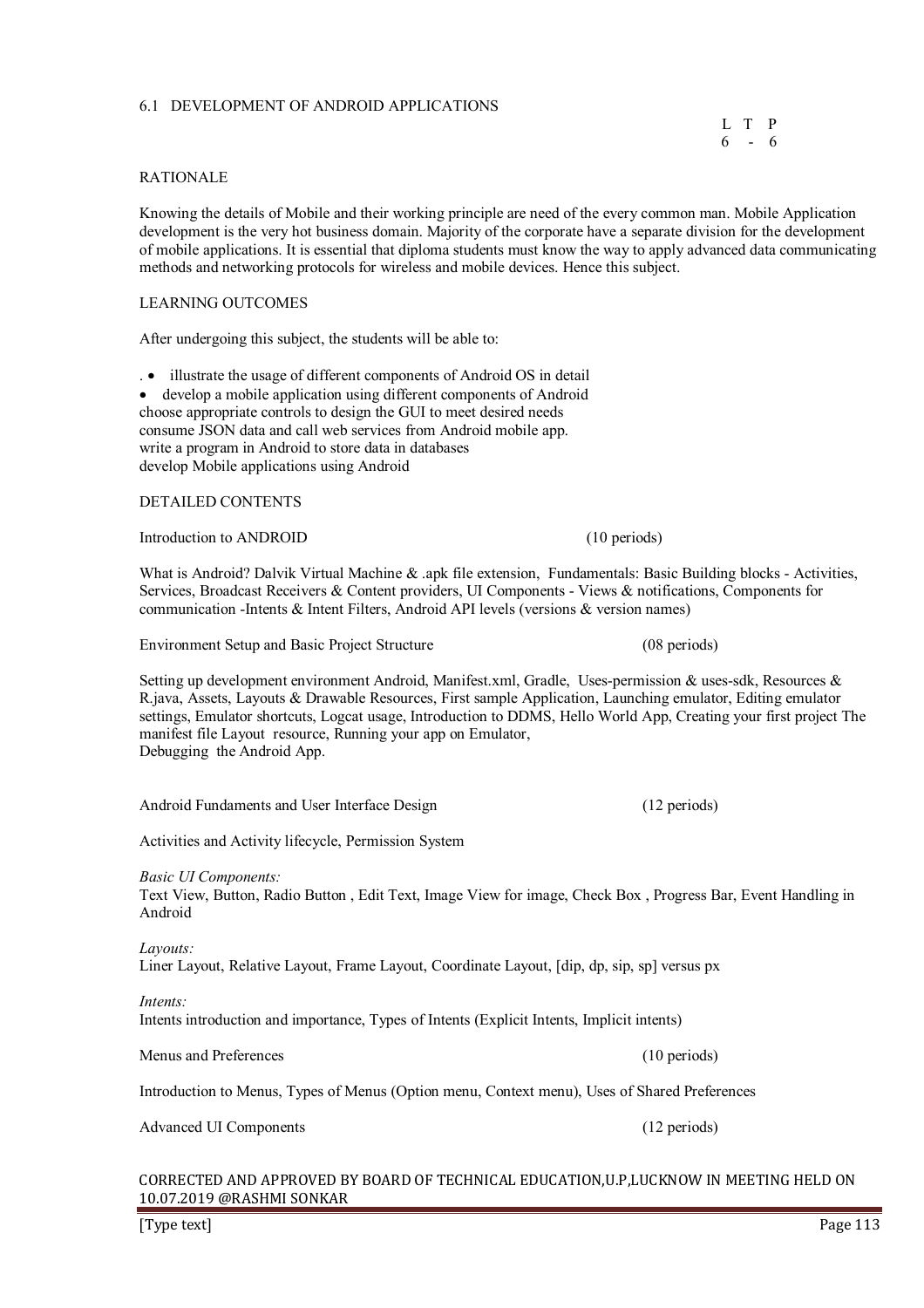[Type text] Page 114

## Time and Date, List View, Grid View, Card View, recycler view Adaptors (Base Adaptor, Array Adaptor) & View Holder, Dialogs, Toast, Popup, Fragments, Material Design(Introduction , Navigation, Floating Button , Tool bar).

Threads running on UI thread (run on UI Thread), Worker thread, Handlers & Runnable, AsynTask , calling web services and consuming JSON data from Web Services.

Notifications & Services (10 periods) (10 periods)

Broadcast Receivers (Introduction, different ways to register a broadcast receiver), Introduction to Notification, Overview & Types of services, implementing a Service, Service lifecycle

Storage and Content Provider (10 periods) (10 periods)

Supported Storage in Android (Internal memory, External memory, Shared Preferences and network), SQLite introduction, CRUD Operations in SQLite database ( cursor, content values etc) , Basics of Content Provider LIST OF PRACTICALS

Install the Android Studio and Setup the Development Environment Write a program to demonstrate activity (Application Life Cycle) Write a program to demonstrate different types of layouts Write a program to implement simple calculator using text view, edit view, option button and button Write a program to develop app having multiple activities and user should be able switch between the activities by using intents. Write a program to demonstrate list view Write a program to demonstrate photo gallery Write a program to demonstrate Date picker and time picker Develop an simple application with context menu and option menu. Write a program to demonstrate the functionality of Shared Preferences. Develop a sample Android application having navigation items similar to Gmail Application. Write a program to demonstrate a service Write a program to demonstrate the application of intent class Write a program to create a text file in a external memory Write a program to store and fetch data from SQL life database.

#### INSTRUCTIONAL STRATEGY

Since this subject is practice oriented, the teacher should demonstrate the capabilities of Android app to students while doing practical exercises. The students should be made familiar with developing mobile app and understand the basic concept of Android Platform.

#### *MEANS OF ASSESSMENT*

Assignments and quiz/class tests, mid-term and end-term written tests Software installation, operation, development Actual laboratory and practical work, exercises and viva-voce

## RECOMMENDED BOOKS

- 1. Beginning Android 4 Application Development by Wei-Meng Lee ; Wiley India
- 2. Android Apps for Absolute Beginners by Jackson; Apress
- 3. Head First Android Development: A Brain-Friendly Guide , by David Griffiths and

DawnGriffiths ,O`Relilly

- 4. Android Programming for Beginners , by John Horton, Packt Publishing
- 5. Professional Android, 4th Edition , by Reto Meier, lan Lake , Wrox Press
- 6. Beginning Android Programming with Android Studio (Wrox Beginning Guides), by Jerome DiMarzio, Wrox Press
- 7. E-books/e-tools/relevant software to be used as recommended by AICTE/NITTTR, Chandigarh.

## CORRECTED AND APPROVED BY BOARD OF TECHNICAL EDUCATION,U.P,LUCKNOW IN MEETING HELD ON 10.07.2019 @RASHMI SONKAR

Threads in Android (12 periods) (12 periods)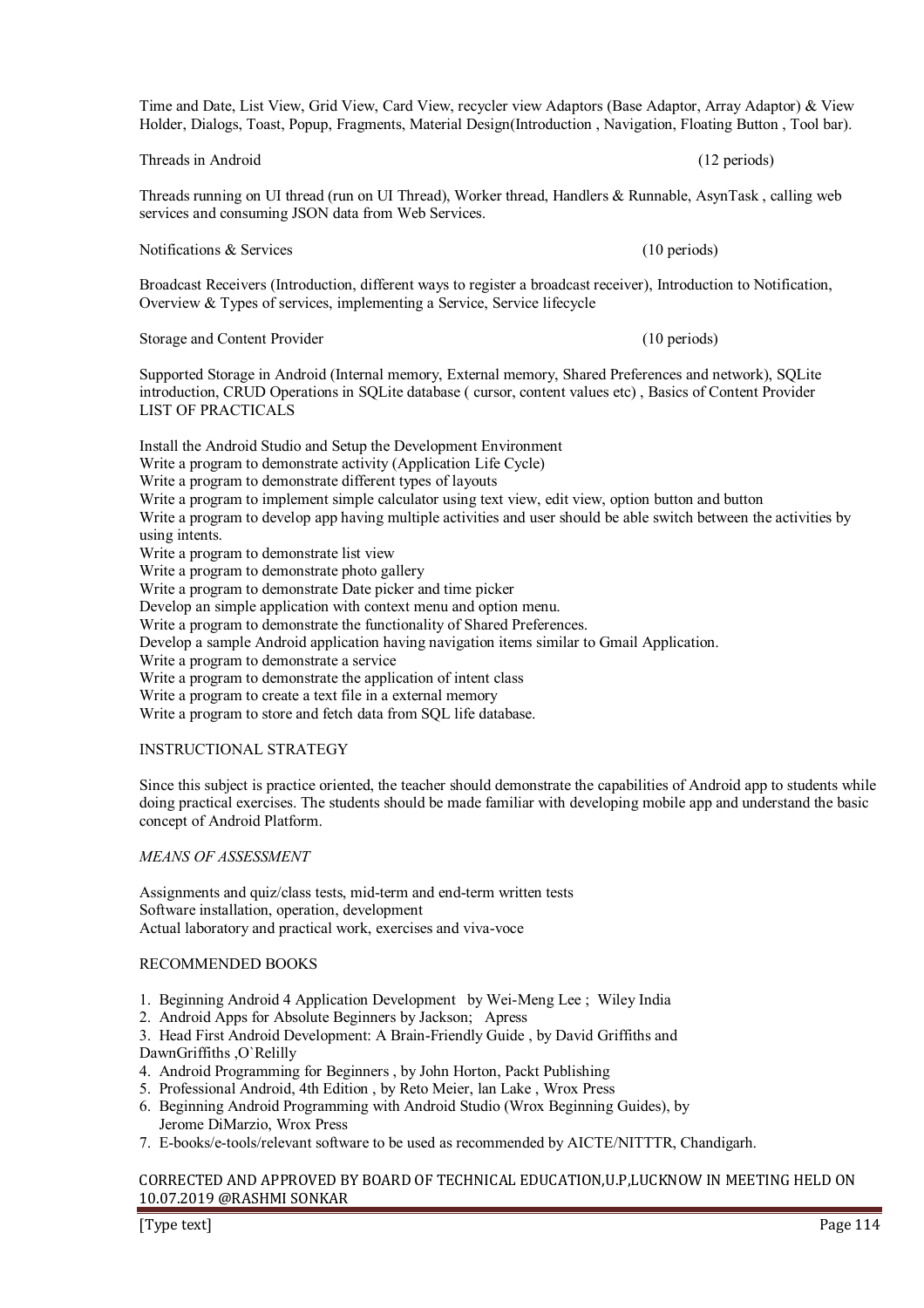Websites for Reference:

http://swayam.gov.in http://spoken-tutorial.org https://developer.android.com

# SUGGESTED DISTRIBUTION OF MARKS

| Topic No. | Time Allotted | Marks Allotted |
|-----------|---------------|----------------|
|           | (Periods)     | $(\%)$         |
| 1.        | 10            | 14             |
| 2.        | 08            | 08             |
| 3.        | 12            | 14             |
| 4.        | 10            | 12             |
| 5.        | 12            | 14             |
| 6.        | 12            | 14             |
| 7.        | 10            | 12             |
| 8.        | 10            | 12             |
| Total     | 84            | 100            |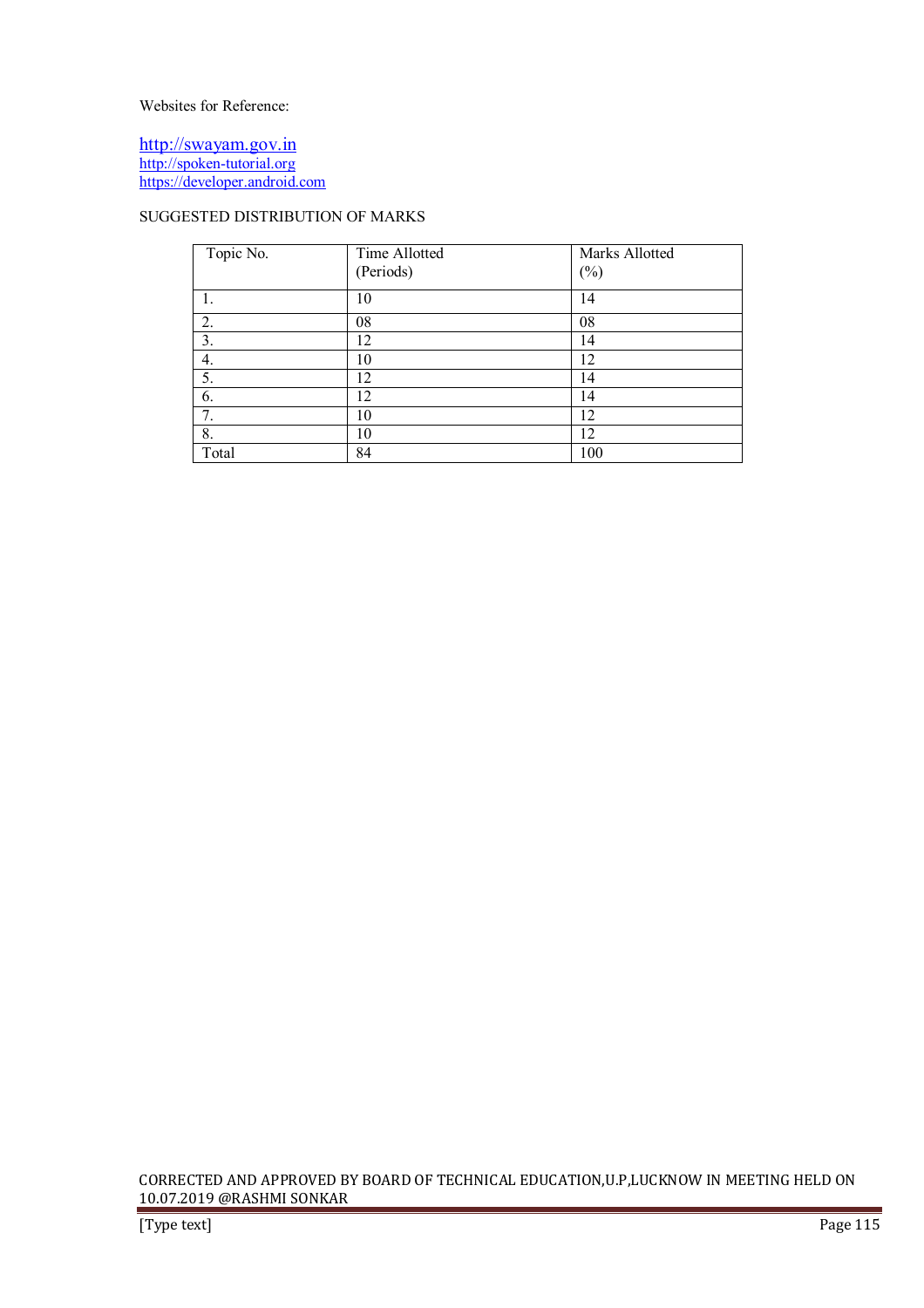## 6.2 CLOUD COMPUTING

#### RATIONALE

This course offers a good understanding of cloud computing concepts and challenges faced in implementation of cloud computing.

## LEARNING OUTCOMES

After undergoing the subject, the students would be able to:

- explain core concepts of cloud computing paradigm.
- explain various Service Models
- explain various Deployment Models.
- describe SLA management in Cloud Computing
- explain and apply the concept of virtualization.
- describe the scheduling of tasks in cloud.
- illustrate the fundamental concepts of cloud storage.
- describe various security issues in the cloud.
- make use of cloud.

## DETAILED CONTENTS

1.Introduction (08 Periods)

Evolution of Cloud Computing, Cloud Computing Overview, Characteristics, Applications, Benefits, Challenges.

2.Service and Deployment Models (08 Periods)

Cloud Computing Service Models: Infrastructure as a Service, Platform as a Service, Software as a Service;

Cloud Computing Deployment Models: Private Cloud; Public Cloud, Community Cloud, Hybrid Cloud, Major Cloud Service providers.

3.Service Level Agreement (SLA) Management (06 Periods)

Overview of SLA, Types of SLA, SLA Life Cycle, SLA Management Process.

|  |  |  | 4. Virtualization Concepts |
|--|--|--|----------------------------|
|--|--|--|----------------------------|

Overview of Virtualization, Types of Virtualization, Benefits of Virtualization, Hypervisors.

5.Cloud Security (06 Periods)

Infrastructure Security, Data Security & Privacy Issues, Legal Issues in Cloud Computing.

6.Cloud Storage (08 Periods)

Overview; Storage as a Service, Benefits and Challenges, Storage Area Networks (SANs).

7.Scheduling in Cloud (12 Periods)

Overview of Scheduling problem, Different types of scheduling, Scheduling for independent and dependent tasks, Static vs. Dynamic scheduling.

## CORRECTED AND APPROVED BY BOARD OF TECHNICAL EDUCATION,U.P,LUCKNOW IN MEETING HELD ON 10.07.2019 @RASHMI SONKAR

(08 Periods)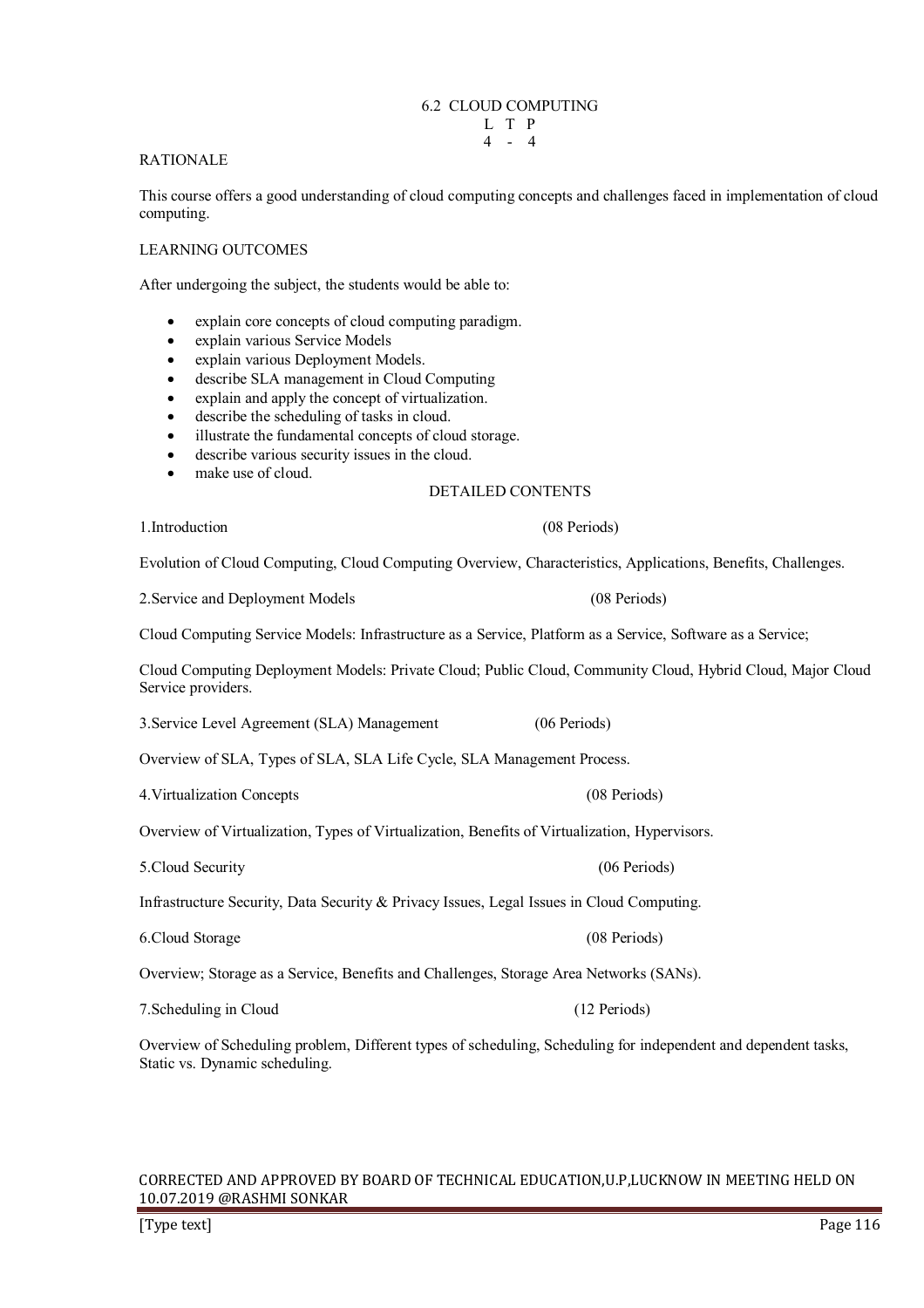## LIST OF PRACTICALS

Introduction to Cloud Vendors: Amazon, Microsoft, IBM. Setting up Virtualization using Virtualbox/VMWare Hypervisor Introduction to OwnCloud Installation and configuration of OwnCloud software for SaaS Accessing Microsoft AZURE cloud-services Cloud Simulation Software Introduction: CloudSim

## INSTRUCTIONAL STRATEGY

In addition to classroom teaching, the teacher should demonstrate the practical usage of cloud using real cloud services.

## MEANS OF ASSESSMENT

Assignments and Quiz/class tests, mid-term and end-term written tests Actual laboratory and practical work and Viva-Voce

RECOMMENDED BOOKS

Rajkumar Buyya, James Broberg, Andrzej Goscinski (Editors): Cloud Computing: Principles and Paradigms, Wiley, 2011

Kumar Saurabh, Cloud Computing, Wiley, 2012.

Barrie Sosinsky: Cloud Computing Bible, Wiley, 2011.

Judith Hurwitz, Robin Bloor, Marcia Kaufman,Fern Halper: Cloud Computing for Dummies, Wiley, 2010 E-books/e-tools/relevant software to be used as recommended by AICTE/NITTTR, Chandigarh.

Websites for Reference:

http://swayam.gov.in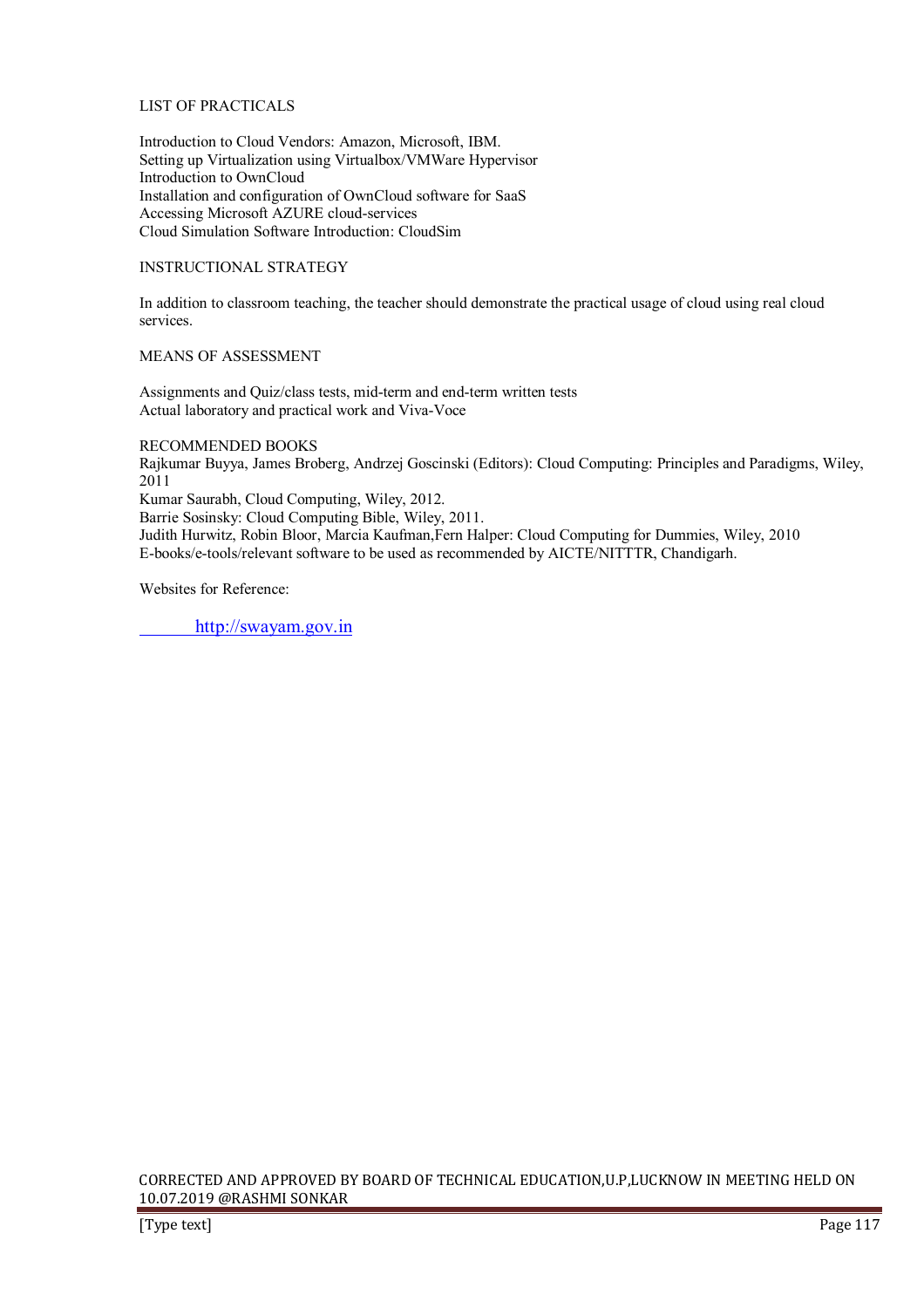## SUGGESTED DISTRIBUTION OF MARKS

| Topic No. | Time Allotted | Marks Allotted |
|-----------|---------------|----------------|
|           | (Periods)     | $(\% )$        |
|           | 08            | 14             |
| 2.        | 08            | 14             |
| 3.        | 06            |                |
|           | 08            | 14             |
|           | 06            | 11             |
| 6.        | 08            | 14             |
|           | 12            | 22             |
| Total     | 56            | 100            |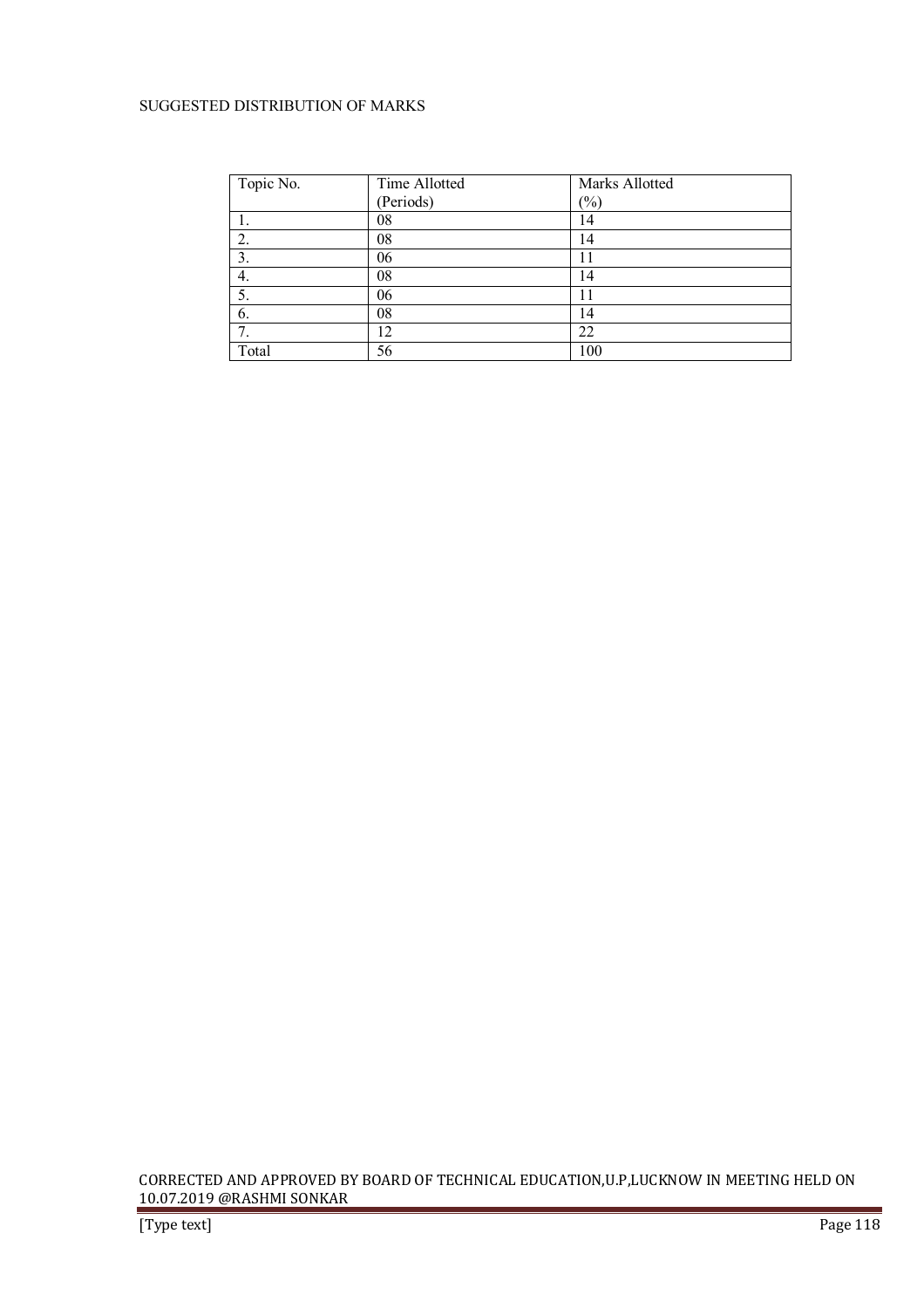# 6.3INDUSTRIAL MANAGEMENT AND ENTREPRENEURSHIP DEVELOPMENT

L T P

 $5 - -$ 

## RATIONALE

In the present day scenario, it has become imperative to impart entrepreneurship and management concepts to students so that a significant percentage of them can be directed towards setting up and managing their own small enterprises. It may be further added that an entrepreneurial mindset with managerial skills helps the student in the job market. This subject focuses on imparting the necessary competencies and skills of enterprise set up and its management.

## LEARNING OUTCOMES

After undergoing this course, the students will be able to :

Know about various schemes of assistance by entrepreneurial support agencies Conduct market survey Prepare project report Explain the principles of management including its functions in an organisation. Have insight into different types of organizations and their structures. Inculcate leadership qualities to motivate self and others. Manage human resources at the shop-floor Maintain and be a part of healthy work culture in an organisation. Use marketing skills for the benefit of the organization. Maintain books of accounts and take financial decisions. Undertake store management. Use modern concepts like TQM, JIT and CRM.

## DETAILED CONTENTS

SECTION – A ENTREPRENEURSHIP

#### 1. Introduction (04 Periods)

Concept /Meaning and its need

Qualities and functions of entrepreneur and barriers in entrepreneurship Sole proprietorship and partnership forms and other forms of business organisations

Schemes of assistance by entrepreneurial support agencies at National, State, District –level, organisation: NSIC, NRDC, DC, MSME, SIDBI, NABARD, NIESBUD, HARDICON Ltd., Commercial Banks, SFC's TCO, KVIB, DIC, Technology Business Incubators (TBI) and Science and Technology Entrepreneur Parks

2. Market Survey and Opportunity Identification/Ideation (04 Periods)

Scanning of the business environment Salient features of National and Haryana State industrial policies and resultant business opportunities Types and conduct of market survey Assessment of demand and supply in potential areas of growth Identifying business opportunity Considerations in product selection Converting an idea into a business opportunity

3. Project report Preparation (06 Periods)

Preliminary project report Detailed project report including technical, economic and market feasibility Common errors in project report preparations Exercises on preparation of project report Sample project report

#### CORRECTED AND APPROVED BY BOARD OF TECHNICAL EDUCATION,U.P,LUCKNOW IN MEETING HELD ON 10.07.2019 @RASHMI SONKAR

[Type text] Page 119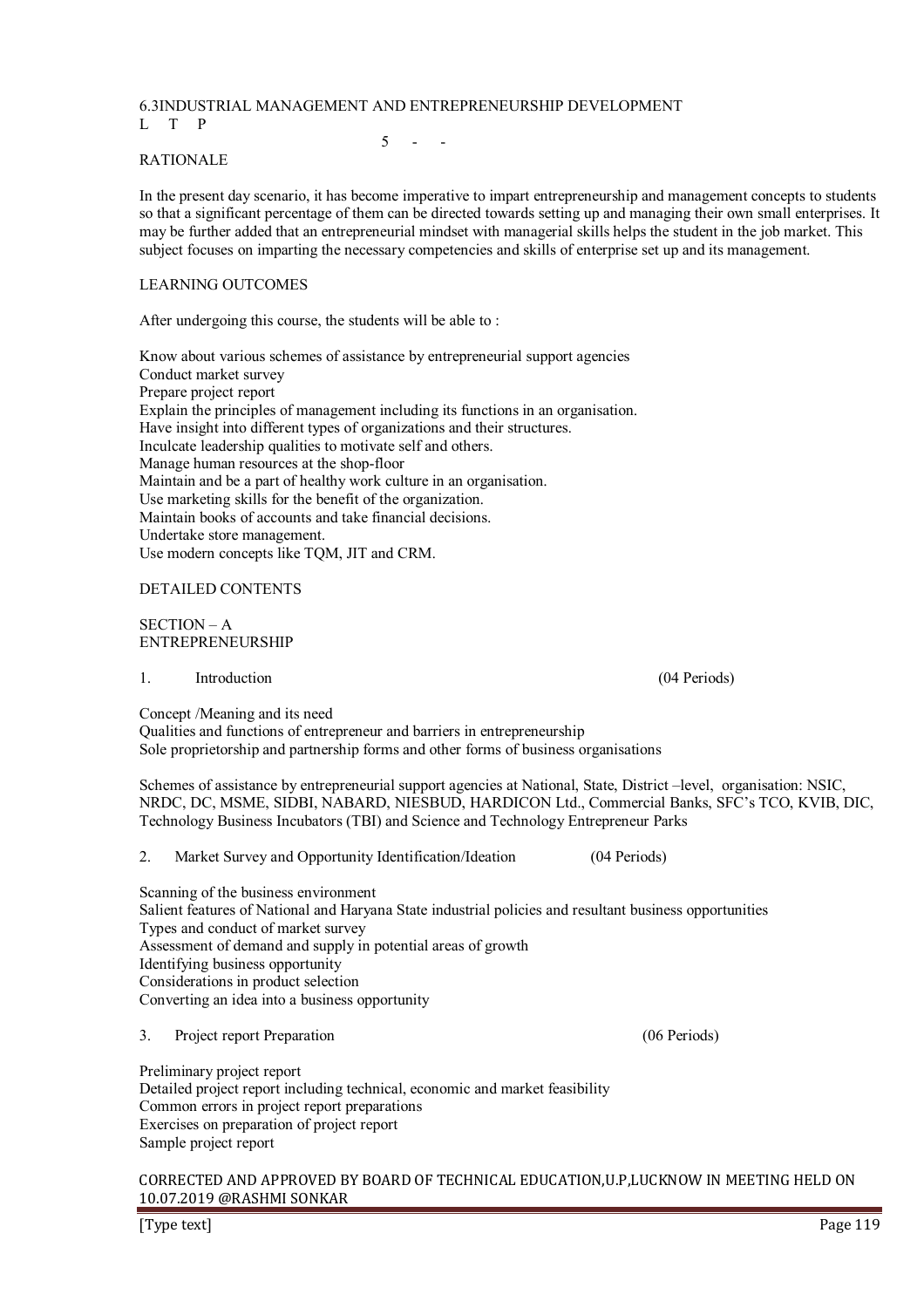SECTION –B MANAGEMENT

## 4. Introduction to Management (06 Periods)

Definitions and importance of management

Functions of management: Importance and process of planning, organising, staffing, directing and controlling Principles of management (Henri Fayol, F.W. Taylor)

Concept and structure of an organisation

Types of industrial organisations and their advantages

Line organisation, staff organisation

Line and staff organisation

Functional Organisation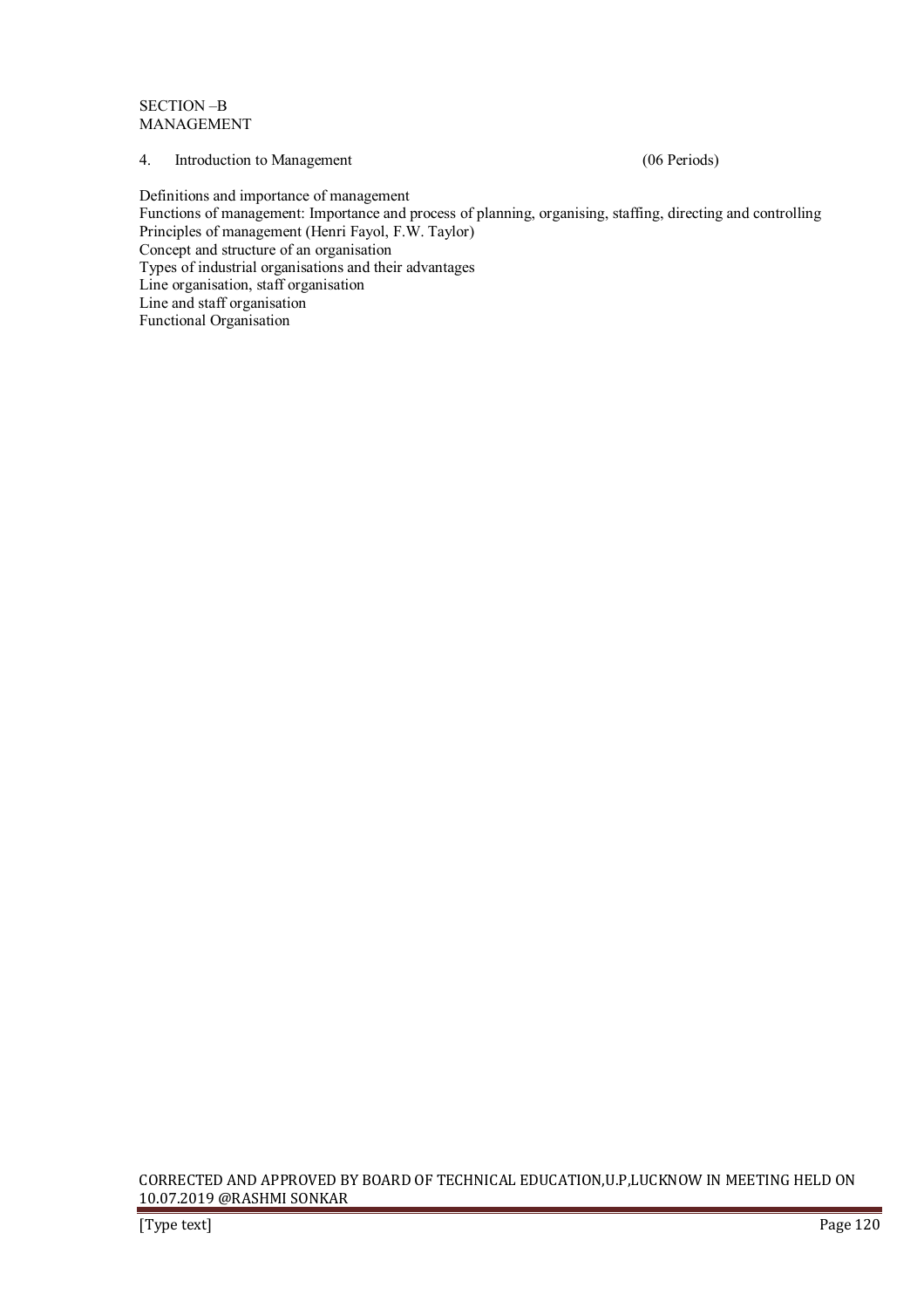Leadership: Definition and Need, Qualities and functions of a leader, Manager Vs leader, Types of leadership, Case studies of great leaders

Motivation: Definition and characteristics, Importance of self motivation, Factors affecting motivation, Theories of motivation (Maslow, Herzberg, Douglas, McGregor)

#### 6. Management Scope in Different Areas (14 Periods)

Human Resource Management: Introduction and objective, Introduction to Man power planning, recruitment and selection, Introduction to performance appraisal methods

Material and Store Management: Introduction functions, and objectives, ABC Analysis and EOQ Marketing and sales: Introduction, importance, and its functions, Physical distribution, Introduction to promotion mix, Sales promotion

Financial Management: Introductions, importance and its functions, knowledge of income tax, sales tax, excise duty, custom duty, VAT, GST

## 7. Work Culture (08 Periods)

Introduction and importance of Healthy Work Culture in organization Components of Culture Importance of attitude, values and behavior Behavioural Science – Individual and group behavior.

Professional ethics – Concept and need of Professional Ethics and human values.

8. Basic of Accounting and Finance (10 Periods) Basic of Accounting:Meaning and definition of accounting, Double entry system of book keeping, Trading account, PLA account and balance sheet of a company

Objectives of Financial Management: Profit Maximization v/s Wealth Maximization

#### 9. Miscellaneous Topics (10 Periods)

Total Quality Management (TQM): Statistical process control, Total employees Involvement, Just in time (JIT) Intellectual Property Right (IPR) : Introduction, definition and its importance, Infringement related to patents, copy right, trade mark

## INSTRUCTIONAL STRATEGY

Some of the topics may be taught using question/answer, assignment, seminar or case study method. The teacher will discuss stories and case studies with students, which in turn will develop appropriate managerial and entrepreneurial qualities in the students. In addition, expert lecturers may also be arranged from outside experts and students may be taken to nearby industrial organisations on visit. Approach extracted reading and handouts may be provided.

## MEANS OF ASSESSMENT

Assignments and quiz/class tests Mid-term and end-term written tests Model/Prototype making.

## RECOMMENDED BOOKS

A Handbook of Entrepreneurship, Edited by BS Rathore and Dr JS Saini; Aapga Publications, Panchkula (Haryana) Entrepreneurship Development and Management by J.S.Narang; Dhanpat Rai & Sons, Delhi. Entrepreneurship Development by CB Gupta and P Srinivasan, Sultan Chand and Sons, New Delhi Handbook of Small Scale Industry by PM Bhandari Entrepreneurship Development and Management by MK Garg

CORRECTED AND APPROVED BY BOARD OF TECHNICAL EDUCATION,U.P,LUCKNOW IN MEETING HELD ON 10.07.2019 @RASHMI SONKAR 6. E-books/e-tools/relevant software to be used as recommended by AICTE/ NITTTR, Chandigarh.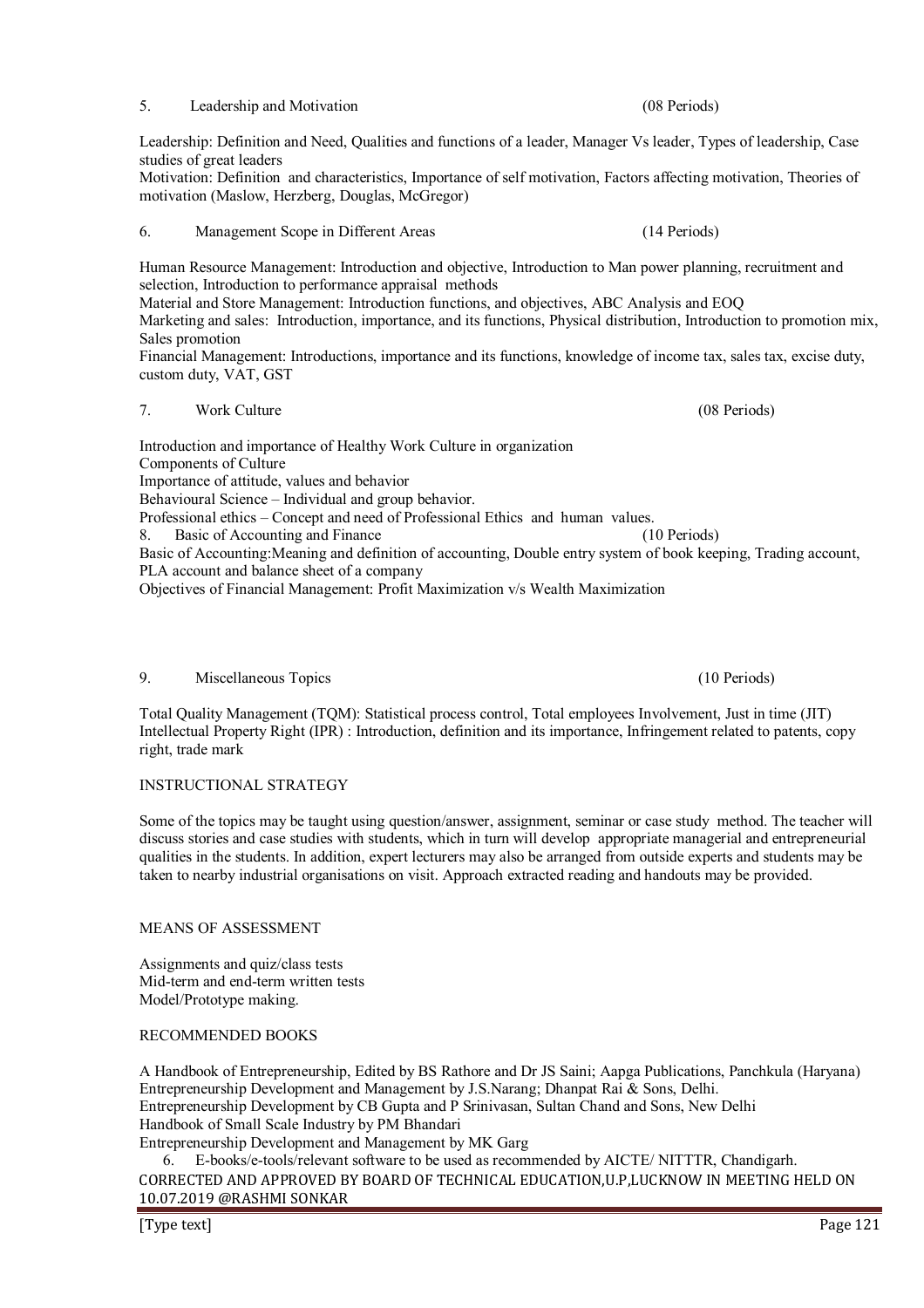| Topic No.      | Time Allotted (Periods) | Marks Allotted (%) |
|----------------|-------------------------|--------------------|
|                | 04                      | 06                 |
| $\overline{2}$ | 04                      | 06                 |
| 3              | 06                      | 08                 |
| 4              | 06                      | 08                 |
| 5              | 08                      | 12                 |
| 6              | 14                      | 20                 |
| 7              | 08                      | 12                 |
| 8              | 10                      | 14                 |
| q              | 10                      | 14                 |
| Total          | 70                      | 100                |

## SUGGESTED DISTRIBUTION OF MARKS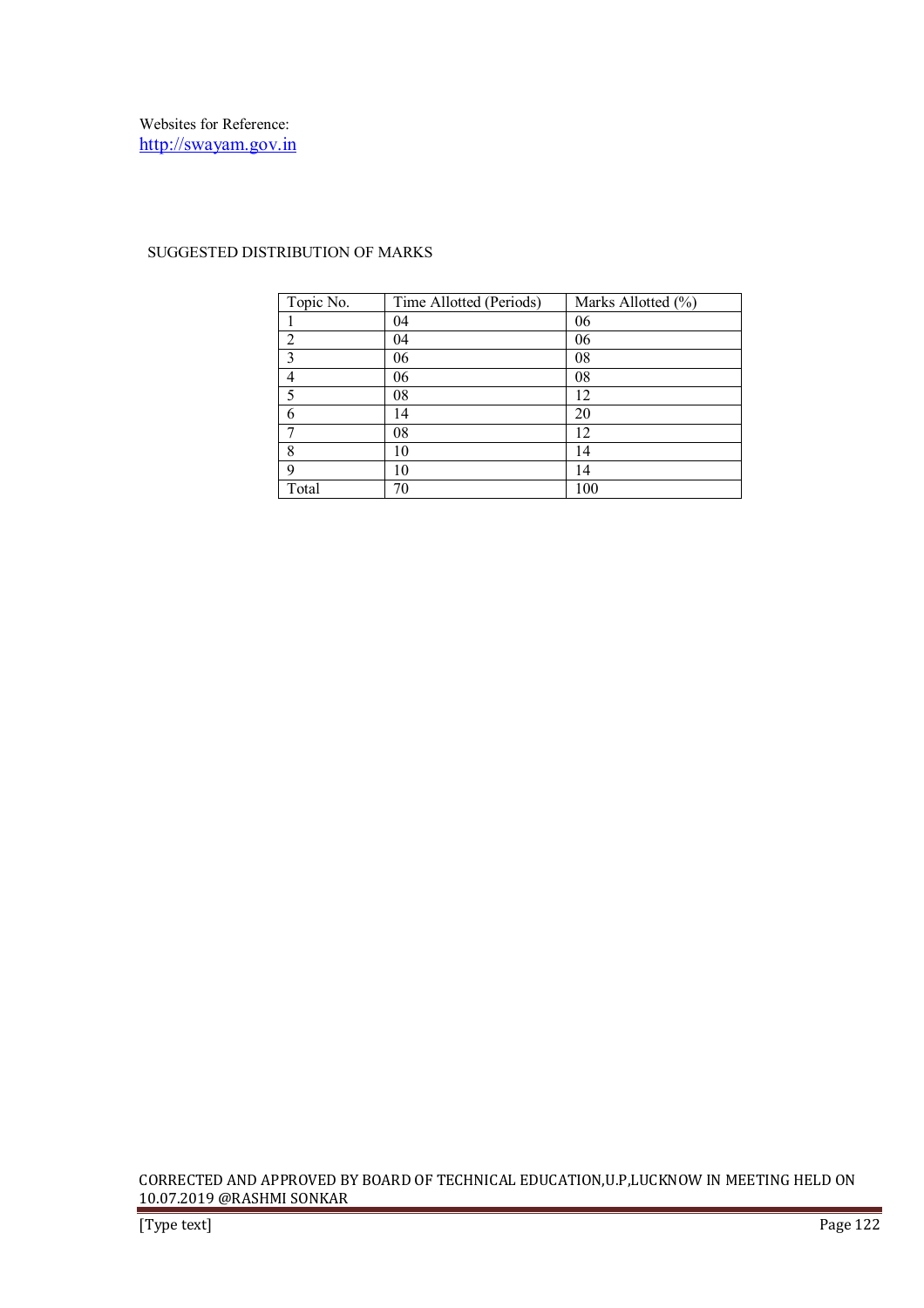6.4.1 ADVANCED JAVA L T P 6 - 6 RATIONALE

The diploma holders in Computer Science and Engineering need to understand how server side programming can be done using Java/J2EE Technology They should be able to connect the middle layer to backend and frontend by server side programming Hence this subject is introduced in the curriculum.

## LEARNING OUTCOMES

After undergoing the subject, the students will be able to:

Understand Server Side Architecture of Web Applications Connect to Database and do the CRUD Database operations using JDBC Develop Web Application by using Servlets and JSP

• Manage Session in the web application

•. Understand Ajax Concept and uses

#### DETAILED CONTENTS

Introduction Server Side Platform (10 Periods)

Introduction to Web Applications, Dynamic websites, Three Layer Architecture of Web Application , Client Server Architecture , IP Address, Port, URL. Web Server, Introduction to Tomcat Web Server (Installation and its Services), Introduction toJ2EE

Database Programming using JDBC (14 Periods) Introduction to JDBC, JDBC Drivers & Architecture, JDBC API

*CURD operation Using JDBCAPI:* Database Connection, JDBC Statement, Prepared Statements (Advantages and Disadvantages), Using Result Sets

Java Servlets (17 Periods)

Servlet introduction, working of servlet, advantage of servlet, servlet terminology, Servlet Container, Life cycle of a servlet, introduction to servlet API, Servlet interface, Generics Servlet class, Http servlet class, RequestDispatcher (include() and forward).

Handling Sessions in Servlets (14 Periods)

Introductionto Session, Session Tracking mechanism:URL rewriting, Hidden form fields, Cookiesand Http Session (Working, Advantages and Disadvantages of all session tracking mechanism)

Introduction to JSP - Architecture, JSP- Life cycle, JSP-syntax, JSP-Directive, JSP-Actions, JSP- Implicit objects, JSP - Client request, JSP - Server response, JSP integration with database, JSP Session

AJAX Introduction, XMLHttp, Request object, server response, AJAX events, Validation, Interaction with API

## LIST OF PRACTICALS

Exercises related to make JDBC connections and CRUD operations on database by using JDBC APIs Installation and configuration of Web Server Tomcat Exercises related to Java Servlets Exercises related to JSP

#### CORRECTED AND APPROVED BY BOARD OF TECHNICAL EDUCATION,U.P,LUCKNOW IN MEETING HELD ON 10.07.2019 @RASHMI SONKAR

[Type text] Page 123

JSP (17 Periods)

AJAX (12 Periods)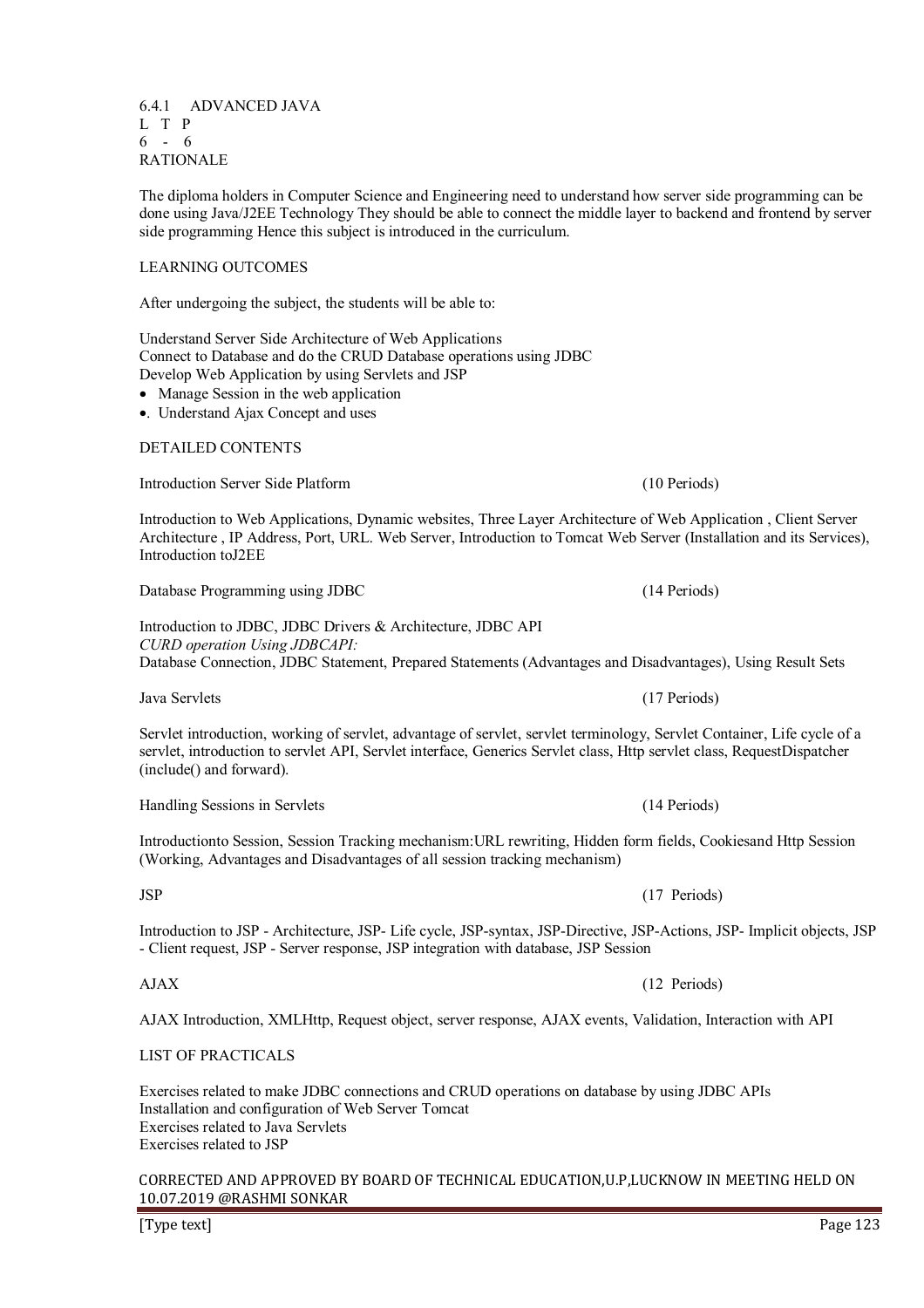Exercises related to AJAX. Exercises related to Session and Cookies.

## INSTRUCTIONAL STRATEGY

Since this subject is practice oriented, the teacher should demonstrate the capabilities of server-side programming to students while doing practical exercises. The students should be made familiar with web server and dynamic web site development tools and techniques along with three tier architecture concept.

## MEANS OF ASSESSMENT

Assignments and quiz/class tests, mid-term and end-term written tests Actual laboratory and practical work, exercises and viva-voce Software installation, operation, development and viva-voce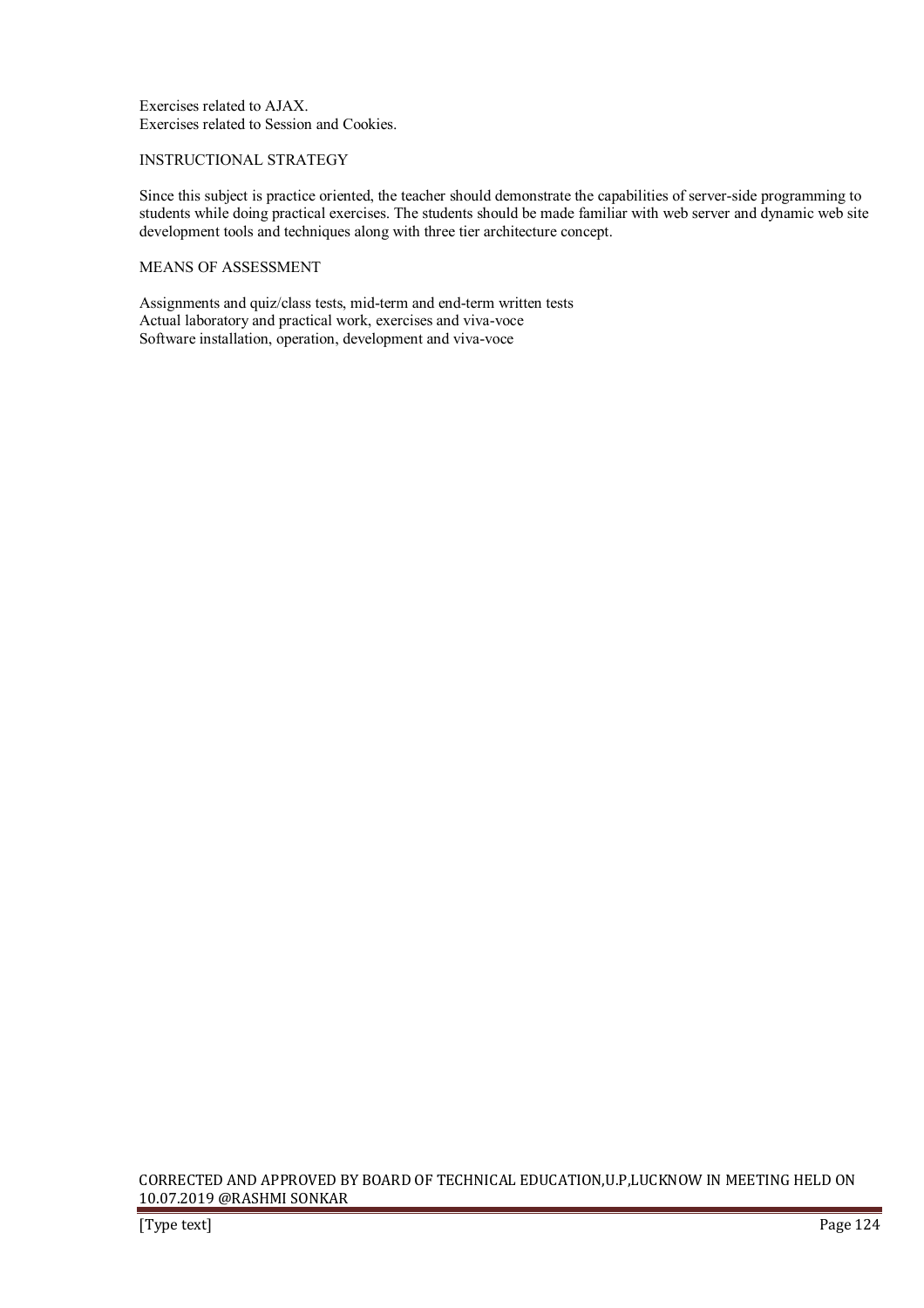## RECOMMENDED BOOKS

Head First Servlets And JSP , Bert Bates , O' Reilly Java Server Programming Java EE 7 (J2EE 1.7), Black Book , Kogent Learning Solutions Inc. Jdbc, Servlets, And Jsp Black Book, Santosh Kumar KDT Editorial Services , Wiley J2EE: The Complete Reference, Jim Keogh , McGraw Hill Education e-books/e-tools/relevant software to be used as recommended by AICTE/UPBTE/NITTTR, Chandigarh.

Websites for Reference:

http://swayam.gov.in http://spoken-tutorial.orgs

## *SUGGESTED DISTRIBUTION OF MARKS*

| Topic No. | Time Allotted (Periods) | Marks Allotted |
|-----------|-------------------------|----------------|
|           |                         | (%)            |
|           |                         | 10             |
|           | $\overline{A}$          | 16             |
|           | 16                      | 22             |
|           | !4                      | 16             |
|           | 16                      | 22             |
|           | $\overline{4}$          | 14             |
| Total     | 84                      | 100            |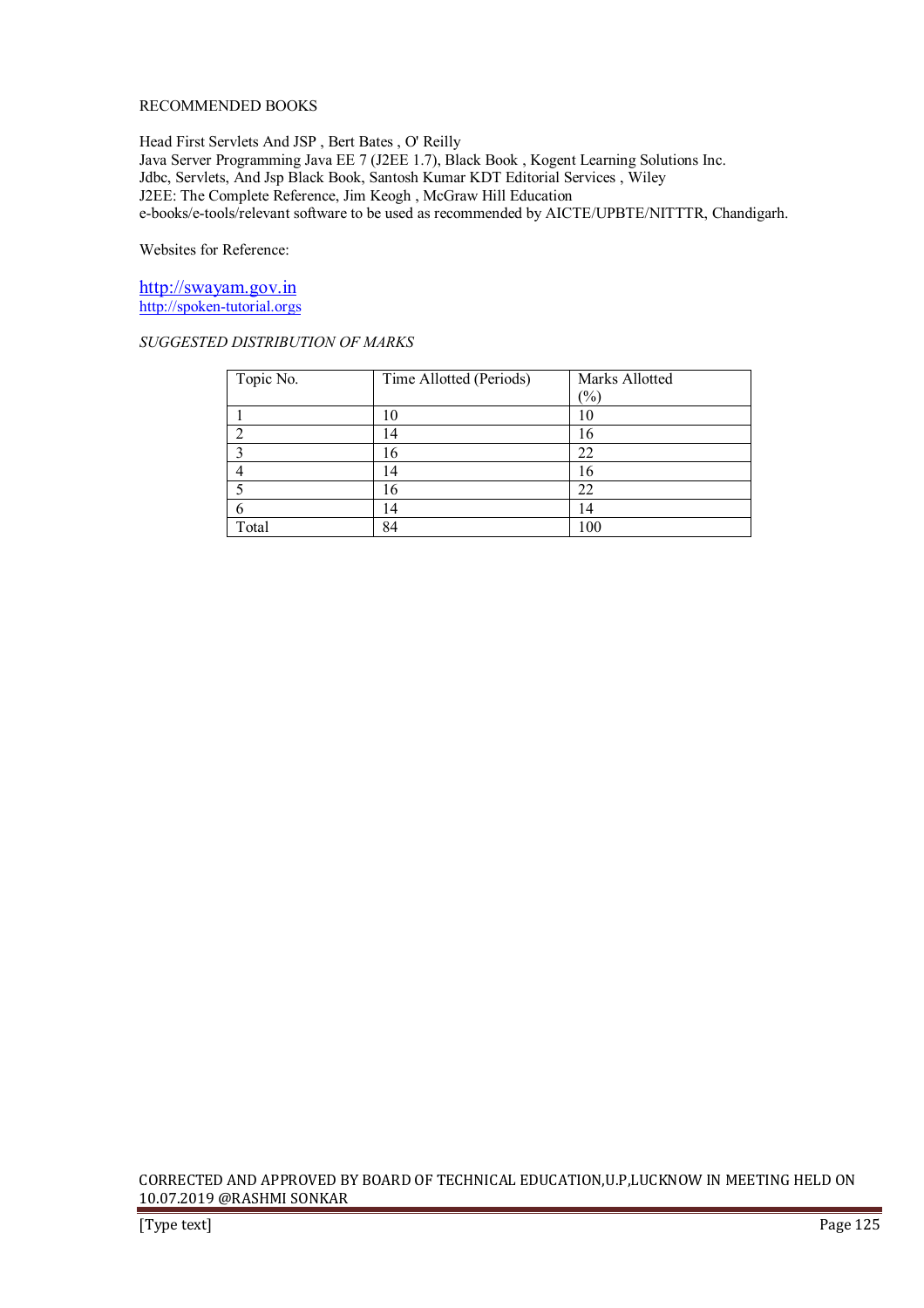#### 6.4.2BIG DATA

L T P 6 - 6

#### RATIONALE

Business data subject provides an introduction to Big data and analytics,which include the use of data, statistical and quantitative analysis, exploratory andpredictive models, to inform decisions and actions related to data.

## LEARNING OUTCOMES

After undergoing this course, the students will be able to:

To explore the fundamental concepts of big data analytics To develop in-depth knowledge and understanding of the big data analyticdomain. To learn to analyse the big data using intelligent techniques. To understand the various search methods and visualization techniques. To learn to use various techniques for mining data stream. To understand the applications using Map Reduce Concepts DETAILED CONTENTS

1. Introduction to Big Data & Hadoop: (18 Periods)

Introduction to Big Data Big Data Challenges Big Data Architecture Hadoop & its Features Hadoop Ecosystem Hadoop 2.x Core Components Hadoop Storage: HDFS (Hadoop Distributed File System) Hadoop Processing: MapReduce Framework Different Hadoop Distributions

2. Hadoop Architecture & Commands: (18 Periods)

| Hadoop 2.x Cluster Architecture                                                         |              |              |
|-----------------------------------------------------------------------------------------|--------------|--------------|
| Federation and High Availability Architecture                                           |              |              |
| <b>Typical Production Hadoop Cluster</b>                                                |              |              |
| Hadoop Cluster Modes                                                                    |              |              |
| Common Hadoop Shell Commands                                                            |              |              |
| Hadoop 2.x Configuration Files                                                          |              |              |
| Single Node Cluster & Multi-Node Cluster set up                                         |              |              |
| Basic Hadoop Administration                                                             |              |              |
| 3. MapReduce:                                                                           | (18 Periods) |              |
| Traditional way vs MapReduce way                                                        |              |              |
| Why MapReduce                                                                           |              |              |
| YARN(Yet Another Resource Negotiator) Components                                        |              |              |
| YARN Architecture                                                                       |              |              |
| YARN MapReduce Application Execution Flow                                               |              |              |
| YARN Workflow                                                                           |              |              |
| Anatomy of MapReduce Program                                                            |              |              |
| Input Splits, Relation between Input Splits and HDFS Blocks                             |              |              |
| MapReduce: Combiner &Partitioner                                                        |              |              |
| 4. Features of MapReduce                                                                |              | (15 Periods) |
| Counters                                                                                |              |              |
| Distributed Cache                                                                       |              |              |
| MRunit                                                                                  |              |              |
| Reduce Join                                                                             |              |              |
| CORRECTED AND APPROVED BY BOARD OF TECHNICAL EDUCATION, U.P. LUCKNOW IN MEETING HELD ON |              |              |
| 10.07.2019 @RASHMI SONKAR                                                               |              |              |
|                                                                                         |              |              |

[Type text] Page 126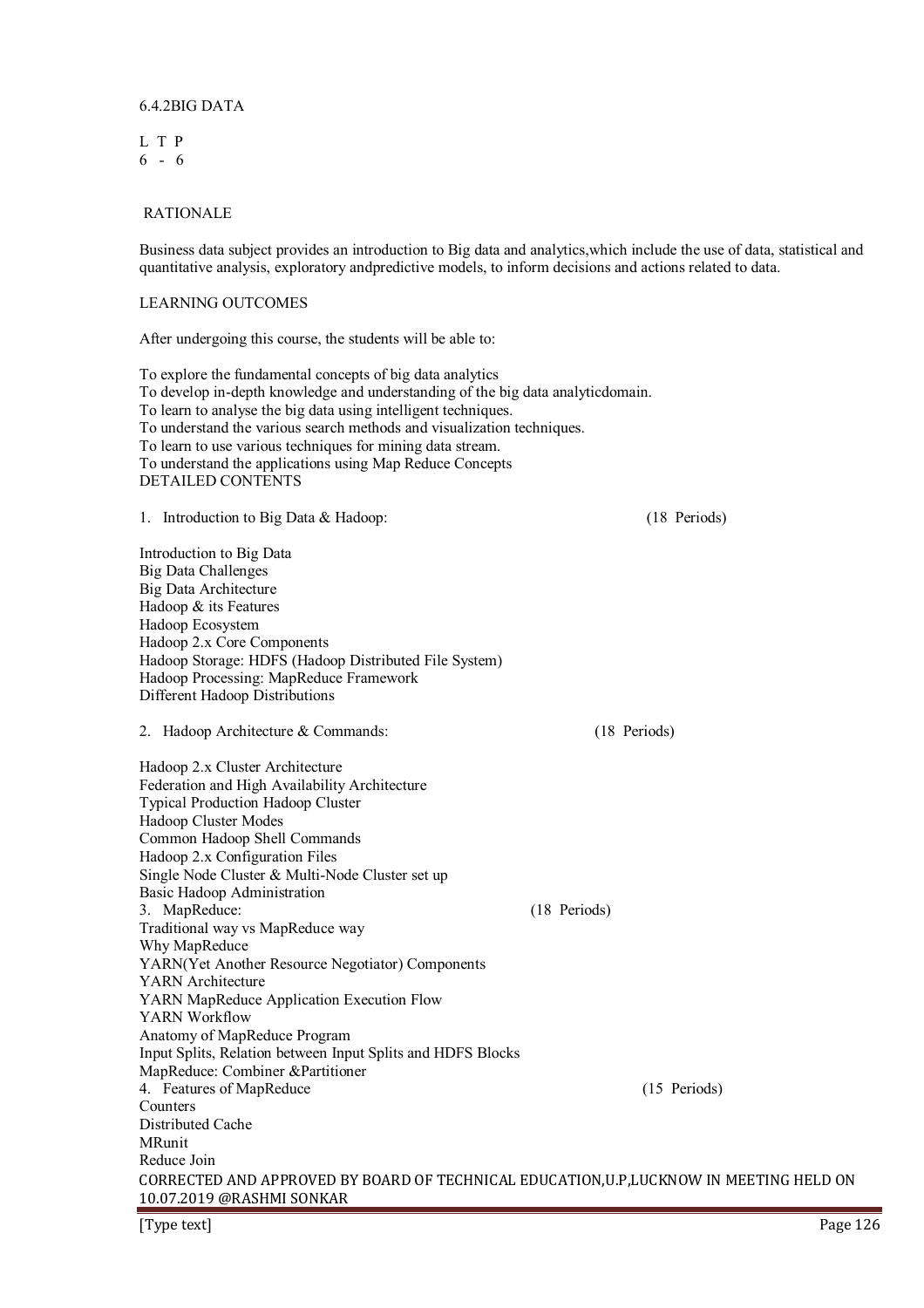Custom Input Format Sequence Input Format XML file Parsing using MapReduce

5. Project Work: (15 Periods)

LIST OF PRACTICAL

Write a very simple Hadoop program that counts the number of occurrences of each word in a text file.

Suppose we use an input file that contains the following text: Don't judge a book by its cover Don't put off until tomorrow what you can do today Hope for the best, prepare for the worst

Write a Hadoop program to take a text file as input now convert all characters in upper case and save into another text file.

Write a Hadoop program to take a text file as input now search a word in the file and count number of occurrence of that word in the file.

Write a Hadoop program to take a text file as input now search a word in the file now replace that word with another word.

Projects:-

Public Interest Analysis Based on Implicit Feedback of IPTV(Internet Protocol television) Users.

Dynamic Job Ordering and Slot Configurations for MapReduce Workloads.

#### INSTRUCTONAL STRATEGY

The subject is totally practical based. Students should be given clear idea about the basic concepts of programming related to Big Data.

MEANS OF ASSESSMENT Assignments and quiz/class tests, mid-term and end-term written tests Actual laboratory and practical work, exercises and viva-voce Software installation, operation, development and viva-voce

RECOMMENDED BOOKS

Big Data Analytics with R and Hadoop by Vignesh Prajapati Data Science for Business: What You Need to Know about Data Miningby om Fawcett Hadoop for Dummies by Dirk Deroos The Human Face of Big Data by Rick Smolan and Jennifer Erwitt Big Data: A Revolution That Will Transform How We Live, Work, and Think by Kenneth Cukier and Viktor Mayer-Schönberger Hadoop – The Definitive Guide by Tom White e-books/e-tools/relevant software to be used as recommended by AICTE/UPBTE/NITTTR, Chandigarh.

Websites for Reference: http://swayam.gov.in http://spoken-tutorial.org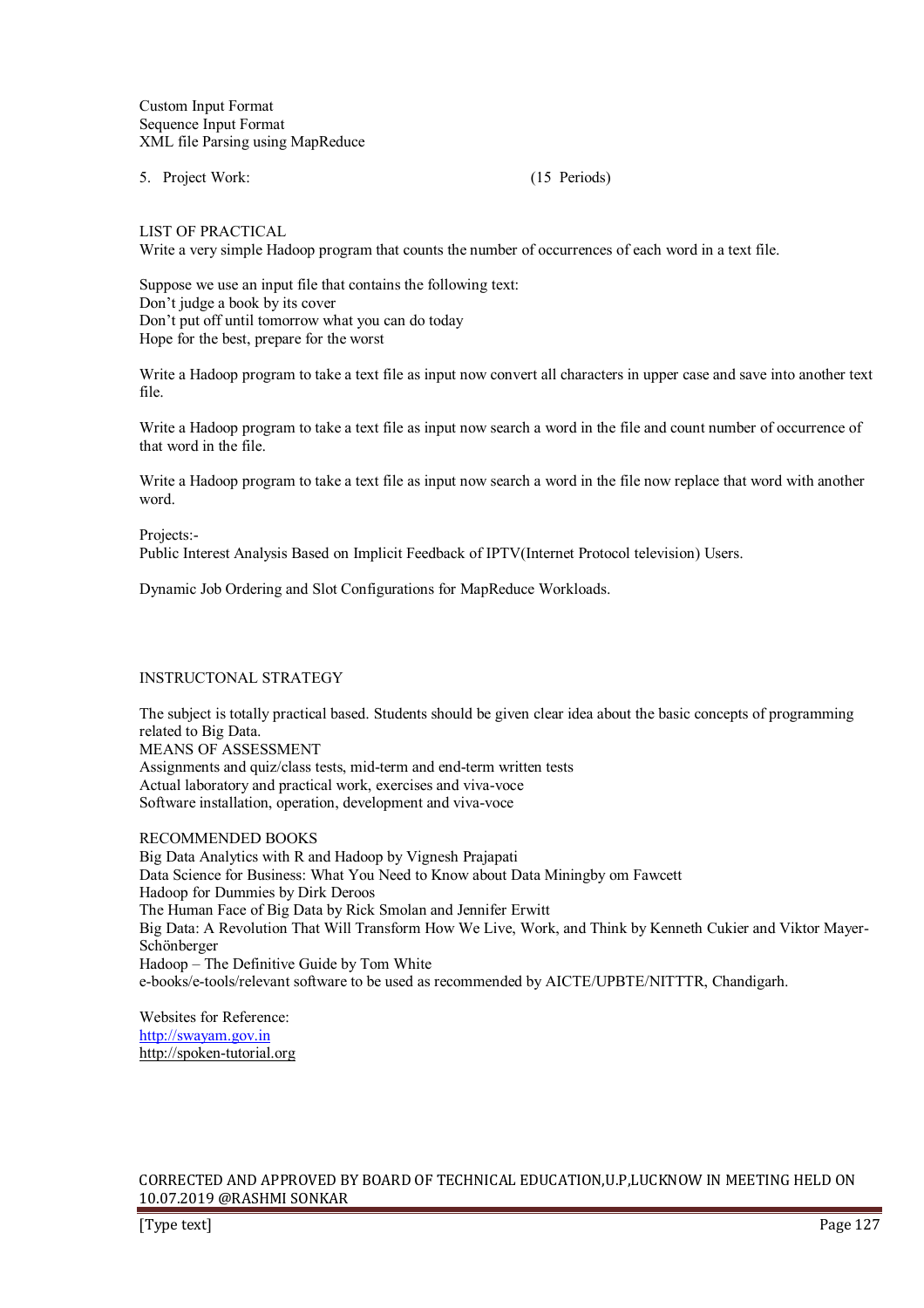## SUGGESTED DISTRIBUTION OF MARKS

| Topic No. | Time Allotted (Periods) | Marks Allotted |
|-----------|-------------------------|----------------|
|           |                         | $(\% )$        |
|           | 18                      | 20             |
|           | 18                      | 20             |
|           | 18                      | 20             |
|           | 15                      | 20             |
|           |                         | 20             |
| Total     | 84                      | 100            |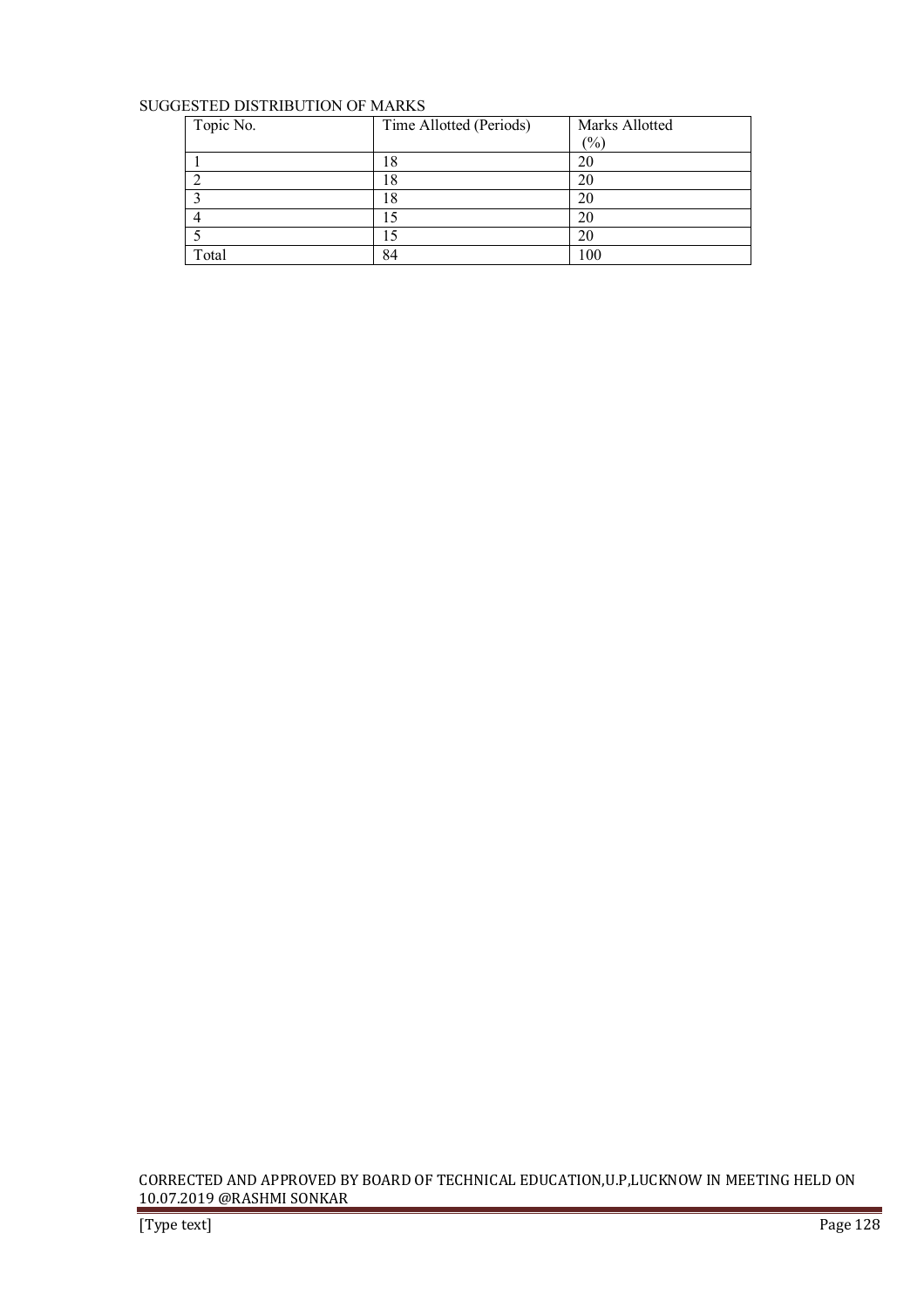6.4.3 DATA SCIENCE AND MACHINE LEARNING L T P 6 - 6 RATIONALE

The diploma holders in Computer Science and Engineering needs to understand about Data Science and Machine Learning and how to implement Machine Learning Algorithms. They should be able to solve real time problems using data science and Machine learning techniques. Hence this subject is introduced in the curriculum.

#### LEARNING OUTCOMES

After undergoing the subject, the students will be able to:

Understand the basics of Data Science Understand and develop Machine Learning Algorithms. Implement Dimensionality Reduction Techniques

DETAILED CONTENTS

Data Science

1. Introductionof data Science and Machine Learning (12Periods)

4. Exploratory Data Analysis and the Data Science Process (10 Periods)

Fundamentalsof Artificial Intelligence, need and applications of Data Science, Data Mining, data preparation,Machine Learning , Types and Applications of Machine learning

2. Data Preprocessing, Analysis and Visualization (10 Periods)

Data Pre-processing: Pre-processing Techniques- Mean Removal, Scaling, Normalization, Binarization, One Hot Encoding, Label encoding, Data Analyses: Loading and summarizing the dataset, Data Visualization:Univariate Plots, Multivariate Plots, Training Data, Test Data,Performance Measures

3. Statistical Inference (12 Periods)

Populations and samples,Types of Statistical modelling, Types of probability distributions. Parametric and Non-Parametric Methods, Distance Metrics

| Basic tools (plots, graphs and summary statistics) of EDA, Philosophy of EDA, The Data Science Process                                                                                                                                                                                        |                |  |
|-----------------------------------------------------------------------------------------------------------------------------------------------------------------------------------------------------------------------------------------------------------------------------------------------|----------------|--|
| 5. Machine Learning Algorithms                                                                                                                                                                                                                                                                | (12 Periods)   |  |
| Introduction to Supervised Learning Algorithms –Decision Tree, Linear Regression, k-Nearest Neighbours (k-NN),<br>SVM and Introduction to Unsupervised Learning Algorithms - K-means<br>Clustering, MeanShiftAlgorithm, Dimensionality Reduction Techniques, Introduction to Neural Networks, |                |  |
| 6. Mining Social-Network Graphs                                                                                                                                                                                                                                                               | $(10$ Periods) |  |
| Social networks as graphs, Clustering of graphs, Direct discovery of communities in graphs, Partitioning of graphs,<br>Neighbourhood properties in graphs                                                                                                                                     |                |  |
| 7. Data Science and Ethical Issues                                                                                                                                                                                                                                                            | $(16$ Periods) |  |
| Discussions on privacy, security, ethics, A look back at Data Science, Next-generation data scientists                                                                                                                                                                                        |                |  |

# CORRECTED AND APPROVED BY BOARD OF TECHNICAL EDUCATION,U.P,LUCKNOW IN MEETING HELD ON 10.07.2019 @RASHMI SONKAR LIST OF PRACTICALS

[Type text] Page 129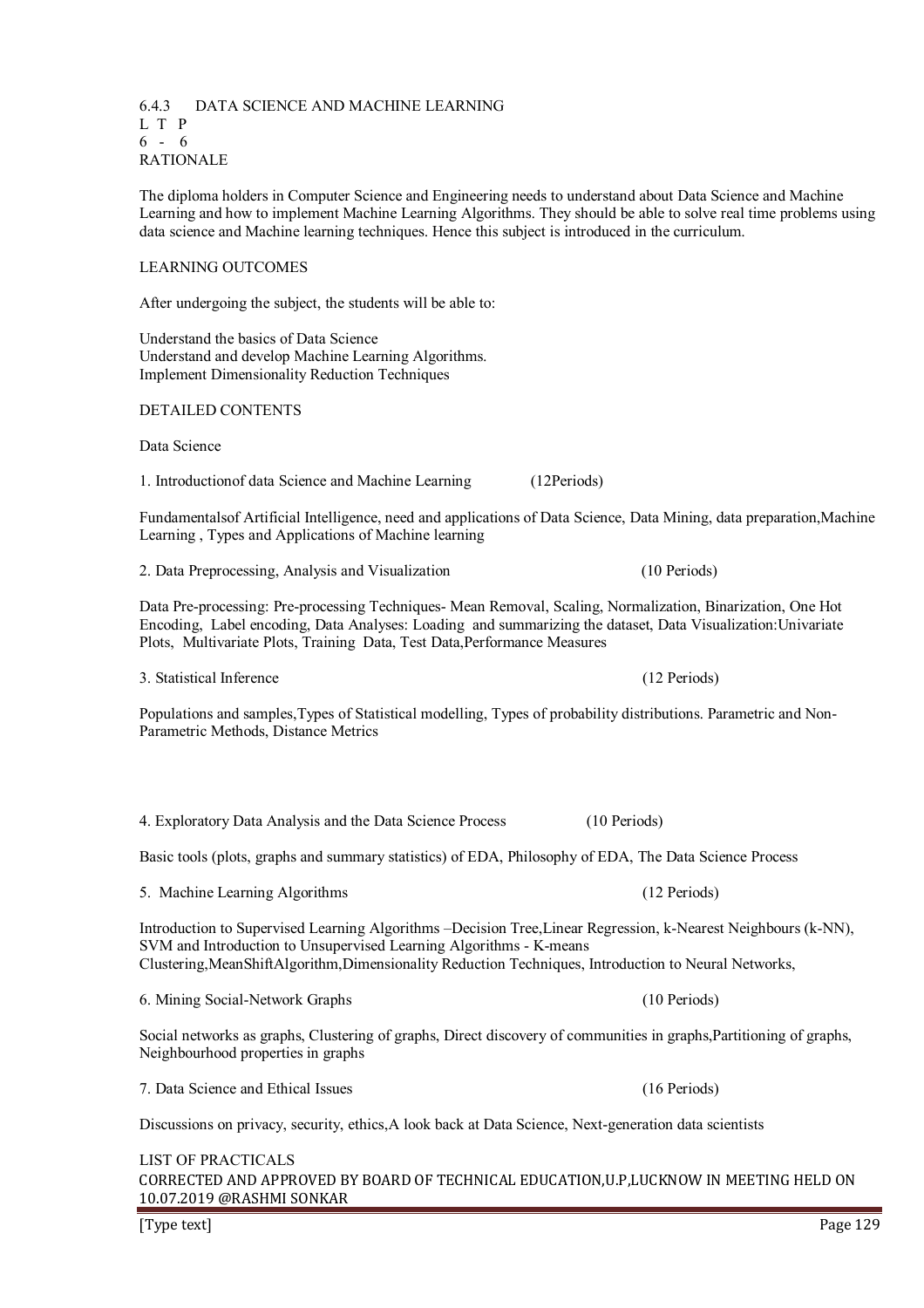WAP to implement the Decision Tree Algorithm WAP to implement the Linear Regression WAP to implement the k-Nearest Neighbors (k-NN) WAP to implement the SVM Algorithm WAP to implement the K-means Clustering WAP to implement various Distance Metrics WAP to implement Dimensionality Reduction Techniques

## INSTRUCTIONAL STRATEGY

The subject is conceptual and practical based. Students should be given clear idea about the basic concepts of Data Science and Machine Learning. In practical session student should be asked to explain the algorithm and then write program for algorithm and run on computer. It is required that students should maintain records (files with printouts).

## MEANS OF ASSESSMENT

Assignments and quiz/class tests, mid-term and end-term written tests Actual laboratory and practical work, exercises and viva-voce Software installation, operation, development and viva-voce

## RECOMMENDED BOOKS

e-books/e-tools/relevant software to be used as recommended by AICTE/UPBTE/NITTTR.

Websites for Reference:

http://www.spoken-tutorial.org http://swayam.gov.in tutorialspoint.com

## SUGGESTED DISTRIBUTION OF MARKS

| Topic No. | Time Allotted | Marks Allotted |
|-----------|---------------|----------------|
|           | (Periods)     | $\frac{1}{2}$  |
|           | 14            | 17             |
| 2.        | 10            | 12             |
| 3.        | 12            | 14             |
| 4.        | 10            | 12             |
| 5.        | 12            | 14             |
| 6.        | 10            | 12             |
| 7.        | 16            | 18             |
| Total     | 84            | 100            |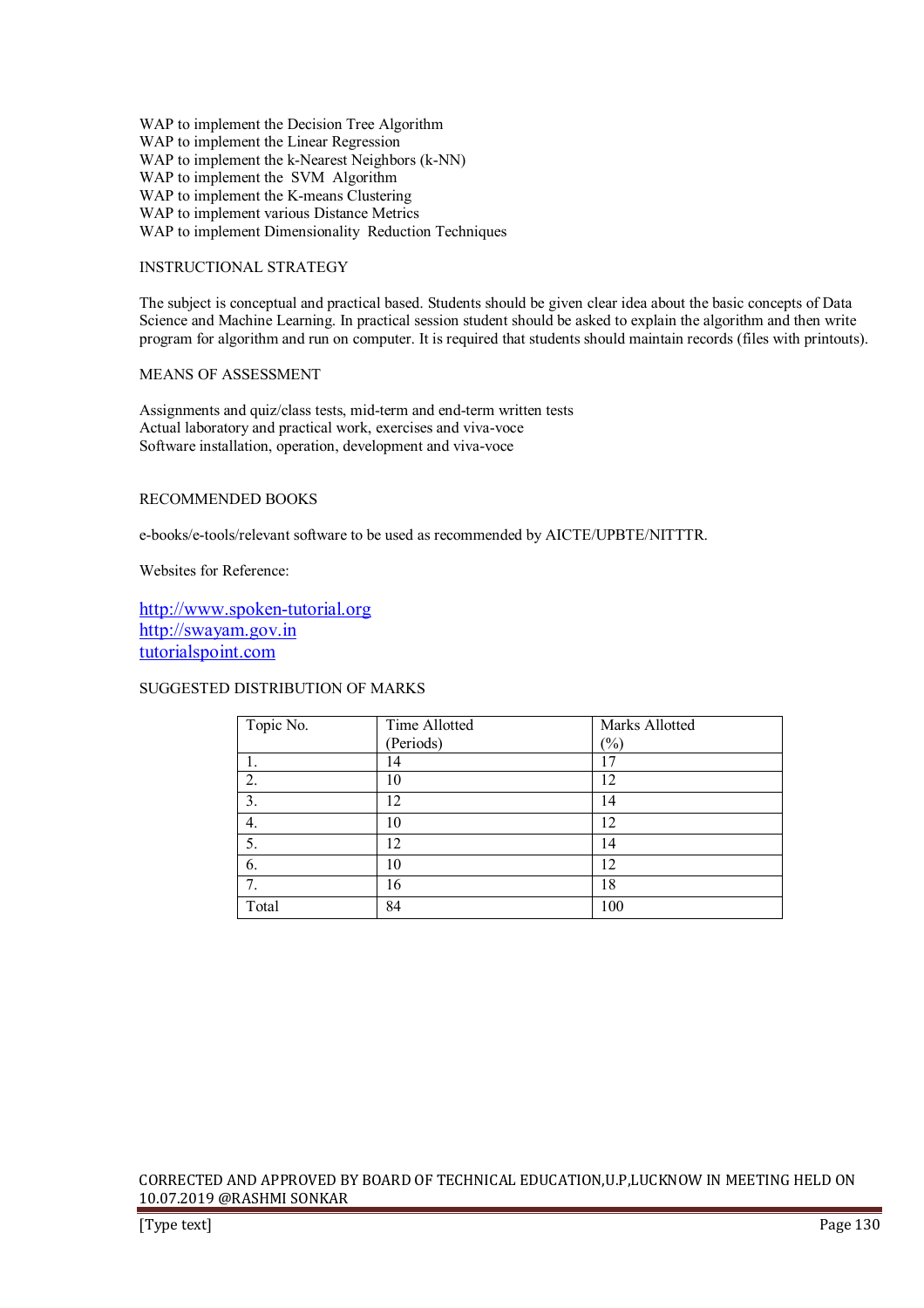# 6.4.4 DIGITAL IMAGE PROCESSING

- L T P
- 6 6

## RATIONALE

Digital Image processing becomes an emerging and growing field in various technological areas and currently used in various Industries such process industry, medical industry etc. This course will help in understanding the fundamentals of image processing. Student will also understand how to apply various algorithms on images for better image understanding. The course also covers the design aspects and realization of image processing. It largely covers the theory and algorithms related to image acquisition and formation, enhancement, segmentation and representation. LEARNING OUTCOMES

By the end of this course, students will be able to:

Explain how digital images are represented and manipulated in a computer, including reading and writing from storage, and displaying.

Write a program which implements fundamental image processing algorithms.

Be conversant with the mathematical description of image processing techniques and know how to go from the equations to code.

An ability to apply knowledge of computing and mathematics appropriate to the discipline.

An ability to analyze a problem and identify the computing requirements appropriate for its solution; an ability to design, implement and evaluate a computer-based system, process, component or program to meet desired needs. An ability to apply mathematical foundations, algorithmic principles and computer science theory to the modeling and design of computer-based systems in a way that demonstrates comprehension of the tradeoffs involved in design choices.

DETAILED CONTENTS

| Introduction and Digital Image Fundamentals:<br>Elements of Visual Perception.<br>Light and the Electromagnetic Spectrum.<br>Image Sensing and Acquisition.<br>Image as a 2D data Image representation - Gray scale and Color images<br>Image Sampling and Quantization.<br>Some Basic Relationships between Pixels.<br>Linear and Nonlinear Operations<br>Image sampling and Quantization | (12 Lectures) |  |
|--------------------------------------------------------------------------------------------------------------------------------------------------------------------------------------------------------------------------------------------------------------------------------------------------------------------------------------------------------------------------------------------|---------------|--|
| Image enhancement in Spatial domain:<br>Basic gray level Transformations<br>Histogram Processing Techniques<br>Basics of Spatial Filtering,<br>Smoothing (Low Pass) Spatial Filters<br>Sharpening (High Pass) Spatial Filters.                                                                                                                                                             | (12 Lectures) |  |
| Image enhancement in Spatial domain:<br>Basic gray level Transformations<br>Histogram Processing Techniques<br>Basics of Spatial Filtering,<br>Smoothing (Low Pass) Spatial Filters<br>Sharpening (High Pass) Spatial Filters.                                                                                                                                                             | (12 Lectures) |  |
| Filtering in the Frequency Domain:<br><b>Preliminary Concepts</b><br>Extension to functions of two variables<br>Image Smoothing<br>Image Sharpening<br>Homomorphic filtering                                                                                                                                                                                                               | (12 Lectures) |  |
| Image Restoration and Reconstruction:<br>Noise Models<br>CORRECTED AND APPROVED BY BOARD OF TECHNICAL EDUCATION, U.P. LUCKNOW IN MEETING HELD ON<br>10.07.2019 @RASHMI SONKAR                                                                                                                                                                                                              | (08 Lectures) |  |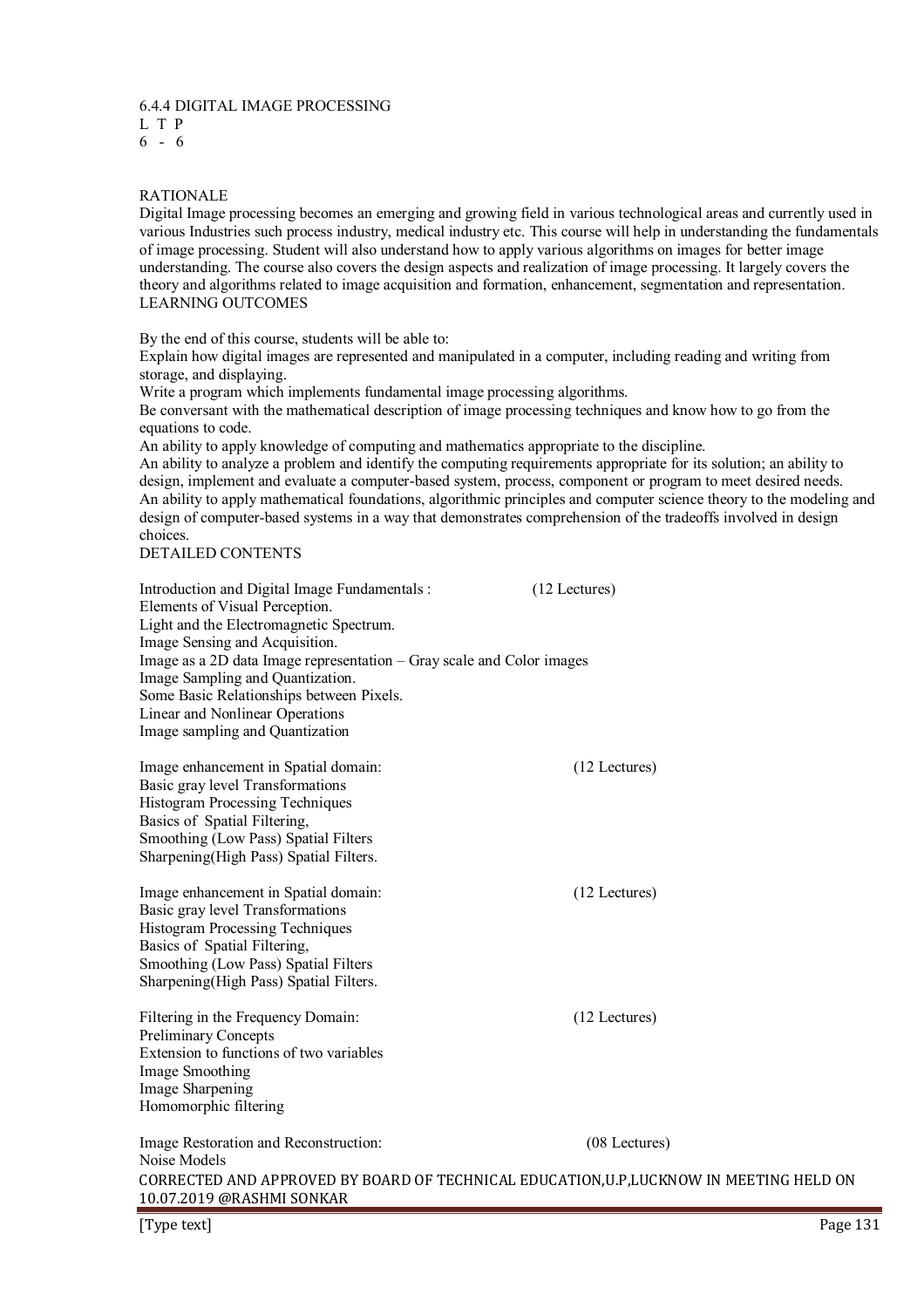Noise Reduction Inverse Filtering MMSE (Wiener) Filtering

Color Image Processing: (10 Lectures) Color Fundamentals Color Models Pseudo color image processing Basics of Full-Color Image Processing. Color Transformations. Smoothing and Sharpening. Color Segmentation.

Image Segmentation: (08 Lectures) Point, Line and Edge detection Thresholding Regions Based segmentation, Edge linking and boundary detection Hough transform

Morphological Image Processing: (10 Lectures) Erosion and Dilation Opening and Closing Basic Morphological Algorithms:- Hole filling Connected components Thinning Skeletons

#### LIST OF PRACTICAL

Implement the Mirroring (Inversion) spatial image enhancement functions on a bitmap image. Implement the Rotation (Clockwise) spatial image enhancement functions on a bitmap image. Implement the Enlargement (Double Size)spatial image enhancement functions on a bitmap image. Implement (a) Low Pass Filter (b) High Pass Filter for image enhancement on an image. Implement (a) Arithmetic Mean Filter (b) Geometric Mean Filter for image enhancement on an image. Implement Smoothing and Sharpening function on an eight bit color image. Implement (a) Boundary Extraction Algorithm (b) Graham's Scan Algorithm on an image. Implement (a) Edge Detection (b) Line Detection on an image. Display an image and its corresponding histogram Perform shrinking, zooming and cropping functions on an image Perform the experiment for histogram equalization. Perform blurring and de-blurring functions on an image. Removal of salt and pepper noise from a distorted image. Implement a function in MATLAB for image morphology that analyze the form and shape detail of image structures. Implement a function in MATLAB for Image Restoration. Reference Text Books:-

Gonzalez & Woods, ―Digital Image Processing‖, 3rd ed., Pearson education, 2008 Jain Anil K., ―Fundamentals Digital Image Processing‖, Prentice Hall India, 2010 Pratt W.K, ―Digital Image Processing‖, 3rd ed., John Wiley & Sons, 2007 e-books/e-tools/relevant software to be used as recommended by AICTE/UPBTE/NITTTR, Chandigarh.

## INSTRUCTONAL STRATEGY

Since this subject is practical oriented, the teacher should demonstrate the capabilities of MATLAB programming to students while doing practical exercises. MEANS OF ASSESSMENT

Assignments and quiz/class tests, mid-term and end-term written tests

Actual laboratory and practical work, exercises and viva-voce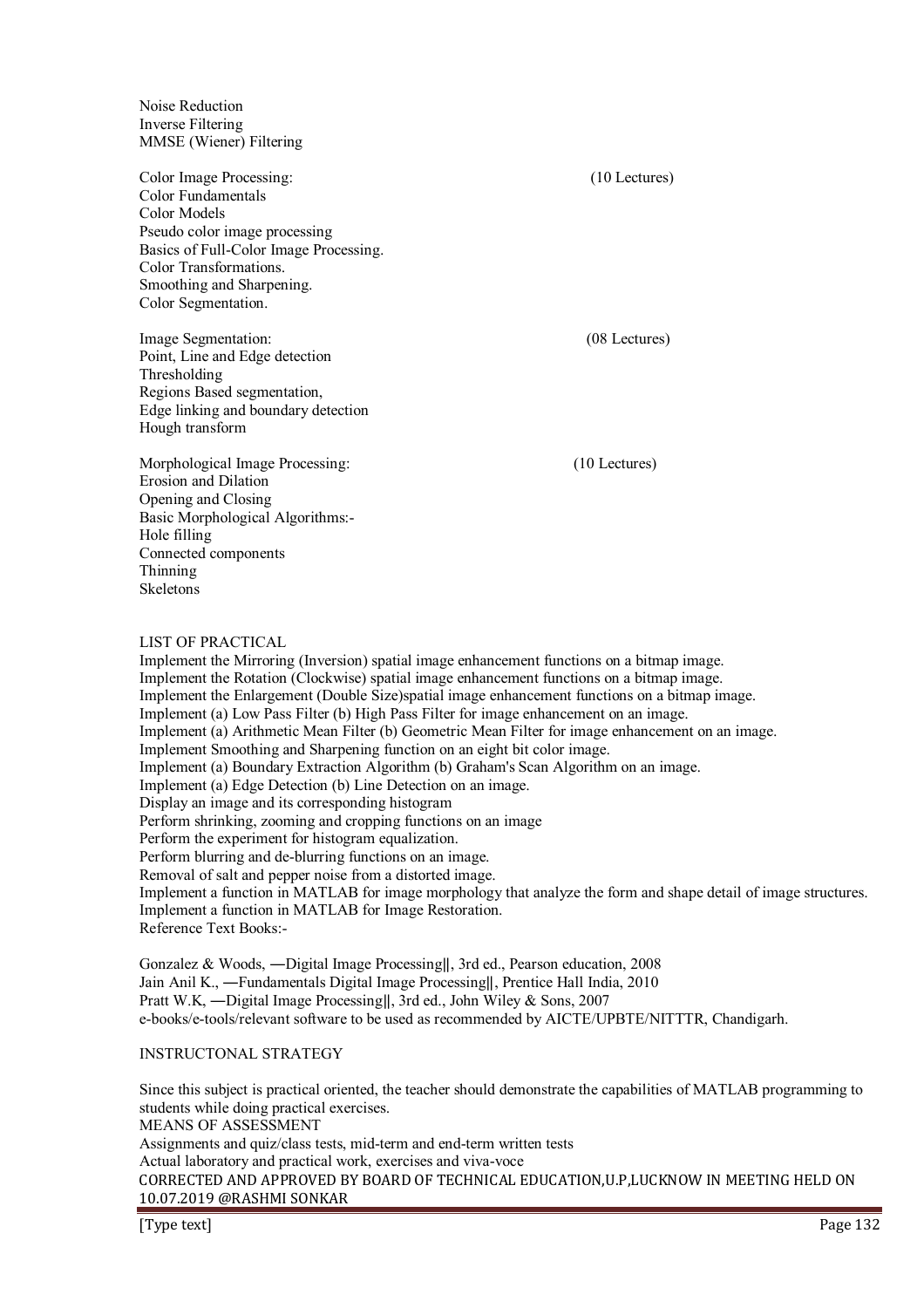Software installationand viva-voce

Websites for Reference: http://swayam.gov.in http://spoken-tutorial.org

## SUGGESTED DISTRIBUTION OF MARKS

| Topic No. | Time Allotted (Periods) | Marks Allotted |
|-----------|-------------------------|----------------|
|           |                         | $(\%)$         |
|           | 12                      | l 4            |
| ∍         | 12                      | 14             |
|           | 12                      | 14             |
|           | 12                      | 12             |
| 5         | 08                      | 10             |
| 6         | 10                      | 12             |
|           | 08                      | 12             |
| 8         | 10                      | 12             |
| Total     | 84                      | 100            |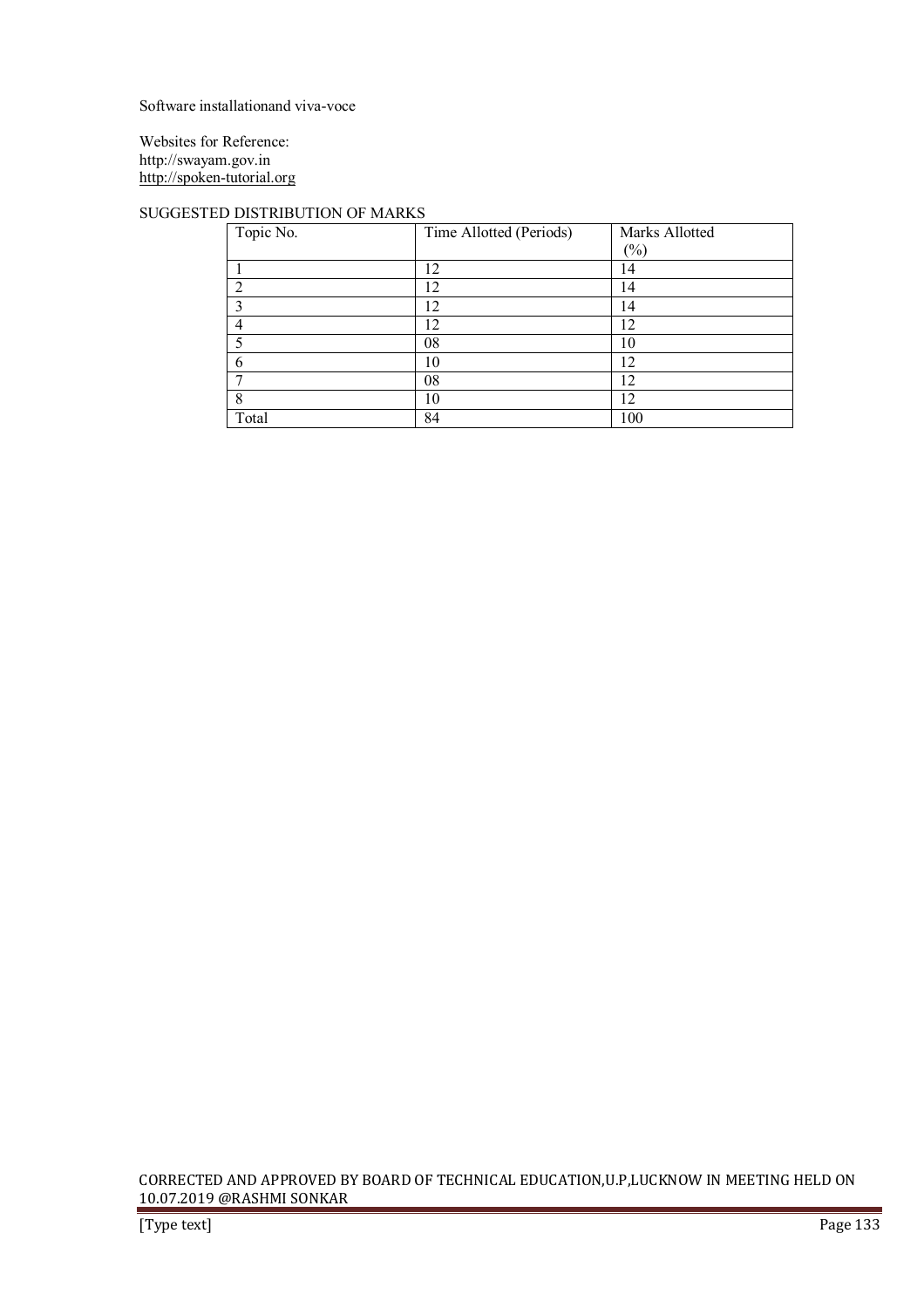#### 6.5 MAJOR PROJECT WORK L T P  $- 8$ *RATIONALE*

Major Project Work aims at developing innovative skills in the students whereby they apply in totality the knowledge and skills gained through the course work in the solution of particular problem or by undertaking a project. The individual students have different aptitudes and strengths. Project work, therefore, should match the strengths of students. For this purpose, students should be asked to identify the type of project work, they would like to execute. It is also essential that the faculty of the respective department may have a brainstorming to identify suitable project assignments for their students. The project assignment can be individual assignment or a group assignment. There should not be more than 3 students if the project work is given to a group. The students should identify themselves or accept the given project assignment at least two to three months in advance. The project work identified in collaboration with industry should be preferred. Each teacher is expected to guide the project work of 5–6 students. The project assignments may consist of:

Programming customer-based applications Web page designing (Only dynamic) Database applications Software Development

LEARNING OUTCOMES

After undergoing this subject, the student will be able to:

Use effectively oral, written and visual communication

Demonstrate skill and knowledge of current information and technological tools and techniques specific to the professional field of study.

Identify, analyse and solve problems creatively through sustainment critical investigation.

Develop, leadership abilities.

Apply fundamental and disciplinary concepts and methods in ways appropriate to their areas of study.

A suggestive criterion for assessing student performance by the external (personnel from industry) and internal (teacher) examiner is given in table below:

| Sr.            | Performance criteria                  | $Max.**$ | Rating Scale |      |      |                |                |
|----------------|---------------------------------------|----------|--------------|------|------|----------------|----------------|
| N <sub>0</sub> |                                       | marks    | Excellent    | Very | Good | Fair           | Poor           |
|                |                                       |          |              | Good |      |                |                |
| 1.             | Selection of project assignment       | 10       | 10           | 8    | 6    | $\overline{4}$ | $\overline{2}$ |
| 2.             | Planning and execution of             | 10       | 10           | 8    | 6    | $\overline{4}$ | $\overline{2}$ |
|                | considerations                        |          |              |      |      |                |                |
| 3.             | Quality of performance                | 20       | 20           | 16   | 12   | 8              | $\overline{4}$ |
| 4.             | Providing solution of the problems or | 20       | 20           | 16   | 12   | 8              | $\overline{4}$ |
|                | production of final product           |          |              |      |      |                |                |
| 5.             | Sense of responsibility               | 10       | 10           | 8    | 6    | $\overline{4}$ | $\overline{2}$ |
| 6.             | Self-expression/communication         | 5        | 5            | 4    | 3    | $\overline{2}$ |                |
|                | skills                                |          |              |      |      |                |                |
| 7.             | Interpersonal skills/human relations  | 5        | 5            | 4    | 3    | $\overline{2}$ |                |
| 8.             | Report writing skills                 | 10       | 10           | 8    | 6    | $\overline{4}$ | $\overline{2}$ |
| 9.             | Viva voce                             | 10       | 10           | 8    | 6    | 4              | 2              |
|                | Total marks                           | 100      | 100          | 80   | 60   | 40             | 20             |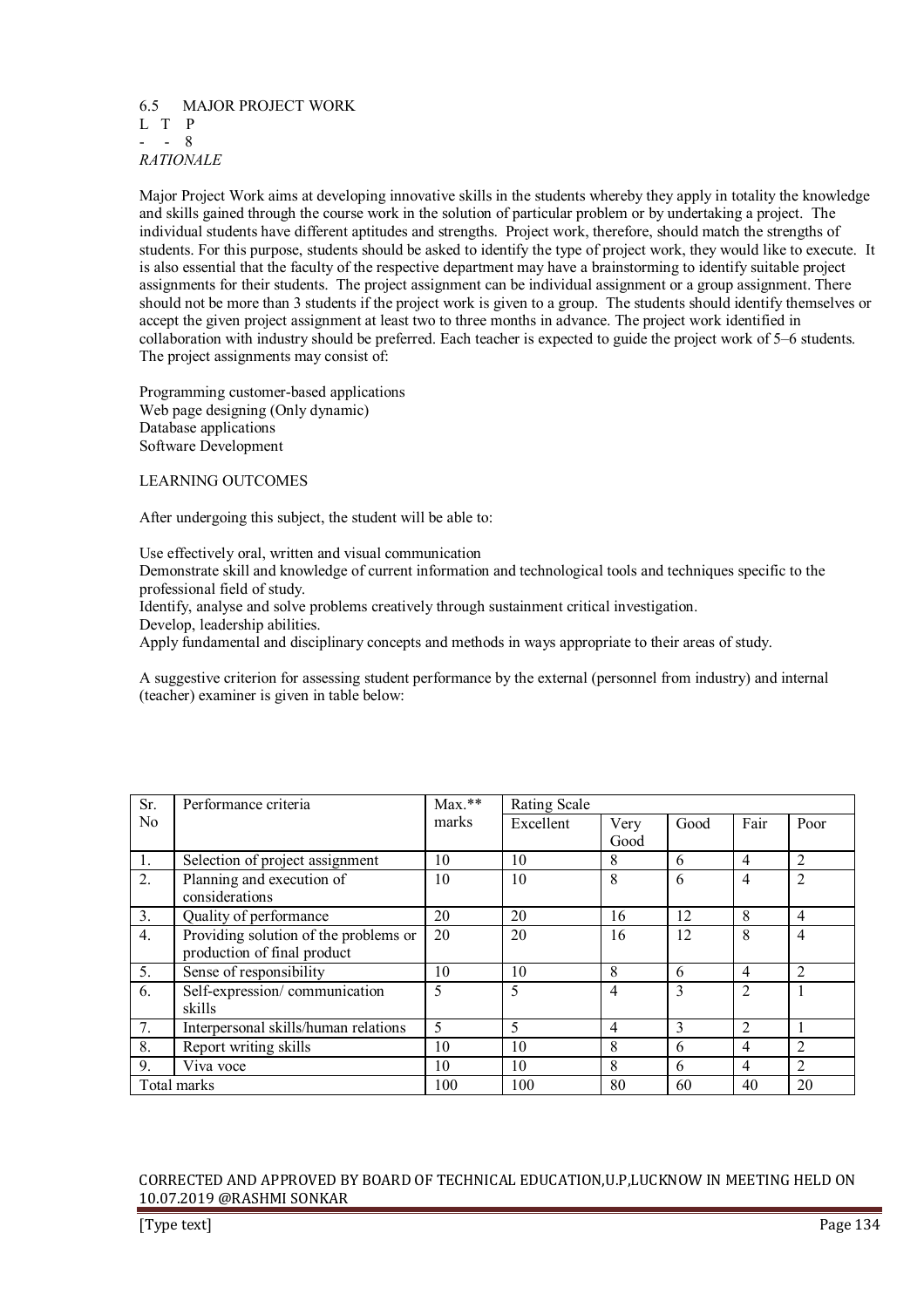The overall grading of the practical training shall be made as per following table

|                         | Range of maximum marks | Overall grade |
|-------------------------|------------------------|---------------|
|                         | More than 80           | Excellent     |
| $\overline{ii}$         | $79 \leq 65$           | Very good     |
| $\overline{\text{iii}}$ | $64 \leq 50$           | Good          |
| iv)                     | 49 < 40                | Fair          |
| V)                      | Less than 40           | Poor          |

In order to qualify for the diploma, students must get "Overall Good grade" failing which the students may be given one more chance of undergoing 8 -10 weeks of project oriented professional training in the same industry and reevaluated before being disqualified and declared "not eligible to receive diploma". It is also important to note that the students must get more than six "goods" or above "good" grade in different performance criteria items in order to get "Overall Good" grade.

#### Important Notes

These criteria must be followed by the internal and external examiner and they should see the daily, weekly and monthly reports while awarding marks as per the above criteria.

The criteria for evaluation of the students have been worked out for 100 maximum marks. The internal and external examiners will evaluate students separately and give marks as per the study and evaluation scheme of examination.

The external examiner, preferably, a person from industry/organization, who has been associated with the projectoriented professional training of the students, should evaluate the students performance as per the above criteria.

It is also proposed that two students or two projects which are rated best be given merit certificate at the time of annual day of the institute. It would be better if specific nearby industries are approached for instituting such awards.

The teachers are free to evolve another criterion of assessment, depending upon the type of project work.

The students must submit a project report of not less than 50 pages (excluding coding). The report must follow the steps of Software Engineering Concepts

It is proposed that the institute may organize an annual exhibition of the project work done by the students and invite leading Industrial organizations in such an exhibition. It is also proposed that two students or two projects which are rated best be given merit certificate at the time of annual day of the institute. It would be better if specific industries are approached for instituting such awards.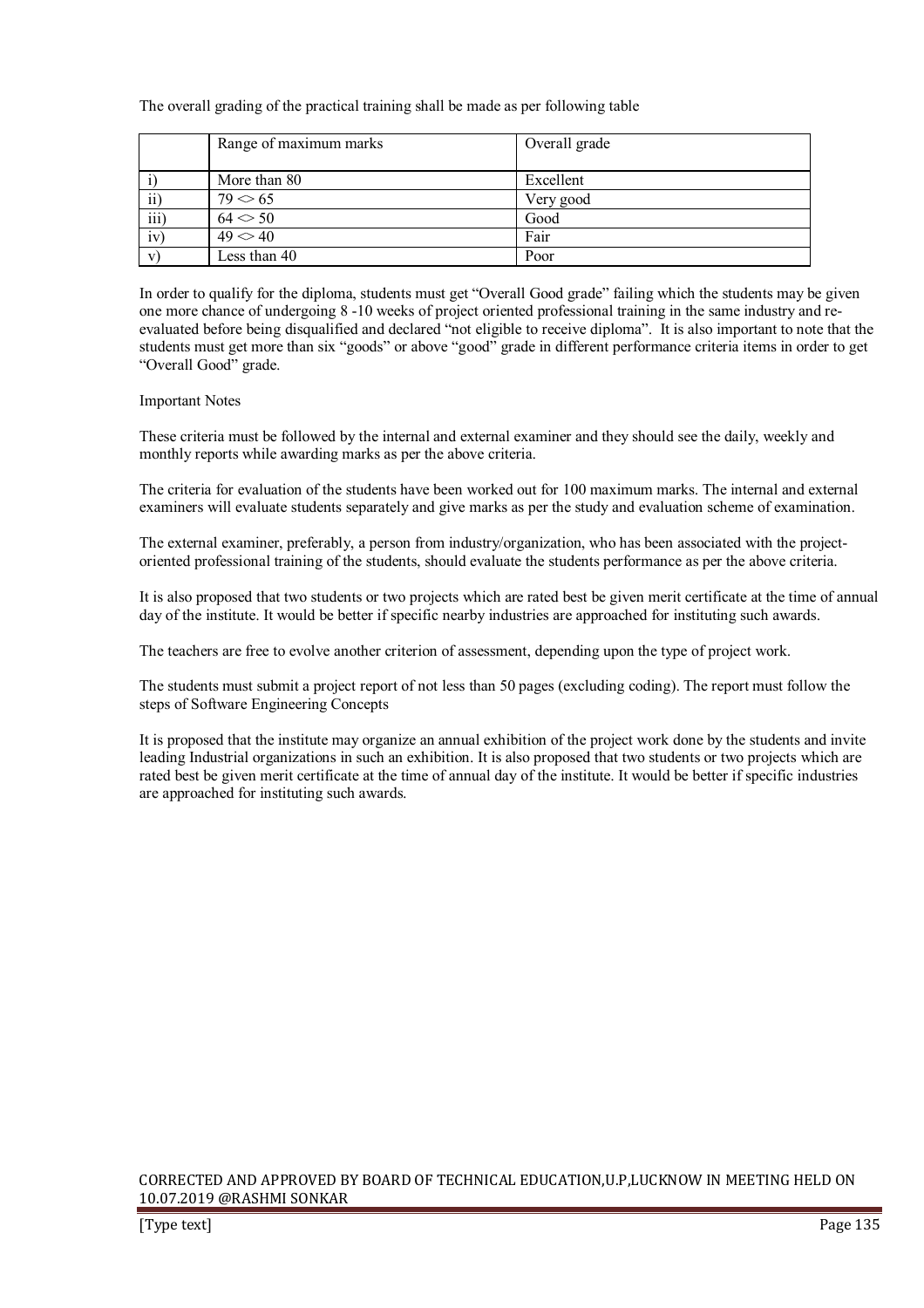# 10. RESOURCE REQUIREMENT

# 10.1 Physical Resources

# *10.1.1 Space Requirement:*

Norms and standards laid down by All India Council for Technical Education (AICTE) may be followed to work out space requirement in respect of class rooms, tutorial rooms, drawing halls, laboratories, space required for faculty, student amenities and residential area for staff and students.

## *10.1.2 Laboratories/Shops*

Communication Skill Lab Applied Physics Lab Applied Chemistry Lab Technical Drawing Electrical Engineering Lab Carpentry Shop Painting and Polishing Shop Fitting and Plumbing Shop Sheet Metal Shop Programming Lab Hardware and Networking Lab Internet of Things (IoT) Lab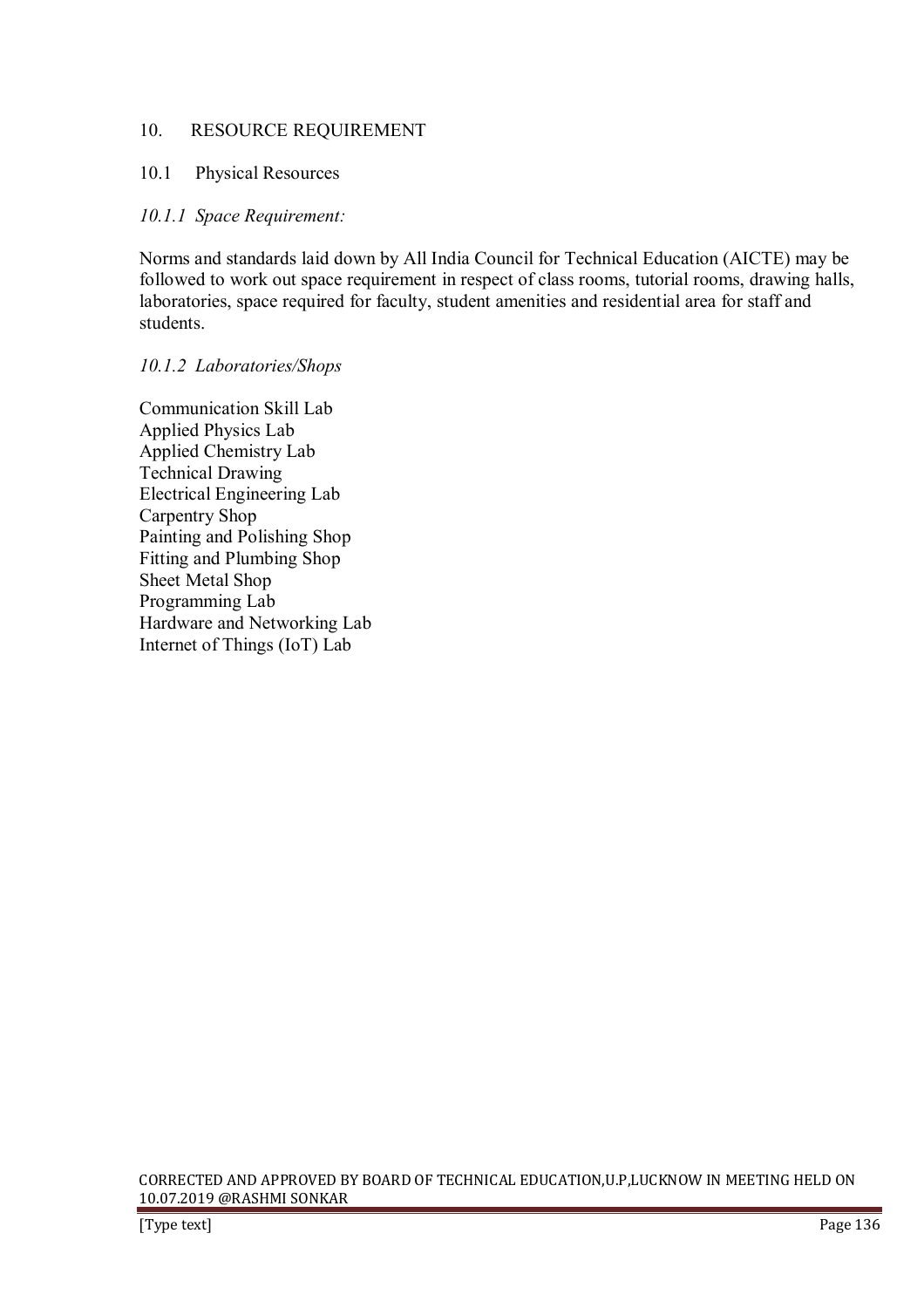| Sr.              | Description                                                                    | Qty             | <b>Total Price</b> |  |  |  |
|------------------|--------------------------------------------------------------------------------|-----------------|--------------------|--|--|--|
| No.              |                                                                                |                 | (Rs)               |  |  |  |
|                  | COMMUNICATION SKILL LABORATORY                                                 |                 |                    |  |  |  |
| 1.               | Stools                                                                         | 40              | 10,000             |  |  |  |
| $\overline{2}$ . | Display Board/Screen                                                           | $\overline{2}$  | 6,000              |  |  |  |
| $\overline{3}$ . | Sound recording and playing system                                             | $\mathbf{1}$    | 6,000              |  |  |  |
| $\overline{4}$ . | Audio cassettes                                                                | 60              | 2,000              |  |  |  |
| 5.               | Overhead Projector                                                             | 1               | 5,000              |  |  |  |
| 6.               | Transparencies slides                                                          | 100             | 500                |  |  |  |
| 7.               | TV, VCR and camera for video recording                                         | 1 each          | 20,000             |  |  |  |
| 8.               | English spoken course                                                          | $\mathbf{1}$    | 2,000              |  |  |  |
| $\overline{9}$ . | A Quiz room equipped with two way audio system, back                           | $\mathbf{1}$    | 30,000             |  |  |  |
|                  | projection system and slide projector                                          |                 |                    |  |  |  |
|                  |                                                                                |                 |                    |  |  |  |
| 10.              | Miscellaneous                                                                  | LS              | 1,500              |  |  |  |
|                  | APPLIED PHYSICS LABORATORY                                                     |                 |                    |  |  |  |
| 1.               | Vernier calipers                                                               | 12              | 2,000              |  |  |  |
|                  | Working length 160 mm, Internal and external dia with locking                  |                 |                    |  |  |  |
|                  | arrangement                                                                    |                 |                    |  |  |  |
| 2.               | <b>Screw Gauges</b><br>Working length 15 mm, pitch 0.5 mm, least count .005 mm | 12              | 2,000              |  |  |  |
| 3 <sub>1</sub>   | Spherometers                                                                   | 12              | 2,000              |  |  |  |
|                  | Distance between legs 2.5 mm, pitch 0.5 mm, least count .005 mm.               |                 |                    |  |  |  |
| 4.               | Mirrors (convex, concave)                                                      | 5 Each          | 1,500              |  |  |  |
| $\overline{5}$ . | Pendulum Setup                                                                 | $\overline{02}$ | 4,000              |  |  |  |
| $\overline{6}$ . | Gravesand's Apparatus                                                          | 02              | 3,000              |  |  |  |
| 7.               | <b>Inclined Plane Setup</b>                                                    | 02              | 2,000              |  |  |  |
| 8.               | <b>Flywheel Setup</b>                                                          | 02              | 4,000              |  |  |  |
| 9.               | Prism                                                                          | 05              | 1,500              |  |  |  |
| 10.              | Spectrometer                                                                   | 02              | 25,000             |  |  |  |
| 11.              | <b>DC</b> Ammeters                                                             | 10              | 3,500              |  |  |  |
|                  | Moving coil weston-type ammeter with ebonite stand                             |                 |                    |  |  |  |
| 12.              | DC Miliammeters                                                                | $\overline{2}$  | 1,000              |  |  |  |
| 13.              | DC Microammeters                                                               | $\overline{2}$  | 700                |  |  |  |
| 14.              | DC voltmeters                                                                  | 10              | 700                |  |  |  |
| 15.              | <b>DC</b> Millivoltmeters                                                      | 10              | 2,000              |  |  |  |
| 16.              | Sensitivity Galvanometer                                                       | $\overline{2}$  | 800                |  |  |  |

# LIST OF EQUIPMENT FOR INFORMATION TECHNOLOGY

| Sr. | Description                    | Qty | <b>Total Price</b> |
|-----|--------------------------------|-----|--------------------|
| No. |                                |     | (Rs)               |
| 17  | <b>Student Galvanometers</b>   |     | 4,000              |
| 18. | Demonstration type DC Ammeters |     | 1,000              |
|     | Range; 0 to 1 Amp.             |     |                    |
| 19. | D type DC Voltmeter            |     | .000               |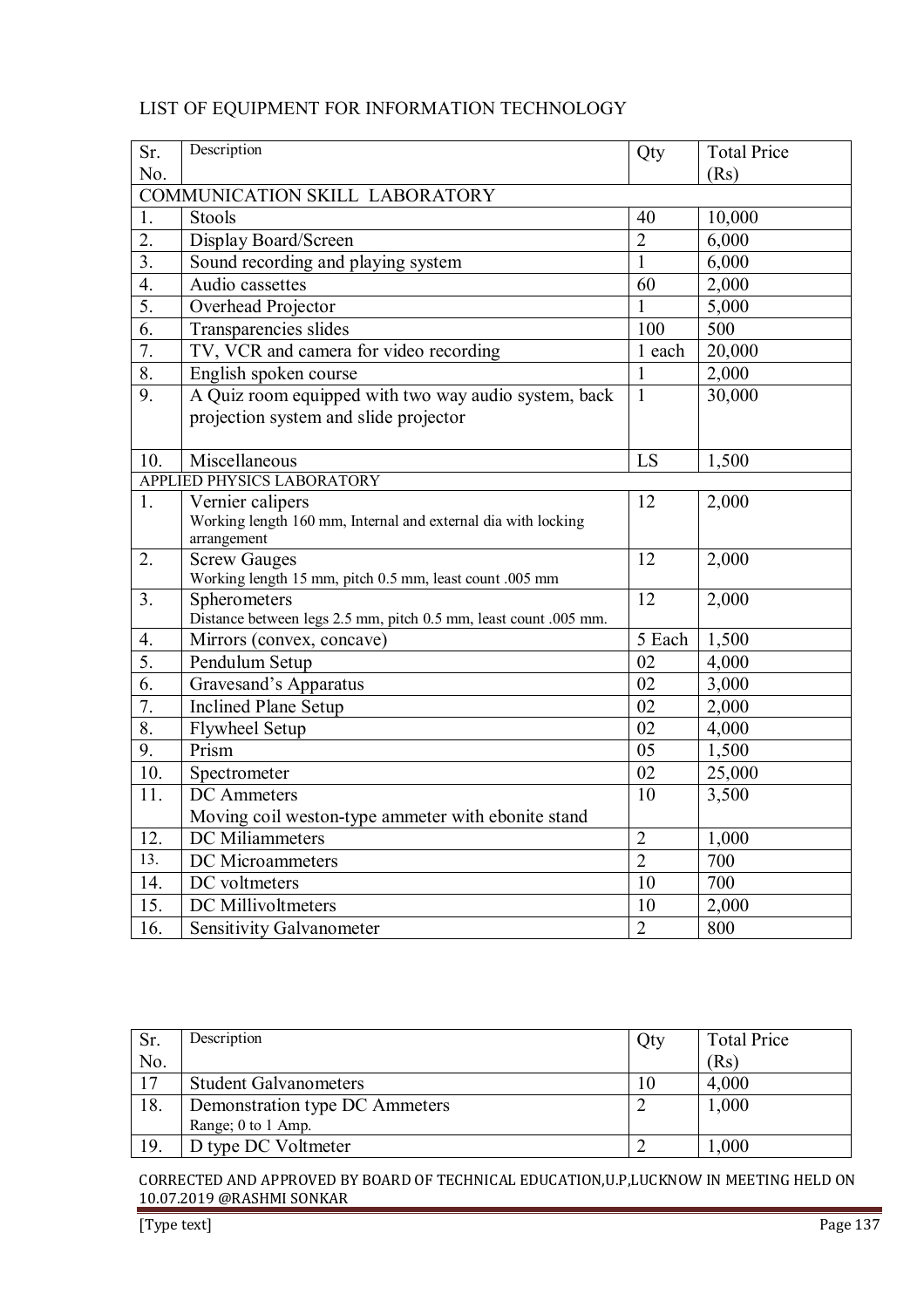|     | Range: 0 to 1 Volt                                        |                |          |
|-----|-----------------------------------------------------------|----------------|----------|
| 20. | D type Galvanometers                                      | 8              | 8,000    |
|     | Sensitivity: 20 microamperes per scale division,          |                |          |
| 21. | Resistance boxes (dial type) assorted                     | $\overline{8}$ | 8,000    |
| 22. | Rheostats                                                 | 10             | 4.000    |
| 23. | Miscellaneous items (Spring, Pan, Glycerine, Optic fibre, | LS             | 2,000    |
|     | Ferromagnetic material)                                   |                |          |
| 24. | Fortin's Barometer (Wall type)                            | $\overline{2}$ | 20,000   |
| 25. | Stoke's Apparatus                                         | $\overline{2}$ | 10,000   |
| 26. | Gumther's Apparatus                                       | $\overline{2}$ | 16,000   |
| 27. | Resonance Tube Apparatus with accessories and             | $\overline{2}$ | 14,000   |
|     | Tuning fork set                                           |                |          |
| 28. | Sodium Lamp setup with Biprism                            | $\overline{2}$ | 10,000   |
| 29. | Ohmic resistance coil                                     | 10             | 5,00     |
| 30. | Slide wire bridge                                         | $\overline{2}$ | 8,000    |
| 31. | PN Junction diode Apparatus                               | $\overline{2}$ | 10,000   |
| 32. | Laser (as per requirement)                                | 1              | 1,00,000 |
| 33. | Numerical aperture setup                                  | $\mathbf{1}$   | 25,000   |
| 34. | Miscellaneous                                             | LS             | 3,000    |
|     | APPLIED CHEMISTRY LABORATORY                              |                |          |
|     | Digital Balance                                           | $\mathbf{1}$   | 80,000   |
|     | Burette 50ml                                              | 30             | 3,000    |
|     | Pipette 25ml                                              | 60             | 4,000    |
|     | Beakers 100ml                                             | 60             | 4,000    |
|     | Burette stand                                             | 30             | 30,000   |
|     | Glazed tile                                               | 30             | 1,000    |
|     | Conical flask 50ml (Titration flask)                      | 60             | 4,000    |
|     | Standard (Measuring) flask (to prepare standard           | 30             | 6,000    |
|     | solution) 250ml/100ml                                     |                |          |
|     | Able's Flash Point apparatus                              | $\overline{2}$ | 10,000   |
|     | $(1/10)$ <sup>o</sup> C thermometer                       | 06             | 6,000    |
|     | Candles                                                   | 20             | 100      |
|     | Crucible with lid                                         | 06             | 2,000    |
|     | Muffle furnace                                            | $\mathbf{1}$   | 18,000   |

| Sr. | Description                    | Qty          | <b>Total Price</b> |
|-----|--------------------------------|--------------|--------------------|
| No. |                                |              | (Rs)               |
|     | Decicators                     | 06           | 8,000              |
|     | Pair of tongue (small and big) | $24$ (small) | 2,000              |
|     |                                | (big)        |                    |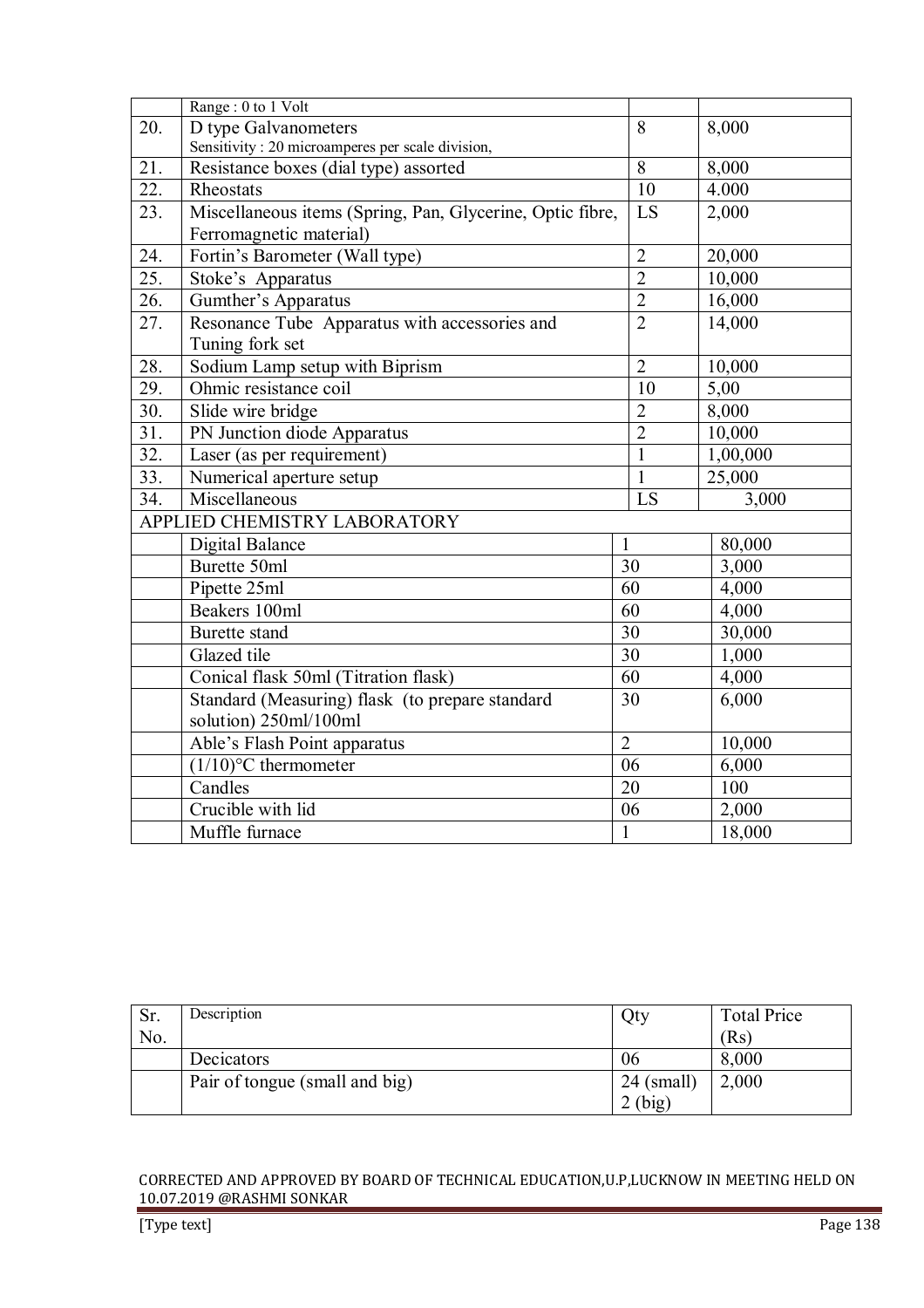|                  | Chemicals                                                              |                |                    |
|------------------|------------------------------------------------------------------------|----------------|--------------------|
|                  | EDTA-1 kg                                                              |                |                    |
|                  | Eriochrome Black-T(solochrome black T)-200g                            |                |                    |
|                  | Buffer solution (NH <sub>3</sub> - 2.5 ltr, NH <sub>4</sub> Cl - 1 kg) |                |                    |
|                  | Zinc sulphate- 500g                                                    |                |                    |
|                  | $H2SO4 - 2.5$ ltr                                                      | LS             | 20,000             |
|                  | Phenolphthalein indicator (as per requirement)                         |                |                    |
|                  | Methyl orange indicator (as per requirement)                           |                |                    |
|                  | Charcoal (as per requirement)                                          |                |                    |
|                  | Kerosene- 1 ltr                                                        |                |                    |
|                  | Miscellaneous                                                          | LS             | 2,000              |
|                  | TECHNICAL DRAWING                                                      |                |                    |
| 1.               | Drawing Boards (700 x 500mm)                                           | 60             | 25,000             |
| 2.               | Draughtsman Tables                                                     | 60             | 1,80,000           |
| $\overline{3}$ . | Draughtsman Stools                                                     | 60             | 40,000             |
| $\overline{4}$ . | Computer Aided Drawing (CAD) Software                                  | 30 User        | 5,00,000           |
| $\overline{5}$ . | Model of different wooder joints                                       | 1              | 1,000              |
| 6.               | Model of different screw threads                                       | $\mathbf{1}$   | 1,000              |
| 7.               | Model of various locking devices                                       | $\mathbf{1}$   | 1,000              |
| 8.               | Model of various joints                                                | $\mathbf{1}$   | 1,000              |
| 9.               | Cut section Model of various couplings                                 | $\mathbf{1}$   | 3,000              |
| 10.              | $\overline{\text{M}}$ iscellaneous                                     | LS             | 5,000              |
|                  | ELECTRICAL ENGINEERING LABORTORY                                       |                |                    |
| 1.               | Voltmeter                                                              | 5              | 7,500              |
| 2.               | Ammeter                                                                | $\overline{5}$ | 10,000             |
| 3.               | <b>CRO</b>                                                             | $\mathbf{1}$   | 15,000             |
| $\overline{4}$ . | Wattmeter                                                              | $\overline{5}$ | 10,000             |
| $\overline{5}$ . | Multimeter                                                             | $\mathbf{1}$   | 4,000              |
| 6.               | Resistive load                                                         | $\mathbf{1}$   | 4,000              |
| $\overline{7}$ . | Regulated supply                                                       | $\mathbf{1}$   | 8,000              |
| 8.               | Signal generator                                                       | $\mathbf{1}$   | 5,000              |
| 9.               | Rheostat                                                               | $\overline{2}$ | 2,500              |
| 10.              | Lead acid battery                                                      | $\mathbf{1}$   | 4,000              |
| 11.              | Cables, Coils, Lamp (as per requirements)                              | LS             | 1,500              |
| 12.              | Resistance, Inductor, Capacitor (as per requirements)                  | LS             | 1,500              |
| 13.              | Miscellaneous                                                          | LS             | 1,500              |
|                  | <b>CARPENTRY SHOP</b>                                                  |                |                    |
| Sr.              | Description                                                            | Qty            | <b>Total Price</b> |
| No.              |                                                                        |                | (Rs)               |
| $\mathbf{1}$     | Work benches fitted with carpenter vices                               | 5              | 20,000             |
| 2.               | Circular saw grinder                                                   | $\mathbf{1}$   | 6,000              |
| $\overline{3}$ . | Wood cutting band saw-vertical                                         | $\mathbf{1}$   | 10,000             |
| 4.               | Bench grinder                                                          | $\mathbf{1}$   | 5,000              |
| 5.               | Drilling machine                                                       | $\mathbf{1}$   | 8,000              |
| 6.               | Wood turning lathe                                                     | $\mathbf{1}$   | 40,000             |
| 7.               | Wood Planner                                                           | $\mathbf{1}$   | 20,000             |
| 8.               | Tool accessories measuring and marking Instruments                     | 25             | 25,000             |
| 9.               | Band saw blade brazing unit                                            | $\mathbf{1}$   | 10,000             |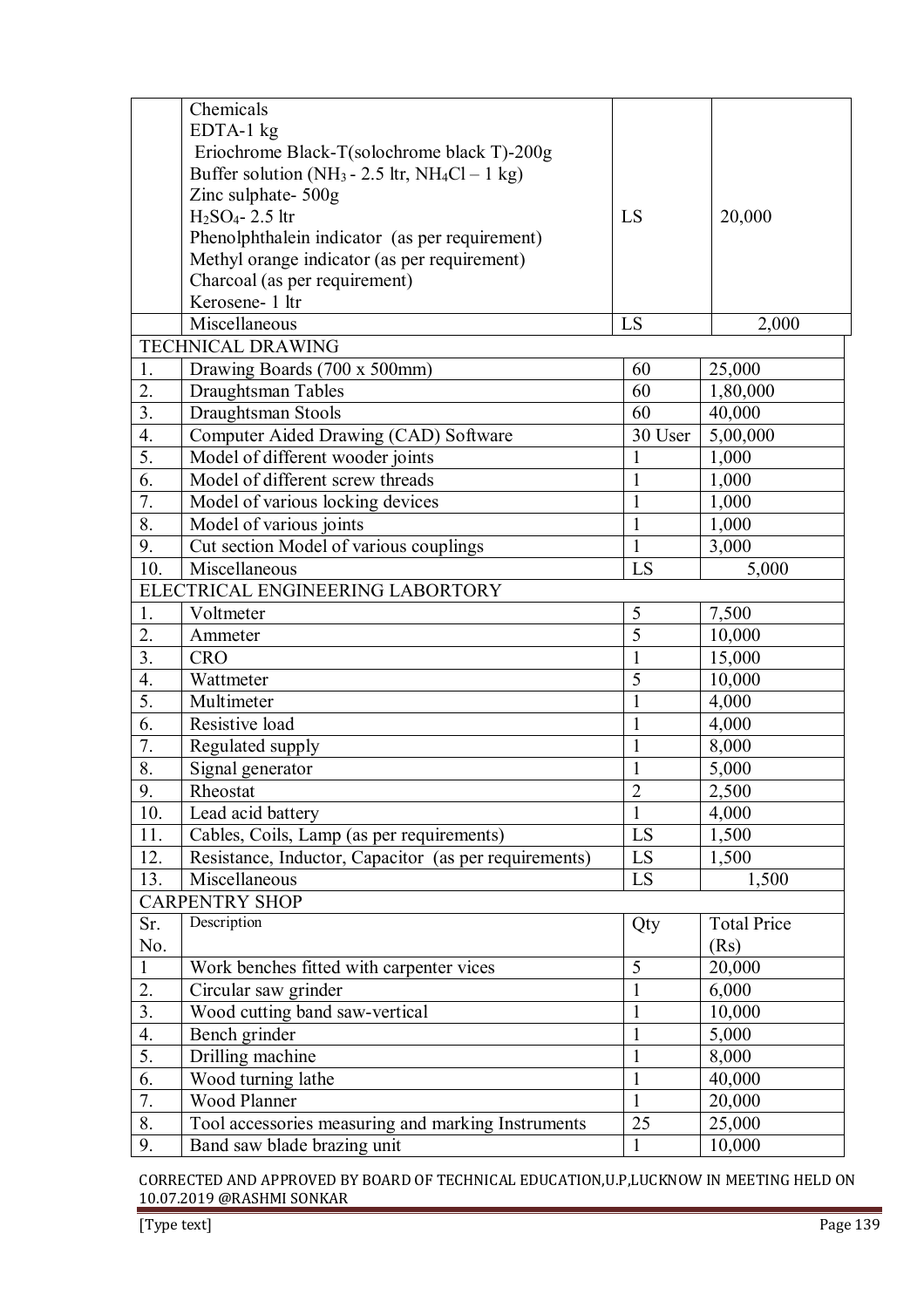| 10.              | Miscellaneous                                                | LS              | 1,500              |  |  |
|------------------|--------------------------------------------------------------|-----------------|--------------------|--|--|
|                  | PAINTING AND POLISHING SHOP                                  |                 |                    |  |  |
| 1.               | Spray gun with hose pipe                                     | $\mathbf{1}$    | 1,000              |  |  |
| 2.               | Paint brushes                                                | 20              | 2,000              |  |  |
| $\overline{3}$ . | Paint/Varnish                                                | LS              | 2,000              |  |  |
| 4.               | Air Compressor with 2 hp motor                               | 1 set           | 10,000             |  |  |
| 5.               | Miscellaneous                                                | LS              | 2,000              |  |  |
|                  | FITTING AND PLUMBING SHOP                                    |                 |                    |  |  |
| 1.               | Work benches with vices (4 vices on each bench)              | 5               | 30,000             |  |  |
| 2.               | Marking tables with scribers                                 | $\overline{4}$  | 24,000             |  |  |
| 3.               | Surface plates                                               | 5               | 20,000             |  |  |
| $\overline{4}$ . | Accessories like calipers, V blocks, height, gauges steel    | 25              | 50,000             |  |  |
|                  | rules and scribers                                           |                 |                    |  |  |
| 5.               | Tool kits - taps, dies, drills                               | 25              | 40,000             |  |  |
| 6.               | Tool kits - chiesels, hammers, files, hacksaw                | 25              | 25,000             |  |  |
| $\overline{7}$ . | Drilling machine                                             | $\overline{2}$  | 12,000             |  |  |
| 8.               | Pipe vice                                                    | $\overline{4}$  | 1,000              |  |  |
| 9.               | Chain wrenches                                               | $\overline{5}$  | 1,250              |  |  |
| 10.              | Ring spanner set                                             | $\overline{5}$  | 600                |  |  |
| 11.              | Pipe die set 2"                                              | 2 set           | 1,000              |  |  |
| 12.              | Pipe bending device                                          | 1               | 5,000              |  |  |
| 13.              | Various plumbing fittings                                    | LS              | 2,000              |  |  |
| 14.              | Miscellaneous                                                | LS              | 1,500              |  |  |
|                  | <b>SHEET METAL</b>                                           |                 |                    |  |  |
| 1.               | Hammers                                                      | $8\,$           | 3,000              |  |  |
| 2.               | Mallets (Hard $& Soft$ )                                     | $\overline{5}$  | 2,000              |  |  |
| $\overline{3}$ . | Sheet and wire Ganges                                        | LS              | 8,00               |  |  |
| 4.               | <b>Shearing Machine</b>                                      | 1               | 20,000             |  |  |
| Sr.              | Description                                                  | Qty             | <b>Total Price</b> |  |  |
| No.              |                                                              |                 | (Rs)               |  |  |
| 5.               | Bar folding Machine                                          | $\mathbf{1}$    | 20,000             |  |  |
| $\overline{6}$ . | Burring machine                                              | $\mathbf{1}$    | 10,000             |  |  |
| 7.               | Various sheet (black plain, galvanized iron, corrugated,     | 1 Each          | 1,000              |  |  |
|                  | Aluminium)                                                   |                 |                    |  |  |
| 8.               | Hand Shears/Snippers                                         | $\overline{4}$  | 2,000              |  |  |
| 9.               | Nuts, Bolts, Rivets, Screw                                   | LS              | 5,00               |  |  |
| 10.              | Miscellaneous                                                | LS              | 1,000              |  |  |
|                  | PROGRAMMING LAB                                              |                 |                    |  |  |
|                  | Computer Server (Quad core, intel processor 32 GB RAM)       | $\mathbf{1}$    | $5,00,000/$ -      |  |  |
|                  | Computer Desktop (i7,8th Generation, 1TB Hard disk, 8Gb RAM, | $\overline{60}$ | 48,00,000/-        |  |  |
|                  | Pre loaded window with 5 year warranty)                      |                 |                    |  |  |
|                  | Switch with 24 port speed 10/100/1000 (Manageable)           | $\overline{3}$  | $1,50,000/$ -      |  |  |
|                  | Multifunctional Laser/Ink tank Printer                       | 3               | $90,000/-$         |  |  |
|                  | Multifunctional Printer, A3 size                             | 1               | $40,000/$ -        |  |  |
|                  | Plotter                                                      | 1               | $80,000/$ -        |  |  |
|                  | Scanner                                                      | $\mathbf{1}$    | $65,000/-$         |  |  |
|                  | Laptop                                                       | $\mathbf{1}$    | $75,000/-$         |  |  |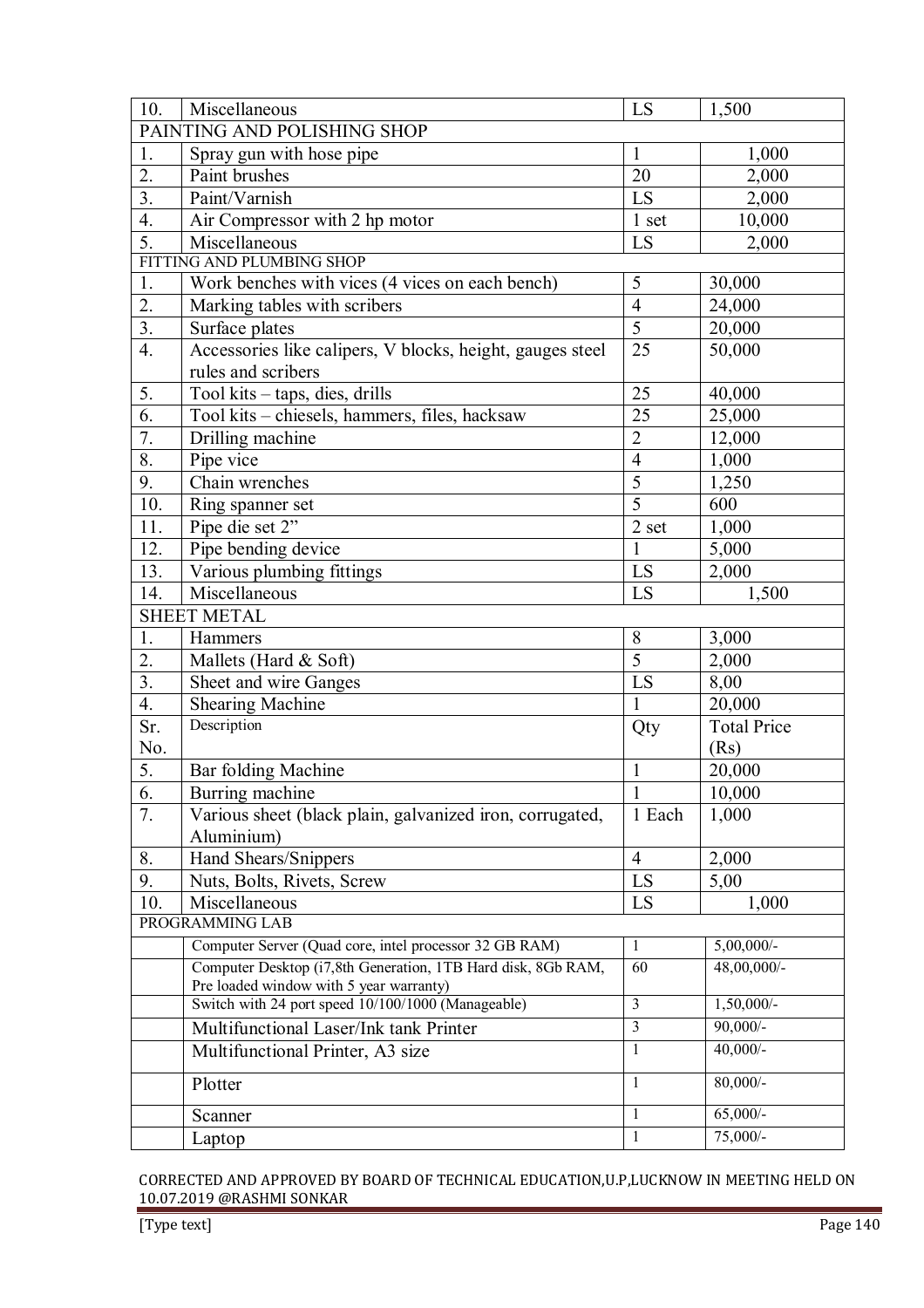|     | Online UPS, 6KVA                                                   | $\overline{2}$               | $2,00,000/$ -            |
|-----|--------------------------------------------------------------------|------------------------------|--------------------------|
|     | Digital Camera, HD quality                                         | 1                            | $30,000/$ -              |
|     | Handy Cam                                                          | 1                            | $25,000/-$               |
|     | <b>Internet Connectivity</b>                                       | 60                           | $3,00,000/$ -            |
|     |                                                                    | Nodes                        |                          |
|     | LCD/DLP Projector with Screen                                      | 1                            | $25,000/-$               |
|     | Linux Operating System (Open Source)                               |                              |                          |
|     | Visual Studio Community Edition (Freeware, Open Source)            |                              |                          |
|     | Visual Studio Code (Open Source)                                   |                              |                          |
|     | Multimedia Tools - Software                                        |                              |                          |
|     | Blender (Freeware)                                                 |                              |                          |
|     | Gimp Animation Tool (Freeware)                                     |                              |                          |
|     | Mongo DB (Freeware)                                                |                              |                          |
|     | Python IDE (PyCharm/Eclipse with PyDev/VS Code etc) -<br>Freeware  |                              |                          |
|     | HTML & CSS, Java Script, Ajax (Open Source)                        |                              | $\blacksquare$           |
|     | PHP IDE XAMPP/WAMPP/VS Code (Freeware)                             | -                            |                          |
|     | Word press (Open Source)                                           |                              |                          |
|     | Oracle XE (Freeware)/MySql(Open Source)                            |                              |                          |
|     | Corel Draw latest version or equivalent FOSS                       | 10 User                      | $2,00,000/$ -            |
| Sr. | Description                                                        |                              | <b>Total Price</b>       |
| No. |                                                                    | Qty                          | (Rs)                     |
|     | <b>Adobe Creative Suite</b>                                        | 10 User                      |                          |
|     |                                                                    |                              | $2,50,000/-$             |
|     | Rstudio(Open Source)                                               |                              | Per year                 |
|     | Macromedia Director latest version or equivalent FOSS              |                              |                          |
|     | Multimedia authoring Tools                                         | 4 User                       | $2,00,000/$ -            |
|     |                                                                    | LS                           | $1,00,000/$ -            |
|     | Java for Internet Environment (latest version) – software          |                              | Per year                 |
|     |                                                                    |                              |                          |
|     | MS Office latest or equivalent FOSS                                | 1                            | $20,000/$ -              |
|     |                                                                    |                              | Per year                 |
|     | Libre Office/Open Office (Freeware)                                | -                            | $\overline{\phantom{0}}$ |
|     | Compiler Turbo C, C++ or equivalent FOSS                           | $\mathbf{1}$                 | $10,000/-$               |
|     | Web camera, Mike and speakers                                      | LS                           | $20,000/$ -              |
|     | Air Conditioner 2 ton                                              | $\overline{2}$               | $70,000/$ -              |
|     | STARUML(Open Source)                                               |                              |                          |
|     | J-Meter (Performance Testing)- Open Source                         | -                            | -                        |
|     | Lucid Chart (Developing DFD Model)- Open Source                    | $\overline{\phantom{0}}$     |                          |
|     | Selenium (functional Testing and Web Application)- Open Source     |                              |                          |
|     | J Unit (Java Testing) Open Source                                  | -                            |                          |
|     | Cross browser Testing (Compatibility Testing) - Open Source        | $\overline{a}$               | $\overline{a}$           |
|     | Gantt Project (Project Plan)- Open Source                          | $\qquad \qquad \blacksquare$ |                          |
|     | Video Editing Tools(Open Source)                                   |                              |                          |
|     | - Eclipse IDE for Java programming/JDK (Open Source)               |                              |                          |
|     | Apache Tomcat Web Server for Advanced Java Web                     |                              |                          |
|     | Applications                                                       |                              |                          |
|     | Antivirus Software                                                 | 5 Users                      | $10,000/-$               |
|     | Miscellaneous- cables and connectors, computer stationery, printer | LS                           | $30,000/-$               |
|     |                                                                    |                              |                          |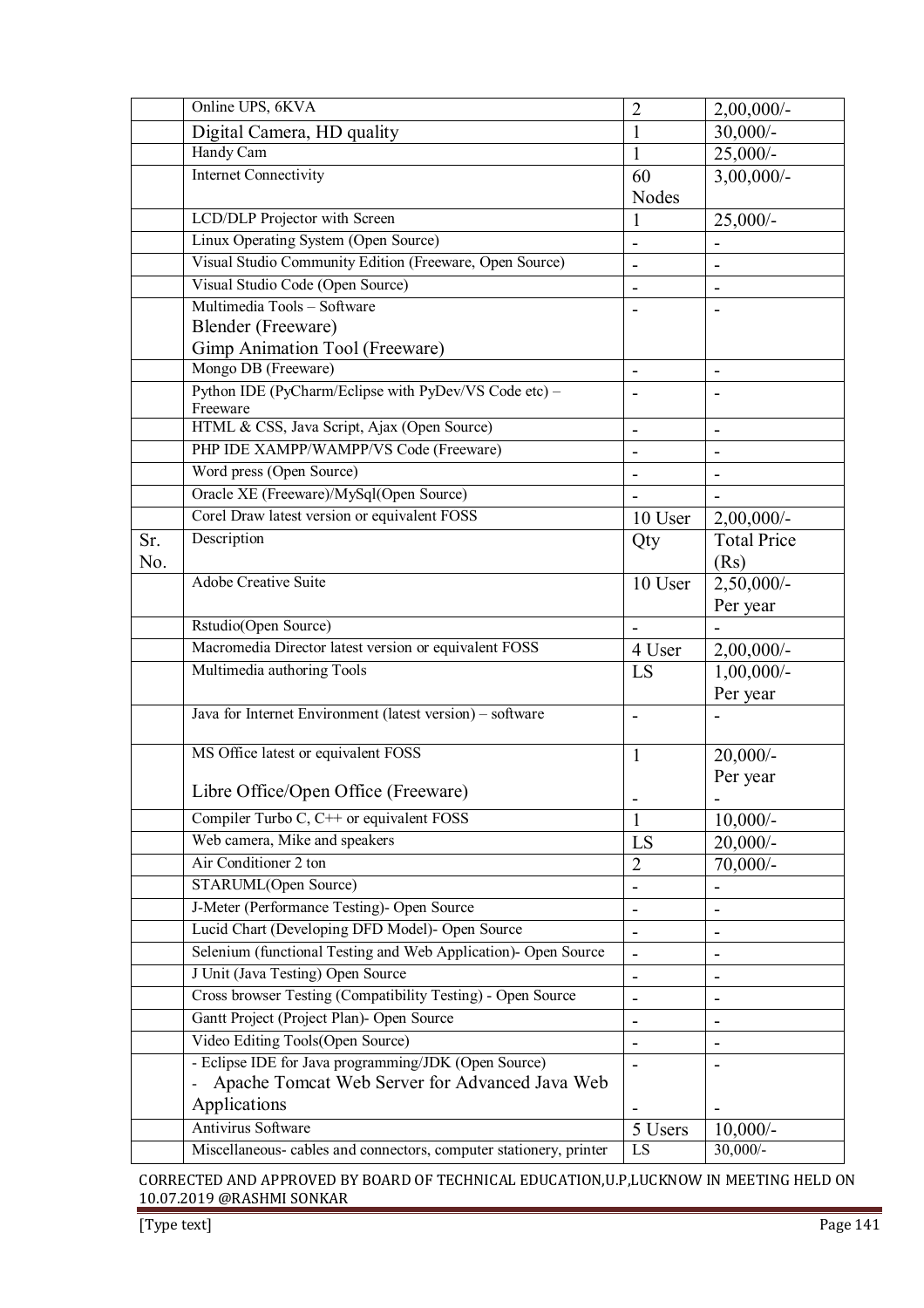| consumables (inks), toner etc.                               |    |                |
|--------------------------------------------------------------|----|----------------|
| HARDWARE AND NETWORKING LAB                                  |    |                |
| Computer Server (Quad core, intel processor 32 GB RAM)       |    | $5,00,000/$ -  |
| Computer Desktop (i7,8th Generation, 1TB Hard disk, 8Gb RAM, | 21 | $16,00,000/$ - |
| Pre loaded window with 5 year warranty)                      |    |                |
| Online UPS, 6KVA                                             |    | $1,00,000/$ -  |
| Switch with 24 port speed 10/100/1000 (Manageable)           |    | $50,000/-$     |
| Connectors (RJ-45, RJ-11, BNC, SC, ST)                       | LS | $10,000/-$     |
|                                                              |    |                |

| Sr. | Description                                                                                   | Qty               | <b>Total Price</b>          |
|-----|-----------------------------------------------------------------------------------------------|-------------------|-----------------------------|
| No. |                                                                                               |                   | (Rs)                        |
|     | Cables: (UTP,STP,OFC) - 25 m each                                                             | $\overline{LS}$   | $10,000/-$                  |
|     | Multifunctional Laser/Ink tank Printer                                                        | $\mathbf{1}$      | $30,000/-$                  |
|     | Router                                                                                        | $\mathbf{1}$      | $40,000/$ -                 |
|     | Modem cum Router                                                                              | $\overline{2}$    | $10,000/-$                  |
|     | Compact Disk/DVD R/W                                                                          | 100               | $2000/-$                    |
|     |                                                                                               |                   |                             |
|     | Hardware kit (for computer Assembling/de-assembling)                                          | 8                 | $1,50,000/-$                |
|     | <b>External Hard Disk</b>                                                                     | $\overline{4}$    | $30,000/$ -                 |
|     | Networking Printer                                                                            | $\mathbf{1}$      | $1,25,000/-$                |
|     | <b>Internet Connectivity</b>                                                                  | 21                | $1,00,000/-$                |
|     |                                                                                               | <b>Nodes</b>      |                             |
|     | <b>Computer System Demonstration Kit</b>                                                      | 1                 | 1,50,000/-                  |
|     | Printer Demonstration Kit                                                                     | $\mathbf{1}$      | $1,00,000/-$                |
|     | <b>SMPS</b> Demonstration Kit                                                                 | $\mathbf{1}$      | $20,000/$ -                 |
|     | <b>LAN</b> Trainer                                                                            | $\overline{4}$    | $10.000/-$                  |
|     | Antivirus Software                                                                            | 5 Users           | $10,000/-$                  |
|     | <b>Unmanaged Switch</b>                                                                       | $\overline{4}$    | $60,000/$ -                 |
|     | Hub                                                                                           | $\overline{2}$    | $20,000/$ -                 |
|     | Air Conditioner 2 ton                                                                         | $\overline{2}$    | $70,000/$ -                 |
|     | Miscellaneous- cables and connectors, computer stationery, printer                            | $\overline{LS}$   | $30,000/-$                  |
|     | consumables (inks), toner etc.                                                                |                   |                             |
|     | INTERNET OF THINGS (IoT) LAB (For IoT, Android and Major/Minor Project)                       |                   |                             |
|     | Computer Desktop (i7,8th Generation, 1TB Hard disk, 8Gb RAM,                                  | 60                | $48,00,000/$ -              |
|     | Pre loaded window with 5 year warranty)<br>Switch with 24 port speed 10/100/1000 (Manageable) | $\mathbf{1}$      | $50,000/$ -                 |
|     |                                                                                               | $\mathbf{1}$      | $30,000/-$                  |
|     | Multifunctional Laser/Ink tank Printer<br>Online UPS, 6KVA                                    |                   |                             |
|     |                                                                                               | $\overline{2}$    | $2,00,000/$ -               |
|     | Touch screen, 60 inch                                                                         | $\mathbf{1}$<br>1 | $5,00,000/$ -<br>$75,000/-$ |
|     | Laptop                                                                                        |                   |                             |
|     | <b>Internet Connectivity</b>                                                                  | 60                | $3,00,000/$ -               |
|     |                                                                                               | Nodes             |                             |
|     | Photocopier Compatible with Computer System: Colour/Mono<br>Photo-copier                      | 1                 | $1,50,000/$ -               |
|     | <b>LCD/DLP</b> Projector with Screen                                                          | 1                 | $25,000/-$                  |
|     | Video Conferencing System                                                                     | $\mathbf{1}$      | $2,00,000/$ -               |
|     | Android Studio (Open Source)                                                                  |                   |                             |
|     | Antivirus Software                                                                            | 5 Users           | $10,000/-$                  |
|     |                                                                                               |                   |                             |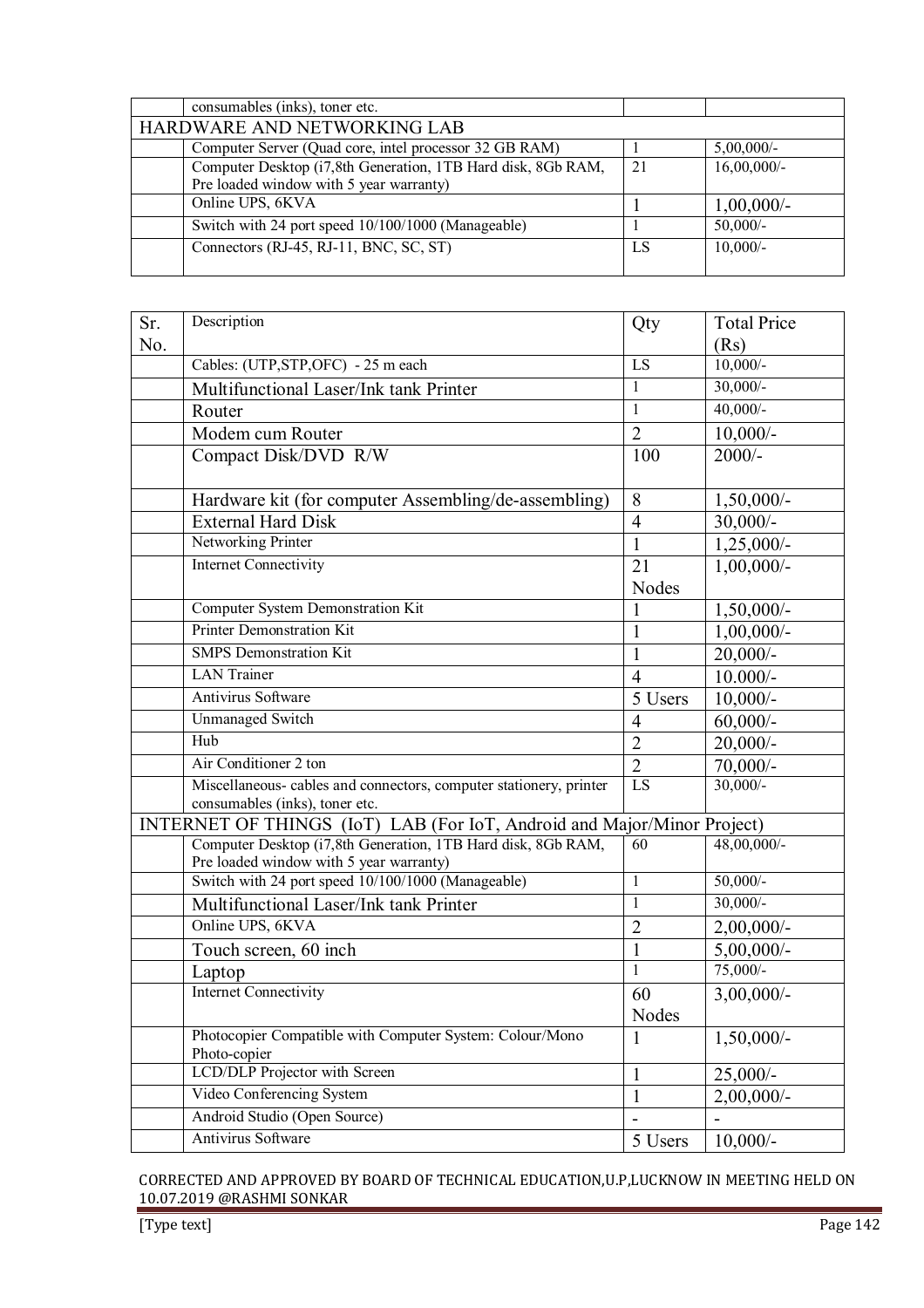| Sr. | Description                                                                                         | Qty            | <b>Total Price</b>       |
|-----|-----------------------------------------------------------------------------------------------------|----------------|--------------------------|
| No. |                                                                                                     |                | (Rs)                     |
|     | Windows Latest or equivalent FOSS                                                                   |                | $10,000/$ -              |
|     | SciLab(Open Source)                                                                                 |                |                          |
|     | Microsoft Azure/AWS/EC2 (Open Source)                                                               |                | $\overline{\phantom{0}}$ |
|     | Own Cloud (Open Source)                                                                             |                |                          |
|     | CloudSim(Open Source)                                                                               |                |                          |
|     | Digital Board                                                                                       | 1              | $30,000/-$               |
|     | Air Conditioner 2 ton                                                                               | $\overline{2}$ | $70,000/-$               |
|     | Arduino Uno IDE with built in Wifi                                                                  | 20             | $20,000/$ -              |
|     | Raspberry pi                                                                                        | $\overline{2}$ | $6,000/-$                |
|     | Sensor Kits (e.g. MQ135, DHT11 etc.)                                                                | 10             | $1,00,000/-$             |
|     | Bluetooth module HC05                                                                               | 10             | $3,500/-$                |
|     | Display Screen                                                                                      | 5              | $1,000/-$                |
|     | Relay Module                                                                                        | 5              | $5,000/-$                |
|     | Miscellaneous-cables and connectors, computer stationery, printer<br>consumables (inks), toner etc. | LS             | $30,000/$ -              |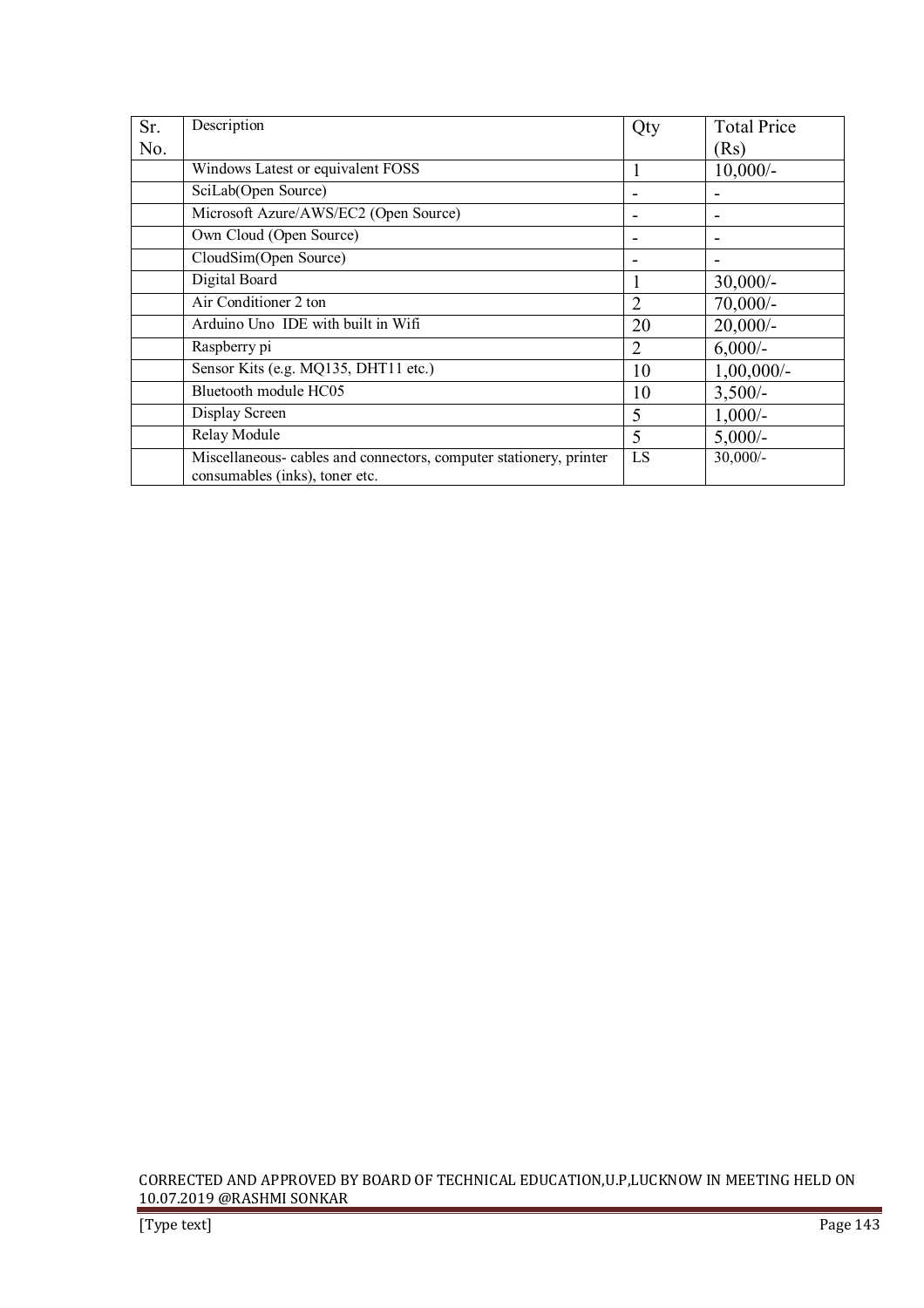| Sr.                                | Particulars                                                                                 | Unit           | Aprox. Total |
|------------------------------------|---------------------------------------------------------------------------------------------|----------------|--------------|
| No.                                |                                                                                             |                | Cost         |
| ENVIRONMENT ENGINEERING LABORATORY |                                                                                             |                |              |
|                                    | pH Meter                                                                                    | 01             | 500          |
|                                    | <b>Turbidity Meter</b>                                                                      | 01             | 5000         |
|                                    | Oven with Temperature Controller and Forced Air Circulation Type                            | 01             | 20000        |
|                                    | B.O.D. Incubator                                                                            | 01             | 25000        |
|                                    | Water Analysis Kit                                                                          | 01             | 5000         |
|                                    | <b>High Volume Sampler</b>                                                                  | 01             | 40000        |
|                                    | Electrical Balance for weighing upto 1/10 of milligram (capacity)                           | 01             | 1000         |
|                                    | ENERGY CONSERVATION LABORATORY                                                              |                |              |
| 1                                  | Clamp meter                                                                                 | 02             | 5000         |
| $\overline{2}$                     | Multimeter                                                                                  | 02             | 2000         |
| $\overline{3}$                     | Power Analyser                                                                              | 01             | 20000        |
| $\overline{4}$                     | Different types of lamps (LS)                                                               | 10             | 500          |
|                                    | 60 W lamp, 230 V, 100 V                                                                     |                |              |
|                                    | 200 W lamp                                                                                  |                |              |
|                                    | 500 W lamp                                                                                  |                |              |
|                                    | 100 W lamp, 110 V, 150 V                                                                    |                |              |
| 5                                  | Lux meter                                                                                   | 02             | 5000         |
| $\overline{6}$                     | Centrifugal pump, 1 kW                                                                      | 1              | 15,000       |
| $\overline{7}$                     | Standard window A.C.                                                                        | 01             | 20000        |
| 8                                  | Anemometer                                                                                  | 02             | 5000         |
| 9                                  | Thermometer                                                                                 | 03             | 2000         |
| 10                                 | Flow meter                                                                                  | 02             | 10000        |
| 11                                 | Pumping set with at least two pumps of different capacity.                                  | 1 set          | 10000        |
| 12                                 | Pressure gauge fitted on discharge lines                                                    | 1 set          | 2000         |
| 13                                 | Variable Frequency Drive                                                                    | 02             | 50000        |
| 14                                 | A small compressor with a small network of pipe line fitted with                            | $\mathbf{1}$   | 3000         |
|                                    | suitable pipeline, pressure gauge, safety valve and loading /<br>unloading pressure switch. |                |              |
| 15                                 | Stop watch                                                                                  | $\overline{2}$ | 1000         |
| 16                                 | Small blower (1.5 kW motor) with inlet and outlet ducts of                                  | $\mathbf{1}$   | 10000        |
|                                    | approximately one meter length on both sides                                                |                |              |
| 17                                 | Black Box (for checking lamp efficacy including stand and<br>luxmeter)                      | $\mathbf{1}$   | 25000        |

# NOTE

In addition to above laboratories, computer centre will be required for effective implementation of the course.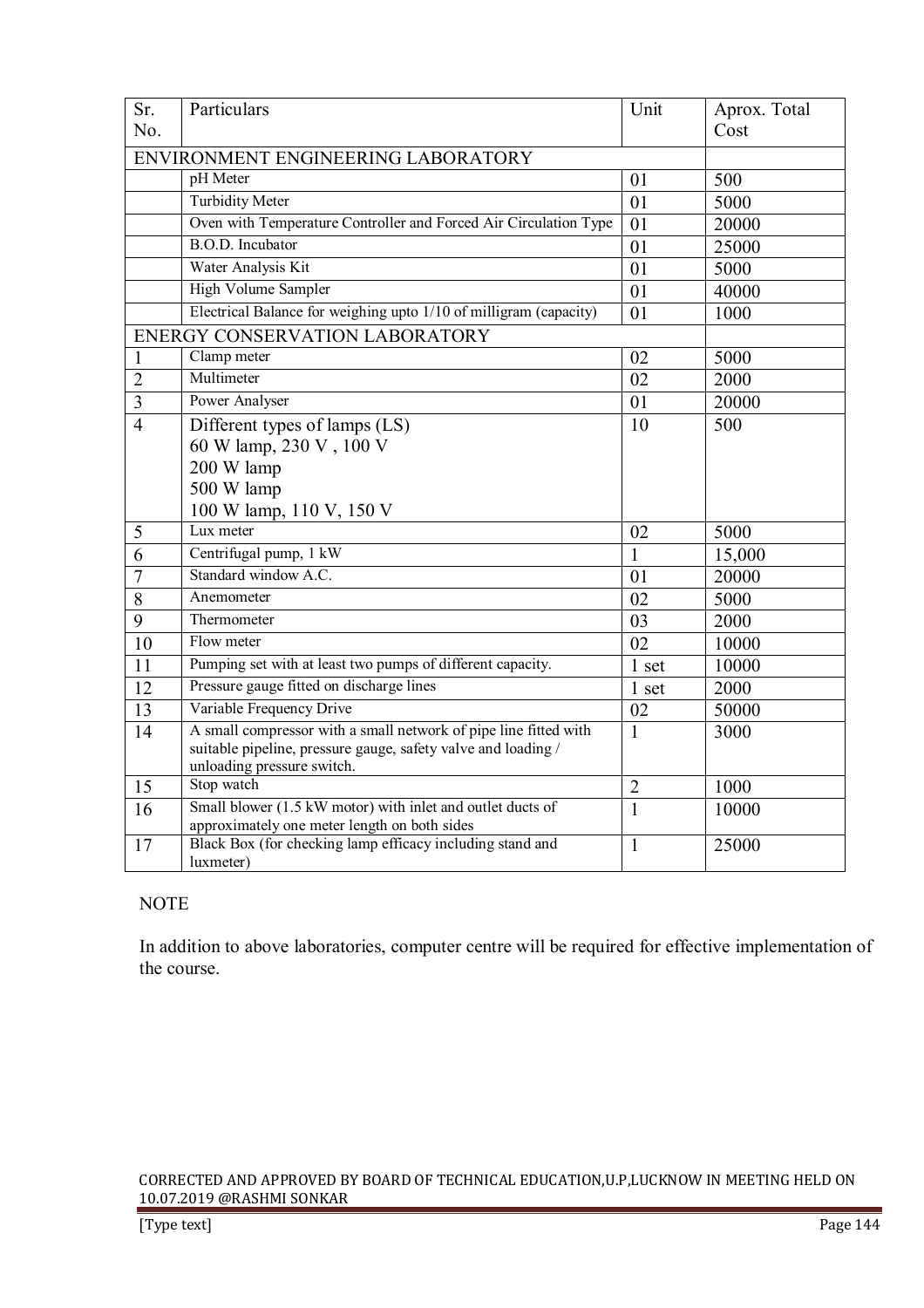## *10.1.3* Furniture Requirement

Norms and standards laid down by AICTE be followed for working out furniture requirement for this course.

#### - Furniture for laboratories/Computer Centre 15 lacs

#### 10.2 Human Resources

Weekly work schedule, annual work schedule, student teacher ratio for various group and class size, staffing pattern, work load norms, qualifications, experience and job description of teaching staff workshop staff and other administrative and supporting staff be worked out as per norms and standards laid down by the AICTE. The website www.aicte.ernet.in may be referred for downloading current norms and standards pertaining to technician courses.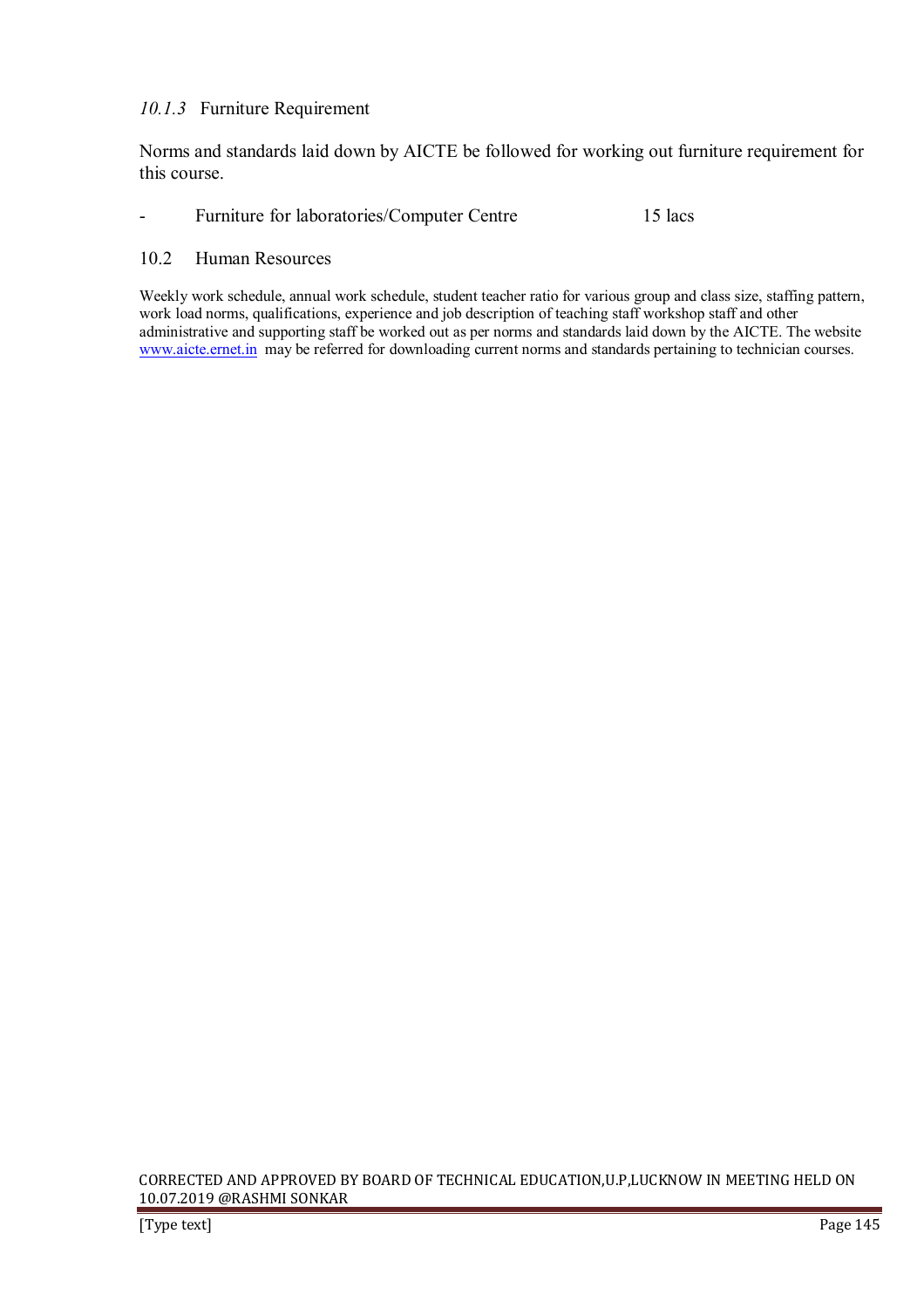# 11. EVALUATION STRATEGY

# 11.1 INTRODUCTION

Evaluation plays an important role in the teaching-learning process. The major objective of any teaching-learning endeavor is to ensure the quality of the product which can be accessed through learner's evaluation.

The purpose of student evaluation is to determine the extent to which the general and the specific objectives of curriculum have been achieved. Student evaluation is also important from the point of view of ascertaining the quality of instructional processes and to get feedback for curriculum improvement. It helps the teachers in determining the level of appropriateness of teaching experiences provided to learners to meet their individual and professional needs. Evaluation also helps in diagnosing learning difficulties of the students. Evaluation is of two types: Formative and Summative (Internal and External Evaluation)

#### Formative Evaluation

It is an on-going evaluation process. Its purpose is to provide continuous and comprehensive feedback to students and teachers concerning teaching-learning process. It provides corrective steps to be taken to account for curricular as well as co-curricular aspects.

#### Summative Evaluation

It is carried out at the end of a unit of instruction like topic, subject, semester or year. The main purpose of summative evaluation is to measure achievement for assigning course grades, certification of students and ascertaining accountability of instructional process. The student evaluation has to be done in a comprehensive and systematic manner since any mistake or lacuna is likely to affect the future of students.

In the present educational scenario in India, where summative evaluation plays an important role in educational process, there is a need to improve the standard of summative evaluation with a view to bring validity and reliability in the end-term examination system for achieving objectivity and efficiency in evaluation.

# 11.2 STUDENTS' EVALUATION AREAS

The student evaluation is carried out for the following areas:

Theory Practical Work (Laboratory, Workshop, Field Exercises) Project Work Professional Industrial Training A. Theory

Evaluation in theory aims at assessing students' understanding of concepts, principles and procedures related to a course/subject, and their ability to apply learnt principles and solve problems. The formative evaluation for theory subjects may be caused through sessional /classtests, home-assignments, tutorial-work, seminars, and group discussions etc. For end-term evaluation of theory, the question paper may comprise of three sections.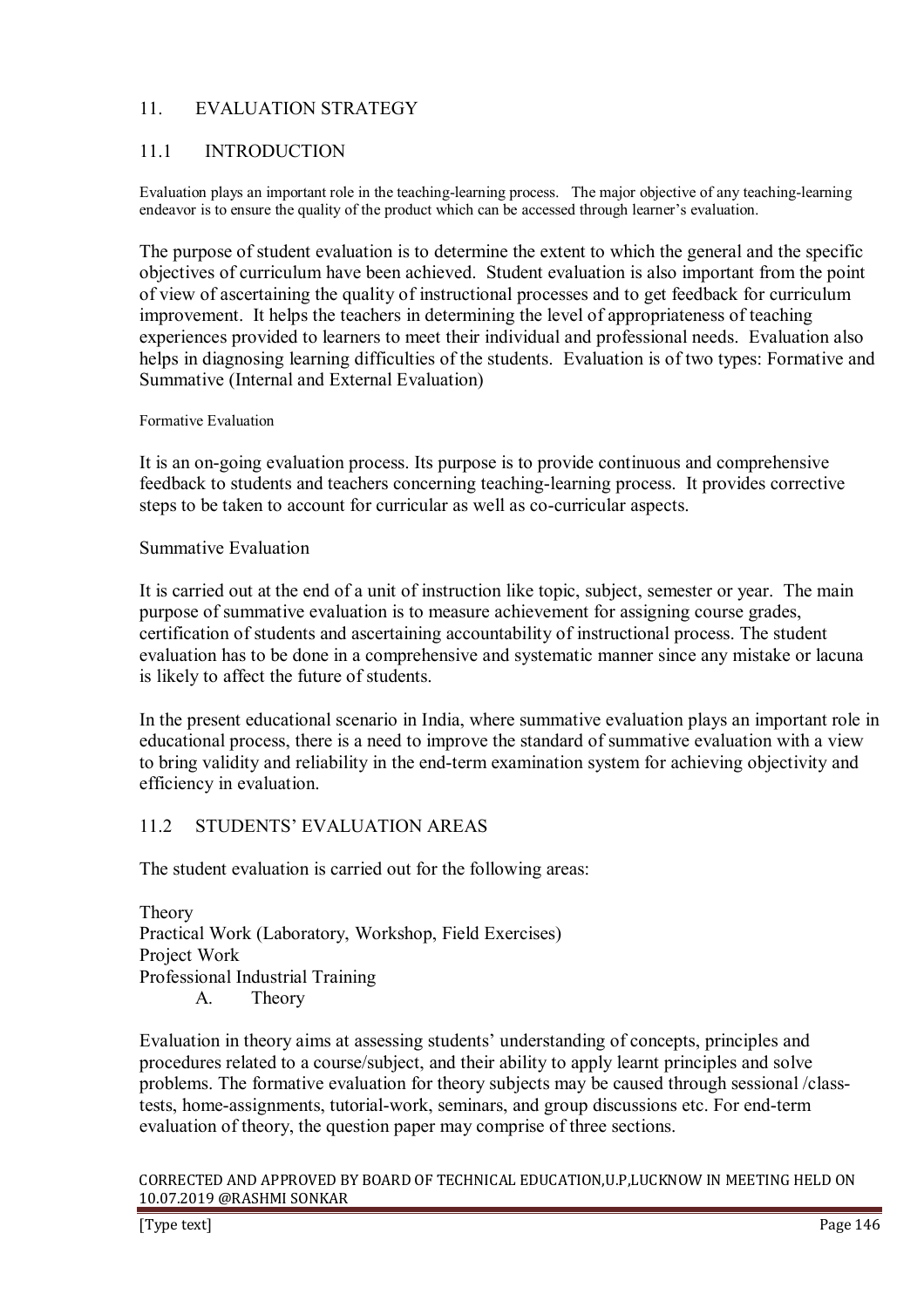#### Section-I

It should contain objective type items e.g. multiple choice, matching and completion type. Total weightage to Section-1 should be of the order of 20 percent of the total marks and no choice should be given in this section. The objective type items should be used to evaluate students' performance in knowledge, comprehension and at the most application domains only.

# Section-II

It should contain short answer/completion items. The weightage to this section should be of the order of 40 percent of the total marks. Again, no choice should be given in section-II

#### Section-III

It may contain two to three essay type questions. Total weightage to this section should be of the order of 40 percent of the total marks. Some built-in, internal choice of about 50 percent of the questions set, can be given in this section

> Abilities Number 2016 Number 2016 Knowledge 10-30 percent Comprehension 40-60 percent Application 20-30 percent Higher than application i.e. Analysis, Upto 10 percent

Table II : Suggested Weightage to be given to different ability levels

Synthesis and Evaluation

#### B. Practical Work

Evaluation of students performance in practical work (Laboratory experiments, Workshop practicals/field exercises) aims at assessing students ability to apply or practice learnt concepts, principles and procedures, manipulative skills, ability to observe and record, ability to interpret and draw conclusions and work related attitudes. Formative and summative evaluation may comprise of weightages to performance on task, quality of product, general behaviour and it should be followed by viva-voce.

#### C. Project Work

The purpose of evaluation of project work is to assess students ability to apply, in an integrated manner, learnt knowledge and skills in solving real life problems, manipulative skills, ability to observe, record, creativity and communication skills. The formative and summative evaluation may comprise of weightage to nature of project, quality of product, quality of report and quality of presentation followed by viva-voce.

#### D. Professional Industrial Training

Evaluation of professional industrial training report and viva-voce/ presentation aims at assessing students' understanding of materials, industrial processes, practices in the industry/field and their ability to engage in activities related to problem-solving in industrial setting as well as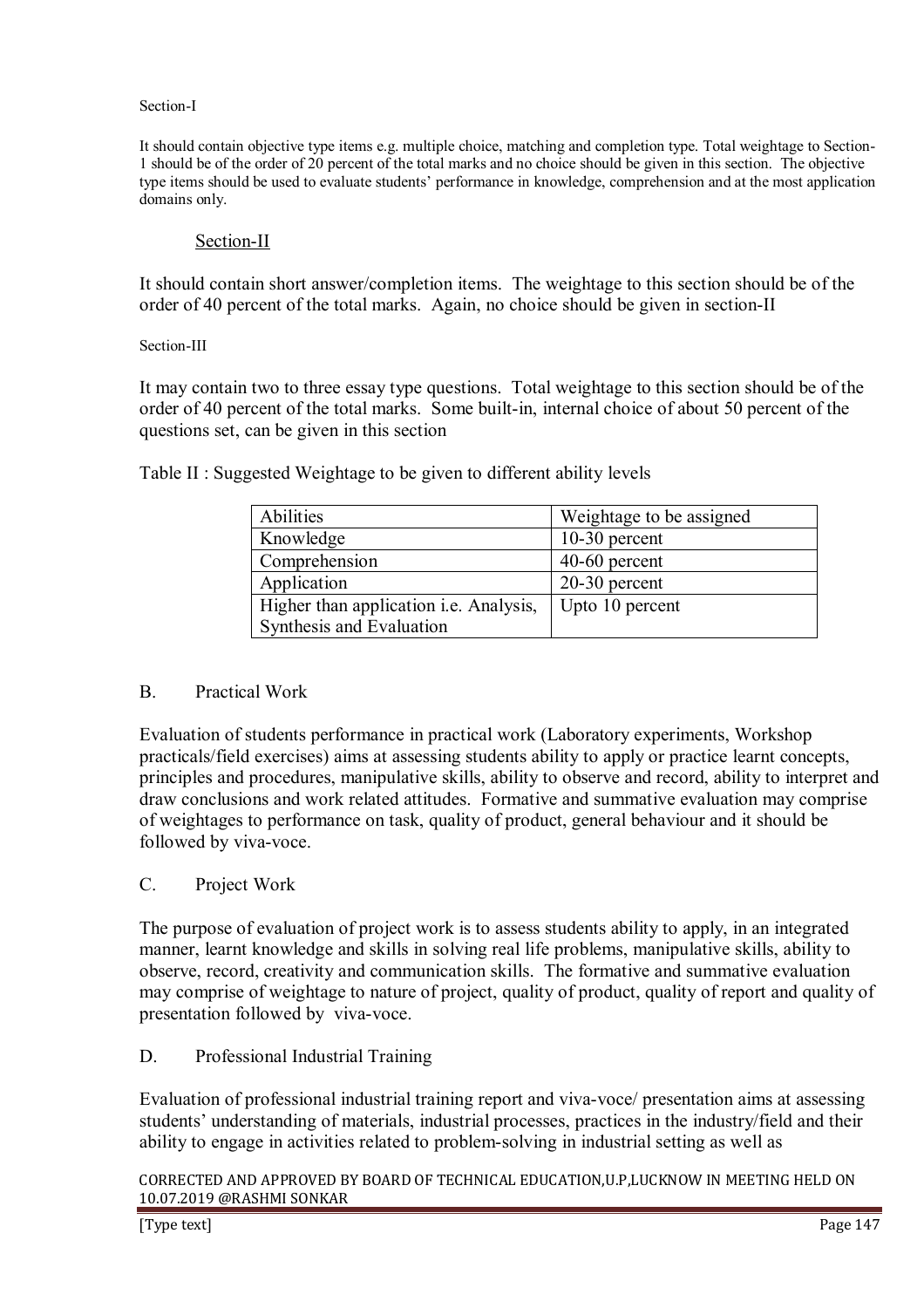understanding of application of learnt knowledge and skills in real life situation. The formative and summative evaluation may comprise of weightages to performance in testing, general behaviour, quality of report and presentation during viva-voce.

# 11.3 ASPECTS OF QUESTION PAPER SETTING

Validity and reliability are the most important considerations in the selection and construction of evaluation procedures. First and foremost are the evaluation tools to measure the specific outcomes for which they are intended to measure. Next in importance is reliability, and following that is a host of practical features that can be classified under the heading of usability.

For weightage of marks assigned to formative (internal) and summative (external) evaluation and duration of evaluation has been given in the study and evaluation scheme of the curriculum document. Teachers/Paper-setters/Examiners may use Manual for Students' Evaluation developed by National Institute of Technical Teachers' Training & Research, Sector-26, Chandigarh to bring objectivity in the evaluation system. The working group found it very difficult to detail out precisely the contents of subject on languages and therefore teachers may send guidelines to respective examiners for paper setting to maintain objectivity in evaluation.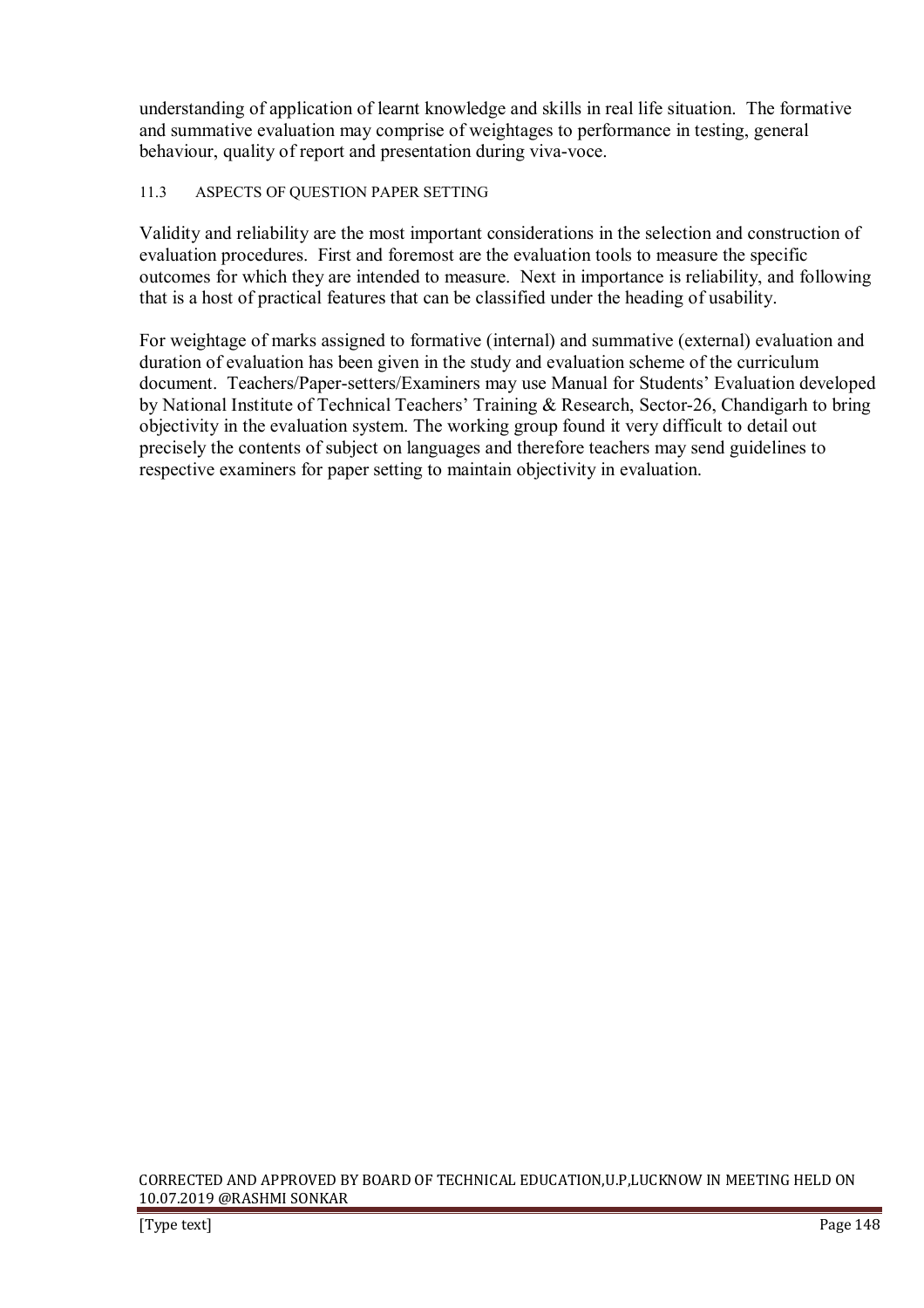# 12. RECOMMENDATIONS FOR EFFECTIVE CURRICULUM IMPLEMENTATION

This curriculum document is a Plan of Action (POA) and has been prepared based on exhaustive exercise of curriculum planning and design. The representative sample comprising selected senior personnel (lecturers and HODs) from various institutions and experts from industry/field have been involved in curriculum design process.

The document so prepared is now ready for its implementation. It is the faculty of polytechnics who have to play a vital role in planning instructional experiences for the courses in four different environments viz. class-room, laboratory, library and field and execute them in right perspective. It is emphasized that a proper mix of different teaching methods in all these places of instruction only can bring the changes in stipulated students behaviour as in the curriculum document. It is important for the teachers to understand curriculum document holistically and further be aware of intricacies of teaching-learning process (T-L) for achieving curriculum objectives. Given below are certain suggestions which may help the teachers in planning and designing learning experiences effectively. These are indicative in nature and teachers using their creativity can further develop/refine them. The designers of the programme suggest every course teacher to read them carefully, comprehend and start using them.

(A) Broad Suggestions:

1. Curriculum implementation takes place at programme, course and class-room level respectively and synchronization among them is required for its success. The first step towards achieving synchronization is to read curriculum document holistically and understand its rationale and philosophy.

2. Punjab State Board of Technical Education (PSBTE) may make the academic plan available to all polytechnics well in advance. The Principals have a great role to play in its dissemination and, percolation upto grass-root level. Polytechnics in turn are supposed to prepare institutional academic plan by referring state level PSBTE plan.

3. HOD of every Programme Department along with HODs and incharges of other departments viz. English, Maths, Physics, Chemistry etc. are required to prepare academic plan at department level referring institutional academic plan.

4. All lecturers/Senior lecturers are required to prepare course level and class level lesson plans referring departmental academic plan.

(B) Course Level Suggestions

 Teachers are educational managers at class room level and their success in achieving course level objectives lies in using course plan and their judicious execution which is very important for the success of programme by achieving its objectives.

 Polytechnic teachers are required to plan various instructional experiences viz. theory lecture, expert lectures, lab/workshop practicals, guided library exercises, field visits, study tours, camps etc. In addition, they have to carry out progressive assessment of theory, assignments,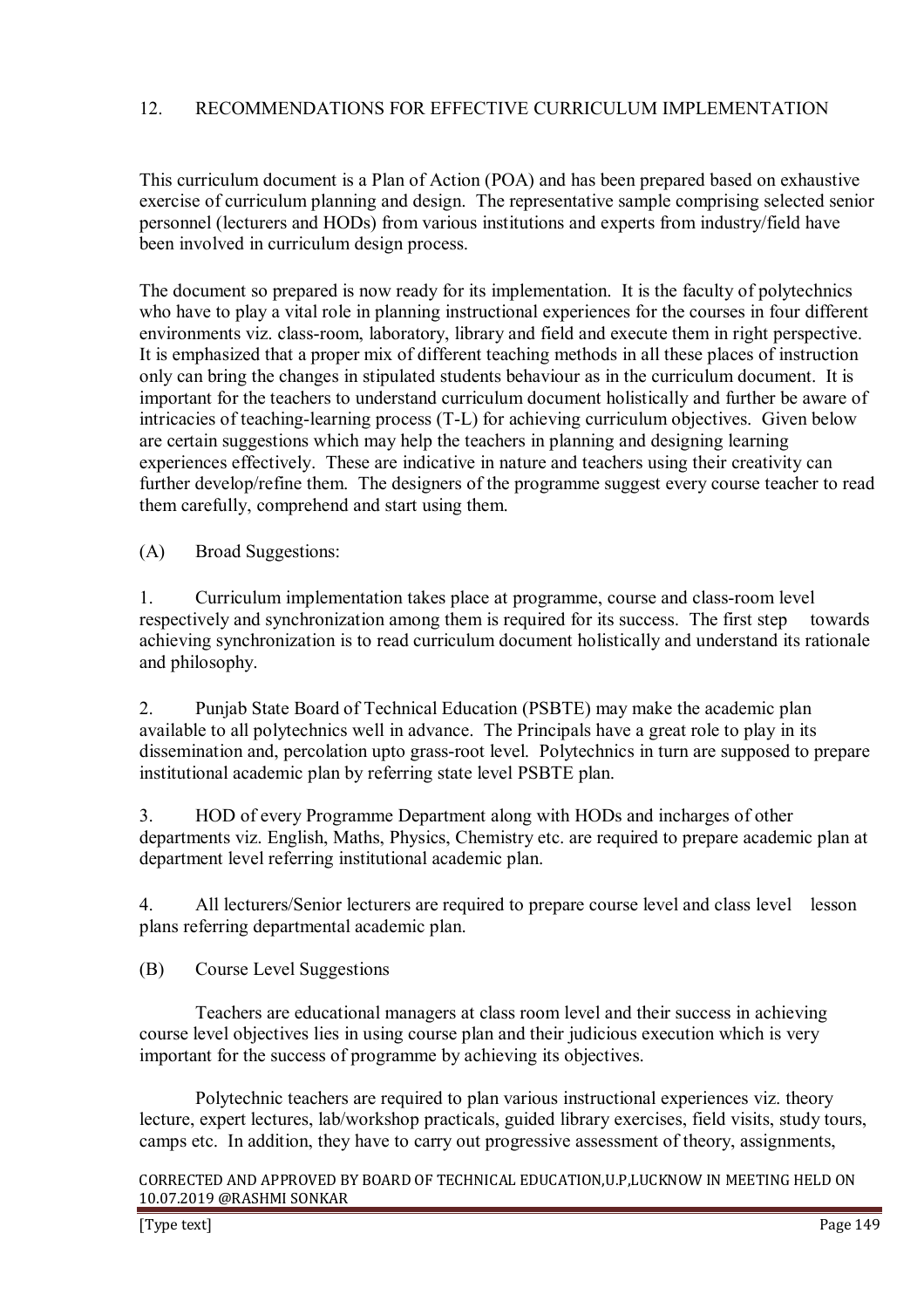library, practicals and field experiences. Teachers are also required to do all these activities within a stipulated period of 16 weeks which is made available to them in the academic plan at PSBTE level. With the amount of time to their credit, it is essential for them to use it judiciously by planning all above activities properly and ensure execution of the plan effectively.

 Following is the gist of suggestions for subject teachers to carry out T-L process effectively:

1. Teachers are required to prepare a course plan, taking into account departmental academic plan, number of weeks available, course to be taught, different learning experiences required to be developed etc.

2. Teachers are required to prepare lesson plan for every theory class. This plan may comprise of content to be covered, learning material (transparencies, VCDs, Models etc.) for execution of a lesson plan. They may follow steps for preparing lesson plan e.g. drawing attention, state instructional objectives, help in recalling pre-requisite knowledge, deliver planned subject content, check desired learning outcome and reinforce learning etc.

3. Teachers are required to plan for expert lectures from field/industry. Necessary steps are to plan in advance, identify field experts, make correspondence to invite them, take necessary budgetary approval etc.

4. Teachers are required to plan for guided library exercises by identification of course specific experience requirement, setting time, assessment, etc. The tutorial, assignment and seminar can be thought of as terminal outcome of library experiences.

5. Concept and content based field visits with appropriate releases (day-block) may be planned and executed for such content of course which otherwise is abstract in nature and no other requisite resources are readily available in institute to impart them effectively.

6. There is a dire need for planning practical experiences in right perspective. These slots in a course are the avenues to use problem based learning/activity learning/ experiential learning approach effectively. The development of lab instruction sheets for the course is a good beginning to provide lab experiences effectively.

7. Planning of progressive assessment encompasses periodical assessment in semester, preparation of proper quality question paper, assessment of answer sheets immediately and giving constructive explicit feed back to every student. It has to be planned properly; otherwise very purpose of the same is lost.

8. The co-curricular activities like camp, social gathering, study tour, hobby club etc. may be used to develop generic skills like task management, problem solving, managing self, collaborating with others etc.

9. Where ever possible, it is essential to use activity based learning rather than relying on delivery based conventional teaching all the time.

10. While imparting instructions, emphasis may be laid on the development of cognitive, psychomotor, reactive and interactive skills in the students.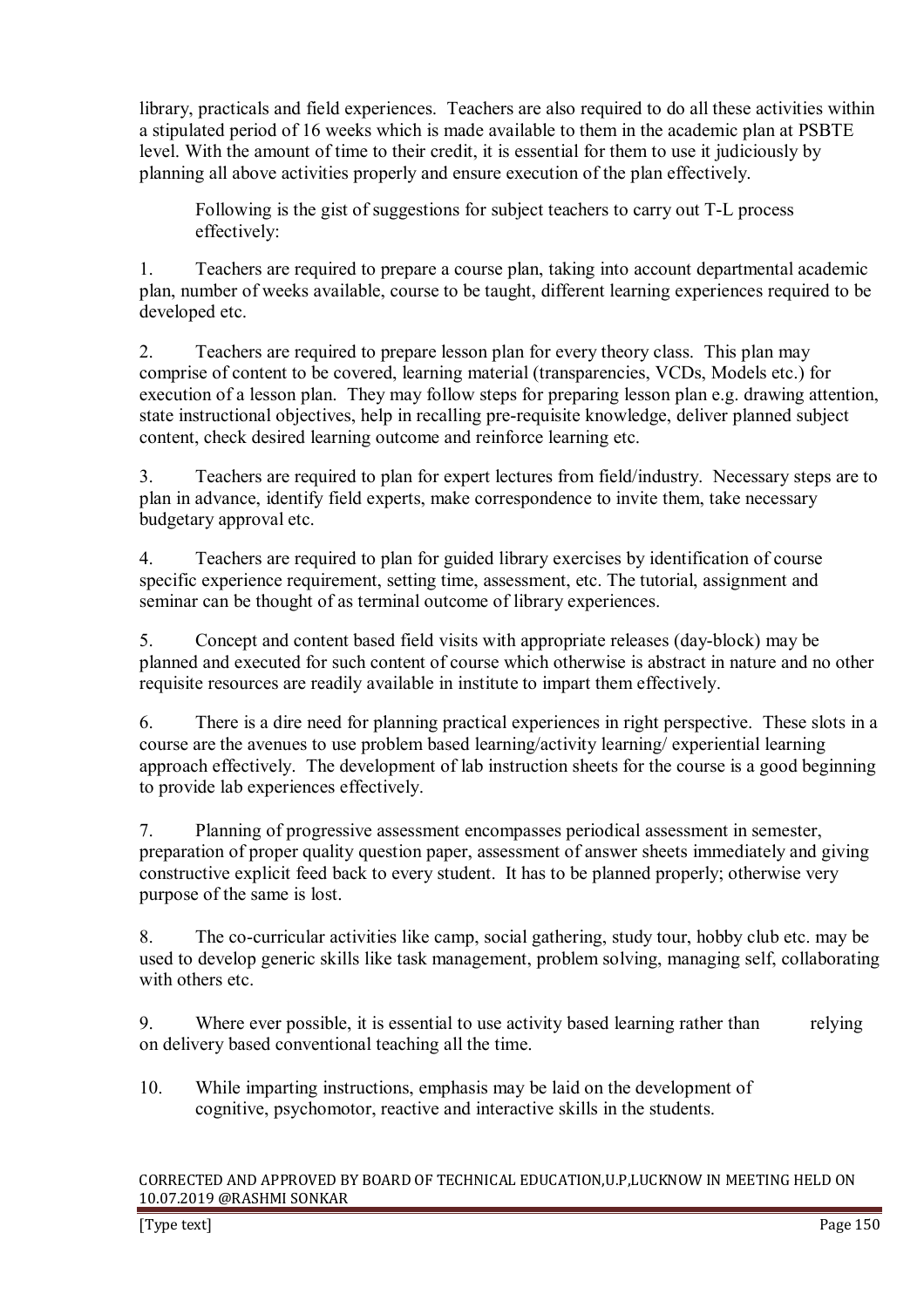11. Teachers may take working drawings from the industry/field and provide practices in reading these drawings.

12. Considerable emphasis should be laid in discipline specific contracting and repair and maintenance of machines, tools and installations.

13. Teachers may take initiative in establishing liaison with industries and field organizations for imparting field experiences to their students.

14. Case studies and assignments may be given to students for understanding of Enterprise Resource Management (ERM).

15. Students be made aware about issues related to ecology and environment, safety, concern for wastage of energy and other resources etc.

16. Students may be given relevant and well thought out minor and major project assignments, which are purposeful and develop practical skills. This will help students in developing creativity and confidence for their gainful employment (wage and self).

17. A Project bank may be developed by the concerned department of the polytechnics in consultation with related Industry, Research Institutes and other relevant field organizations in the state.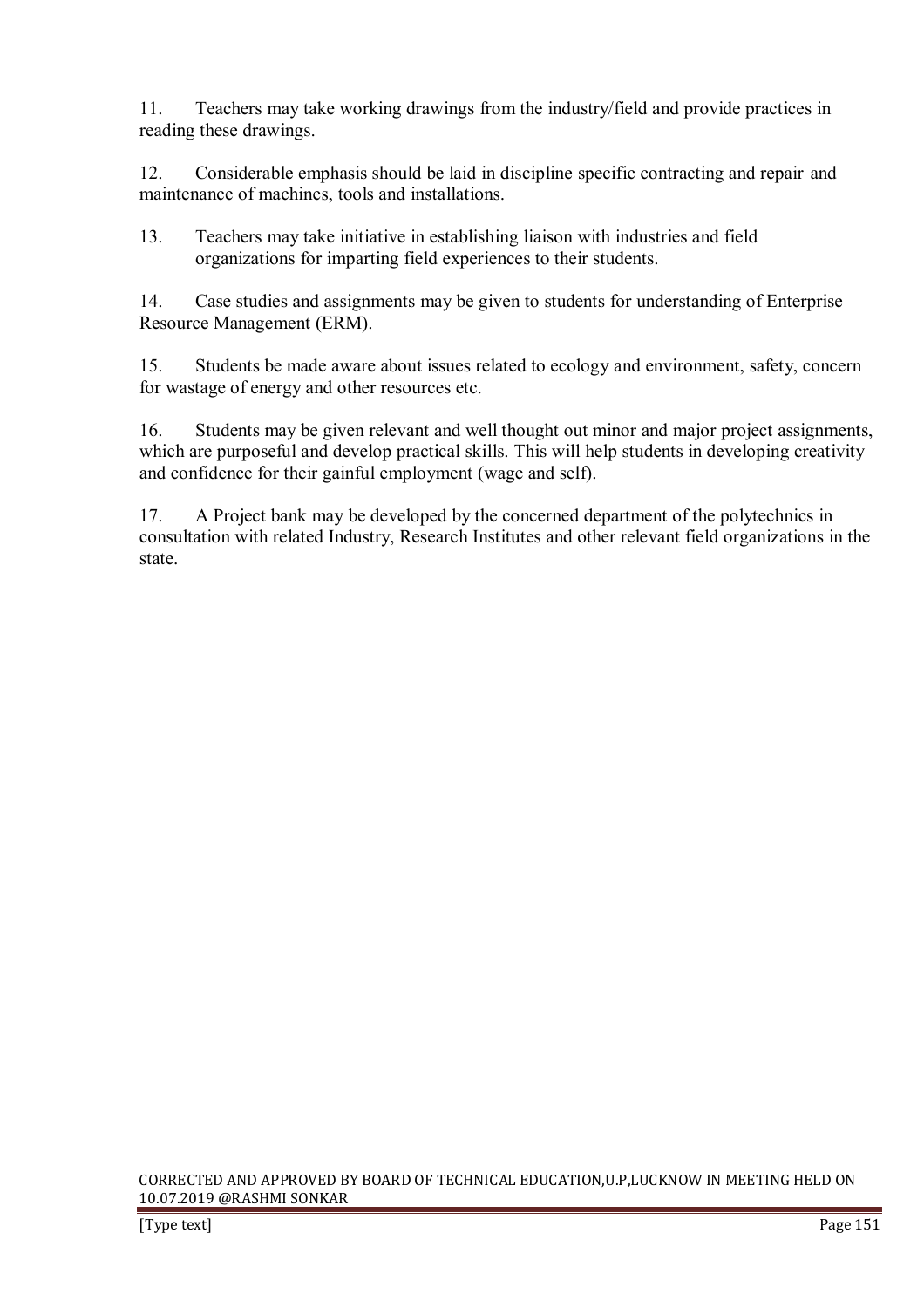# **13. LIST OF PARTICIPANTS**

## **The following experts have participated in workshop for Developing the Curricula Structure and Contents of various Diploma Programmes for UP State on 5-6 April, 2018 at NITTTR, Chandigarh:**

- 1. Sh. Pankaj Yadav, Assistant Director, Directorate of Technical Education, Kanpur
- 2. Sh. Lal Ji Patel, Text Book Officer/CDC Officer, IRDT, Kanpur
- 3. Mohd. Qamruzzaman, Lecturer English, Government Polytechnic, Kanpur
- 4. Sh. Anjani Kumar Sharma, HOD, Chemical Engg. Government Polytechnic, Chandari
- 5. Dr. Balram, Lecturer Maths, Government Polytechnic, Lucknow
- 6. Sh. Sanjay Kumar Singh, Lecturer, Electrnics, Government Polytechnic, Aurai, Bhadohi, UP.
- 7. Sh. Nirdosh Kumar, Lecturer, Electrical Engg. Government Polytechnic, Naraini, Banda
- 8. Sh. Vinod Sonthwal, Lecturer, Civil Engg. NITTTR, Chandigarh
- 9. Sh. Vikas Choudhary, Lecturer, Civil Engg. Government Polytechnic, Changipur, Bijnor
- 10. Sh. Ashish Kumar, Head, Mechanical Engg. Government Polytechnic, Narwana Khurd, Meerut
- 11 .Sh. Gopal Chandra Nayak, Assistant Professor, Regional Institute of English, Sector 32-C, Chandigarh.
- 12.Sh. Amit Doegar, Assistant Professor, Computer Science and Engg. NITTTR, Chandigarh
- 13. Dr. Kanika Sharma, Assistant Professor, ECE, NITTTR, Chandigarh
- 14. Mrs. Shano Solanki, Assistant Professor, Computer Science and Engg. NITTTR, Chandigarh
- 15. Dr. Lini Mathew, Associate Professor, Electrical Engg. NITTTR, Chandigarh
- 16. Dr. KC Lachhwani, Assistant Professor, Applied Science, NITTTR, Chandigarh
- 17. Mrs. Rama Chhabra, Associate Professor, CDC, NITTTR, Chandigarh
- 18. Dr. AB Gupta, HOD, CDC, NITTTR, Chandigarh- Coordinator
- 19. Sh. Roshan Lal, Sr. Lecturer, Kalpana Chawla Govt. Polytechnic for Women, Ambala City
- 20. Dr. P. Sudhakar Rao, Assistant Professor, Mechanical Engg. NITTTR, Chandigarh
- 21. Sh. Kamal Kumar, Lecturer, Computer, Government Girls Polytechnic, Lucknow
- 22. Sh. Pravesh Verma, Deputy Secretary, Board of Technical Education, Lucknow
- 23. Dr. Dinesh Yadav, Lecturer, Physics, Government Polytechnic, Bareilly
- 24. Dr. Yogendra Singh, Lecturer, Chemistry, Government Polytechnic, Ghaziabad
- 25. Professor Seema Kapoor, Dr. SSBUICET, Panjab University, Chandigarh
- 26.Sh. Navdeep Singh, Sr. Lecturer, Computer Sc. Engg. Government Polytechnic, KhuniMajra, Mohali
- 27. Sh. Gurmail Singh, Sr. Lecturer, ECE, Government Polytechnic, KhuniMajra, Mohali
- 28. Dr. Shimi S.L., Assistant Professor, Electrical Engg. NITTTR, Chandigarh

# **The following experts have participated in workshop for Developing the Curricula Structure and Contents of various Diploma Programmes for UP State on 18-19 April, 2018 at NITTTR, Chandigarh:**

- 1. Sh. Ram Partap Singh, Instructor, Drawings, Government Polytechnic, Kanpur
- 2. Sh. Narendra Kumar, Workshop Superintendent, Government Polytechnic, Kanpur
- 3. Sh. Rajeev Kumar, Workshop Superintendent, Government Polytechnic, Jaunpur
- 4.. Vikas Choudhary, Lecturer, Civil Engg. Government Polytechnic, Changipur, Noorpur Bijnor
- 5. Sh. Rahul Singh, Lecturer, Civil Engg. Government Polytechnic, Changipur, Noorpur Bijnor
- 6. Sh. Lal Ji Patel, Text Book Officer/CDC Officer, IRDT, Kanpur
- 7. Sh. Kamal Kumar, Lecturer, Computer, Government Girls Polytechnic, Lucknow
- 8. Sh. Sheetanshu Krishna, Government Polytechnic, Amethi

CORRECTED AND APPROVED BY BOARD OF TECHNICAL EDUCATION,U.P,LUCKNOW IN MEETING HELD ON 10.07.2019 @RASHMI SONKAR 9. Sh. Amit Doegar, Assistant Professor, Computer Science and Engg. NITTTR, Chandigarh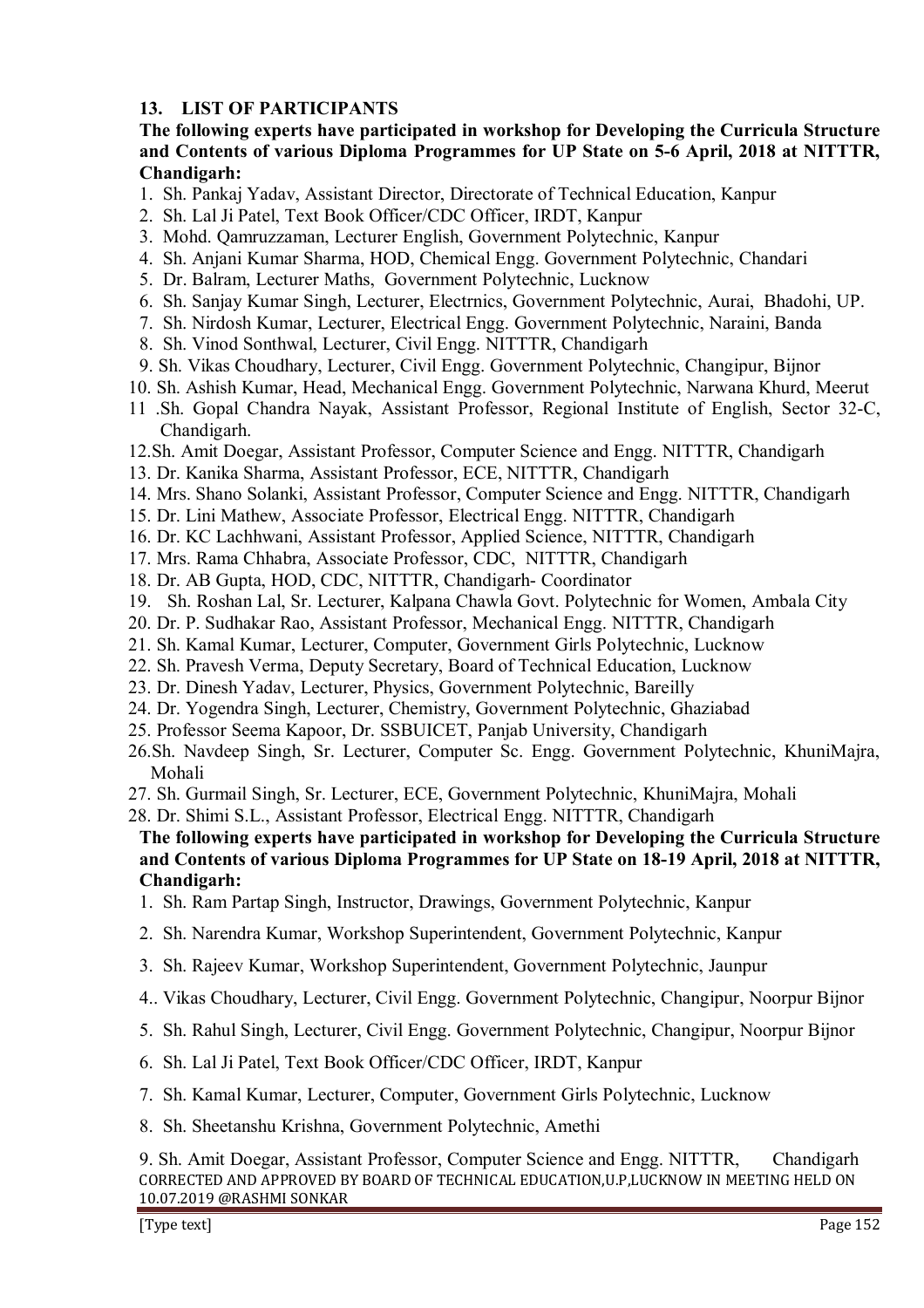- 10. Sh. Shirish Tripathi, Government Polytechnic, Unnao
- 11. Sh. Sanjay Kumar Singh, Government Polytechnic, Aurai, Bhadohi, UP
- 12. Dr. Kanika Sharma, Assistant Professor, ECE, NITTTR, Chandigarh
- 13. Mrs. Himmi Gupta, Assistant Professor, Civil Engg. NITTTR, Chandigarh
- 14. Ms. VarshreeGangwar, Lecturer, Chemical Engg. Government Polytechnic, Budaun
- 15. Dr. Poonam Syal, Associate Professor, Electrical Engg. NITTTR, Chandigarh
- 16. Dr. P. Sudhakar Rao, Assistant Professor, Mechanical Engg. NITTTR, Chandigarh
- 17. Sh. PK Singla, Associate Professor, CDC, NITTTR, Chandigarh
- 18. Mrs. Rama Chhabra, Associate Professor, CDC, NITTTR, Chandigarh
- 19. Mohd. Rizwanullah Siddiqui, HOD, Electrical Engg. Government Polytechnic, Lucknow
- 20. Sh. O.P. Choudhary, Lecturer, Electrical Engg. Government Polytechnic, Lucknow
- 21. Sh. Tushar Kiran, Lecturer, Mechanical Engg. Government Polytechnic, Lucknow
- 22. Sh. Heera Siddiqui, Lecturer, Chemical Engg. Government Polytechnic, Lakhiurpur
- 23. Sh. R.P. Bhardwaj, Workshop Superintendent, Aryabhat Institute of Technology, Delhi
- 24. Dr. AB Gupta, HOD, CDC, NITTTR, Chandigarh- Coordinator

## **The following experts have participated in workshop for Developing Curriculum Contents for 1st year of 6 diploma programmes for UP State on 4th May, 2018 at State Board of Technical Education, Lucknow:**

- 1. Sh. S.K. Govil, Ex Secretary, SIMT, JEEC
- 2. Dr. Amrita Mishra, Lecturer, Chemistry, Government Polytechnic, Lucknow
- 3. Sh. Ashok Kushwaha, Head, Computer, Government Polytechnic, Lucknow
- 4. Sh. Faizan Ahmad, Lecturer, Chemical Engg., Sanjay Gandhi Polytechnic, Jagdishpur, Amethi
- 5. Dr. Kalpana Singh, Lecturer, Physics, Government Polytechnic, Lucknow
- 6. Sh. Alok Srivastava, HOD, Civil Engg. Government Polytechnic, Shahjahanpur
- 7. Dr. Vinod Kashyap, Lecturer, English, Government Polytechnic, Lucknow
- 8. Sh. Rakesh Kumar, Lecturer, Electronics, Government Polytechnic, Barabanki
- 9. Sh. Subhash Chandra Misra, Retired Sr. DDG, BSNL, DOT, GOI
- 10. Sh. Brijesh Mishra, Softpro India
- 11. Sh. Ajay Choudhary, ,Softpro India
- 12. Sh. FR Khan, JEEC, UP
- 13. Sh. K. Ram, Joint Director, (CZ)
- 14. Sh. Manish Kumar, Lecturer, Government Polytechnic, Unnao
- 15. Sh. Prabhakar Tiwari, HOD, Electrical Engg. Government Polytechnic, Premdharpatti, Pratapgarh
- 16. Sh. RK Singh, HOD, Electronics, Government Polytechnic, Pratapgarh
- 17. Ms. Rashmi Sonkar, HOD, IT, Government Girls Polytechnic, Faizabad
- 18. Sh. Ankit Gupta, Lecturer, Mechanical Engg. Government Polytechnic, Lucknow
- 19. Ms. Meenu Dwivedi, Lecturer, Mechanical Engg. Government Polytechnic, Lucknow
- 20. Sh. Sanjay Kumar Srivastava, Tata Motors Ltd., Lucknow
- 21. Sh. Kamal Kumar, Lecturer, Computer, Government Girls Polytechnic, Lucknow
- 22. Sh. Manoj Kumar, Director, IRDT, Technical Education, Kanpur
- 23. Sh. RC Rajput, Director, Technical Education, Kanpur